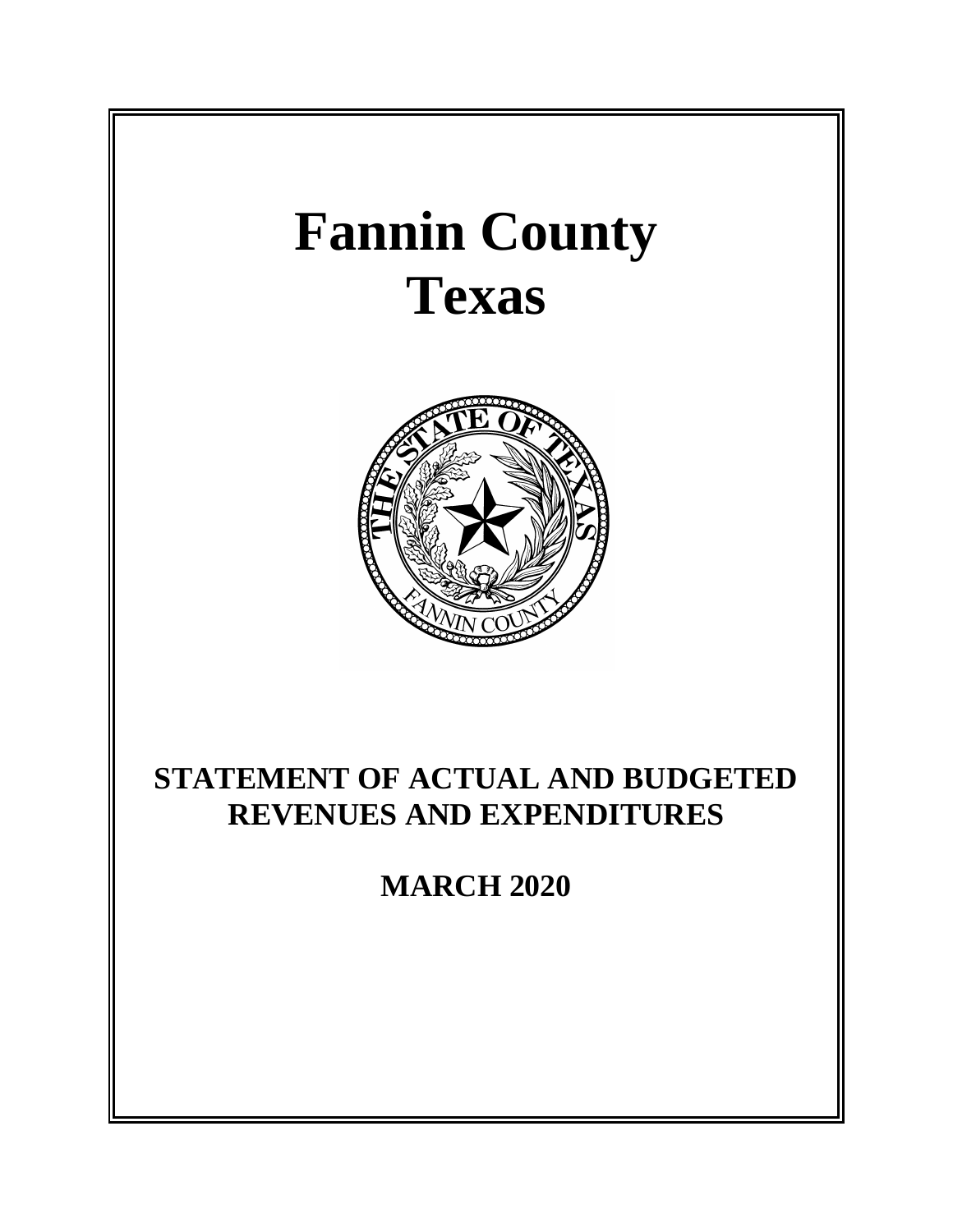|     | 04-01-2020**BUDGET ANALYSIS USAGE REPORT ** ASSET LIABILITY INCOME & EXPENSE<br>TIME: 07:36 AM - EFFECTIVE MONTH: 03 - FOR MONTH ENDING 3-31-2020 |                                                                                 |         |            |              |                                                | PAGE<br>PREPARER: 0004        | 1 |
|-----|---------------------------------------------------------------------------------------------------------------------------------------------------|---------------------------------------------------------------------------------|---------|------------|--------------|------------------------------------------------|-------------------------------|---|
| ACT | NUM ACCOUNT-TITLE                                                                                                                                 | ORIGINAL<br>BUDGET-AMOUNT BUDGET-AMOUNT YEAR-TO-DATE YEAR-TO-DATE MONTH-TO-DATE | AMENDED | ENCUMBERED | ACTIVITY     | ACTIVITY                                       | CURRENT USED<br>BALANCE PCT   |   |
|     | REPORTING FUND: 0010 GENERAL FUND                                                                                                                 |                                                                                 |         |            |              |                                                | EFFECTIVE MONTH - 03          |   |
|     | 0100 PAYROLL                                                                                                                                      |                                                                                 |         |            |              |                                                |                               |   |
|     | 0100 PAYROLL                                                                                                                                      |                                                                                 |         |            |              | 481.62- 16.25                                  | 331.40                        |   |
|     | ---- ----<br>------------------------- -------<br>PAYROLL                                                                                         |                                                                                 |         |            | 481.62-      | 16.25                                          | 331.40                        |   |
|     | 0103 CASH                                                                                                                                         |                                                                                 |         |            |              |                                                |                               |   |
|     | 0100 GENERAL-COMBINED FUNDS CHECKING                                                                                                              |                                                                                 |         |            |              |                                                |                               |   |
|     | 0110 BUSINESS MONEY FUND ACCOUNT                                                                                                                  |                                                                                 |         |            |              | 2,002,353.72 3,000,011.02 3,023,962.20         |                               |   |
|     | 0175 TEXPOOL                                                                                                                                      |                                                                                 |         |            |              | 878,053.03- 3,173.35 2,513,987.37              |                               |   |
|     | CASH                                                                                                                                              |                                                                                 |         |            |              | 3, 101, 718. 21 447, 134. 08 - 7, 908, 099. 25 |                               |   |
|     | 0104 PETTY CASH                                                                                                                                   |                                                                                 |         |            |              |                                                |                               |   |
|     | 0560 SHERIFF PETTY CASH                                                                                                                           |                                                                                 |         |            | 0.00         | 0.00                                           | 200.00                        |   |
|     | PETTY CASH                                                                                                                                        |                                                                                 |         |            | 0.00         | 0.00                                           | 200.00                        |   |
|     | 0105 CHANGE FUND                                                                                                                                  |                                                                                 |         |            |              |                                                |                               |   |
|     |                                                                                                                                                   |                                                                                 |         |            |              |                                                |                               |   |
|     | 0003 COUNTY CLERK CHANGE FUND                                                                                                                     |                                                                                 |         |            | 0.00         | 0.00                                           | 100.00                        |   |
|     | 0075 CO. ATTORNEY CHANGE FUND<br>0115 JURY CASH ON HAND                                                                                           |                                                                                 |         |            | 0.00<br>0.00 | 0.00<br>0.00                                   | 0.00<br>1,000.00              |   |
|     | 0450 DISTRICT CLK. CHANGE FUND                                                                                                                    |                                                                                 |         |            | 0.00         | 0.00                                           | 50.00                         |   |
|     | 0455 JP#1 CASH ON HAND                                                                                                                            |                                                                                 |         |            | 0.00         | 0.00                                           | 100.00                        |   |
|     | 0457 JP#3 CASH ON HAND                                                                                                                            |                                                                                 |         |            | 0.00         | 0.00                                           | 100.00                        |   |
|     | 0499 TAX ASSESSOR CHANGE FUND                                                                                                                     |                                                                                 |         |            | 0.00         | 0.00                                           | 1,400.00                      |   |
|     | CHANGE FUND                                                                                                                                       |                                                                                 |         |            | 0.00         | 0.00                                           | 2,750.00                      |   |
|     | 0120 RECEIVABLES                                                                                                                                  |                                                                                 |         |            |              |                                                |                               |   |
|     |                                                                                                                                                   |                                                                                 |         |            |              |                                                |                               |   |
|     | 0305 FINES RECEIVABLE<br>0306 ALLOWANCE FOR UNCOLLECTIBLES                                                                                        |                                                                                 |         |            | 0.00<br>0.00 | 0.00<br>0.00                                   | 6,459,373.14<br>1,861,839.03- |   |
|     | 0307 ALOWANCE FOR UNCOLLECTIBLES HOSPIT                                                                                                           |                                                                                 |         |            | 0.00         | 0.00                                           | $100,000.00 -$                |   |
|     | 0311 TAXES RECEIVABLE                                                                                                                             |                                                                                 |         |            | 0.00         | 0.00                                           | 650, 315.52                   |   |
|     | 0312 DUE FROM OTHER GOVERNMENTS                                                                                                                   |                                                                                 |         |            | 0.00         | 0.00                                           | 161,132.87                    |   |
|     | 0313 DUE FROM OTHER FUNDS                                                                                                                         |                                                                                 |         |            | 0.00         | 0.00                                           | 65,602.51                     |   |
|     | 0314 ACCOUNTS RECEIVABLE<br>---- --------------------                                                                                             | -------------- -------------                                                    |         |            | 0.00         | 0.00<br>----------                             | 108,835.30<br>-------------   |   |
|     | RECEIVABLES                                                                                                                                       |                                                                                 |         |            | 0.00         | 0.00                                           | 5,483,420.31                  |   |
|     | 0133 ADVANCE TO FUND                                                                                                                              |                                                                                 |         |            |              |                                                |                               |   |
|     | 0089 DUE FROM T.J.P.C.                                                                                                                            |                                                                                 |         |            | 0.00         | 0.00                                           | 0.00                          |   |
|     | ADVANCE TO FUND                                                                                                                                   |                                                                                 |         |            | 0.00         | 0.00                                           | 0.00                          |   |
|     | 0200 LIABILITY ACCOUNT                                                                                                                            |                                                                                 |         |            |              |                                                |                               |   |
|     |                                                                                                                                                   |                                                                                 |         |            |              |                                                |                               |   |
|     | 0097 DUE TO OTHER GOVERNMENTS-FINES                                                                                                               |                                                                                 |         |            | 0.00         | 0.00                                           | 731,991.23                    |   |
|     | 0099 DUE TO OTHERS-FINES                                                                                                                          |                                                                                 |         |            | 0.00         | 0.00                                           | 2,495,464.32                  |   |
|     | 0150 ACCRUED SALARY PAYABLE                                                                                                                       |                                                                                 |         |            | 0.00         | 0.00                                           | 163,017.73                    |   |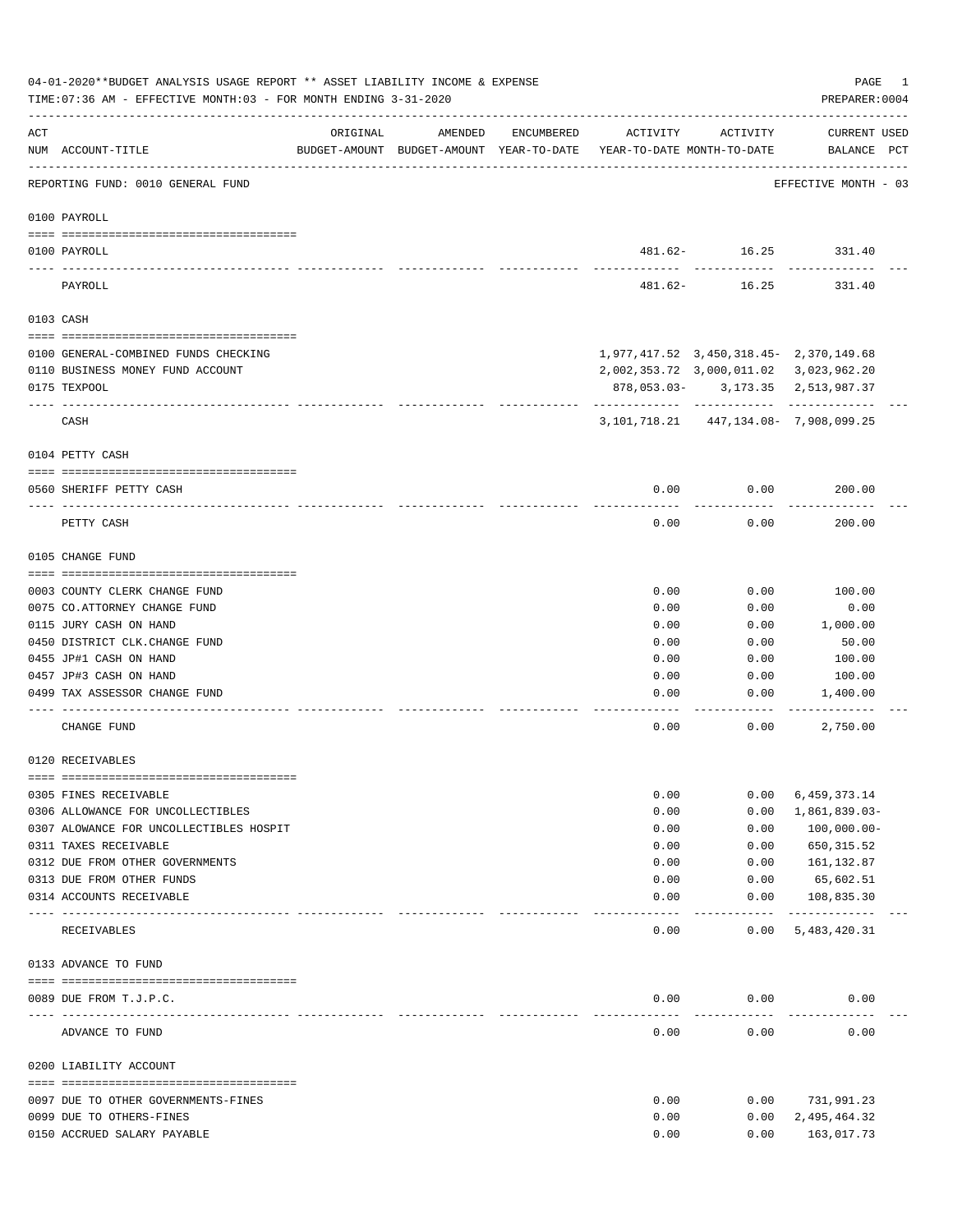|     | 04-01-2020**BUDGET ANALYSIS USAGE REPORT ** ASSET LIABILITY INCOME & EXPENSE<br>TIME: 07:36 AM - EFFECTIVE MONTH: 03 - FOR MONTH ENDING 3-31-2020 |                                 |                                                              |            |                                        |                            | PAGE<br>PREPARER: 0004             | 2           |
|-----|---------------------------------------------------------------------------------------------------------------------------------------------------|---------------------------------|--------------------------------------------------------------|------------|----------------------------------------|----------------------------|------------------------------------|-------------|
| ACT | NUM ACCOUNT-TITLE                                                                                                                                 | ORIGINAL                        | AMENDED<br>BUDGET-AMOUNT BUDGET-AMOUNT YEAR-TO-DATE          | ENCUMBERED | ACTIVITY<br>YEAR-TO-DATE MONTH-TO-DATE | ACTIVITY                   | CURRENT USED<br>BALANCE PCT        |             |
|     | REPORTING FUND: 0010 GENERAL FUND                                                                                                                 |                                 |                                                              |            |                                        |                            | EFFECTIVE MONTH - 03               |             |
|     | 0155 ACCRUED FRINGE BENEFITS                                                                                                                      |                                 |                                                              |            | 0.00                                   | 0.00                       | 74,745.32                          |             |
|     | 0200 DEFERRED TAX REVENUE                                                                                                                         |                                 |                                                              |            | 0.00                                   | 0.00                       | 620,022.87                         |             |
|     | 0205 DEFERRED FINE REVENUE                                                                                                                        |                                 |                                                              |            | 0.00                                   |                            | $0.00 \quad 1,370,078.58$          |             |
|     | 0900 SYSTEM ADDED LIABILITY LINE-ITEM                                                                                                             |                                 |                                                              |            | 0.00                                   | 0.00                       | 0.00                               |             |
|     | 0910 SYSTEM ADDED LIABILITY LINE-ITEM                                                                                                             |                                 |                                                              |            | 475,625.52-                            | . <u>.</u> .               | $0.00$ $475,625.52$ -              |             |
|     | LIABILITY ACCOUNT                                                                                                                                 |                                 |                                                              |            | 475,625.52-                            |                            | $0.00 \quad 4,979,694.53$          |             |
|     | 0207 DUE TO FUND                                                                                                                                  |                                 |                                                              |            |                                        |                            |                                    |             |
|     | 0070 DUE TO R.O.W.                                                                                                                                |                                 |                                                              |            | 0.00                                   | 0.00                       | 0.00                               |             |
|     | 0089 DUE TO T.J.P.C.                                                                                                                              |                                 |                                                              |            | 0.00                                   | 0.00                       | 0.00                               |             |
|     | 0090 DUE TO CJD                                                                                                                                   |                                 |                                                              |            | 0.00                                   | 0.00                       | 1,794.00                           |             |
|     | 0970 DUE TO OTHER GOVERNMENTS                                                                                                                     |                                 |                                                              |            | 0.00                                   | 0.00                       | 0.00                               |             |
|     | 0990 DUE TO OTHERS                                                                                                                                |                                 |                                                              |            | 0.00                                   | 0.00                       | 344.79                             |             |
|     | DUE TO FUND                                                                                                                                       |                                 |                                                              |            | 0.00                                   | 0.00                       | 2,138.79                           |             |
|     | 0225 LONG TERM LIABILITIES                                                                                                                        |                                 |                                                              |            |                                        |                            |                                    |             |
|     | 0510 TIME PYMT. WARRANTS ON COMPUTERS                                                                                                             |                                 |                                                              |            | 0.00                                   | 0.00                       | 0.00                               |             |
|     | LONG TERM LIABILITIES                                                                                                                             |                                 |                                                              |            | 0.00                                   | 0.00                       | 0.00                               |             |
|     | 0271 EQUITY ACCOUNT                                                                                                                               |                                 |                                                              |            |                                        |                            |                                    |             |
|     | 0200 EQUITY ACCOUNT                                                                                                                               |                                 |                                                              |            | 0.00                                   |                            | $0.00 \quad 4,836,105.53$          |             |
|     | EQUITY ACCOUNT                                                                                                                                    |                                 |                                                              |            | 0.00                                   |                            | $0.00 \quad 4,836,105.53$          |             |
|     | 0300 CASH                                                                                                                                         |                                 |                                                              |            |                                        |                            |                                    |             |
|     |                                                                                                                                                   |                                 |                                                              |            |                                        |                            |                                    |             |
|     | 0110 UNENCUMBERED FUND BALANCE                                                                                                                    | 1, 262, 560. 22 1, 262, 560. 22 |                                                              |            | 0.00                                   |                            | $0.00 \quad 1,262,560.22 \quad 00$ |             |
|     | CASH                                                                                                                                              |                                 | 1, 262, 560. 22 1, 262, 560. 22                              | 0.00       | 0.00                                   | 0.00                       | 1,262,560.22                       | 00          |
|     | 0310 PROPERTY TAXES                                                                                                                               |                                 |                                                              |            |                                        |                            |                                    |             |
|     | 0110 CURRENT TAXES                                                                                                                                |                                 | 8,860,179.82 8,860,179.82                                    |            |                                        | 8, 257, 216.74 240, 919.48 | 602,963.08                         | 93          |
|     | 0120 DELINQUENT TAXES                                                                                                                             |                                 | 200,000.00 200,000.00                                        |            |                                        | 125, 413. 47 14, 319. 03   | 74,586.53                          | 63          |
|     | PROPERTY TAXES                                                                                                                                    | ---------------                 | -------------<br>9,060,179.82 9,060,179.82 0.00 8,382,630.21 |            |                                        | 255,238.51                 | 677,549.61 93                      | $---$       |
|     | 0318 OTHER TAXES                                                                                                                                  |                                 |                                                              |            |                                        |                            |                                    |             |
|     |                                                                                                                                                   |                                 |                                                              |            |                                        |                            |                                    |             |
|     | 0120 PAY N LIEU TAX/GRASSLAND<br>0121 PAY N LIEU TAX/UPPER TRINITY                                                                                | 16,000.00<br>14,402.00          | 16,000.00<br>14,402.00                                       |            | 1,143.00<br>11,286.17                  | 0.00<br>0.00               | 14,857.00<br>3, 115.83             | 07<br>78    |
|     | 0122 TAX ABATEMENT/APPLICATION                                                                                                                    | 18,300.00                       | 18,300.00                                                    |            | 17,300.00                              | 0.00                       | 1,000.00                           | 95          |
|     | 0128 LOCAL FINES AND REIMBURSEMENTS                                                                                                               | 0.00                            | 0.00                                                         |            | 214.68                                 | 214.68                     | 214.68+                            |             |
|     | 0129 STATE FINES AND REIMBURSEMENTS                                                                                                               | 0.00                            | 0.00                                                         |            | 4,753.12                               | 4,753.12                   | $4,753.12+$                        |             |
|     | 0130 COURT COSTS/ARREST FEES                                                                                                                      | 260,000.00                      | 260,000.00                                                   |            | 89,124.98                              | 24,752.13                  | 170,875.02                         | 34          |
|     | 0132 ATTORNEYS & DOCTORS                                                                                                                          | 14,000.00                       | 14,000.00                                                    |            | 1,285.43                               | 0.00                       | 12,714.57                          | 09          |
|     | 0140 TAX ON MIXED DRINKS                                                                                                                          | 19,900.00                       | 19,900.00                                                    |            | 4,520.29                               | 0.00                       | 15,379.71                          | 23          |
|     | 0160 SALES TAX REVENUES                                                                                                                           | 900,000.00                      | 900,000.00<br>-------------                                  |            | 536,732.49<br>--------------           | 80,661.61                  | 363, 267.51<br>-------------       | 60<br>$---$ |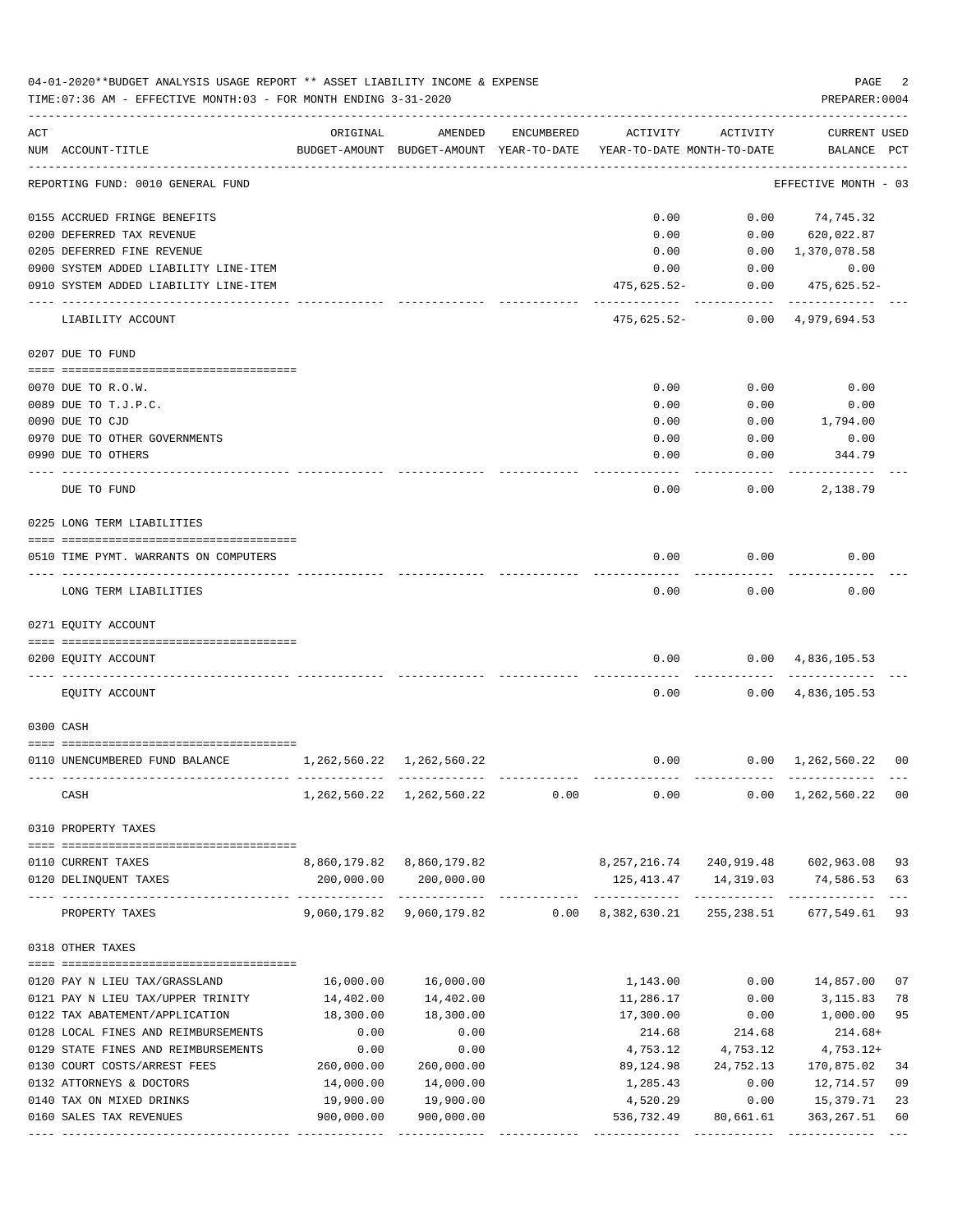| 04-01-2020**BUDGET ANALYSIS USAGE REPORT ** ASSET LIABILITY INCOME & EXPENSE |  |  |  | PAGE |  |
|------------------------------------------------------------------------------|--|--|--|------|--|
|                                                                              |  |  |  |      |  |

|     | TIME: 07:36 AM - EFFECTIVE MONTH: 03 - FOR MONTH ENDING 3-31-2020      |            |                    |            |           |                                                                                 | PREPARER: 0004                                                         |
|-----|------------------------------------------------------------------------|------------|--------------------|------------|-----------|---------------------------------------------------------------------------------|------------------------------------------------------------------------|
| ACT | NUM ACCOUNT-TITLE                                                      | ORIGINAL   | AMENDED            | ENCUMBERED | ACTIVITY  | ACTIVITY<br>BUDGET-AMOUNT BUDGET-AMOUNT YEAR-TO-DATE YEAR-TO-DATE MONTH-TO-DATE | <b>CURRENT USED</b><br>BALANCE PCT                                     |
|     |                                                                        |            |                    |            |           |                                                                                 |                                                                        |
|     | REPORTING FUND: 0010 GENERAL FUND                                      |            |                    |            |           |                                                                                 | EFFECTIVE MONTH - 03                                                   |
|     | OTHER TAXES                                                            |            |                    |            |           |                                                                                 | $1,242,602.00$ $1,242,602.00$ 0.00 666,360.16 110,381.54 576,241.84 54 |
|     | 0319 F.C. DETENTION CENTER                                             |            |                    |            |           |                                                                                 |                                                                        |
|     | 0420 JAIL PAY PHONE COMMISSION                                         | 160,000.00 | 160,000.00         |            |           |                                                                                 | 132,742.35 44,050.48 27,257.65<br>83                                   |
|     | 0429 SCHOLARSHIP FUNDS                                                 | 0.00       | 0.00               |            | 0.00      | 0.00                                                                            | 0.00                                                                   |
|     | 0551 ANNUAL PAYMENT                                                    | 0.00       | 0.00               |            | 0.00      | 0.00                                                                            | 0.00                                                                   |
|     | 0552 MONTHLY MONITORING PAYMEN                                         | 0.00       | 0.00               |            | 0.00      | 0.00                                                                            | 0.00                                                                   |
|     | 0553 ADMINISTRATIVE FEE                                                | 0.00       | 0.00               |            |           | 0.00 0.00                                                                       | 0.00                                                                   |
|     | 0554 REIMB.FOR CONFINEMENT EXP.                                        | 0.00       | 0.00               |            |           | $0.00$ 0.00 0.00                                                                |                                                                        |
|     | F.C. DETENTION CENTER                                                  |            |                    |            |           |                                                                                 | 160,000.00 160,000.00 0.00 132,742.35 44,050.48 27,257.65 83           |
|     | 0320 LICENSES & PERMITS                                                |            |                    |            |           |                                                                                 |                                                                        |
|     | 0200 ALCOHLIC BEVERAGE LICENSE                                         |            | 2,500.00 2,500.00  |            |           |                                                                                 | 6,474.53 0.00 3,974.53+259                                             |
|     | 0300 SEWAGE PERMITS/INSPECTIONS 100,000.00                             |            | 100,000.00         |            |           |                                                                                 | 50,845.75 5,720.19 49,154.25<br>51                                     |
|     | 0545 FOOD SERV. PERMITS/CLASSES                                        | 0.00       | 0.00               |            | 0.00      | 0.00                                                                            | 0.00                                                                   |
|     | 0546 \$5 COUNTY FEE/FOOD HANDLERS CLASS                                | 0.00       | 0.00               |            | 0.00      | 0.00                                                                            | 0.00                                                                   |
|     | LICENSES & PERMITS                                                     |            |                    |            |           |                                                                                 | 102,500.00 102,500.00 0.00 57,320.28 5,720.19 45,179.72 56             |
|     | 0321 FEES OF TAX COLLECTOR                                             |            |                    |            |           |                                                                                 |                                                                        |
|     |                                                                        |            |                    |            |           |                                                                                 |                                                                        |
|     | 0200 COMMISSIONS ON CAR REGIST                                         |            |                    |            |           | 51,018.05  10,169.20  56,981.95                                                 | 47                                                                     |
|     | 0250 COMMISSION ON CAR TITLES                                          | 45,000.00  | 45,000.00          |            | 0.00      | 20,815.00 3,820.00 24,185.00                                                    | 46<br>$0.00$ 340,000.00<br>00                                          |
|     | 0251 COMM.ON SALES TAX COLLECTIONS 340,000.00<br>0252 TOLL COLLECTIONS | 0.00       | 340,000.00<br>0.00 |            |           | 1,182.80 277.72                                                                 | 1,182.80+                                                              |
|     | 0901 TAX CERTIFICATES                                                  | 8,500.00   | 8,500.00           |            | 4,410.46  | 694.80                                                                          | 4,089.54<br>52                                                         |
|     | FEES OF TAX COLLECTOR                                                  |            |                    |            |           |                                                                                 | 501,500.00 501,500.00 0.00 77,426.31 14,961.72 424,073.69 15           |
|     | 0330 GRANTS                                                            |            |                    |            |           |                                                                                 |                                                                        |
|     |                                                                        |            |                    |            |           |                                                                                 |                                                                        |
|     | 0201 FEMA 2018 DR-4416                                                 | 0.00       | 0.00               |            | 3,119.14  | 3,119.14                                                                        | $3,119.14+$                                                            |
|     | 0396 RIFLE RESISTANT BODY ARMOR 3439801                                | 0.00       | 0.00               |            | 0.00      | 0.00                                                                            | 0.00                                                                   |
|     | 0403 TEAM REDEVELOPMENT TRAINING                                       | 0.00       | 0.00               |            | 0.00      | 0.00                                                                            | 0.00                                                                   |
|     | 0437 INDIGENT DEFENSE GRANT                                            | 34,000.00  | 34,000.00          |            | 8,819.50  | 0.00                                                                            | 25,180.50 26                                                           |
|     | 0559 TEXAS VINE PROGRAM                                                | 0.00       | 0.00               |            | 4,654.72  | 4,654.72                                                                        | 4,654.72+                                                              |
|     | 0565 TCOG 911 DISPATCH FURNISHINGS                                     | 0.00       | 0.00<br>.          |            | 45,362.25 | 45,362.25                                                                       | $45,362.25+$                                                           |
|     | GRANTS                                                                 | 34,000.00  | 34,000.00          | 0.00       | 61,955.61 | 53,136.11                                                                       | 27,955.61+ 182                                                         |
|     | 0340 FEES OF OFFICE                                                    |            |                    |            |           |                                                                                 |                                                                        |
|     | 0135 FAMILY PROTECTION FEE                                             | 0.00       | 0.00               |            | 1,171.80  | 195.00                                                                          | 1,171.80+                                                              |
|     | 0400 COUNTY JUDGE FEES                                                 | 0.00       | 0.00               |            | 64.00     | 0.00                                                                            | $64.00+$                                                               |
|     | 0403 COUNTY CLERK FEES                                                 | 230,000.00 | 230,000.00         |            | 24,334.87 | 51.28                                                                           | 205,665.13 11                                                          |
|     | 0450 DISTRICT CLERK FEES                                               | 75,000.00  | 75,000.00          |            | 29,396.66 | 3,764.53                                                                        | 45,603.34<br>39                                                        |
|     | 0455 J. P. #1 FEES                                                     | 6,000.00   | 6,000.00           |            | 11,315.89 | 5,845.75                                                                        | 5,315.89+ 189                                                          |
|     | 0456 J. P. #2 FEES                                                     | 5,800.00   | 5,800.00           |            | 2,349.40  | 0.00                                                                            | 3,450.60<br>41                                                         |
|     | 0457 J. P. #3 FEES                                                     | 11,500.00  | 11,500.00          |            | 4,606.14  | 3,244.94                                                                        | 6,893.86<br>40                                                         |
|     | 0475 DISTRICT ATTORNEY FEES                                            | 5,000.00   | 5,000.00           |            | 514.69    | 10.00                                                                           | 4,485.31<br>10                                                         |
|     | 0480 BOND APPLICATION FEE                                              | 0.00       | 0.00               |            | 0.00      | 0.00                                                                            | 0.00                                                                   |
|     | 0484 ELECTION REIMBURSEMENTS                                           | 0.00       | 0.00               |            | 386.92    | 0.00                                                                            | $386.92+$                                                              |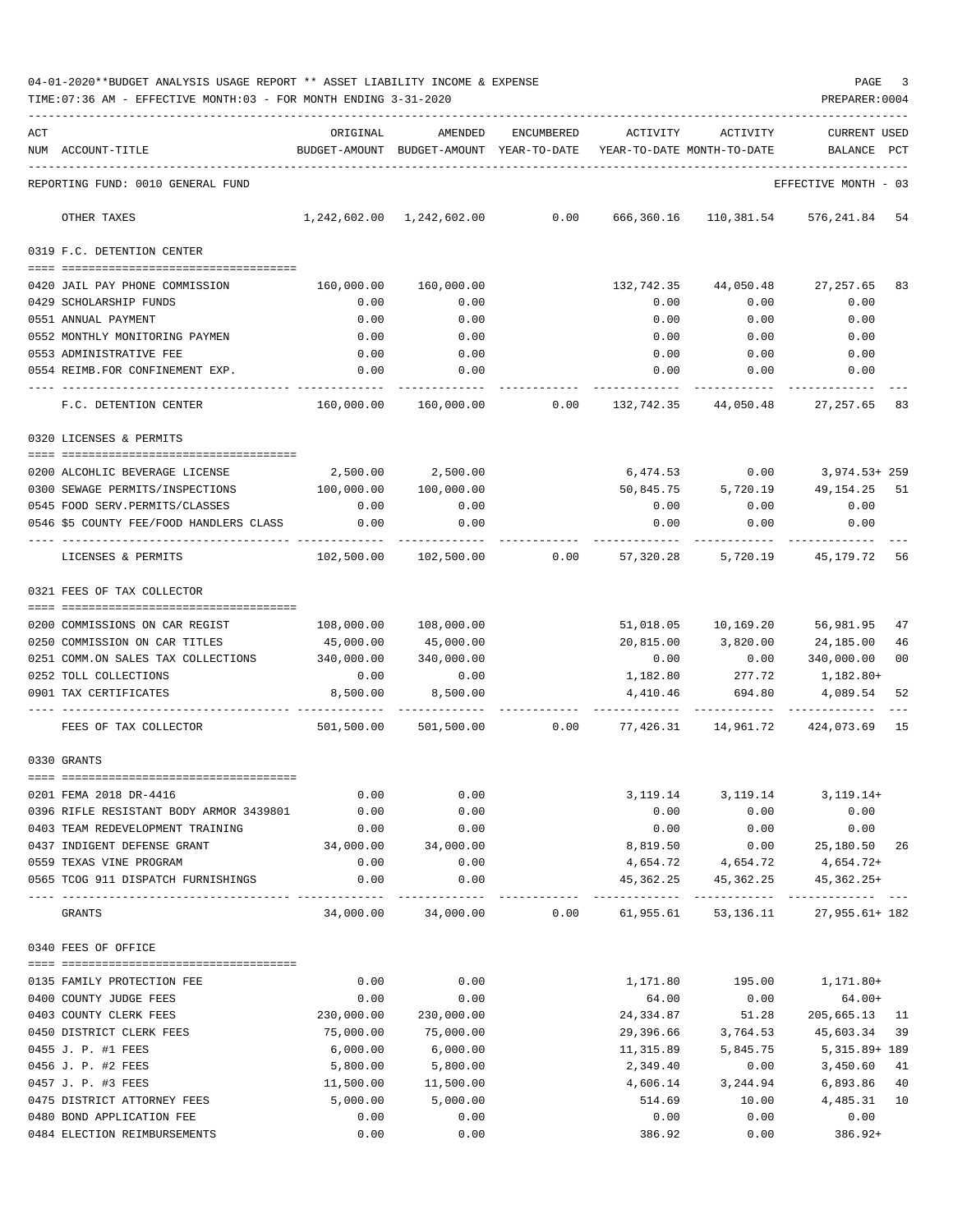| ACT | NUM ACCOUNT-TITLE                                                                         | ORIGINAL<br>BUDGET-AMOUNT | AMENDED<br>BUDGET-AMOUNT | <b>ENCUMBERED</b><br>YEAR-TO-DATE | ACTIVITY        | ACTIVITY<br>YEAR-TO-DATE MONTH-TO-DATE | <b>CURRENT USED</b><br>BALANCE | PCT      |
|-----|-------------------------------------------------------------------------------------------|---------------------------|--------------------------|-----------------------------------|-----------------|----------------------------------------|--------------------------------|----------|
|     | REPORTING FUND: 0010 GENERAL FUND                                                         |                           |                          |                                   |                 |                                        | EFFECTIVE MONTH                | - 03     |
|     |                                                                                           |                           |                          |                                   |                 |                                        |                                |          |
|     | 0551 CONSTABLE PCT. 1 FEES                                                                | 10,000.00                 | 10,000.00                |                                   | 5,045.00        | 2,395.00                               | 4,955.00                       | 50       |
|     | 0552 CONSTABLE PCT. 2 FEES                                                                | 2,500.00                  | 2,500.00                 |                                   | 1,500.00        | 70.00                                  | 1,000.00                       | 60       |
|     | 0553 CONSTABLE PCT. 3 FEES                                                                | 2,500.00                  | 2,500.00                 |                                   | 1,482.08        | 852.08                                 | 1,017.92                       | 59       |
|     | 0560 SHERIFF FEES                                                                         | 45,000.00                 | 45,000.00                |                                   | 21,894.20       | 2,139.85                               | 23,105.80                      | 49       |
|     | 0573 BOND SUPERVISION FEES                                                                | 70,000.00                 | 70,000.00                |                                   | 44,073.00       | 11,578.00                              | 25,927.00                      | 63       |
|     | 0600 D.C.6TH COURT OF APPEALS FEE                                                         | 1,500.00                  | 1,500.00                 |                                   | 902.99          | 175.00                                 | 597.01                         | 60       |
|     | 0601 C.C.6TH COURT OF APPEALS FEE                                                         | 800.00                    | 800.00                   |                                   | 90.00           | 0.00                                   | 710.00                         | 11       |
|     | 0652 SUBDIVISION FEES<br>0653 ZONING APPLICATION FEES                                     | 8,500.00                  | 8,500.00<br>600.00       |                                   | 2,091.89        | 0.00                                   | 6,408.11<br>450.00             | 25<br>25 |
|     | 0654 FLOOD PLAIN FEES                                                                     | 600.00                    | 0.00                     |                                   | 150.00<br>60.00 | 0.00<br>0.00                           | $60.00+$                       |          |
|     | 0655 BUILDING PERMITS                                                                     | 0.00<br>0.00              | 0.00                     |                                   | 750.00          | 300.00                                 | 750.00+                        |          |
|     | 0900 OTHER FEES                                                                           | 0.00                      | 0.00                     |                                   | 0.00            | 0.00                                   | 0.00                           |          |
|     |                                                                                           |                           |                          |                                   |                 |                                        |                                |          |
|     | FEES OF OFFICE                                                                            | 474,700.00                | 474,700.00               | 0.00                              | 152,179.53      | 30,621.43                              | 322,520.47                     | 32       |
|     | 0350 FINES                                                                                |                           |                          |                                   |                 |                                        |                                |          |
|     |                                                                                           |                           |                          |                                   |                 |                                        |                                |          |
|     | 0455 J. P. #1 FINES                                                                       | 5,000.00                  | 5,000.00                 |                                   |                 | 2,375.49 1,766.93 2,624.51             |                                | 48       |
|     | 0456 J. P. #2 FINES                                                                       | 500.00                    | 500.00                   |                                   | 336.00          | 0.00                                   | 164.00                         | 67       |
|     | 0457 J. P. #3 FINES                                                                       | 2,500.00                  | 2,500.00                 |                                   | 756.40          | 514.90                                 | 1,743.60                       | 30       |
|     | FINES                                                                                     | 8,000.00                  | 8,000.00                 | 0.00                              | 3,467.89        | 2,281.83                               | 4,532.11                       | 43       |
|     | 0352 FINES & FORFEITURES                                                                  |                           |                          |                                   |                 |                                        |                                |          |
|     |                                                                                           |                           |                          |                                   |                 |                                        |                                |          |
|     | 0100 10% COMM.ON SURETY BAIL BOND FEE                                                     | 700.00                    | 700.00                   |                                   | 423.00          | 0.00                                   | 277.00                         | 60       |
|     | 0201 BOND FORFEITURES                                                                     | 5,000.00                  | 5,000.00                 |                                   | 3,125.00        | 0.00                                   | 1,875.00                       | 63       |
|     | FINES & FORFEITURES                                                                       | 5,700.00                  | 5,700.00                 | 0.00                              | 3,548.00        | 0.00                                   | 2,152.00                       | 62       |
|     | 0360 INTEREST EARNINGS                                                                    |                           |                          |                                   |                 |                                        |                                |          |
|     | -------------------------------------<br>0100 INTEREST EARNINGS                           | 40,000.00                 | 40,000.00                |                                   | 31,213.15       | 4,750.98                               | 8,786.85                       | 78       |
|     | 0110 INTEREST EARNINGS BUSINESS MONEY F                                                   | 10,000.00                 | 10,000.00                |                                   | 2,353.72        | 11.02                                  | 7,646.28                       | 24       |
|     |                                                                                           |                           |                          |                                   |                 |                                        |                                |          |
|     | INTEREST EARNINGS                                                                         | 50,000.00                 | 50,000.00                | 0.00                              |                 | 33,566.87 4,762.00 16,433.13 67        |                                |          |
|     | 0364 SALE OF ASSETS LAND/BUILDING                                                         |                           |                          |                                   |                 |                                        |                                |          |
|     | 0162 SALE OF ASSETS LAND/BUILDING                                                         | 1,000.00 1,000.00         |                          |                                   |                 | $0.00$ $0.00$ $1,000.00$ $00$          |                                |          |
|     | 0163 SALE OF EQUIPMENT                                                                    | 0.00                      | 0.00                     |                                   |                 | 20,605.79 0.00 20,605.79+              |                                |          |
|     | SALE OF ASSETS LAND/BUILDING $1,000.00$ $1,000.00$ $0.00$ $20,605.79$ 0.00 $19,605.79+61$ |                           |                          |                                   | ______________  |                                        |                                |          |
|     |                                                                                           |                           |                          |                                   |                 |                                        |                                |          |
|     | 0370 MISCELLANEOUS                                                                        |                           |                          |                                   |                 |                                        |                                |          |
|     | 0100 KFYN-RADIO TOWER RENT                                                                | 2,400.00                  | 2,400.00                 |                                   | 1,200.00        | 200.00                                 | 1,200.00                       | 50       |
|     | 0112 TOBACCO SETTLEMENT                                                                   | 19,000.00                 | 19,000.00                |                                   | 0.00            | 0.00                                   | 19,000.00 00                   |          |
|     | 0115 RENT- VERIZON TOWER                                                                  | 11,109.00                 | 11,109.00                |                                   | 6,387.66        | 1,064.61                               | 4,721.34                       | 57       |
|     | 0120 CONTRIBUTION IHC TRUST                                                               | 4,000.00                  | 4,000.00                 |                                   | 13,352.00       | 0.00                                   | $9,352.00+334$                 |          |
|     | 0125 IHC STATE REIMBURSEMENT                                                              | 0.00                      | 0.00                     |                                   | 0.00            | 0.00                                   | 0.00                           |          |
|     | 0130 REFUNDS & MISCELLANEOUS                                                              | 10,000.00                 | 10,000.00                |                                   | 3,773.66        | 0.00                                   | 6,226.34 38                    |          |
|     | 0131 AUTOMOBILE INSURANCE LOSS PAYMENTS                                                   | 0.00                      | 0.00                     |                                   | 43,000.00       | 43,000.00                              | $43,000.00+$                   |          |
|     | 0132 PROPERTY INSURANCE LOSS PAYMENTS                                                     | 0.00                      | 0.00                     |                                   | 0.00            | 0.00                                   | 0.00                           |          |
|     | 0135 HEALTH INS. SURPLUS DISTRIBUTION                                                     | 4,000.00                  | 4,000.00                 |                                   | 0.00            | 0.00                                   | 4,000.00 00                    |          |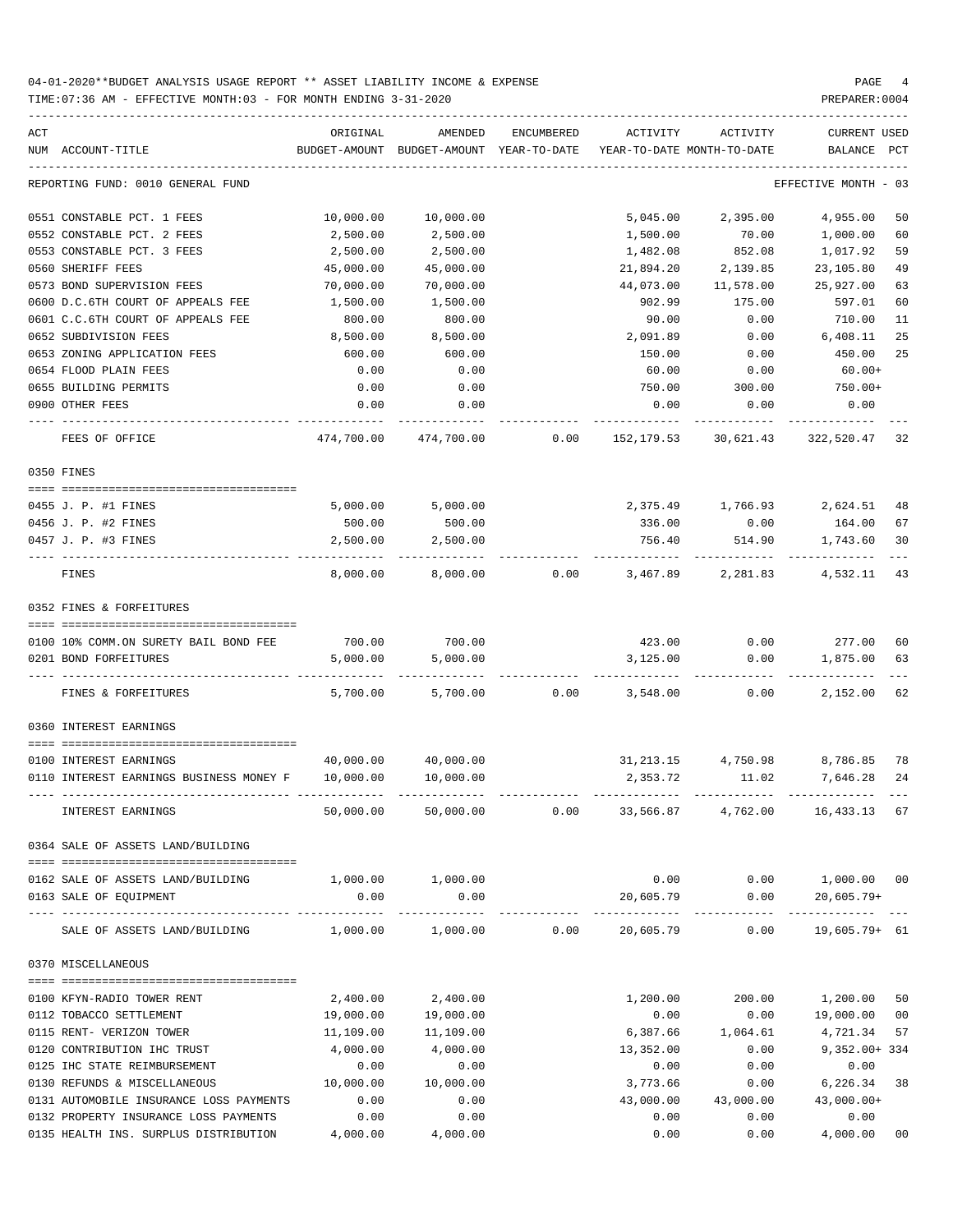| ACT<br>NUM ACCOUNT-TITLE                                             | ORIGINAL             | AMENDED<br>BUDGET-AMOUNT BUDGET-AMOUNT YEAR-TO-DATE | ENCUMBERED    | ACTIVITY          | ACTIVITY<br>YEAR-TO-DATE MONTH-TO-DATE | CURRENT USED<br>BALANCE | PCT    |
|----------------------------------------------------------------------|----------------------|-----------------------------------------------------|---------------|-------------------|----------------------------------------|-------------------------|--------|
| REPORTING FUND: 0010 GENERAL FUND                                    |                      |                                                     |               |                   |                                        | EFFECTIVE MONTH - 03    |        |
| 0139 STATE JUROR REIMB.FEE                                           | 20,000.00            | 20,000.00                                           |               | 6,868.00          | 4,352.00                               | 13,132.00               | -34    |
| 0143 D.A.SALARY REIMB.                                               | 27,500.00            | 27,500.00                                           |               | 9,166.67          | 0.00                                   | 18,333.33               | 33     |
| 0144 CO. JUDGE COURT FEES SALARY REIMB.                              | 0.00                 | 0.00                                                |               | 0.00              | 0.00                                   | 0.00                    |        |
| 0147 UTILITIES REIMBURSEMENT                                         | 14,000.00            | 14,000.00                                           |               | 8,701.23          | 1,166.08                               | 5,298.77                | 62     |
| 0151 ASST. DA LONGEVITY PAY                                          | 4,400.00             | 4,400.00                                            |               | 2,520.00          | 0.00                                   | 1,880.00                | 57     |
| 0152 HB 9 D.A. SUPPLEMENTAL FUNDS                                    | 0.00                 | 0.00                                                |               | 0.00              | 0.00                                   | 0.00                    |        |
| 0162 COURT REPORTER SERVICE FEE                                      | 6,000.00             | 6,000.00                                            |               | 2,978.91          | 525.00                                 | 3,021.09                | 50     |
| 0163 ADM.OF COURT JUSTICE 10% SB 1417                                | 800.00               | 800.00                                              |               | 184.97            | 37.31                                  | 615.03                  | 23     |
| 0164 TIME PAYMENT FEE 40% SB 1417                                    | 4,000.00             | 4,000.00                                            |               | 739.97            | 149.26                                 | 3,260.03                | 18     |
| 0166 JUDICIAL SUPP.FEE(60 CENTS)                                     | 700.00               | 700.00                                              |               | 320.58            | 104.47                                 | 379.42                  | 46     |
| 0167 JUROR REIMB.FEE                                                 | 5,000.00             | 5,000.00                                            |               | 1,896.10          | 692.16                                 | 3,103.90                | 38     |
| 0408 COUNTY WELLNESS PROGRAM                                         | 1,100.00             | 1,100.00                                            |               | 1,260.00          | 840.00                                 | 160.00+ 115             |        |
| 0410 CO CT AT LAW SUPPLEMENT                                         | 84,000.00            | 84,000.00                                           |               | 42,000.00         | 21,000.00                              | 42,000.00               | 50     |
| 0432 PROCEEDS OF SALE OF LIVESTOCK                                   | 0.00                 | 0.00                                                |               | 0.00              | 0.00                                   | 0.00                    |        |
| 0450 DIST. CLK. PASSPORT PHOTO                                       | 1,500.00             | 1,500.00                                            |               | 450.00            | 80.00                                  | 1,050.00                | 30     |
| 0453 REIMB.CEC ODYSSEY SAAS                                          | 21,593.00            | 21,593.00                                           |               | 10,796.50         | 5,398.25                               | 10,796.50               | 50     |
| 0509 CANDY MACHINE COMMISSION                                        | 0.00                 | 0.00                                                |               | 0.00              | 0.00                                   | 0.00                    |        |
| 0510 DR. PEPPER COMMISSION                                           | 0.00                 | 0.00                                                |               | 0.00              | 0.00                                   | 0.00                    |        |
| 0553 DONATION CONST.3 RADIO EQUIP.                                   | 0.00                 | 0.00                                                |               | 0.00              | 0.00                                   | 0.00                    |        |
| 0562 STATE REIMB.OFFENDER TRANSPORT                                  | 8,000.00             | 8,000.00                                            |               | 4,632.30          | 2,331.60                               | 3,367.70                | 58     |
| 0565 COCA-COLA COMMISSIONS<br>---- ---------------                   | 0.00<br>------------ | 0.00                                                |               | 0.00              | 0.00                                   | 0.00                    |        |
| MISCELLANEOUS                                                        | 249,102.00           | 249,102.00                                          | 0.00          |                   | 160,228.55 80,940.74                   | 88,873.45               | 64     |
| 0400 COUNTY JUDGE                                                    |                      |                                                     |               |                   |                                        |                         |        |
|                                                                      |                      |                                                     | 0.00          |                   |                                        |                         |        |
| 0101 SALARY ELECTED OFFICIAL<br>0104 STATE PROBATE SALARY SUPPLEMENT | 66,658.37<br>0.00    | 66,658.37<br>0.00                                   | 0.00          | 33,329.14<br>0.00 | 5,127.56<br>0.00                       | 33,329.23<br>0.00       | 50     |
| 0105 SALARY SECRETARY                                                | 30,300.92            | 30,300.92                                           | 0.00          | 15,150.46         | 2,330.84                               | 15,150.46               | 50     |
| 0201 SOCIAL SECURITY TAXES                                           | 6,650.02             | 6,650.02                                            | 0.00          | 3,204.13          | 496.52                                 | 3,445.89                | 48     |
| 0202 GROUP HEALTH & DENTAL INSURANCE                                 | 12,219.84            | 12,219.84                                           | 0.00          | 6,106.08          | 1,017.68                               | 6,113.76                | 50     |
| 0203 RETIREMENT                                                      | 12,047.52            | 12,047.52                                           | 0.00          | 5,755.72          | 902.92                                 | 6,291.80                | 48     |
| 0204 WORKERS' COMPENSATION                                           | 309.18               | 309.18                                              | 0.00          | 154.59            | 0.00                                   | 154.59                  | 50     |
| 0205 MEDICARE TAX                                                    | 1,555.25             | 1,555.25                                            | 0.00          | 749.35            | 116.12                                 | 805.90                  | 48     |
| 0225 TRAVEL ALLOWANCE                                                | 4,200.00             | 4,200.00                                            | 0.00          | 2,100.00          | 350.00                                 | 2,100.00                | 50     |
| 0310 OFFICE SUPPLIES                                                 | 800.00               | 800.00                                              | 0.00          | 311.82            | 40.81                                  | 488.18 39               |        |
| 0311 POSTAL EXPENSES                                                 | 200.00               | 200.00                                              | 0.00          | 1.45              | 1.45                                   | 198.55                  | 01     |
| 0427 OUT OF COUNTY TRAVEL/TRAINING                                   | 5,500.00             | 5,500.00                                            | 0.00          | 1,060.31          | 177.46                                 | 4,439.69                | 19     |
| 0431 LOCAL TRAVEL                                                    | 0.00                 | 0.00                                                | 0.00          | 0.00              | 0.00                                   | 0.00                    |        |
| 0435 PRINTING                                                        | 200.00               | 200.00                                              | 0.00          | 0.00              | 0.00                                   | 200.00                  | 00     |
| 0437 COURT REPORTER EXPENSE                                          | 0.00                 | 0.00                                                | 0.00          | 0.00              | 0.00                                   | 0.00                    |        |
| 0468 JUVENILE BOARD SALARY                                           | 2,400.00             | 2,400.00                                            | 0.00          | 1,200.00          | 200.00                                 | 1,200.00                | 50     |
| 0480 BOND                                                            | 0.00                 | 0.00                                                | 0.00          | 0.00              | 0.00                                   | 0.00                    |        |
| 0481 DUES                                                            | 335.00               | 335.00                                              | 0.00          | 335.00            | 300.00                                 | 0.00 100                |        |
| 0572 OFFICE EQUIPMENT                                                | 800.00               | 800.00                                              | 0.00          | 0.00              | 0.00                                   | 800.00                  | $00\,$ |
| 0574 TECHNOLOGY                                                      | 0.00                 | 0.00                                                | 0.00          | 0.00              | 0.00                                   | 0.00                    |        |
| 0590 BOOKS                                                           | 0.00<br>------------ | 0.00<br>---------                                   | 0.00<br>----- | 42.50             | 0.00                                   | $42.50 -$               |        |
| COUNTY JUDGE                                                         |                      | 144, 176. 10 144, 176. 10                           | 0.00          | 69,500.55         | 11,061.36                              | 74,675.55 48            |        |
| 0401 911 COORDINATOR                                                 |                      |                                                     |               |                   |                                        |                         |        |
| 0403 TCOG RURAL ADDRESSING                                           | 23,000.00            | 23,000.00                                           | 0.00          | 23,000.00         | 23,000.00                              | 0.00 100                |        |
| 911 COORDINATOR                                                      | 23,000.00            | 23,000.00                                           |               |                   | $0.00$ 23,000.00 23,000.00             | 0.00 100                |        |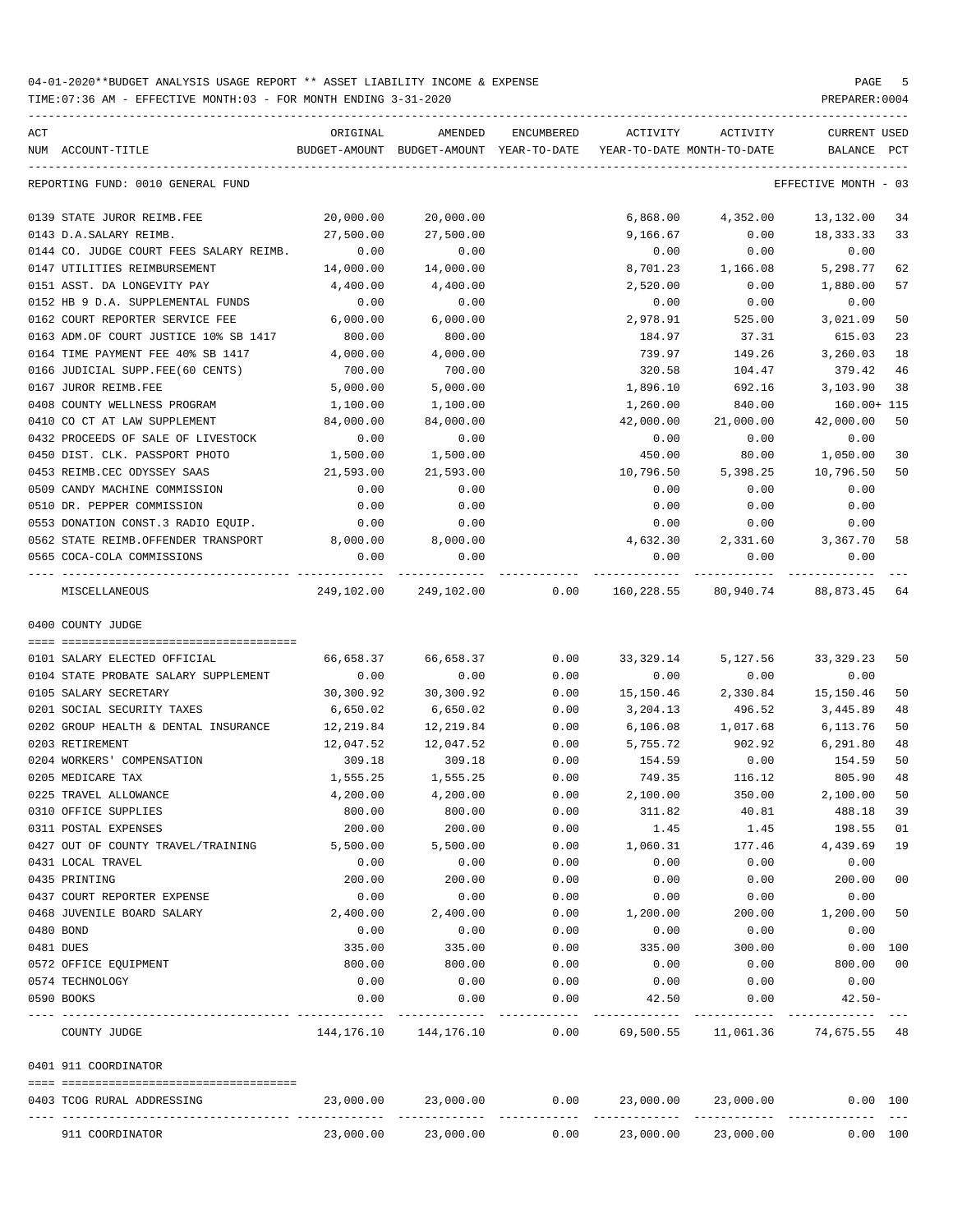|     | TIME: 07:36 AM - EFFECTIVE MONTH: 03 - FOR MONTH ENDING 3-31-2020 |                                                                                 |                                                            |                      |                       |                       | PREPARER: 0004                     |                |
|-----|-------------------------------------------------------------------|---------------------------------------------------------------------------------|------------------------------------------------------------|----------------------|-----------------------|-----------------------|------------------------------------|----------------|
| ACT | NUM ACCOUNT-TITLE                                                 | ORIGINAL<br>BUDGET-AMOUNT BUDGET-AMOUNT YEAR-TO-DATE YEAR-TO-DATE MONTH-TO-DATE | AMENDED                                                    | ENCUMBERED           | ACTIVITY              | ACTIVITY              | <b>CURRENT USED</b><br>BALANCE PCT |                |
|     | REPORTING FUND: 0010 GENERAL FUND                                 |                                                                                 |                                                            |                      |                       |                       | EFFECTIVE MONTH - 03               |                |
|     | 0403 COUNTY CLERK                                                 |                                                                                 |                                                            |                      |                       |                       |                                    |                |
|     |                                                                   |                                                                                 |                                                            |                      |                       |                       |                                    |                |
|     | 0101 SALARY ELECTED OFFICIAL<br>0104 SALARY DEPUTIES              | 58,237.97<br>176,860.96                                                         | 58,237.97<br>176,860.96                                    | 0.00                 | 29,118.96             | 4,479.84              | 29,119.01                          | 50<br>46       |
|     | 0107 REGULAR-TEMP. PART-TIME                                      | 18,096.00                                                                       | 18,096.00                                                  | 0.00<br>0.00         | 81,540.24<br>9,105.00 | 12,874.28<br>1,344.00 | 95,320.72<br>8,991.00              | 50             |
|     | 0201 SOCIAL SECURITY TAXES                                        | 15,718.58                                                                       | 15,718.58                                                  | 0.00                 | 7,187.52              | 1,120.23              | 8,531.06                           | 46             |
|     | 0202 GROUP HEALTH & DENTAL INSURANCE                              | 83,096.16                                                                       | 83,096.16                                                  | 0.00                 | 35,616.36             | 5,936.06              | 47,479.80                          | 43             |
|     | 0203 RETIREMENT                                                   | 29,609.06                                                                       | 29,609.06                                                  | 0.00                 | 13,878.57             | 2,204.52              | 15,730.49                          | 47             |
|     | 0204 WORKERS COMPENSATION                                         | 760.58                                                                          | 760.58                                                     | 0.00                 | 387.32                | 0.00                  | 373.26                             | 51             |
|     | 0205 MEDICARE TAX                                                 | 3,676.12                                                                        | 3,676.12                                                   | 0.00                 | 1,681.07              | 262.01                | 1,995.05                           | 46             |
|     | 0310 OFFICE SUPPLIES                                              | 3,760.00                                                                        | 4,760.00                                                   | 186.19               | 4,197.01              | 825.83                | 376.80                             | 92             |
|     | 0311 POSTAL EXPENSES                                              | 1,500.00                                                                        | 1,500.00                                                   | 0.00                 | 648.05                | 192.00                | 851.95                             | 43             |
|     | 0420 UTILITIES TELEPHONE                                          | 0.00                                                                            | 0.00                                                       | 0.00                 | 0.00                  | 0.00                  | 0.00                               |                |
|     | 0427 OUT OF COUNTY TRAVEL/TRAINING                                | 4,000.00                                                                        | 4,000.00                                                   | 0.00                 | 2,949.45              | 726.90                | 1,050.55                           | 74             |
|     | 0431 LOCAL TRAVEL                                                 | 0.00                                                                            | 0.00                                                       | 0.00                 | 0.00                  | 0.00                  | 0.00                               |                |
|     | 0435 PRINTING                                                     | 1,400.00                                                                        | 1,400.00                                                   | 0.00                 | 792.55                | 131.50                | 607.45                             | 57             |
|     | 0437 IMAGING/INDEXING                                             | 14,000.00                                                                       | 13,000.00                                                  | 0.00                 | 0.00                  | 0.00                  | 13,000.00                          | 00             |
|     | 0480 BOND                                                         | 350.00                                                                          | 350.00                                                     | 0.00                 | 50.00                 | 0.00                  | 300.00                             | 14             |
|     | 0481 DUES                                                         | 225.00                                                                          | 225.00                                                     | 0.00                 | 0.00                  | 0.00                  | 225.00                             | 0 <sub>0</sub> |
|     | 0572 OFFICE EQUIPMENT                                             | 2,000.00                                                                        | 2,000.00                                                   | 0.00                 | 733.98                | 0.00<br>------------  | 1,266.02<br>------------           | 37<br>$- - -$  |
|     | COUNTY CLERK                                                      |                                                                                 | 413, 290.43 413, 290.43 186.19 187, 886.08                 |                      |                       | 30,097.17             | 225,218.16                         | 46             |
|     | 0404 ELECTION                                                     |                                                                                 |                                                            |                      |                       |                       |                                    |                |
|     |                                                                   |                                                                                 |                                                            |                      |                       |                       |                                    |                |
|     | 0109 SALARY                                                       | 15,900.00                                                                       | 15,900.00                                                  | 0.00                 | 11,645.00             | 4,508.00              | 4,255.00                           | 73             |
|     | 0201 SOCIAL SECURITY TAXES                                        | 625.00                                                                          | 625.00                                                     | 0.00                 | 14.21                 | 4.91                  | 610.79                             | 02             |
|     | 0203 RETIREMENT                                                   | 0.00                                                                            | 0.00                                                       | 0.00                 | 0.00                  | 0.00                  | 0.00                               |                |
|     | 0205 MEDICARE TAX                                                 | 175.00                                                                          | 175.00                                                     | 0.00                 | 3.33                  | 1.15                  | 171.67                             | 02             |
|     | 0310 ELECTION SUPPLIES                                            | 5,500.00                                                                        | 5,500.00                                                   | 430.50               | 1,763.51              | 323.68                | 3,305.99                           | 40             |
|     | 0311 POSTAGE                                                      | 8,500.00                                                                        | 8,500.00                                                   | 0.00                 | 7,377.22              | 1,324.04              | 1,122.78                           | 87             |
|     | 0421 ELECTION INTERNET                                            | 925.00                                                                          | 925.00                                                     | 0.00                 | 455.88                | 75.98                 | 469.12                             | 49             |
|     | 0423 CELL PHONE                                                   | 240.00                                                                          | 240.00                                                     | 0.00                 | 120.00                | 20.00                 | 120.00                             | 50             |
|     | 0427 ELECTION TRAVEL/TRAINING                                     | 2,500.00                                                                        | 2,500.00                                                   | 0.00                 | 367.22                | 124.78                | 2,132.78                           | - 15           |
|     | 0428 EMPLOYEE TRAINING                                            | 0.00                                                                            | 0.00                                                       | 0.00                 | 0.00                  | 0.00                  | 0.00                               |                |
|     | 0429 DPS BACKGROUND CHECK                                         | 50.00                                                                           | 50.00                                                      | 0.00                 | 0.00                  | 0.00                  | 50.00                              | 0 <sub>0</sub> |
|     | 0430 BIDS AND NOTICES                                             | 600.00                                                                          | 600.00                                                     | 0.00                 | 147.84                | 0.00                  | 452.16                             | 25             |
|     | 0442 PROFESSIONAL SERVICE/TRANSLATOR                              | 200.00                                                                          | 200.00                                                     | 0.00                 | 181.25                | 31.25                 | 18.75                              | 91             |
|     | 0481 DUES                                                         | 300.00                                                                          | 300.00                                                     | 0.00                 | 300.00                | 0.00                  | $0.00$ 100                         |                |
|     | 0483 VOTER REGISTRATION                                           | 2,000.00                                                                        | 2,000.00                                                   | 0.00                 | 1,515.27              | 0.00                  | 484.73                             | 76             |
|     | 0485 ELECTION MAINT. AGREEMENT                                    | 16,221.00<br>0.00                                                               | 16,221.00<br>0.00                                          | 0.00                 | 16,221.00<br>0.00     | 0.00                  | 0.00 100<br>0.00                   |                |
|     | 0573 ELECTION EQUIPMENT                                           |                                                                                 | ------------                                               | 0.00<br>------------ |                       | 0.00                  |                                    |                |
|     | ELECTION                                                          |                                                                                 | 53,736.00 53,736.00 430.50 40,111.73 6,413.79 13,193.77 75 |                      |                       |                       |                                    |                |
|     | 0405 VETERANS'SERVICE                                             |                                                                                 |                                                            |                      |                       |                       |                                    |                |
|     | 0102 SALARY APPOINTED OFFICIAL                                    | 39,856.00                                                                       | 39,856.00                                                  | 0.00                 | 19,927.96             | 3,065.84              | 19,928.04                          | 50             |
|     | 0201 SOCIAL SECURITY TAXES                                        | 2,471.07                                                                        | 2,471.07                                                   | 0.00                 | 1,217.28              | 187.04                | 1,253.79                           | 49             |
|     | 0202 GROUP HEALTH & DENTAL INSURANCE                              | 11,870.88                                                                       | 11,870.88                                                  | 0.00                 | 5,933.52              | 988.92                | 5,937.36                           | 50             |
|     | 0203 RETIREMENT                                                   | 4,659.17                                                                        | 4,659.17                                                   | 0.00                 | 2,308.75              | 361.46                | 2,350.42                           | 50             |
|     | 0204 WORKERS' COMPENSATION                                        | 119.57                                                                          | 119.57                                                     | 0.00                 | 60.97                 | 0.00                  | 58.60                              | 51             |
|     | 0205 MEDICARE TAX                                                 | 577.91                                                                          | 577.91                                                     | 0.00                 | 284.67                | 43.74                 | 293.24                             | 49             |
|     | 0310 OFFICE SUPPLIES                                              | 250.00                                                                          | 250.00                                                     | 0.00                 | 0.00                  | 0.00                  | 250.00                             | 0 <sub>0</sub> |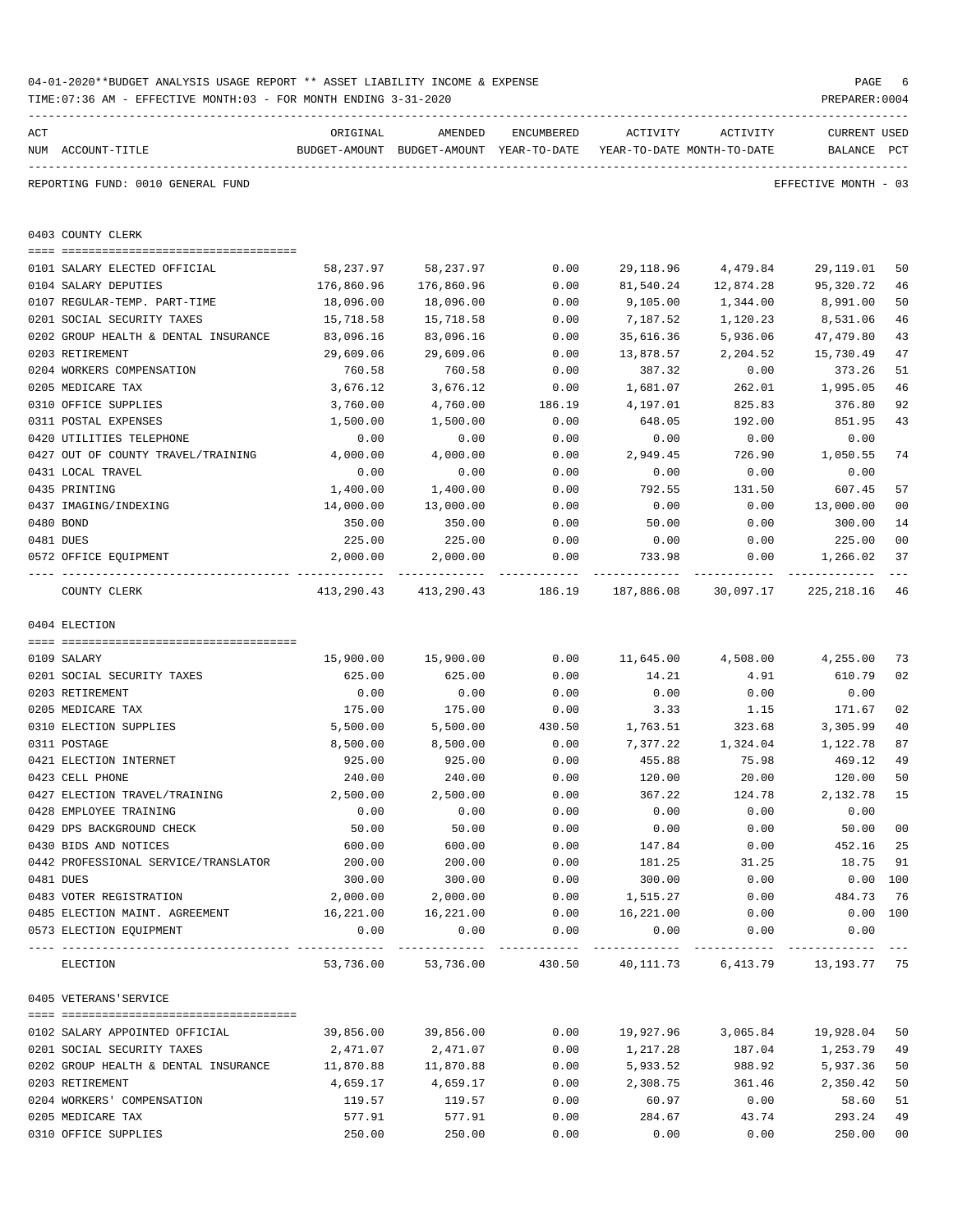TIME:07:36 AM - EFFECTIVE MONTH:03 - FOR MONTH ENDING 3-31-2020

| ACT                                | ORIGINAL   | AMENDED                                  | <b>ENCUMBERED</b> | ACTIVITY                   | ACTIVITY   | <b>CURRENT USED</b>  |                |
|------------------------------------|------------|------------------------------------------|-------------------|----------------------------|------------|----------------------|----------------|
| NUM ACCOUNT-TITLE                  |            | BUDGET-AMOUNT BUDGET-AMOUNT YEAR-TO-DATE |                   | YEAR-TO-DATE MONTH-TO-DATE |            | BALANCE PCT          |                |
|                                    |            |                                          |                   |                            |            |                      |                |
| REPORTING FUND: 0010 GENERAL FUND  |            |                                          |                   |                            |            | EFFECTIVE MONTH - 03 |                |
| 0311 POSTAL EXPENSES               | 200.00     | 200.00                                   | 0.00              | 0.00                       | 0.00       | 200.00               | 00             |
| 0427 OUT OF COUNTY TRAVEL/TRAINING | 1,250.00   | 1,250.00                                 | 0.00              | 675.60                     | 0.00       | 574.40               | 54             |
| 0428 TRAINING/TUITION              | 0.00       | 0.00                                     | 0.00              | 0.00                       | 0.00       | 0.00                 |                |
| 0435 PRINTING                      | 200.00     | 200.00                                   | 0.00              | 0.00                       | 0.00       | 200.00               | 0 <sub>0</sub> |
| 0453 COMPUTER SOFTWARE             | 0.00       | 0.00                                     | 0.00              | 0.00                       | 0.00       | 0.00                 |                |
| 0572 OFFICE EQUIPMENT              | 750.00     | 750.00                                   | 0.00              | 0.00                       | 0.00       | 750.00               | 00             |
| VETERANS ' SERVICE                 | 62,204.60  | 62,204.60                                | 0.00              | 30,408.75                  | 4,647.00   | 31,795.85            | 49             |
| 0406 EMERGENCY MANAGEMENT          |            |                                          |                   |                            |            |                      |                |
|                                    |            |                                          |                   |                            |            |                      |                |
| 0103 SALARY                        | 33,228.00  | 33,228.00                                | 0.00              | 16,614.00                  | 2,556.00   | 16,614.00            | 50             |
| 0107 SALARY TEMP./EXTRA            | 0.00       | 0.00                                     | 0.00              | 0.00                       | 0.00       | 0.00                 |                |
| 0201 SOCIAL SECURITY TAXES         | 2,089.90   | 2,089.90                                 | 0.00              | 1,041.34                   | 159.74     | 1,048.56             | 50             |
| 0202 GROUP HEALTH & DENTAL INS     | 0.00       | 0.00                                     | 0.00              | 15.24                      | 2.54       | 15.24-               |                |
| 0203 RETIREMENT                    | 3,884.35   | 3,884.35                                 | 0.00              | 1,924.82                   | 301.36     | 1,959.53             | 50             |
| 0204 WORKERS' COMPENSATION         | 99.68      | 99.68                                    | 0.00              | 50.83                      | 0.00       | 48.85                | 51             |
| 0205 MEDICARE TAX                  | 488.77     | 488.77                                   | 0.00              | 243.53                     | 37.36      | 245.24               | 50             |
| 0225 TRAVEL ALLOWANCE              | 0.00       | 0.00                                     | 0.00              | 0.00                       | 0.00       | 0.00                 |                |
| 0310 OFFICE SUPPLIES               | 200.00     | 200.00                                   | 0.00              | 96.81                      | 0.00       | 103.19               | 48             |
| 0311 POSTAL EXPENSE                | 50.00      | 50.00                                    | 0.00              | 0.00                       | 0.00       | 50.00                | 0 <sub>0</sub> |
| 0330 AUTO EXPENSE-GAS & OIL        | 1,000.00   | 1,000.00                                 | 0.00              | 266.06                     | 0.00       | 733.94               | 27             |
| 0421 EMERGENCY INTERNET            | 455.00     | 455.00                                   | 0.00              | 227.94                     | 37.99      | 227.06               | 50             |
| 0422 R&M RADIO                     | 0.00       | 0.00                                     | 0.00              | 0.00                       | 0.00       | 0.00                 |                |
|                                    |            |                                          |                   |                            |            |                      |                |
| 0423 CELL PHONE ALLOWANCE          | 480.00     | 480.00                                   | 0.00              | 240.00                     | 40.00      | 240.00               | 50             |
| 0427 OUT OF COUNTY TRAVEL/TRAINING | 1,000.00   | 1,000.00                                 | 0.00              | 0.00                       | 0.00       | 1,000.00             | 0 <sub>0</sub> |
| 0428 TRAINING & TUITION            | 0.00       | 0.00                                     | 0.00              | 0.00                       | 0.00       | 0.00                 |                |
| 0453 R&M EQUIPMENT                 | 220.00     | 220.00                                   | 0.00              | 0.00                       | 0.00       | 220.00               | 0 <sub>0</sub> |
| 0454 R&M AUTO                      | 1,000.00   | 1,000.00                                 | 0.00              | 621.37                     | 0.00       | 378.63               | 62             |
| 0487 TRAILER/AUTO INSURANCE        | 700.00     | 700.00                                   | 0.00              | 592.00                     | 0.00       | 108.00               | 85             |
| 0489 CODE RED EARLY WARNING SYSTEM | 12,768.00  | 12,768.00                                | 0.00              | 12,768.00                  | 0.00       | 0.00                 | 100            |
| 0490 911 RADIO TOWER BUILDING      | 500.00     | 500.00                                   | 0.00              | 0.00                       | 0.00       | 500.00               | 0 <sub>0</sub> |
| 0573 RADIO EQUIPMENT               | 0.00       | 0.00                                     | 0.00              | 0.00                       | 0.00       | 0.00                 |                |
| EMERGENCY MANAGEMENT               | 58,163.70  | 58,163.70                                | 0.00              | 34,701.94                  | 3,134.99   | 23,461.76            | 60             |
| 0409 NON-DEPARTMENTAL              |            |                                          |                   |                            |            |                      |                |
|                                    |            |                                          |                   |                            |            |                      |                |
| 0100 COMPENSATION PAY              | 0.00       | 0.00                                     | 0.00              | 0.00                       | 0.00       | 0.00                 |                |
| 0201 SOCIAL SECURITY TAXES         | 0.00       | 0.00                                     | 0.00              | 0.00                       | 0.00       | 0.00                 |                |
| 0203 RETIREMENT                    | 0.00       | 0.00                                     | 0.00              | 0.00                       | 0.00       | 0.00                 |                |
| 0204 WORKERS' COMPENSATION         | 1,000.00   | 1,000.00                                 | 0.00              | 389.54                     | 0.00       | 610.46               | 39             |
| 0205 MEDICARE TAX                  | 0.00       | 0.00                                     | 0.00              | 0.00                       | 0.00       | 0.00                 |                |
| 0206 UNEMPLOYMENT EXPENSE          | 0.00       | 0.00                                     | 0.00              | 436.00                     | 0.00       | $436.00 -$           |                |
| 0395 ERRORS AND OMISSIONS          | 0.00       | 0.00                                     | 0.00              | 0.00                       | 0.00       | 0.00                 |                |
| 0399 CLAIMS SETTLEMENTS            | 5,000.00   | 5,000.00                                 | 0.00              | 271.40                     | 0.00       | 4,728.60             | 05             |
| 0400 LEGAL FEES                    | 15,000.00  | 15,000.00                                | 0.00              | 0.00                       | 0.00       | 15,000.00            | 00             |
| 0401 AUDIT EXPENSE                 | 45,000.00  | 45,000.00                                | 0.00              | 27,375.00                  | 27,375.00  | 17,625.00            | 61             |
| 0404 911 EMERGENCY SERVICE         | 8,917.00   | 8,917.00                                 | 0.00              | 4,458.50                   | 0.00       | 4,458.50             | 50             |
| 0406 TAX APPRAISAL DISTRICT        | 530,970.32 | 530,970.32                               | 0.00              | 378, 144.78                | 107,496.55 | 152,825.54           | 71             |
| 0408 COUNTY WELLNESS PROGRAM       | 1,100.00   | 1,100.00                                 | 0.00              | 622.88                     | $94.85 -$  | 477.12               | 57             |
| 0426 PROFESSIONAL FEES             | 30,000.00  | 30,000.00                                | 0.00              | 0.00                       | 0.00       | 30,000.00            | 00             |
| 0430 BIDS & NOTICES                | 3,000.00   | 3,000.00                                 | 0.00              | 462.31                     | 66.04      | 2,537.69             | 15             |
| 0444 LAWN MAINTENANCE              | 0.00       | 0.00                                     | 0.00              | 0.00                       | 0.00       | 0.00                 |                |
|                                    |            |                                          |                   |                            |            |                      |                |

0481 DUES 8,000.00 8,000.00 0.00 7,459.54 0.00 540.46 93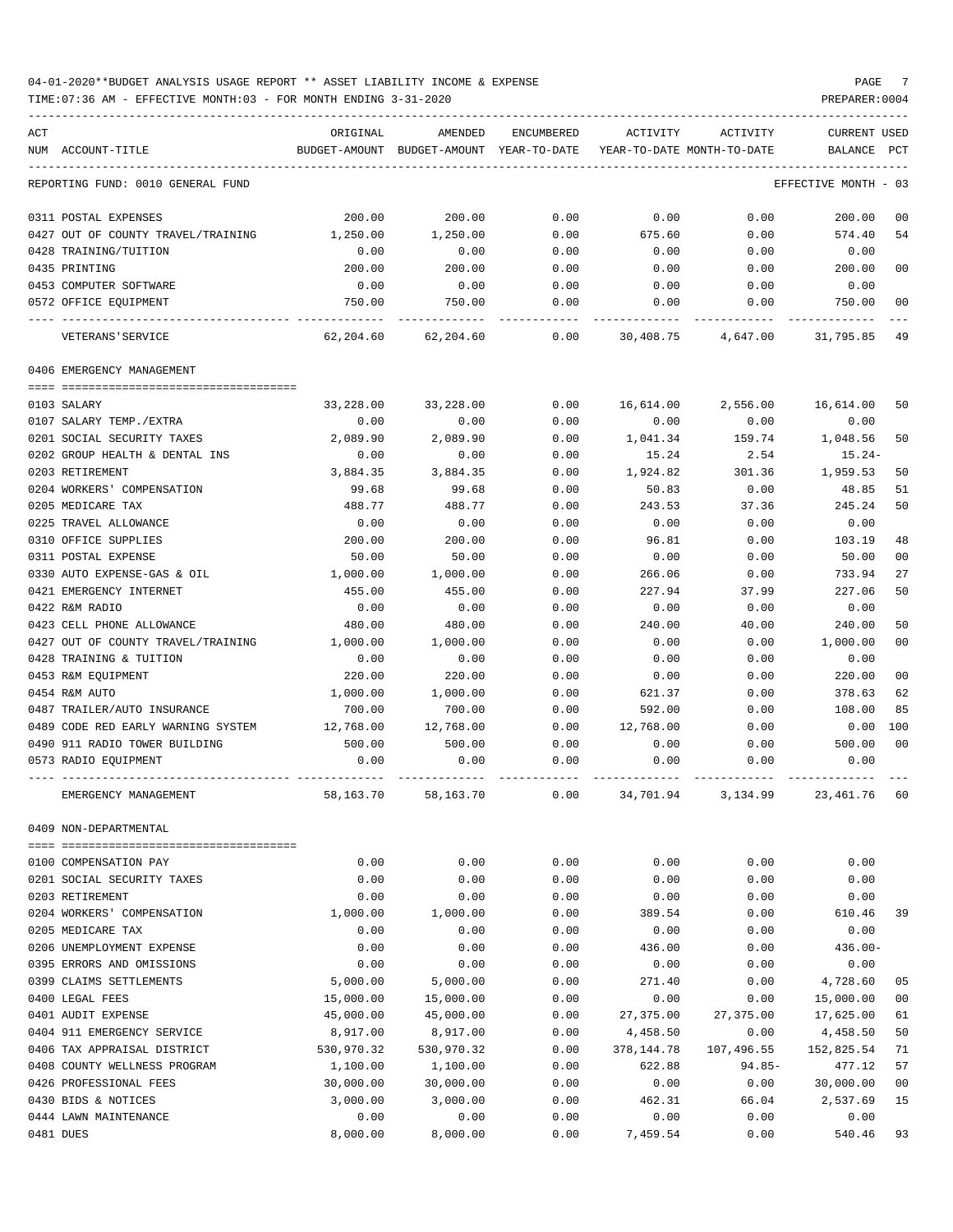| ACT                                     |            |                                                     |               | ACTIVITY                   |                        | <b>CURRENT USED</b>  |                |
|-----------------------------------------|------------|-----------------------------------------------------|---------------|----------------------------|------------------------|----------------------|----------------|
| NUM ACCOUNT-TITLE                       | ORIGINAL   | AMENDED<br>BUDGET-AMOUNT BUDGET-AMOUNT YEAR-TO-DATE | ENCUMBERED    | YEAR-TO-DATE MONTH-TO-DATE | ACTIVITY               | BALANCE              | $_{\rm PCT}$   |
| REPORTING FUND: 0010 GENERAL FUND       |            |                                                     |               |                            |                        | EFFECTIVE MONTH - 03 |                |
| 0483 PUBLIC OFFICIALS INS.              | 17,000.00  | 17,000.00                                           | 0.00          | 14,834.48                  | 0.00                   | 2,165.52             | 87             |
| 0484 GENERAL LIABILITY INSURANCE        | 8,000.00   | 7,900.00                                            | 0.00          | 7,073.00                   | 0.00                   | 827.00               | 90             |
| 0485 WATER SUPPLY AGENCY                | 1,000.00   | 1,000.00                                            | 0.00          | 0.00                       | 0.00                   | 1,000.00             | 0 <sub>0</sub> |
| 0487 TCOG-REG. INTERLOCAL AGREEMENT     | 0.00       | 0.00                                                | 0.00          | 0.00                       | 0.00                   | 0.00                 |                |
| 0488 FANNIN RURAL RAIL DIST             | 0.00       | 0.00                                                | 0.00          | 0.00                       | 0.00                   | 0.00                 |                |
| 0489 COURT COSTS/ARREST FEES            | 240,000.00 | 240,000.00                                          | 0.00          | 51,659.23                  | 179.34                 | 188,340.77           | 22             |
| 0490 MISCELLANEOUS                      | 0.00       | 0.00                                                | 0.00          | 0.00                       | 0.00                   | 0.00                 |                |
| 0491 SULPHUR RIVER REGIONAL MOBILITY AU | 0.00       | 0.00                                                | 0.00          | 0.00                       | 0.00                   | 0.00                 |                |
| 0495 '98 JAIL BOND PAYMENT              | 0.00       | 0.00                                                | 0.00          | 0.00                       | 0.00                   | 0.00                 |                |
| 0499 BANK SERVICE FEES                  | 8,675.00   | 8,775.00                                            | 0.00          | 4,400.00                   | 800.00                 | 4,375.00             | 50             |
| 0500 6TH COURT OF APPEALS FEE           | 2,500.00   | 2,500.00                                            | 0.00          | 913.01                     | 0.00                   | 1,586.99             | 37             |
| 0560 TCOG SO 911 FURNITURE              | 0.00       | 45,362.25                                           | 0.00          | 45,362.25                  | 0.00                   | $0.00$ 100           |                |
| 0574 TECHNOLOGY                         | 0.00       | 0.00                                                | 0.00          | 0.00                       | 0.00                   | 0.00                 |                |
| 0590 TCEQ PERMITS ENVIRONMENTAL DEV     | 0.00       | 0.00                                                | 0.00          | 780.00                     | 0.00                   | 780.00-              |                |
| NON-DEPARTMENTAL                        |            | 925,162.32 970,524.57                               | 0.00          |                            | 544,641.92 135,822.08  | 425,882.65           | 56             |
| 0410 COUNTY COURT AT LAW                |            |                                                     |               |                            |                        |                      |                |
| 0101 SALARY ELECTED OFFICIAL            | 167,000.00 | 167,000.00                                          | 0.00          | 83,500.04                  | 12,846.16              | 83,499.96            | 50             |
| 0103 SALARY COURT COORDINATOR           | 32,239.08  | 32,239.08                                           | 0.00          | 16,119.48                  | 2,479.92               | 16,119.60            | 50             |
| 0110 SALARY COURT REPORTER              | 67,046.10  | 67,046.10                                           | 0.00          | 33,348.09                  | 5,157.40               | 33,698.01            | 50             |
| 0130 BAILIFF                            | 40,348.41  | 40,348.41                                           | 0.00          | 20,174.05                  | 3,103.70               | 20, 174.36           | 50             |
| 0201 SOCIAL SECURITY TAXES              | 18,440.88  | 18,440.88                                           | 0.00          | 8,598.60                   | 1,471.37               | 9,842.28             | 47             |
| 0202 GROUP HEALTH & DENTAL INS          | 41,548.08  | 41,548.08                                           | 0.00          | 21,058.21                  | 3,509.58               | 20,489.87            | 51             |
| 0203 RETIREMENT                         | 36,126.03  | 36,126.03                                           | 0.00          | 17,881.42                  | 2,804.48               | 18,244.61            | 49             |
| 0204 WORKERS COMPENSATION               | 927.10     | 927.10                                              | 0.00          | 472.73                     | 0.00                   | 454.37               | 51             |
| 0205 MEDICARE TAX                       | 4,480.99   | 4,480.99                                            | 0.00          | 2,254.09                   | 344.11                 | 2,226.90             | 50             |
| 0310 OFFICE SUPPLIES                    | 0.00       | 0.00                                                | 0.00          | 0.00                       | 0.00                   | 0.00                 |                |
| 0311 POSTAGE                            | 0.00       | 0.00                                                | 0.00          | 0.00                       | 0.00                   | 0.00                 |                |
| 0315 COPIER RENTAL                      | 1,300.00   | 1,300.00                                            | 0.00          | 618.63                     | 203.34                 | 681.37               | 48             |
| 0395 BAILIFF UNIFORMS                   | 0.00       | 0.00                                                | 0.00          | 0.00                       | 0.00                   | 0.00                 |                |
| 0420 TELEPHONE                          | 0.00       | 0.00                                                | 0.00          | 0.00                       | 0.00                   | 0.00                 |                |
| 0421 DSL INTERNET                       | 0.00       | 0.00                                                | 0.00          | 0.00                       | 0.00                   | 0.00                 |                |
| 0424 INDIGENT ATTORNEY FEES             | 55,000.00  | 55,000.00                                           | 0.00          | 16,129.00                  | 6,379.00               | 38,871.00            | 29             |
| 0425 PROFESSIONAL SERVICES              | 1,200.00   | 1,200.00                                            | 0.00          | 1,145.00                   | 75.00                  | 55.00                | 95             |
| 0427 OUT OF COUNTY TRAVEL/TRAINING      | 2,000.00   | 2,000.00                                            | 0.00          | 12.00                      | 0.00                   | 1,988.00             | 01             |
| 0435 PRINTING                           | 150.00     | 150.00                                              | 0.00          | 0.00                       | 0.00                   | 150.00               | 0 <sub>0</sub> |
| 0437 COURT REPORTER EXPENSE             | 5,000.00   | 5,000.00                                            | 0.00          | 1,425.00                   | 0.00                   | 3,575.00             | 29             |
| 0439 WITNESS EXPENSE                    | 500.00     | 500.00                                              | 0.00          | 0.00                       | 0.00                   | 500.00               | 0 <sub>0</sub> |
| 0453 R&M EQUIPMENT                      | 200.00     | 200.00                                              | 0.00          | 0.00                       | 0.00                   | 200.00               | 0 <sub>0</sub> |
| 0467 VISITING JUDGE                     | 1,200.00   | 1,200.00                                            | 0.00          | 0.00                       | 0.00                   | 1,200.00             | 0 <sub>0</sub> |
| 0468 JUVENILE BOARD SALARY              | 2,400.00   | 2,400.00                                            | 0.00          | 1,200.00                   | 200.00                 | 1,200.00             | 50             |
| 0480 BONDS                              | 0.00       | 0.00                                                | 0.00          | 0.00                       | 0.00                   | 0.00                 |                |
| 0481 DUES                               | 0.00       | 0.00                                                | 0.00          | 0.00                       | 0.00                   | 0.00                 |                |
| 0572 OFFICE EQUIPMENT                   | 200.00     | 200.00                                              | 0.00          | 0.00                       | 0.00                   | 200.00               | 0 <sub>0</sub> |
| 0574 TECHNOLOGY                         | 5,100.00   | 5,100.00                                            | 0.00          | 340.73                     | 0.00                   | 4,759.27             | 07             |
| 0590 BOOKS & PUBLICATIONS               | 0.00       | 0.00                                                | 0.00          | 0.00                       | 0.00                   | 0.00                 |                |
| 0591 LEXIS NEXIS ONLINE LEGAL           | 0.00       | 0.00                                                | 0.00<br>----- | 0.00                       | 0.00                   | 0.00                 |                |
| COUNTY COURT AT LAW                     | 482,406.67 | 482,406.67                                          | 0.00          |                            | 224, 277.07 38, 574.06 | 258,129.60           | 46             |
| 0425 COURT ADMINISTRATION               |            |                                                     |               |                            |                        |                      |                |
| 0201 SOCIAL SECURITY                    | 0.00       | 0.00                                                | 0.00          | 0.00                       | 0.00                   | 0.00                 |                |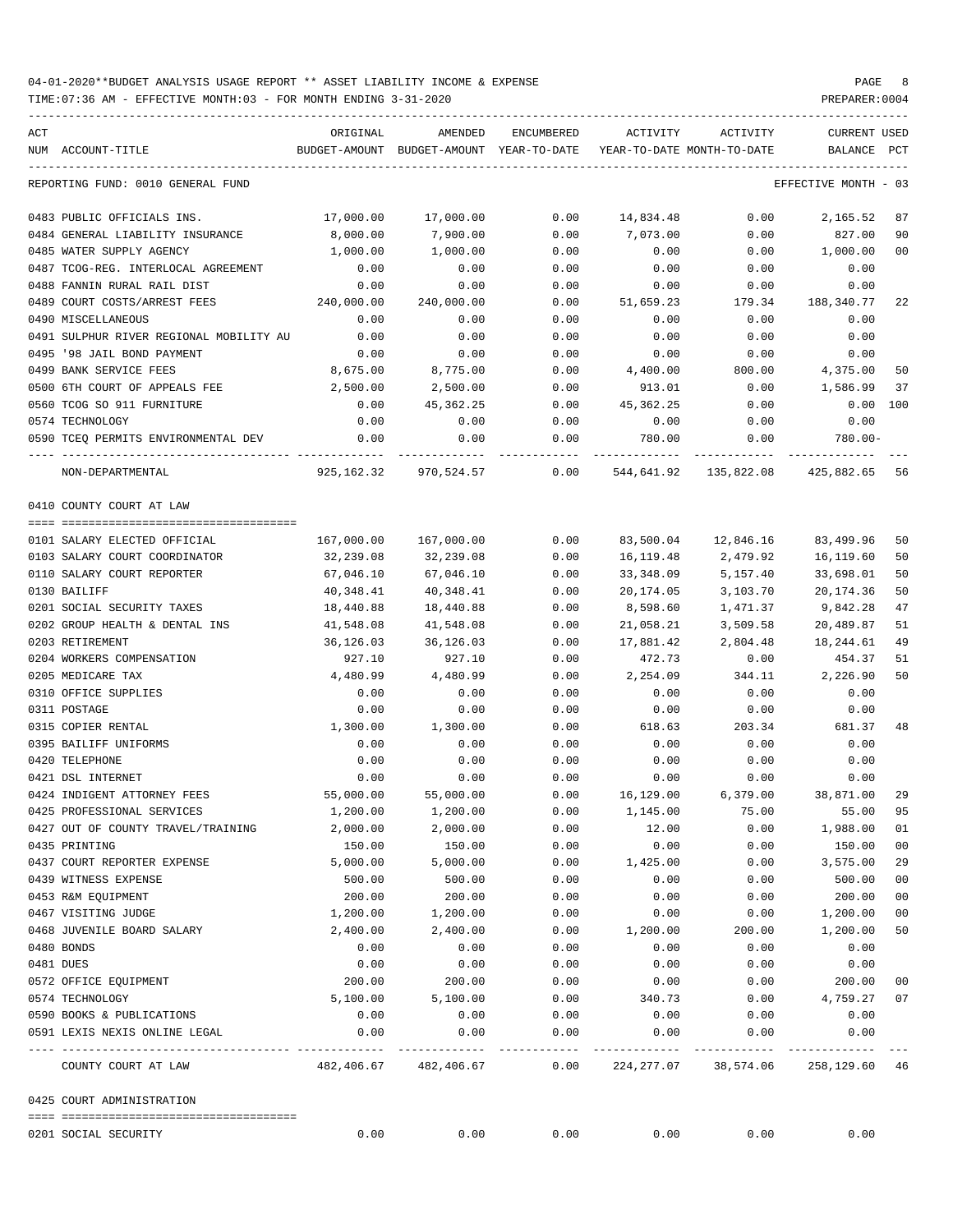| ACT | NUM ACCOUNT-TITLE                       | ORIGINAL   | AMENDED<br>BUDGET-AMOUNT BUDGET-AMOUNT YEAR-TO-DATE | ENCUMBERED           | ACTIVITY<br>YEAR-TO-DATE MONTH-TO-DATE      | ACTIVITY   | CURRENT USED<br>BALANCE | PCT          |
|-----|-----------------------------------------|------------|-----------------------------------------------------|----------------------|---------------------------------------------|------------|-------------------------|--------------|
|     | REPORTING FUND: 0010 GENERAL FUND       |            |                                                     |                      |                                             |            | EFFECTIVE MONTH - 03    |              |
|     | 0205 MEDICARE TAX                       | 0.00       | 0.00                                                | 0.00                 | 0.00                                        | 0.00       | 0.00                    |              |
|     | 0311 JURY POSTAGE                       | 4,000.00   | 4,000.00                                            | 0.00                 | 1,792.15                                    | 768.00     | 2,207.85                | 45           |
|     | 0312 DISTRICT JURY SUPPLIES             | 1,000.00   | 1,000.00                                            | 31.07                | 104.62                                      | 0.00       | 864.31                  | 14           |
|     | 0313 GRAND JURY EXPENSE                 | 5,500.00   | 5,500.00                                            | 0.00                 | 2,888.81                                    | 1,027.00   | 2,611.19                | 53           |
|     | 0314 PETIT JURY EXPENSE                 | 30,000.00  | 30,000.00                                           | 0.00                 | 5,190.22                                    | 0.00       | 24,809.78               | 17           |
|     | 0316 COUNTY COURT JURY EXP.             | 0.00       | 0.00                                                | 0.00                 | 0.00                                        | 0.00       | 0.00                    |              |
|     | 0317 COURT REPORTER SUPPLIES            | 0.00       | 0.00                                                | 0.00                 | 0.00                                        | 0.00       | 0.00                    |              |
|     | 0318 J.P. JURY EXPENSE                  | 800.00     | 800.00                                              | 0.00                 | 0.00                                        | 0.00       | 800.00                  | 00           |
|     | 0319 CO.CT.@LAW JURY EXPENSE            | 2,000.00   | 2,000.00                                            | 0.00                 | 640.00                                      | 0.00       | 1,360.00                | 32           |
|     | 0422 REGIONAL INDIGENT DEFENSE PROGRAM  | 14,461.00  | 14,461.00                                           | 0.00                 | 14,461.00                                   | 0.00       | $0.00$ 100              |              |
|     | 0424 CO.CT. ATTORNEY FEES               | 6,000.00   | 6,000.00                                            | 0.00                 | 270.00                                      | 0.00       | 5,730.00                | 05           |
|     | 0425 CO.CT. PROFESSIONAL SERVICES       | 0.00       | 0.00                                                | 0.00                 | 0.00                                        | 0.00       | 0.00                    |              |
|     | 0426 COUNTY COURT SUPPLIES              | 0.00       | 0.00                                                | 0.00                 | 0.00                                        | 0.00       | 0.00                    |              |
|     | 0435 PRINTING                           | 1,500.00   | 1,500.00                                            | 0.00                 | 972.05                                      | 0.00       | 527.95                  | 65           |
|     | 0465 PHYSICAL EVID. ANALYSES            | 1,500.00   | 1,500.00                                            | 0.00                 | 0.00                                        | 0.00       | 1,500.00                | 00           |
|     | 0466 AUTOPSIES                          | 50,000.00  | 50,000.00                                           | 0.00                 | 14,253.00                                   | 2,000.00   | 35,747.00               | 29           |
|     | 0467 VISITING JUDGE EXPENSE             | 2,000.00   | 2,000.00                                            | 0.00                 | 36.80                                       | 0.00       | 1,963.20                | 02           |
|     | COURT ADMINISTRATION                    | 118,761.00 |                                                     |                      | $118,761.00$ $31.07$ $40,608.65$ $3,795.00$ |            | 78,121.28               | 34           |
|     | 0435 336TH DISTRICT COURT ADMINISTRATIO |            |                                                     |                      |                                             |            |                         |              |
|     |                                         |            |                                                     |                      |                                             |            |                         |              |
|     | 0103 SALARY COURT COORDINATOR           | 37,453.37  | 37,453.37                                           | 0.00                 | 17,308.59                                   | 2,881.02   | 20,144.78               | 46           |
|     | 0110 SALARY COURT REPORTER              | 84,383.26  | 84,383.26                                           | 0.00                 | 42,110.49                                   | 6,491.02   | 42,272.77               | 50           |
|     | 0130 BAILIFF                            | 41,276.95  | 41,276.95                                           | 0.00                 | 20,638.54                                   | 3,175.16   | 20,638.41               | 50           |
|     | 0201 SOCIAL SECURITY                    | 10,336.24  | 10,336.24                                           | 0.00                 | 4,816.68                                    | 771.88     | 5,519.56                | 47           |
|     | 0202 GROUP HEALTH INSURANCE             | 35,612.64  | 35,612.64                                           | 0.00                 | 16,105.85                                   | 2,966.76   | 19,506.79               | 45           |
|     | 0203 RETIREMENT                         | 19,488.82  | 19,488.82                                           | 0.00                 | 9,486.19                                    | 1,514.72   | 10,002.63               | 49           |
|     | 0204 WORKERS COMPENSATION               | 489.34     | 489.34                                              | 0.00                 | 249.52                                      | 0.00       | 239.82                  | 51           |
|     | 0205 MEDICARE                           | 2,417.35   | 2,417.35                                            | 0.00                 | 1,126.58                                    | 180.54     | 1,290.77                | 47           |
|     | 0310 OFFICE SUPPLIES                    | 1,800.00   | 1,800.00                                            | 0.00                 | 461.69                                      | 0.00       | 1,338.31                | 26           |
|     | 0311 DISTRICT JUDGE POSTAGE             | 300.00     | 300.00                                              | 0.00                 | 29.15                                       | 3.00       | 270.85                  | 10           |
|     | 0352 GPS/SCRAM MONITORS                 | 0.00       | 0.00                                                | 0.00                 | 0.00                                        | 0.00       | 0.00                    |              |
|     | 0395 BAILIFF UNIFORMS                   | 400.00     | 400.00                                              | 0.00                 | 0.00                                        | 0.00       | 400.00                  | 00           |
|     | 0421 LEXIS NEXIS ONLINE LEGAL           | 0.00       | 0.00                                                | 0.00                 | 0.00                                        | 0.00       | 0.00                    |              |
|     | 0427 OUT OF CO TRAVEL/TRAINING          | 6,000.00   | 6,000.00                                            | 0.00                 | 105.00                                      | 65.00      | 5,895.00                | 02           |
|     | 0428 TRAINING/TUITION                   | 0.00       | 0.00                                                | 0.00                 | 0.00                                        | 0.00       | 0.00                    |              |
|     | 0432 ATTORNEY FEES JUVENILE             | 20,000.00  | 20,000.00                                           | 0.00                 | 11,678.50                                   | 5,453.50   | 8,321.50                | 58           |
|     | 0433 ATTORNEY FEES DRUG CT              | 0.00       | 0.00                                                | 0.00                 | 0.00                                        | 0.00       | 0.00                    |              |
|     | 0434 APPEAL COURT TRANSCRIPTS           | 40,000.00  | 40,000.00                                           | 0.00                 | 3,899.50                                    | 3,047.00   | 36,100.50               | 10           |
|     | 0435 ATTORNEYS FEES APPEALS CT          | 15,000.00  | 15,000.00                                           | 0.00                 | 1,300.00                                    | 0.00       | 13,700.00               | 09           |
|     | 0436 ATTORNEY FEES- CPS CASES           | 375,000.00 | 375,000.00                                          | 0.00                 | 145,761.59                                  | 37,796.14  | 229, 238.41             | 39           |
|     | 0437 ATTORNEY FEES                      | 200,000.00 | 200,000.00                                          | 0.00                 | 113,477.66                                  | 32, 348.35 | 86,522.34               | 57           |
|     | 0438 COURT REPORTER EXPENSE             | 10,000.00  | 10,000.00                                           | 0.00                 | 2,072.50                                    | 198.00     | 7,927.50                | 21           |
|     | 0439 INVESTIGATOR EXPENSE               | 8,500.00   | 8,500.00                                            | 0.00                 | 693.50                                      | 0.00       | 7,806.50                | 08           |
|     | 0440 PHYSICIANS EXPENSE                 | 0.00       | 0.00                                                | 0.00                 | 0.00                                        | 0.00       | 0.00                    |              |
|     | 0442 OTHER PROFESSIONAL SERV.           | 30,000.00  | 29,797.00                                           | 0.00                 | 8,190.50                                    | 3,296.50   | 21,606.50               | 27           |
|     | 0468 JUVENILE BOARD SALARY              | 3,600.00   | 3,600.00                                            | 0.00                 | 1,800.00                                    | 300.00     | 1,800.00                | 50           |
|     | 0481 DUES                               | 525.00     | 525.00                                              | 0.00                 | 0.00                                        | 0.00       | 525.00                  | 00           |
|     | 0572 OFFICE EQUIPMENT                   | 2,000.00   | 2,000.00                                            | 0.00                 | 0.00                                        | 0.00       | 2,000.00                | 00           |
|     | 0574 TECHNOLOGY                         | 45,800.00  | 45,800.00                                           | 29,632.00            | 4,742.07                                    | 2,406.08   | 11,425.93               | 75           |
|     | 0590 DISTRICT JUDGE BOOKS               | 300.00     | 503.00                                              | 0.00<br>. <u>.</u>   | 503.00                                      | 0.00       | 0.00                    | 100<br>$---$ |
|     | 336TH DISTRICT COURT ADMINISTRATIO      | 990,682.97 |                                                     | 990,682.97 29,632.00 | 406,557.10 102,894.67                       |            | 554,493.87 44           |              |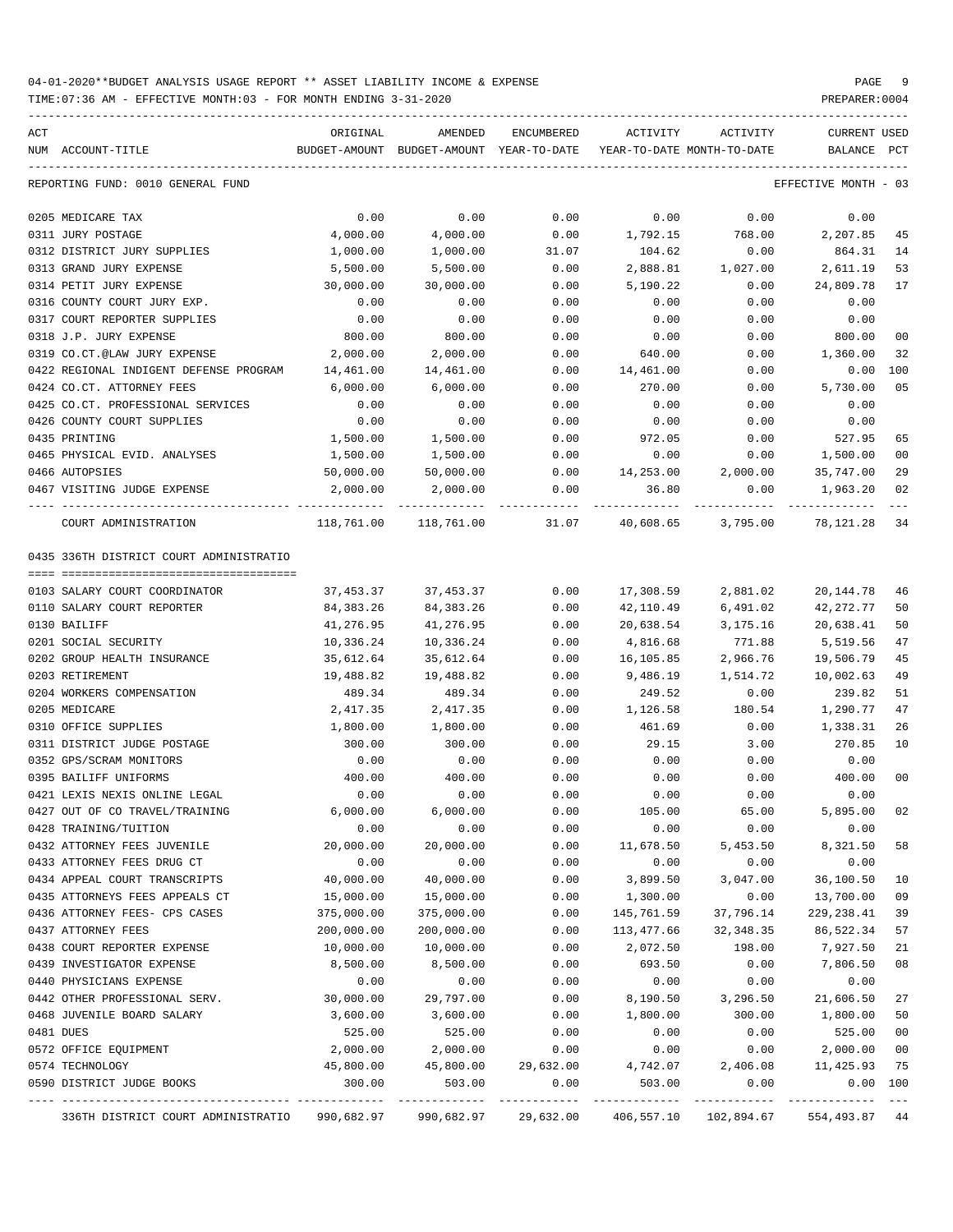| ACT |                                                                                    | ORIGINAL   | AMENDED                                  | ENCUMBERED             | ACTIVITY                   | ACTIVITY             | CURRENT USED            |      |
|-----|------------------------------------------------------------------------------------|------------|------------------------------------------|------------------------|----------------------------|----------------------|-------------------------|------|
|     | NUM ACCOUNT-TITLE                                                                  |            | BUDGET-AMOUNT BUDGET-AMOUNT YEAR-TO-DATE |                        | YEAR-TO-DATE MONTH-TO-DATE |                      | BALANCE                 | PCT  |
|     | REPORTING FUND: 0010 GENERAL FUND                                                  |            |                                          |                        |                            |                      | EFFECTIVE MONTH - 03    |      |
|     | 0450 DISTRICT CLERK                                                                |            |                                          |                        |                            |                      |                         |      |
|     | 0101 SALARY ELECTED OFFICIAL                                                       | 58,237.97  | 58,237.97                                | 0.00                   | 29,118.96                  | 4,479.84             | 29,119.01               | 50   |
|     | 0103 SALARY ASST. DIST. CLERK                                                      | 40,566.53  | 40,566.53                                | 0.00                   | 20,283.25                  | 3,120.50             | 20,283.28               |      |
|     | 0104 SALARIES DEPUTIES                                                             | 170,710.86 | 170,710.86                               | 0.00                   | 85,256.88                  | 13,131.98            | 85,453.98               |      |
|     | 0107 SALARY PART-TIME                                                              | 29,952.00  | 29,952.00                                | 0.00                   | 15,075.78                  | 2,304.00             | 14,876.22               |      |
|     | 0201 SOCIAL SECURITY TAXES                                                         | 18,566.98  | 18,566.98                                | 0.00                   | 8,756.77                   | 1,345.76             | 9,810.21                |      |
|     | 0202 GROUP HEALTH & DENTAL INSURANCE                                               | 94,967.04  | 94,967.04                                | 0.00                   | 47,838.08                  | 7,733.94             | 47,128.96               |      |
|     | 0203 RETIREMENT                                                                    | 35,007.73  | 35,007.73                                | 0.00                   | 17,346.74                  | 2,716.00             | 17,660.99               | 50   |
|     | 0204 WORKERS COMPENSATION                                                          | 898.40     | 898.40                                   | 0.00                   | 458.10                     | 0.00                 | 440.30                  | 51   |
|     | 0205 MEDICARE TAX                                                                  | 4,342.28   | 4,342.28                                 | 0.00                   | 2,047.94                   | 314.74               | 2,294.34                | 47   |
|     | 0310 OFFICE SUPPLIES                                                               | 4,000.00   | 4,000.00                                 | 161.49                 | 1,820.37                   | 365.57               | 2,018.14                | 50   |
|     | 0311 POSTAL EXPENSES                                                               | 4,000.00   | 4,000.00                                 | 0.00                   | 928.90                     | 378.25               | 3,071.10                | 23   |
|     | 0313 PASSPORT PHOTO SUPPLIES                                                       | 1,200.00   | 1,200.00                                 | 0.00                   | 162.95                     | 0.00                 | 1,037.05                | 14   |
|     | 0315 COPIER RENTAL                                                                 | 0.00       | 0.00                                     | 0.00                   | 0.00                       | 0.00                 | 0.00                    |      |
|     | 0353 COMPUTER EXPENSE                                                              | 1,000.00   | 1,000.00                                 | 0.00                   | 202.52                     | 202.52               | 797.48                  | 20   |
|     | 0423 CELL PHONE                                                                    | 0.00       | 0.00                                     | 0.00                   | 0.00                       | 0.00                 | 0.00                    |      |
|     | 0427 OUT OF COUNTY TRAVEL/TRAINING                                                 | 5,500.00   | 5,500.00                                 | 0.00                   | 2,379.72                   | 450.00               | 3,120.28                | 43   |
|     | 0428 EMPLOYEE TRAINING                                                             | 0.00       | 0.00                                     | 0.00                   | 0.00                       | 0.00                 | 0.00                    |      |
|     | 0431 LOCAL TRAVEL                                                                  | 0.00       | 0.00                                     | 0.00                   | 0.00                       | 0.00                 | 0.00                    |      |
|     | 0435 PRINTING                                                                      | 2,000.00   | 2,000.00                                 | 0.00                   | 200.00                     | 0.00                 | 1,800.00                | 10   |
|     | 0480 BONDS                                                                         | 450.00     | 450.00                                   | 0.00                   | 250.00                     | 50.00                | 200.00                  | 56   |
|     | 0481 DUES                                                                          | 225.00     | 225.00                                   | 0.00                   | 50.00                      | 0.00                 | 175.00                  | 22   |
|     | 0572 OFFICE EQUIPMENT<br>--------------------- --------------<br>---- ------------ | 800.00     | 800.00<br>--------------                 | 0.00<br>-------------- | 0.00                       | 0.00                 | 800.00<br>------------- | 00   |
|     | DISTRICT CLERK                                                                     |            | 472,424.79 472,424.79 161.49             |                        |                            | 232,176.96 36,593.10 | 240,086.34              | - 49 |
|     | 0455 JUSTICE OF PEACE PCT # 1                                                      |            |                                          |                        |                            |                      |                         |      |
|     | 0101 SALARY ELECTED OFFICIAL                                                       |            | 44, 483, 43 44, 483, 43                  | 0.00                   |                            | 22,241.70 3,421.80   | 22,241.73               | 50   |
|     | 0103 SALARY ASSISTANTS                                                             | 65,373.80  | 65,373.80                                | 0.00                   | 32,187.72                  | 4,529.54             | 33,186.08               | 49   |
|     | 0201 SOCIAL SECURITY TAXES                                                         | 6,974.83   | 6,974.83                                 | 0.00                   | 3,419.91                   | 500.54               | 3,554.92                | 49   |
|     | 0202 GROUP HEALTH & DENTAL INSURANCE                                               | 35,612.64  | 35,612.64                                | 0.00                   | 17,536.62                  | 2,702.82             | 18,076.02               | 49   |
|     | 0203 RETIREMENT                                                                    | 12,842.31  | 12,842.31                                | 0.00                   | 6,304.86                   | 937.48               | 6,537.45                | 49   |
|     | 0204 WORKERS' COMPENSATION                                                         | 472.49     | 472.49                                   | 0.00                   | 168.05                     | 0.00                 | 304.44                  | 36   |
|     | 0205 MEDICARE TAX                                                                  | 1,631.21   | 1,631.21                                 | 0.00                   | 799.95                     | 117.08               | 831.26                  | 49   |
|     | 0225 TRAVEL ALLOWANCE                                                              | 2,400.00   | 2,400.00                                 | 0.00                   | 1,200.00                   | 200.00               | 1,200.00                | 50   |
|     | 0310 OFFICE SUPPLIES                                                               | 600.00     | 884.98                                   | 0.00                   | 582.71                     | 0.00                 | 302.27                  | 66   |
|     | 0311 POSTAL EXPENSES                                                               | 500.00     | 500.00                                   | 0.00                   | 115.70                     | 60.55                | 384.30                  | 23   |
|     | 0420 UTILITIES TELEPHONE                                                           | 0.00       | 0.00                                     | 0.00                   | 0.00                       | 0.00                 | 0.00                    |      |
|     | 0422 R & M RADIO                                                                   | 0.00       | 0.00                                     | 0.00                   | 0.00                       | 0.00                 | 0.00                    |      |
|     | 0423 CELL PHONE ALLOWANCE                                                          | 240.00     | 240.00                                   | 0.00                   | 120.00                     | 20.00                | 120.00                  | 50   |
|     | 0427 OUT OF COUNTY TRAVEL/TRAINING                                                 | 3,000.00   | 3,000.00                                 | 0.00                   | 893.05                     | $133.50-$            | 2,106.95                | 30   |
|     | 0435 PRINTING                                                                      | 300.00     | 300.00                                   | 78.75                  | 35.49                      | 35.49                | 185.76                  | 38   |
|     | 0480 BOND                                                                          | 165.00     | 165.00                                   | 0.00                   | 0.00                       | 0.00                 | 165.00                  | 00   |
|     | 0481 DUES                                                                          | 135.00     | 135.00                                   | 0.00                   | 60.00                      | 0.00                 | 75.00                   | 44   |
|     | 0572 OFFICE EQUIPMENT                                                              | 1,800.00   | 1,515.02                                 | 0.00                   | 514.98                     | 0.00                 | 1,000.04                | 34   |
|     | 0573 RADIO EQUIPMENT                                                               | 0.00       | 0.00                                     | 0.00                   | 0.00                       | 0.00                 | 0.00                    |      |
|     | 0574 TECHNOLOGY                                                                    | 0.00       | 0.00                                     | 0.00<br>$- - - - - -$  | 0.00                       | 0.00                 | 0.00                    |      |
|     | JUSTICE OF PEACE PCT # 1                                                           | 176,530.71 | 176,530.71                               | 78.75                  | 86,180.74                  | 12,391.80            | 90,271.22               | 49   |

0101 SALARY ELECTED OFFICIAL  $44,483.43$   $44,483.43$   $0.00$   $22,241.70$   $3,421.80$   $22,241.73$  50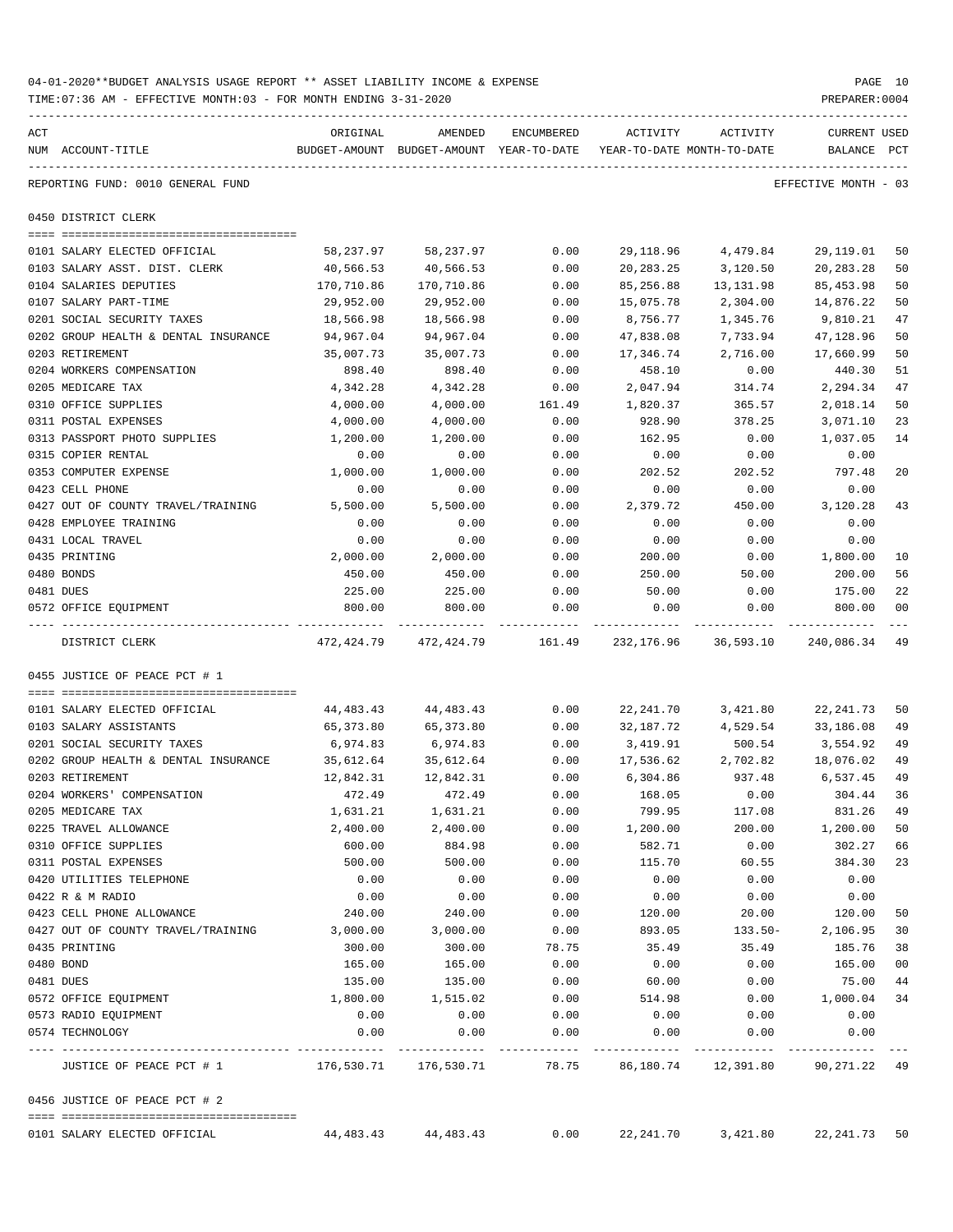TIME:07:36 AM - EFFECTIVE MONTH:03 - FOR MONTH ENDING 3-31-2020

| ACT<br>NUM ACCOUNT-TITLE                            | ORIGINAL                 | AMENDED<br>BUDGET-AMOUNT BUDGET-AMOUNT YEAR-TO-DATE | ENCUMBERED | ACTIVITY   | ACTIVITY<br>YEAR-TO-DATE MONTH-TO-DATE | CURRENT USED<br>BALANCE | PCT            |
|-----------------------------------------------------|--------------------------|-----------------------------------------------------|------------|------------|----------------------------------------|-------------------------|----------------|
| REPORTING FUND: 0010 GENERAL FUND                   |                          |                                                     |            |            |                                        | EFFECTIVE MONTH - 03    |                |
| 0104 SALARY DEPUTY                                  | 40,565.13                | 40,565.13                                           | 0.00       | 20,282.60  | 3,120.40                               | 20,282.53               | 50             |
| 0201 SOCIAL SECURITY TAXES                          | 5,436.69                 | 5,436.69                                            | 0.00       | 2,718.37   | 419.26                                 | 2,718.32                | 50             |
| 0202 GROUP HEALTH & DENTAL INSURANCE                | 23,741.76                | 23,741.76                                           | 0.00       | 11,855.64  | 1,975.94                               | 11,886.12               | 50             |
| 0203 RETIREMENT                                     | 9,942.18                 | 9,942.18                                            | 0.00       | 4,926.63   | 771.34                                 | 5,015.55                | 50             |
| 0204 WORKERS' COMPENSATION                          | 255.15                   | 255.15                                              | 0.00       | 130.10     | 0.00                                   | 125.05                  | 51             |
| 0205 MEDICARE TAX                                   | 1,271.48                 | 1,271.48                                            | 0.00       | 635.67     | 98.04                                  | 635.81                  | 50             |
| 0225 TRAVEL ALLOWANCE                               | 2,400.00                 | 2,400.00                                            | 0.00       | 1,200.00   | 200.00                                 | 1,200.00                | 50             |
| 0310 OFFICE SUPPLIES                                | 600.00                   | 600.00                                              | 31.00      | 469.92     | 92.63                                  | 99.08                   | 83             |
| 0311 POSTAL EXPENSES                                | 350.00                   | 350.00                                              | 0.00       | 84.00      | 84.00                                  | 266.00                  | 24             |
| 0420 UTILITIES TELEPHONE                            | 0.00                     | 0.00                                                | 0.00       | 0.00       | 0.00                                   | 0.00                    |                |
| 0421 DSL LINE                                       | 2,092.00                 | 2,092.00                                            | 0.00       | 946.70     | 172.95                                 | 1,145.30                | 45             |
| 0422 R & M RADIO                                    | 100.00                   | 100.00                                              | 0.00       | 0.00       | 0.00                                   | 100.00                  | 0 <sub>0</sub> |
| 0423 CELL PHONE ALLOWANCE                           | 240.00                   | 240.00                                              | 0.00       | 120.00     | 20.00                                  | 120.00                  | 50             |
| 0427 OUT OF COUNTY TRAVEL/TRAINING                  | 3,500.00                 | 3,500.00                                            | 0.00       | 575.00     | 0.00                                   | 2,925.00                | 16             |
| 0435 PRINTING                                       | 200.00                   | 200.00                                              | 0.00       | 0.00       | 0.00                                   | 200.00                  | 0 <sub>0</sub> |
| 0460 OFFICE RENTAL                                  | 4,200.00                 | 4,200.00                                            | 0.00       | 2,100.00   | 350.00                                 | 2,100.00                | 50             |
| 0480 BOND                                           | 100.00                   | 100.00                                              | 0.00       | 100.00     | 0.00                                   | 0.00                    | 100            |
| 0481 DUES                                           | 95.00                    | 95.00                                               | 0.00       | 95.00      | 0.00                                   | 0.00                    | 100            |
| 0572 OFFICE EQUIPMENT                               | 1,200.00                 | 1,200.00                                            | 0.00       | 0.00       | 0.00                                   | 1,200.00                | 0 <sup>0</sup> |
| 0573 RADIO EQUIPMENT                                | 0.00                     | 0.00                                                | 0.00       | 0.00       | 0.00                                   | 0.00                    |                |
| 0574 TECHNOLOGY                                     | 0.00                     | 0.00                                                | 0.00       | 0.00       | 0.00                                   | 0.00                    |                |
| ---- ------------------<br>JUSTICE OF PEACE PCT # 2 | ----------<br>140,772.82 | 140,772.82                                          | 31.00      | ---------- | 68,481.33 10,726.36                    | 72,260.49               | 49             |
| 0457 JUSTICE OF THE PEACE # 3                       |                          |                                                     |            |            |                                        |                         |                |
|                                                     |                          |                                                     |            |            |                                        |                         |                |
| 0101 SALARY ELECTED OFFICIAL                        | 44,483.43                | 44,483.43                                           | 0.00       | 22,241.70  | 3,421.80                               | 22, 241.73              | 50             |
| 0103 SALARY ASSISTANT                               | 28,000.00                | 28,000.00                                           | 0.00       | 13,929.29  | 2,153.84                               | 14,070.71               | 50             |
| 0201 SOCIAL SECURITY TAXES                          | 4,657.00                 | 4,657.00                                            | 0.00       | 2,324.50   | 359.34                                 | 2,332.50                | 50             |
| 0202 GROUP HEALTH & DENTAL INSURANCE                | 23,741.76                | 23,741.76                                           | 0.00       | 11,950.11  | 1,977.84                               | 11,791.65               | 50             |
| 0203 RETIREMENT                                     | 8,431.36                 | 8,431.36                                            | 0.00       | 4,190.69   | 657.38                                 | 4,240.67                | 50             |
| 0204 WORKERS' COMPENSATION                          | 217.45                   | 217.45                                              | 0.00       | 110.88     | 0.00                                   | 106.57                  | 51             |
| 0205 MEDICARE TAX                                   | 1,089.29                 | 1,089.29                                            | 0.00       | 543.64     | 84.04                                  | 545.65                  | 50             |
| 0225 TRAVEL ALLOWANCE                               | 2,400.00                 | 2,400.00                                            | 0.00       | 1,200.00   | 200.00                                 | 1,200.00                | 50             |
| 0310 OFFICE SUPPLIES                                | 500.00                   | 500.00                                              | 0.00       | 52.74      | 0.00                                   | 447.26                  | 11             |
| 0311 POSTAL EXPENSES                                | 250.00                   | 250.00                                              | 0.00       | 38.00      | 0.00                                   | 212.00                  | 15             |
| 0420 UTILITIES TELEPHONE                            | 0.00                     | 0.00                                                | 0.00       | 0.00       | 0.00                                   | 0.00                    |                |
| 0423 CELL PHONE ALLOWANCE                           | 240.00                   | 240.00                                              | 0.00       | 120.00     | 20.00                                  | 120.00                  | 50             |
| 0427 OUT OF COUNTY TRAVEL/TRAINING                  | 1,500.00                 | 1,500.00                                            | 0.00       | 667.25     | 0.00                                   | 832.75                  | 44             |
| 0435 PRINTING                                       | 250.00                   | 250.00                                              | 0.00       | 0.00       | 0.00                                   | 250.00                  | 0 <sub>0</sub> |
| 0460 OFFICE RENTAL                                  | 500.00                   | 500.00                                              | 0.00       | 208.33     | 0.00                                   | 291.67                  | 42             |
| 0480 BOND                                           | 50.00                    | 50.00                                               | 0.00       | 0.00       | 0.00                                   | 50.00                   | 0 <sub>0</sub> |
| 0481 DUES                                           | 60.00                    | 60.00                                               | 0.00       | 60.00      | 0.00                                   | $0.00$ 100              |                |
| 0572 OFFICE EQUIPMENT                               | 1,200.00                 | 1,200.00                                            | 0.00       | 0.00       | 0.00                                   | 1,200.00                | 0 <sub>0</sub> |
| 0574 TECHNOLOGY                                     | 1,000.00                 | 1,000.00                                            | 0.00       | 0.00       | 0.00                                   | 1,000.00                | 0 <sub>0</sub> |
| JUSTICE OF THE PEACE # 3                            |                          |                                                     |            |            | $0.00$ 57,637.13 8,874.24              | 60,933.16 49            | $---$          |
|                                                     |                          |                                                     |            |            |                                        |                         |                |
| 0475 DISTRICT & CO. ATTORNEY                        |                          |                                                     |            |            |                                        |                         |                |
| 0101 DA. SALARY SUPPLEMENT                          | 6,250.00                 | 6, 250.00                                           |            |            | $0.00$ $3,124.94$ $480.76$ $3,125.06$  |                         | 50             |
| 0102 HB 9 D.A. SUPPLEMENTAL FUNDS                   | 0.00                     | 0.00                                                | 0.00       | 0.00       | 0.00                                   | 0.00                    |                |
| 0103 SALARY ASSISTANT D.A.                          | 309,214.36               | 309,214.36                                          | 0.00       |            | 137,941.52 14,350.71                   | 171,272.84              | 45             |
| 0104 ASST. DA LONGEVITY PAY                         | 5,080.00                 | 5,080.00                                            | 0.00       |            | 2,600.00 440.00                        | 2,480.00                | 51             |

0105 SALARIES SECRETARIES 188,651.04 188,651.04 0.00 93,293.70 13,479.79 95,357.34 49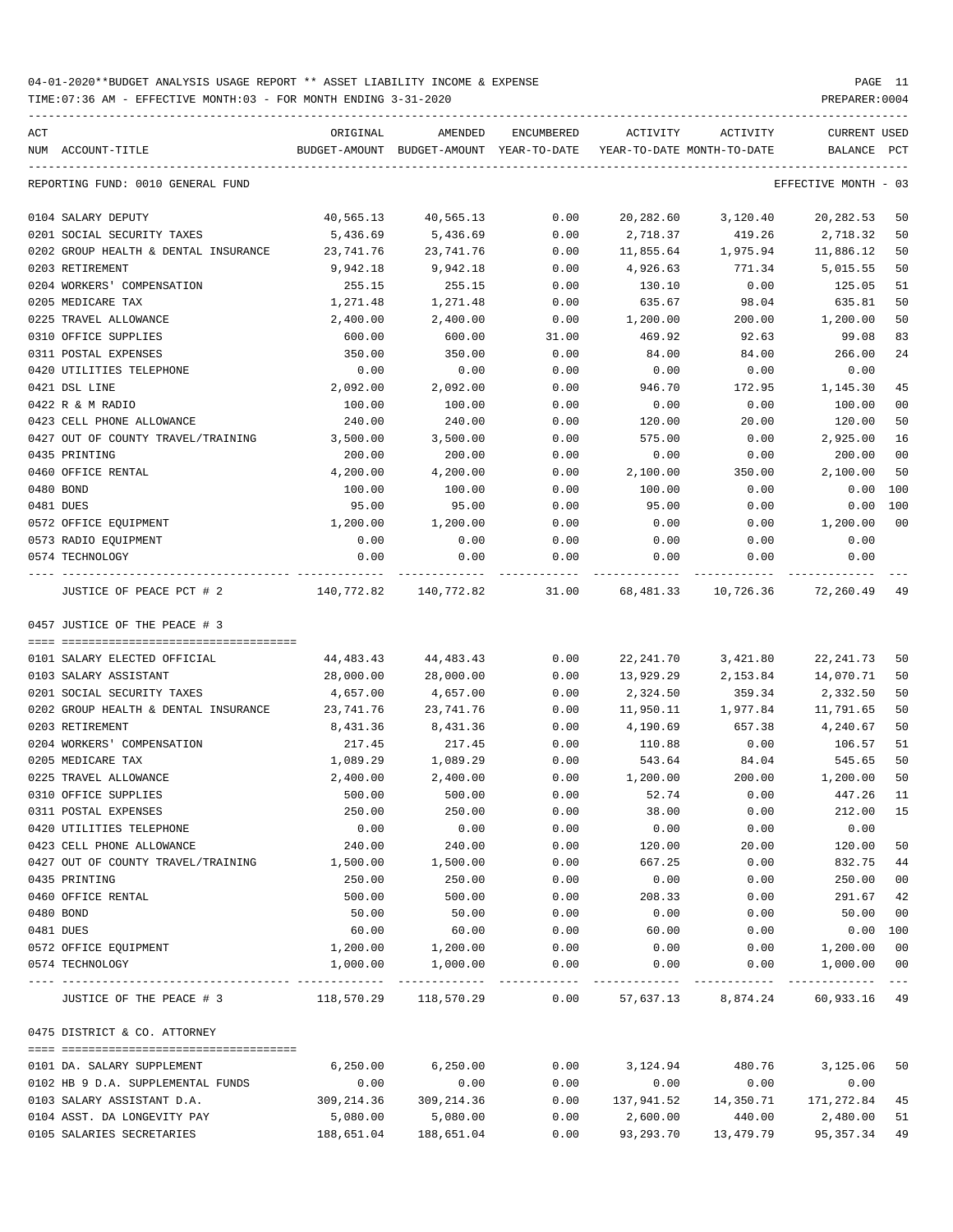TIME:07:36 AM - EFFECTIVE MONTH:03 - FOR MONTH ENDING 3-31-2020

| ACT<br>NUM ACCOUNT-TITLE                                                 | ORIGINAL           | AMENDED<br>BUDGET-AMOUNT BUDGET-AMOUNT YEAR-TO-DATE YEAR-TO-DATE MONTH-TO-DATE | ENCUMBERED   | ACTIVITY             | ACTIVITY                                    | CURRENT USED<br>BALANCE PCT |                |
|--------------------------------------------------------------------------|--------------------|--------------------------------------------------------------------------------|--------------|----------------------|---------------------------------------------|-----------------------------|----------------|
| REPORTING FUND: 0010 GENERAL FUND                                        |                    |                                                                                |              |                      |                                             | EFFECTIVE MONTH - 03        |                |
| 0106 DA SALARY REIMB. GC CH 46                                           | 27,500.00          | 27,500.00                                                                      | 0.00         |                      |                                             |                             | 57             |
| 0107 SALARY TEMP./EXTRA                                                  | 18,096.00          | 18,096.00                                                                      | 0.00         | 9,543.00             | 1,356.00                                    | 8,553.00                    | 53             |
| 0108 INVESTIGATOR CRIMES AGAINST WOMEN                                   | 0.00               | 0.00                                                                           | 0.00         | 0.00                 | 0.00                                        | 0.00                        |                |
| 0109 INVESTIGATOR                                                        | 61,443.53          | 61,443.53                                                                      | 0.00         | 30,721.86            | 4,726.44                                    | 30,721.67                   | 50             |
| 0110 DISCOVERY CLERK                                                     | 37, 211.20         | 37, 211.20                                                                     | 0.00         | 18,605.60            | 2,862.40                                    | 18,605.60                   | 50             |
| 0201 SOCIAL SECURITY TAXES                                               | 40,535.98          | 40,535.98                                                                      | 0.00         | 18,652.28            | 2,324.93                                    | 21,883.70                   | 46             |
| 0202 GROUP HEALTH INSURANCE                                              | 130,579.68         | 130,579.68                                                                     | 0.00         | 56,626.30            | 8,175.30                                    | 73,953.38                   | 43             |
| 0203 RETIREMENT                                                          | 76,387.85          | 76,387.85                                                                      | 0.00         | 36,070.20            | 4,639.32                                    | 40, 317.65                  | 47             |
| 0204 WORKERS' COMPENSATION                                               | 1,340.28           | 1,340.28                                                                       | 0.00         | 633.26               | 0.00                                        | 707.02                      | 47             |
| 0205 MEDICARE TAX                                                        | 9,840.19           | 9,840.19                                                                       | 0.00         | 4,362.16             | 543.71                                      | 5,478.03                    | 44             |
| 0225 TRAVEL ALLOWANCE                                                    | 4,860.00           | 4,860.00                                                                       | 0.00         | 0.00                 | 0.00                                        | 4,860.00                    | 0 <sub>0</sub> |
| 0310 OFFICE SUPPLIES                                                     | 9,000.00           | 9,000.00                                                                       | 1,190.74     | 2,931.76             | 466.73                                      | 4,877.50                    | 46             |
| 0311 POSTAL EXPENSES                                                     | 2,400.00           | 2,400.00                                                                       | 0.00         | 541.70               | 268.40                                      | 1,858.30                    | 23             |
| 0315 COPIER EXPENSE                                                      | 1,500.00           | 1,500.00                                                                       | 0.00         | 648.82               | 212.36                                      | 851.18                      | 43             |
| 0421 INTERNET/ONLINE LEGAL RE                                            | 8,815.00           | 8,815.00                                                                       | 0.00         | 3,660.65             | 738.64                                      | 5, 154.35                   | 42             |
| 0422 INVESTIGATOR CELL PHONE                                             | 360.00             | 360.00                                                                         | 0.00         | 180.00               | 30.00                                       | 180.00                      | 50             |
| 0427 OUT OF COUNTY TRAVEL/TRAINING                                       | 15,000.00          | 15,000.00                                                                      | 0.00         | 6,434.76             | 353.93                                      | 8,565.24                    | 43             |
| 0428 TRAINING/TUITION                                                    | 0.00               | 0.00                                                                           | 0.00         | 0.00                 | 0.00                                        | 0.00                        |                |
| 0431 LOCAL TRAVEL                                                        | 0.00               | 0.00                                                                           | 0.00         | 0.00                 | 0.00                                        | 0.00                        |                |
| 0435 PRINTING                                                            | 1,000.00           | 1,000.00                                                                       | 0.00         | 0.00                 | 0.00                                        | 1,000.00                    | 0 <sub>0</sub> |
| 0438 CT.REPORTER-TRANSCRIPTS                                             | 8,500.00           | 8,500.00                                                                       | 0.00         | 592.50               | 0.00                                        | 7,907.50                    | 07             |
| 0439 WITNESS EXPENSE                                                     | 5,000.00           | 5,000.00                                                                       | 0.00         | 0.00                 | 0.00                                        | 5,000.00                    | 0 <sub>0</sub> |
| 0465 PHYS. EVIDENCE ANALYSIS                                             | 4,000.00           | 4,000.00                                                                       | 0.00         | 2,876.00             | 0.00                                        | 1,124.00                    | 72             |
| 0469 DPS TESTING                                                         | 0.00               | 0.00                                                                           | 0.00         | 0.00                 | 0.00                                        | 0.00                        |                |
| 0480 BOND                                                                | 165.00             | 165.00                                                                         | 0.00         | 0.00                 | 0.00                                        | 165.00                      | 0 <sub>0</sub> |
| 0481 DUES                                                                | 3,500.00           | 3,500.00                                                                       | 0.00         | 185.00               | $35.00 -$                                   | 3,315.00                    | 05             |
| 0572 OFFICE EQUIPMENT                                                    | 4,000.00           | 4,000.00                                                                       | 461.99       | 199.98               | 0.00                                        | 3,338.03                    | 17             |
| 0574 TECHNOLOGY                                                          | 2,000.00           | 2,000.00                                                                       | 0.00         | 0.00                 | 0.00                                        | 2,000.00                    | 0 <sub>0</sub> |
| 0590 BOOKS                                                               | 750.00             | 750.00                                                                         | 0.00         | 111.66               | 0.00                                        | 638.34                      | 15<br>$---$    |
| DISTRICT & CO. ATTORNEY                                                  |                    | 982,980.11 982,980.11 1,652.73 446,190.32 57,067.88 535,137.06 46              |              |                      |                                             |                             |                |
| 0495 COUNTY AUDITOR                                                      |                    |                                                                                |              |                      |                                             |                             |                |
|                                                                          |                    |                                                                                |              |                      |                                             |                             |                |
| 0102 SALARY APPOINTED OFFICIAL                                           |                    | 73, 258.37 73, 258.37                                                          | 0.00         |                      | 36,629.19 5,635.26 36,629.18                |                             | 50             |
| 0103 SALARIES ASSISTANTS                                                 | 129,985.11         | 129,985.11                                                                     | 0.00         | 59,273.53            | 7,305.24                                    | 70,711.58 46                |                |
| 0201 SOCIAL SECURITY TAXES                                               | 12,601.10          | 12,601.10                                                                      | 0.00         | 5,796.54             | 797.44                                      | 6,804.56                    | 46             |
| 0202 GROUP HEALTH & DENTAL INSURANCE                                     | 47,483.52          | 47,483.52                                                                      | 0.00         | 20,767.32            | 2,966.76                                    | 26,716.20                   | 44             |
| 0203 RETIREMENT                                                          | 23,759.16          | 23,759.16<br>609.73                                                            | 0.00         | 11,100.25            | 1,525.70                                    | 12,658.91                   | 47             |
| 0204 WORKERS COMPENSATION<br>0205 MEDICARE TAX                           | 609.73             |                                                                                | 0.00<br>0.00 | 310.90               | 0.00                                        | 298.83                      | 51             |
| 0310 OFFICE SUPPLIES                                                     | 2,947.03<br>800.00 | 2,947.03<br>800.00                                                             |              | 1,355.65<br>535.91   | 186.50<br>59.71                             | 1,591.38<br>264.09          | 46<br>67       |
|                                                                          | 5,225.00           |                                                                                | 0.00<br>0.00 |                      |                                             | 0.00 100                    |                |
| 0353 COMPUTER SOFTWARE MAINTENANCE<br>0427 OUT OF COUNTY TRAVEL/TRAINING | 4,000.00           | 5,225.00<br>4,000.00                                                           | 0.00         | 5,225.00<br>2,469.56 | 0.00<br>189.75                              | 1,530.44                    | 62             |
| 0431 LOCAL TRAVEL                                                        | 0.00               | 0.00                                                                           | 0.00         | 0.00                 | 0.00                                        | 0.00                        |                |
| 0435 PRINTING                                                            | 50.00              | 50.00                                                                          | 0.00         | 0.00                 | 0.00                                        | 50.00                       | 0 <sub>0</sub> |
| 0452 R & M EQUIPMENT                                                     | 100.00             | 100.00                                                                         | 0.00         | 0.00                 | 0.00                                        | 100.00                      | 0 <sub>0</sub> |
| 0480 BOND                                                                | 100.00             | 100.00                                                                         | 0.00         | 50.00                | 0.00                                        | 50.00                       | 50             |
| 0481 DUES                                                                | 590.00             | 590.00                                                                         | 0.00         | 295.00               | 0.00                                        | 295.00                      | 50             |
| 0572 OFFICE EQUIPMENT                                                    | 500.00             | 500.00                                                                         | 0.00         | 509.99               | 509.99                                      | $9.99 - 102$                |                |
| COUNTY AUDITOR                                                           | 302,009.02         | 302,009.02                                                                     | 0.00         |                      | 144, 318.84   19, 176.35   157, 690.18   48 |                             |                |

0496 COUNTY PURCHASING

==== ===================================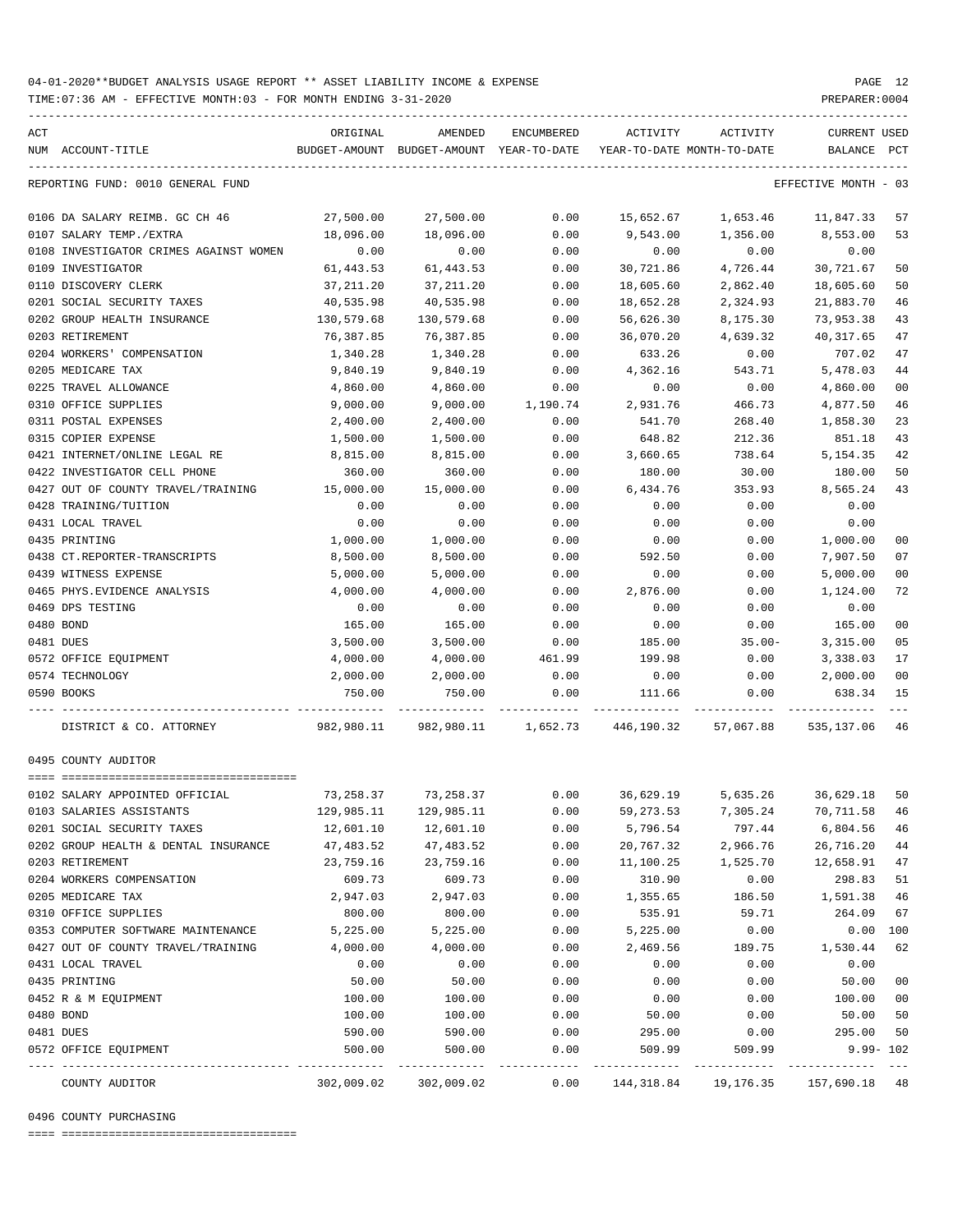TIME:07:36 AM - EFFECTIVE MONTH:03 - FOR MONTH ENDING 3-31-2020

| ACT<br>NUM ACCOUNT-TITLE                                   | ORIGINAL         | AMENDED<br>BUDGET-AMOUNT BUDGET-AMOUNT YEAR-TO-DATE | ENCUMBERED   | ACTIVITY<br>YEAR-TO-DATE MONTH-TO-DATE | ACTIVITY           | <b>CURRENT USED</b><br>BALANCE PCT |                |
|------------------------------------------------------------|------------------|-----------------------------------------------------|--------------|----------------------------------------|--------------------|------------------------------------|----------------|
| REPORTING FUND: 0010 GENERAL FUND                          |                  |                                                     |              |                                        |                    | EFFECTIVE MONTH - 03               |                |
|                                                            |                  |                                                     |              |                                        |                    |                                    |                |
| 0103 SALARY PURCHASING AGENT                               | 52,735.70        | 52,735.70                                           | 0.00         | 26,367.38                              | 4,056.52           | 26,368.32                          | 50             |
| 0201 SOCIAL SECURITY TAXES                                 | 3,291.93         | 3,291.93                                            | 0.00         | 1,618.87                               | 249.20             | 1,673.06                           | 49             |
| 0202 GROUP HEALTH INSURANCE                                | 11,870.88        | 11,870.88                                           | 0.00         | 5,933.52                               | 988.92             | 5,937.36                           | 50             |
| 0203 RETIREMENT                                            | 6,164.80         | 6,164.80                                            | 0.00         | 3,054.72                               | 478.26             | 3,110.08                           | 50             |
| 0204 WORKERS' COMPENSATION                                 | 158.21           | 158.21                                              | 0.00         | 80.67                                  | 0.00               | 77.54                              | 51             |
| 0205 MEDICARE TAX                                          | 769.89           | 769.89                                              | 0.00         | 378.60                                 | 58.28              | 391.29                             | 49             |
| 0310 OFFICE SUPPLIES                                       | 400.00           | 400.00                                              | 0.00         | 28.90                                  | 0.00               | 371.10                             | 07             |
| 0353 COMPUTER SOFTWARE MAINTENANCE<br>0421 CELL PHONE      | 655.00<br>360.00 | 655.00<br>360.00                                    | 0.00<br>0.00 | 655.00<br>180.00                       | 0.00<br>30.00      | 0.00<br>180.00                     | 100<br>50      |
| 0427 OUT OF COUNTY TRAVEL                                  | 3,000.00         | 3,000.00                                            | 0.00         | 111.36                                 |                    |                                    | 0 <sub>4</sub> |
| 0431 LOCAL TRAVEL                                          | 0.00             | 0.00                                                | 0.00         | 0.00                                   | 0.00<br>0.00       | 2,888.64<br>0.00                   |                |
| 0435 PRINTING                                              | 70.00            | 70.00                                               | 0.00         | 0.00                                   | 0.00               | 70.00                              | 0 <sub>0</sub> |
| 0452 R & M EQUIPMENT                                       | 0.00             | 0.00                                                | 0.00         | 0.00                                   | 0.00               | 0.00                               |                |
| 0480 BOND                                                  | 0.00             | 0.00                                                | 0.00         | 0.00                                   | 0.00               | 0.00                               |                |
| 0481 DUES                                                  | 450.00           | 450.00                                              | 0.00         | 75.00                                  | 0.00               | 375.00                             | 17             |
| 0572 OFFICE EQUIPMENT                                      | 300.00           | 300.00                                              | 185.00       | 0.00                                   | 0.00               | 115.00                             | 62             |
| COUNTY PURCHASING                                          | 80,226.41        | 80,226.41 185.00                                    |              |                                        | 38,484.02 5,861.18 | 41,557.39                          | 48             |
| 0497 COUNTY TREASURER                                      |                  |                                                     |              |                                        |                    |                                    |                |
|                                                            |                  |                                                     |              |                                        |                    |                                    |                |
| 0101 SALARY ELECTED OFFICIAL                               | 58,237.97        | 58,237.97                                           | 0.00         | 29,118.96                              | 4,479.84           | 29,119.01                          | 50             |
| 0103 SALARY ASSISTANT                                      | 48,040.00        | 48,040.00                                           | 0.00         | 24,019.97                              | 3,695.38           | 24,020.03                          | 50             |
| 0201 SOCIAL SECURITY TAXES                                 | 6,589.23         | 6,589.23                                            | 0.00         | 2,571.22                               | 391.32             | 4,018.01                           | 39             |
| 0202 GROUP HEALTH & DENTAL INSURANCE                       | 23,741.76        | 23,741.76                                           | 0.00         | 11,861.76                              | 1,976.96           | 11,880.00                          | 50             |
| 0203 RETIREMENT                                            | 12,423.89        | 12,423.89                                           | 0.00         | 6,156.31                               | 963.86             | 6,267.58                           | 50             |
| 0204 WORKERS' COMPENSATION                                 | 318.83           | 318.83                                              | 0.00         | 162.58                                 | 0.00               | 156.25                             | 51             |
| 0205 MEDICARE TAX                                          | 1,541.03         | 1,541.03                                            | 0.00         | 601.35                                 | 91.52              | 939.68                             | 39             |
| 0310 OFFICE SUPPLIES<br>0427 OUT OF COUNTY TRAVEL/TRAINING | 300.00           | 300.00                                              | 256.28       | 149.52                                 | 9.18               | 105.80- 135                        | 12             |
| 0431 LOCAL TRAVEL                                          | 1,500.00<br>0.00 | 1,500.00<br>0.00                                    | 0.00<br>0.00 | 180.00<br>0.00                         | 0.00<br>0.00       | 1,320.00<br>0.00                   |                |
| 0435 PRINTING                                              | 100.00           | 100.00                                              | 0.00         | 0.00                                   | 0.00               | 100.00                             | 0 <sub>0</sub> |
| 0452 R&M EQUIPMENT                                         | 100.00           | 100.00                                              | 0.00         | 0.00                                   | 0.00               | 100.00                             | 0 <sub>0</sub> |
| 0453 COMPUTER SOFTWARE MAINTEN                             | 2,410.00         | 2,410.00                                            | 0.00         | 2,410.00                               | 0.00               | 0.00                               | 100            |
| 0480 BOND                                                  | 0.00             | 0.00                                                | 0.00         | 0.00                                   | 0.00               | 0.00                               |                |
| 0481 DUES                                                  | 175.00           | 175.00                                              | 0.00         | 200.00                                 | 25.00              | 25.00- 114                         |                |
| 0572 OFFICE EQUIPMENT                                      | 0.00             | 0.00                                                | 0.00         | 0.00                                   | 0.00               | 0.00                               |                |
| 0574 TECHNOLOGY                                            | 0.00             | 0.00                                                | 0.00         | 0.00                                   | 0.00               | 0.00                               |                |
| COUNTY TREASURER                                           | 155,477.71       | 155,477.71                                          | 256.28       | 77,431.67                              | 11,633.06          | 77,789.76                          | 50             |
| 0499 TAX ASSESSOR-COLLECTOR                                |                  |                                                     |              |                                        |                    |                                    |                |
|                                                            |                  |                                                     |              |                                        |                    |                                    |                |
| 0101 SALARIES ELECTED OFFICIAL                             | 58,237.97        | 58,237.97                                           | 0.00         | 29,118.96                              | 4,479.84           | 29,119.01                          | 50             |
| 0103 SALARIES ASSISTANTS                                   | 41,752.36        | 41,752.36                                           | 0.00         | 20,876.18                              | 3,211.72           | 20,876.18                          | 50             |
| 0104 SALARIES DEPUTIES                                     | 100,866.15       | 100,866.15                                          | 0.00         | 50,433.11                              | 7,758.94           | 50,433.04                          | 50             |
| 0107 SALARY TEMP./EXTRA                                    | 18,096.00        | 18,096.00                                           | 0.00         | 9,048.00                               | 1,392.00           | 9,048.00                           | 50             |
| 0201 SOCIAL SECURITY TAXES                                 | 13,575.05        | 13,575.05                                           | 0.00         | 6,532.01                               | 1,023.93           | 7,043.04                           | 48             |
| 0202 GROUP HEALTH & DENTAL INSURANCE                       | 59,354.40        | 59,354.40                                           | 0.00         | 29,667.60                              | 4,944.60           | 29,686.80                          | 50             |
| 0203 RETIREMENT                                            | 25,595.54        | 25,595.54                                           | 0.00         | 12,732.95                              | 2,035.45           | 12,862.59                          | 50             |
| 0204 WORKERS COMPENSATION                                  | 656.86           | 656.86                                              | 0.00         | 334.93                                 | 0.00               | 321.93                             | 51             |
| 0205 MEDICARE TAX                                          | 3,174.81         | 3,174.81                                            | 0.00         | 1,527.52                               | 239.45             | 1,647.29                           | 48             |
| 0225 LEONARD OFFICE TRAVEL                                 | 900.00           | 900.00                                              | 0.00         | 296.94                                 | 55.20              | 603.06                             | 33             |
| 0310 OFFICE SUPPLIES                                       | 1,200.00         | 1,200.00                                            | 70.93        | 589.51                                 | 277.37             | 539.56                             | 55             |

0311 POSTAL EXPENSES 2,400.00 2,400.00 0.00 923.95 395.74 1,476.05 38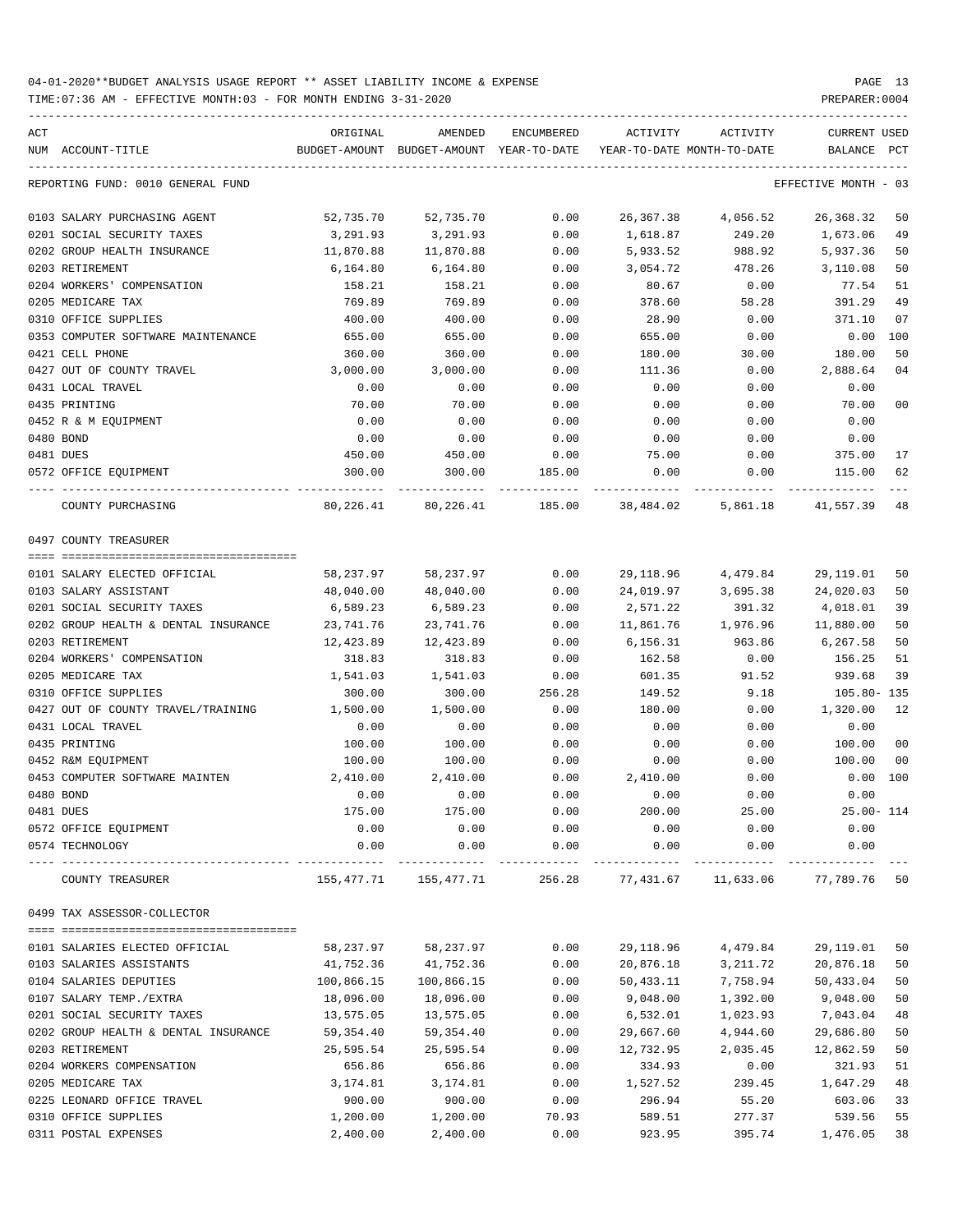TIME:07:36 AM - EFFECTIVE MONTH:03 - FOR MONTH ENDING 3-31-2020

| ACT | NUM ACCOUNT-TITLE                                                  | ORIGINAL              | AMENDED<br>BUDGET-AMOUNT BUDGET-AMOUNT YEAR-TO-DATE YEAR-TO-DATE MONTH-TO-DATE | ENCUMBERED   | ACTIVITY             | ACTIVITY                      | CURRENT USED<br>BALANCE PCT |                |
|-----|--------------------------------------------------------------------|-----------------------|--------------------------------------------------------------------------------|--------------|----------------------|-------------------------------|-----------------------------|----------------|
|     |                                                                    |                       |                                                                                |              |                      |                               |                             |                |
|     | REPORTING FUND: 0010 GENERAL FUND                                  |                       |                                                                                |              |                      |                               | EFFECTIVE MONTH - 03        |                |
|     | 0315 COPIER EXPENSE                                                | 1,200.00              | 1,200.00                                                                       | 0.00         | 563.91               | 185.45                        | 636.09                      | 47             |
|     | 0420 TELEPHONE LEONARD OFFICE                                      | 0.00                  | 0.00                                                                           | 0.00         | 0.00                 | 0.00                          | 0.00                        |                |
|     | 0423 CELL PHONE                                                    | 0.00                  | 0.00                                                                           | 0.00         | 0.00                 | 0.00                          | 0.00                        |                |
|     | 0427 OUT OF COUNTY TRAVEL/TRAINING                                 | 4,000.00              | 4,000.00                                                                       | 0.00         | 3,017.95             | 790.92                        | 982.05                      | 75             |
|     | 0435 PRINTING                                                      | 200.00                | 200.00                                                                         | 0.00         | 0.00                 | 0.00                          | 200.00                      | 0 <sub>0</sub> |
|     | 0460 LEONARD OFFICE RENT                                           | 1,200.00              | 1,200.00                                                                       | 0.00         | 600.00               | 100.00                        | 600.00                      | 50             |
|     | 0480 BOND                                                          | 368.00                | 368.00                                                                         | 0.00         | 0.00                 | 0.00                          | 368.00                      | 00             |
|     | 0481 DUES                                                          | 175.00                | 175.00                                                                         | 0.00         | 175.00               | 0.00                          | 0.00                        | 100            |
|     | 0572 OFFICE EQUIPMENT                                              | 700.00                | 700.00                                                                         | 0.00         | 0.00                 | 0.00                          | 700.00                      | 0 <sub>0</sub> |
|     | 0574 TECHNOLOGY                                                    | 0.00                  | 0.00                                                                           | 0.00         | 0.00                 | 0.00                          | 0.00                        |                |
|     | TAX ASSESSOR-COLLECTOR                                             |                       | 333,652.14 333,652.14 70.93                                                    |              | 166,438.52           | 26,890.61                     | 167,142.69                  | 50             |
|     | 0503 COMPUTER/IT DEPT.                                             |                       |                                                                                |              |                      |                               |                             |                |
|     | 0103 SALARY-TECHNICIAN                                             | 42,297.02             | 42,297.02                                                                      | 0.00         | 21,148.53            | 3,253.62                      | 21,148.49                   | 50             |
|     | 0107 PART TIME TECHNICIAN                                          | 20,101.64             | 20,101.64                                                                      | 0.00         | 2,805.90             | 0.00                          | 17,295.74                   | 14             |
|     | 0201 SOCIAL SECURITY                                               | 3,868.72              | 3,868.72                                                                       | 0.00         | 1,360.64             | 179.98                        | 2,508.08                    | 35             |
|     | 0202 GROUP HEALTH INSURANCE                                        | 11,870.88             | 11,870.88                                                                      | 0.00         | 5,933.52             | 988.92                        | 5,937.36                    | 50             |
|     | 0203 RETIREMENT                                                    | 7,294.40              | 7,294.40                                                                       | 0.00         | 2,770.30             | 383.60                        | 4,524.10                    | 38             |
|     | 0204 WORKERS COMPENSATION                                          | 224.64                | 224.64                                                                         | 0.00         | 98.26                | 0.00                          | 126.38                      | 44             |
|     | 0205 MEDICARE TAX                                                  | 904.78                | 904.78                                                                         | 0.00         | 318.27               | 42.10                         | 586.51                      | 35             |
|     | 0225 TRAVEL ALLOWANCE                                              | 828.00                | 828.00                                                                         | 0.00         | 289.30               | 40.00                         | 538.70                      | 35             |
|     | 0310 OFFICE SUPPLIES                                               | 100.00                | 100.00                                                                         | 0.00         | 0.00                 | 0.00                          | 100.00                      | 0 <sub>0</sub> |
|     | 0421 CELL PHONE ALLOWANCE                                          | 414.00                | 414.00                                                                         | 0.00         | 144.67               | 20.00                         | 269.33                      | 35             |
|     | 0423 EMERGENCY INTERNET                                            | 455.88                | 455.88                                                                         | 0.00         | 227.94               | 37.99                         | 227.94                      | 50             |
|     | 0427 OUT OF COUNTY TRAVEL/TRAINING                                 | 750.00                | 750.00                                                                         | 0.00         | 0.00                 | 0.00                          | 750.00                      | 0 <sub>0</sub> |
|     | 0435 PRINTING                                                      | 0.00                  | 0.00                                                                           | 0.00         | 0.00                 | 0.00                          | 0.00                        |                |
|     | 0453 R&M COMPUTER/TRAINING                                         | 0.00                  | 0.00                                                                           | 0.00         | 0.00                 | 0.00                          | 0.00                        |                |
|     | 0572 OFFICE EQUIPMENT                                              | 1,700.00              | 1,700.00                                                                       | 0.00         | 0.00                 | 0.00                          | 1,700.00                    | 00             |
|     | 0574 COMPUTER/WEB SOFTWARE                                         | 3,000.00              | 3,000.00                                                                       | 0.00         | 2,199.49             | 0.00                          | 800.51                      | 73             |
|     | 0576 COUNTY COMPUTER REPLACEMENT                                   | 5,000.00              | 5,000.00                                                                       | 0.00         | 0.00                 | 0.00                          | 5,000.00                    | 0 <sub>0</sub> |
|     | COMPUTER/IT DEPT.                                                  | 98,809.96             | 98,809.96                                                                      | 0.00         | 37,296.82            | 4,946.21                      | 61,513.14                   | 38             |
|     | 0509 CONTINGENCY                                                   |                       |                                                                                |              |                      |                               |                             |                |
|     | 0475 CONTINGENCY                                                   |                       | 250,000.00 203,117.82 0.00                                                     |              |                      | $0.00$ $0.00$ $203,117.82$ 00 |                             |                |
|     | CONTINGENCY                                                        |                       | 250,000.00 203,117.82 0.00                                                     |              | 0.00                 | 0.00                          | 203,117.82 00               |                |
|     | 0510 COURTHOUSE                                                    |                       |                                                                                |              |                      |                               |                             |                |
|     |                                                                    |                       |                                                                                |              |                      |                               |                             |                |
|     | 0107 REGULAR TEMP.- PART TIME                                      | 9,750.00              | 9,750.00                                                                       | 0.00         | 0.00                 | 0.00                          | 9,750.00                    | 00             |
|     | 0115 SALARY JANITOR                                                | 40,567.92<br>2,515.21 | 40,567.92                                                                      | 0.00         | 20,283.90            | 3,120.60<br>190.44            | 20,284.02                   | 50<br>49       |
|     | 0201 SOCIAL SECURITY TAXES<br>0202 GROUP HEALTH & DENTAL INSURANCE | 11,870.88             | 2,515.21<br>11,870.88                                                          | 0.00<br>0.00 | 1,239.38<br>5,933.52 | 988.92                        | 1,275.83<br>5,937.36        | 50             |
|     | 0203 RETIREMENT                                                    | 4,782.96              | 4,782.96                                                                       | 0.00         | 2,349.97             | 367.92                        | 2,432.99                    | 49             |
|     | 0204 WORKERS' COMPENSATION                                         | 1,671.40              | 1,671.40                                                                       | 0.00         | 717.31               | 0.00                          | 954.09                      | 43             |
|     | 0205 MEDICARE TAX                                                  | 2,515.21              | 2,515.21                                                                       | 0.00         | 289.86               | 44.54                         | 2,225.35                    | 12             |
|     | 0310 OFFICE SUPPLIES                                               | 3,500.00              | 3,500.00                                                                       | 0.00         | 1,367.45             | 369.95                        | 2,132.55                    | 39             |
|     | 0311 POSTAL EXPENSE                                                | 9,000.00              | 9,000.00                                                                       | 0.00         | 3,420.81             | 1,858.90                      | 5,579.19                    | 38             |
|     | 0315 COPIER RENTAL                                                 | 4,900.00              | 4,900.00                                                                       | 0.00         | 3,933.52             | 1,239.94                      | 966.48                      | 80             |
|     |                                                                    |                       |                                                                                |              |                      |                               |                             |                |

0316 EMPLOYEE AWARDS BANQUET 3,600.00 3,600.00 0.00 3,588.57 0.00 11.43 100 0330 AUTO EXPENSE-GAS AND OIL 100.00 100.00 0.00 189.78 0.00 89.78- 190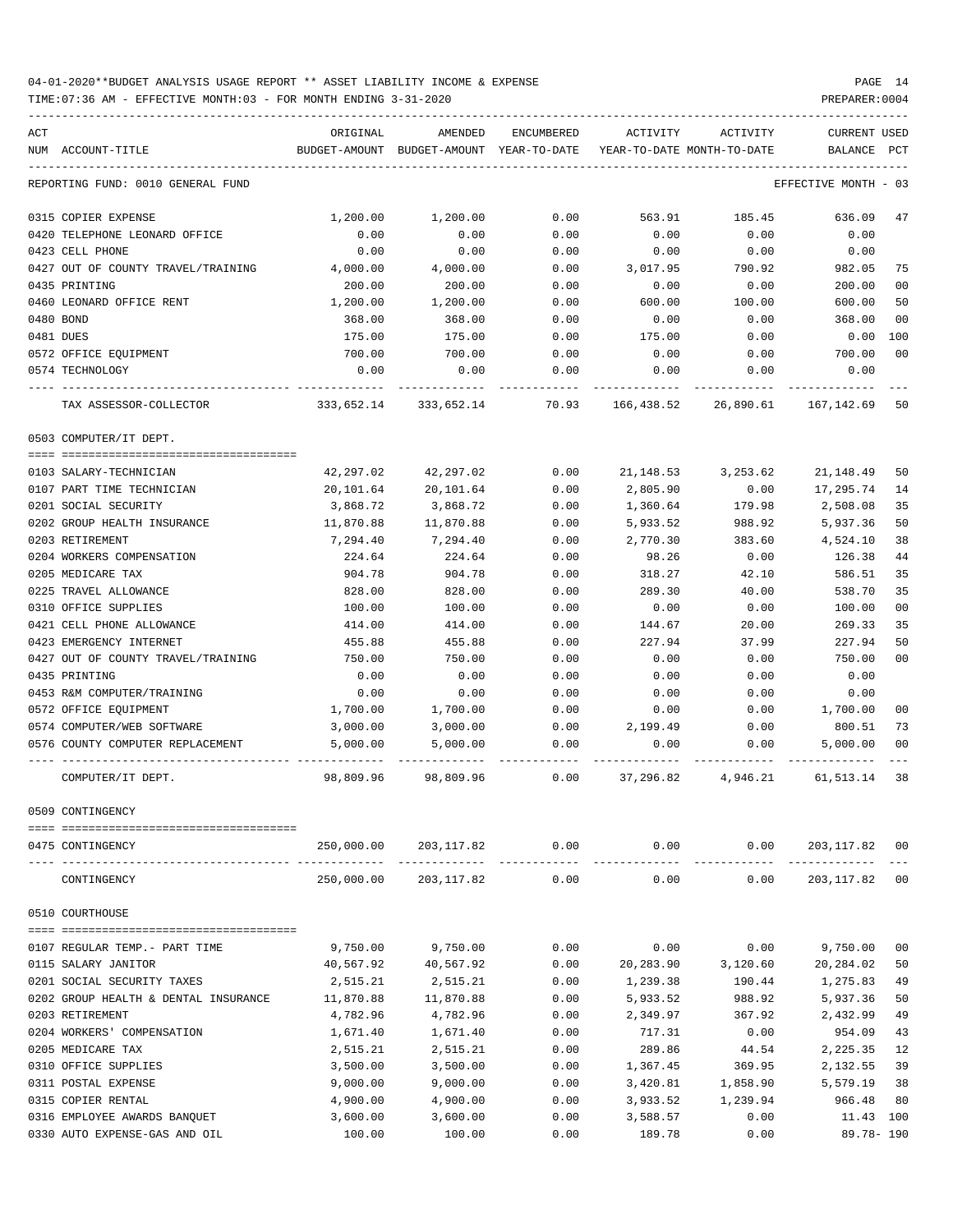| 04-01-2020**BUDGET ANALYSIS USAGE REPORT ** ASSET LIABILITY INCOME & EXPENSE |  | PAGE |  |
|------------------------------------------------------------------------------|--|------|--|
|                                                                              |  |      |  |

TIME:07:36 AM - EFFECTIVE MONTH:03 - FOR MONTH ENDING 3-31-2020

| ACT<br>NUM ACCOUNT-TITLE                            | ORIGINAL                 | AMENDED<br>BUDGET-AMOUNT BUDGET-AMOUNT YEAR-TO-DATE | ENCUMBERED | ACTIVITY<br>YEAR-TO-DATE MONTH-TO-DATE | ACTIVITY                        | CURRENT USED<br>BALANCE | PCT            |
|-----------------------------------------------------|--------------------------|-----------------------------------------------------|------------|----------------------------------------|---------------------------------|-------------------------|----------------|
| REPORTING FUND: 0010 GENERAL FUND                   |                          |                                                     |            |                                        |                                 | EFFECTIVE MONTH - 03    |                |
| 0332 JANITOR SUPPLIES                               | 0.00                     | 0.00                                                | 554.27     | 0.00                                   | 0.00                            | $554.27 -$              |                |
| 0353 R&M COMPUTER                                   | 0.00                     | 0.00                                                | 0.00       | 0.00                                   | 0.00                            | 0.00                    |                |
| 0420 TELEPHONE                                      | 43,291.12                | 43, 291. 12                                         | 0.00       | 21,755.50                              | 3,584.25                        | 21,535.62               | 50             |
| 0421 INTERNET LINES                                 | 0.00                     | 0.00                                                | 0.00       | 0.00                                   | 0.00                            | 0.00                    |                |
| 0423 CELL PHONE                                     | 340.00                   | 340.00                                              | 0.00       | 158.85                                 | 26.37                           | 181.15                  | 47             |
| 0440 UTILITIES ELECTRICITY                          | 7,000.00                 | 7,000.00                                            | 0.00       | 608.42                                 | 167.72                          | 6,391.58                | 09             |
| 0441 UTILITIES GAS                                  | 0.00                     | 0.00                                                | 0.00       | 0.00                                   | 0.00                            | 0.00                    |                |
| 0442 UTILITIES WATER                                | 3,600.00                 | 3,600.00                                            | 0.00       | 0.00                                   | 0.00                            | 3,600.00                | 0 <sub>0</sub> |
| 0443 TRASH PICK-UP                                  | 1,020.00                 | 1,020.00                                            | 0.00       | 421.30                                 | 84.26                           | 598.70                  | 41             |
| 0445 AIR CONDITIONER MAINTENANCE                    | 0.00                     | 0.00                                                | 0.00       | 0.00                                   | 0.00                            | 0.00                    |                |
| 0446 ELEVATOR MAINTENANCE CONTR                     | 0.00                     | 0.00                                                | 0.00       | 0.00                                   | 0.00                            | 0.00                    |                |
| 0450 R & M BUILDINGS                                | 0.00                     | 0.00                                                | 0.00       | 0.00                                   | 0.00                            | 0.00                    |                |
| 0453 COMPUTER SOFTWARE MAINTEN                      | 269,874.50               | 269,874.50                                          | 0.00       | 109,494.00                             | 40,504.50                       | 160,380.50              | 41             |
| 0463 RENTAL PERSONNEL PAGER                         | 0.00                     | 0.00                                                | 0.00       | 0.00                                   | 0.00                            | 0.00                    |                |
| 0482 FIRE INSURANCE                                 | 28,500.00                | 28,500.00                                           | 0.00       | 0.00                                   | 0.00                            | 28,500.00               | 0 <sub>0</sub> |
| 0500 LAND                                           | 0.00                     | 0.00                                                | 0.00       | 0.00                                   | 0.00                            | 0.00                    |                |
| 0530 PERMANENT IMPROVEMENTS                         | 0.00                     | 0.00                                                | 0.00       | 0.00                                   | 0.00                            | 0.00                    |                |
| 0572 OFFICE EQUIPMENT                               | 0.00                     | 0.00                                                | 0.00       | 0.00                                   | 0.00                            | 0.00                    |                |
| 0573 ODYSSEY SOFTWARE/EQUIPMENT                     | 0.00                     | 0.00                                                | 0.00       | 0.00                                   | 0.00                            | 0.00                    |                |
| 0574 TECHNOLOGY                                     | 0.00                     | 0.00                                                | 0.00       | 0.00                                   | 0.00                            | 0.00                    |                |
| 0575 LAND/BUILDING                                  | 0.00                     | 0.00                                                | 0.00       | 0.00                                   | 0.00                            | 0.00                    |                |
| 0577 JANITOR EQUIPMENT<br>---- -------------------- | 500.00<br>______________ | 500.00                                              | 0.00       | 219.99                                 | 219.99                          | 280.01                  | 44             |
| COURTHOUSE                                          | 448,899.20               | 448,899.20                                          | 554.27     |                                        | 175,972.13 52,768.30 272,372.80 |                         | 39             |
| 0511 COUNTY OFFICE BUILDING                         |                          |                                                     |            |                                        |                                 |                         |                |
|                                                     |                          |                                                     |            |                                        |                                 |                         |                |
| 0115 SALARY JANITOR                                 | 6, 240.00                | 6,240.00                                            | 0.00       | 3,192.03                               | 492.00                          | 3,047.97                | 51             |
| 0201 SOCIAL SECURITY TAXES                          | 286.88                   | 286.88                                              | 0.00       | 197.90                                 | 30.50                           | 88.98                   | 69             |
| 0203 RETIREMENT                                     | 729.46                   | 729.46                                              | 0.00       | 0.00                                   | 0.00                            | 729.46                  | 0 <sub>0</sub> |
| 0204 WORKER' COMPENSATION                           | 237.12                   | 237.12                                              | 0.00       | 110.33                                 | 0.00                            | 126.79                  | 47             |
| 0205 MEDICARE TAX                                   | 90.48                    | 90.48                                               | 0.00       | 46.28                                  | 7.13                            | 44.20                   | 51             |
| 0225 JANITOR TRAVEL                                 | 175.00                   | 175.00                                              | 0.00       | 69.36                                  | 27.60                           | 105.64                  | 40             |
| 0332 JANITOR SUPPLIES                               | 1,000.00                 | 1,000.00                                            | 0.00       | 473.88                                 | 33.41                           | 526.12                  | 47             |
| 0440 UTILITIES ELECTRICITY                          | 5,000.00                 | 5,000.00                                            | 0.00       | 1,902.85                               | 290.73                          | 3,097.15                | 38             |
| 0441 UTILITIES GAS                                  | 1,000.00                 | 1,000.00                                            | 0.00       | 468.71                                 | 104.32                          | 531.29                  | 47             |
| 0442 UTILITIES WATER                                | 1,100.00                 | 1,100.00                                            | 0.00       | 571.36                                 | 102.83                          | 528.64                  | 52             |
| 0443 TRASH PICK-UP SERVICE                          | 525.00                   | 525.00                                              | 0.00       | 210.65                                 | 42.13                           | 314.35                  | 40             |
| 0444 LAWN MAINTENANCE                               | 0.00                     | 0.00                                                | 0.00       | 0.00                                   | 0.00                            | 0.00                    |                |
| 0450 R & M BUILDING                                 | 18,000.00                | 18,000.00                                           | 0.00       | 312.74                                 | 149.96                          | 17,687.26               | 02             |
| 0482 FIRE INSURANCE                                 | 1,050.00                 | 1,050.00                                            | 0.00       | 0.00                                   | 0.00                            | 1,050.00                | 0 <sub>0</sub> |
| 0535 BUILDINGS                                      | 0.00                     | 0.00                                                | 0.00       | 0.00                                   | 0.00                            | 0.00                    |                |
| COUNTY OFFICE BUILDING                              |                          | 35, 433.94 35, 433.94                               | 0.00       |                                        | 7,556.09 1,280.61               | 27,877.85 21            |                |
| 0512 CO-OP OFFICE BUILDING                          |                          |                                                     |            |                                        |                                 |                         |                |
| 0332 JANITOR SUPPLIES                               | 400.00                   | 400.00                                              | 0.00       | 149.63                                 | 0.00                            | 250.37                  | 37             |
| 0440 UTILITIES ELECTRICITY                          | 6,000.00                 | 6,000.00                                            | 0.00       | 2,958.36                               | 498.43                          | 3,041.64                | 49             |
| 0442 UTILITIES WATER                                | 700.00                   | 700.00                                              | 0.00       | 335.27                                 | 66.30                           | 364.73                  | 48             |
| 0450 R&M BUILDING                                   | 1,000.00                 | 1,000.00                                            | 0.00       | 140.00                                 | 70.00                           | 860.00                  | 14             |
| 0482 FIRE INSURANCE                                 | 1,450.00                 | 1,450.00                                            | 0.00       | 0.00                                   | 0.00                            | 1,450.00                | 0 <sub>0</sub> |
| 0535 BUILDINGS                                      | 0.00                     | 0.00                                                | 0.00       | 0.00                                   | 0.00                            | 0.00                    |                |
|                                                     |                          |                                                     |            |                                        |                                 |                         |                |

CO-OP OFFICE BUILDING 9,550.00 9,550.00 0.00 3,583.26 634.73 5,966.74 38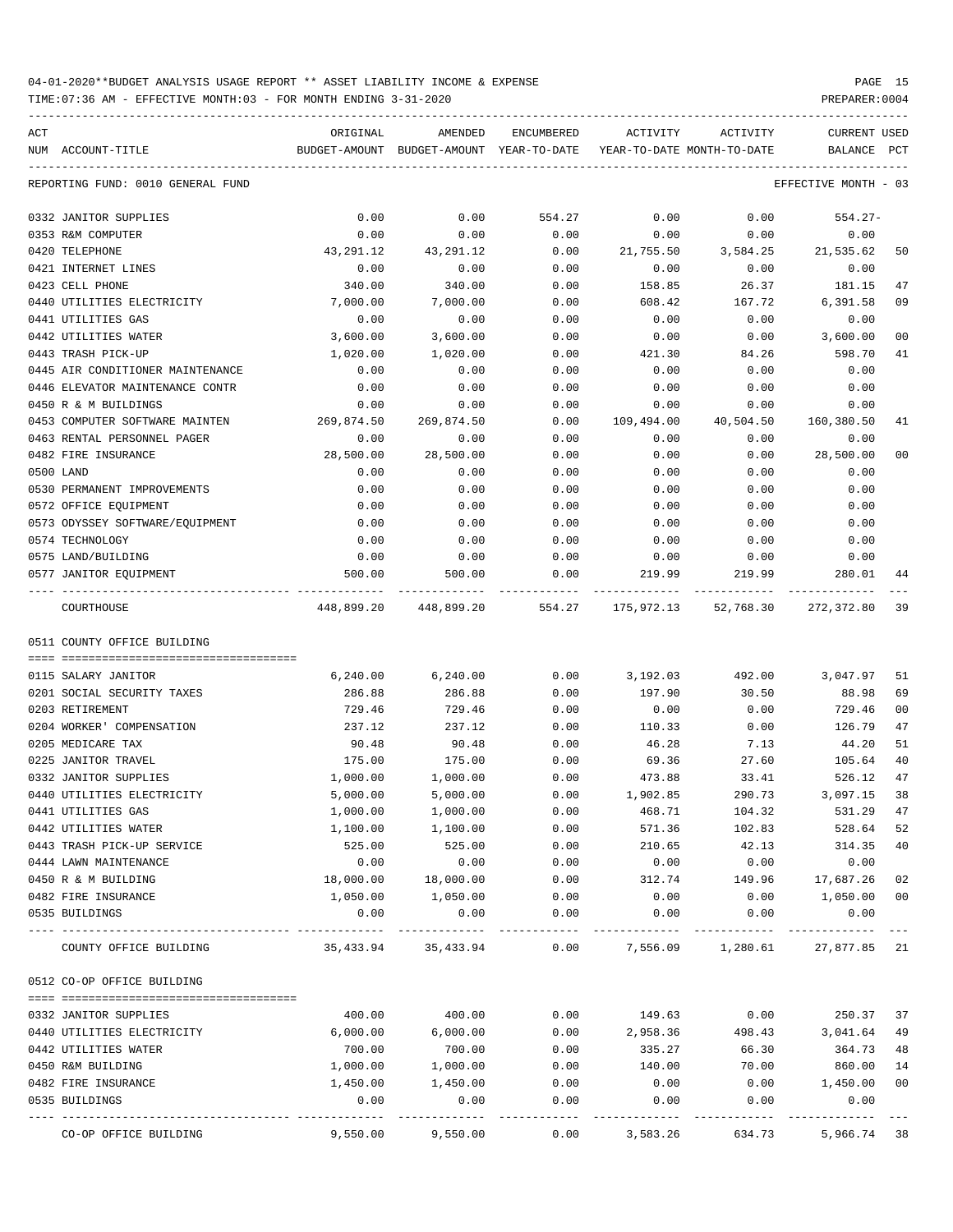|     | TIME: 07:36 AM - EFFECTIVE MONTH: 03 - FOR MONTH ENDING 3-31-2020 |                |                                                                                |              |                         |                                     | PREPARER: 0004                     |                |
|-----|-------------------------------------------------------------------|----------------|--------------------------------------------------------------------------------|--------------|-------------------------|-------------------------------------|------------------------------------|----------------|
| ACT | NUM ACCOUNT-TITLE                                                 | ORIGINAL       | AMENDED<br>BUDGET-AMOUNT BUDGET-AMOUNT YEAR-TO-DATE YEAR-TO-DATE MONTH-TO-DATE | ENCUMBERED   | ACTIVITY                | ACTIVITY                            | <b>CURRENT USED</b><br>BALANCE PCT |                |
|     | REPORTING FUND: 0010 GENERAL FUND                                 |                |                                                                                |              |                         |                                     | EFFECTIVE MONTH - 03               |                |
|     | 0513 COURTHOUSE SOUTH ANNEX                                       |                |                                                                                |              |                         |                                     |                                    |                |
|     | 0115 SALARY JANITOR                                               | 6,619.86       | 6,619.86                                                                       | 0.00         |                         | 3,733.75 552.00 2,886.11            |                                    | 56             |
|     | 0201 SOCIAL SECURITY TAXES                                        | 432.19         | 432.19                                                                         | 0.00         | 231.46                  | 34.22                               | 200.73                             | 54             |
|     | 0203 RETIREMENT                                                   | 814.89         | 814.89                                                                         | 0.00         | 0.00                    | 0.00                                | 814.89                             | 0 <sub>0</sub> |
|     | 0204 WORKERS' COMPENSATION                                        | 264.89         | 264.89                                                                         | 0.00         | 117.05                  | 0.00                                | 147.84                             | 44             |
|     | 0205 MEDICARE TAX                                                 | 101.08         | 101.08                                                                         | 0.00         | 54.14                   | 8.01                                | 46.94                              | 54             |
|     | 0311 SOUTH ANNEX POSTAGE                                          | 4,100.00       | 4,100.00                                                                       | 0.00         | 951.70-                 | $539.04-$                           | 5,051.70                           | 23             |
|     | 0315 COPIER RENTAL                                                | 1,500.00       | 1,500.00                                                                       | 0.00         | 648.51                  | 204.93                              | 851.49                             | 43             |
|     | 0332 JANITOR SUPPLIES                                             | 1,500.00       | 1,500.00                                                                       | 0.00         | 667.50                  | 181.14                              | 832.50                             | 45             |
|     | 0420 TELEPHONE                                                    | 0.00           | 0.00                                                                           | 0.00         | 0.00                    | 0.00                                | 0.00                               |                |
|     | 0421 INTERNET                                                     | 3,300.00       | 3,300.00                                                                       | 0.00         | 1,732.00                | 273.94                              | 1,568.00                           | 52             |
|     | 0440 UTILITIES ELECTRICITY                                        | 5,800.00       | 5,800.00                                                                       | 0.00         | 2,312.56                | 367.74                              | 3,487.44                           | 40             |
|     | 0441 UTILITIES GAS                                                | 1,300.00       | 1,300.00                                                                       | 0.00         | 725.45                  | 91.63                               | 574.55                             | 56             |
|     | 0442 UTILITIES WATER                                              | 1,200.00       | 1,200.00                                                                       | 0.00         | 462.21                  | 116.45                              | 737.79                             | 39             |
|     | 0443 TRASH PICKUP SERVICE                                         | 1,020.00       | 1,020.00                                                                       | 0.00         | 421.30                  | 84.26                               | 598.70                             | 41             |
|     | 0444 LAWN MAINTENANCE                                             | 0.00           | 0.00                                                                           | 0.00         | 0.00                    | 0.00                                | 0.00                               |                |
|     | 0450 R&M BUILDING                                                 | 5,000.00       | 6,519.93                                                                       | 0.00         | 5,189.25                | 117.82                              | 1,330.68                           | 80             |
|     | 0455 PARKING LOT                                                  | 0.00           | 0.00                                                                           | 0.00         | 0.00                    | 0.00                                | 0.00                               |                |
|     | 0482 FIRE INSURANCE                                               | 2,700.00       | 2,700.00                                                                       | 0.00         | 0.00                    | 0.00                                | 2,700.00                           | 0 <sub>0</sub> |
|     | 0531 ANNEX                                                        | 0.00           | 0.00                                                                           | 0.00         | 0.00                    | 0.00                                | 0.00                               |                |
|     | COURTHOUSE SOUTH ANNEX                                            |                | 35,652.91 37,172.84                                                            |              |                         | $0.00$ 15,343.48 1,493.10 21,829.36 |                                    | 41             |
|     | 0514 CITY HALL ANNEX                                              |                |                                                                                |              |                         |                                     |                                    |                |
|     | 0421 TELEPHONE/INTERNET                                           | 960.00         | 960.00                                                                         | 0.00         | 460.91                  | 78.94                               | 499.09                             | 48             |
|     | CITY HALL ANNEX                                                   | 960.00         |                                                                                | 960.00 0.00  |                         | 460.91 78.94                        | 499.09                             | 48             |
|     | 0515 WINDOM CO.BLDG.                                              |                |                                                                                |              |                         |                                     |                                    |                |
|     |                                                                   |                |                                                                                |              |                         | $0.00$ 1,276.62 370.08              | 723.38                             |                |
|     | 0440 UTILITIES ELECTRICITY<br>0441 UTILITIES GAS                  |                | 2,000.00 2,000.00<br>800.00                                                    | 0.00         | 581.90                  | 131.78                              | 218.10                             | 64<br>73       |
|     | 0442 UTILITIES WATER                                              | 800.00<br>0.00 | 0.00                                                                           | 0.00         | 233.26                  | 108.76                              | $233.26-$                          |                |
|     | 0444 LAWN MAINTENANCE                                             | 800.00         | 800.00                                                                         | 0.00         | 100.00                  | 100.00                              | 700.00                             | 13             |
|     | 0450 R&M BUILDING                                                 | 1,000.00       | 1,000.00                                                                       | 0.00         | 31.50                   | 0.00                                | 968.50                             | 03             |
|     | 0482 FIRE INSURANCE                                               | 1,775.00       | 1,775.00                                                                       | 0.00         | 0.00                    | 0.00                                | 1,775.00                           | 0 <sub>0</sub> |
|     | 0501 PEST CONTROL                                                 | 130.00         | 130.00                                                                         | 0.00         | 0.00                    | 0.00                                | 130.00                             | 0 <sub>0</sub> |
|     | WINDOM CO.BLDG.                                                   | 6,505.00       | 6,505.00                                                                       | 0.00         | -----------<br>2,223.28 | ------------<br>710.62              | ----------<br>4,281.72             | $---$<br>34    |
|     | 0516 AGRILIFE EXTENSION BUILDING                                  |                |                                                                                |              |                         |                                     |                                    |                |
|     |                                                                   |                |                                                                                |              |                         |                                     |                                    |                |
|     | 0115 SALARY JANITOR                                               | 3,432.00       | 3,432.00                                                                       | 0.00         | 1,920.87                | 348.00                              | 1,511.13                           | 56             |
|     | 0201 SOCIAL SECURITY TAXES                                        | 212.78         | 212.78                                                                         | 0.00         | 119.11                  | 21.58                               | 93.67                              | 56             |
|     | 0203 RETIREMENT                                                   | 401.20         | 401.20                                                                         | 0.00         | 0.00                    | 0.00                                | 401.20                             | 0 <sub>0</sub> |
|     | 0204 WORKERS' COMPENSATION                                        | 130.42         | 130.42                                                                         | 0.00         | 60.68                   | 0.00                                | 69.74                              | 47             |
|     | 0205 MEDICARE TAX                                                 | 49.76          | 49.76                                                                          | 0.00         | 27.85                   | 5.04                                | 21.91                              | 56             |
|     | 0225 JANITOR TRAVEL                                               | 250.00         | 250.00                                                                         | 0.00         | 116.62                  | 35.42                               | 133.38                             | 47             |
|     | 0332 JANITOR SUPPLIES<br>0420 TELEPHONE                           | 500.00<br>0.00 | 500.00<br>0.00                                                                 | 0.00<br>0.00 | 404.37<br>0.00          | 33.41<br>0.00                       | 95.63<br>0.00                      | 81             |
|     | 0440 UTILITIES ELECTRICITY                                        | 5,100.00       | 5,100.00                                                                       | 0.00         | 2,977.21                | 469.51                              | 2,122.79                           | 58             |
|     | 0441 UTILITIES GAS                                                | 0.00           | 0.00                                                                           | 0.00         | 0.00                    | 0.00                                | 0.00                               |                |
|     |                                                                   |                |                                                                                |              |                         |                                     |                                    |                |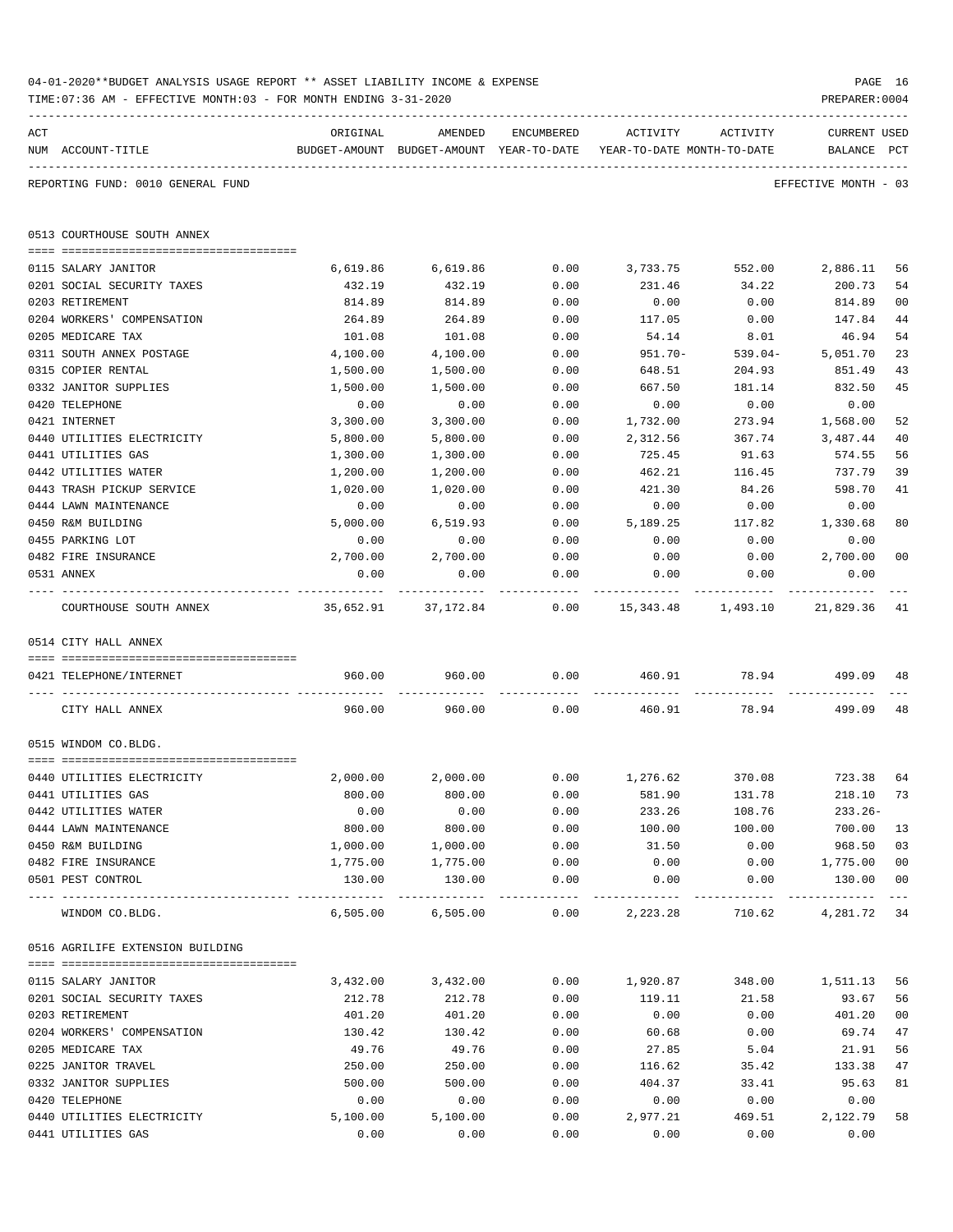TIME:07:36 AM - EFFECTIVE MONTH:03 - FOR MONTH ENDING 3-31-2020

| ACT |                                   | ORIGINAL   | AMENDED                                      | ENCUMBERED    | ACTIVITY                     | ACTIVITY                   | CURRENT USED                |                |
|-----|-----------------------------------|------------|----------------------------------------------|---------------|------------------------------|----------------------------|-----------------------------|----------------|
|     | NUM ACCOUNT-TITLE                 |            | BUDGET-AMOUNT BUDGET-AMOUNT YEAR-TO-DATE     |               |                              | YEAR-TO-DATE MONTH-TO-DATE | BALANCE PCT                 |                |
|     | REPORTING FUND: 0010 GENERAL FUND |            |                                              |               |                              |                            | EFFECTIVE MONTH - 03        |                |
|     | 0442 UTILITIES WATER              | 700.00     | 700.00                                       | 0.00          | 285.40                       | 57.08                      | 414.60                      | 41             |
|     | 0443 TRASH PICKUP SERVICE         | 0.00       | 0.00                                         | 0.00          | 0.00                         | 0.00                       | 0.00                        |                |
|     | 0444 LAWN MAINTENANCE             | 0.00       | 0.00                                         | 0.00          | 0.00                         | 0.00                       | 0.00                        |                |
|     | 0450 R&M BUILDING                 | 600.00     | 600.00                                       | 0.00          | 320.50                       | 0.00                       | 279.50                      | 53             |
|     | 0482 FIRE INSURANCE               | 1,100.00   | 1,100.00                                     | 0.00          | 0.00                         | 0.00                       | 1,100.00                    | 0 <sub>0</sub> |
|     | 0530 BUILDING REMODEL             | 0.00       | 0.00                                         | 0.00          | 0.00                         | 0.00                       | 0.00                        |                |
|     | 0535 BUILDING CONSTRUCTION        | 0.00       | 0.00                                         | 0.00          | 0.00                         | 0.00                       | 0.00                        |                |
|     | 0572 OFFICE EQUIPMENT             | 0.00       | 0.00                                         | 0.00          | 0.00                         | 0.00                       | 0.00                        |                |
|     | AGRILIFE EXTENSION BUILDING       | 12,476.16  | 12,476.16                                    | 0.00          | 6,232.61                     | 970.04                     | 6,243.55                    | 50             |
|     | 0517 COURTHOUSE EAST ANNEX        |            |                                              |               |                              |                            |                             |                |
|     | 0535 BUILDING                     | 0.00       | 0.00                                         | 0.00          | 0.00                         | 0.00                       | 0.00                        |                |
|     | COURTHOUSE EAST ANNEX             | 0.00       | 0.00                                         | 0.00          | 0.00                         | 0.00                       | 0.00                        |                |
|     | 0518 COUNTY OFFICES RELOCATION    |            |                                              |               |                              |                            |                             |                |
|     | 0311 POSTAL EXPENSES              | 350.00     | 350.00                                       | 0.00          | 336.00                       | 0.00                       | 14.00                       | 96             |
|     | 0332 JANITOR SUPPLIES             | 3,000.00   | 3,000.00                                     | 0.00          | 1,839.17                     | 40.99                      | 1,160.83                    | 61             |
|     | 0420 UTILITIES TELEPHONE          | 0.00       | 0.00                                         | 0.00          | 0.00                         | 0.00                       | 0.00                        |                |
|     | 0421 INTERNET SERVICES            | 14,000.00  | 14,000.00                                    | 0.00          | 7,552.83                     | 1,144.20                   | 6,447.17                    | 54             |
|     | 0440 UTILITIES ELECTRICITY        | 33,400.00  | 33,400.00                                    | 0.00          | 5,777.27                     | 1,290.13                   | 27,622.73                   | 17             |
|     | 0441 UTILITIES GAS                | 4,400.00   | 4,400.00                                     | 0.00          | 1,818.28                     | 323.27                     | 2,581.72                    | 41             |
|     | 0442 UTILITIES WATER              | 6,400.00   | 6,400.00                                     | 0.00          | 1,907.64                     | 309.35                     | 4,492.36                    | 30             |
|     | 0443 TRASH PICKUP SERVICE         | 2,150.00   | 2,150.00                                     | 0.00          | 838.10                       | 167.62                     | 1,311.90                    | 39             |
|     | 0450 R & M BUILDING               | 6,000.00   | 6,000.00                                     | 0.00          | 1,495.23                     | 0.00                       | 4,504.77                    | 25             |
|     | 0460 MOVING EXPENSES              | 0.00       | 0.00                                         | 0.00          | 0.00                         | 0.00                       | 0.00                        |                |
|     | 0470 OFFICE SPACE LEASE           | 140,400.00 | 140,400.00                                   | 0.00          | 80,725.00                    | 11,700.00                  | 59,675.00                   | 57             |
|     | 0483 ALARM MONITORING             | 900.00     | 900.00                                       | 0.00          | 885.60                       | 0.00                       | 14.40                       | 98             |
|     | 0484 CLEANING SERVICES            | 0.00       | 0.00                                         | 0.00          | 0.00                         | 0.00                       | 0.00                        |                |
|     | 0501 PEST CONTROL                 | 1,000.00   | 1,000.00                                     | 0.00          | 470.00                       | 0.00                       | 530.00                      | 47             |
|     | COUNTY OFFICES RELOCATION         | 212,000.00 | 212,000.00                                   | -----<br>0.00 |                              | 103,645.12    14,975.56    | 108,354.88                  | 49             |
|     | 0519 GOVERNMENT BUILDING          |            |                                              |               |                              |                            |                             |                |
|     | 0165 CONSTRUCTION                 |            | $10,000.00$ $10,000.00$ $0.00$ $0.00$ $0.00$ |               |                              |                            | $0.00$ $10,000.00$          | 0 <sup>0</sup> |
|     | GOVERNMENT BUILDING               | 10,000.00  | 10,000.00                                    | 0.00          | 0.00                         | 0.00                       | 10,000.00                   | 0 <sub>0</sub> |
|     | 0520 LAKE FANNIN                  |            |                                              |               |                              |                            |                             |                |
|     |                                   |            |                                              |               |                              |                            |                             |                |
|     | 0484 GENERAL LIABILITY INSURANCE  | 0.00       | 0.00                                         | 0.00          | 0.00<br>-------------        | 0.00                       | 0.00                        |                |
|     | LAKE FANNIN                       | 0.00       | 0.00                                         | 0.00          | 0.00                         | 0.00                       | 0.00                        |                |
|     | 0540 AMBULANCE SERVICE            |            |                                              |               |                              |                            |                             |                |
|     | 0417 AMBULANCE SERVICE            | 540,000.00 | 540,000.00                                   | 0.00          | 225,000.00<br>-------------- | 0.00<br>-------------      | 315,000.00<br>------------- | 42             |
|     | AMBULANCE SERVICE                 | 540,000.00 | 540,000.00                                   | 0.00          | 225,000.00                   | 0.00                       | 315,000.00                  | 42             |

0543 FIRE PROTECTION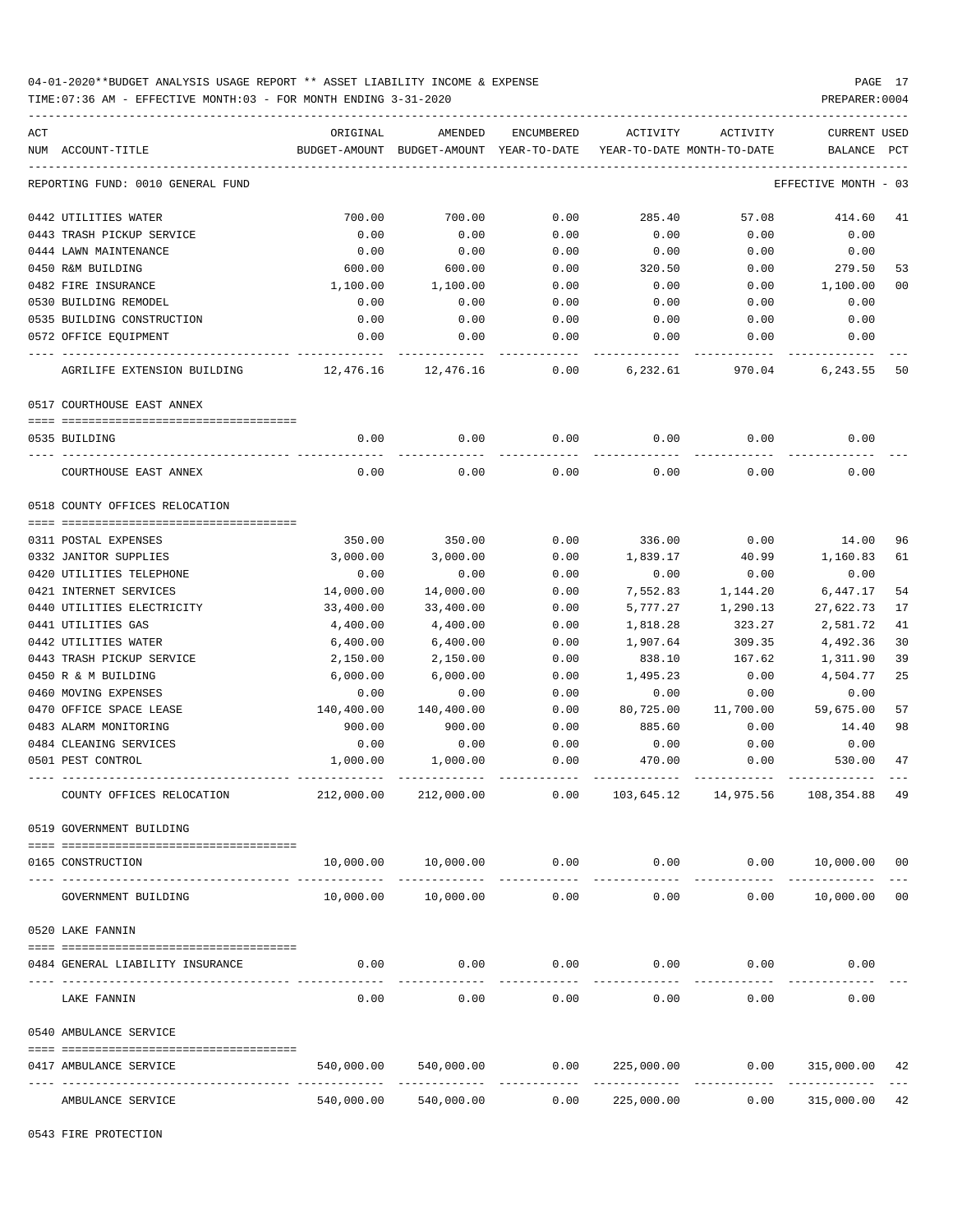|     | TIME:07:36 AM - EFFECTIVE MONTH:03 - FOR MONTH ENDING 3-31-2020 |                       |                                                                     |              |              |                                    | PREPARER: 0004          |                |
|-----|-----------------------------------------------------------------|-----------------------|---------------------------------------------------------------------|--------------|--------------|------------------------------------|-------------------------|----------------|
| ACT |                                                                 | ORIGINAL              | AMENDED                                                             | ENCUMBERED   | ACTIVITY     | ACTIVITY                           | CURRENT USED            |                |
|     | NUM ACCOUNT-TITLE                                               |                       | BUDGET-AMOUNT BUDGET-AMOUNT YEAR-TO-DATE YEAR-TO-DATE MONTH-TO-DATE |              |              |                                    | BALANCE PCT             |                |
|     | REPORTING FUND: 0010 GENERAL FUND                               |                       |                                                                     |              |              |                                    | EFFECTIVE MONTH - 03    |                |
|     | 0416 FIRE PROTECTION SERVICE                                    | 84,000.00             | 84,000.00                                                           | 0.00         | 42,000.00    | 0.00                               | 42,000.00               | 50             |
|     | 0422 R&M RADIO/TOWER                                            | 700.00                | 700.00                                                              | 0.00         | 0.00         | 0.00                               | 700.00                  | 0 <sub>0</sub> |
|     | 0440 UTILITIES ELECTRICITY                                      | 0.00                  | 0.00                                                                | 0.00         | 0.00         | 0.00                               | 0.00                    |                |
|     | 0447 REPEATER SERVICE CONTRACT                                  | 8,762.83              | 8,762.83                                                            | 0.00         | 2,920.96     | 0.00                               | 5,841.87                | 33             |
|     | 0490 FCC RADIO LICENSE                                          | 0.00                  | 0.00                                                                | 0.00         | 0.00         | 0.00                               | 0.00                    |                |
|     | FIRE PROTECTION                                                 | 93,462.83             | 93,462.83                                                           | 0.00         | 44,920.96    | 0.00                               | ----------<br>48,541.87 | -48            |
|     | 0551 CONSTABLE PRECINCT # 1                                     |                       |                                                                     |              |              |                                    |                         |                |
|     |                                                                 |                       |                                                                     |              |              |                                    |                         |                |
|     | 0101 SALARY ELECTED OFFICIAL                                    | 33,154.57             | 33,154.57                                                           | 0.00         | 16,577.34    | 2,550.36                           | 16,577.23               | 50             |
|     | 0201 SOCIAL SECURITY TAXES                                      | 2,204.38              | 2,204.38                                                            | 0.00         | 1,020.56     | 156.92                             | 1,183.82                | 46             |
|     | 0202 GROUP HEALTH & DENTAL INSURANCE                            | 6,272.76              | 6,272.76                                                            | 0.00         | 2,675.87     | 446.10                             | 3,596.89                | 43             |
|     | 0203 RETIREMENT                                                 | 3,875.77              | 3,875.77                                                            | 0.00         | 1,920.67     | 300.72                             | 1,955.10                | 50             |
|     | 0204 WORKERS' COMPENSATION                                      | 596.78                | 596.78                                                              | 0.00         | 295.39       | 0.00                               | 301.39                  | 49             |
|     | 0205 MEDICARE TAX                                               | 515.54                | 515.54                                                              | 0.00         | 238.69       | 36.70                              | 276.85                  | 46             |
|     | 0310 OFFICE SUPPLIES                                            | 50.00                 | 50.00                                                               | 0.00         | 0.00         | 0.00                               | 50.00                   | 0 <sub>0</sub> |
|     | 0311 POSTAL EXPENSES                                            | 150.00                | 150.00                                                              | 0.00         | 7.35         | 0.50                               | 142.65                  | 05             |
|     | 0330 AUTO EXPENSE-GAS AND OIL                                   | 1,500.00              | 1,500.00                                                            | 0.00         | 466.26       | 40.63                              | 1,033.74                | 31             |
|     | 0421 ONLINE RESEARCH/ACCURINT                                   | 600.00                | 600.00                                                              | 0.00         | 250.00       | 50.00                              | 350.00                  | 42             |
|     | 0422 R & M RADIO                                                | 100.00                | 100.00                                                              | 0.00         | 0.00         | 0.00                               | 100.00                  | 0 <sub>0</sub> |
|     | 0427 TRAVEL EXPENSE                                             | 2,400.00              | 2,400.00                                                            | 0.00         | 1,200.00     | 200.00                             | 1,200.00                | 50             |
|     | 0435 PRINTING                                                   | 50.00                 | 50.00                                                               | 0.00         | 0.00         | 0.00                               | 50.00                   | 0 <sub>0</sub> |
|     | 0480 BOND                                                       | 0.00                  | 0.00                                                                | 0.00         | 0.00         | 0.00                               | 0.00                    |                |
|     | 0488 LAW ENFORCEMENT PROF. INS                                  | 525.00                | 525.00                                                              | 0.00         | 463.00       | 0.00                               | 62.00                   | 88             |
|     | 0572 EQUIPMENT<br>0574 TECHNOLOGY                               | 0.00<br>0.00          | 0.00<br>0.00                                                        | 0.00<br>0.00 | 0.00<br>0.00 | 0.00<br>0.00                       | 0.00<br>0.00            |                |
|     | CONSTABLE PRECINCT # 1                                          | 51,994.80             | 51,994.80                                                           | 0.00         |              | 25, 115. 13 3, 781. 93 26, 879. 67 |                         | 48             |
|     | 0552 CONSTABLE PRECINCT #2                                      |                       |                                                                     |              |              |                                    |                         |                |
|     | 0101 SALARY ELECTED OFFICIAL                                    | 16,099.05             | 16,099.05                                                           | 0.00         |              | 8,049.47 1,238.38 8,049.58         |                         | 50             |
|     | 0201 SOCIAL SECURITY TAXES                                      | 1,146.94              | 1,146.94                                                            | 0.00         | 499.07       | 76.78                              | 647.87                  |                |
|     | 0202 GROUP HEALTH & DENTAL INSURANCE                            | 11,870.88             | 11,870.88                                                           | 0.00         | 5,933.52     | 988.92                             | 5,937.36                | 50             |
|     | 0203 RETIREMENT                                                 | 1,881.98              | 1,881.98                                                            | 0.00         | 932.55       | 146.00                             | 949.43                  | 50             |
|     | 0204 WORKERS' COMPENSATION                                      | 289.78                | 289.78                                                              | 0.00         | 139.07       | 0.00                               | 150.71                  | 48             |
|     | 0205 MEDICARE TAX                                               | 268.24                | 268.24                                                              | 0.00         | 116.74       | 17.96                              | 151.50                  | 44             |
|     | 0310 OFFICE SUPPLIES                                            | 100.00                | 100.00                                                              | 0.00         | 0.00         | 0.00                               | 100.00                  | 0 <sub>0</sub> |
|     | 0311 POSTAL EXPENSES                                            | 250.00                | 250.00                                                              | 0.00         | 0.00         | 0.00                               | 250.00                  | 0 <sub>0</sub> |
|     | 0330 AUTO EXPENSE-GAS AND OIL                                   | 1,000.00              | 1,000.00                                                            | 0.00         | 76.25        | 0.00                               | 923.75                  | 08             |
|     | 0422 R & M RADIO                                                | 100.00                | 100.00                                                              | 0.00         | 0.00         | 0.00                               | 100.00                  | 0 <sub>0</sub> |
|     | 0427 TRAVEL EXPENSE                                             | 0.00                  | 0.00                                                                | 0.00         | 0.00         | 0.00                               | 0.00                    |                |
|     | 0428 TRAINING/TUITION/TRAVEL                                    | 228.00                | 228.00                                                              | 0.00         | 0.00         | 0.00                               | 228.00                  | 0 <sub>0</sub> |
|     | 0435 PRINTING                                                   | 100.00                | 100.00                                                              | 0.00         | 0.00         | 0.00                               | 100.00                  | 0 <sub>0</sub> |
|     | 0454 R&M AUTO                                                   | 1,000.00              | 1,000.00                                                            | 0.00         | 14.50        | 7.00                               | 985.50                  | 01             |
|     | 0480 BOND                                                       | 0.00                  | 0.00                                                                | 0.00         | 0.00         | 0.00                               | 0.00                    |                |
|     | 0487 AUTO INSURANCE                                             | 425.00                | 425.00                                                              | 0.00         | 403.00       | 0.00                               | 22.00                   | 95             |
|     | 0488 LAW ENFOREMENT PROF. INS.                                  | 525.00                | 525.00                                                              | 0.00         | 463.00       | 0.00                               | 62.00                   | 88             |
|     | 0573 RADIO EQUIPMENT                                            | 0.00                  | 0.00                                                                | 0.00         | 0.00         | 0.00                               | 0.00                    |                |
|     | 0574 TECHNOLOGY                                                 | 0.00                  | 0.00                                                                | 0.00         | 0.00         | 0.00                               | 0.00                    |                |
|     | CONSTABLE PRECINCT #2                                           | 35, 284.87 35, 284.87 |                                                                     | 0.00         |              | 16,627.17    2,475.04    18,657.70 |                         | 47             |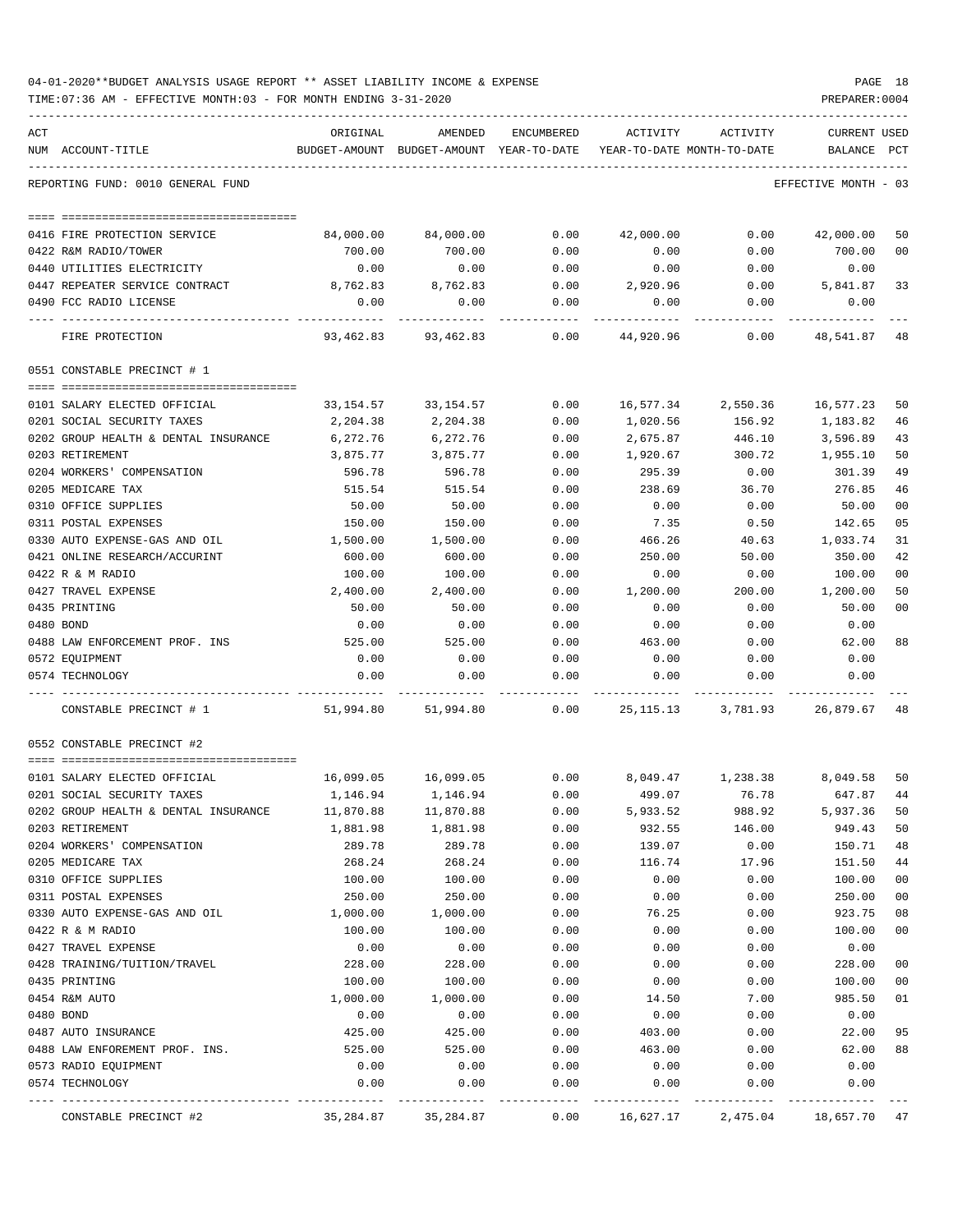| 04-01-2020**BUDGET ANALYSIS USAGE REPORT ** ASSET LIABILITY INCOME & EXPENSE | PAGE 19        |
|------------------------------------------------------------------------------|----------------|
| TIME:07:36 AM - EFFECTIVE MONTH:03 - FOR MONTH ENDING 3-31-2020              | PREPARER: 0004 |

| ACT |                                         | ORIGINAL   | AMENDED                                  | ENCUMBERED | ACTIVITY                   | ACTIVITY                         | CURRENT USED         |                |
|-----|-----------------------------------------|------------|------------------------------------------|------------|----------------------------|----------------------------------|----------------------|----------------|
|     | NUM ACCOUNT-TITLE                       |            | BUDGET-AMOUNT BUDGET-AMOUNT YEAR-TO-DATE |            | YEAR-TO-DATE MONTH-TO-DATE |                                  | BALANCE              | PCT            |
|     | REPORTING FUND: 0010 GENERAL FUND       |            |                                          |            |                            |                                  | EFFECTIVE MONTH - 03 |                |
|     | 0553 CONSTABLE PRECINCT # 3             |            |                                          |            |                            |                                  |                      |                |
|     | 0101 SALARY ELECTED OFFICIAL            |            | 14,310.57 14,310.57                      | 0.00       |                            | 7,155.33 1,100.82                | 7,155.24             | 50             |
|     | 0201 SOCIAL SECURITY TAXES              | 1,036.06   | 1,036.06                                 | 0.00       | 518.09                     | 80.66                            | 517.97               | 50             |
|     | 0202 GROUP HEALTH & DENTAL INSURANCE    | 11,870.88  | 11,870.88                                | 0.00       | 5,933.52                   | 988.92                           | 5,937.36             | 50             |
|     | 0203 RETIREMENT                         | 1,672.91   | 1,672.91                                 | 0.00       | 828.94                     | 129.78                           | 843.97               | 50             |
|     | 0204 WORKERS' COMPENSATION              | 257.59     | 257.59                                   | 0.00       | 123.62                     | 0.00                             | 133.97               | 48             |
|     | 0205 MEDICARE TAX                       | 242.30     | 242.30                                   | 0.00       | 121.14                     | 18.86                            | 121.16               | 50             |
|     | 0310 OFFICE SUPPLIES                    | 100.00     | 40.00                                    | 0.00       | 0.00                       | 0.00                             | 40.00                | 00             |
|     | 0311 POSTAL EXPENSES                    | 150.00     | 150.00                                   | 0.00       | 0.00                       | 0.00                             | 150.00               | 00             |
|     | 0330 AUTO EXPENSE-GAS AND OIL           | 200.00     | 200.00                                   | 0.00       | 0.00                       | 0.00                             | 200.00               | 00             |
|     | 0427 TRAVEL EXPENSE                     | 2,400.00   | 2,400.00                                 | 0.00       | 1,200.00                   | 200.00                           | 1,200.00             | 50             |
|     | 0435 PRINTING                           | 50.00      | 50.00                                    | 0.00       | 0.00                       | 0.00                             | 50.00                | 00             |
|     | 0453 COMPUTER SOFTWARE                  | 1,152.00   | 1,152.00                                 | 0.00       | 0.00                       | 0.00                             | 1,152.00             | 00             |
|     | 0480 BOND                               | 0.00       | 0.00                                     | 0.00       | 0.00                       | 0.00                             | 0.00                 |                |
|     | 0481 DUES                               | 0.00       | 60.00                                    | 0.00       | 60.00                      | 0.00                             | 0.00                 | 100            |
|     | 0488 LAW ENFORCEMENT PROF. INS          | 525.00     | 525.00                                   | 0.00       | 463.00                     | 0.00                             | 62.00                | 88             |
|     | 0572 OFFICE EQUIPMENT                   | 500.00     | 500.00                                   | 0.00       | 0.00                       | 0.00                             | 500.00               | 0 <sub>0</sub> |
|     | 0573 RADIO EQUIPMENT                    | 0.00       | 0.00                                     | 0.00       | 0.00                       | 0.00                             | 0.00                 |                |
|     | 0574 TECHNOLOGY                         | 10,000.00  | 10,000.00                                | 0.00       | 0.00                       | 0.00                             | 10,000.00            | 00             |
|     | CONSTABLE PRECINCT # 3                  | 44,467.31  | 44,467.31                                | 0.00       |                            | 16,403.64 2,519.04               | 28,063.67            | - 37           |
|     | 0555 ANIMAL CONTROL OFFICER             |            |                                          |            |                            |                                  |                      |                |
|     |                                         |            |                                          |            |                            |                                  |                      |                |
|     | 0441 ANIMAL CONTROL OFFICER/SERVICES    | 3,500.00   | 3,500.00                                 | 0.00       | 618.38                     | 0.00                             | 2,881.62 18          |                |
|     | ANIMAL CONTROL OFFICER                  |            | 3,500.00 3,500.00                        | 0.00       |                            | 618.38<br>0.00                   | 2,881.62 18          |                |
|     | 0559 TEXAS VINE PROGRAM                 |            |                                          |            |                            |                                  |                      |                |
|     | 0495 VINE AUTOMATED VICTIM NOTIF.SERV.  | 0.00       | 0.00                                     | 0.00       |                            | 4,654.72 4,654.72                | 4,654.72-            |                |
|     | TEXAS VINE PROGRAM                      | 0.00       | 0.00                                     | 0.00       |                            | $4,654.72$ $4,654.72$ $4,654.72$ |                      |                |
|     | 0560 COUNTY SHERIFF                     |            |                                          |            |                            |                                  |                      |                |
|     |                                         |            |                                          |            |                            |                                  |                      |                |
|     | 0101 SALARY ELECTED OFFICIAL            | 59,993.98  | 59,993.98                                | 0.00       | 29,996.98                  | 4,614.92                         | 29,997.00            | 50             |
|     | 0102 ADMINISTRATIVE SECRETARY           | 42,500.00  | 42,500.00                                | 0.00       | 21,250.06                  | 3,269.24                         | 21,249.94            | 50             |
|     | 0103 CHIEF DEPUTY                       | 49,000.00  | 49,000.00                                | 0.00       | 24,500.06                  | 3,769.24                         | 24,499.94            | 50             |
|     | 0104 SALARIES DEPUTIES                  | 615,297.97 | 615,297.97                               | 0.00       | 301,265.94                 | 49,108.74                        | 314,032.03           | 49             |
|     | 0107 PT RECORDS/EVIDENCE CLERKS         | 24,000.00  | 24,000.00                                | 0.00       | 12,192.00                  | 1,920.00                         | 11,808.00            | 51             |
|     | 0108 COMPENSATION PAY                   | 138,719.27 | 138,719.27                               | 0.00       | 43,801.71                  | 5,907.08                         | 94, 917.56           | 32             |
|     | 0109 INVESTIGATOR-CRIMES AGAINST CHILDR | 36,569.21  | 36,569.21                                | 0.00       | 10,064.99                  | 0.00                             | 26,504.22            | 28             |
|     | 0110 JAIL ADMINISTRATOR                 | 0.00       | 0.00                                     | 0.00       | 0.00                       | 0.00                             | 0.00                 |                |
|     | 0111 LIEUTENANT                         | 44,800.00  | 44,800.00                                | 0.00       | 22,400.04                  | 3,446.16                         | 22,399.96            | 50             |
|     | 0113 TRANSPORT OFFICER                  | 36,569.21  | 36,569.21                                | 0.00       | 9,493.64                   | 0.00                             | 27,075.57            | 26             |
|     | 0114 PROF. STANDARDS OFFICER            | 36,569.21  | 36,569.21                                | 0.00       | 18,284.63                  | 2,813.02                         | 18,284.58            | 50             |
|     | 0120 SALARY DISPATCHER                  | 278,094.11 | 278,094.11                               | 0.00       | 107,670.23                 | 18,053.36                        | 170,423.88           | 39             |
|     | 0201 SOCIAL SECURITY TAXES              | 81,779.50  | 81,779.50                                | 0.00       | 36,717.09                  | 5,594.98                         | 45,062.41            | 45             |
|     | 0202 GROUP HEALTH INSURANCE             | 367,997.28 | 367,997.28                               | 0.00       | 174,223.04                 | 26,721.21                        | 193,774.24           | 47             |
|     | 0203 RETIREMENT                         | 151,819.68 | 151,819.68                               | 0.00       | 69,635.95                  | 10,953.10                        | 82, 183. 73          | 46             |
|     | 0204 WORKERS' COMPENSATION              | 29,018.53  | 29,018.53                                | 0.00       | 8,092.36                   | 0.00                             | 20,926.17            | 28             |
|     | 0205 MEDICARE TAX                       | 19,125.85  | 19,125.85                                | 0.00       | 8,586.70                   | 1,308.44                         | 10,539.15            | 45             |

0206 UNEMPLOYMENT EXPENSE 4,100.00 4,100.00 0.00 5,879.58 0.00 1,779.58- 143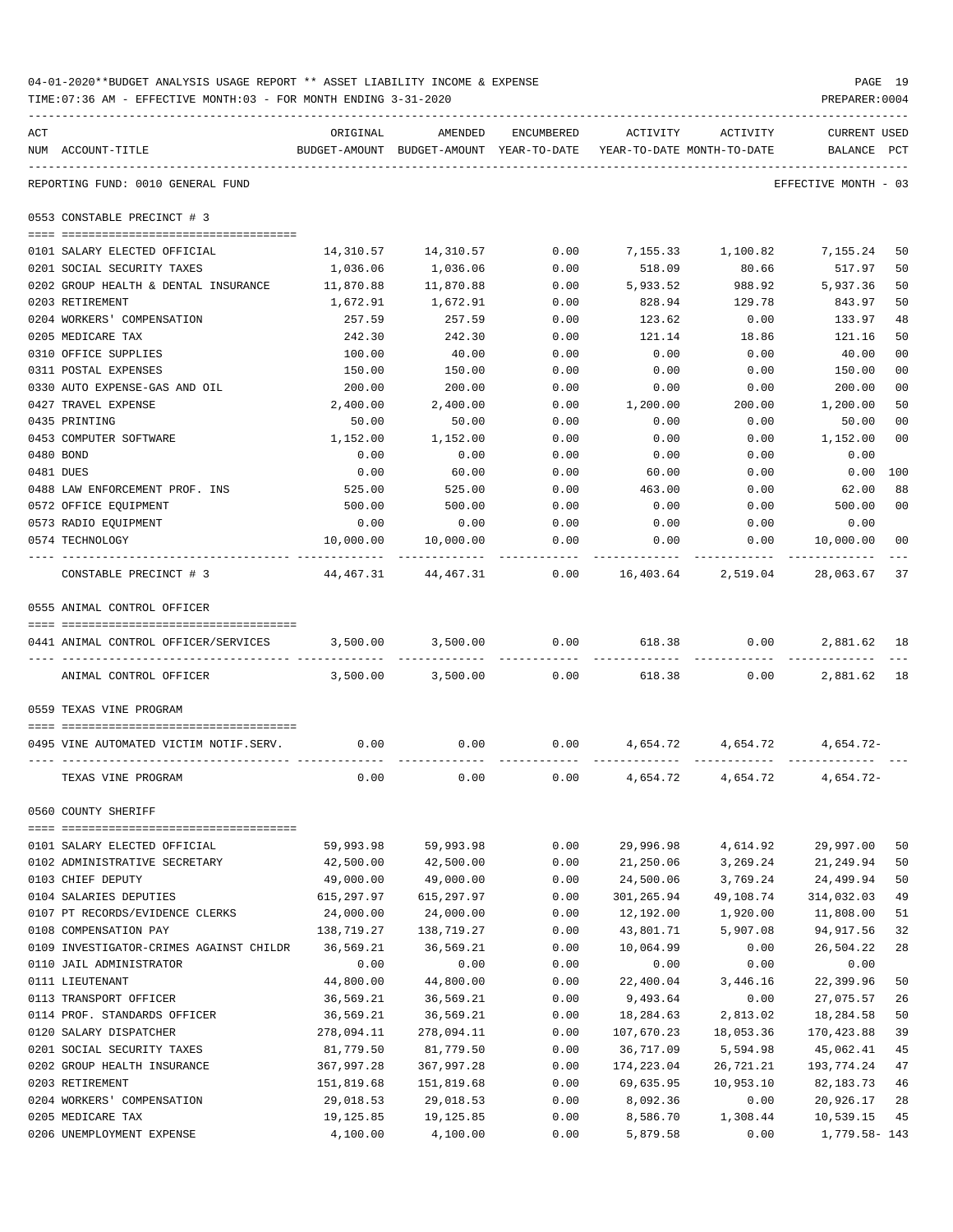| ACT       | NUM ACCOUNT-TITLE                       | ORIGINAL<br>BUDGET-AMOUNT | AMENDED<br>BUDGET-AMOUNT YEAR-TO-DATE                                      | ENCUMBERED          | ACTIVITY<br>YEAR-TO-DATE MONTH-TO-DATE | ACTIVITY           | <b>CURRENT USED</b><br>BALANCE | $_{\rm PCT}$ |
|-----------|-----------------------------------------|---------------------------|----------------------------------------------------------------------------|---------------------|----------------------------------------|--------------------|--------------------------------|--------------|
|           |                                         |                           |                                                                            |                     |                                        |                    |                                |              |
|           | REPORTING FUND: 0010 GENERAL FUND       |                           |                                                                            |                     |                                        |                    | EFFECTIVE MONTH - 03           |              |
|           | 0250 EMPLOYEE PHYSICALS                 | 1,000.00                  | 1,000.00                                                                   | 0.00                | 636.00                                 | 158.00             | 364.00                         | 64           |
|           | 0310 OFFICE SUPPLIES                    | 8,000.00                  | 8,000.00                                                                   | 414.00              | 4,979.61                               | 0.00               | 2,606.39                       | 67           |
|           | 0311 POSTAL EXPENSES                    | 1,700.00                  | 1,700.00                                                                   | 0.00                | 2,233.53                               | 516.52             | $533.53 - 131$                 |              |
|           | 0315 SHERIFF COPIER RENTAL              | 0.00                      | 0.00                                                                       | 0.00                | 0.00                                   | 0.00               | 0.00                           |              |
|           | 0320 WEAPONS SUPPLIES                   | 3,000.00                  | 3,000.00                                                                   | 2,608.08            | 172.88                                 | 0.00               | 219.04                         | 93           |
|           | 0321 PATROL SUPPLIES                    | 3,800.00                  | 3,800.00                                                                   | 306.00              | 3,979.88                               | 472.07             | 485.88- 113                    |              |
|           | 0330 AUTO EXPENSE GAS & OIL             | 80,000.00                 | 80,000.00                                                                  | 0.00                | 25,937.18                              | 4,701.55           | 54,062.82                      | 32           |
|           | 0332 SHERIFF JANITOR SUPPLIES           | 1,750.00                  | 1,750.00                                                                   | 0.00                | 708.75                                 | 0.00               | 1,041.25                       | 41           |
|           | 0395 UNIFORMS/OTHER                     | 4,900.00                  | 4,900.00                                                                   | 1,217.80            | 2,612.74                               | 455.86             | 1,069.46                       | 78           |
|           | 0419 SHERIFF CELL PHONE                 | 480.00                    | 480.00                                                                     | 0.00                | 240.00                                 | 40.00              | 240.00                         | 50           |
|           | 0420 TELEPHONE                          | 0.00                      | 0.00                                                                       | 0.00                | 0.00                                   | 0.00               | 0.00                           |              |
|           | 0421 CELL PHONE                         | 2,400.00                  | 2,400.00                                                                   | 0.00                | 575.00                                 | 75.00              | 1,825.00                       | 24           |
|           | 0422 R & M RADIO                        | 1,055.00                  | 1,055.00                                                                   | 0.00                | 0.00                                   | 0.00               | 1,055.00                       | 00           |
|           | 0425 PROFESSIONAL SERVICES/INTERPRETER  | 100.00                    | 100.00                                                                     | 0.00                | 0.00                                   | 0.00               | 100.00                         | 00           |
|           | 0427 OUT OF COUNTY TRAVEL/TRAINING      | 4,000.00                  | 4,000.00                                                                   | 0.00                | 0.00                                   | 0.00               | 4,000.00                       | 00           |
|           | 0428 PRISONER TRANSPORT                 | 7,500.00                  | 7,500.00                                                                   | 0.00                | 4,942.50                               | 2,356.95           | 2,557.50                       | 66           |
|           | 0430 BIDS AND NOTICES                   | 500.00                    | 500.00                                                                     | 0.00                | 93.56                                  | 0.00               | 406.44                         | 19           |
|           | 0432 IMPOUNDMENT OF ESTRAY LIVESTOCK    | 11,500.00                 | 11,500.00                                                                  | 0.00                | 3,180.00                               | 0.00               | 8,320.00                       | 28           |
|           | 0435 PRINTING                           | 1,000.00                  | 1,000.00                                                                   | 0.00                | 493.77                                 | 0.00               | 506.23                         | 49           |
|           | 0440 UTILITIES ELECTRICITY              | 0.00                      | 0.00                                                                       | 0.00                | 0.00                                   | 0.00               | 0.00                           |              |
|           | 0442 UTILITIES WATER                    | 3,500.00                  | 3,500.00                                                                   | 0.00                | 714.22                                 | 141.73             | 2,785.78                       | 20           |
|           | 0443 SHERIFF TRASH PICKUP               | 1,400.00                  | 1,400.00                                                                   | 0.00                | 582.70                                 | 116.54             | 817.30                         | 42           |
|           | 0444 INTERNET SERVICE                   | 8,600.00                  | 8,600.00                                                                   | 0.00                | 4,598.88                               | 937.08             | 4,001.12                       | 53           |
|           | 0445 AIR CONDITIONER MAINTENANCE        | 0.00                      | 0.00                                                                       | 0.00                | 0.00                                   | 0.00               | 0.00                           |              |
|           | 0447 REPEATER SERVICE CONTRACT          | 0.00                      | 0.00                                                                       | 0.00                | 0.00                                   | 0.00               | 0.00                           |              |
|           | 0450 SHERIFF OFF. R&M BLDG.             | 5,000.00                  | 5,000.00                                                                   | 0.00                | 3,932.72                               | 526.85             | 1,067.28                       | 79           |
|           | 0452 R & M EQUIPMENT                    | 0.00                      | 0.00                                                                       | 0.00                | 0.00                                   | 0.00               | 0.00                           |              |
|           | 0453 TYLER/CAD MAINTENANCE              | 14,678.00                 | 14,678.00                                                                  | 0.00                | 14,347.62                              | 0.00               | 330.38                         | 98           |
|           | 0454 R & M AUTOMOBILES                  | 35,000.00                 | 35,000.00                                                                  | 0.00                | 10,143.01                              | 4,335.25           | 24,856.99                      | 29           |
| 0480 BOND |                                         | 80.00                     | 80.00                                                                      | 0.00                | 179.00                                 | 0.00               | 99.00- 224                     |              |
|           | 0482 FIRE INSURANCE                     | 300.00                    | 300.00                                                                     | 0.00                | 0.00                                   | 0.00               | 300.00                         | 00           |
|           | 0487 AUTOMOBILE INSURANCE               | 10,000.00                 | 10,000.00                                                                  | 0.00                | 9,816.00                               | 0.00               | 184.00                         | 98           |
|           | 0488 LAW ENFORCEMENT INSURANCE          | 15,500.00                 | 15,200.05                                                                  | 0.00                | 13,605.56                              | 0.00               | 1,594.49                       | 90           |
|           | 0571 HWY. PATROL RADAR EQUIPMENT        | 0.00                      | 0.00                                                                       | 0.00                | 0.00                                   | 0.00               | 0.00                           |              |
|           | 0572 OFFICE EQUIPMENT                   | 4,000.00                  | 4,000.00                                                                   | 0.00                | 501.05                                 | 134.40             | 3,498.95                       | 13           |
|           | 0573 RADIO EQUIPMENT                    | 0.00                      | 0.00                                                                       | 0.00                | 0.00                                   | 0.00               | 0.00                           |              |
|           | 0574 TECHNOLOGY                         | 6,000.00                  | 6,299.95                                                                   | 0.00                | 6,249.25                               | 0.00               | 50.70                          | 99           |
|           | 0575 AUTOMOBILES                        | 85,000.00                 | 85,000.00                                                                  | 0.00                | 0.00                                   | 0.00               | 85,000.00                      | 00           |
|           | 0579 WEAPONS                            | 2,000.00                  | 2,000.00                                                                   | 0.00                | 0.00                                   | 0.00               | 2,000.00                       | $00\,$       |
|           | 0630 AUTO NOTE PMT-PRINCIPAL            | 0.00                      | 0.00                                                                       | 0.00                | 0.00                                   | 0.00               | 0.00                           |              |
|           | 0670 AUTO NOTE PMT-INTEREST             | 0.00                      | 0.00                                                                       | 0.00                | 0.00                                   | 0.00               | 0.00                           |              |
|           | COUNTY SHERIFF                          |                           | 2,339,696.80 2,339,696.80 4,545.88 1,019,510.41 152,447.29 1,315,640.51 44 |                     |                                        |                    |                                |              |
|           | 0562 RIFLE RESISTANT BODY ARMOR 3439801 |                           |                                                                            |                     |                                        |                    |                                |              |
|           |                                         |                           |                                                                            |                     |                                        |                    |                                |              |
|           | 0396 BODY ARMOR                         | 0.00                      | 0.00<br>-----------                                                        | 0.00<br>----------- | 0.00<br>-----------                    | 0.00<br>---------- | 0.00                           |              |
|           | RIFLE RESISTANT BODY ARMOR 3439801      | 0.00                      | 0.00                                                                       | 0.00                | 0.00                                   | 0.00               | 0.00                           |              |
|           | 0565 JAIL OPERATIONS                    |                           |                                                                            |                     |                                        |                    |                                |              |
|           | 0380 PRISONER HOUSING                   |                           | 1,900,000.00 1,900,000.00                                                  | 0.00                | 944,700.00                             | 195,026.25         | 955,300.00 50                  |              |
|           | 0400 PRISONER TRANSPORT/GUARD           | 20,000.00                 | 20,000.00                                                                  | 0.00                | 21,725.28                              | 6,828.33           | 1,725.28- 109                  |              |
|           | 0405 PRISONER MEDICAL                   | 100,000.00                | 100,000.00                                                                 | 0.00                | 88,193.20                              |                    | 15,347.73   11,806.80   88     |              |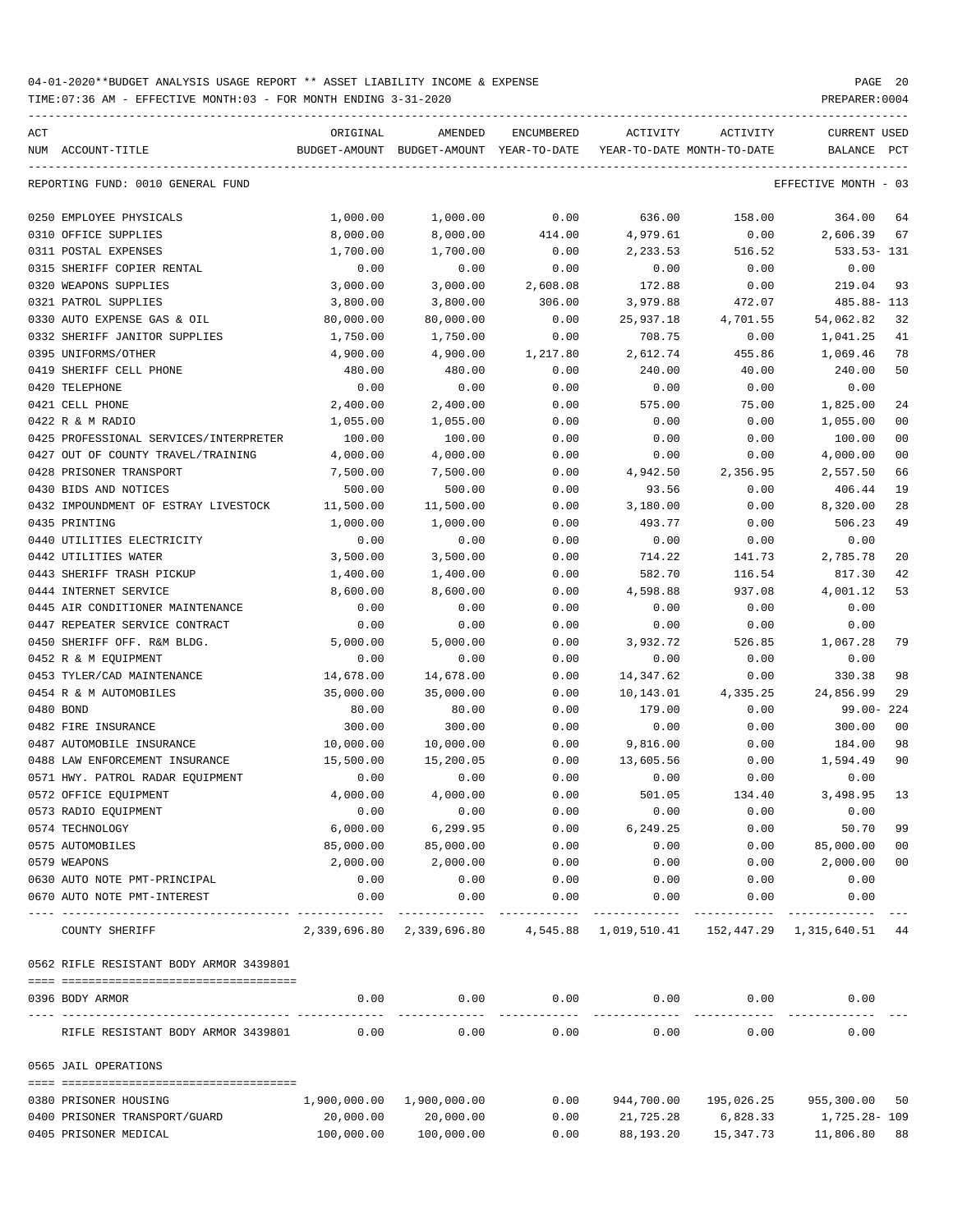TIME:07:36 AM - EFFECTIVE MONTH:03 - FOR MONTH ENDING 3-31-2020 ----------------------------------------------------------------------------------------------------------------------------------- ACT ORIGINAL AMENDED ENCUMBERED ACTIVITY ACTIVITY CURRENT USED

| NUM ACCOUNT-TITLE                    | BUDGET-AMOUNT | BUDGET-AMOUNT YEAR-TO-DATE     |      |                | YEAR-TO-DATE MONTH-TO-DATE             | BALANCE PCT                       |    |
|--------------------------------------|---------------|--------------------------------|------|----------------|----------------------------------------|-----------------------------------|----|
| REPORTING FUND: 0010 GENERAL FUND    |               |                                |      |                |                                        | EFFECTIVE MONTH - 03              |    |
| 0429 SCHOLARSHIP AWARDS              | 0.00          | 0.00                           | 0.00 | 0.00           | 0.00                                   | 0.00                              |    |
| 0442 CR4200 UTILITY WATER            | 0.00          | 0.00                           | 0.00 | 0.00           | 0.00                                   | 0.00                              |    |
| 0450 R&M BUILDING                    | 5,000.00      | 5,000.00                       | 0.00 | 3,450.00       | 3,150.00                               | 1,550.00                          | 69 |
| 0482 FIRE INSURANCE                  | 0.00          | 0.00                           | 0.00 | 0.00           | 0.00                                   | 0.00                              |    |
| 0491 JUSTICE ASSISTANCE GRANT        | 0.00          | 0.00                           | 0.00 | 0.00           | 0.00                                   | 0.00                              |    |
| 0500 LAND                            | 0.00          | 0.00                           | 0.00 | 0.00           | 0.00                                   | 0.00                              |    |
| 0532 JAIL                            | 0.00          | 0.00                           | 0.00 | 0.00           | 0.00                                   | 0.00                              |    |
| JAIL OPERATIONS                      |               | 2,025,000.00 2,025,000.00 0.00 |      | 1,058,068.48   |                                        | 220,352.31 966,931.52             | 52 |
| 0570 ADULT PROBATION                 |               |                                |      |                |                                        |                                   |    |
| 0420 TELEPHONE                       | 2,400.00      | 2,400.00                       | 0.00 | 0.00           |                                        | $0.00$ 2,400.00                   | 00 |
| 0421 TELEPHONE SYSTEM INSTALLATION   | 0.00          | 0.00                           | 0.00 | 0.00           | 0.00                                   | 0.00                              |    |
| 0572 OFFICE EQUIPMENT                | 2,000.00      | 2,000.00                       | 0.00 | 1,329.50       | 0.00                                   | 670.50                            | 66 |
| ---- ------------<br>ADULT PROBATION | 4,400.00      | 4,400.00                       | 0.00 | 1,329.50       | 0.00                                   | 3,070.50                          | 30 |
| 0573 BOND SUPERVISION                |               |                                |      |                |                                        |                                   |    |
| 0103 SALARY-BOND SUPERVISOR          | 37,724.96     | 37,724.96                      | 0.00 |                | 18,862.48 2,901.92                     | 18,862.48                         | 50 |
| 0201 SOCIAL SECURITY TAXES           | 2,338.95      | 2,338.95                       | 0.00 | 1,157.00       | 178.00                                 | 1,181.95                          | 49 |
| 0202 GROUP HEALTH INSURANCE          | 11,870.88     | 11,870.88                      | 0.00 | 5,933.52       | 988.92                                 | 5,937.36                          | 50 |
| 0203 RETIREMENT                      | 4,410.05      | 4,410.05                       | 0.00 | 2,185.27       | 342.14                                 | 2,224.78                          | 50 |
| 0204 WORKERS' COMPENSATION           | 113.17        | 113.17                         | 0.00 | 57.71          | 0.00                                   | 55.46                             | 51 |
| 0205 MEDICARE TAX                    | 547.01        |                                | 0.00 | 270.53         | 41.62                                  | 276.48                            | 49 |
| 0310 OFFICE SUPPLIES                 | 900.00        | 547.01<br>900.00               | 0.00 |                | 0.00                                   | 451.19                            | 50 |
|                                      |               |                                |      | 448.81<br>0.00 |                                        |                                   |    |
| 0311 POSTAL EXPENSES                 | 0.00          | 0.00                           | 0.00 |                | 0.00                                   | 0.00                              |    |
| 0313 DRUG TESTING SUPPLIES           | 1,750.00      | 1,750.00                       | 0.00 | 1,222.00       | 179.50                                 | 528.00                            | 70 |
| 0340 EVALUATIONS                     | 0.00          | 0.00                           | 0.00 | 0.00           | 0.00                                   | 0.00                              |    |
| 0353 COMPUTER EXPENSE                | 0.00          | 0.00                           | 0.00 | 0.00           | 0.00                                   | 0.00                              |    |
| 0420 TELEPHONE                       | 0.00          | 0.00                           | 0.00 | 0.00           | 0.00                                   | 0.00                              |    |
| 0427 OUT OF COUNTY TRAVEL/TRAINING   | 1,900.00      | 1,900.00                       | 0.00 | 0.00           | 0.00                                   | 1,900.00                          | 00 |
| 0453 COMPUTER SOFTWARE               | 1,284.00      | 1,284.00                       | 0.00 | 749.00         | 107.00                                 | 535.00                            | 58 |
| 0480 BOND                            | 50.00         | 50.00                          | 0.00 | 0.00           | 0.00                                   | 50.00                             | 00 |
| 0481 DUES                            | 75.00         | 75.00                          | 0.00 | 0.00           | 0.00                                   | 75.00                             | 00 |
| BOND SUPERVISION                     | 62,964.02     | 62,964.02                      | 0.00 | 30,886.32      | 4,739.10                               | 32,077.70                         |    |
| 0575 JUVENILE PROBATION              |               |                                |      |                |                                        |                                   |    |
| 0311 POSTAGE                         | 0.00          | 0.00                           | 0.00 | 29.90          | 6.80                                   | 29.90-                            |    |
| 0315 COPIER RENTAL                   | 0.00          | 0.00                           | 0.00 | 161.80         | 50.30                                  | $161.80 -$                        |    |
| 0408 DETENTION OPERATING COST        | 0.00          | 0.00                           | 0.00 | 0.00           | 0.00                                   | 0.00                              |    |
| 0415 RESIDENTIAL PLACEMENT           | 0.00          | 0.00                           | 0.00 | 0.00           | 0.00                                   | 0.00                              |    |
| 0416 COUNSELING SERVICES             | 0.00          | 0.00                           | 0.00 | 0.00           | 0.00                                   | 0.00                              |    |
| 0420 TELEPHONE                       | 0.00          | 0.00                           | 0.00 | 0.00           | 0.00                                   | 0.00                              |    |
| 0427 TRAVEL & TRAINING               | 0.00          | 0.00                           | 0.00 | 0.00           | 0.00                                   | 0.00                              |    |
| 0995 JUVENILE PROBATION FUNDING      | 184,000.00    | 184,000.00                     | 0.00 | 184,000.00     | 0.00                                   | 0.00 100                          |    |
| JUVENILE PROBATION                   |               | 184,000.00  184,000.00  0.00   |      | 184,191.70     | 57.10                                  | ------------------<br>191.70- 100 |    |
| 0590 ENVIRONMENTAL DEVELOPMENT       |               |                                |      |                |                                        |                                   |    |
| 0104 SALARIES DEPUTIES               |               | 40,161.56 40,161.56            |      |                | $0.00$ 20,080.84 3,089.36 20,080.72 50 |                                   |    |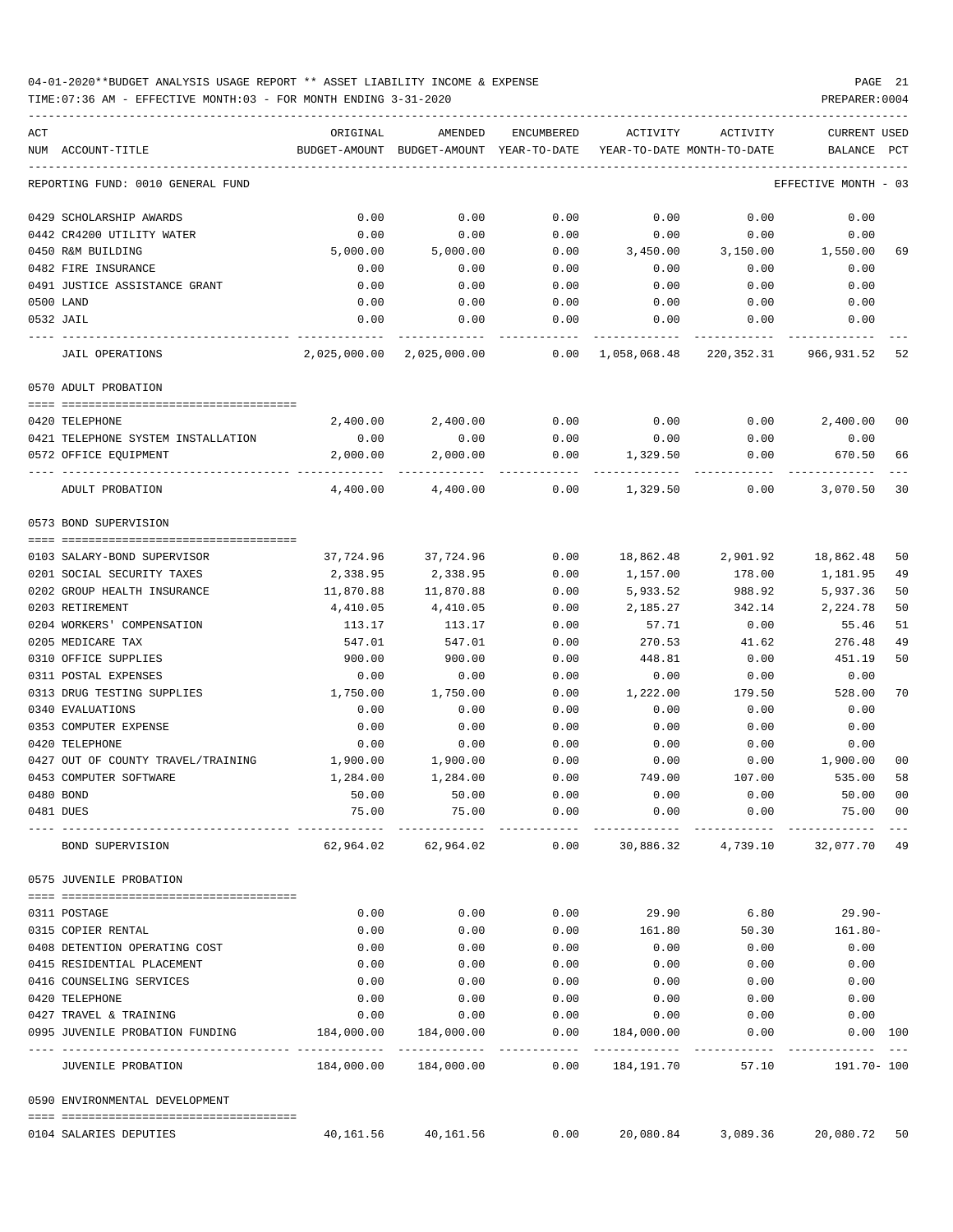| ACT                                           | ORIGINAL         | AMENDED                                  | ENCUMBERED   | ACTIVITY     | ACTIVITY                   | CURRENT USED          |              |
|-----------------------------------------------|------------------|------------------------------------------|--------------|--------------|----------------------------|-----------------------|--------------|
| NUM ACCOUNT-TITLE                             |                  | BUDGET-AMOUNT BUDGET-AMOUNT YEAR-TO-DATE |              |              | YEAR-TO-DATE MONTH-TO-DATE | BALANCE               | PCT          |
| REPORTING FUND: 0010 GENERAL FUND             |                  |                                          |              |              |                            | EFFECTIVE MONTH - 03  |              |
| 0107 SALARY TEMP/EXTRA                        | 18,096.00        | 18,096.00                                | 0.00         | 3,636.00     | 0.00                       | 14,460.00             | 20           |
| 0151 SALARY DIRECTOR                          | 40,827.10        | 40,827.10                                | 0.00         | 18,741.14    | 2,286.84                   | 22,085.96             | 46           |
| 0201 SOCIAL SECURITY TAXES                    | 6,143.25         | 6,143.25                                 | 0.00         | 2,549.52     | 324.90                     | 3,593.73              | 42           |
| 0202 GROUP HEALTH & DENTAL INSURANCE          | 23,741.76        | 23,741.76                                | 0.00         | 11,867.04    | 1,977.84                   | 11,874.72             | 50           |
| 0203 RETIREMENT                               | 11,583.00        | 11,583.00                                | 0.00         | 4,911.07     | 633.86                     | 6,671.93              | 42           |
| 0204 WORKERS' COMPENSATION                    | 291.43           | 291.43                                   | 0.00         | 144.23       | 0.00                       | 147.20                | 49           |
| 0205 MEDICARE TAX                             | 1,436.73         | 1,436.73                                 | 0.00         | 596.24       | 75.98                      | 840.49                | 41           |
| 0310 OFFICE SUPPLIES                          | 700.00           | 700.00                                   | 0.00         | 476.96       | 335.21                     | 223.04                | 68           |
| 0311 POSTAL EXPENSE                           | 1,700.00         | 1,700.00                                 | 0.00         | 545.40       | 214.95                     | 1,154.60              | 32           |
| 0315 COPIER RENTAL                            | 1,000.00         | 1,000.00                                 | 0.00         | 454.35       | 146.58                     | 545.65                | 45           |
| 0330 AUTO EXPENSE GAS & OIL                   | 1,500.00         | 1,500.00                                 | 0.00         | 321.34       | 47.00                      | 1,178.66              | 21           |
| 0420 TELEPHONE                                | 0.00             | 0.00                                     | 0.00         | 0.00         | 0.00                       | 0.00                  |              |
| 0427 OUT OF COUNTY TRAVEL/TRAINING            | 800.00           | 800.00                                   | 0.00         | 1,280.54     | 0.00                       | $480.54 - 160$        |              |
| 0435 PRINTING                                 | 100.00           | 100.00                                   | 0.00         | 279.20       | 279.20                     | 179.20-279            |              |
| 0453 SOFTWARE MAINTENANCE SAFE                | 300.00           | 300.00                                   | 0.00         | 0.00         | 0.00                       | 300.00                | 00           |
| 0454 R&M AUTO                                 | 1,000.00         | 1,000.00                                 | 0.00         | 14.50        | 14.50                      | 985.50                | 01           |
| 0467 VISITING HEALTH INSPECTOR                | 300.00           | 300.00                                   | 0.00         | 70.74        | 0.00                       | 229.26                | 24           |
| 0480 BOND                                     | 100.00           | 100.00                                   | 0.00         | 0.00         | 0.00                       | 100.00                | 00           |
| 0481 DUES                                     | 111.00           | 111.00                                   | 0.00         | 111.00       | 0.00                       | $0.00$ 100            |              |
| 0487 AUTOMOBILE INSURANCE                     | 225.00           | 225.00                                   | 0.00         | 188.00       | 0.00                       | 37.00                 | 84           |
| 0572 OFFICE EQUIPMENT                         | 500.00           | 500.00                                   | 0.00         | 593.98       | 0.00                       | $93.98 - 119$         |              |
| 0574 TECHNOLOGY                               | 0.00             | 0.00                                     | 0.00         | 0.00         | 0.00                       | 0.00                  |              |
| 0575 AUTOMOBILE/PICKUP                        | 0.00             | 0.00                                     | 0.00         | 0.00         | 0.00                       | 0.00                  |              |
| ENVIRONMENTAL DEVELOPMENT                     | 150,616.83       | 150,616.83                               | 0.00         | 66,862.09    | 9,426.22                   | 83,754.74 44          |              |
| 0591 FANNIN CO DEVELOPMENT SERV.              |                  |                                          |              |              |                            |                       |              |
|                                               |                  |                                          |              |              |                            |                       |              |
| 0110 SALARY DIRECTOR                          | 36,314.00        | 36,314.00                                | 0.00         | 18,156.97    | 2,793.38                   | 18,157.03             | 50           |
| 0201 SOCIAL SECURITY TAXES                    | 2,251.47         | 2,251.47                                 | 0.00         | 1,035.19     | 158.10                     | 1,216.28              | 46           |
| 0202 GROUP HEALTH & DENTAL INSURANCE          | 11,870.88        | 11,870.88                                | 0.00         | 5,933.52     | 988.92                     | 5,937.36              | 50           |
| 0203 RETIREMENT                               | 4,245.11         | 4,245.11                                 | 0.00         | 2,103.54     | 329.34                     | 2,141.57              | 50           |
| 0204 WORKERS' COMPENSATION                    | 108.94           | 108.94                                   | 0.00         | 55.55        | 0.00                       | 53.39                 | 51           |
| 0205 MEDICARE TAX                             | 526.55           | 526.55                                   | 0.00         | 242.13       | 36.98                      | 284.42                | 46           |
| 0310 OFFICE SUPPLIES                          | 500.00           | 500.00                                   | 0.00         | 335.27       | 0.00                       | 164.73<br>300.00      | 67           |
| 0311 POSTAL EXPENSE                           | 300.00           | 300.00                                   | 0.00         | 0.00         | 0.00                       |                       | 00           |
| 0330 AUTO EXPENSE GAS & OIL<br>0420 TELEPHONE | 1,000.00         | 1,000.00                                 | 0.00         | 283.35       | 81.99                      | 716.65                | 28           |
|                                               | 0.00             | 0.00                                     | 0.00         | 0.00         | 0.00                       | 0.00                  |              |
| 0427 OUT OF COUNTY TRAVEL/TRAINING            | 1,600.00         | 1,600.00                                 | 0.00         | 595.00       | 575.00                     | 1,005.00              | 37<br>$00\,$ |
| 0435 PRINTING                                 | 100.00<br>100.00 | 100.00<br>100.00                         | 0.00<br>0.00 | 0.00<br>0.00 | 0.00<br>0.00               | 100.00<br>100.00      | $00\,$       |
| 0453 SOFTWARE MAINTENANCE<br>0454 R&M AUTO    |                  |                                          |              |              |                            | 287.19                |              |
|                                               | 500.00           | 500.00                                   | 0.00         | 212.81       | 0.00                       |                       | 43           |
| 0480 BOND                                     | 50.00            | 50.00                                    | 0.00         | 50.00        | 0.00                       | $0.00$ 100            |              |
| 0481 DUES                                     | 0.00             | 0.00                                     | 0.00         | 50.00        | 0.00                       | $50.00 -$             | 75           |
| 0487 AUTOMOBILE INSURANCE                     | 330.00           | 330.00                                   | 0.00         | 247.00       | 0.00                       | 83.00                 |              |
| 0572 OFFICE EQUIPMENT<br>0574 TECHNOLOGY      | 0.00<br>0.00     | 0.00<br>0.00                             | 0.00<br>0.00 | 0.00<br>0.00 | 0.00<br>0.00               | 0.00<br>0.00          |              |
| 0575 AUTOMOBILE                               | 0.00             | 0.00                                     | 0.00         | 0.00         | 0.00                       | 0.00                  |              |
| FANNIN CO DEVELOPMENT SERV.                   | 59,796.95        | 59,796.95                                | 0.00         | 29,300.33    |                            | 4,963.71 30,496.62 49 |              |
| 0640 COUNTY SERVICES                          |                  |                                          |              |              |                            |                       |              |
| 0410 FANNIN CO. CHILDRENS CTR                 | 5,000.00         | 5,000.00                                 | 0.00         | 5,000.00     | 0.00                       | 0.00 100              |              |
| 0411 FANNIN CO. WELFARE BOARD                 | 6,000.00         | 6,000.00                                 | 0.00         | 0.00         | 0.00                       | 6,000.00000           |              |
|                                               |                  |                                          |              |              |                            |                       |              |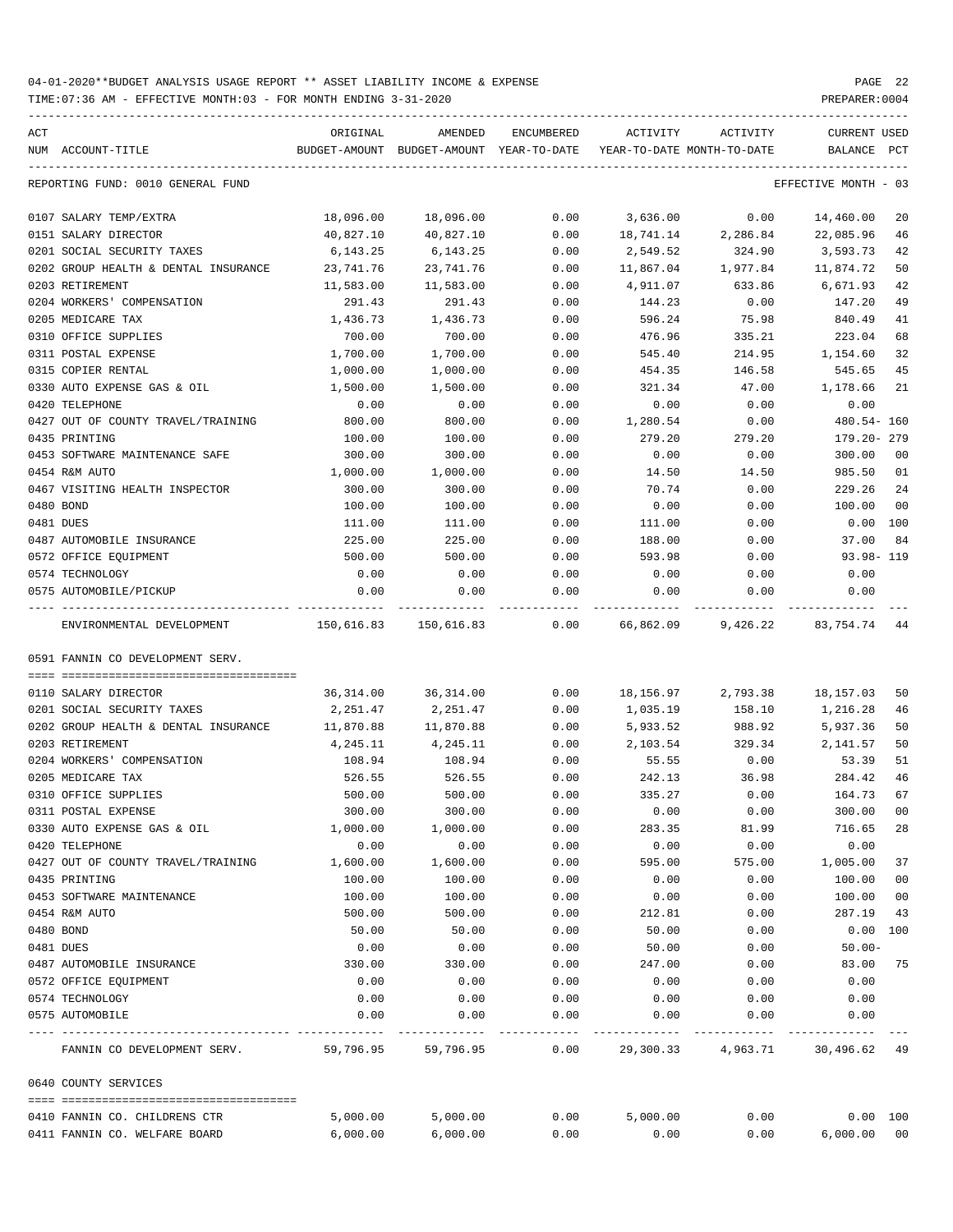| ACT |                                         | ORIGINAL  | AMENDED                                  | ENCUMBERED | ACTIVITY  | ACTIVITY                                                           | <b>CURRENT USED</b>  |                |
|-----|-----------------------------------------|-----------|------------------------------------------|------------|-----------|--------------------------------------------------------------------|----------------------|----------------|
|     | NUM ACCOUNT-TITLE                       |           | BUDGET-AMOUNT BUDGET-AMOUNT YEAR-TO-DATE |            |           | YEAR-TO-DATE MONTH-TO-DATE                                         | BALANCE              | PCT            |
|     | REPORTING FUND: 0010 GENERAL FUND       |           |                                          |            |           |                                                                    | EFFECTIVE MONTH - 03 |                |
|     | 0412 FANNIN CO. HISTORICAL SOC          | 4,500.00  | 4,500.00                                 | 0.00       | 4,500.00  | 0.00                                                               | 0.00 100             |                |
|     | 0413 TEXOMA COMMUNITY CENTER(M.H.M.R.)  | 22,500.00 | 22,500.00                                | 0.00       | 22,500.00 | 0.00                                                               | $0.00$ 100           |                |
|     | 0414 FANNIN COUNTY CRISIS CENTER        | 5,000.00  | 5,000.00                                 | 0.00       | 0.00      | 0.00                                                               | 5,000.00             | 0 <sub>0</sub> |
|     | 0415 TAPS PUBLIC TRANSIT                | 5,000.00  | 5,000.00                                 | 0.00       | 5,000.00  | 0.00                                                               | 0.00 100             |                |
|     | 0416 TRI-COUNTY SNAP                    | 2,103.00  | 2,103.00                                 | 0.00       | 0.00      | 0.00                                                               | 2,103.00             | 0 <sub>0</sub> |
|     | 0417 OPEN ARMS SHELTER                  | 1,000.00  | 1,000.00                                 | 0.00       | 1,000.00  | 0.00                                                               | 0.00                 | 100            |
|     | 0418 FANNIN CO COMMUNITY MINISTRIES, IN | 1,000.00  | 1,000.00                                 | 0.00       | 1,000.00  | 1,000.00                                                           | 0.00                 | 100            |
|     | 0440 UTILITIES ELECTRICITY              | 9,000.00  | 9,000.00                                 | 0.00       | 3,298.43  | 599.31                                                             | 5,701.57             | 37             |
|     | 0441 UTILITIES GAS                      | 2,000.00  | 2,000.00                                 | 0.00       | 1,020.74  | 203.19                                                             | 979.26               | 51             |
|     | 0442 UTILITIES WATER                    | 3,500.00  | 3,500.00                                 | 0.00       | 1,589.70  | 325.72                                                             | 1,910.30             | 45             |
|     | 0443 TRASH PICK-UP                      | 500.00    | 500.00                                   | 0.00       | 210.65    | 42.13                                                              | 289.35               | 42             |
|     | 0450 R & M BUILDINGS (TDHS)             | 0.00      | 0.00                                     | 0.00       | 0.00      | 0.00                                                               | 0.00                 |                |
|     | 0482 FIRE INSURANCE                     | 2,600.00  | 2,600.00                                 | 0.00       | 0.00      | 0.00                                                               | 2,600.00             | 0 <sup>0</sup> |
|     | 0493 DHS PARKING LOT                    | 0.00      | 0.00                                     | 0.00       | 0.00      | 0.00                                                               | 0.00                 |                |
|     | 0575 LAKE FANNIN                        | 0.00      | 0.00                                     | 0.00       | 0.00      | 0.00                                                               | 0.00                 |                |
|     | COUNTY SERVICES                         | 69,703.00 | 69,703.00                                | 0.00       | 45,119.52 | 2,170.35                                                           | 24,583.48            | 65             |
|     | 0641 HEALTH OFFICER                     |           |                                          |            |           |                                                                    |                      |                |
|     | 0102 SALARY APPOINTED OFFICIAL          | 2,400.00  | 2,400.00                                 | 0.00       | 1,200.00  | 200.00                                                             | 1,200.00             | 50             |
|     | HEALTH OFFICER                          | 2,400.00  | 2,400.00                                 | 0.00       | 1,200.00  | 200.00                                                             | 1,200.00             | 50             |
|     | 0645 INDIGENT CARE                      |           |                                          |            |           |                                                                    |                      |                |
|     |                                         |           |                                          |            |           |                                                                    |                      |                |
|     | 0102 SALARY IHC DIRECTOR                | 42,022.76 | 42,022.76                                | 0.00       |           | 21,011.38 3,232.52                                                 | 21,011.38            | 50             |
|     | 0107 SALARY ASSISTANT                   | 0.00      | 0.00                                     | 0.00       | 0.00      | 0.00                                                               | 0.00                 |                |
|     | 0201 SOCIAL SECURITY TAX                | 2,605.41  | 2,605.41                                 | 0.00       | 1,290.25  | 198.50                                                             | 1,315.16             | 50             |
|     | 0202 GROUP HEALTH INSURANCE             | 11,870.88 | 11,870.88                                | 0.00       | 5,933.52  | 988.92                                                             | 5,937.36             | 50             |
|     | 0203 RETIREMENT                         | 4,912.46  | 4,912.46                                 | 0.00       | 2,434.30  | 381.12                                                             | 2,478.16             | 50             |
|     | 0204 WORKER'S COMP                      | 126.07    | 126.07                                   | 0.00       | 64.28     | 0.00                                                               | 61.79                | 51             |
|     | 0205 MEDICARE TAX                       | 609.33    | 609.33                                   | 0.00       | 301.73    | 46.42                                                              | 307.60               | 50             |
|     | 0210 TOTAL SALARY & BENEFITS            | 62,146.91 | 62,146.91                                | 0.00       | 31,035.46 | 4,847.48                                                           | 31, 111.45           | 50             |
|     | 0310 OFFICE SUPPLIES                    | 650.00    | 650.00                                   | 0.00       | 61.67     | 0.00                                                               | 588.33               | 09             |
|     | 0311 POSTAL EXPENSE                     | 75.00     | 75.00                                    | 0.00       | 0.00      | 0.00                                                               | 75.00                | 00             |
|     | 0330 BIDS & NOTICES                     | 75.00     | 75.00                                    | 0.00       | 0.00      | 0.00                                                               | 75.00                | 0 <sub>0</sub> |
|     | 0353 COMPUTER EXPENSE                   | 12,708.00 | 12,708.00                                |            |           | $0.00$ $7,413.00$ $1,059.00$                                       | 5,295.00             | 58             |
|     | 0390 SUBSCRIPTIONS                      | 0.00      | 0.00                                     | 0.00       | 0.00      | 0.00                                                               | 0.00                 |                |
|     | 0399 SUBTOTAL OFFICE EXPENSE            |           |                                          |            |           | $13,508.00$ $13,508.00$ $0.00$ $7,474.67$ $1,059.00$ $6,033.33$ 55 |                      |                |
|     | 0404 COBRA/INSURANCE                    | 0.00      | 0.00                                     | 0.00       | 0.00      | 0.00                                                               | 0.00                 |                |
|     | 0407 INELIGIBLE IHC EXPENSE             | 0.00      | 0.00                                     | 0.00       | 0.00      | 0.00                                                               | 0.00                 |                |
|     | 0409 DIABETIC SUPPLIES                  | 3,500.00  | 3,500.00                                 | 0.00       | 717.93    | 409.27                                                             | 2,782.07             | 21             |
|     | 0410 CERT. REG. NURSE ANES.             | 1,000.00  | 1,000.00                                 | 0.00       | 0.00      | 0.00                                                               | 1,000.00             | 0 <sub>0</sub> |
|     | 0411 PHYSICIAN, NON-EMERGENCY           | 15,000.00 | 15,000.00                                | 0.00       | 3,463.56  | 0.00                                                               | 11,536.44            | 23             |
|     | 0412 PRESCRIPTIONS, DRUGS               | 0.00      | 0.00                                     | 0.00       | 0.00      | 0.00                                                               | 0.00                 |                |
|     | 0413 HOSPITAL, INPATIENT                | 45,000.00 | 45,000.00                                | 0.00       | 18,839.42 | 0.00                                                               | 26,160.58            | 42             |
|     | 0414 HOSPITAL, OUTPATIENT               | 60,000.00 | 60,000.00                                | 0.00       | 14,513.24 | 0.00                                                               | 45,486.76            | 24             |
|     | 0415 LABORATORY/ X-RAY                  | 0.00      | 0.00                                     | 0.00       | 0.00      | 0.00                                                               | 0.00                 |                |
|     | 0416 SKILLED NURSING FACILITY           | 0.00      | 0.00                                     | 0.00       | 0.00      | 0.00                                                               | 0.00                 |                |
|     | 0417 FAMILY PLANNING                    | 0.00      | 0.00                                     | 0.00       | 0.00      | 0.00                                                               | 0.00                 |                |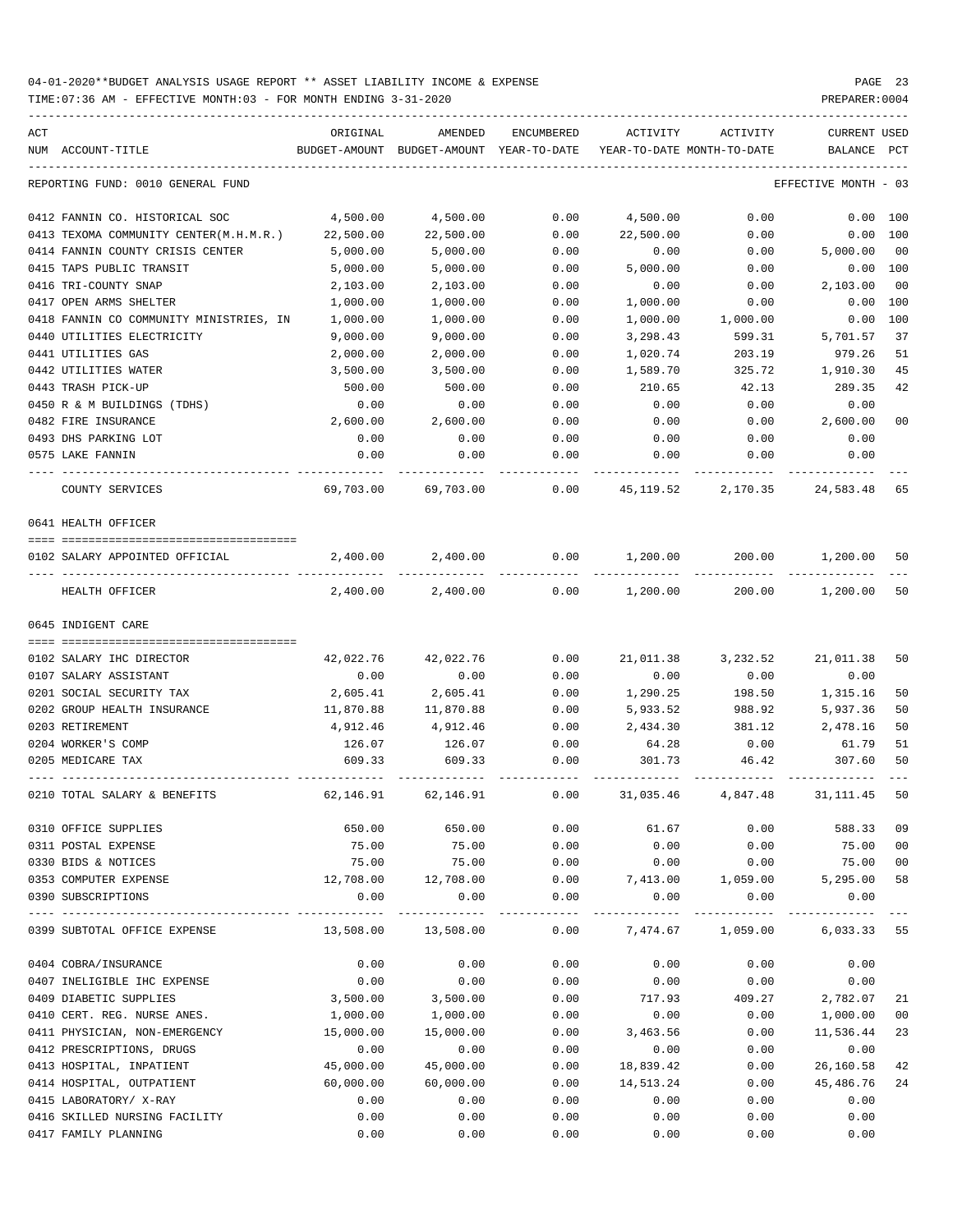| ACT |                                                             | ORIGINAL             | AMENDED                    | <b>ENCUMBERED</b> | ACTIVITY                   | ACTIVITY           | <b>CURRENT USED</b>  |          |
|-----|-------------------------------------------------------------|----------------------|----------------------------|-------------------|----------------------------|--------------------|----------------------|----------|
|     | NUM ACCOUNT-TITLE                                           | BUDGET-AMOUNT        | BUDGET-AMOUNT YEAR-TO-DATE |                   | YEAR-TO-DATE MONTH-TO-DATE |                    | BALANCE              | PCT      |
|     | REPORTING FUND: 0010 GENERAL FUND                           |                      |                            |                   |                            |                    | EFFECTIVE MONTH - 03 |          |
|     | 0418 FED. QUALIFIED HEALTH CENTER                           | 7,000.00             | 7,000.00                   | 0.00              | 1,311.22                   | 0.00               | 5,688.78             | 19       |
|     | 0419 COUNSELING SERVICE                                     | 0.00                 | 0.00                       | 0.00              | 0.00                       | 0.00               | 0.00                 |          |
|     | 0420 RURAL HEALTH CLINIC                                    | 0.00                 | 0.00                       | 0.00              | 0.00                       | 0.00               | 0.00                 |          |
|     | 0421 STATE HOSPITAL CONTRACTS                               | 0.00                 | 0.00                       | 0.00              | 0.00                       | 0.00               | 0.00                 |          |
|     | 0422 AMBULATORY SURGICAL CENTE                              | 500.00               | 500.00                     | 0.00              | 0.00                       | 0.00               | 500.00               | 00       |
|     | 0423 MEDICAL EQUIP. PURCHASE                                | 500.00               | 500.00                     | 0.00              | 0.00                       | 0.00               | 500.00               | 00       |
|     | 0425 TOTAL MEDICAL/IHC                                      | 132,500.00           | 132,500.00                 | 0.00              | 38,845.37                  | 409.27             | 93,654.63            | 29       |
|     | 0427 OUT OF COUNTY TRAVEL/TRAINING                          | 100.00               | 100.00                     | 0.00              | 0.00                       | 0.00               | 100.00               | 00       |
|     | 0435 PRINTING                                               | 0.00                 | 0.00                       | 0.00              | 0.00                       | 0.00               | 0.00                 |          |
|     | 0440 TELEPHONE                                              | 0.00                 | 0.00                       | 0.00              | 0.00                       | 0.00               | 0.00                 |          |
|     | 0441 DSL LINE                                               | 950.00               | 950.00                     | 0.00              | 522.03                     | 78.94              | 427.97               | 55       |
|     | 0499 SERVICES & OTHER CHARGES                               | 1,050.00             | 1,050.00                   | 0.00              | 522.03                     | 78.94              | 527.97               | 50       |
|     | 0574 TECHNOLOGY                                             | 0.00                 | 0.00                       | 0.00              | 0.00                       | 0.00               | 0.00                 |          |
|     | 0599 CAPITAL OUTLAY                                         | 0.00                 | 0.00                       | 0.00              | 0.00                       | 0.00               | 0.00                 |          |
|     | INDIGENT CARE                                               |                      | 209, 204.91 209, 204.91    | 0.00              |                            | 77,877.53 6,394.69 | 131,327.38           | 37       |
|     | 0665 COUNTY AGENTS                                          |                      |                            |                   |                            |                    |                      |          |
|     |                                                             |                      |                            |                   |                            |                    |                      |          |
|     | 0105 SALARY SECRETARY                                       | 27,776.90            | 27,776.90                  | 0.00              | 13,888.42                  | 2,136.68           | 13,888.48            | 50       |
|     | 0107 REGULAR-TEMP. PART-TIME<br>0150 CO. AGENTS SALARIES    | 0.00<br>50,251.65    | 0.00<br>50,251.65          | 0.00<br>0.00      | 0.00<br>25, 125.88         | 0.00<br>3,865.52   | 0.00<br>25, 125. 77  | 50       |
|     | 0201 SOCIAL SECURITY TAXES                                  | 4,949.37             | 4,949.37                   | 0.00              | 2,129.42                   | 324.20             | 2,819.95             | 43       |
|     | 0202 GROUP HEALTH & DENTAL INSURANCE                        | 11,870.88            | 11,870.88                  | 0.00              | 5,933.52                   | 988.92             | 5,937.36             | 50       |
|     | 0203 RETIREMENT                                             | 3,247.12             | 3,247.12                   | 0.00              | 1,609.06                   | 251.92             | 1,638.06             | 50       |
|     | 0204 WORKERS' COMPENSATION                                  | 83.33                | 83.33                      | 0.00              | 42.49                      | 0.00               | 40.84                | 51       |
|     | 0205 MEDICARE TAX                                           | 1,157.51             | 1,157.51                   | 0.00              | 498.00                     | 75.82              | 659.51               | 43       |
|     | 0310 OFFICE SUPPLIES                                        | 1,100.00             | 1,100.00                   | 262.71            | 385.75                     | 0.00               | 451.54               | 59       |
|     | 0311 POSTAL EXPENSE                                         | 300.00               | 300.00                     | 0.00              | 110.00                     | 0.00               | 190.00               | 37       |
|     | 0315 COPIER RENTAL                                          | 2,000.00             | 2,000.00                   | 0.00              | 713.29                     | 228.09             | 1,286.71             | 36       |
|     | 0335 PROGRAM SUPPLIES                                       | 500.00               | 500.00                     | 0.00              | 0.00                       | 0.00               | 500.00               | 00       |
|     | 0420 TELEPHONE                                              | 0.00                 | 0.00                       | 0.00              | 0.00                       | 0.00               | 0.00                 |          |
|     | 0421 CELL PHONE ALLOWANCE                                   | 1,800.00             | 1,800.00                   | 0.00              | 900.00                     | 150.00             | 900.00               | 50       |
|     | 0422 CABLE INTERNET                                         | 800.00               | 800.00                     | 0.00              | 379.46                     | 64.99              | 420.54               | 47       |
|     | 0427 IN/OUT CO.TRAVEL/TRAINING-AG.                          | 4,000.00             | 4,000.00                   | 0.00              | 205.32                     | 0.00               | 3,794.68             | 05       |
|     | 0428 IN/OUT CO.TRAVEL/TRAINING-F.C.S.                       | 4,000.00             | 4,000.00                   | 0.00              | 2,154.59                   | 431.93             | 1,845.41             | 54       |
|     | 0429 IN/OUT CO.TRAVEL/TRAINING-4-H                          | 4,000.00             | 4,000.00                   | 0.00              | 1,061.34                   | 0.00               | 2,938.66             | 27       |
|     | 0572 OFFICE EQUIPMENT                                       | 0.00                 | 0.00                       | 0.00              | 0.00                       | 0.00               | 0.00                 |          |
|     | 0574 TECHNOLOGY                                             | 0.00                 | 0.00                       | 0.00              | 0.00                       | 0.00               | 0.00                 |          |
|     | COUNTY AGENTS                                               |                      | 117,836.76 117,836.76      | 262.71            | 55,136.54                  | 8,518.07           | 62,437.51 47         |          |
|     | 0696 DONATIONS & ALLOCATIONS                                |                      |                            |                   |                            |                    |                      |          |
|     |                                                             |                      |                            |                   |                            |                    |                      |          |
|     | 0491 SOIL & WATER CONSERVATION                              | 1,000.00<br>2,000.00 | 1,000.00<br>2,000.00       | 0.00<br>0.00      | 0.00<br>1,000.00           | 0.00<br>0.00       | 1,000.00             | 00<br>50 |
|     | 0492 INDIGENT BURIAL<br>0494 FLOOD CONTROL SITE MAINTENANCE | 0.00                 | 0.00                       | 0.00              | 0.00                       | 0.00               | 1,000.00<br>0.00     |          |
|     |                                                             | -------------        |                            | ---------         |                            |                    | ---------            |          |
|     | DONATIONS & ALLOCATIONS                                     | 3,000.00             | 3,000.00                   | 0.00              | 1,000.00                   | 0.00               | 2,000.00 33          |          |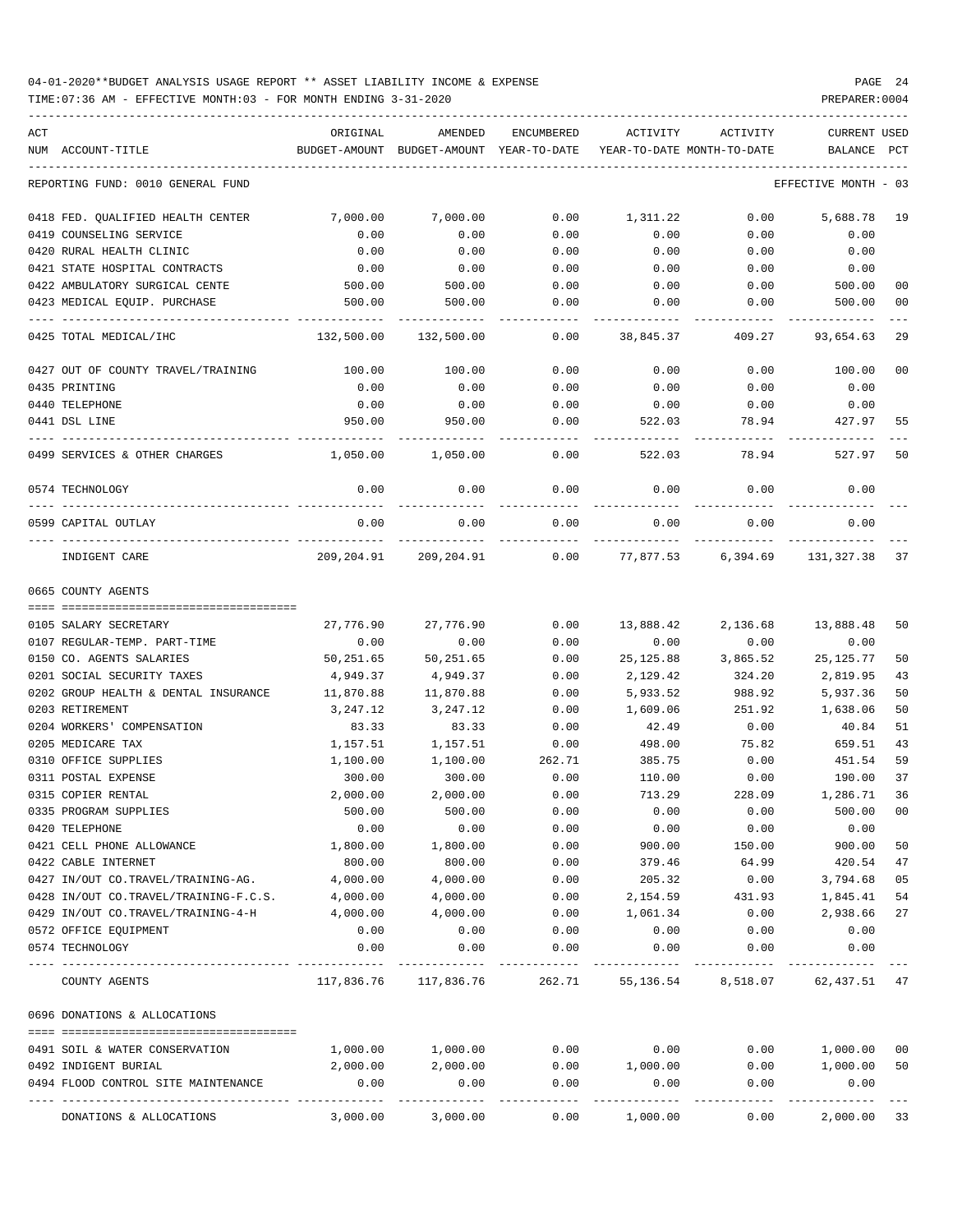|     | 04-01-2020**BUDGET ANALYSIS USAGE REPORT ** ASSET LIABILITY INCOME & EXPENSE<br>TIME: 07:36 AM - EFFECTIVE MONTH: 03 - FOR MONTH ENDING 3-31-2020 |          |                                                                                   |            |                   |      | PAGE 25<br>PREPARER: 0004               |    |
|-----|---------------------------------------------------------------------------------------------------------------------------------------------------|----------|-----------------------------------------------------------------------------------|------------|-------------------|------|-----------------------------------------|----|
| ACT | NUM ACCOUNT-TITLE                                                                                                                                 | ORIGINAL | AMENDED<br>BUDGET-AMOUNT BUDGET-AMOUNT YEAR-TO-DATE YEAR-TO-DATE MONTH-TO-DATE    | ENCUMBERED | ACTIVITY ACTIVITY |      | CURRENT USED<br>BALANCE PCT             |    |
|     | REPORTING FUND: 0010 GENERAL FUND                                                                                                                 |          |                                                                                   |            |                   |      | EFFECTIVE MONTH - 03                    |    |
|     | 0999 ACCOUNTS PAYABLE<br>===================================                                                                                      |          |                                                                                   |            |                   |      |                                         |    |
|     | 0100 A/P CLEARING ACCOUNT                                                                                                                         |          |                                                                                   |            | 0.00              | 0.00 | 0.00                                    |    |
|     | ACCOUNTS PAYABLE                                                                                                                                  |          |                                                                                   |            | 0.00              | 0.00 | 0.00                                    |    |
|     | GENERAL FUND                                                                                                                                      |          |                                                                                   |            |                   |      |                                         |    |
|     | INCOME TOTALS                                                                                                                                     |          | 13, 151, 844, 04    13, 151, 844, 04                                              |            |                   |      | 9,752,031.55 602,094.55 3,399,812.49 74 |    |
|     | <b>EXPENSE TOTALS</b>                                                                                                                             |          | 13, 151, 844, 04  13, 151, 844, 04  38, 078, 80  6, 175, 169, 44  1, 049, 212, 38 |            |                   |      | 6,938,595.80                            | 47 |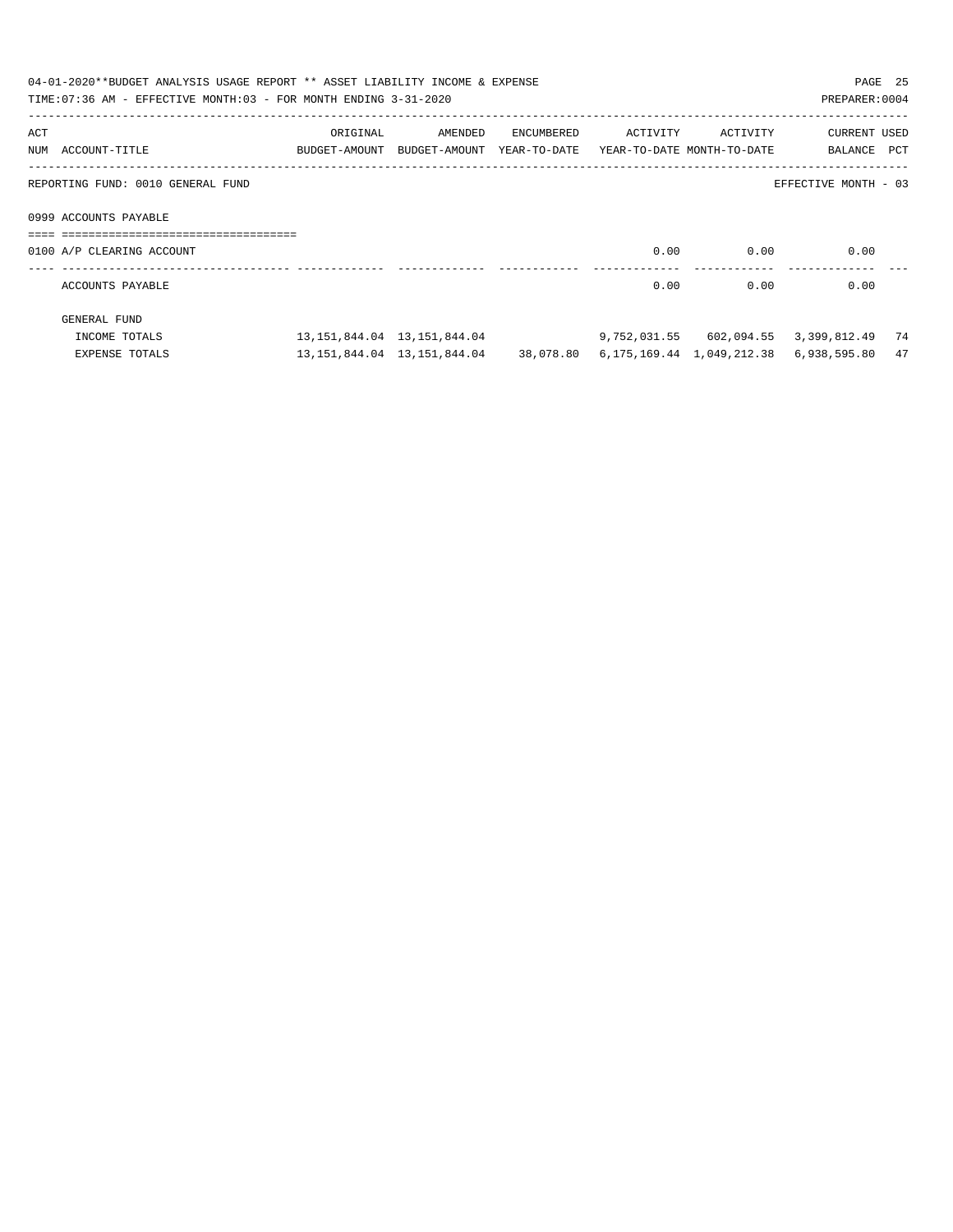|                    | 04-01-2020**BUDGET ANALYSIS USAGE REPORT ** ASSET LIABILITY INCOME & EXPENSE<br>TIME: 07:36 AM - EFFECTIVE MONTH: 03 - FOR MONTH ENDING 3-31-2020 |           |                                                     |            |                          |                                        | PREPARER: 0004                     | PAGE 26        |
|--------------------|---------------------------------------------------------------------------------------------------------------------------------------------------|-----------|-----------------------------------------------------|------------|--------------------------|----------------------------------------|------------------------------------|----------------|
| $\mathop{\rm ACT}$ | NUM ACCOUNT-TITLE                                                                                                                                 | ORIGINAL  | AMENDED<br>BUDGET-AMOUNT BUDGET-AMOUNT YEAR-TO-DATE | ENCUMBERED | ACTIVITY                 | ACTIVITY<br>YEAR-TO-DATE MONTH-TO-DATE | <b>CURRENT USED</b><br>BALANCE PCT |                |
|                    | REPORTING FUND: 0011 COURTHOUSE SECURITY                                                                                                          |           |                                                     |            |                          |                                        | EFFECTIVE MONTH - 03               |                |
|                    | 0100 PAYROLL                                                                                                                                      |           |                                                     |            |                          |                                        |                                    |                |
|                    | 0100 PAYROLL                                                                                                                                      |           |                                                     |            |                          | $0.00$ 0.00                            | 0.00                               |                |
|                    | PAYROLL                                                                                                                                           |           |                                                     |            | 0.00                     | 0.00                                   | 0.00                               |                |
|                    | 0102 A/P CLEARING                                                                                                                                 |           |                                                     |            |                          |                                        |                                    |                |
|                    | 0100 A/P CLEARING                                                                                                                                 |           |                                                     |            | 0.00                     | 0.00                                   | 0.00                               |                |
|                    | A/P CLEARING                                                                                                                                      |           |                                                     |            | 0.00                     | 0.00                                   | 0.00                               |                |
|                    | 0103 CASH                                                                                                                                         |           |                                                     |            |                          |                                        |                                    |                |
|                    | 0100 C.H. SECURITY-COMBINED FUNDS CKING                                                                                                           |           |                                                     |            |                          |                                        | 2,776.88 703.92- 119,254.48        |                |
|                    | CASH                                                                                                                                              |           |                                                     |            | 2,776.88                 | ----------                             | ---------<br>703.92- 119,254.48    |                |
|                    | 0120 RECEIVABLES                                                                                                                                  |           |                                                     |            |                          |                                        |                                    |                |
|                    | 0313 DUE FROM OTHER FUNDS                                                                                                                         |           |                                                     |            | 0.00                     |                                        | $0.00$ 1,107.67                    |                |
|                    | RECEIVABLES                                                                                                                                       |           |                                                     |            | 0.00                     |                                        | $0.00$ 1,107.67                    |                |
|                    | 0200 SYSTEM ADDED LIABILITY DEPARTMENT                                                                                                            |           |                                                     |            |                          |                                        |                                    |                |
|                    | 0910 SYSTEM ADDED LIABILITY LINE-ITEM                                                                                                             |           |                                                     |            | 0.00                     | 0.00                                   | 0.00                               |                |
|                    |                                                                                                                                                   |           |                                                     |            |                          |                                        |                                    |                |
|                    | SYSTEM ADDED LIABILITY DEPARTMENT                                                                                                                 |           |                                                     |            | 0.00                     | 0.00                                   | 0.00                               |                |
|                    | 0271 EQUITY ACCOUNT                                                                                                                               |           |                                                     |            |                          |                                        |                                    |                |
|                    | 0200 EQUITY ACCOUNT                                                                                                                               |           |                                                     |            |                          |                                        | $0.00$ $0.00$ $117,585.27$         |                |
|                    | EQUITY ACCOUNT                                                                                                                                    |           |                                                     |            | 0.00                     |                                        | $0.00$ 117,585.27                  |                |
|                    | 0300 CASH                                                                                                                                         |           |                                                     |            |                          |                                        |                                    |                |
|                    | 0111 BEGINNING CASH BALANCE                                                                                                                       |           | 27,200.00 27,200.00                                 |            | 0.00                     | 0.00                                   | 27,200.00 00                       |                |
|                    | CASH                                                                                                                                              | 27,200.00 | 27,200.00                                           | 0.00       | ------------<br>0.00     | ----------                             | 0.00<br>27,200.00                  | 0 <sub>0</sub> |
|                    | 0340 FEES OF OFFICE                                                                                                                               |           |                                                     |            |                          |                                        |                                    |                |
|                    | 0600 COUNTY CLERK FEES                                                                                                                            | 4,000.00  | 4,000.00                                            |            |                          |                                        | 1,558.45 0.00 2,441.55             | 39             |
|                    | 0650 DISTRICT CLERK FEES                                                                                                                          | 2,200.00  | 2,200.00                                            |            | 1,315.21                 | 277.73                                 | 884.79                             | 60             |
|                    | 0651 JUSTICE OF PEACE FEES                                                                                                                        | 2,100.00  | 2,100.00                                            |            | 1,249.09<br>. <u>.</u> . | 494.51<br>-----------                  | 850.91                             | 59             |
|                    | FEES OF OFFICE                                                                                                                                    | 8,300.00  | 8,300.00                                            | 0.00       | 4,122.75                 |                                        | 772.24 4,177.25                    | 50             |
|                    | 0360 INTEREST EARNINGS                                                                                                                            |           |                                                     |            |                          |                                        |                                    |                |
|                    | 0100 INTEREST EARNINGS                                                                                                                            | 0.00      | 0.00                                                |            |                          | ------------                           | 154.13 23.84 154.13+               |                |
|                    | INTEREST EARNINGS                                                                                                                                 | 0.00      | 0.00                                                | 0.00       | 154.13                   | 23.84                                  | 154.13+                            |                |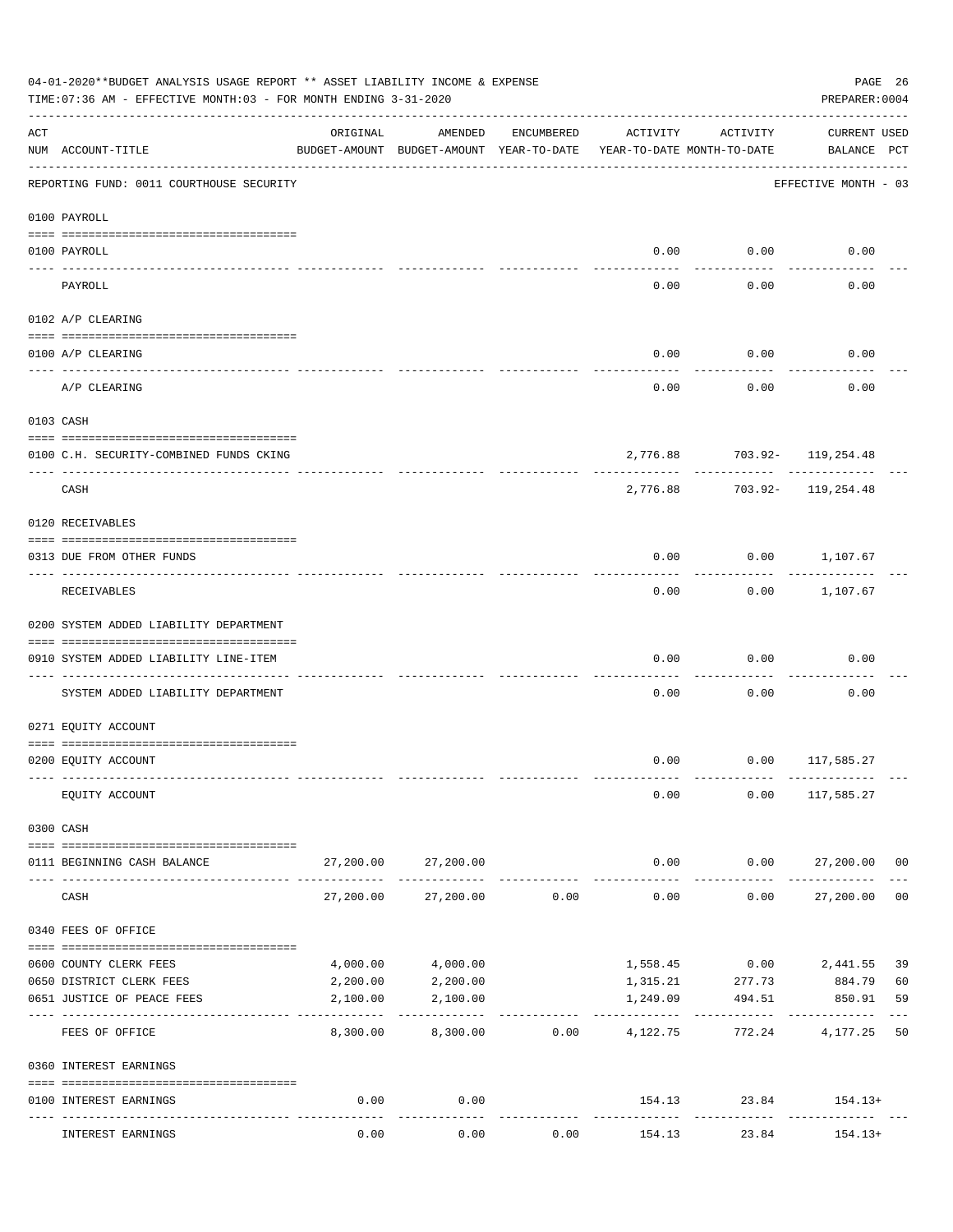|     | 04-01-2020**BUDGET ANALYSIS USAGE REPORT ** ASSET LIABILITY INCOME & EXPENSE<br>TIME: 07:36 AM - EFFECTIVE MONTH: 03 - FOR MONTH ENDING 3-31-2020 |              |                                                     |              |                                                            |                              | PREPARER: 0004          | PAGE 27 |
|-----|---------------------------------------------------------------------------------------------------------------------------------------------------|--------------|-----------------------------------------------------|--------------|------------------------------------------------------------|------------------------------|-------------------------|---------|
| ACT | NUM ACCOUNT-TITLE                                                                                                                                 | ORIGINAL     | AMENDED<br>BUDGET-AMOUNT BUDGET-AMOUNT YEAR-TO-DATE | ENCUMBERED   | ACTIVITY<br>YEAR-TO-DATE MONTH-TO-DATE                     | ACTIVITY                     | CURRENT USED<br>BALANCE | PCT     |
|     | REPORTING FUND: 0011 COURTHOUSE SECURITY                                                                                                          |              |                                                     |              |                                                            |                              | EFFECTIVE MONTH - 03    |         |
|     | 0435 COURTHOUSE SECURITY PART TIME                                                                                                                |              |                                                     |              |                                                            |                              |                         |         |
|     | 0107 PART TIME                                                                                                                                    |              |                                                     |              | $35,500.00$ $35,500.00$ $0.00$ 0.00 0.00 0.00 35,500.00 00 |                              |                         |         |
|     | COURTHOUSE SECURITY PART TIME 35,500.00 35,500.00                                                                                                 |              |                                                     | 0.00         | 0.00                                                       | 0.00                         | 35,500.00 00            |         |
|     | 0510 COURTHOUSE SECURITY EQUIP                                                                                                                    |              |                                                     |              |                                                            |                              |                         |         |
|     | 0571 EQUIPMENT                                                                                                                                    | 0.00         | 0.00                                                | 0.00         | $1,500.00$ $1,500.00$ $1,500.00$                           |                              |                         |         |
|     | COURTHOUSE SECURITY EQUIP                                                                                                                         | 0.00         | 0.00                                                | 0.00         | $1,500.00$ $1,500.00$ $1,500.00$                           |                              |                         |         |
|     | 0560 BAILIFF                                                                                                                                      |              |                                                     |              |                                                            |                              |                         |         |
|     |                                                                                                                                                   |              |                                                     |              |                                                            |                              |                         |         |
|     | 0130 SALARY/BAILIFF                                                                                                                               | 0.00         | 0.00                                                | 0.00         | 0.00                                                       | 0.00                         | 0.00                    |         |
|     | 0201 SOCIAL SECURITY                                                                                                                              | 0.00         | 0.00                                                | 0.00         | 0.00                                                       | 0.00                         | 0.00                    |         |
|     | 0203 RETIREMENT<br>0204 WORKER'S COMPENSATION                                                                                                     | 0.00<br>0.00 | 0.00<br>0.00                                        | 0.00<br>0.00 | 0.00<br>0.00                                               | 0.00<br>0.00                 | 0.00<br>0.00            |         |
|     | 0205 MEDICARE                                                                                                                                     | 0.00         | 0.00                                                | 0.00         | 0.00                                                       | 0.00                         | 0.00                    |         |
|     | 0427 BAILIFF CONT.ED./OUT OF COUNTY                                                                                                               | 0.00         | 0.00                                                | 0.00         | 0.00                                                       | 0.00                         | 0.00                    |         |
|     | BAILIFF                                                                                                                                           | 0.00         | 0.00                                                | 0.00         | 0.00                                                       | 0.00                         | 0.00                    |         |
|     | COURTHOUSE SECURITY                                                                                                                               |              |                                                     |              |                                                            |                              |                         |         |
|     | INCOME TOTALS                                                                                                                                     |              | 35,500.00 35,500.00                                 |              |                                                            | 4,276.88 796.08 31,223.12 12 |                         |         |
|     | EXPENSE TOTALS                                                                                                                                    | 35,500.00    | 35,500.00                                           | 0.00         |                                                            | 1,500.00 1,500.00            | 34,000.00               | 04      |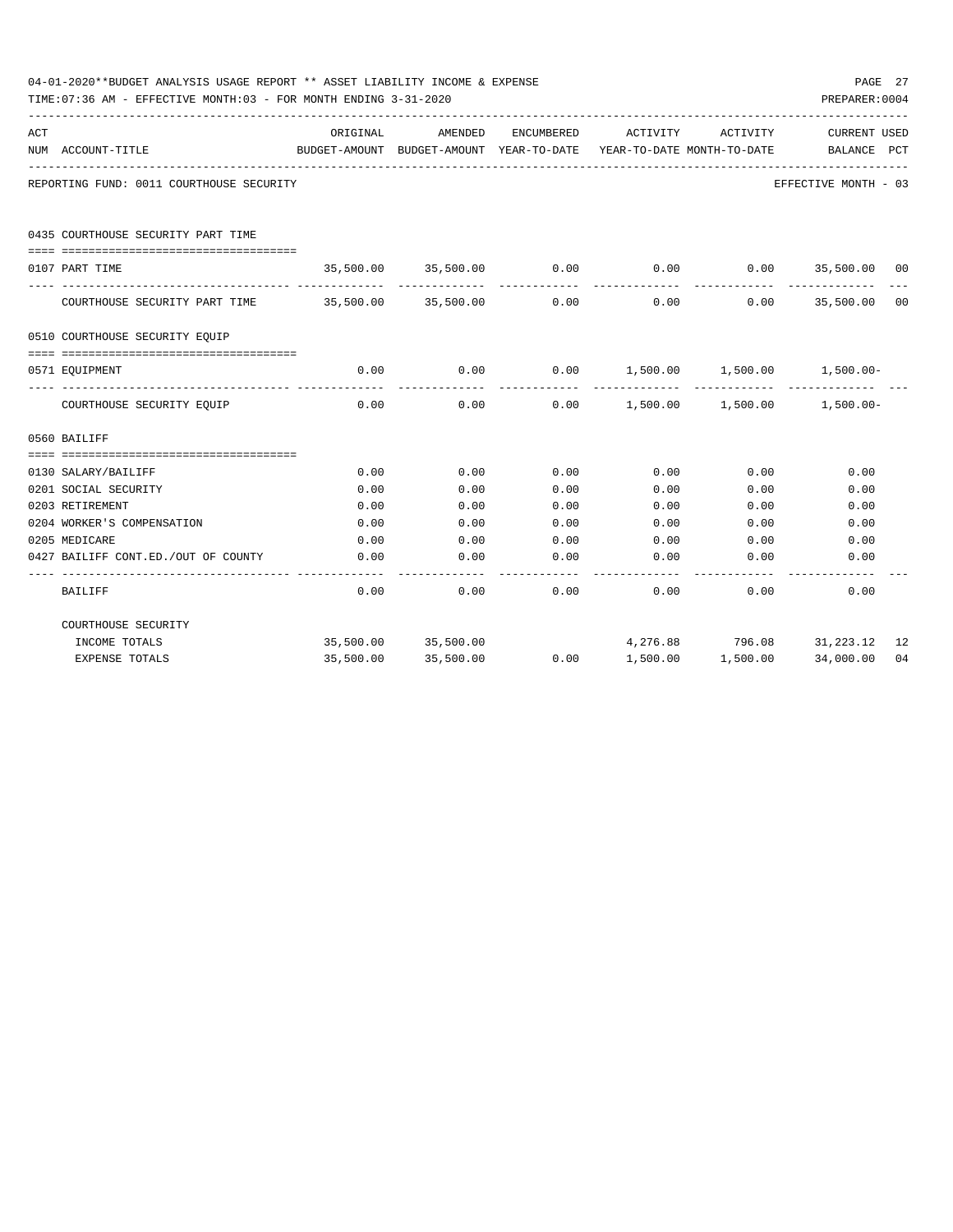|                    | 04-01-2020**BUDGET ANALYSIS USAGE REPORT ** ASSET LIABILITY INCOME & EXPENSE<br>TIME: 07:36 AM - EFFECTIVE MONTH: 03 - FOR MONTH ENDING 3-31-2020 |                     |                                                     |            |          |                                        | PAGE 28<br>PREPARER: 0004                  |
|--------------------|---------------------------------------------------------------------------------------------------------------------------------------------------|---------------------|-----------------------------------------------------|------------|----------|----------------------------------------|--------------------------------------------|
| $\mathop{\rm ACT}$ | NUM ACCOUNT-TITLE                                                                                                                                 | ORIGINAL            | AMENDED<br>BUDGET-AMOUNT BUDGET-AMOUNT YEAR-TO-DATE | ENCUMBERED | ACTIVITY | ACTIVITY<br>YEAR-TO-DATE MONTH-TO-DATE | <b>CURRENT USED</b><br>BALANCE PCT         |
|                    | REPORTING FUND: 0012 CO.CLK.VITAL STAT.FEE                                                                                                        |                     |                                                     |            |          |                                        | EFFECTIVE MONTH - 03                       |
|                    | 0102 A/P CLEARING                                                                                                                                 |                     |                                                     |            |          |                                        |                                            |
|                    | 0100 A/P CLEARING                                                                                                                                 |                     |                                                     |            | 0.00     | 0.00                                   | 0.00                                       |
|                    | ---- ----------<br>A/P CLEARING                                                                                                                   |                     |                                                     |            | 0.00     | 0.00                                   | 0.00                                       |
|                    | 0103 CASH                                                                                                                                         |                     |                                                     |            |          |                                        |                                            |
|                    | 0100 CO.CLK.VITAL STAT.-COMB.FUNDS CKIN                                                                                                           |                     |                                                     |            | 85.66    |                                        | $0.66$ 3,605.78                            |
|                    | CASH                                                                                                                                              |                     |                                                     |            | 85.66    |                                        | $0.66$ 3,605.78                            |
|                    | 0120 RECEIVABLES                                                                                                                                  |                     |                                                     |            |          |                                        |                                            |
|                    |                                                                                                                                                   |                     |                                                     |            |          |                                        |                                            |
|                    | 0313 DUE FROM OTHER FUNDS                                                                                                                         |                     |                                                     |            | 0.00     | 0.00                                   | 81.00                                      |
|                    | RECEIVABLES                                                                                                                                       |                     |                                                     |            | 0.00     | 0.00                                   | 81.00                                      |
|                    | 0200 SYSTEM ADDED LIABILITY DEPARTMENT                                                                                                            |                     |                                                     |            |          |                                        |                                            |
|                    | 0910 SYSTEM ADDED LIABILITY LINE-ITEM                                                                                                             |                     |                                                     |            | 0.00     | 0.00                                   | 0.00                                       |
|                    | SYSTEM ADDED LIABILITY DEPARTMENT                                                                                                                 |                     |                                                     |            | 0.00     | 0.00                                   | 0.00                                       |
|                    | 0271 EQUITY ACCOUNT                                                                                                                               |                     |                                                     |            |          |                                        |                                            |
|                    | 0200 EQUITY ACCOUNT                                                                                                                               |                     |                                                     |            | 0.00     | 0.00                                   | 3,601.12                                   |
|                    | EQUITY ACCOUNT                                                                                                                                    |                     |                                                     |            | 0.00     | 0.00                                   | 3,601.12                                   |
|                    | 0300 CASH                                                                                                                                         |                     |                                                     |            |          |                                        |                                            |
|                    | 0112 BEGINNING CASH BALANCE                                                                                                                       |                     | 3,500.00 3,500.00                                   |            |          |                                        | $0.00$ $0.00$ $3,500.00$<br>0 <sup>0</sup> |
|                    |                                                                                                                                                   |                     |                                                     |            |          |                                        |                                            |
|                    | CASH                                                                                                                                              |                     | 3,500.00 3,500.00                                   | 0.00       | 0.00     | 0.00                                   | 3,500.00 00                                |
|                    | 0360 INTEREST EARNINGS                                                                                                                            |                     |                                                     |            |          |                                        |                                            |
|                    | 0100 INTEREST EARNINGS                                                                                                                            | 0.00                | 0.00                                                |            | 4.66     | 0.66                                   | $4.66+$                                    |
|                    | INTEREST EARNINGS                                                                                                                                 | -----------<br>0.00 | . <u>.</u> .<br>0.00                                | 0.00       | 4.66     | ----------<br>0.66                     | $4.66+$                                    |
|                    | 0370 MISCELLANEOUS INCOME                                                                                                                         |                     |                                                     |            |          |                                        |                                            |
|                    |                                                                                                                                                   | 500.00              | 500.00                                              |            |          |                                        | 81.00   0.00   419.00   16                 |
|                    | 0134 CO.CLK.VITAL STAT.FEE                                                                                                                        |                     |                                                     |            |          |                                        |                                            |
|                    | MISCELLANEOUS INCOME                                                                                                                              | 500.00              | 500.00                                              | 0.00       | 81.00    | 0.00                                   | 16<br>419.00                               |
|                    | 0403 CO.CLK. VITAL STATS.                                                                                                                         |                     |                                                     |            |          |                                        |                                            |
|                    | 0310 OFFICE SUPPLIES                                                                                                                              | 3,000.00            | 3,000.00                                            | 76.84      | 0.00     |                                        | $0.00$ 2,923.16<br>03                      |
|                    | 0427 OUT OF COUNTY TRAVEL                                                                                                                         | 1,000.00            | 1,000.00                                            | 0.00       | 0.00     |                                        | $0.00$ 1,000.00<br>0 <sub>0</sub>          |
|                    | 0574 COMPUTER EQUIPMENT                                                                                                                           | 0.00                | 0.00<br>----------                                  | 0.00       | 0.00     | 0.00                                   | 0.00<br>----------                         |
|                    | CO.CLK. VITAL STATS.                                                                                                                              | 4,000.00            | 4,000.00                                            | 76.84      | 0.00     | 0.00                                   | 3,923.16 02                                |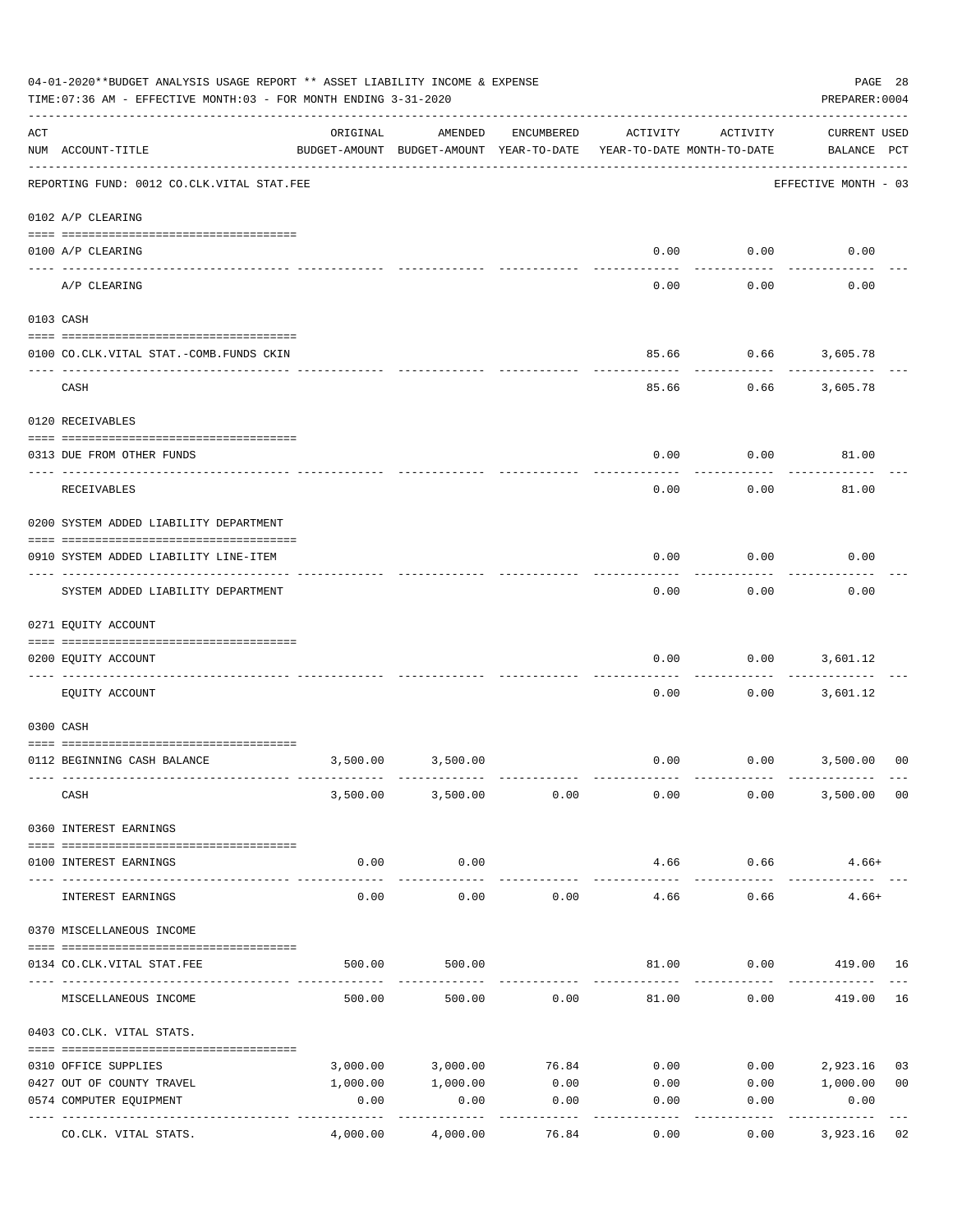|                                            |                      |                                                                                    |                                                                                              |              | PAGE 29<br>PREPARER: 0004              |
|--------------------------------------------|----------------------|------------------------------------------------------------------------------------|----------------------------------------------------------------------------------------------|--------------|----------------------------------------|
| ORIGINAL                                   | AMENDED              | ENCUMBERED                                                                         |                                                                                              | ACTIVITY     | <b>CURRENT USED</b><br>PCT<br>BALANCE  |
| REPORTING FUND: 0012 CO.CLK.VITAL STAT.FEE |                      |                                                                                    |                                                                                              |              | EFFECTIVE MONTH - 03                   |
|                                            |                      |                                                                                    |                                                                                              |              |                                        |
| 4,000.00<br>4,000.00                       | 4,000.00<br>4,000.00 | 76.84                                                                              | 85.66<br>0.00                                                                                | 0.66<br>0.00 | 02<br>3,914.34<br>02<br>3,923.16       |
|                                            | BUDGET-AMOUNT        | TIME: 07:36 AM - EFFECTIVE MONTH: 03 - FOR MONTH ENDING 3-31-2020<br>BUDGET-AMOUNT | 04-01-2020**BUDGET ANALYSIS USAGE REPORT ** ASSET LIABILITY INCOME & EXPENSE<br>YEAR-TO-DATE |              | ACTIVITY<br>YEAR-TO-DATE MONTH-TO-DATE |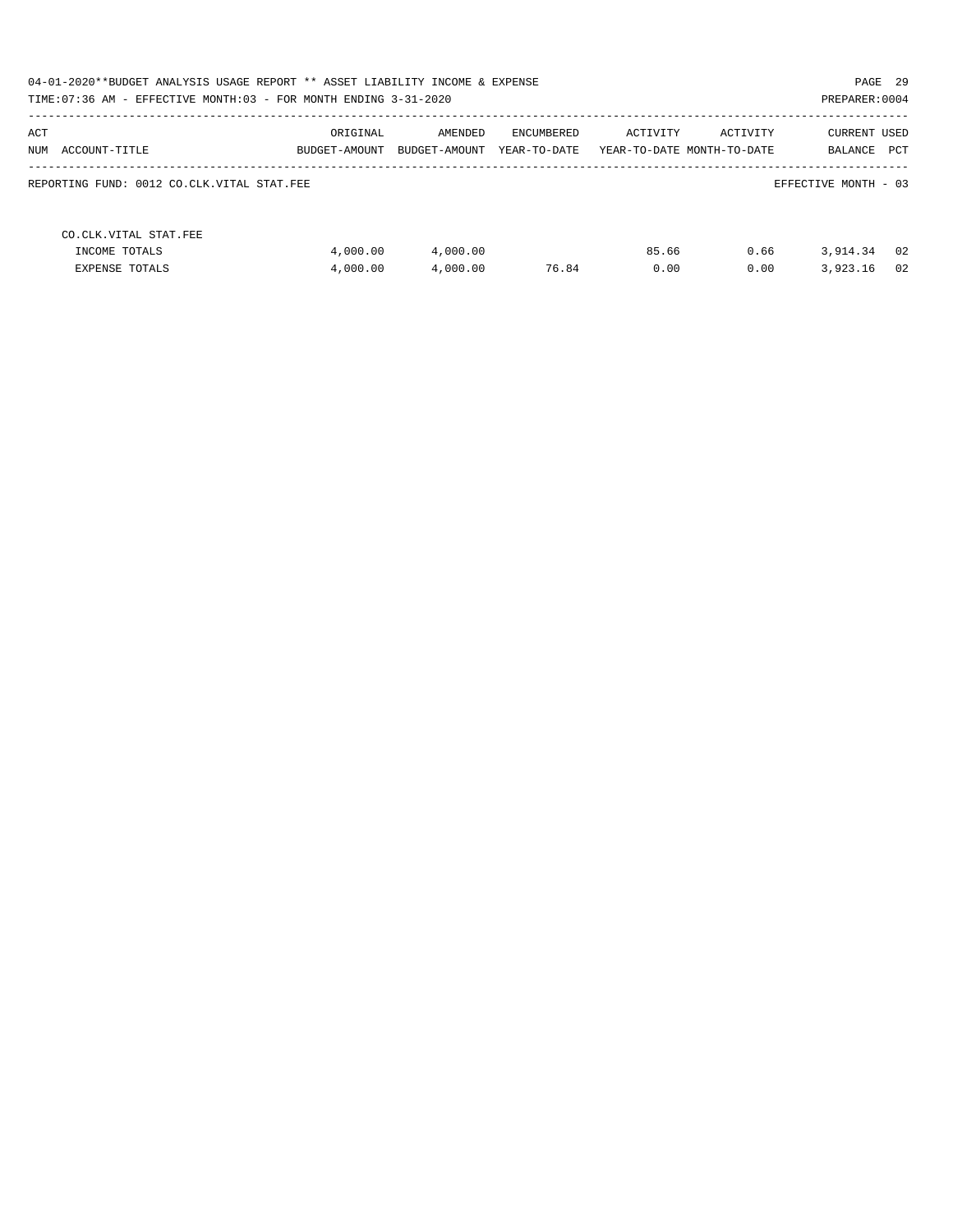|     | 04-01-2020**BUDGET ANALYSIS USAGE REPORT ** ASSET LIABILITY INCOME & EXPENSE<br>TIME: 07:36 AM - EFFECTIVE MONTH: 03 - FOR MONTH ENDING 3-31-2020 |                                                      |                      |            |                                         |                     | PAGE 30<br>PREPARER: 0004          |    |
|-----|---------------------------------------------------------------------------------------------------------------------------------------------------|------------------------------------------------------|----------------------|------------|-----------------------------------------|---------------------|------------------------------------|----|
| ACT | NUM ACCOUNT-TITLE                                                                                                                                 | ORIGINAL<br>BUDGET-AMOUNT BUDGET-AMOUNT YEAR-TO-DATE | AMENDED              | ENCUMBERED | ACTIVITY<br>YEAR-TO-DATE MONTH-TO-DATE  | ACTIVITY            | <b>CURRENT USED</b><br>BALANCE PCT |    |
|     | REPORTING FUND: 0013 BAIL BONDS TRUST FUND                                                                                                        |                                                      |                      |            |                                         |                     | EFFECTIVE MONTH - 03               |    |
|     | 0102 A/P CLEARING                                                                                                                                 |                                                      |                      |            |                                         |                     |                                    |    |
|     | 0100 A/P CLEARING<br>---- ----------<br>-------------------- -------                                                                              |                                                      |                      |            | 0.00                                    | 0.00                | 0.00                               |    |
|     | A/P CLEARING                                                                                                                                      |                                                      |                      |            | 0.00                                    | 0.00                | 0.00                               |    |
|     | 0103 CASH                                                                                                                                         |                                                      |                      |            |                                         |                     |                                    |    |
|     | 0113 SURETY BAIL BOND FEE                                                                                                                         |                                                      |                      |            |                                         | $345.00 - 885.00$   | 5,130.00                           |    |
|     | CASH                                                                                                                                              |                                                      |                      |            |                                         | $345.00 - 885.00$   | 5,130.00                           |    |
|     | 0207 DUE TO FUND                                                                                                                                  |                                                      |                      |            |                                         |                     |                                    |    |
|     | 0097 DUE TO OTHER GOVERNMENTS                                                                                                                     |                                                      |                      |            | 0.00                                    | 0.00                | 5,100.00                           |    |
|     | DUE TO FUND                                                                                                                                       |                                                      |                      |            | 0.00                                    | 0.00                | 5,100.00                           |    |
|     | 0271 EQUITY ACCOUNT                                                                                                                               |                                                      |                      |            |                                         |                     |                                    |    |
|     | 0200 EQUITY ACCOUNT                                                                                                                               |                                                      |                      |            | 0.00                                    | 0.00                | 375.00                             |    |
|     | EQUITY ACCOUNT                                                                                                                                    |                                                      |                      |            | 0.00                                    | 0.00                | 375.00                             |    |
|     | 0300 CASH                                                                                                                                         |                                                      |                      |            |                                         |                     |                                    |    |
|     | 0113 BEGINNING CASH BALANCE                                                                                                                       | 0.00                                                 | 0.00                 |            | 0.00                                    | 0.00                | 0.00                               |    |
|     | CASH                                                                                                                                              | 0.00                                                 | 0.00                 | 0.00       | 0.00                                    | 0.00                | 0.00                               |    |
|     | 0345 BONDS                                                                                                                                        |                                                      |                      |            |                                         |                     |                                    |    |
|     | 0113 SURETY BAIL BOND FEE                                                                                                                         | 4,000.00                                             | 4,000.00             |            |                                         |                     | 3,885.00 885.00 115.00             | 97 |
|     | <b>BONDS</b>                                                                                                                                      |                                                      | 4,000.00 4,000.00    | 0.00       | 3,885.00                                | 885.00              | 115.00                             | 97 |
|     | 0370 MISCELLANEOUS                                                                                                                                |                                                      |                      |            |                                         |                     |                                    |    |
|     | 0130 REFUNDS & MISCELLANEOUS                                                                                                                      | 0.00                                                 | 0.00                 |            | 0.00                                    | 0.00                | 0.00                               |    |
|     | 0132 TEMPORARY BOND SECURITY                                                                                                                      | 0.00                                                 | 0.00<br>----------   |            | 0.00                                    | 0.00<br>$- - - - -$ | 0.00                               |    |
|     | MISCELLANEOUS                                                                                                                                     | 0.00                                                 | 0.00                 | 0.00       | 0.00                                    | 0.00                | 0.00                               |    |
|     | 0498 BAIL BOND FEE EXPENSE                                                                                                                        |                                                      |                      |            |                                         |                     |                                    |    |
|     | 0489 10% TO STATE COMPTROLLER                                                                                                                     |                                                      | 4,000.00 4,000.00    |            | $0.00$ $4,230.00$ $0.00$ $230.00$ $106$ |                     |                                    |    |
|     | BAIL BOND FEE EXPENSE                                                                                                                             | 4,000.00                                             | 4,000.00             | 0.00       | 4,230.00                                | 0.00                | 230.00- 106                        |    |
|     | BAIL BONDS TRUST FUND                                                                                                                             |                                                      |                      |            |                                         |                     |                                    |    |
|     | INCOME TOTALS<br>EXPENSE TOTALS                                                                                                                   | 4,000.00<br>4,000.00                                 | 4,000.00<br>4,000.00 | 0.00       | 3,885.00<br>4,230.00                    | 885.00<br>0.00      | 115.00<br>230.00- 106              | 97 |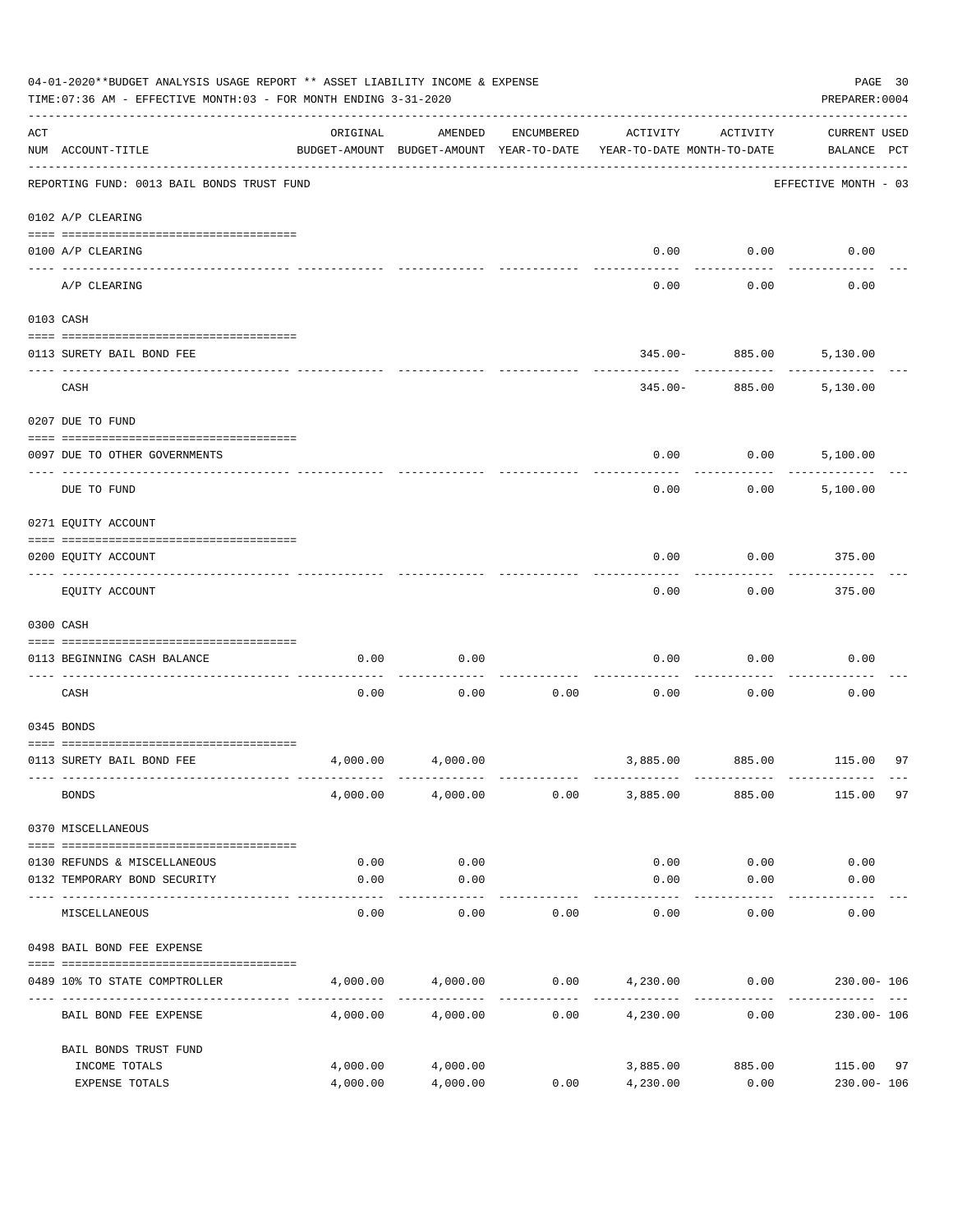|     | 04-01-2020**BUDGET ANALYSIS USAGE REPORT ** ASSET LIABILITY INCOME & EXPENSE<br>TIME: 07:36 AM - EFFECTIVE MONTH: 03 - FOR MONTH ENDING 3-31-2020 |                      |                                                                                |                 |                 |                                      | PAGE 31<br>PREPARER: 0004          |                           |
|-----|---------------------------------------------------------------------------------------------------------------------------------------------------|----------------------|--------------------------------------------------------------------------------|-----------------|-----------------|--------------------------------------|------------------------------------|---------------------------|
| ACT | NUM ACCOUNT-TITLE                                                                                                                                 | ORIGINAL             | AMENDED<br>BUDGET-AMOUNT BUDGET-AMOUNT YEAR-TO-DATE YEAR-TO-DATE MONTH-TO-DATE | ENCUMBERED      | ACTIVITY        | ACTIVITY                             | <b>CURRENT USED</b><br>BALANCE PCT |                           |
|     | REPORTING FUND: 0014 JUSTICE CT. BLDG. SECURITY                                                                                                   |                      |                                                                                |                 |                 |                                      | EFFECTIVE MONTH - 03               |                           |
|     | 0102 A/P CLEARING                                                                                                                                 |                      |                                                                                |                 |                 |                                      |                                    |                           |
|     | 0100 A/P CLEARING                                                                                                                                 |                      |                                                                                |                 | 0.00            | 0.00                                 | 0.00                               |                           |
|     | A/P CLEARING                                                                                                                                      |                      |                                                                                |                 | 0.00            | 0.00                                 | 0.00                               |                           |
|     | 0103 CASH                                                                                                                                         |                      |                                                                                |                 |                 |                                      |                                    |                           |
|     | 0100 JUST.CT.BLDG.SEC.-COMB.FUNDS CKING                                                                                                           |                      |                                                                                |                 |                 | 521.94 270.39 18,562.21              |                                    |                           |
|     | -------------------------------<br>CASH                                                                                                           |                      |                                                                                |                 |                 | ---------<br>521.94 270.39 18,562.21 |                                    |                           |
|     | 0120 RECEIVABLES                                                                                                                                  |                      |                                                                                |                 |                 |                                      |                                    |                           |
|     | 0313 DUE FROM OTHER FUNDS                                                                                                                         |                      |                                                                                |                 | 0.00            | 0.00                                 | 70.03                              |                           |
|     | RECEIVABLES                                                                                                                                       |                      |                                                                                |                 | 0.00            | 0.00                                 | 70.03                              |                           |
|     | 0200 SYSTEM ADDED LIABILITY DEPT.                                                                                                                 |                      |                                                                                |                 |                 |                                      |                                    |                           |
|     | 0910 SYSTEM ADDED LIABILITY LINE-ITEM                                                                                                             |                      |                                                                                |                 | 0.00            | 0.00                                 | 0.00                               |                           |
|     | SYSTEM ADDED LIABILITY DEPT.                                                                                                                      |                      |                                                                                |                 | 0.00            | 0.00                                 | 0.00                               |                           |
|     | 0271 EQUITY ACCOUNT                                                                                                                               |                      |                                                                                |                 |                 |                                      |                                    |                           |
|     | 0200 EQUITY ACCOUNT                                                                                                                               |                      |                                                                                |                 | 0.00            | 0.00                                 | 18,110.30                          |                           |
|     | EOUITY ACCOUNT                                                                                                                                    |                      |                                                                                |                 | 0.00            | 0.00                                 | 18,110.30                          |                           |
|     | 0300 CASH                                                                                                                                         |                      |                                                                                |                 |                 |                                      |                                    |                           |
|     | 0114 BEGINNING CASH                                                                                                                               | 2,850.00             | 2,850.00                                                                       |                 | 0.00            | 0.00                                 | 2,850.00                           | 00                        |
|     | CASH                                                                                                                                              | 2,850.00             | 2,850.00                                                                       | 0.00            | 0.00            | 0.00                                 | 2,850.00                           | 0 <sub>0</sub>            |
|     | 0370 MISCELLANEOUS INCOME                                                                                                                         |                      |                                                                                |                 |                 |                                      |                                    |                           |
|     |                                                                                                                                                   |                      |                                                                                |                 |                 |                                      |                                    |                           |
|     | 0455 JP1 SECURITY FEE                                                                                                                             | 300.00               | 300.00                                                                         |                 | 305.72          | 168.97                               | $5.72 + 102$                       |                           |
|     | 0456 JP2 SECURITY FEE<br>0457 JP3 SECURITY FEE                                                                                                    | 150.00<br>200.00     | 150.00<br>200.00                                                               |                 | 64.32<br>151.90 | 0.00<br>101.42                       | 85.68<br>48.10                     | 43<br>76                  |
|     | ---- -------------<br>MISCELLANEOUS INCOME                                                                                                        | 650.00               | 650.00                                                                         | 0.00            | 521.94          | -------<br>270.39                    | 128.06                             | 80                        |
|     | 0435 JUSTICE CT.BLDG.EXP.                                                                                                                         |                      |                                                                                |                 |                 |                                      |                                    |                           |
|     | 0320 JP1 SECURITY EXPENSE                                                                                                                         | 1,000.00             | 1,000.00                                                                       | 0.00            | 0.00            |                                      | 0.00 1,000.00                      | 0 <sub>0</sub>            |
|     | 0321 JP2 SECURITY EXPENSE                                                                                                                         | 1,000.00             | 1,000.00                                                                       | 0.00            | 0.00            | 0.00                                 | 1,000.00                           | 0 <sub>0</sub>            |
|     | 0322 JP3 SECURITY EXPENSE                                                                                                                         | 1,500.00             | 1,500.00<br>----------                                                         | 0.00<br>------- | 0.00            | 0.00                                 | 1,500.00<br>.                      | 0 <sub>0</sub><br>$- - -$ |
|     | JUSTICE CT.BLDG.EXP.                                                                                                                              | 3,500.00             | 3,500.00                                                                       | 0.00            | 0.00            | 0.00                                 | 3,500.00                           | 0 <sub>0</sub>            |
|     | JUSTICE CT.BLDG.SECURITY                                                                                                                          |                      |                                                                                |                 |                 |                                      |                                    |                           |
|     | INCOME TOTALS<br>EXPENSE TOTALS                                                                                                                   | 3,500.00<br>3,500.00 | 3,500.00<br>3,500.00                                                           | 0.00            | 521.94<br>0.00  | 270.39<br>0.00                       | 2,978.06<br>3,500.00               | 15<br>0 <sub>0</sub>      |
|     |                                                                                                                                                   |                      |                                                                                |                 |                 |                                      |                                    |                           |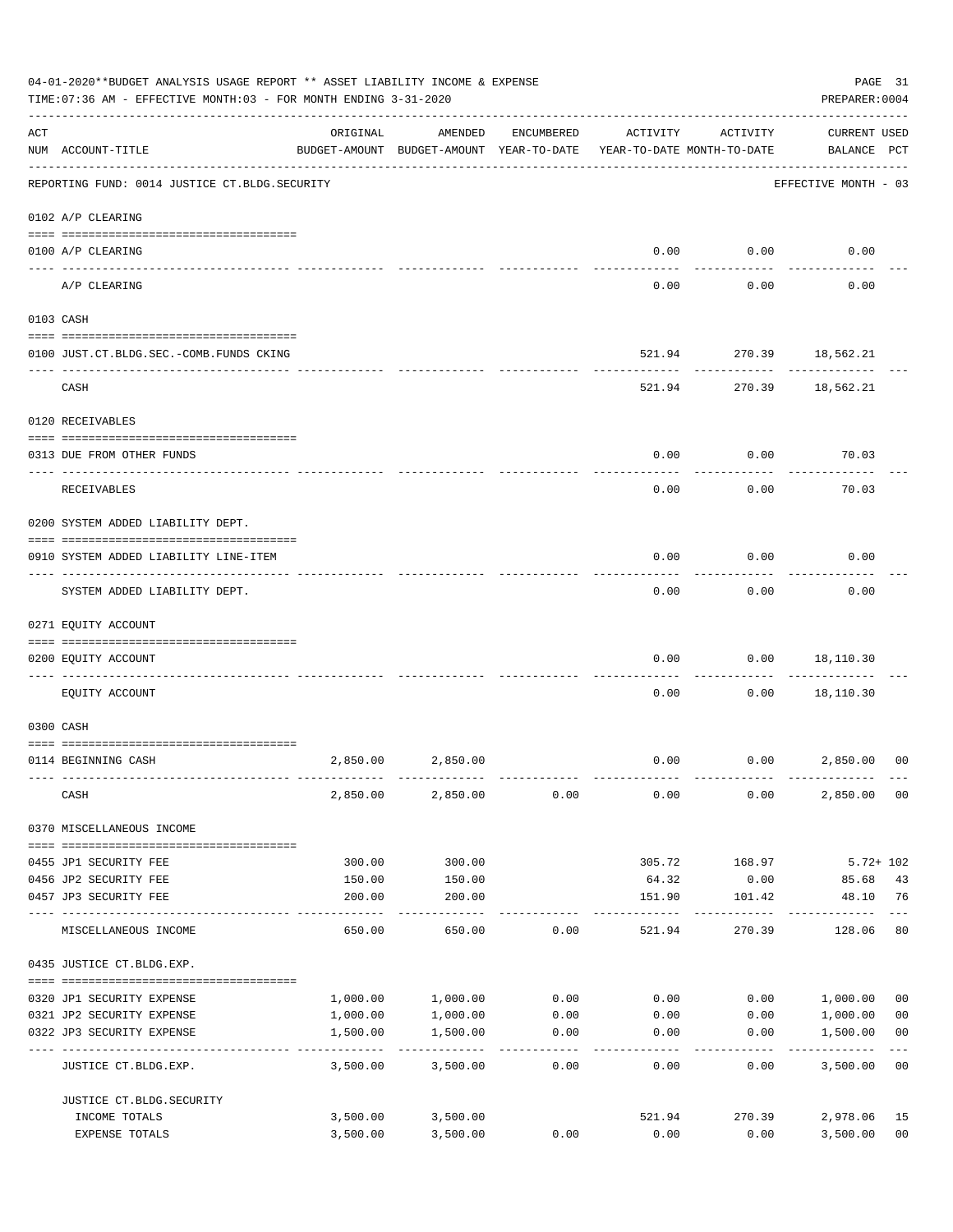|     | 04-01-2020**BUDGET ANALYSIS USAGE REPORT ** ASSET LIABILITY INCOME & EXPENSE<br>TIME:07:36 AM - EFFECTIVE MONTH:03 - FOR MONTH ENDING 3-31-2020 |          |                                                     |               |                                        |               | PREPARER: 0004                              | PAGE 32        |
|-----|-------------------------------------------------------------------------------------------------------------------------------------------------|----------|-----------------------------------------------------|---------------|----------------------------------------|---------------|---------------------------------------------|----------------|
| ACT | NUM ACCOUNT-TITLE<br>-----------------------------------                                                                                        | ORIGINAL | AMENDED<br>BUDGET-AMOUNT BUDGET-AMOUNT YEAR-TO-DATE | ENCUMBERED    | ACTIVITY<br>YEAR-TO-DATE MONTH-TO-DATE | ACTIVITY      | <b>CURRENT USED</b><br>BALANCE PCT          |                |
|     | REPORTING FUND: 0016 CO.JUDGE EXCESS SUPP.                                                                                                      |          |                                                     |               |                                        |               | EFFECTIVE MONTH - 03                        |                |
|     | 0102 A/P CLEARING                                                                                                                               |          |                                                     |               |                                        |               |                                             |                |
|     |                                                                                                                                                 |          |                                                     |               |                                        |               |                                             |                |
|     | 0100 A/P CLEARING                                                                                                                               |          |                                                     |               |                                        | $0.00$ $0.00$ | 0.00                                        |                |
|     | A/P CLEARING                                                                                                                                    |          |                                                     |               | 0.00                                   | 0.00          | 0.00                                        |                |
|     | 0103 CASH                                                                                                                                       |          |                                                     |               |                                        |               |                                             |                |
|     |                                                                                                                                                 |          |                                                     |               |                                        |               |                                             |                |
|     | 0100 CO.JUDGE EXCESS SUPP.-COMB.FUND CK                                                                                                         |          |                                                     |               |                                        | ---------     | 869.96- 179.50- 16,754.71<br>-------------- |                |
|     | CASH                                                                                                                                            |          |                                                     |               |                                        |               | 869.96- 179.50- 16,754.71                   |                |
|     | 0200 SYSTEM ADDED LIABILITY DEPARTMENT                                                                                                          |          |                                                     |               |                                        |               |                                             |                |
|     |                                                                                                                                                 |          |                                                     |               |                                        |               |                                             |                |
|     | 0910 SYSTEM ADDED LIABILITY LINE-ITEM                                                                                                           |          |                                                     |               | 0.00                                   | 0.00          | 0.00                                        |                |
|     | SYSTEM ADDED LIABILITY DEPARTMENT                                                                                                               |          |                                                     |               | 0.00                                   | 0.00          | 0.00                                        |                |
|     | 0271 EQUITY ACCOUNT                                                                                                                             |          |                                                     |               |                                        |               |                                             |                |
|     |                                                                                                                                                 |          |                                                     |               |                                        |               |                                             |                |
|     | 0200 EQUITY ACCOUNT                                                                                                                             |          |                                                     |               | 0.00                                   |               | $0.00$ 17,624.67<br>-----------             |                |
|     | EQUITY ACCOUNT                                                                                                                                  |          |                                                     |               | 0.00                                   |               | $0.00$ 17,624.67                            |                |
|     | 0300 CASH                                                                                                                                       |          |                                                     |               |                                        |               |                                             |                |
|     | 0116 BEGINNING CASH BALANCE                                                                                                                     |          | 3,000.00 3,000.00                                   |               | 0.00<br>------------ --------------    | ----------    | $0.00$ 3,000.00                             | 00             |
|     | CASH                                                                                                                                            |          | 3,000.00 3,000.00                                   | 0.00          | 0.00                                   |               | $0.00$ 3,000.00                             | - 00           |
|     | 0370 MISCELLANEOUS INCOME                                                                                                                       |          |                                                     |               |                                        |               |                                             |                |
|     |                                                                                                                                                 |          |                                                     |               |                                        |               |                                             |                |
|     | 0149 CO. JUDGE EXCESS SUPP.                                                                                                                     | 0.00     | 0.00                                                |               |                                        | 0.00 0.00     | 0.00                                        |                |
|     | MISCELLANEOUS INCOME                                                                                                                            | 0.00     | 0.00                                                | 0.00          | 0.00                                   | 0.00          | 0.00                                        |                |
|     | 0400 CO. JUDGE EXCESS SUPP.                                                                                                                     |          |                                                     |               |                                        |               |                                             |                |
|     | 0310 OFFICE SUPPLIES                                                                                                                            | 300.00   | 453.84                                              | 0.00          | 384.06                                 | 0.00          | 69.78                                       | 85             |
|     | 0311 POSTAL EXPENSE                                                                                                                             | 1,500.00 | 1,500.00                                            | 0.00          | 485.90                                 | 179.50        | 1,014.10                                    | 32             |
|     | 0427 OUT OF COUNTY TRAVEL                                                                                                                       | 500.00   | 500.00                                              | 0.00          | 0.00                                   | 0.00          | 500.00                                      | 0 <sub>0</sub> |
|     | 0572 OFFICE EQUIPMENT                                                                                                                           | 400.00   | 400.00                                              | 0.00          | 0.00                                   | 0.00          | 400.00                                      | 0 <sub>0</sub> |
|     | 0590 COUNTY JUDGE BOOKS                                                                                                                         | 300.00   | 146.16                                              | 0.00          | 0.00                                   | 0.00          | 146.16                                      | 0 <sub>0</sub> |
|     | CO. JUDGE EXCESS SUPP.                                                                                                                          | 3,000.00 | 3,000.00                                            | $---$<br>0.00 | 869.96                                 | 179.50        | 2,130.04 29                                 |                |
|     | CO.JUDGE EXCESS SUPP.                                                                                                                           |          |                                                     |               |                                        |               |                                             |                |
|     | INCOME TOTALS                                                                                                                                   | 3,000.00 | 3,000.00                                            |               | 0.00                                   | 0.00          | 3,000.00                                    | 0 <sub>0</sub> |
|     | EXPENSE TOTALS                                                                                                                                  | 3,000.00 | 3,000.00                                            | 0.00          | 869.96                                 | 179.50        | 2,130.04                                    | 29             |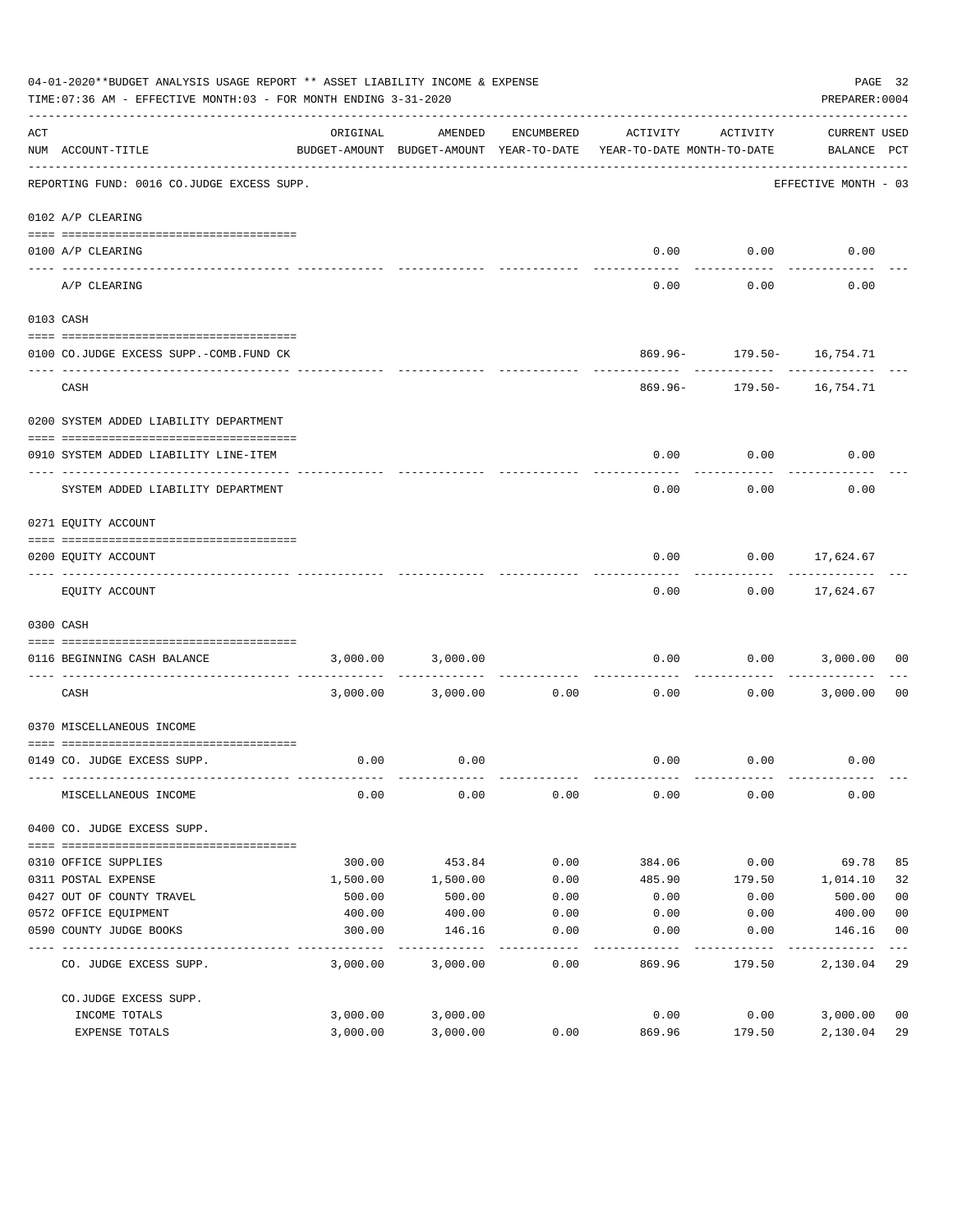|     | 04-01-2020**BUDGET ANALYSIS USAGE REPORT ** ASSET LIABILITY INCOME & EXPENSE<br>TIME: 07:36 AM - EFFECTIVE MONTH: 03 - FOR MONTH ENDING 3-31-2020<br>PREPARER: 0004<br>AMENDED<br>ACTIVITY<br>ACTIVITY<br>ORIGINAL<br>ENCUMBERED<br>BUDGET-AMOUNT BUDGET-AMOUNT YEAR-TO-DATE<br>YEAR-TO-DATE MONTH-TO-DATE<br>NUM ACCOUNT-TITLE<br>REPORTING FUND: 0017 PROBATE JUDGES EDUCATION<br>0102 A/P CLEARING<br>0100 A/P CLEARING<br>0.00<br>0.00<br>---- --------<br>0.00<br>A/P CLEARING<br>0.00<br>0103 CASH<br>60.00<br>0.00<br>0100 PROB.JUDGES ED. - COMB. FUNDS CKING |          |                     |                      |       |      |                                    |                |
|-----|-----------------------------------------------------------------------------------------------------------------------------------------------------------------------------------------------------------------------------------------------------------------------------------------------------------------------------------------------------------------------------------------------------------------------------------------------------------------------------------------------------------------------------------------------------------------------|----------|---------------------|----------------------|-------|------|------------------------------------|----------------|
| ACT |                                                                                                                                                                                                                                                                                                                                                                                                                                                                                                                                                                       |          |                     |                      |       |      | <b>CURRENT USED</b><br>BALANCE PCT |                |
|     |                                                                                                                                                                                                                                                                                                                                                                                                                                                                                                                                                                       |          |                     |                      |       |      | EFFECTIVE MONTH - 03               |                |
|     |                                                                                                                                                                                                                                                                                                                                                                                                                                                                                                                                                                       |          |                     |                      |       |      |                                    |                |
|     |                                                                                                                                                                                                                                                                                                                                                                                                                                                                                                                                                                       |          |                     |                      |       |      | 0.00                               |                |
|     |                                                                                                                                                                                                                                                                                                                                                                                                                                                                                                                                                                       |          |                     |                      |       |      | 0.00                               |                |
|     |                                                                                                                                                                                                                                                                                                                                                                                                                                                                                                                                                                       |          |                     |                      |       |      |                                    |                |
|     |                                                                                                                                                                                                                                                                                                                                                                                                                                                                                                                                                                       |          |                     |                      |       |      | 5,297.50                           |                |
|     | CASH                                                                                                                                                                                                                                                                                                                                                                                                                                                                                                                                                                  |          |                     |                      | 60.00 | 0.00 | 5,297.50                           |                |
|     | 0120 RECEIVABLES                                                                                                                                                                                                                                                                                                                                                                                                                                                                                                                                                      |          |                     |                      |       |      |                                    |                |
|     | 0313 DUE FROM OTHER FUNDS                                                                                                                                                                                                                                                                                                                                                                                                                                                                                                                                             |          |                     |                      | 0.00  | 0.00 | 45.00                              |                |
|     | RECEIVABLES                                                                                                                                                                                                                                                                                                                                                                                                                                                                                                                                                           |          |                     |                      | 0.00  | 0.00 | 45.00                              |                |
|     | 0271 EQUITY ACCOUNT                                                                                                                                                                                                                                                                                                                                                                                                                                                                                                                                                   |          |                     |                      |       |      |                                    |                |
|     | 0200 EQUITY ACCOUNT                                                                                                                                                                                                                                                                                                                                                                                                                                                                                                                                                   |          |                     |                      | 0.00  | 0.00 | 5,282.50                           |                |
|     | EQUITY ACCOUNT                                                                                                                                                                                                                                                                                                                                                                                                                                                                                                                                                        |          |                     |                      | 0.00  | 0.00 | 5,282.50                           |                |
|     | 0300 CASH                                                                                                                                                                                                                                                                                                                                                                                                                                                                                                                                                             |          |                     |                      |       |      |                                    |                |
|     | 0117 BEGINNING CASH BALANCE                                                                                                                                                                                                                                                                                                                                                                                                                                                                                                                                           | 1,450.00 | 1,450.00            |                      | 0.00  | 0.00 | 1,450.00                           | 00             |
|     | CASH                                                                                                                                                                                                                                                                                                                                                                                                                                                                                                                                                                  |          | 1,450.00 1,450.00   | -----------<br>0.00  | 0.00  | 0.00 | 1,450.00                           | 00             |
|     | 0340 FEES OF OFFICE                                                                                                                                                                                                                                                                                                                                                                                                                                                                                                                                                   |          |                     |                      |       |      |                                    |                |
|     | 0131 PROBATE JUDGES EDUCATION                                                                                                                                                                                                                                                                                                                                                                                                                                                                                                                                         |          | 150.00 150.00       |                      |       |      |                                    |                |
|     | FEES OF OFFICE                                                                                                                                                                                                                                                                                                                                                                                                                                                                                                                                                        | 150.00   | 150.00              | 0.00                 | 60.00 | 0.00 | 90.00                              | 40             |
|     | 0370 MISCELLANEOUS                                                                                                                                                                                                                                                                                                                                                                                                                                                                                                                                                    |          |                     |                      |       |      |                                    |                |
|     | 0130 REFUNDS & MISCELLANEOUS                                                                                                                                                                                                                                                                                                                                                                                                                                                                                                                                          | 0.00     | 0.00                |                      | 0.00  | 0.00 | 0.00                               |                |
|     | MISCELLANEOUS                                                                                                                                                                                                                                                                                                                                                                                                                                                                                                                                                         | 0.00     | -----------<br>0.00 | 0.00                 | 0.00  | 0.00 | 0.00                               |                |
|     | 0400 PROBATE JUDGES EDUCATION                                                                                                                                                                                                                                                                                                                                                                                                                                                                                                                                         |          |                     |                      |       |      |                                    |                |
|     | 0427 OUT OF COUNTY TRAVEL                                                                                                                                                                                                                                                                                                                                                                                                                                                                                                                                             | 1,600.00 | 1,600.00            | 0.00                 | 0.00  |      | $0.00$ 1,600.00 00                 |                |
|     | PROBATE JUDGES EDUCATION                                                                                                                                                                                                                                                                                                                                                                                                                                                                                                                                              |          | 1,600.00 1,600.00   | . <u>.</u> .<br>0.00 | 0.00  | 0.00 | 1,600.00                           | 0 <sub>0</sub> |
|     | PROBATE JUDGES EDUCATION                                                                                                                                                                                                                                                                                                                                                                                                                                                                                                                                              |          |                     |                      |       |      |                                    |                |
|     | INCOME TOTALS                                                                                                                                                                                                                                                                                                                                                                                                                                                                                                                                                         | 1,600.00 | 1,600.00            |                      | 60.00 | 0.00 | 1,540.00                           | 04             |
|     | EXPENSE TOTALS                                                                                                                                                                                                                                                                                                                                                                                                                                                                                                                                                        | 1,600.00 | 1,600.00            | 0.00                 | 0.00  | 0.00 | 1,600.00                           | 0 <sub>0</sub> |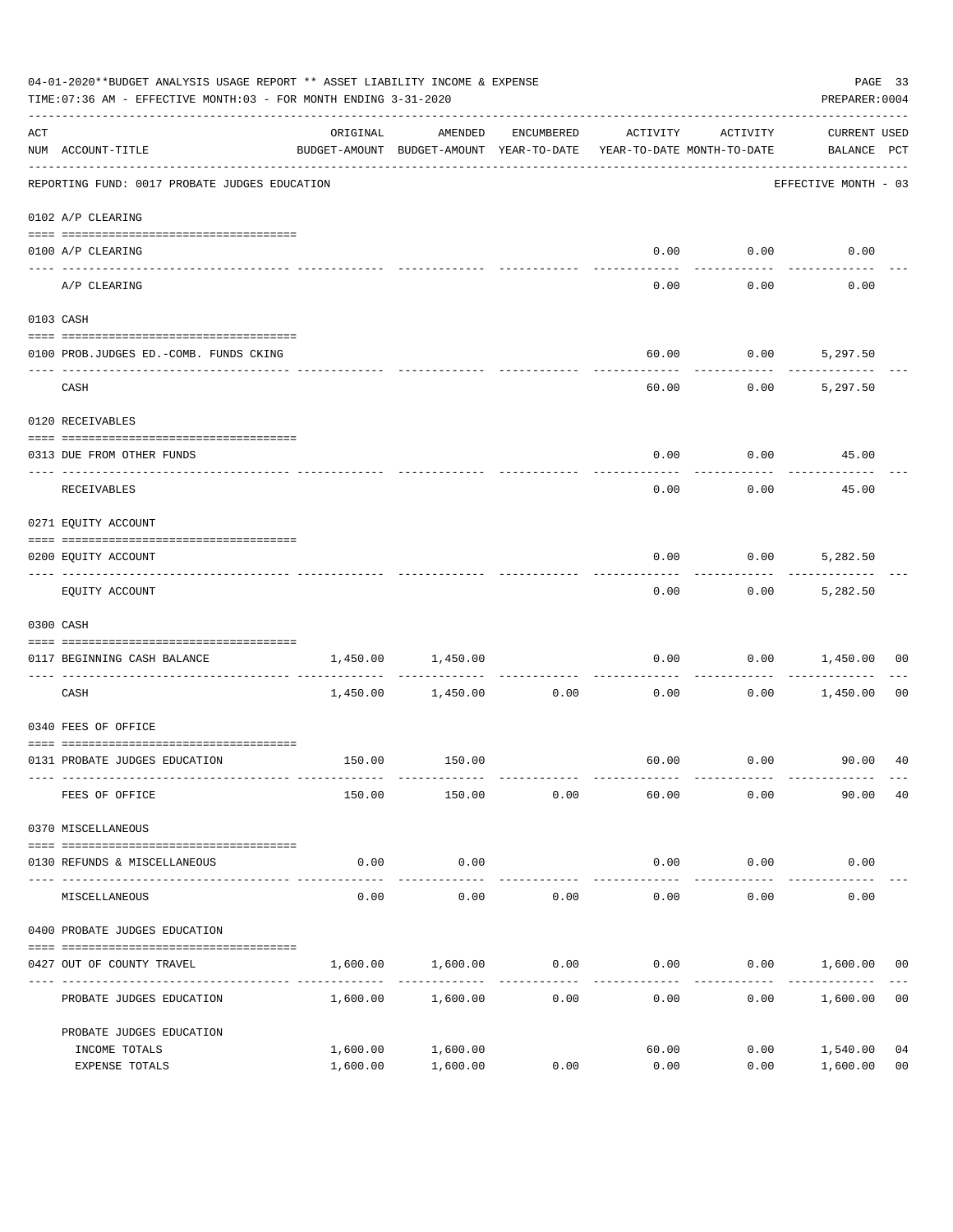| 04-01-2020**BUDGET ANALYSIS USAGE REPORT ** ASSET LIABILITY INCOME & EXPENSE<br>PAGE 34<br>TIME: 07:36 AM - EFFECTIVE MONTH: 03 - FOR MONTH ENDING 3-31-2020<br>PREPARER: 0004 |                                             |          |                                                     |               |                                        |                                                |                              |  |  |
|--------------------------------------------------------------------------------------------------------------------------------------------------------------------------------|---------------------------------------------|----------|-----------------------------------------------------|---------------|----------------------------------------|------------------------------------------------|------------------------------|--|--|
| ACT                                                                                                                                                                            | NUM ACCOUNT-TITLE                           | ORIGINAL | AMENDED<br>BUDGET-AMOUNT BUDGET-AMOUNT YEAR-TO-DATE | ENCUMBERED    | ACTIVITY<br>YEAR-TO-DATE MONTH-TO-DATE | ACTIVITY                                       | CURRENT USED<br>BALANCE PCT  |  |  |
|                                                                                                                                                                                | REPORTING FUND: 0018 CO.CLERK RECORD MNGMT. |          |                                                     |               |                                        |                                                | EFFECTIVE MONTH - 03         |  |  |
|                                                                                                                                                                                | 0100 PAYROLL                                |          |                                                     |               |                                        |                                                |                              |  |  |
|                                                                                                                                                                                | 0100 PAYROLL                                |          |                                                     |               |                                        | $0.00$ 0.00                                    | 0.00                         |  |  |
|                                                                                                                                                                                | PAYROLL                                     |          |                                                     |               | 0.00                                   | 0.00                                           | 0.00                         |  |  |
|                                                                                                                                                                                | 0102 A/P CLEARING                           |          |                                                     |               |                                        |                                                |                              |  |  |
|                                                                                                                                                                                | 0100 A/P CLEARING                           |          |                                                     |               | 0.00                                   | 0.00                                           | 0.00                         |  |  |
|                                                                                                                                                                                | A/P CLEARING                                |          |                                                     |               | 0.00                                   | 0.00                                           | 0.00                         |  |  |
|                                                                                                                                                                                | 0103 CASH                                   |          |                                                     |               |                                        |                                                |                              |  |  |
|                                                                                                                                                                                | 0100 CO.CLK.REC.MNGMT.-COMB.FUNDS CKING     |          |                                                     |               |                                        | 38,877.81- 6,709.78- 40,846.80                 |                              |  |  |
|                                                                                                                                                                                | ___________________________<br>CASH         |          |                                                     |               |                                        | . <u>.</u> .<br>38,877.81- 6,709.78- 40,846.80 | --------                     |  |  |
|                                                                                                                                                                                | 0120 RECEIVABLES                            |          |                                                     |               |                                        |                                                |                              |  |  |
|                                                                                                                                                                                | 0313 DUE FROM OTHER FUNDS                   |          |                                                     |               | 0.00                                   | $0.00$ 5,997.70                                |                              |  |  |
|                                                                                                                                                                                | RECEIVABLES                                 |          |                                                     |               | 0.00                                   | 0.00                                           | 5,997.70                     |  |  |
|                                                                                                                                                                                | 0200 SYSTEM ADDED LIABILITY DEPARTMENT      |          |                                                     |               |                                        |                                                |                              |  |  |
|                                                                                                                                                                                | 0150 ACCRUED SALARY PAYABLE                 |          |                                                     |               | 0.00                                   | 0.00                                           | 1,090.91                     |  |  |
|                                                                                                                                                                                | 0155 ACCRUED FRINGE BENEFITS                |          |                                                     |               | 0.00                                   | 0.00                                           | 670.02                       |  |  |
|                                                                                                                                                                                | 0910 SYSTEM ADDED LIABILITY LINE-ITEM       |          |                                                     |               | $6,013.00-$                            | 0.00                                           | $6,013.00-$                  |  |  |
|                                                                                                                                                                                | SYSTEM ADDED LIABILITY DEPARTMENT           |          |                                                     |               | $6,013.00-$                            | ------------<br>0.00                           | $4,252.07-$                  |  |  |
|                                                                                                                                                                                | 0271 EQUITY ACCOUNT                         |          |                                                     |               |                                        |                                                |                              |  |  |
|                                                                                                                                                                                |                                             |          |                                                     |               |                                        |                                                |                              |  |  |
|                                                                                                                                                                                | 0200 EQUITY ACCOUNT                         |          |                                                     |               | 0.00                                   |                                                | $0.00$ $83,961.38$           |  |  |
|                                                                                                                                                                                | EQUITY ACCOUNT                              |          |                                                     |               | 0.00                                   |                                                | $0.00$ $83,961.38$           |  |  |
|                                                                                                                                                                                | 0300 CASH                                   |          |                                                     |               |                                        |                                                |                              |  |  |
|                                                                                                                                                                                | 0118 BEGINNING CASH BALANCE                 |          | 40, 174. 19   40, 174. 19                           |               |                                        |                                                | $0.00$ $0.00$ $40,174.19$ 00 |  |  |
|                                                                                                                                                                                | CASH                                        |          | 40, 174. 19 40, 174. 19 0. 00                       | _____________ | --------------<br>0.00                 | .                                              | $0.00$ 40,174.19 00          |  |  |
|                                                                                                                                                                                | 0360 INTEREST EARNINGS                      |          |                                                     |               |                                        |                                                |                              |  |  |
|                                                                                                                                                                                | 0100 INTEREST EARNINGS                      |          | 100.00 100.00                                       |               |                                        |                                                | 81.46 9.58 18.54 81          |  |  |
|                                                                                                                                                                                | INTEREST EARNINGS                           | 100.00   | 100.00                                              | 0.00          | -------------<br>81.46                 | 9.58                                           | 18.54 81                     |  |  |
|                                                                                                                                                                                | 0370 MISCELLANEOUS INCOME                   |          |                                                     |               |                                        |                                                |                              |  |  |
|                                                                                                                                                                                | 0130 REFUNDS & MISCELLANEOUS                | 0.00     | 0.00                                                |               | 0.00                                   | 0.00                                           | 0.00                         |  |  |
|                                                                                                                                                                                | 0131 SUBSCRIPTION/IMAGES FEES               | 0.00     | 0.00                                                |               | 2,187.50                               | 875.00 2,187.50+                               |                              |  |  |
|                                                                                                                                                                                | 0133 CO.CLERK PRESERVE REC FEE              |          | 55,015.11 55,015.11                                 |               | 7,397.84                               | 0.00                                           | 47,617.27 13                 |  |  |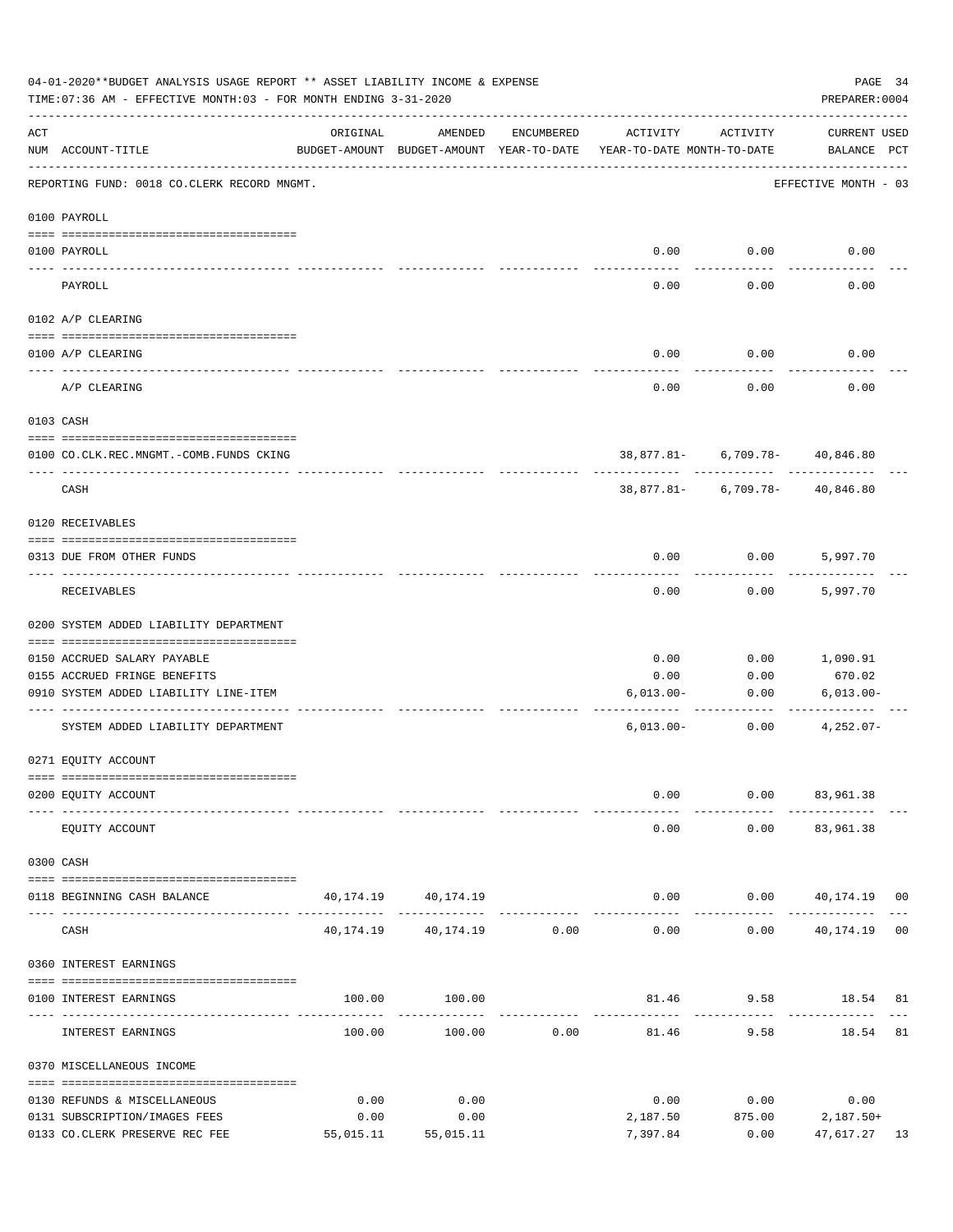| ACT | NUM ACCOUNT-TITLE                           | BUDGET-AMOUNT BUDGET-AMOUNT YEAR-TO-DATE YEAR-TO-DATE MONTH-TO-DATE |                                                                  |        |                                           |                    | <b>CURRENT USED</b><br>BALANCE PCT |    |
|-----|---------------------------------------------|---------------------------------------------------------------------|------------------------------------------------------------------|--------|-------------------------------------------|--------------------|------------------------------------|----|
|     | REPORTING FUND: 0018 CO.CLERK RECORD MNGMT. |                                                                     |                                                                  |        |                                           |                    | EFFECTIVE MONTH - 03               |    |
|     | MISCELLANEOUS INCOME                        |                                                                     | 55,015.11 55,015.11 0.00 9,585.34 875.00 45,429.77 17            |        |                                           |                    |                                    |    |
|     | 0402 CO.CLERK RECORD MNGMT.                 |                                                                     |                                                                  |        |                                           |                    |                                    |    |
|     |                                             |                                                                     |                                                                  |        |                                           |                    |                                    |    |
|     | 0103 SALARY ASSISTANT                       |                                                                     | 25, 223, 00 25, 223, 00                                          | 0.00   |                                           |                    | 12,611.56 1,940.24 12,611.44 50    |    |
|     | 0107 SALARY TEMP/EXTRA                      | 0.00                                                                | 0.00                                                             | 0.00   | 0.00                                      | 0.00               | 0.00                               |    |
|     | 0201 SOCIAL SECURITY TAXES                  | 1,563.83                                                            | 1,563.83                                                         | 0.00   | 781.95 120.30 781.88                      |                    |                                    | 50 |
|     | 0202 GROUP HEALTH INSURANCE                 | 11,870.88                                                           | 11,870.88                                                        | 0.00   | 5,933.52                                  | 988.92             | 5,937.36                           | 50 |
|     | 0203 RETIREMENT                             |                                                                     | 2,948.57 2,948.57                                                | 0.00   | 1,461.11 228.76 1,487.46                  |                    |                                    | 50 |
|     | 0204 WORKERS COMPENSATION                   | 75.67                                                               | 75.67                                                            | 0.00   |                                           | 38.58 0.00         | 37.09                              | 51 |
|     | 0205 MEDICARE TAX                           | 367.75                                                              | 367.75                                                           | 0.00   |                                           | 182.91 28.14       | 184.84                             | 50 |
|     | 0310 OFFICE SUPPLIES                        | 600.00                                                              | 600.00 107.34                                                    |        | 81.98 0.00                                |                    | 410.68                             | 32 |
|     | 0312 IMAGING SYSTEM                         |                                                                     | 51,204.00 51,204.00                                              |        | $0.00$ $21,440.00$ $4,288.00$ $29,764.00$ |                    |                                    | 42 |
|     | 0315 COPIER MAINTENANCE                     | 435.60                                                              | 435.60                                                           | 0.00   | 0.00                                      | 0.00               | 435.60                             | 00 |
|     | 0420 TELEPHONE                              | 0.00                                                                | 0.00                                                             | 0.00   | 0.00                                      | 0.00               | 0.00                               |    |
|     | 0437 DIGITAL IMAGING OF MICROFILM           | 0.00                                                                | 0.00                                                             | 0.00   | 0.00                                      | 0.00               | 0.00                               |    |
|     | 0453 COMPUTER SOFTWARE                      | 0.00                                                                | 0.00                                                             | 0.00   | 0.00                                      | 0.00               | 0.00                               |    |
|     | 0490 CO. CLERK MISCELLANEOUS                | 500.00                                                              | 500.00                                                           | 0.00   | $0.00$ 0.00                               |                    | 500.00                             | 00 |
|     | 0574 COMPUTER EQUIPMENT                     | 500.00                                                              | 500.00                                                           | 0.00   | 0.00                                      | 0.00               | 500.00 00                          |    |
|     | CO.CLERK RECORD MNGMT.                      |                                                                     | 95,289.30  95,289.30  107.34  42,531.61  7,594.36  52,650.35  45 |        |                                           |                    |                                    |    |
|     | CO.CLERK RECORD MNGMT.                      |                                                                     |                                                                  |        |                                           |                    |                                    |    |
|     | INCOME TOTALS                               |                                                                     | 95,289,30 95,289,30                                              |        | 9,666.80 884.58 85,622.50 10              |                    |                                    |    |
|     | <b>EXPENSE TOTALS</b>                       | 95,289.30                                                           | 95,289.30                                                        | 107.34 |                                           | 42,531.61 7,594.36 | 52,650.35 45                       |    |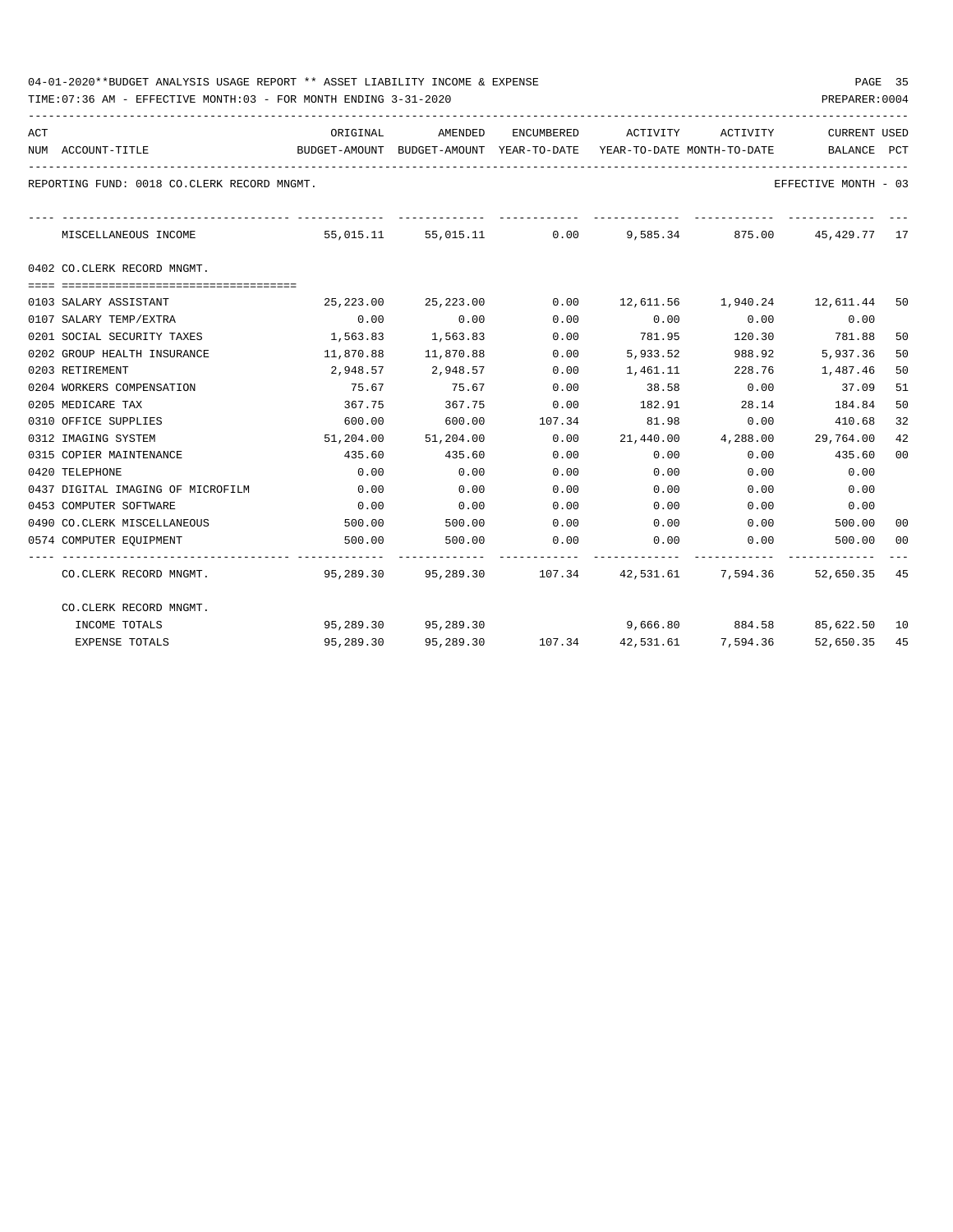|     | 04-01-2020**BUDGET ANALYSIS USAGE REPORT ** ASSET LIABILITY INCOME & EXPENSE<br>TIME: 07:36 AM - EFFECTIVE MONTH: 03 - FOR MONTH ENDING 3-31-2020<br>PREPARER: 0004 |          |                                                     |            |                                        |                                                           |                             |                |  |  |  |
|-----|---------------------------------------------------------------------------------------------------------------------------------------------------------------------|----------|-----------------------------------------------------|------------|----------------------------------------|-----------------------------------------------------------|-----------------------------|----------------|--|--|--|
| ACT | NUM ACCOUNT-TITLE                                                                                                                                                   | ORIGINAL | AMENDED<br>BUDGET-AMOUNT BUDGET-AMOUNT YEAR-TO-DATE | ENCUMBERED | ACTIVITY<br>YEAR-TO-DATE MONTH-TO-DATE | ACTIVITY                                                  | CURRENT USED<br>BALANCE PCT |                |  |  |  |
|     | REPORTING FUND: 0019 DIST.CLK.RECORDS MNGMT.                                                                                                                        |          |                                                     |            |                                        |                                                           | EFFECTIVE MONTH - 03        |                |  |  |  |
|     | 0100 PAYROLL                                                                                                                                                        |          |                                                     |            |                                        |                                                           |                             |                |  |  |  |
|     | 0100 PAYROLL<br>---- -------                                                                                                                                        |          |                                                     |            | 0.00                                   | 0.00                                                      | 0.00                        |                |  |  |  |
|     | PAYROLL                                                                                                                                                             |          |                                                     |            | 0.00                                   | 0.00                                                      | 0.00                        |                |  |  |  |
|     | 0102 A/P CLEARING                                                                                                                                                   |          |                                                     |            |                                        |                                                           |                             |                |  |  |  |
|     | 0100 A/P CLEARING                                                                                                                                                   |          |                                                     |            | 0.00                                   | 0.00                                                      | 0.00                        |                |  |  |  |
|     | A/P CLEARING                                                                                                                                                        |          |                                                     |            | 0.00                                   | 0.00                                                      | 0.00                        |                |  |  |  |
|     | 0103 CASH                                                                                                                                                           |          |                                                     |            |                                        |                                                           |                             |                |  |  |  |
|     | 0100 DIST.CLK.REC.MNGMT-COMB.FUNDS CKIN                                                                                                                             |          |                                                     |            |                                        | $6,036.23 - 2,422.04 - 7,687.08$                          |                             |                |  |  |  |
|     | CASH                                                                                                                                                                |          |                                                     |            |                                        | -------- ------------<br>$6,036.23 - 2,422.04 - 7,687.08$ |                             |                |  |  |  |
|     | 0120 RECEIVABLES                                                                                                                                                    |          |                                                     |            |                                        |                                                           |                             |                |  |  |  |
|     | 0313 DUE FROM OTHER FUNDS                                                                                                                                           |          |                                                     |            | 0.00                                   | 0.00                                                      | 147.85                      |                |  |  |  |
|     | RECEIVABLES                                                                                                                                                         |          |                                                     |            | 0.00                                   | 0.00                                                      | 147.85                      |                |  |  |  |
|     | 0200 LIABILITY ACCOUNT                                                                                                                                              |          |                                                     |            |                                        |                                                           |                             |                |  |  |  |
|     | 0150 ACCRUED SALARY PAYABLE                                                                                                                                         |          |                                                     |            | 0.00                                   | 0.00                                                      | 0.01                        |                |  |  |  |
|     | 0155 ACCRUED FRINGE BENEFITS                                                                                                                                        |          |                                                     |            | 0.00                                   | 0.00                                                      | 0.00                        |                |  |  |  |
|     | 0910 SYSTEM ADDED LIABILITY LINE-ITEM                                                                                                                               |          |                                                     |            | 0.00                                   | 0.00                                                      | 0.00                        |                |  |  |  |
|     | LIABILITY ACCOUNT                                                                                                                                                   |          |                                                     |            | 0.00                                   | 0.00                                                      | 0.01                        |                |  |  |  |
|     | 0271 EQUITY ACCOUNT                                                                                                                                                 |          |                                                     |            |                                        |                                                           |                             |                |  |  |  |
|     | 0200 EQUITY ACCOUNT                                                                                                                                                 |          |                                                     |            | 0.00                                   |                                                           | $0.00$ 13,871.15            |                |  |  |  |
|     | EQUITY ACCOUNT                                                                                                                                                      |          |                                                     |            | 0.00                                   | 0.00                                                      | 13,871.15                   |                |  |  |  |
|     | 0300 CASH                                                                                                                                                           |          |                                                     |            |                                        |                                                           |                             |                |  |  |  |
|     | 0119 BEGINNING CASH BALANCE                                                                                                                                         |          | 9,500.00 9,500.00                                   |            |                                        | $0.00$ $0.00$                                             | 9,500.00 00                 |                |  |  |  |
|     | CASH                                                                                                                                                                | 9,500.00 | 9,500.00                                            | 0.00       | 0.00                                   | 0.00                                                      | 9,500.00                    | 0 <sub>0</sub> |  |  |  |
|     | 0360 INTEREST EARNINGS                                                                                                                                              |          |                                                     |            |                                        |                                                           |                             |                |  |  |  |
|     | 0100 INTEREST EARNINGS                                                                                                                                              | 0.00     | 0.00                                                |            |                                        | 16.18 2.00 16.18+                                         |                             |                |  |  |  |
|     | INTEREST EARNINGS                                                                                                                                                   | 0.00     | 0.00                                                | 0.00       | 16.18                                  | 2.00                                                      | $16.18+$                    |                |  |  |  |
|     | 0370 MISCELLEANEOUS INCOME                                                                                                                                          |          |                                                     |            |                                        |                                                           |                             |                |  |  |  |
|     |                                                                                                                                                                     |          |                                                     |            |                                        |                                                           |                             |                |  |  |  |
|     | 0136 DIST.CLK.PRES.REC.FEE<br>----------------<br>-------------- ------                                                                                             | 2,500.00 | 2,500.00                                            |            |                                        | 1,445.91 283.09 1,054.09<br>------------                  |                             | 58             |  |  |  |
|     | MISCELLEANEOUS INCOME                                                                                                                                               | 2,500.00 | 2,500.00                                            | 0.00       | 1,445.91                               | 283.09                                                    | 1,054.09                    | 58             |  |  |  |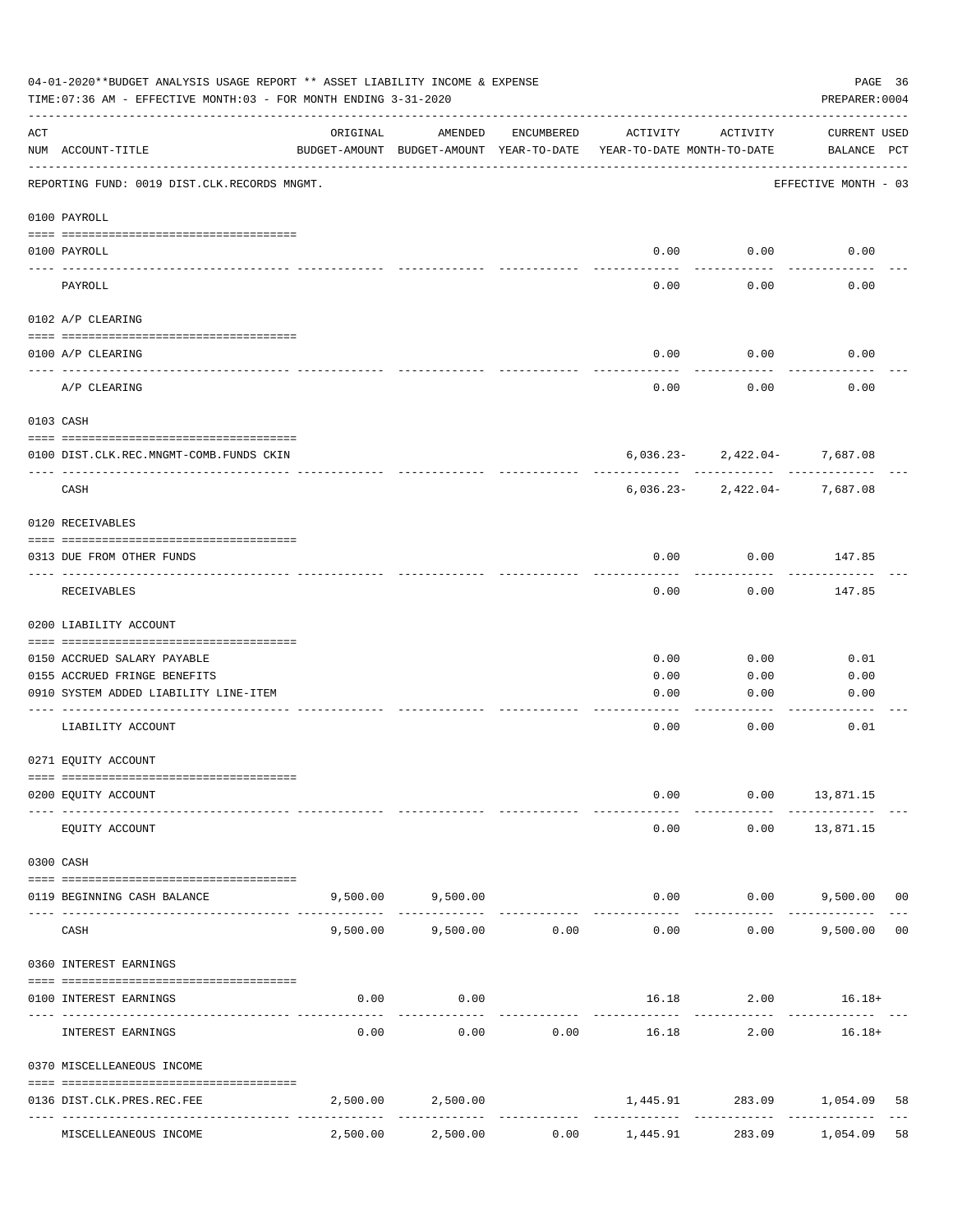| 04-01-2020**BUDGET ANALYSIS USAGE REPORT ** ASSET LIABILITY INCOME & EXPENSE | PAGE 37        |
|------------------------------------------------------------------------------|----------------|
| TIME:07:36 AM - EFFECTIVE MONTH:03 - FOR MONTH ENDING 3-31-2020              | PREPARER: 0004 |

| ACT |                                              | ORIGINAL                                                            | AMENDED                                        | ENCUMBERED | ACTIVITY        | ACTIVITY | <b>CURRENT USED</b>           |    |
|-----|----------------------------------------------|---------------------------------------------------------------------|------------------------------------------------|------------|-----------------|----------|-------------------------------|----|
|     | NUM ACCOUNT-TITLE                            | BUDGET-AMOUNT BUDGET-AMOUNT YEAR-TO-DATE YEAR-TO-DATE_MONTH-TO-DATE |                                                |            |                 |          | BALANCE PCT                   |    |
|     | REPORTING FUND: 0019 DIST.CLK.RECORDS MNGMT. |                                                                     |                                                |            |                 |          | EFFECTIVE MONTH - 03          |    |
|     | 0450 DIST. CLERK REC. MNGMT.                 |                                                                     |                                                |            |                 |          |                               |    |
|     | -0000000000000000000000000000000000000       |                                                                     |                                                |            |                 |          |                               |    |
|     | 0107 SALARY TEMP/EXTRA                       | 0.00                                                                | 0.00                                           | 0.00       | 2,773.70        |          | 470.12 2.773.70-              |    |
|     | 0201 SOCIAL SECURITY TAXES                   | 0.00                                                                | 0.00                                           | 0.00       | 165.74 28.72    |          | $165.74-$                     |    |
|     | 0202 GROUP HEALTH & DENTAL INSURANCE         | 0.00                                                                | 0.00                                           | 0.00       | 1,241.72        |          | 177.42 1,241.72-              |    |
|     | 0203 RETIREMENT                              | 0.00                                                                | 0.00                                           | 0.00       | 321.87          |          | 55.44 321.87-                 |    |
|     | 0204 WORKERS COMPENSATION                    | 0.00                                                                | 0.00                                           | 0.00       | 0.00            | 0.00     | 0.00                          |    |
|     | 0205 MEDICARE TAX                            | 0.00                                                                | 0.00                                           | 0.00       | 38.80           | 6.72     | $38.80 -$                     |    |
|     | 0310 OFFICE SUPPLIES                         | 0.00                                                                | 0.00                                           | 0.00       | 0.00            |          | 0.00<br>0.00                  |    |
|     | 0400 RECORDS STORAGE SHELVING                | 6,000.00                                                            | 6,000.00                                       | 0.00       |                 |          | 2,956.49 1,968.71 3,043.51 49 |    |
|     | 0435 PRINTING                                | 0.00                                                                | 0.00                                           | 0.00       | $0.00$ 0.00     |          | 0.00                          |    |
|     | 0572 OFFICE EQUIPMENT                        |                                                                     | 6,000.00 6,000.00                              | 0.00       | 0.00            | 0.00     | 6,000.00                      | 00 |
|     | DIST.CLERK REC. MNGMT.                       |                                                                     | $12,000.00$ $12,000.00$ 0.00 7,498.32 2,707.13 |            |                 |          | 4,501.68                      | 62 |
|     | DIST.CLK.RECORDS MNGMT.                      |                                                                     |                                                |            |                 |          |                               |    |
|     | INCOME TOTALS                                |                                                                     |                                                |            |                 |          | 1,462.09 285.09 10,537.91 12  |    |
|     | <b>EXPENSE TOTALS</b>                        | 12,000.00                                                           | 12,000.00                                      |            | $0.00$ 7,498.32 | 2,707.13 | 4,501.68                      | 62 |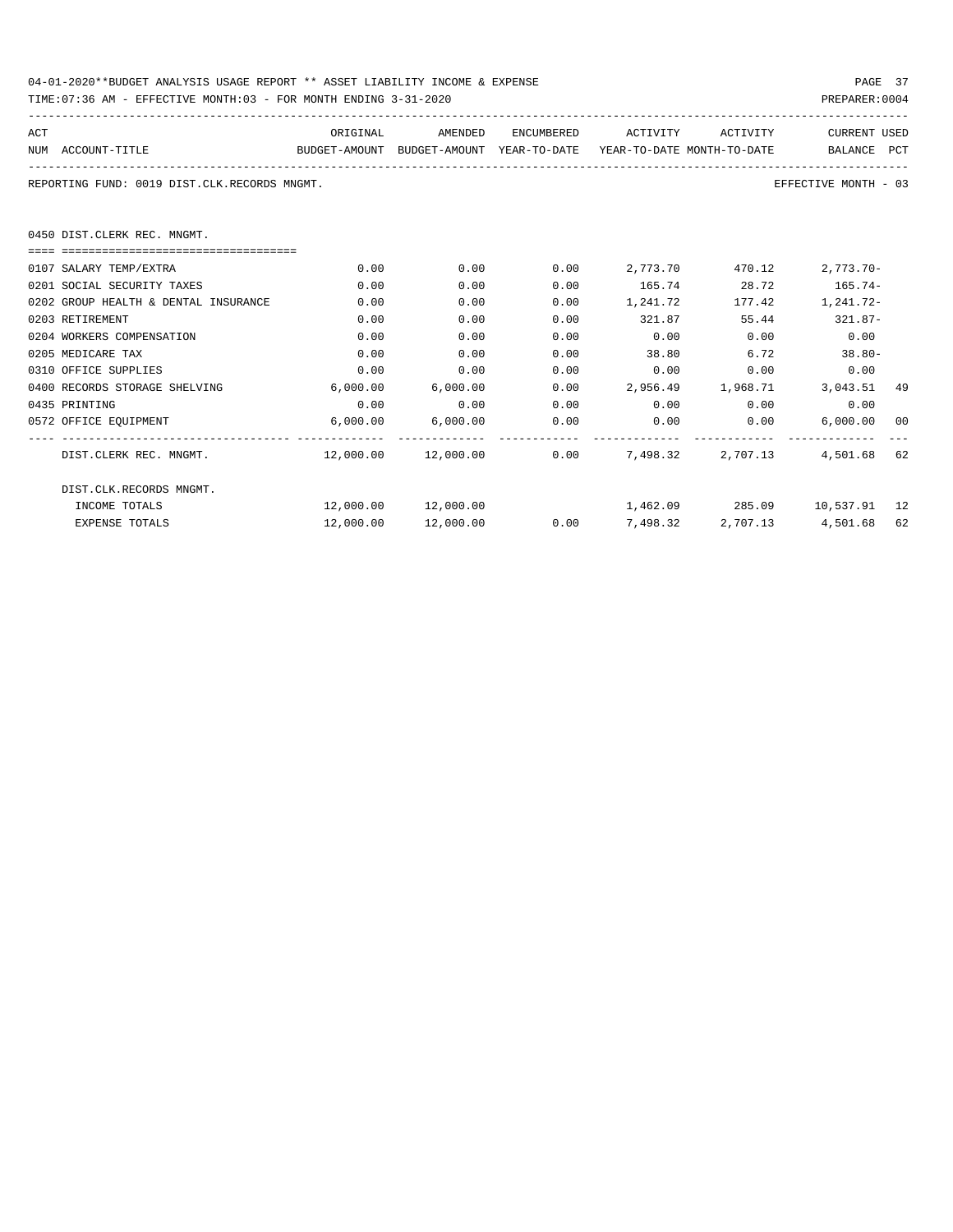|             | 04-01-2020**BUDGET ANALYSIS USAGE REPORT ** ASSET LIABILITY INCOME & EXPENSE<br>TIME: 07:36 AM - EFFECTIVE MONTH: 03 - FOR MONTH ENDING 3-31-2020 |          |                                                     |                               |                                        |                                 | PAGE 38<br>PREPARER: 0004                     |  |
|-------------|---------------------------------------------------------------------------------------------------------------------------------------------------|----------|-----------------------------------------------------|-------------------------------|----------------------------------------|---------------------------------|-----------------------------------------------|--|
| ACT         | NUM ACCOUNT-TITLE                                                                                                                                 | ORIGINAL | AMENDED<br>BUDGET-AMOUNT BUDGET-AMOUNT YEAR-TO-DATE | ENCUMBERED                    | ACTIVITY<br>YEAR-TO-DATE MONTH-TO-DATE | ACTIVITY                        | CURRENT USED<br>BALANCE PCT                   |  |
|             | REPORTING FUND: 0020 COUNTY OFFICES REC.MNGMT.                                                                                                    |          |                                                     |                               |                                        |                                 | EFFECTIVE MONTH - 03                          |  |
|             | 0100 PAYROLL                                                                                                                                      |          |                                                     |                               |                                        |                                 |                                               |  |
|             | 0100 PAYROLL                                                                                                                                      |          |                                                     |                               |                                        | $0.00$ $0.00$                   | 0.00                                          |  |
|             | PAYROLL                                                                                                                                           |          |                                                     |                               | 0.00                                   | 0.00                            | 0.00                                          |  |
|             | 0102 A/P CLEARING                                                                                                                                 |          |                                                     |                               |                                        |                                 |                                               |  |
|             | 0100 A/P CLEARING                                                                                                                                 |          |                                                     |                               | 0.00                                   | 0.00                            | 0.00                                          |  |
|             | A/P CLEARING                                                                                                                                      |          |                                                     |                               | 0.00                                   | 0.00                            | 0.00                                          |  |
|             | 0103 CASH                                                                                                                                         |          |                                                     |                               |                                        |                                 |                                               |  |
|             | 0100 CO.OFF.REC.MNGMT-COMB. FUNDS CKING                                                                                                           |          |                                                     |                               |                                        |                                 | 5, 293.85 - 232.65 60, 845.52                 |  |
|             | -----------------------------<br>CASH                                                                                                             |          |                                                     |                               | 5,293.85-                              | - - - - - - - - - - -<br>232.65 | 60,845.52                                     |  |
|             | 0120 RECEIVABLES                                                                                                                                  |          |                                                     |                               |                                        |                                 |                                               |  |
|             | 0313 DUE FROM OTHER FUNDS                                                                                                                         |          |                                                     |                               | 0.00                                   | 0.00                            | 937.31                                        |  |
|             | RECEIVABLES                                                                                                                                       |          |                                                     |                               | 0.00                                   | 0.00                            | 937.31                                        |  |
|             | 0200 SYSTEM ADDED LIABILITY DEPARTMENT                                                                                                            |          |                                                     |                               |                                        |                                 |                                               |  |
|             | 0150 ACCRUED SALARY PAYABLE                                                                                                                       |          |                                                     |                               | 0.00                                   | 0.00                            | 0.00                                          |  |
|             | 0155 ACCRUED FRINGE BENEFITS                                                                                                                      |          |                                                     |                               | 0.00                                   | 0.00                            | 0.00                                          |  |
|             | 0910 SYSTEM ADDED LIABILITY LINE-ITEM                                                                                                             |          |                                                     |                               | 0.00                                   | 0.00                            | 0.00                                          |  |
|             | SYSTEM ADDED LIABILITY DEPARTMENT                                                                                                                 |          |                                                     |                               | 0.00                                   | 0.00                            | 0.00                                          |  |
|             | 0271 EQUITY ACCOUNT                                                                                                                               |          |                                                     |                               |                                        |                                 |                                               |  |
|             | 0200 EQUITY ACCOUNT                                                                                                                               |          |                                                     |                               | 0.00                                   |                                 | $0.00$ 67,076.68                              |  |
|             | EQUITY ACCOUNT                                                                                                                                    |          |                                                     |                               |                                        |                                 | $0.00$ $0.00$ $67,076.68$                     |  |
|             | 0300 CASH                                                                                                                                         |          |                                                     |                               |                                        |                                 |                                               |  |
|             | 0120 BEGINNING CASH BALANCE                                                                                                                       |          | 5, 258.42 5, 258.42                                 |                               |                                        | ------------                    | $0.00$ $0.00$ $5,258.42$ 00                   |  |
| $- - - - -$ | CASH                                                                                                                                              |          | 5,258.42 5,258.42 0.00                              | ----------------------------- |                                        |                                 | --------------<br>$0.00$ $0.00$ $5,258.42$ 00 |  |
|             | 0360 INTEREST EARNINGS                                                                                                                            |          |                                                     |                               |                                        |                                 |                                               |  |
|             | 0100 INTEREST EARNINGS                                                                                                                            |          | 50.00<br>50.00                                      |                               |                                        |                                 | 80.33 12.03 30.33+ 161                        |  |
|             | INTEREST EARNINGS                                                                                                                                 | 50.00    |                                                     | 50.00 0.00                    | ------------ --------------<br>80.33   | -------------                   | -------------<br>$12.03$ $30.33+161$          |  |
|             | 0370 MISCELLENEOUS INCOME                                                                                                                         |          |                                                     |                               |                                        |                                 |                                               |  |
|             | 0135 CO.OFFICE REC.MNGMT.FEE                                                                                                                      |          | 12,477.51 12,477.51                                 |                               |                                        |                                 | 2,545.89 430.00 9,931.62 20                   |  |
|             | MISCELLENEOUS INCOME                                                                                                                              |          | 12,477.51 12,477.51                                 | 0.00                          | 2,545.89                               | 430.00                          | 9,931.62 20                                   |  |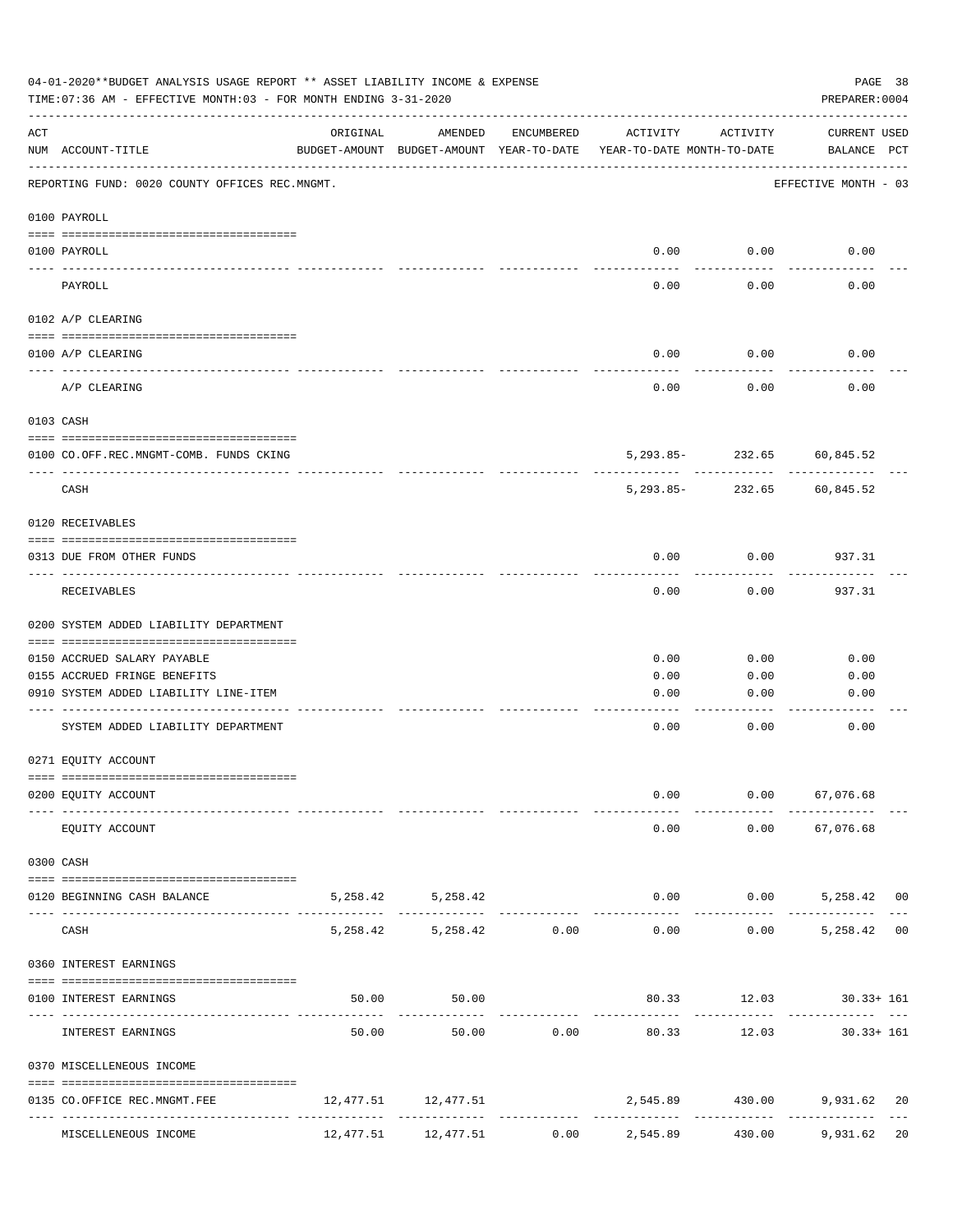| 04-01-2020**BUDGET ANALYSIS USAGE REPORT ** ASSET LIABILITY INCOME & EXPENSE | PAGE 39        |  |
|------------------------------------------------------------------------------|----------------|--|
| TIME:07:36 AM - EFFECTIVE MONTH:03 - FOR MONTH ENDING 3-31-2020              | PREPARER: 0004 |  |

| ACT                                                         | ORIGINAL                                                            | AMENDED             |      | ENCUMBERED ACTIVITY ACTIVITY |        | CURRENT USED                 |                 |
|-------------------------------------------------------------|---------------------------------------------------------------------|---------------------|------|------------------------------|--------|------------------------------|-----------------|
| NUM ACCOUNT-TITLE                                           | BUDGET-AMOUNT BUDGET-AMOUNT YEAR-TO-DATE YEAR-TO-DATE_MONTH-TO-DATE |                     |      |                              |        | BALANCE PCT                  |                 |
| REPORTING FUND: 0020 COUNTY OFFICES REC.MNGMT.              |                                                                     |                     |      |                              |        | EFFECTIVE MONTH - 03         |                 |
| 0449 COUNTY OFFICES REC.MNGMT.                              |                                                                     |                     |      |                              |        |                              |                 |
| ------------------------------------                        |                                                                     |                     |      |                              |        |                              |                 |
| 0103 SALARY ASSISTANT                                       | 0.00                                                                | 0.00                | 0.00 | 0.00                         |        | $0.00$ 0.00                  |                 |
| 0107 SALARY TEMP./EXTRA                                     | 8,807.83                                                            | 8,807.83            | 0.00 | 0.00                         | 0.00   | 8,807.83                     | 00 <sup>0</sup> |
| 0201 SOCIAL SECURITY TAXES                                  | 529.75                                                              | 529.75              | 0.00 | 0.00                         | 0.00   | 529.75                       | 00              |
| 0202 GROUP HEALTH INSURANCE                                 | 0.00                                                                | 0.00                | 0.00 | 0.00                         | 0.00   | 0.00                         |                 |
| 0203 RETIREMENT                                             | 998.83                                                              | 998.83              | 0.00 | 0.00                         | 0.00   | 998.83                       | 00              |
| 0204 WORKERS COMPENSATION                                   | 25.63                                                               | 25.63               | 0.00 | 13.47                        | 0.00   | 12.16                        | 53              |
| 0205 MEDICARE TAX                                           | 123.89                                                              | 123.89              | 0.00 | 0.00                         | 0.00   | 123.89                       | 00              |
| 0310 OFFICE SUPPLIES                                        | 0.00                                                                | 0.00                | 0.00 | 0.00                         | 0.00   | 0.00                         |                 |
| 0350 RECORDS DISPOSAL                                       | 2,000.00                                                            | 2,000.00            | 0.00 | 2,876.61                     | 209.38 | $876.61 - 144$               |                 |
| 0400 RECORDS STORAGE SHELVING                               | 0.00                                                                | 0.00                | 0.00 | 0.00                         | 0.00   | 0.00                         |                 |
| 0453 COMPUTER SOFTWARE MAINTENANCE                          | 4,150.00                                                            | 4,150.00            | 0.00 | 4,150.00 0.00                |        | 0.00 100                     |                 |
| 0460 EQUIPMENT RENTAL                                       | 0.00                                                                | 0.00                | 0.00 | $0.00$ $0.00$ $0.00$ $0.00$  |        |                              |                 |
| 0574 COMPUTER EQUIPMENT 1,150.00 1,150.00                   |                                                                     |                     | 0.00 |                              |        |                              |                 |
| COUNTY OFFICES REC.MNGMT. 17,785.93 17,785.93 0.00 7,920.07 |                                                                     |                     |      |                              |        | 209.38 9.865.86 45           |                 |
| COUNTY OFFICES REC.MNGMT.                                   |                                                                     |                     |      |                              |        |                              |                 |
| INCOME TOTALS                                               |                                                                     | 17,785.93 17,785.93 |      |                              |        | 2,626.22 442.03 15,159.71 15 |                 |
| <b>EXPENSE TOTALS</b>                                       |                                                                     | 17,785.93 17,785.93 |      | $0.00$ 7,920.07              |        | 209.38 9,865.86 45           |                 |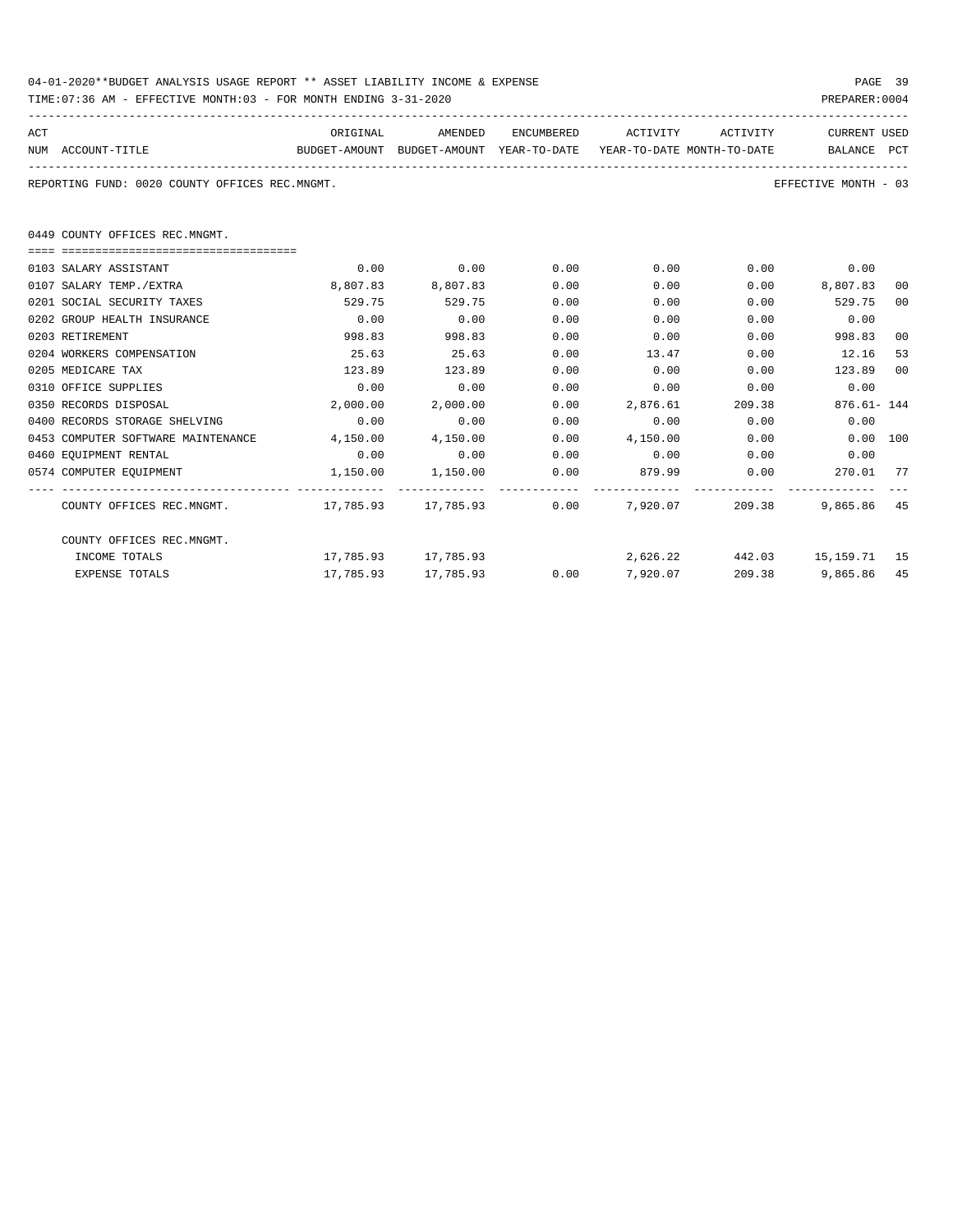| ACT<br>ORIGINAL<br>AMENDED<br>ENCUMBERED<br>ACTIVITY<br>ACTIVITY<br>BUDGET-AMOUNT BUDGET-AMOUNT YEAR-TO-DATE<br>YEAR-TO-DATE MONTH-TO-DATE<br>NUM ACCOUNT-TITLE<br>REPORTING FUND: 0021 FANNIN CO. R & B #1 FUND<br>EFFECTIVE MONTH - 03<br>0100 PAYROLL<br>0.00<br>0.00<br>0.00<br>0100 PAYROLL<br>---- ----<br>$---$<br>-------<br>0.00<br>0.00<br>0.00<br>PAYROLL<br>0102 A/P CLEARING<br>0.00<br>0.00<br>0.00<br>0100 A/P CLEARING<br>A/P CLEARING<br>0.00<br>0.00<br>0.00<br>0103 CASH<br>425,486.60 6,877.03- 515,910.37<br>0100 R&B#1-COMBINED FUNDS CHECKING<br>0175 TEXPOOL<br>159.81<br>23.15<br>18,293.49<br>CASH<br>425,646.41 6,853.88- 534,203.86<br>0120 RECEIVABLES<br>0.00<br>0.00<br>36,182.06<br>0311 TAXES RECEIVABLE<br>0312 DUE FROM OTHER GOVERNMENTS<br>19,994.07<br>0.00<br>0.00<br>0313 DUE FROM OTHER FUNDS<br>0.00<br>0.00<br>3,510.97<br>0315 INVENTORY ASSET<br>0.00<br>0.00<br>12,217.15<br>----------<br>----<br>-----<br>0.00<br>0.00<br>71,904.25<br>RECEIVABLES<br>0200 LIABILITY ACCOUNT<br>0150 ACCRUED SALARY PAYABLE<br>0.00<br>0.00<br>12,877.04<br>0.00<br>0.00<br>5,414.04<br>0155 ACCRUED FRINGE BENEFITS<br>0200 DEFERRED TAX REVENUE<br>0.00<br>0.00<br>34,684.34<br>0900 SYSTEM ADDED LIABILITY LINE-ITEM<br>0.00<br>0.00<br>0.00<br>0.00<br>0910 SYSTEM ADDED LIABILITY LINE-ITEM<br>$8,504.60 -$<br>----------<br>$8,504.60 -$<br>0.00<br>44,470.82<br>LIABILITY ACCOUNT<br>0207 DUE TO FUND<br>0.00<br>0.00<br>0.00<br>0070 DUE TO RIGHT OF WAY<br>0131 DUE TO RD. DIST. 17A<br>0.00<br>0.00<br>0.00<br>------------ -------------<br>0.00<br>0.00<br>0.00<br>DUE TO FUND<br>0231 LOANS<br>0.00<br>0.00<br>0100 LOAN BSB EQUIPMENT<br>0.00 | 04-01-2020**BUDGET ANALYSIS USAGE REPORT ** ASSET LIABILITY INCOME & EXPENSE<br>TIME: 07:36 AM - EFFECTIVE MONTH: 03 - FOR MONTH ENDING 3-31-2020 |  |  | PAGE 40<br>PREPARER: 0004          |  |
|---------------------------------------------------------------------------------------------------------------------------------------------------------------------------------------------------------------------------------------------------------------------------------------------------------------------------------------------------------------------------------------------------------------------------------------------------------------------------------------------------------------------------------------------------------------------------------------------------------------------------------------------------------------------------------------------------------------------------------------------------------------------------------------------------------------------------------------------------------------------------------------------------------------------------------------------------------------------------------------------------------------------------------------------------------------------------------------------------------------------------------------------------------------------------------------------------------------------------------------------------------------------------------------------------------------------------------------------------------------------------------------------------------------------------------------------------------------------------------------------------------------------------------------------------------------------------------------------------------------------------------------------------------------------------------------------|---------------------------------------------------------------------------------------------------------------------------------------------------|--|--|------------------------------------|--|
|                                                                                                                                                                                                                                                                                                                                                                                                                                                                                                                                                                                                                                                                                                                                                                                                                                                                                                                                                                                                                                                                                                                                                                                                                                                                                                                                                                                                                                                                                                                                                                                                                                                                                             |                                                                                                                                                   |  |  | <b>CURRENT USED</b><br>BALANCE PCT |  |
|                                                                                                                                                                                                                                                                                                                                                                                                                                                                                                                                                                                                                                                                                                                                                                                                                                                                                                                                                                                                                                                                                                                                                                                                                                                                                                                                                                                                                                                                                                                                                                                                                                                                                             |                                                                                                                                                   |  |  |                                    |  |
|                                                                                                                                                                                                                                                                                                                                                                                                                                                                                                                                                                                                                                                                                                                                                                                                                                                                                                                                                                                                                                                                                                                                                                                                                                                                                                                                                                                                                                                                                                                                                                                                                                                                                             |                                                                                                                                                   |  |  |                                    |  |
|                                                                                                                                                                                                                                                                                                                                                                                                                                                                                                                                                                                                                                                                                                                                                                                                                                                                                                                                                                                                                                                                                                                                                                                                                                                                                                                                                                                                                                                                                                                                                                                                                                                                                             |                                                                                                                                                   |  |  |                                    |  |
|                                                                                                                                                                                                                                                                                                                                                                                                                                                                                                                                                                                                                                                                                                                                                                                                                                                                                                                                                                                                                                                                                                                                                                                                                                                                                                                                                                                                                                                                                                                                                                                                                                                                                             |                                                                                                                                                   |  |  |                                    |  |
|                                                                                                                                                                                                                                                                                                                                                                                                                                                                                                                                                                                                                                                                                                                                                                                                                                                                                                                                                                                                                                                                                                                                                                                                                                                                                                                                                                                                                                                                                                                                                                                                                                                                                             |                                                                                                                                                   |  |  |                                    |  |
|                                                                                                                                                                                                                                                                                                                                                                                                                                                                                                                                                                                                                                                                                                                                                                                                                                                                                                                                                                                                                                                                                                                                                                                                                                                                                                                                                                                                                                                                                                                                                                                                                                                                                             |                                                                                                                                                   |  |  |                                    |  |
|                                                                                                                                                                                                                                                                                                                                                                                                                                                                                                                                                                                                                                                                                                                                                                                                                                                                                                                                                                                                                                                                                                                                                                                                                                                                                                                                                                                                                                                                                                                                                                                                                                                                                             |                                                                                                                                                   |  |  |                                    |  |
|                                                                                                                                                                                                                                                                                                                                                                                                                                                                                                                                                                                                                                                                                                                                                                                                                                                                                                                                                                                                                                                                                                                                                                                                                                                                                                                                                                                                                                                                                                                                                                                                                                                                                             |                                                                                                                                                   |  |  |                                    |  |
|                                                                                                                                                                                                                                                                                                                                                                                                                                                                                                                                                                                                                                                                                                                                                                                                                                                                                                                                                                                                                                                                                                                                                                                                                                                                                                                                                                                                                                                                                                                                                                                                                                                                                             |                                                                                                                                                   |  |  |                                    |  |
|                                                                                                                                                                                                                                                                                                                                                                                                                                                                                                                                                                                                                                                                                                                                                                                                                                                                                                                                                                                                                                                                                                                                                                                                                                                                                                                                                                                                                                                                                                                                                                                                                                                                                             |                                                                                                                                                   |  |  |                                    |  |
|                                                                                                                                                                                                                                                                                                                                                                                                                                                                                                                                                                                                                                                                                                                                                                                                                                                                                                                                                                                                                                                                                                                                                                                                                                                                                                                                                                                                                                                                                                                                                                                                                                                                                             |                                                                                                                                                   |  |  |                                    |  |
|                                                                                                                                                                                                                                                                                                                                                                                                                                                                                                                                                                                                                                                                                                                                                                                                                                                                                                                                                                                                                                                                                                                                                                                                                                                                                                                                                                                                                                                                                                                                                                                                                                                                                             |                                                                                                                                                   |  |  |                                    |  |
|                                                                                                                                                                                                                                                                                                                                                                                                                                                                                                                                                                                                                                                                                                                                                                                                                                                                                                                                                                                                                                                                                                                                                                                                                                                                                                                                                                                                                                                                                                                                                                                                                                                                                             |                                                                                                                                                   |  |  |                                    |  |
|                                                                                                                                                                                                                                                                                                                                                                                                                                                                                                                                                                                                                                                                                                                                                                                                                                                                                                                                                                                                                                                                                                                                                                                                                                                                                                                                                                                                                                                                                                                                                                                                                                                                                             |                                                                                                                                                   |  |  |                                    |  |
|                                                                                                                                                                                                                                                                                                                                                                                                                                                                                                                                                                                                                                                                                                                                                                                                                                                                                                                                                                                                                                                                                                                                                                                                                                                                                                                                                                                                                                                                                                                                                                                                                                                                                             |                                                                                                                                                   |  |  |                                    |  |
|                                                                                                                                                                                                                                                                                                                                                                                                                                                                                                                                                                                                                                                                                                                                                                                                                                                                                                                                                                                                                                                                                                                                                                                                                                                                                                                                                                                                                                                                                                                                                                                                                                                                                             |                                                                                                                                                   |  |  |                                    |  |
|                                                                                                                                                                                                                                                                                                                                                                                                                                                                                                                                                                                                                                                                                                                                                                                                                                                                                                                                                                                                                                                                                                                                                                                                                                                                                                                                                                                                                                                                                                                                                                                                                                                                                             |                                                                                                                                                   |  |  |                                    |  |
|                                                                                                                                                                                                                                                                                                                                                                                                                                                                                                                                                                                                                                                                                                                                                                                                                                                                                                                                                                                                                                                                                                                                                                                                                                                                                                                                                                                                                                                                                                                                                                                                                                                                                             |                                                                                                                                                   |  |  |                                    |  |
|                                                                                                                                                                                                                                                                                                                                                                                                                                                                                                                                                                                                                                                                                                                                                                                                                                                                                                                                                                                                                                                                                                                                                                                                                                                                                                                                                                                                                                                                                                                                                                                                                                                                                             |                                                                                                                                                   |  |  |                                    |  |
|                                                                                                                                                                                                                                                                                                                                                                                                                                                                                                                                                                                                                                                                                                                                                                                                                                                                                                                                                                                                                                                                                                                                                                                                                                                                                                                                                                                                                                                                                                                                                                                                                                                                                             |                                                                                                                                                   |  |  |                                    |  |
|                                                                                                                                                                                                                                                                                                                                                                                                                                                                                                                                                                                                                                                                                                                                                                                                                                                                                                                                                                                                                                                                                                                                                                                                                                                                                                                                                                                                                                                                                                                                                                                                                                                                                             |                                                                                                                                                   |  |  |                                    |  |
|                                                                                                                                                                                                                                                                                                                                                                                                                                                                                                                                                                                                                                                                                                                                                                                                                                                                                                                                                                                                                                                                                                                                                                                                                                                                                                                                                                                                                                                                                                                                                                                                                                                                                             |                                                                                                                                                   |  |  |                                    |  |
|                                                                                                                                                                                                                                                                                                                                                                                                                                                                                                                                                                                                                                                                                                                                                                                                                                                                                                                                                                                                                                                                                                                                                                                                                                                                                                                                                                                                                                                                                                                                                                                                                                                                                             |                                                                                                                                                   |  |  | $8,504.60 -$                       |  |
|                                                                                                                                                                                                                                                                                                                                                                                                                                                                                                                                                                                                                                                                                                                                                                                                                                                                                                                                                                                                                                                                                                                                                                                                                                                                                                                                                                                                                                                                                                                                                                                                                                                                                             |                                                                                                                                                   |  |  |                                    |  |
|                                                                                                                                                                                                                                                                                                                                                                                                                                                                                                                                                                                                                                                                                                                                                                                                                                                                                                                                                                                                                                                                                                                                                                                                                                                                                                                                                                                                                                                                                                                                                                                                                                                                                             |                                                                                                                                                   |  |  |                                    |  |
|                                                                                                                                                                                                                                                                                                                                                                                                                                                                                                                                                                                                                                                                                                                                                                                                                                                                                                                                                                                                                                                                                                                                                                                                                                                                                                                                                                                                                                                                                                                                                                                                                                                                                             |                                                                                                                                                   |  |  |                                    |  |
|                                                                                                                                                                                                                                                                                                                                                                                                                                                                                                                                                                                                                                                                                                                                                                                                                                                                                                                                                                                                                                                                                                                                                                                                                                                                                                                                                                                                                                                                                                                                                                                                                                                                                             |                                                                                                                                                   |  |  |                                    |  |
|                                                                                                                                                                                                                                                                                                                                                                                                                                                                                                                                                                                                                                                                                                                                                                                                                                                                                                                                                                                                                                                                                                                                                                                                                                                                                                                                                                                                                                                                                                                                                                                                                                                                                             |                                                                                                                                                   |  |  |                                    |  |
|                                                                                                                                                                                                                                                                                                                                                                                                                                                                                                                                                                                                                                                                                                                                                                                                                                                                                                                                                                                                                                                                                                                                                                                                                                                                                                                                                                                                                                                                                                                                                                                                                                                                                             |                                                                                                                                                   |  |  |                                    |  |
|                                                                                                                                                                                                                                                                                                                                                                                                                                                                                                                                                                                                                                                                                                                                                                                                                                                                                                                                                                                                                                                                                                                                                                                                                                                                                                                                                                                                                                                                                                                                                                                                                                                                                             |                                                                                                                                                   |  |  |                                    |  |
| LOANS<br>0.00<br>0.00<br>0.00                                                                                                                                                                                                                                                                                                                                                                                                                                                                                                                                                                                                                                                                                                                                                                                                                                                                                                                                                                                                                                                                                                                                                                                                                                                                                                                                                                                                                                                                                                                                                                                                                                                               |                                                                                                                                                   |  |  |                                    |  |
| 0271 EQUITY ACCOUNT                                                                                                                                                                                                                                                                                                                                                                                                                                                                                                                                                                                                                                                                                                                                                                                                                                                                                                                                                                                                                                                                                                                                                                                                                                                                                                                                                                                                                                                                                                                                                                                                                                                                         |                                                                                                                                                   |  |  |                                    |  |
|                                                                                                                                                                                                                                                                                                                                                                                                                                                                                                                                                                                                                                                                                                                                                                                                                                                                                                                                                                                                                                                                                                                                                                                                                                                                                                                                                                                                                                                                                                                                                                                                                                                                                             |                                                                                                                                                   |  |  |                                    |  |
| 0.00<br>0.00<br>127,486.28<br>0200 EQUITY ACCOUNTY<br>--------------<br>-------------<br>-------------                                                                                                                                                                                                                                                                                                                                                                                                                                                                                                                                                                                                                                                                                                                                                                                                                                                                                                                                                                                                                                                                                                                                                                                                                                                                                                                                                                                                                                                                                                                                                                                      |                                                                                                                                                   |  |  |                                    |  |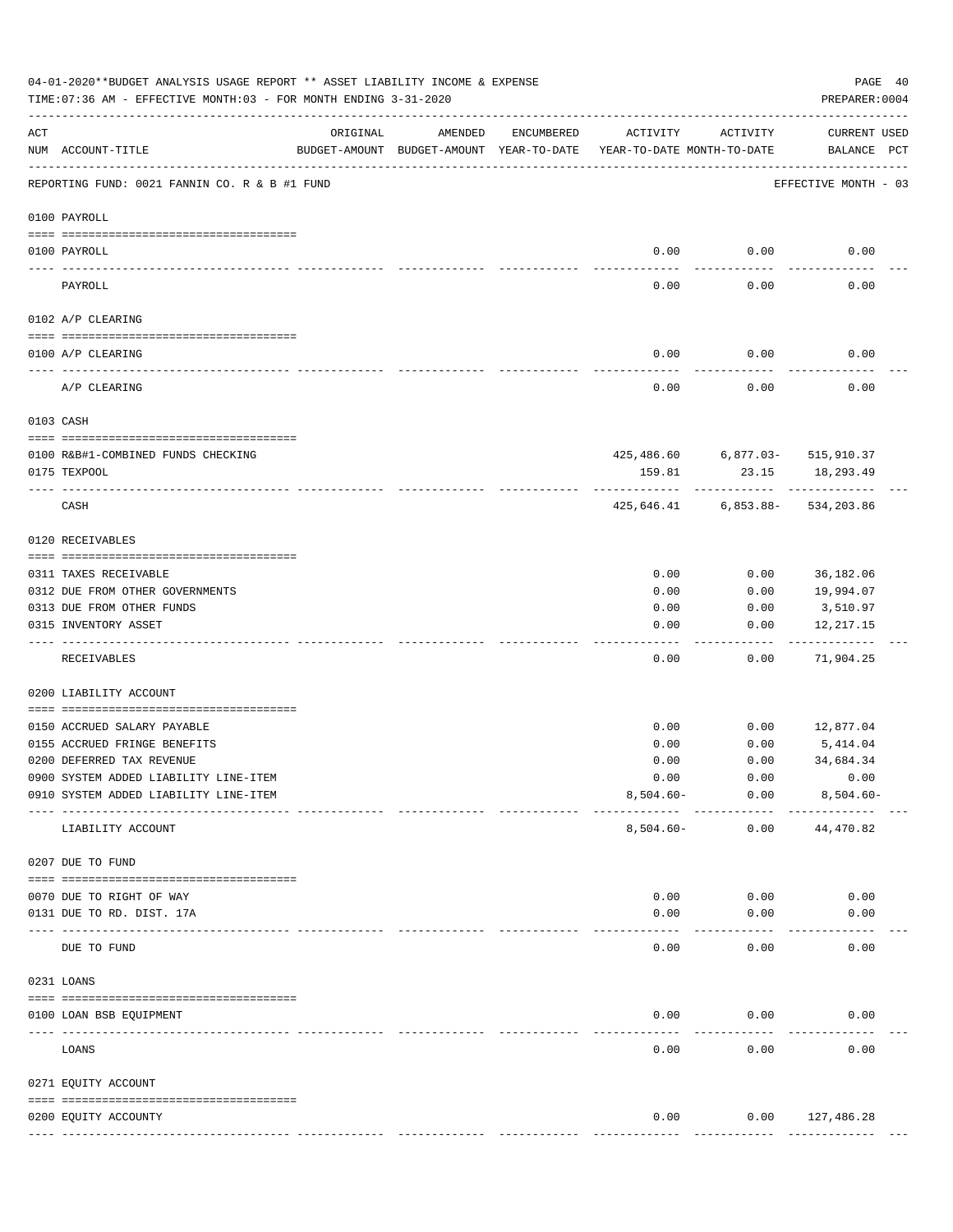|     | 04-01-2020**BUDGET ANALYSIS USAGE REPORT ** ASSET LIABILITY INCOME & EXPENSE<br>TIME: 07:36 AM - EFFECTIVE MONTH: 03 - FOR MONTH ENDING 3-31-2020 |                                                      |                                    |                |                                        |                                              | PAGE 41<br>PREPARER: 0004                                            |
|-----|---------------------------------------------------------------------------------------------------------------------------------------------------|------------------------------------------------------|------------------------------------|----------------|----------------------------------------|----------------------------------------------|----------------------------------------------------------------------|
| ACT | NUM ACCOUNT-TITLE                                                                                                                                 | ORIGINAL<br>BUDGET-AMOUNT BUDGET-AMOUNT YEAR-TO-DATE | AMENDED                            | ENCUMBERED     | ACTIVITY<br>YEAR-TO-DATE MONTH-TO-DATE | ACTIVITY                                     | <b>CURRENT USED</b><br>BALANCE PCT                                   |
|     | REPORTING FUND: 0021 FANNIN CO. R & B #1 FUND                                                                                                     |                                                      |                                    |                |                                        |                                              | EFFECTIVE MONTH - 03                                                 |
|     | EQUITY ACCOUNT                                                                                                                                    |                                                      |                                    |                |                                        | $0.00$ $0.00$ $127,486.28$                   |                                                                      |
|     | 0300 TOTAL REV/TRANSFERS                                                                                                                          |                                                      |                                    |                |                                        |                                              |                                                                      |
|     | 0121 BEGINNING CASH BALANCE                                                                                                                       |                                                      | 40,469.07 40,469.07                |                |                                        |                                              | $0.00$ $0.00$ $40,469.07$ 00                                         |
|     | TOTAL REV/TRANSFERS                                                                                                                               |                                                      |                                    |                |                                        | $40,469.07$ $40,469.07$ $0.00$ $0.00$ $0.00$ | 40,469.07<br>00                                                      |
|     | 0310 PROPERTY TAXES                                                                                                                               |                                                      |                                    |                |                                        |                                              |                                                                      |
|     | 0110 CURRENT TAXES                                                                                                                                |                                                      |                                    |                |                                        |                                              |                                                                      |
|     | 0120 DELINQUENT TAXES                                                                                                                             | 10,000.00                                            | 509,301.31 509,301.31<br>10,000.00 |                |                                        | 7,934.95 905.97                              | 522,436.52 15,243.05 13,135.21+ 103<br>2,065.05 79                   |
|     | PROPERTY TAXES                                                                                                                                    |                                                      | 519,301.31 519,301.31 0.00         |                |                                        | -------------                                | .<br>530,371.47    16,149.02    11,070.16+102                        |
|     | 0318 OTHER TAXES                                                                                                                                  |                                                      |                                    |                |                                        |                                              |                                                                      |
|     |                                                                                                                                                   | 1,500.00 1,500.00                                    |                                    |                |                                        |                                              | $0.00$ $0.00$ $1,500.00$<br>00                                       |
|     | 0120 PAY N LIEU TAX/GRASSLAND<br>0121 PAY N LIEU TAX/UPPER TRINITY                                                                                | 800.00                                               | 800.00                             |                |                                        | 684.73 0.00 115.27                           | 86                                                                   |
|     | 0160 SALES TAX REVENUES                                                                                                                           | 41,000.00<br>----------                              | 41,000.00                          |                |                                        | 30,852.51 4,636.60                           | 75<br>10,147.49                                                      |
|     | OTHER TAXES                                                                                                                                       | 43,300.00                                            |                                    | 43,300.00 0.00 |                                        | 31,537.24 4,636.60 11,762.76                 | 73                                                                   |
|     | 0321 FEES OF TAX COLLECTOR                                                                                                                        |                                                      |                                    |                |                                        |                                              |                                                                      |
|     | 0200 CAR REGISTRATION/SALES TAX                                                                                                                   |                                                      | 73,000.00 73,000.00                |                |                                        |                                              | 73,351.91  16,448.83  351.91+100                                     |
|     | 0300 COUNTY'S ADDITIONAL \$10                                                                                                                     | 55,000.00                                            | 55,000.00                          |                | 31,866.23                              |                                              | 6,040.64 23,133.77 58                                                |
|     |                                                                                                                                                   |                                                      |                                    |                |                                        | ---------------------------                  |                                                                      |
|     | FEES OF TAX COLLECTOR                                                                                                                             |                                                      | $128,000.00$ $128,000.00$ 0.00     |                |                                        |                                              | 105, 218.14 22, 489.47 22, 781.86 82                                 |
|     | 0330 GRANTS                                                                                                                                       |                                                      |                                    |                |                                        |                                              |                                                                      |
|     | 0200 FEMA GRANT                                                                                                                                   |                                                      | $0.00$ 0.00                        |                |                                        | 38, 384. 23 0.00 38, 384. 23+                |                                                                      |
|     | GRANTS                                                                                                                                            | 0.00                                                 | 0.00                               | 0.00           | 38,384.23                              | 0.00                                         | $38,384.23+$                                                         |
|     | 0350 FINES                                                                                                                                        |                                                      |                                    |                |                                        |                                              |                                                                      |
|     |                                                                                                                                                   |                                                      |                                    |                |                                        |                                              |                                                                      |
|     | 0403 COUNTY CLERK FINES                                                                                                                           | 7,000.00                                             | 7,000.00                           |                |                                        | 223.35 0.00                                  | 6,776.65 03                                                          |
|     | 0450 DISTRICT CLERK FINES<br>0455 J. P. #1 FINES                                                                                                  | 8,000.00<br>5,000.00                                 | 8,000.00<br>5,000.00               |                |                                        |                                              | 3,372.90 1,297.79 4,627.10<br>42<br>2,858.64 1,334.38 2,141.36<br>57 |
|     | 0456 J. P. #2 FINES                                                                                                                               | 2,000.00                                             | 2,000.00                           |                | 2,486.08                               | 0.00                                         | 486.08+ 124                                                          |
|     | 0457 J. P. #3 FINES                                                                                                                               | 3,000.00                                             | 3,000.00                           |                | 1,553.88                               | 940.19                                       | 1,446.12<br>52                                                       |
|     | FINES                                                                                                                                             | 25,000.00                                            | 25,000.00                          |                |                                        |                                              | $- - -$<br>$0.00$ 10,494.85 3,572.36 14,505.15 42                    |
|     | 0360 INTEREST EARNINGS                                                                                                                            |                                                      |                                    |                |                                        |                                              |                                                                      |
|     |                                                                                                                                                   |                                                      |                                    |                |                                        |                                              |                                                                      |
|     | 0100 INTEREST EARNINGS                                                                                                                            | 300.00                                               | 300.00                             |                | --------------                         | 445.05 127.43<br>____________                | 145.05+ 148<br>-------------------                                   |
|     | INTEREST EARNINGS                                                                                                                                 | 300.00                                               | 300.00                             | 0.00           | 445.05                                 | 127.43                                       | 145.05+ 148                                                          |
|     | 0364 SALE OF EQUIPMENT                                                                                                                            |                                                      |                                    |                |                                        |                                              |                                                                      |
|     | 0162 LAND/BUILDING                                                                                                                                | 0.00                                                 | 0.00                               |                | 0.00                                   | 0.00                                         | 0.00                                                                 |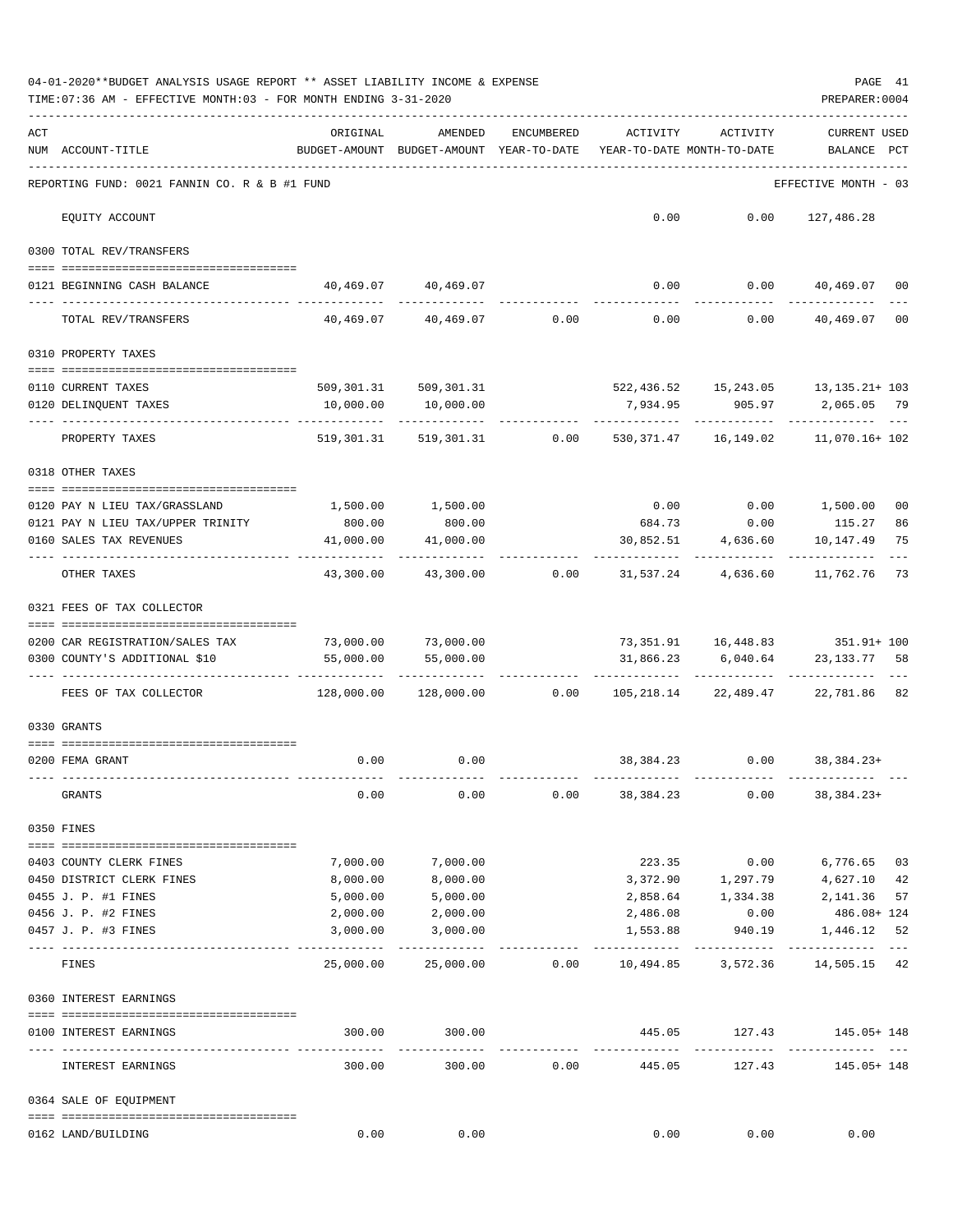| ACT |                                               | ORIGINAL      | AMENDED                   | <b>ENCUMBERED</b>   | ACTIVITY                | ACTIVITY                   | CURRENT USED    |      |
|-----|-----------------------------------------------|---------------|---------------------------|---------------------|-------------------------|----------------------------|-----------------|------|
|     | NUM ACCOUNT-TITLE                             | BUDGET-AMOUNT | BUDGET-AMOUNT             | YEAR-TO-DATE        |                         | YEAR-TO-DATE MONTH-TO-DATE | BALANCE         | PCT  |
|     |                                               |               |                           |                     |                         |                            |                 |      |
|     | REPORTING FUND: 0021 FANNIN CO. R & B #1 FUND |               |                           |                     |                         |                            | EFFECTIVE MONTH | - 03 |
|     | 0163 SALE OF EQUIPMENT                        | 1,000.00      | 1,000.00                  |                     | 0.00                    | 0.00                       | 1,000.00        | 00   |
|     | SALE OF EQUIPMENT                             | 1,000.00      | 1,000.00                  | 0.00                | 0.00                    | 0.00                       | 1,000.00        | 00   |
|     | 0370 MISCELLANEOUS REVENUES                   |               |                           |                     |                         |                            |                 |      |
|     |                                               |               |                           |                     |                         |                            |                 |      |
|     | 0100 PROPERTY LEASE                           | 0.00          | 0.00                      |                     | 0.00                    | 0.00                       | 0.00            |      |
|     | 0120 STATE LATERAL ROAD                       | 8,400.00      | 8,400.00                  |                     | 8,459.87                | 0.00                       | $59.87 + 101$   |      |
|     | 0125 TDT. WEIGHT FEES                         | 20,000.00     | 20,000.00                 |                     | 11,531.40               | 0.00                       | 8,468.60        | 58   |
|     | 0130 REFUNDS & MISCELLANEOUS                  | 500.00        | 500.00                    |                     | 562.90                  | 422.40                     | $62.90 + 113$   |      |
|     | 0140 PROCEEDS OF LOAN                         | 0.00          | 0.00                      |                     | 0.00                    | 0.00                       | 0.00            |      |
|     | 0145 REIMBURSEMENT OF MATERIALS               | 11,000.00     | 11,000.00                 |                     | 7,556.80                | 0.00                       | 3,443.20        | 69   |
|     | MISCELLANEOUS REVENUES                        | 39,900.00     | 39,900.00                 | 0.00                | 28,110.97               | 422.40                     | 11,789.03       | -70  |
|     | 0509 CONTINGENCY                              |               |                           |                     |                         |                            |                 |      |
|     |                                               |               |                           |                     |                         |                            |                 |      |
|     | 0475 CONTINGENCY                              | 0.00          | 0.00                      | 0.00                | 0.00                    | 0.00                       | 0.00            |      |
|     | CONTINGENCY                                   | 0.00          | 0.00                      | 0.00                | 0.00                    | 0.00                       | 0.00            |      |
|     | 0621 ROAD & BRIDGE 1                          |               |                           |                     |                         |                            |                 |      |
|     |                                               |               |                           |                     |                         |                            |                 |      |
|     | 0100 COMPENSATION PAY                         | 0.00          | 0.00                      | 0.00                | 0.00                    | 0.00                       | 0.00            |      |
|     | 0101 SALARY ELECTED OFFICIAL                  | 62,720.97     | 62,720.97                 | 0.00                | 31,360.55               | 4,824.70                   | 31,360.42       | 50   |
|     | 0105 SALARY SECRETARY                         | 0.00          | 0.00                      | 0.00                | 0.00                    | 0.00                       | 0.00            |      |
|     | 0106 SALARY PRECINCT EMPLOYEES                | 179,518.48    | 179,518.48                | 0.00                | 82, 317.57              | 11,682.90                  | 97,200.91       | 46   |
|     | 0107 REGULAR-TEMP. PART-TIME                  | 0.00          | 0.00                      | 0.00                | 0.00                    | 0.00                       | 0.00            |      |
|     | 0108 SALARY-FOREMAN                           | 40,565.52     | 40,565.52                 | 0.00                | 15,388.66               | 2,338.86                   | 25, 176.86      | 38   |
|     | 0199 TOTAL SALARIES                           | 282,804.97    | 282,804.97                | 0.00                | 129,066.78              | 18,846.46                  | 153,738.19      | 46   |
|     | 0201 SOCIAL SECURITY TAXES                    | 17,816.18     | 17,816.18                 | 0.00                | 7,789.57                | 1,133.82                   | 10,026.61       | 44   |
|     | 0202 GROUP HEALTH INSURANCE                   | 83,096.16     | 83,096.16                 | 0.00                | 36,432.72               | 5,907.30                   | 46,663.44       | 44   |
|     | 0203 RETIREMENT                               | 33,521.97     | 33,521.97                 | 0.00                | 14,941.44               | 2,222.02                   | 18,580.53       | 45   |
|     | 0204 WORKERS' COMPENSATION                    |               | $7,106.41$ $7,106.41$     | 0.00                | 3,436.38                | 0.00                       | 3,670.03        | 48   |
|     | 0205 MEDICARE TAX                             |               | 4, 166.69 4, 166.69       | 0.00                |                         | 1,821.71 265.16 2,344.98   |                 | 44   |
|     | 0206 UNEMPLOYMENT EXPENSE                     | 0.00          | 0.00                      | 0.00                | 0.00                    | 0.00                       | 0.00            |      |
|     |                                               |               | -----------               | ------------        | ----------              | ------------               | ----------      |      |
|     | 0299 TOTAL EMPLOYEE BENEFITS                  | 145,707.41    | 145,707.41                | 0.00                | 64,421.82               | 9,528.30                   | 81,285.59       | 44   |
|     | 0314 EMPLOYEE PHYSICALS/DOT TESTING           | 450.00        | 450.00                    | 0.00                | 130.38                  | 49.75                      | 319.62          | 29   |
|     | 0340 SHOP SUPPLIES                            | 2,000.00      | 2,000.00                  | 0.00                | 231.80                  | 0.00                       | 1,768.20        | 12   |
|     | 0341 R & B MAT. ROCK & GRAVEL                 | 100,000.00    | 100,000.00                | 0.00                | 55,449.50               | 9,644.72                   | 44,550.50       | 55   |
|     | 0342 R & B MAT. CULVERTS                      | 15,000.00     | 15,000.00                 | 0.00                | 3,469.20                | 0.00                       | 11,530.80       | 23   |
|     | 0343 R & B MAT. HARDWRE & LUMB                | 2,000.00      | 2,000.00                  | 0.00                | 186.49                  | 0.00                       | 1,813.51        | 09   |
|     | 0344 R & B MAT ASPHALT /RD OIL                | 60,000.00     | 60,000.00                 | 0.00                | 11,094.08               | 7,459.20                   | 48,905.92       | 18   |
|     | 0345 CHEMICALS                                | 0.00          | 0.00                      | 0.00                | 0.00                    | 0.00                       | 0.00            |      |
|     | 0346 CETRZ EXPENDITURES                       | 0.00          | 0.00                      | 0.00                | 0.00                    | 0.00                       | 0.00            |      |
|     | 0350 DEBRIS REMOVAL                           | 0.00          | 0.00                      | 0.00                | 0.00                    | 0.00                       | 0.00            |      |
|     | 0399 TOTAL R&B MATERIAL                       | 179,450.00    | -----------<br>179,450.00 | $- - - - -$<br>0.00 | ----------<br>70,561.45 | -------------<br>17,153.67 | 108,888.55 39   |      |
|     | 0400 LEGAL FEES                               | 0.00          | 0.00                      | 0.00                | 0.00                    | 0.00                       | 0.00            |      |
|     | 0420 UTILITY TELEPHONE                        | 750.00        | 750.00                    | 0.00                | 390.10                  | 65.10                      | 359.90          | 52   |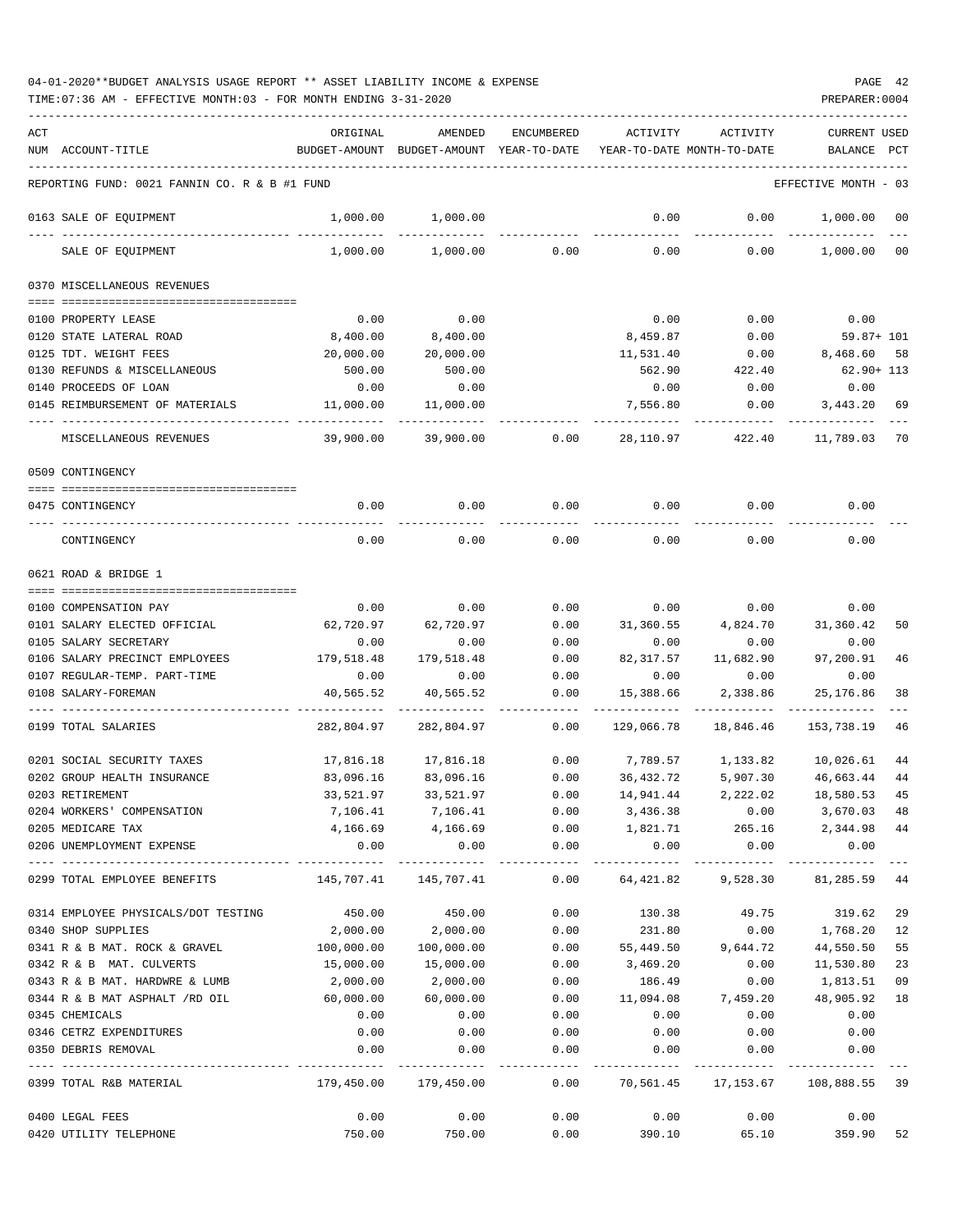| ACT                                           | ORIGINAL   |        | AMENDED                                  | <b>ENCUMBERED</b>   | ACTIVITY  | ACTIVITY                           | <b>CURRENT USED</b>  |                |
|-----------------------------------------------|------------|--------|------------------------------------------|---------------------|-----------|------------------------------------|----------------------|----------------|
| NUM ACCOUNT-TITLE                             |            |        | BUDGET-AMOUNT BUDGET-AMOUNT YEAR-TO-DATE |                     |           | YEAR-TO-DATE MONTH-TO-DATE         | BALANCE              | PCT            |
| REPORTING FUND: 0021 FANNIN CO. R & B #1 FUND |            |        |                                          |                     |           |                                    | EFFECTIVE MONTH - 03 |                |
| 0421 CELL PHONE ALLOWANCE                     |            | 600.00 | 600.00                                   | 0.00                | 300.00    | 50.00                              | 300.00               | 50             |
| 0423 INTERNET SERVICE                         |            | 0.00   | 0.00                                     | 0.00                | 0.00      | 0.00                               | 0.00                 |                |
| 0427 OUT OF COUNTY TRAVEL/TRAINING            | 1,435.58   |        | 1,435.58                                 | 0.00                | 957.50    | 570.50                             | 478.08               | 67             |
| 0430 BIDS, NOTICES & PERMITS                  |            | 800.00 | 800.00                                   | 0.00                | 0.00      | 0.00                               | 800.00               | 00             |
| 0435 PRINTING                                 |            | 100.00 | 100.00                                   | 0.00                | 0.00      | 0.00                               | 100.00               | 00             |
| 0440 UTILITY ELECTRICITY                      | 1,600.00   |        | 1,600.00                                 | 0.00                | 545.34    | 87.06                              | 1,054.66             | 34             |
| 0442 UTILITY WATER                            |            | 250.00 | 250.00                                   | 0.00                | 102.70    | 36.38                              | 147.30               | 41             |
| 0443 TRASH DUMPSTER PICKUP                    | 1,000.00   |        | 1,000.00                                 | 0.00                | 495.15    | 248.19                             | 504.85               | 50             |
| 0447 REPEATER SERVICE CONTRACT                |            | 730.24 | 730.24                                   | 0.00                | 243.41    | 0.00                               | 486.83               | 33             |
| 0450 R & M BUILDING                           |            | 300.00 | 300.00                                   | 0.00                | 0.00      | 0.00                               | 300.00               | 00             |
| 0453 COMPUTER SOFTWARE                        |            | 912.50 | 912.50                                   | 0.00                | 0.00      | 0.00                               | 912.50               | 0 <sub>0</sub> |
| 0457 R & M MACHINERY GAS & OIL                | 41,000.00  |        | 41,000.00                                | 0.00                | 10,604.76 | 1,764.02                           | 30, 395.24           | 26             |
| 0458 R & M MACHINERY PARTS                    | 20,000.00  |        | 20,000.00                                | 0.00                | 18,201.45 | 2,543.74                           | 1,798.55             | 91             |
| 0459 R & M MACH. TIRES & TUBES                | 20,000.00  |        | 20,000.00                                | 0.00                | 3,973.22  | 1,897.00                           | 16,026.78            | 20             |
| 0460 EQUIPMENT RENTAL/LEASE                   |            | 0.00   | 0.00                                     | 0.00                | 0.00      | 0.00                               | 0.00                 |                |
| 0480 BOND                                     |            | 0.00   | 0.00                                     | 0.00                | 0.00      | 0.00                               | 0.00                 |                |
| 0481 DUES                                     |            | 335.00 | 335.00                                   | 0.00                | 335.00    | 300.00                             | 0.00                 | 100            |
| 0482 INSURANCE                                | 5,500.00   |        | 5,500.00                                 | 0.00                | 2,777.63  | 0.00                               | 2,722.37             | 51             |
| 0485 PRISONER SUPPLIES                        |            | 0.00   | 0.00                                     | 0.00                | 0.00      | 0.00                               | 0.00                 |                |
| 0488 FANNIN RURAL RAIL DISTRICT               |            | 0.00   | 0.00                                     | 0.00                | 0.00      | 0.00                               | 0.00                 |                |
| 0490 MISCELLANEOUS                            | 1,000.00   |        | 1,000.00                                 | 0.00                | 0.00      | 0.00                               | 1,000.00             | 00             |
| 0491 SOIL & WATER CONSERVATION                |            | 250.00 | 250.00                                   | 0.00                | 0.00      | 0.00                               | 250.00               | 00             |
| 0492 TDRA FLOOD CASH MATCH                    |            | 0.00   | 0.00                                     | 0.00                | 0.00      | 0.00                               | 0.00                 |                |
| 0494 FLOOD CONTROL SITE MAINTENANCE           | 5,500.00   |        | 5,500.00                                 | 0.00                | 0.00      | 0.00                               | 5,500.00             | 00             |
| 0495 PIPELINE SALES TAX REIMBURSEMENT         |            | 0.00   | 0.00                                     | 0.00                | 0.00      | 0.00                               | 0.00                 |                |
| 0496 TCOG HAZARDOUS WASTEMATCH                | 1,250.00   |        | 1,250.00                                 | 0.00                | 0.00      | 0.00                               | 1,250.00             | 00             |
| 0499 TOTAL SER. & OTHER CHARGES               | 103,313.32 |        | 103,313.32                               | 0.00                | 38,926.26 | 7,561.99                           | 64,387.06            | -38            |
| 0500 LAND                                     |            |        |                                          |                     | 0.00      | 0.00                               | 0.00                 |                |
| 0535 BUILDING                                 |            |        |                                          |                     | 0.00      | 0.00                               | 0.00                 |                |
| 0570 COMPUTER EQUIPMENT                       | 300.00     |        | 300.00                                   | 0.00                | 0.00      | 0.00                               | 300.00               | 00             |
| 0571 PURCHASE OF MACH./EQUIP.                 | 70,000.00  |        | 70,000.00                                | 0.00                | 0.00      | 0.00                               | 70,000.00            | 00             |
| 0573 RADIO EQUIPMENT                          |            | 0.00   | 0.00                                     | 0.00                | 0.00      | 0.00                               | 0.00                 |                |
| 0575 LAND AND BUILDING                        |            | 0.00   | 0.00                                     | 0.00                | 0.00      | 0.00                               | 0.00                 |                |
| 0599 CAPITAL OUTLAY                           |            |        | 70,300.00 70,300.00                      | 0.00                | 0.00      |                                    | $0.00$ 70,300.00 00  |                |
| 0630 NOTE PAYMENT                             |            | 0.00   | 0.00                                     | 0.00                | 0.00      | 0.00                               | 0.00                 |                |
| 0670 NOTE PAYMENT-INTEREST                    |            | 0.00   | 0.00                                     | 0.00                | 0.00      | 0.00                               | 0.00                 |                |
| 0695 SURVEYING                                |            | 0.00   | 0.00                                     | 0.00<br>___________ | 0.00      | 0.00                               | 0.00                 |                |
| ROAD & BRIDGE 1                               |            |        | 781,575.70 781,575.70                    | 0.00                |           | 302,976.31 53,090.42 478,599.39 39 |                      |                |
| 0625 ADMINISTRATIVE OFFICE R&B #1             |            |        |                                          |                     |           |                                    |                      |                |
| 0105 SALARY SECRETARY                         | 10,141.28  |        | 10,141.28                                | 0.00                |           | 5,070.65 780.10                    | 5,070.63             | 50             |
| 0201 SOCIAL SECURITY TAXES                    |            | 628.78 | 628.78                                   | 0.00                | 225.28    | 33.62                              | 403.50               | 36             |
| 0202 GROUP HEALTH INSURANCE                   | 2,967.72   |        | 2,967.72                                 | 0.00                | 1,483.20  | 247.20                             | 1,484.52             | 50             |
| 0203 RETIREMENT                               | 1,167.26   |        | 1,167.26                                 | 0.00                | 587.31    | 91.96                              | 579.95               | 50             |
| 0204 WORKERS' COMPENSATION                    |            | 42.59  | 42.59                                    | 0.00                | 15.51     | 0.00                               | 27.08                | 36             |
| 0205 MEDICARE TAX                             |            | 147.05 | 147.05                                   | 0.00                | 52.68     | 7.86                               | 94.37                | 36             |
| 0310 OFFICE SUPPLIES                          |            | 100.00 | 100.00                                   | 0.00                | 0.00      | 0.00                               | 100.00               | 00             |
| 0311 POSTAL EXPENSES                          |            | 0.00   | 0.00                                     | 0.00                | 0.00      | 0.00                               | 0.00                 |                |
| 0353 COMPUTER EXPENSE                         |            | 500.00 | 500.00                                   | 0.00                | 0.00      | 0.00                               | 500.00               | 00             |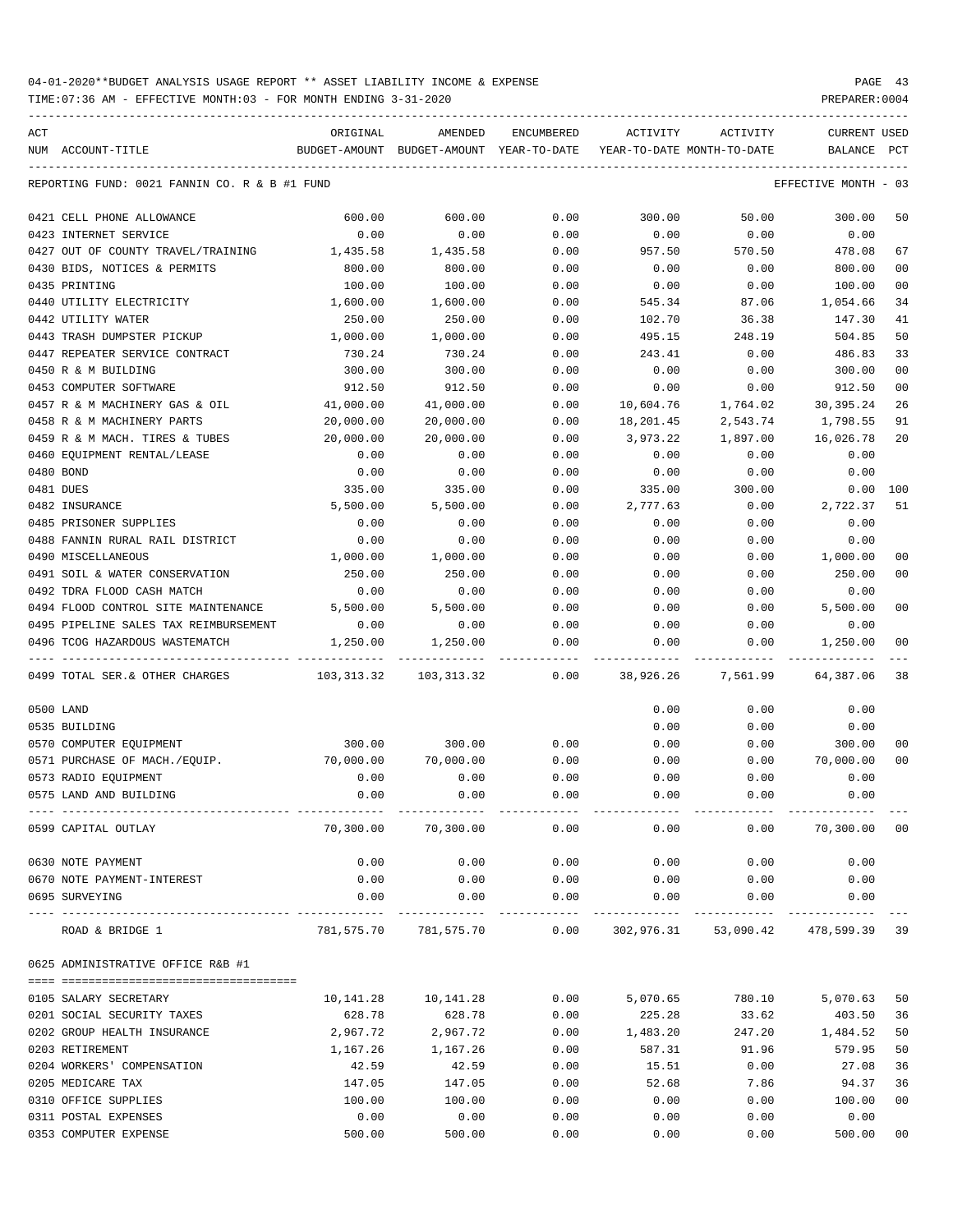| ACT |                                               | ORIGINAL            | AMENDED       | ENCUMBERED   | ACTIVITY                   | ACTIVITY          | CURRENT USED         |     |
|-----|-----------------------------------------------|---------------------|---------------|--------------|----------------------------|-------------------|----------------------|-----|
|     | NUM ACCOUNT-TITLE                             | BUDGET-AMOUNT       | BUDGET-AMOUNT | YEAR-TO-DATE | YEAR-TO-DATE MONTH-TO-DATE |                   | BALANCE              | PCT |
|     | REPORTING FUND: 0021 FANNIN CO. R & B #1 FUND |                     |               |              |                            |                   | EFFECTIVE MONTH - 03 |     |
|     | 0427 OUT OF COUNTY TRAVEL                     | 0.00                | 0.00          | 0.00         | 0.00                       | 0.00              | 0.00                 |     |
|     | 0480 BOND                                     | 0.00                | 0.00          | 0.00         | 0.00                       | 0.00              | 0.00                 |     |
|     | 0572 OFFICE EOUIPMENT                         | 0.00                | 0.00          | 0.00         | 0.00                       | 0.00              | 0.00                 |     |
|     | 0574 COMPUTER EQUIPMENT                       | 0.00                | 0.00          | 0.00         | 0.00                       | 0.00              | 0.00                 |     |
|     | ADMINISTRATIVE OFFICE R&B #1                  | 15,694.68 15,694.68 |               | 0.00         |                            | 7,434.63 1,160.74 | 8,260.05             | 47  |
|     | FANNIN CO. R & B #1 FUND                      |                     |               |              |                            |                   |                      |     |
|     | INCOME TOTALS                                 | 797,270.38          | 797,270.38    |              | 744,561.95                 |                   | 47,397.28 52,708.43  | 93  |
|     | <b>EXPENSE TOTALS</b>                         | 797,270.38          | 797,270.38    | 0.00         | 310,410.94                 | 54,251.16         | 486,859.44           | 39  |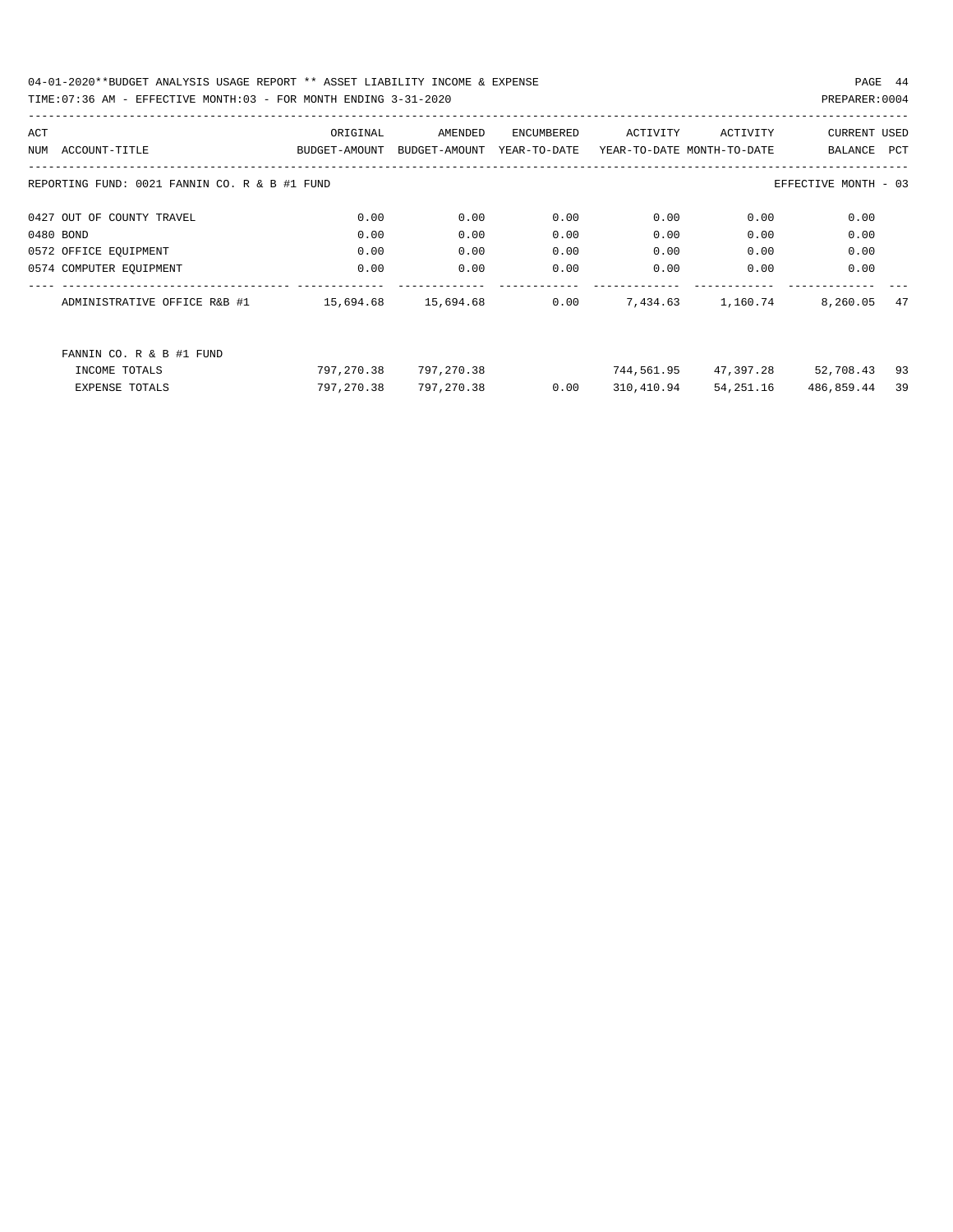|           | 04-01-2020**BUDGET ANALYSIS USAGE REPORT ** ASSET LIABILITY INCOME & EXPENSE<br>TIME: 07:36 AM - EFFECTIVE MONTH: 03 - FOR MONTH ENDING 3-31-2020 |           |                                                     |            |                                        |                                         | PAGE 45<br>PREPARER: 0004   |                |
|-----------|---------------------------------------------------------------------------------------------------------------------------------------------------|-----------|-----------------------------------------------------|------------|----------------------------------------|-----------------------------------------|-----------------------------|----------------|
| ACT       | NUM ACCOUNT-TITLE                                                                                                                                 | ORIGINAL  | AMENDED<br>BUDGET-AMOUNT BUDGET-AMOUNT YEAR-TO-DATE | ENCUMBERED | ACTIVITY<br>YEAR-TO-DATE MONTH-TO-DATE | ACTIVITY                                | CURRENT USED<br>BALANCE PCT |                |
|           | REPORTING FUND: 0022 FANNIN CO. R & B #2 FUND                                                                                                     |           |                                                     |            |                                        |                                         | EFFECTIVE MONTH - 03        |                |
|           | 0100 PAYROLL                                                                                                                                      |           |                                                     |            |                                        |                                         |                             |                |
|           | 0100 PAYROLL                                                                                                                                      |           |                                                     |            | 0.00                                   | 0.00                                    | 0.00                        |                |
|           | PAYROLL                                                                                                                                           |           |                                                     |            | 0.00                                   | 0.00                                    | 0.00                        |                |
|           | 0102 A/P CLEARING                                                                                                                                 |           |                                                     |            |                                        |                                         |                             |                |
|           | 0100 A/P CLEARING                                                                                                                                 |           |                                                     |            | 0.00                                   | 0.00                                    | 0.00                        |                |
|           | A/P CLEARING                                                                                                                                      |           |                                                     |            | 0.00                                   | 0.00                                    | 0.00                        |                |
|           | 0103 CASH                                                                                                                                         |           |                                                     |            |                                        |                                         |                             |                |
|           | 0100 R&B#2- COMBINED FUNDS CHECKING                                                                                                               |           |                                                     |            |                                        |                                         |                             |                |
|           | 0175 TEXPOOL                                                                                                                                      |           |                                                     |            | 2,284.16                               | 330, 363. 73 12, 534. 16 - 593, 127. 59 | 330.26 261,639.66           |                |
|           | CASH                                                                                                                                              |           |                                                     |            |                                        | ------------                            |                             |                |
|           | 0120 RECEIVABLES                                                                                                                                  |           |                                                     |            |                                        |                                         |                             |                |
|           | 0311 TAXES RECEIVABLE                                                                                                                             |           |                                                     |            | 0.00                                   | 0.00                                    | 41,096.44                   |                |
|           | 0312 DUE FROM OTHER GOVERNMENT                                                                                                                    |           |                                                     |            | 0.00                                   | 0.00                                    | 22,822.14                   |                |
|           | 0313 DUE FROM OTHER FUNDS                                                                                                                         |           |                                                     |            | 0.00                                   | 0.00                                    | 4,089.81                    |                |
|           | 0315 INVENTORY ASSET                                                                                                                              |           |                                                     |            | 0.00                                   | 0.00                                    | 54,009.30<br>----------     |                |
|           | RECEIVABLES                                                                                                                                       |           |                                                     |            | 0.00                                   | 0.00                                    | 122,017.69                  |                |
|           | 0200 LIABILITY ACCOUNT                                                                                                                            |           |                                                     |            |                                        |                                         |                             |                |
|           | 0150 ACCRUED SALARY PAYABLE                                                                                                                       |           |                                                     |            | 0.00                                   | 0.00                                    | 11,285.41                   |                |
|           | 0155 ACCRUED FRINGE BENEFITS                                                                                                                      |           |                                                     |            | 0.00                                   | 0.00                                    | 6,055.57                    |                |
|           | 0200 DEFERRED TAX REVENUE                                                                                                                         |           |                                                     |            | 0.00                                   | 0.00                                    | 39, 351.80                  |                |
|           | 0900 SYSTEM ADDED LIABILITY LINE-ITEM                                                                                                             |           |                                                     |            | 0.00                                   | 0.00                                    | 0.00                        |                |
|           | 0910 SYSTEM ADDED LIABILITY LINE-ITEM                                                                                                             |           |                                                     |            |                                        | 21,189.85- 0.00                         | $21,189.85-$                |                |
|           | LIABILITY ACCOUNT                                                                                                                                 |           |                                                     |            | 21,189.85-                             | 0.00                                    | 35,502.93                   |                |
|           | 0207 DUE TO FUND                                                                                                                                  |           |                                                     |            |                                        |                                         |                             |                |
| $- - - -$ | 0070 DUE TO RIGHT OF WAY                                                                                                                          |           | --------------                                      |            | $- - - - -$                            | $0.00$ $0.00$<br>. <u>.</u> .           | 0.00                        |                |
|           | DUE TO FUND                                                                                                                                       |           |                                                     |            | 0.00                                   | 0.00                                    | 0.00                        |                |
|           | 0271 EQUITY ACCOUNT                                                                                                                               |           |                                                     |            |                                        |                                         |                             |                |
|           | 0200 EQUITY ACCOUNT                                                                                                                               |           |                                                     |            |                                        | $0.00$ $0.00$ $587,444.27$              |                             |                |
|           | EQUITY ACCOUNT                                                                                                                                    |           |                                                     |            | -----<br>0.00                          | 0.00                                    | 587,444.27                  |                |
|           | 0300 TOTAL REV/TRANSFERS                                                                                                                          |           |                                                     |            |                                        |                                         |                             |                |
|           | 0122 BEGINNING CASH BALANCE                                                                                                                       |           | 47, 346.83 47, 346.83                               |            | 0.00                                   |                                         | $0.00$ $47,346.83$          | 0 <sub>0</sub> |
|           | TOTAL REV/TRANSFERS                                                                                                                               | 47,346.83 | 47,346.83                                           | 0.00       | 0.00                                   | 0.00                                    | 47,346.83                   | 0 <sub>0</sub> |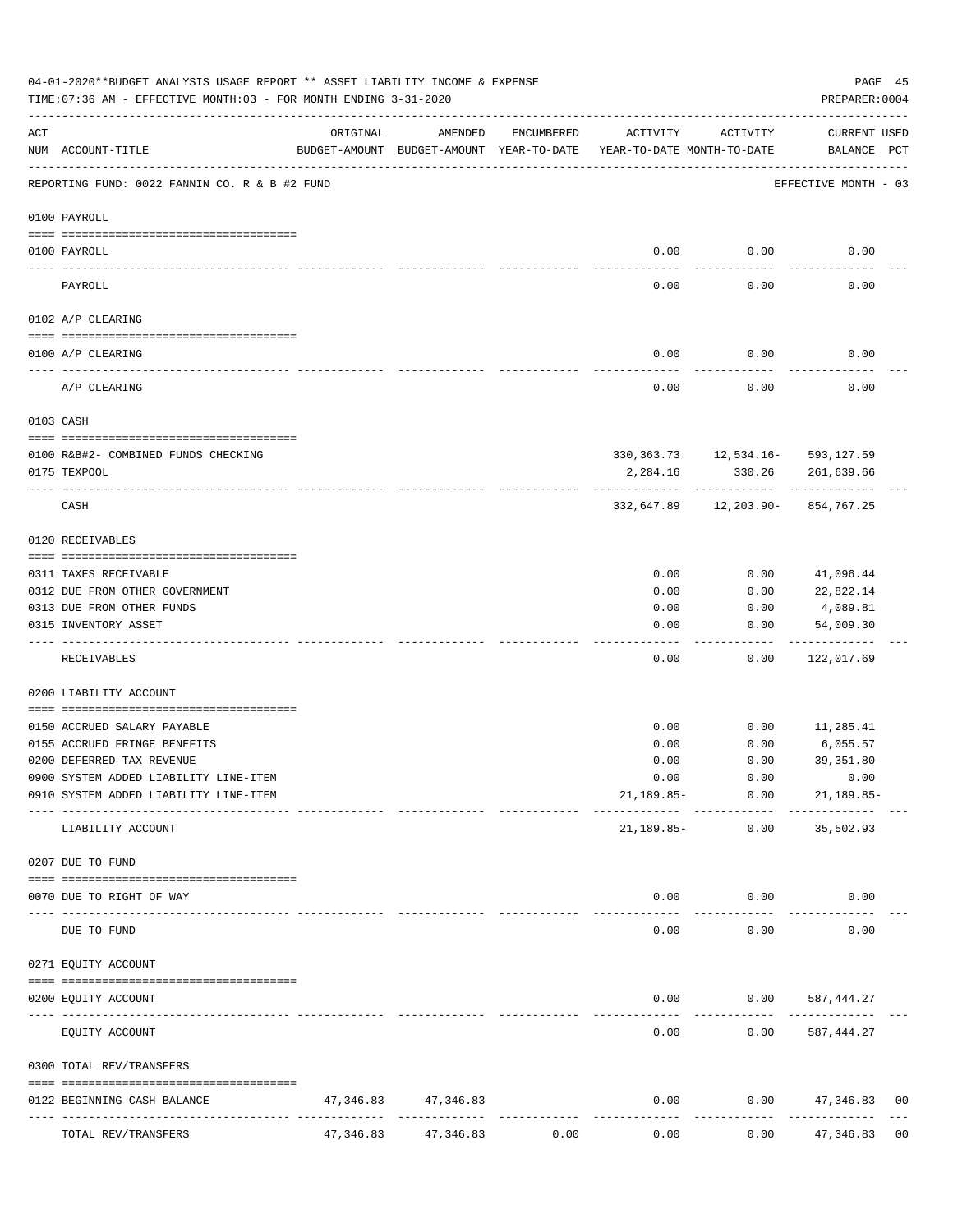|     | 04-01-2020**BUDGET ANALYSIS USAGE REPORT ** ASSET LIABILITY INCOME & EXPENSE<br>TIME: 07:36 AM - EFFECTIVE MONTH: 03 - FOR MONTH ENDING 3-31-2020 |                                              |                                                                                |            |                                    |                    | PAGE 46<br>PREPARER: 0004                                                   |                |
|-----|---------------------------------------------------------------------------------------------------------------------------------------------------|----------------------------------------------|--------------------------------------------------------------------------------|------------|------------------------------------|--------------------|-----------------------------------------------------------------------------|----------------|
| ACT | NUM ACCOUNT-TITLE                                                                                                                                 | ORIGINAL                                     | AMENDED<br>BUDGET-AMOUNT BUDGET-AMOUNT YEAR-TO-DATE YEAR-TO-DATE MONTH-TO-DATE | ENCUMBERED |                                    | ACTIVITY ACTIVITY  | <b>CURRENT USED</b><br>BALANCE PCT                                          |                |
|     | REPORTING FUND: 0022 FANNIN CO. R & B #2 FUND                                                                                                     |                                              |                                                                                |            |                                    |                    | EFFECTIVE MONTH - 03                                                        |                |
|     | 0310 PROPERTY TAXES                                                                                                                               |                                              |                                                                                |            |                                    |                    |                                                                             |                |
|     | 0110 CURRENT TAXES                                                                                                                                |                                              |                                                                                |            |                                    |                    | 593,268.55 593,268.55 608,569.30 17,756.13 15,300.75+ 103                   |                |
|     | 0120 DELINQUENT TAXES                                                                                                                             |                                              | 12,500.00   12,500.00                                                          |            |                                    |                    | 9,243.24 1,055.35 3,256.76 74                                               |                |
|     | PROPERTY TAXES                                                                                                                                    |                                              |                                                                                |            |                                    |                    | $605,768.55$ $605,768.55$ $0.00$ $617,812.54$ $18,811.48$ $12,043.99 + 102$ |                |
|     | 0318 OTHER TAXES                                                                                                                                  |                                              |                                                                                |            |                                    |                    |                                                                             |                |
|     |                                                                                                                                                   |                                              |                                                                                |            |                                    |                    |                                                                             |                |
|     | 0120 PAY N LIEU TAX/GRASSLAND                                                                                                                     | 2,000.00                                     | 2,000.00                                                                       |            |                                    |                    | $0.00$ $0.00$ $2,000.00$                                                    | 0 <sub>0</sub> |
|     | 0121 PAY N LIEU TAX/UPPER TRINITY                                                                                                                 | 1,000.00                                     | 1,000.00                                                                       |            | 797.62                             | 0.00               | 202.38                                                                      | 80             |
|     | 0160 SALES TAX REVENUES                                                                                                                           | 50,000.00                                    | 50,000.00                                                                      |            |                                    | .                  | 35,939.07 5,401.02 14,060.93                                                | 72             |
|     | OTHER TAXES                                                                                                                                       | 53,000.00                                    |                                                                                |            | 53,000.00 0.00 36,736.69           |                    | 5,401.02 16,263.31                                                          | 69             |
|     | 0321 FEES OF TAX COLLECTOR                                                                                                                        |                                              |                                                                                |            |                                    |                    |                                                                             |                |
|     | 0200 CAR REGISTRATION/SALES TAX                                                                                                                   | 86,000.00 86,000.00                          |                                                                                |            |                                    |                    | 85,445.29   19,160.72   554.71                                              |                |
|     | 0300 COUNTY'S ADDITIONAL \$10                                                                                                                     | 64,000.00                                    | 64,000.00                                                                      |            |                                    | 37,119.85 7,036.54 | 26,880.15                                                                   | 99<br>58       |
|     | FEES OF TAX COLLECTOR                                                                                                                             |                                              |                                                                                |            |                                    |                    | $150,000.00$ $150,000.00$ 0.00 $122,565.14$ $26,197.26$ $27,434.86$         | 82             |
|     | 0330 GRANTS                                                                                                                                       |                                              |                                                                                |            |                                    |                    |                                                                             |                |
|     |                                                                                                                                                   |                                              |                                                                                |            |                                    |                    |                                                                             |                |
|     | 0200 FEMA GRANT                                                                                                                                   | 0.00                                         | 0.00                                                                           |            |                                    | $0.00$ 0.00        | 0.00                                                                        |                |
|     | GRANTS                                                                                                                                            | 0.00                                         |                                                                                |            | $0.00$ $0.00$ $0.00$ $0.00$ $0.00$ |                    | 0.00                                                                        |                |
|     | 0350 FINES                                                                                                                                        |                                              |                                                                                |            |                                    |                    |                                                                             |                |
|     | 0403 COUNTY CLERK FINES                                                                                                                           | 5,000.00                                     | 5,000.00                                                                       |            |                                    |                    | 260.17 0.00 4,739.83                                                        | 0 <sub>5</sub> |
|     | 0450 DISTRICT CLERK FINES                                                                                                                         | 8,500.00                                     | 8,500.00                                                                       |            |                                    | 3,929.00 1,511.76  | 4,571.00                                                                    | 46             |
|     | 0455 J. P. #1 FINES                                                                                                                               | 5,000.00                                     | 5,000.00                                                                       |            | 3,329.93                           | 1,554.36           | 1,670.07 67                                                                 |                |
|     | 0456 J. P. #2 FINES                                                                                                                               | 2,000.00                                     | 2,000.00                                                                       |            | 2,895.93                           | 0.00               | 895.93+ 145                                                                 |                |
|     | 0457 J. P. #3 FINES                                                                                                                               | 5,000.00<br>------------------- ------------ | 5,000.00<br>.                                                                  |            | -------------                      | -------------      | 1,810.06  1,095.19  3,189.94  36<br>-------------                           | $---$          |
|     | FINES                                                                                                                                             | 25,500.00                                    |                                                                                |            |                                    |                    | 25,500.00   0.00   12,225.09   4,161.31   13,274.91   48                    |                |
|     | 0360 INTEREST EARNINGS                                                                                                                            |                                              |                                                                                |            |                                    |                    |                                                                             |                |
|     | 0100 INTEREST EARNINGS                                                                                                                            |                                              | 5,000.00 5,000.00                                                              |            |                                    |                    | 2,706.28 451.03 2,293.72 54                                                 |                |
|     | ---------------------------------- --<br>INTEREST EARNINGS                                                                                        |                                              | 5,000.00 5,000.00 0.00 2,706.28                                                |            |                                    | 451.03             | 2,293.72                                                                    | 54             |
|     | 0364 SALE OF EQUIPMENT                                                                                                                            |                                              |                                                                                |            |                                    |                    |                                                                             |                |
|     | --------------------------------------<br>0163 SALE OF EQUIPMENT                                                                                  |                                              | 2,000.00 2,000.00                                                              |            |                                    | $0.00$ $0.00$      | 2,000.00                                                                    | 0 <sub>0</sub> |
|     | SALE OF EQUIPMENT                                                                                                                                 |                                              | $2,000.00$ $2,000.00$ $0.00$                                                   |            | 0.00                               |                    | -------------<br>0.00<br>2,000.00                                           | 0 <sub>0</sub> |
|     | 0370 MISCELLANEOUS REVENUES                                                                                                                       |                                              |                                                                                |            |                                    |                    |                                                                             |                |
|     | 0120 STATE LATERAL ROAD                                                                                                                           | 10,000.00                                    | 10,000.00                                                                      |            | 9,854.63                           |                    | $0.00$ 145.37                                                               | 99             |
|     | 0125 TDT WEIGHT FEES                                                                                                                              | 20,500.00                                    | 20,500.00                                                                      |            | 13,432.55                          |                    | 7,067.45<br>0.00                                                            | 66             |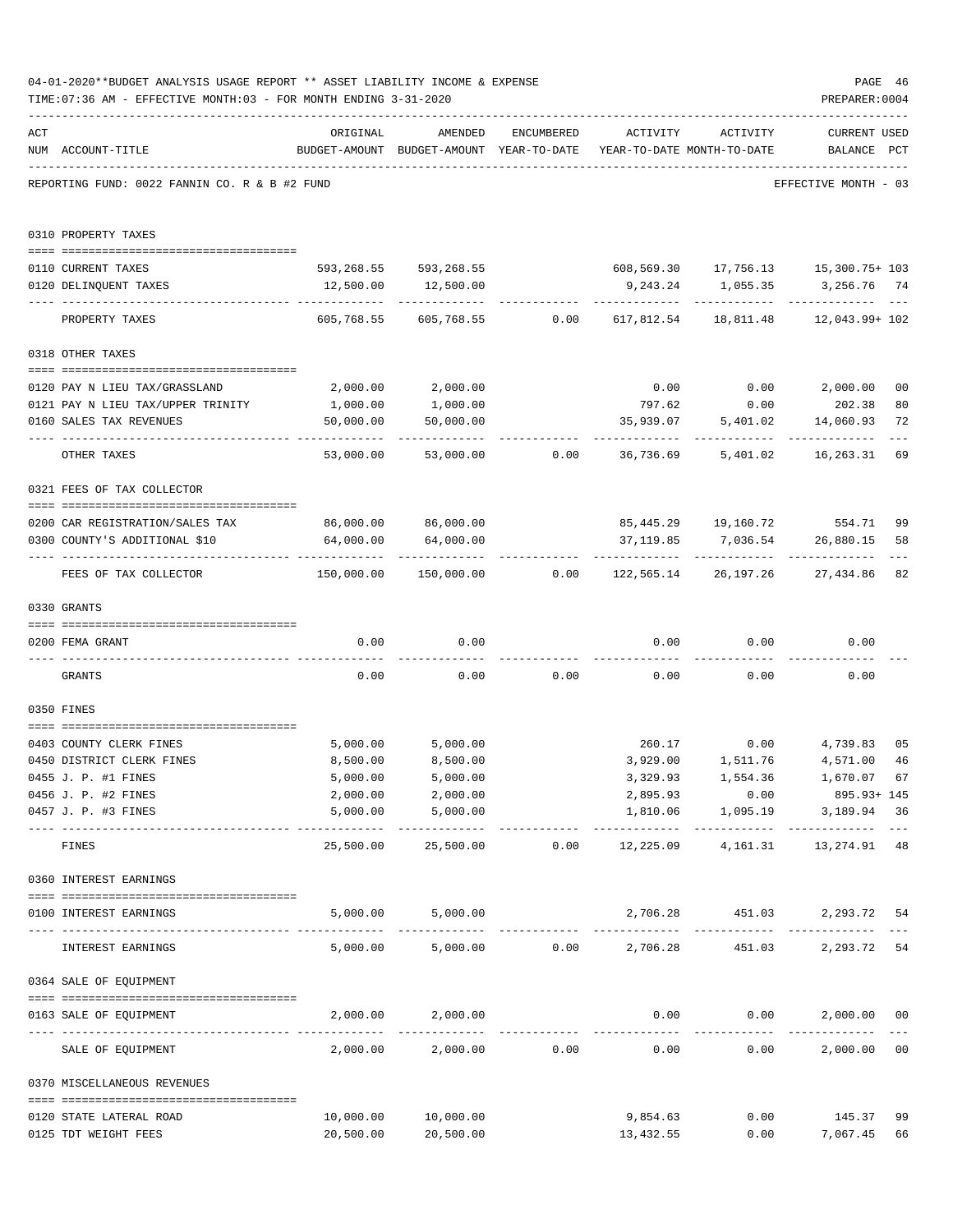| ACT                                           | ORIGINAL      | AMENDED                    | ENCUMBERED        | ACTIVITY        | ACTIVITY                                                                                                                            | CURRENT USED            |        |
|-----------------------------------------------|---------------|----------------------------|-------------------|-----------------|-------------------------------------------------------------------------------------------------------------------------------------|-------------------------|--------|
| NUM ACCOUNT-TITLE                             | BUDGET-AMOUNT | BUDGET-AMOUNT YEAR-TO-DATE |                   |                 | YEAR-TO-DATE MONTH-TO-DATE                                                                                                          | BALANCE                 | PCT    |
| REPORTING FUND: 0022 FANNIN CO. R & B #2 FUND |               |                            |                   |                 |                                                                                                                                     | EFFECTIVE MONTH - 03    |        |
| 0130 REFUNDS & MISCELLANEOUS                  | 0.00          | 0.00                       |                   | 696.96          | 696.96                                                                                                                              | $696.96+$               |        |
| 0131 AUTOMOBILE INSURANCE LOSS PAYMENT        | 0.00          | 0.00                       |                   | 0.00            | 0.00                                                                                                                                | 0.00                    |        |
| 0140 PROCEEDS OF LOAN                         | 0.00          | 0.00                       |                   | 0.00            | 0.00                                                                                                                                | 0.00                    |        |
| 0145 REIMBURSEMENT OF MATERIALS               | 10,800.00     | 10,800.00                  |                   | 5,846.52        | 3,648.48                                                                                                                            | 4,953.48                | 54     |
| 0150 TRENTON HIGH MEADOWS SUBDIVISION         | 6,700.00      | 6,700.00                   |                   | 2,800.00        | 0.00                                                                                                                                | 3,900.00                | 42     |
| MISCELLANEOUS REVENUES                        | 48,000.00     |                            | 48,000.00 0.00    | 32,630.66       | 4,345.44                                                                                                                            | ----------<br>15,369.34 | 68     |
| 0509 CONTINGENCY                              |               |                            |                   |                 |                                                                                                                                     |                         |        |
| 0475 CONTINGENCY                              |               | 10,000.00 10,000.00        | 0.00              |                 | $0.00$ 0.00                                                                                                                         | 10,000.00 00            |        |
| .<br>CONTINGENCY                              | 10,000.00     | 10,000.00                  | 0.00              | 0.00            | 0.00                                                                                                                                | 10,000.00               | 00     |
|                                               |               |                            |                   |                 |                                                                                                                                     |                         |        |
| 0622 ROAD & BRIDGE 2                          |               |                            |                   |                 |                                                                                                                                     |                         |        |
| 0100 COMPENSATION PAY                         | 0.00          | 0.00                       | 0.00              |                 | $0.00$ 0.00                                                                                                                         | 0.00                    |        |
| 0101 SALARY ELECTED OFFICIAL                  | 62,720.97     | 62,720.97                  | 0.00              |                 | 31,360.55 4,824.70 31,360.42                                                                                                        |                         | 50     |
| 0105 SALARY SECRETARY                         | 0.00          | 0.00                       | 0.00              | 0.00            | 0.00                                                                                                                                | 0.00                    |        |
| 0106 SALARY PRECINCT EMPLOYEES                | 231,328.10    | 231,328.10                 | 0.00              | 99,872.96       | 16,664.40                                                                                                                           | 131,455.14              | 43     |
| 0107 REGULAR-TEMP. PART-TIME                  | 0.00          | 0.00                       | 0.00<br>$- - - -$ | 0.00            | 0.00                                                                                                                                | 0.00                    |        |
| 0199 TOTAL SALARIES                           | 294,049.07    | 294,049.07                 | 0.00              | 131,233.51      | 21,489.10                                                                                                                           | 162,815.56              | 45     |
| 0201 SOCIAL SECURITY TAXES                    | 18,415.57     | 18,415.57                  | 0.00              | 7,746.48        | 1,268.16                                                                                                                            | 10,669.09               | 42     |
| 0202 GROUP HEALTH INSURANCE                   | 94,967.04     | 94,967.04                  | 0.00              | 45,490.32       | 7,911.36                                                                                                                            | 49,476.72               | 48     |
| 0203 RETIREMENT                               | 34,374.34     | 34, 374. 34                | 0.00              | 15,213.17       | 2,533.58                                                                                                                            | 19,161.17               | 44     |
| 0204 WORKERS' COMPENSATION                    | 7,329.52      | 7,329.52                   | 0.00              | 3,544.63        | 0.00                                                                                                                                | 3,784.89                | 48     |
| 0205 MEDICARE TAX                             | 4,272.41      | 4,272.41                   | 0.00              | 1,811.84        | 296.61 2,460.57                                                                                                                     |                         | 42     |
| 0206 UNEMPLOYMENT EXPENSE                     | 0.00          | 0.00                       | 0.00              | 0.00            | 0.00                                                                                                                                | 0.00                    |        |
| 0299 TOTAL EMPLOYEE BENEFITS                  | 159,358.88    | 159,358.88                 | 0.00              | 73,806.44       |                                                                                                                                     | 12,009.71 85,552.44     | 46     |
| 0312 CONTRACT LABOR                           | 0.00          | 0.00                       | 0.00              | 0.00            |                                                                                                                                     | $0.00$ 0.00             |        |
| 0314 EMPLOYEE PHYSICALS/DOT TESTING           | 400.00        | 400.00                     | 0.00              | 195.38          | 49.75                                                                                                                               | 204.62                  | 49     |
| 0340 SHOP SUPPLIES                            | 4,000.00      | 4,000.00                   | 0.00              | 1,803.06        | 318.43                                                                                                                              | 2,196.94                | 45     |
| 0341 R & B MAT. ROCK & GRAVEL                 | 134,307.00    | 134,307.00                 | 0.00              | 104,786.14      | 27,639.67                                                                                                                           | 29,520.86               | 78     |
| 0342 R & B MAT. CULVERTS                      | 20,000.00     | 20,000.00                  | 0.00              | 16,673.60       | 0.00                                                                                                                                | 3,326.40                | 83     |
| 0343 R & B MAT. HARDWRE & LUMB                | 6,000.00      | 6,000.00                   | 0.00              | 475.40          | 0.00                                                                                                                                | 5,524.60                | 08     |
| 0344 R & B MAT. ASPHALT/RD OIL                | 42,000.00     | 42,000.00                  | 0.00              | 1,295.45        | 0.00                                                                                                                                | 40,704.55               | 03     |
| 0345 CHEMICALS                                | 1,000.00      | 1,000.00                   | 0.00              | 0.00            | 0.00                                                                                                                                | 1,000.00                | $00\,$ |
| 0346 CETRZ EXPENDITURES                       | 0.00          | 0.00                       | 0.00              | 0.00            | 0.00                                                                                                                                | 0.00                    |        |
| 0350 DEBRIS REMOVAL                           | 0.00          | 0.00                       | 0.00              | 0.00            | 0.00                                                                                                                                | 0.00                    |        |
| 0395 UNIFORMS                                 | 2,800.00      | 2,800.00                   |                   | $0.00$ 1,396.58 |                                                                                                                                     | 252.23 1,403.42 50      |        |
| 0399 TOTAL R&B MATERIALS                      |               |                            |                   |                 | 210,507.00 210,507.00              0.00             126,625.61              28,260.08             83,881.39                      60 |                         |        |
| 0400 LEGAL FEES                               | 0.00          | 0.00                       | 0.00              | 0.00            | 0.00                                                                                                                                | 0.00                    |        |
| 0420 UTILITY TELEPHONE                        | 1,000.00      | 1,000.00                   | 0.00              | 491.70          | 81.95                                                                                                                               | 508.30                  | 49     |
| 0421 CELL PHONE ALLOWANCE                     | 600.00        | 600.00                     | 0.00              | 300.00          | 50.00                                                                                                                               | 300.00                  | 50     |
| 0427 OUT OF COUNTY TRAVEL/TRAINING            | 2,500.00      | 2,500.00                   | 0.00              | 1,771.78        | 434.07                                                                                                                              | 728.22                  | 71     |
| 0430 BIDS, NOTICES & PERMITS                  | 500.00        | 500.00                     | 0.00              | 86.68           | 0.00                                                                                                                                | 413.32                  | 17     |
| 0435 PRINTING                                 | 100.00        | 100.00                     | 0.00              | 0.00            | 0.00                                                                                                                                | 100.00                  | 00     |
| 0440 UTILITY ELECTRICITY                      | 2,000.00      | 2,000.00                   | 0.00              | 821.47          | 136.08                                                                                                                              | 1,178.53                | 41     |
| 0441 UTILITY GAS                              | 750.00        | 750.00                     | 0.00              | 450.24          | 100.66                                                                                                                              | 299.76                  | 60     |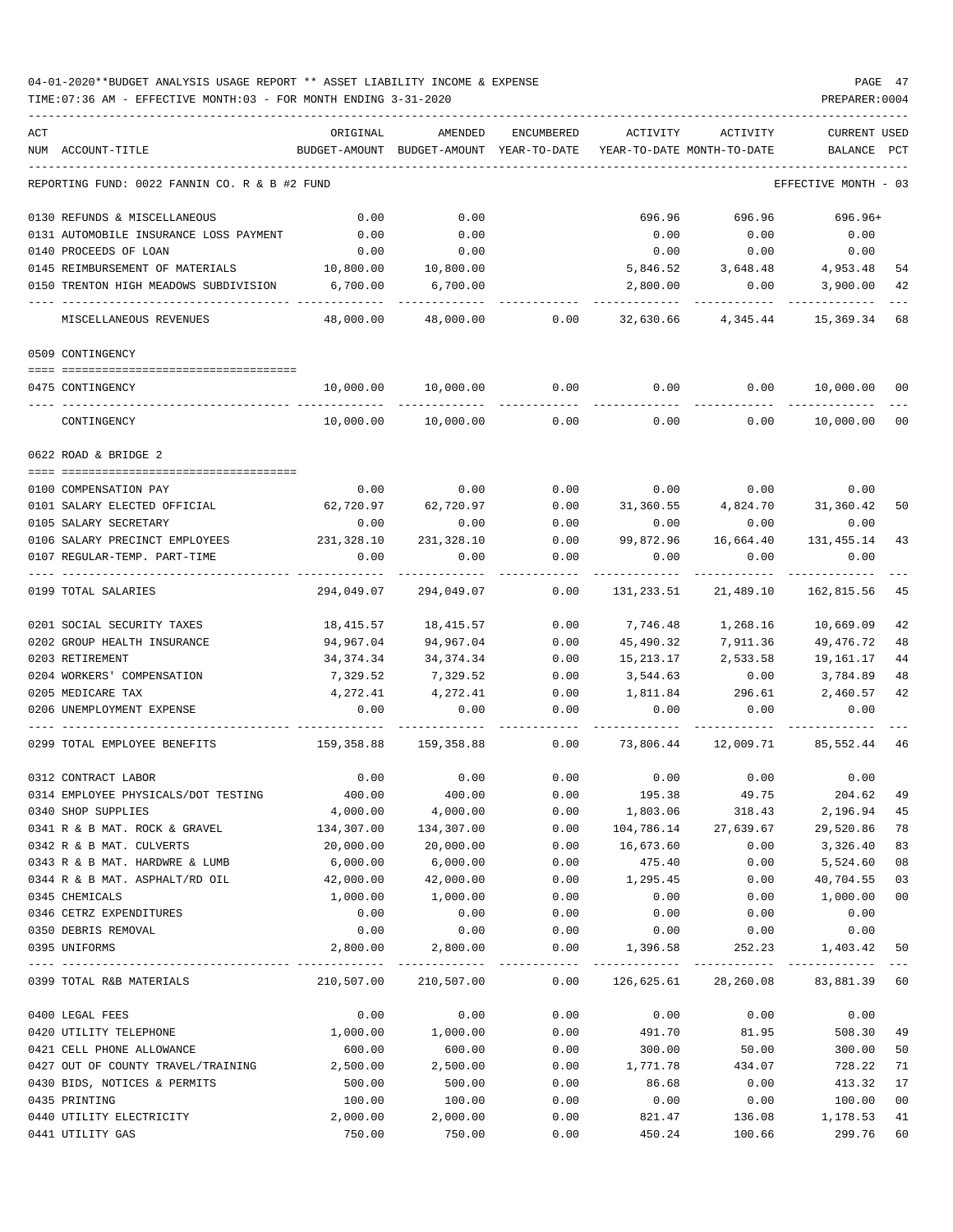TIME:07:36 AM - EFFECTIVE MONTH:03 - FOR MONTH ENDING 3-31-2020

| ACT                                                       | ORIGINAL              | AMENDED                                  | ENCUMBERED    | ACTIVITY         | ACTIVITY                   | <b>CURRENT USED</b>  |                |
|-----------------------------------------------------------|-----------------------|------------------------------------------|---------------|------------------|----------------------------|----------------------|----------------|
| NUM ACCOUNT-TITLE                                         |                       | BUDGET-AMOUNT BUDGET-AMOUNT YEAR-TO-DATE |               |                  | YEAR-TO-DATE MONTH-TO-DATE | BALANCE              | PCT            |
| REPORTING FUND: 0022 FANNIN CO. R & B #2 FUND             |                       |                                          |               |                  |                            | EFFECTIVE MONTH - 03 |                |
| 0442 UTILITY WATER                                        | 940.00                | 940.00                                   | 0.00          | 407.71           | 80.24                      | 532.29               | 43             |
| 0443 TRASH PICKUP                                         | 1,300.00              | 1,300.00                                 | 0.00          | 347.29           | 0.00                       | 952.71               | 27             |
| 0447 REPEATER SERVICE CONTRACT                            | 730.24                | 730.24                                   | 0.00          | 243.41           | 0.00                       | 486.83               | 33             |
| 0450 R&M BUILDING                                         | 3,000.00              | 3,000.00                                 | 0.00          | 3.98             | 3.98                       | 2,996.02             | 0 <sub>0</sub> |
| 0453 COMPUTER SOFTWARE                                    | 0.00                  | 0.00                                     | 0.00          | 0.00             | 0.00                       | 0.00                 |                |
| 0457 R & M MACHINERY GAS & OIL                            | 70,000.00             | 70,000.00                                | 0.00          | 29,841.48        | 4,600.64                   | 40,158.52            | 43             |
| 0458 R & M MACHINERY PARTS                                | 30,000.00             | 57,507.50                                | 0.00          | 52,046.95        | 1,549.65                   | 5,460.55             | 91             |
| 0459 R & M MACH. TIRES & TUBES                            | 15,000.00             | 15,000.00                                | 0.00          | 6,363.99         | 1,314.50                   | 8,636.01             | 42             |
| 0460 EQUIPMENT RENTAL/LEASE                               | 50,000.00             | 43,000.00                                | 0.00          | 3,000.00         | 0.00                       | 40,000.00            | 07             |
| 0480 BOND                                                 | 0.00                  | 0.00                                     | 0.00          | 0.00             | 0.00                       | 0.00                 |                |
| 0481 DUES                                                 | 335.00                | 335.00                                   | 0.00          | 335.00           | 300.00                     | 0.00 100             |                |
| 0482 INSURANCE                                            | 9,000.00              | 9,000.00                                 | 0.00          | 5,733.96         | 0.00                       | 3,266.04             | 64             |
| 0485 PRISONER SUPPLIES                                    | 0.00                  | 0.00                                     | 0.00          | 0.00             | 0.00                       | 0.00                 |                |
| 0488 FANNIN RURAL RAIL DISTRICT                           | 0.00                  | 0.00                                     | 0.00          | 0.00             | 0.00                       | 0.00                 |                |
| 0490 MISCELLANEOUS                                        | 1,000.00              | 1,000.00                                 | 0.00          | 0.00             | 0.00                       | 1,000.00             | 0 <sub>0</sub> |
| 0491 SOIL & WATER CONSERVATION                            | 250.00                | 250.00                                   | 0.00          | 0.00             | 0.00                       | 250.00               | 0 <sub>0</sub> |
| 0492 TDRA FLOOD CASH MATCH                                | 0.00                  | 0.00                                     | 0.00          | 0.00             | 0.00                       | 0.00                 |                |
| 0493 TRENTON HIGH MEADOWS SUBDIVISION                     | 4,000.00              | 4,000.00                                 | 0.00          | 0.00             | 0.00                       | 4,000.00             | 0 <sub>0</sub> |
| 0494 FLOOD CONTROL SITE MAINTENANCE                       | 4,000.00              | 4,000.00                                 | 0.00          | 0.00             | 0.00                       | 4,000.00             | 0 <sub>0</sub> |
| 0495 PIPELINE SALES TAX REIMBURSEMENT                     | 0.00                  | 0.00                                     | 0.00          | 0.00             | 0.00                       | 0.00                 |                |
| 0496 TCOG HAZARDOUS WASTEMATCH<br>----------------------  | 0.00                  | 0.00                                     | 0.00<br>----- | 0.00             | 0.00                       | 0.00                 |                |
| 0499 TOTAL SER.& OTHER CHARGES                            | 197,005.24 217,512.74 |                                          | 0.00          |                  | 102,245.64 8,651.77        | 115,267.10           | 47             |
| 0500 LAND                                                 |                       |                                          |               | 0.00             | 0.00                       | 0.00                 |                |
| 0535 BUILDING                                             |                       |                                          |               | 0.00             | 0.00                       | 0.00                 |                |
| 0562 LAND/BUILDING                                        | 0.00                  | 0.00                                     | 0.00          | 0.00             | 0.00                       | 0.00                 |                |
| 0570 COMPUTER EQUIPMENT                                   | 0.00                  | 0.00                                     | 0.00          | 0.00             | 0.00                       | 0.00                 |                |
| 0571 PURCHASE OF MACH./EQUIP.                             |                       | 50,000.00 29,492.50                      |               | $0.00$ 29,492.50 | 0.00                       | 0.00 100             |                |
| 0573 RADIO EQUIPMENT                                      | 0.00                  | 0.00                                     | 0.00          | 0.00             | 0.00                       | 0.00                 |                |
| 0575 LAND/BUILDING                                        |                       |                                          |               | 0.00             | 0.00                       | 0.00                 |                |
| 0580 PRECINCT BRIDGE                                      | 0.00                  | 0.00                                     | 0.00          | 0.00             | 0.00                       | 0.00                 |                |
| 0599 CAPITAL OUTLAY                                       | 50,000.00             | 29,492.50                                | 0.00          | 29,492.50        | 0.00                       |                      | 0.00 100       |
| ROAD & BRIDGE 2                                           | 910,920.19            | 910,920.19                               | 0.00          | 463,403.70       | 70,410.66                  | 447,516.49           | 51             |
| 0625 ADMINISTRATIVE OFFICE R&B #2                         |                       |                                          |               |                  |                            |                      |                |
|                                                           |                       |                                          |               |                  |                            |                      |                |
| 0105 SALARY SECRETARY                                     | 10,141.28             | 10,141.28                                | 0.00          | 5,070.65         | 780.10                     | 5,070.63             | 50             |
| 0201 SOCIAL SECURITY TAXES<br>0202 GROUP HEALTH INSURANCE | 628.76                | 628.76<br>2,967.72                       | 0.00          | 225.18           | 33.60<br>247.24            | 403.58<br>1,484.28   | 36<br>50       |
|                                                           | 2,967.72<br>1,167.26  |                                          | 0.00          | 1,483.44         |                            |                      |                |
| 0203 RETIREMENT<br>0204 WORKERS' COMPENSATION             | 42.59                 | 1,167.26<br>42.59                        | 0.00<br>0.00  | 587.51           | 91.98<br>0.00              | 579.75<br>27.08      | 50<br>36       |
| 0205 MEDICARE TAX                                         | 147.58                | 147.58                                   | 0.00          | 15.51<br>52.67   | 7.86                       | 94.91                | 36             |
| 0310 OFFICE SUPPLIES                                      | 100.00                | 100.00                                   | 0.00          | 0.00             | 0.00                       | 100.00               | 0 <sub>0</sub> |
| 0311 POSTAL EXPENSES                                      | 0.00                  | 0.00                                     | 0.00          | 0.00             | 0.00                       | 0.00                 |                |
| 0353 COMPUTER EXPENSE                                     | 500.00                | 500.00                                   | 0.00          | 0.00             | 0.00                       | 500.00               | 0 <sub>0</sub> |
| 0427 OUT OF COUNTY TRAVEL                                 | 0.00                  | 0.00                                     | 0.00          | 0.00             | 0.00                       | 0.00                 |                |
| 0480 BOND                                                 | 0.00                  | 0.00                                     | 0.00          | 0.00             | 0.00                       | 0.00                 |                |
| 0572 OFFICE EQUIPMENT                                     | 0.00                  | 0.00                                     | 0.00          | 0.00             | 0.00                       | 0.00                 |                |
| 0574 COMPUTER EQUIPMENT                                   | 0.00                  | 0.00                                     | 0.00          | 0.00             | 0.00                       | 0.00                 |                |
|                                                           |                       |                                          | ------------  |                  |                            | ----------           |                |

ADMINISTRATIVE OFFICE R&B #2 15,695.19 15,695.19 0.00 7,434.96 1,160.78 8,260.23 47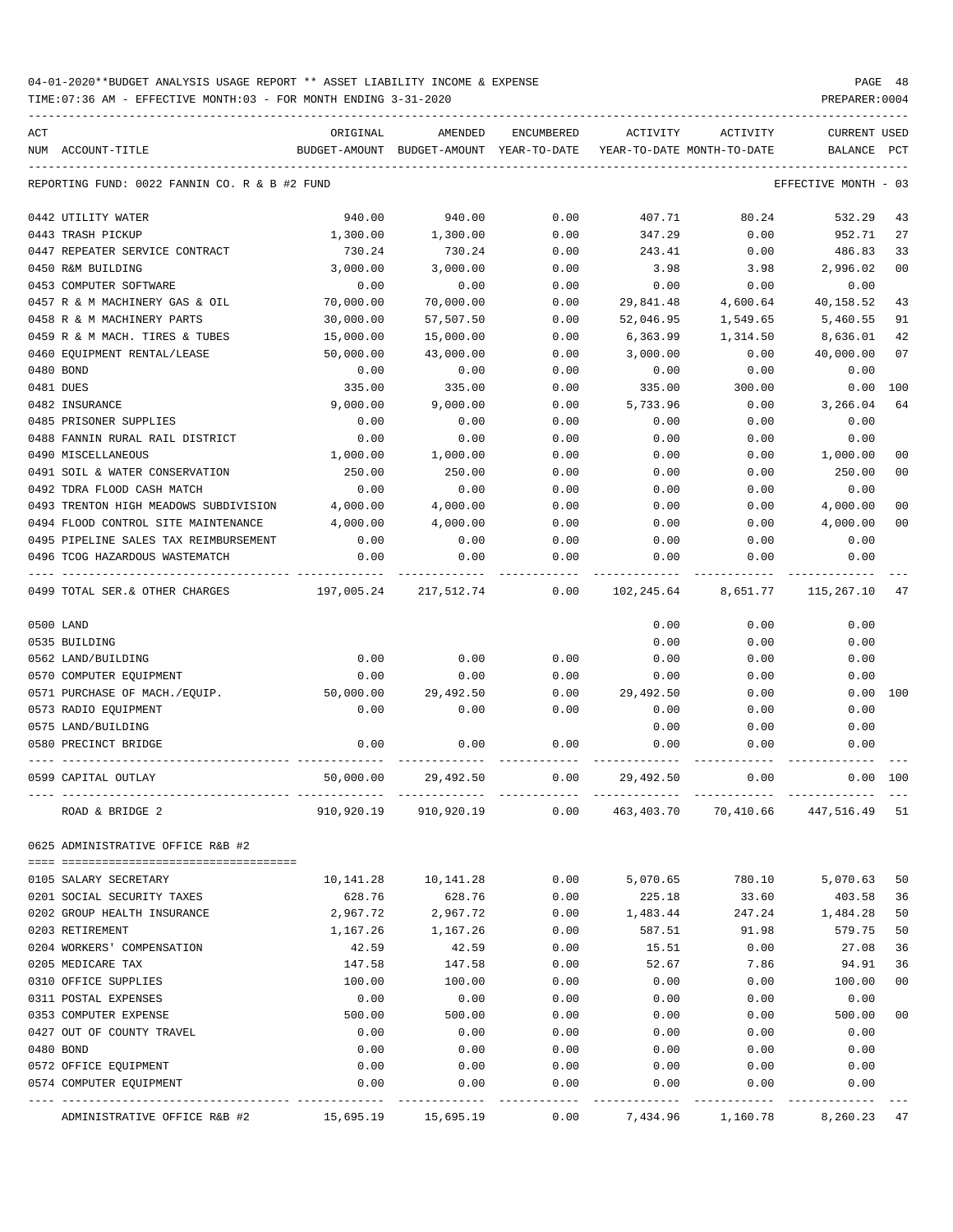|     | 04-01-2020**BUDGET ANALYSIS USAGE REPORT ** ASSET LIABILITY INCOME & EXPENSE<br>TIME: 07:36 AM - EFFECTIVE MONTH: 03 - FOR MONTH ENDING 3-31-2020 |                           |                          |                            |                          |                                        | PAGE 49<br>PREPARER: 0004      |          |
|-----|---------------------------------------------------------------------------------------------------------------------------------------------------|---------------------------|--------------------------|----------------------------|--------------------------|----------------------------------------|--------------------------------|----------|
| ACT | NUM ACCOUNT-TITLE                                                                                                                                 | ORIGINAL<br>BUDGET-AMOUNT | AMENDED<br>BUDGET-AMOUNT | ENCUMBERED<br>YEAR-TO-DATE | ACTIVITY                 | ACTIVITY<br>YEAR-TO-DATE MONTH-TO-DATE | <b>CURRENT USED</b><br>BALANCE | PCT      |
|     | REPORTING FUND: 0022 FANNIN CO. R & B #2 FUND                                                                                                     |                           |                          |                            |                          |                                        | EFFECTIVE MONTH - 03           |          |
|     | FANNIN CO. R & B #2 FUND                                                                                                                          |                           |                          |                            |                          |                                        |                                |          |
|     | INCOME TOTALS                                                                                                                                     | 936,615.38<br>936,615.38  | 936,615.38<br>936,615.38 | 0.00                       | 824,676.40<br>470,838.66 | 59,367.54<br>71,571.44                 | 111,938.98<br>465,776.72       | 88<br>50 |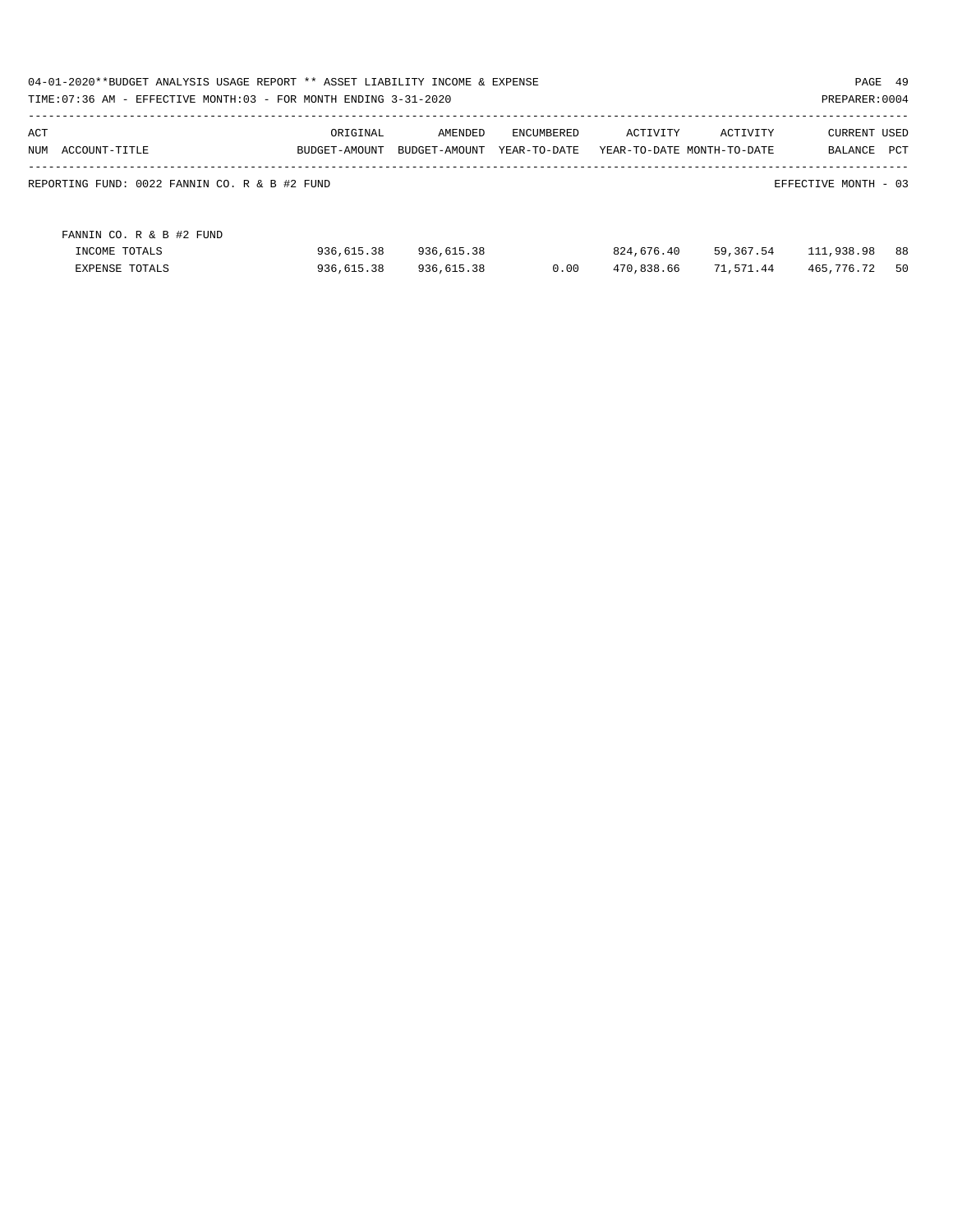|     | 04-01-2020**BUDGET ANALYSIS USAGE REPORT ** ASSET LIABILITY INCOME & EXPENSE<br>TIME: 07:36 AM - EFFECTIVE MONTH: 03 - FOR MONTH ENDING 3-31-2020 |                                                                                 |                     |                     |              |                                | PREPARER: 0004                                     | PAGE 50 |
|-----|---------------------------------------------------------------------------------------------------------------------------------------------------|---------------------------------------------------------------------------------|---------------------|---------------------|--------------|--------------------------------|----------------------------------------------------|---------|
| ACT | NUM ACCOUNT-TITLE                                                                                                                                 | ORIGINAL<br>BUDGET-AMOUNT BUDGET-AMOUNT YEAR-TO-DATE YEAR-TO-DATE MONTH-TO-DATE | AMENDED             | ENCUMBERED          | ACTIVITY     | ACTIVITY                       | <b>CURRENT USED</b><br>BALANCE PCT                 |         |
|     | REPORTING FUND: 0023 FANNIN CO. R & B #3 FUND                                                                                                     |                                                                                 |                     |                     |              |                                | EFFECTIVE MONTH - 03                               |         |
|     | 0100 PAYROLL                                                                                                                                      |                                                                                 |                     |                     |              |                                |                                                    |         |
|     | 0100 PAYROLL                                                                                                                                      |                                                                                 |                     |                     | 0.00         | 0.00                           | 0.00                                               |         |
|     | PAYROLL                                                                                                                                           |                                                                                 |                     |                     | 0.00         | 0.00                           | 0.00                                               |         |
|     | 0102 A/P CLEARING                                                                                                                                 |                                                                                 |                     |                     |              |                                |                                                    |         |
|     | 0100 A/P CLEARING                                                                                                                                 |                                                                                 |                     |                     | 0.00         | 0.00                           | 0.00                                               |         |
|     | A/P CLEARING                                                                                                                                      |                                                                                 |                     |                     | 0.00         | 0.00                           | 0.00                                               |         |
|     | 0103 CASH                                                                                                                                         |                                                                                 |                     |                     |              |                                |                                                    |         |
|     |                                                                                                                                                   |                                                                                 |                     |                     |              |                                |                                                    |         |
|     | 0100 R&B#3-COMBINED FUNDS CHECKING<br>0175 TEXPOOL                                                                                                |                                                                                 |                     |                     | 402,585.54   | 300,404.11                     | 321, 200.10 327, 695.34- 728, 350.82<br>620,149.75 |         |
|     |                                                                                                                                                   |                                                                                 |                     |                     |              |                                |                                                    |         |
|     | CASH                                                                                                                                              |                                                                                 |                     |                     |              |                                | 723, 785.64 27, 291.23 - 1, 348, 500.57            |         |
|     | 0120 RECEIVABLES                                                                                                                                  |                                                                                 |                     |                     |              |                                |                                                    |         |
|     | 0311 TAXES RECEIVABLE                                                                                                                             |                                                                                 |                     |                     | 0.00         | 0.00                           | 61,651.58                                          |         |
|     | 0312 DUE FROM OTHER GOVERNMENTS                                                                                                                   |                                                                                 |                     |                     | 0.00         | 0.00                           | 34,935.67                                          |         |
|     | 0313 DUE FROM OTHER FUNDS                                                                                                                         |                                                                                 |                     |                     | 0.00         | 0.00                           | 6,134.72                                           |         |
|     | 0315 INVENTORY                                                                                                                                    |                                                                                 |                     |                     | 0.00         | 0.00                           | 56,099.46<br>----------                            |         |
|     | RECEIVABLES                                                                                                                                       |                                                                                 |                     |                     | 0.00         | 0.00                           | 158,821.43                                         |         |
|     | 0200 LIABILITY ACCOUNT                                                                                                                            |                                                                                 |                     |                     |              |                                |                                                    |         |
|     |                                                                                                                                                   |                                                                                 |                     |                     |              |                                |                                                    |         |
|     | 0150 ACCRUED SALARY PAYABLE                                                                                                                       |                                                                                 |                     |                     | 0.00         | 0.00                           | 12,704.17                                          |         |
|     | 0155 ACCRUED FRINGE BENEFITS<br>0200 DEFERRED TAX REVENUE                                                                                         |                                                                                 |                     |                     | 0.00<br>0.00 | 0.00<br>0.00                   | 6,838.00<br>59,034.69                              |         |
|     | 0900 SYSTEM ADDED LIABILITY LINE-ITEM                                                                                                             |                                                                                 |                     |                     | 0.00         | 0.00                           | 0.00                                               |         |
|     | 0910 SYSTEM ADDED LIABILITY LINE-ITEM                                                                                                             |                                                                                 |                     |                     | $35,302.94-$ | 0.00                           | $35,302.94-$                                       |         |
|     | LIABILITY ACCOUNT                                                                                                                                 |                                                                                 |                     |                     | 35,302.94-   | --------- ------------<br>0.00 | -------------<br>43, 273. 92                       |         |
|     | 0205 SHORT-TERM LOAN                                                                                                                              |                                                                                 |                     |                     |              |                                |                                                    |         |
|     | 0571 SHORT-TERM LOAN/EQUIPMENT                                                                                                                    | 0.00                                                                            | 0.00<br>----------- | 0.00<br>----------- | 0.00         | 0.00                           | 0.00                                               |         |
|     | SHORT-TERM LOAN                                                                                                                                   | 0.00                                                                            | 0.00                | 0.00                | 0.00         | 0.00                           | 0.00                                               |         |
|     | 0231 LOANS                                                                                                                                        |                                                                                 |                     |                     |              |                                |                                                    |         |
|     |                                                                                                                                                   |                                                                                 |                     |                     |              |                                |                                                    |         |
|     | 0571 LOAN OF CAPITAL EQUIP. PURCHASE                                                                                                              |                                                                                 |                     |                     | 0.00         | 0.00                           | 0.00                                               |         |
|     | LOANS                                                                                                                                             |                                                                                 |                     |                     | 0.00         | 0.00                           | 0.00                                               |         |
|     | 0271 EQUITY ACCOUNT                                                                                                                               |                                                                                 |                     |                     |              |                                |                                                    |         |
|     | 0200 EQUITY ACCOUNT<br>---- -----------<br>--------------------- -----------                                                                      |                                                                                 | -------------       |                     | 0.00         | 0.00                           | 704,959.50<br>--------                             |         |
|     | EQUITY ACCOUNT                                                                                                                                    |                                                                                 |                     |                     | 0.00         | 0.00                           | 704,959.50                                         |         |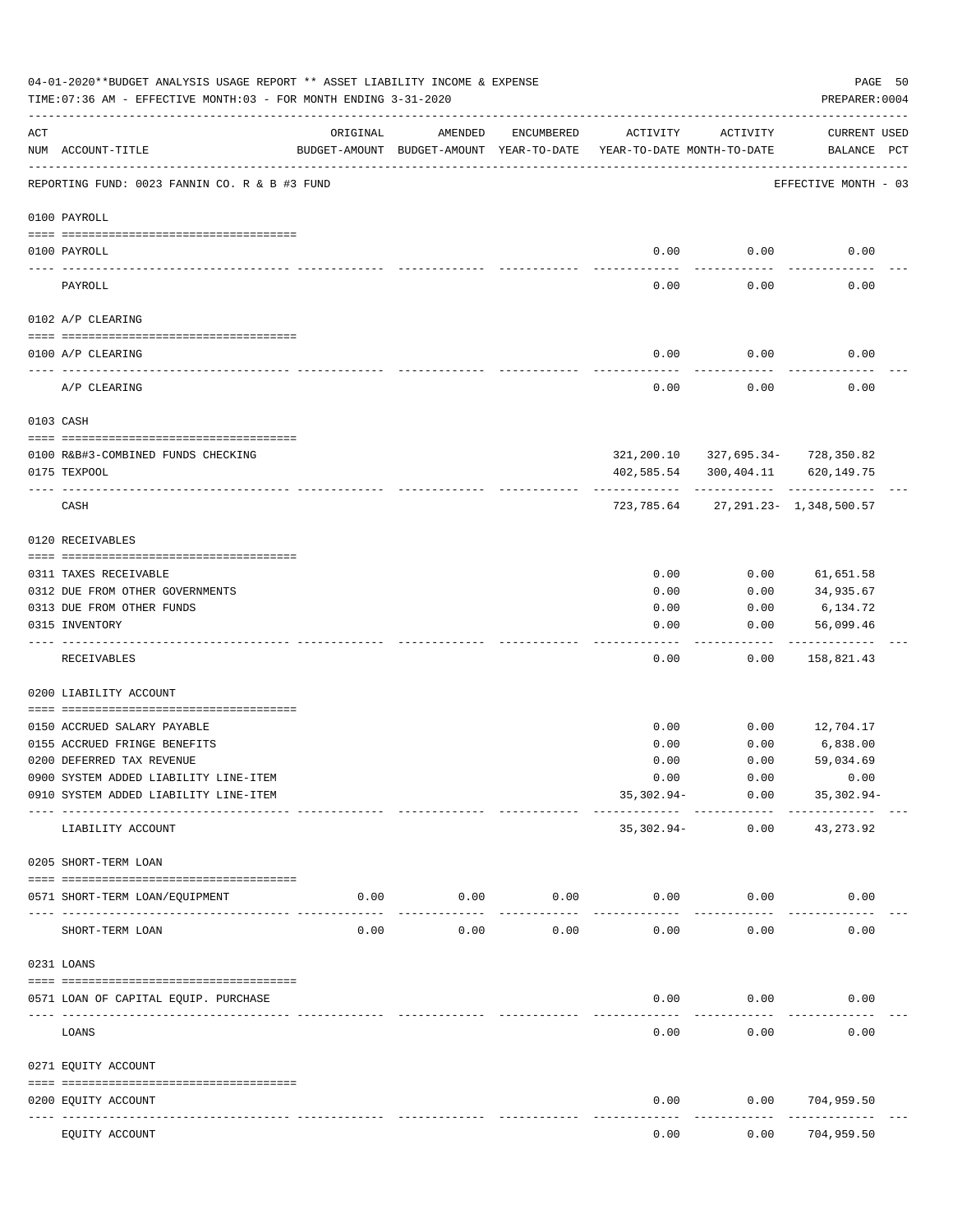|     | 04-01-2020**BUDGET ANALYSIS USAGE REPORT ** ASSET LIABILITY INCOME & EXPENSE<br>TIME: 07:36 AM - EFFECTIVE MONTH: 03 - FOR MONTH ENDING 3-31-2020 |                                                                         |                                                                                |                                    |                              |                                      | PREPARER: 0004                                           | PAGE 51              |
|-----|---------------------------------------------------------------------------------------------------------------------------------------------------|-------------------------------------------------------------------------|--------------------------------------------------------------------------------|------------------------------------|------------------------------|--------------------------------------|----------------------------------------------------------|----------------------|
| ACT | NUM ACCOUNT-TITLE                                                                                                                                 | ORIGINAL                                                                | AMENDED<br>BUDGET-AMOUNT BUDGET-AMOUNT YEAR-TO-DATE YEAR-TO-DATE MONTH-TO-DATE |                                    | ENCUMBERED ACTIVITY ACTIVITY |                                      | <b>CURRENT USED</b><br>BALANCE PCT                       |                      |
|     | REPORTING FUND: 0023 FANNIN CO. R & B #3 FUND                                                                                                     |                                                                         |                                                                                |                                    |                              |                                      | EFFECTIVE MONTH - 03                                     |                      |
|     | 0300 CASH                                                                                                                                         |                                                                         |                                                                                |                                    |                              |                                      |                                                          |                      |
|     | 0123 BEGINNING CASH BALANCE                                                                                                                       | 0.00                                                                    | 0.00                                                                           |                                    |                              |                                      | $0.00$ $0.00$ $0.00$ $0.00$                              |                      |
|     | CASH                                                                                                                                              | 0.00                                                                    |                                                                                | $0.00$ $0.00$ $0.00$ $0.00$ $0.00$ |                              |                                      | 0.00                                                     |                      |
|     | 0310 PROPERTY TAXES                                                                                                                               |                                                                         |                                                                                |                                    |                              |                                      |                                                          |                      |
|     |                                                                                                                                                   |                                                                         |                                                                                |                                    |                              |                                      |                                                          |                      |
|     | 0110 CURRENT TAXES                                                                                                                                |                                                                         | 889,902.83 889,902.83                                                          |                                    |                              |                                      | 912,853.95 26,634.20 22,951.12+ 103                      |                      |
|     | 0120 DELINQUENT TAXES<br>--------------------- --------------                                                                                     |                                                                         | 15,900.00   15,900.00<br>.                                                     |                                    |                              |                                      | -----------------                                        |                      |
|     | PROPERTY TAXES                                                                                                                                    | 905,802.83                                                              |                                                                                | 905,802.83 0.00                    | 926,718.69                   | 28,217.21                            | 20,915.86+ 102                                           |                      |
|     | 0318 OTHER TAXES                                                                                                                                  |                                                                         |                                                                                |                                    |                              |                                      |                                                          |                      |
|     | 0120 PAY N LIEU TAX/GRASSLAND                                                                                                                     |                                                                         | 2,500.00 2,500.00                                                              |                                    |                              |                                      | $0.00$ $0.00$ $2,500.00$                                 |                      |
|     | 0121 PAY N LIEU TAX/UPPER TRINITY                                                                                                                 |                                                                         | 1,500.00                                                                       |                                    |                              |                                      | 303.56                                                   | 0 <sub>0</sub><br>80 |
|     | 0160 SALES TAX REVENUES                                                                                                                           | 1,500.00<br>65,572.88                                                   | 65,572.88                                                                      |                                    |                              | 1, 196.44 0.00<br>53,908.59 8,101.53 | 11,664.29                                                | 82                   |
|     |                                                                                                                                                   |                                                                         |                                                                                |                                    |                              |                                      |                                                          |                      |
|     | OTHER TAXES                                                                                                                                       |                                                                         |                                                                                |                                    |                              |                                      | 69,572.88 69,572.88 0.00 55,105.03 8,101.53 14,467.85    | 79                   |
|     | 0321 FEES OF TAX COLLECTOR                                                                                                                        |                                                                         |                                                                                |                                    |                              |                                      |                                                          |                      |
|     |                                                                                                                                                   |                                                                         |                                                                                |                                    |                              |                                      |                                                          |                      |
|     | 0200 CAR REGISTRATION/SALES TAX                                                                                                                   | 95,000.00                                                               | 95,000.00                                                                      |                                    |                              | 55,679.76 10,554.79                  | 128,167.88 28,741.06 8,167.88+107<br>39,320.24           | 59                   |
|     | 0300 COUNTY'S ADDITIONAL \$10                                                                                                                     |                                                                         |                                                                                |                                    |                              |                                      |                                                          |                      |
|     | FEES OF TAX COLLECTOR                                                                                                                             | 215,000.00   215,000.00      0.00   183,847.64   39,295.85    31,152.36 |                                                                                |                                    |                              |                                      |                                                          | 86                   |
|     | 0330 GRANTS                                                                                                                                       |                                                                         |                                                                                |                                    |                              |                                      |                                                          |                      |
|     |                                                                                                                                                   |                                                                         |                                                                                |                                    |                              |                                      |                                                          |                      |
|     | 0200 FEMA GRANT                                                                                                                                   | 0.00                                                                    | 30,583.64                                                                      |                                    |                              | 30,583.64 0.00                       | $0.00$ 100                                               |                      |
|     | GRANTS                                                                                                                                            | 0.00                                                                    |                                                                                | 30,583.64 0.00                     | 30,583.64                    | 0.00                                 | 0.00 100                                                 |                      |
|     | 0350 FINES                                                                                                                                        |                                                                         |                                                                                |                                    |                              |                                      |                                                          |                      |
|     | 0403 COUNTY CLERK FINES                                                                                                                           | 10,000.00                                                               | 10,000.00                                                                      |                                    |                              | 390.26 0.00                          | 9,609.74 04                                              |                      |
|     | 0450 DISTRICT CLERK FINES                                                                                                                         | 13,000.00                                                               | 13,000.00                                                                      |                                    |                              |                                      | 5,893.49 2,267.64 7,106.51                               | 45                   |
|     | 0455 J. P. #1 FINES                                                                                                                               | 3,000.00                                                                | 3,000.00                                                                       |                                    |                              |                                      | 4,994.88 2,331.55 1,994.88+166                           |                      |
|     | 0456 J. P. #2 FINES                                                                                                                               | 2,400.00                                                                | 2,400.00                                                                       |                                    | 4,343.92                     | 0.00                                 | 1,943.92+ 181                                            |                      |
|     | 0457 J. P. #3 FINES                                                                                                                               | 4,000.00                                                                | 4,000.00                                                                       |                                    | 2,715.08                     | 1,642.78                             | 1,284.92 68                                              |                      |
|     | FINES                                                                                                                                             |                                                                         |                                                                                |                                    |                              |                                      | 32,400.00 32,400.00 0.00 18,337.63 6,241.97 14,062.37 57 |                      |
|     | 0360 INTEREST EARNINGS                                                                                                                            |                                                                         |                                                                                |                                    |                              |                                      |                                                          |                      |
|     |                                                                                                                                                   |                                                                         | 5,000.00 5,000.00                                                              |                                    |                              |                                      | 3,257.60 614.90 1,742.40 65                              |                      |
|     | 0100 INTEREST EARNINGS                                                                                                                            |                                                                         |                                                                                |                                    |                              |                                      |                                                          |                      |
|     | INTEREST EARNINGS                                                                                                                                 |                                                                         | $5,000.00$ $5,000.00$ $0.00$ $3,257.60$                                        |                                    |                              |                                      | 614.90 1,742.40                                          | 65                   |
|     | 0364 SALE OF ASSETS                                                                                                                               |                                                                         |                                                                                |                                    |                              |                                      |                                                          |                      |
|     | 0162 LAND/BUILDING                                                                                                                                | 0.00                                                                    | 0.00                                                                           |                                    | 0.00                         | 0.00                                 | 0.00                                                     |                      |
|     | 0163 SALE OF EQUIPMENT                                                                                                                            | 0.00                                                                    | 76,954.64                                                                      |                                    | 76,954.64                    | 0.00                                 | 0.00 100                                                 |                      |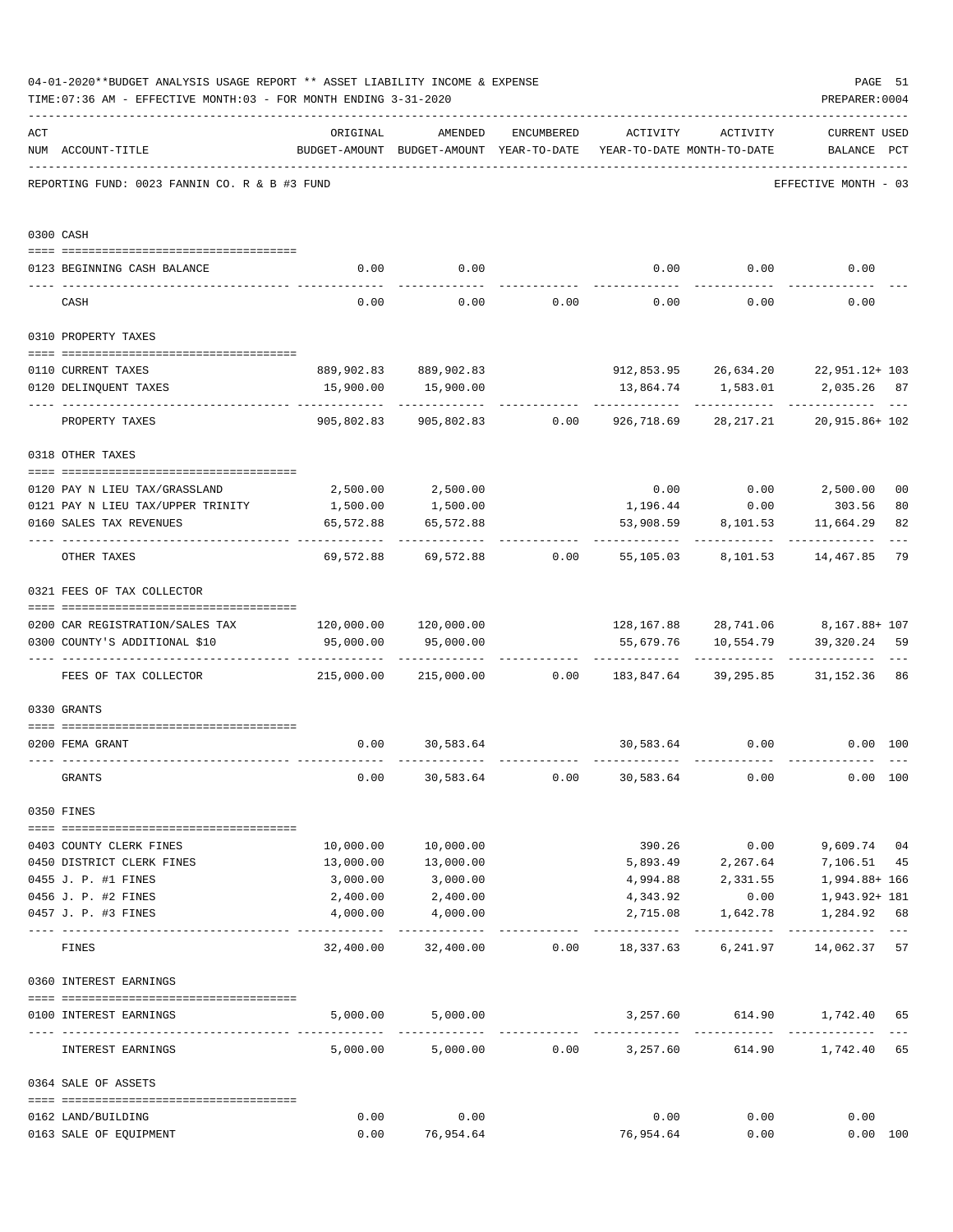| 04-01-2020**BUDGET ANALYSIS USAGE REPORT ** ASSET LIABILITY INCOME & EXPENSE |  |  |  | PAGE | - 52 |
|------------------------------------------------------------------------------|--|--|--|------|------|
|                                                                              |  |  |  |      |      |

| ACT |                                                       | ORIGINAL                                                                | AMENDED                                  | ENCUMBERED           | ACTIVITY             | ACTIVITY                   | <b>CURRENT USED</b>    |          |
|-----|-------------------------------------------------------|-------------------------------------------------------------------------|------------------------------------------|----------------------|----------------------|----------------------------|------------------------|----------|
|     | NUM ACCOUNT-TITLE                                     |                                                                         | BUDGET-AMOUNT BUDGET-AMOUNT YEAR-TO-DATE |                      |                      | YEAR-TO-DATE MONTH-TO-DATE | BALANCE PCT            |          |
|     | REPORTING FUND: 0023 FANNIN CO. R & B #3 FUND         |                                                                         |                                          |                      |                      |                            | EFFECTIVE MONTH - 03   |          |
|     | SALE OF ASSETS                                        | 0.00                                                                    | 76,954.64                                | 0.00                 | 76,954.64            | 0.00                       |                        | 0.00 100 |
|     | 0370 MISCELLANEOUS REVENUES                           |                                                                         |                                          |                      |                      |                            |                        |          |
|     |                                                       |                                                                         |                                          |                      |                      |                            |                        |          |
|     | 0120 STATE LATERAL ROAD                               | 15,000.00                                                               | 15,000.00                                |                      | 14,781.95            | 0.00                       | 218.05                 | 99       |
|     | 0125 TDT WEIGHT FEES                                  | 20,000.00                                                               | 20,000.00                                |                      | 20,148.82            | 0.00                       | 148.82+ 101            |          |
|     | 0130 REFUNDS & MISCELLANEOUS                          | 3,000.00                                                                | 3,000.00                                 |                      | 1,444.50             | 359.04                     | 1,555.50               | 48       |
|     | 0139 RESTITUTION                                      | 0.00                                                                    | 0.00                                     |                      | 0.00                 | 0.00                       | 0.00                   |          |
|     | 0140 PROCEEDS OF LOANS                                | 0.00                                                                    | 0.00                                     |                      | 0.00                 | 0.00                       | 0.00                   |          |
|     | 0145 REIMBURSEMENT OF MATERIALS                       | 15,000.00                                                               | 15,000.00                                |                      | 7,096.92             | 2,148.76                   | 7,903.08               | 47       |
|     | MISCELLANEOUS REVENUES                                | 53,000.00                                                               | 53,000.00                                | 0.00                 | 43,472.19            | 2,507.80                   | 9,527.81               | 82       |
|     | 0509 CONTINGENCY                                      |                                                                         |                                          |                      |                      |                            |                        |          |
|     | 0475 CONTINGENCY                                      | 0.00                                                                    | 0.00                                     | 0.00                 | 0.00                 | 0.00                       | 0.00                   |          |
|     | CONTINGENCY                                           | 0.00                                                                    | 0.00                                     | 0.00                 | 0.00                 | 0.00                       | 0.00                   |          |
|     | 0623 ROAD & BRIDGE 3                                  |                                                                         |                                          |                      |                      |                            |                        |          |
|     |                                                       |                                                                         |                                          |                      |                      |                            |                        |          |
|     | 0100 COMPENSATION PAY<br>0101 SALARY ELECTED OFFICIAL | 0.00<br>62,720.97                                                       | 0.00<br>62,720.97                        | 0.00<br>0.00         | 0.00<br>31,360.55    | 0.00<br>4,824.70           | 0.00<br>31,360.42      | 50       |
|     | 0105 SALARY SECRETARY                                 | 11,137.40                                                               | 11,137.40                                | 0.00                 | 4,946.16             | 864.00                     | 6,191.24               | 44       |
|     | 0106 SALARY PRECINCT EMPLOYEES                        | 274,148.45                                                              | 274,148.45                               | 0.00                 | 141,898.34           | 22,875.63                  | 132,250.11             | 52       |
|     | 0107 REGULAR-TEMP. PART-TIME                          | 17,031.96                                                               | 17,031.96                                | 0.00                 | 576.00               | 0.00                       | 16,455.96              | 03       |
|     | 0199 TOTAL SALARIES                                   | 365,038.78                                                              | 365,038.78                               | 0.00                 | 178,781.05           | 28,564.33                  | 186,257.73             | 49       |
|     | 0201 SOCIAL SECURITY TAXES                            | 22,669.90                                                               | 22,669.90                                | 0.00                 | 10,901.87            | 1,735.32                   | 11,768.03              | 48       |
|     | 0202 GROUP HEALTH INSURANCE                           | 106,837.92                                                              | 106,837.92                               | 0.00                 | 58,341.82            | 9,888.32                   | 48,496.10              | 55       |
|     | 0203 RETIREMENT                                       | 42,673.03                                                               | 42,673.03                                | 0.00                 | 20,658.78            |                            | 3, 367. 74 22, 014. 25 | 48       |
|     | 0204 WORKERS' COMPENSATION                            | 9,194.42                                                                | 9,194.42                                 | 0.00                 | 4,466.97             | 0.00                       | 4,727.45               | 49       |
|     | 0205 MEDICARE TAX                                     | 5,301.76                                                                | 5,301.76                                 | 0.00                 | 2,549.69             | 405.84                     | 2,752.07               | 48       |
|     | 0206 UNEMPLOYMENT EXPENSE                             | 0.00                                                                    | 0.00                                     | 0.00                 | 0.00                 | 0.00                       | 0.00                   |          |
|     | 0299 TOTAL EMPLOYEE BENEFITS                          | 186,677.03   186,677.03      0.00    96,919.13   15,397.22    89,757.90 |                                          |                      |                      |                            |                        | 52       |
|     | 0310 OFFICE SUPPLIES                                  | 500.00                                                                  | 500.00                                   | 0.00                 | 419.60               | 291.98                     | 80.40                  | 84       |
|     | 0314 EMPLOYEE PHYSICALS/DOT TESTING                   | 200.00                                                                  | 200.00                                   | 0.00                 | 520.38               | 244.75                     | 320.38-260             |          |
|     | 0315 COPIER EXPENSE                                   | 0.00                                                                    | 0.00                                     | 0.00                 | 0.00                 | 0.00                       | 0.00                   |          |
|     | 0340 SHOP SUPPLIES                                    | 6,500.00                                                                | 6,500.00                                 | 0.00                 | 6,259.89             | 190.19                     | 240.11                 | 96       |
|     | 0341 R & B MAT. ROCK & GRAVEL                         | 165,000.00                                                              | 165,000.00                               | 0.00                 | 61,392.08            | 21,218.37                  | 103,607.92             | 37       |
|     | 0342 R & B MAT. CULVERTS                              | 35,000.00                                                               | 35,000.00                                | 0.00                 | 19,000.92            | 0.00                       | 15,999.08              | 54       |
|     | 0343 R & B MAT. HARDWRE & LUMB                        | 5,000.00                                                                | 5,000.00                                 | 0.00                 | 3,587.98             | 0.00                       | 1,412.02               | 72       |
|     | 0344 R & B MAT. ASPHALT/RD OIL                        | 85,000.00                                                               | 85,000.00                                | 0.00                 | 31,112.90            | 27,870.05                  | 53,887.10              | 37       |
|     | 0345 CHEMICALS                                        | 3,000.00                                                                | 3,000.00                                 | 0.00                 | 450.00               | 0.00                       | 2,550.00               | 15       |
|     | 0346 CETRZ EXPENDITURES                               | 0.00                                                                    | 0.00                                     | 0.00                 | 0.00                 | 0.00                       | 0.00                   |          |
|     | 0350 DEBRIS REMOVAL                                   | 3,000.00                                                                | 3,000.00                                 | 0.00                 | 387.45               | 0.00                       | 2,612.55               | 13       |
|     | 0395 UNIFORMS                                         | 0.00                                                                    | 0.00<br>------------                     | 0.00<br>------------ | 0.00<br>------------ | 0.00                       | 0.00                   |          |
|     | 0399 TOTAL R&B MATERIALS                              | 303,200.00                                                              | 303,200.00                               |                      | $0.00$ 123, 131.20   | 49,815.34                  | 180,068.80 41          |          |
|     | 0400 LEGAL FEES                                       | 0.00                                                                    | 0.00                                     | 0.00                 | 692.96               | 0.00                       | 692.96-                |          |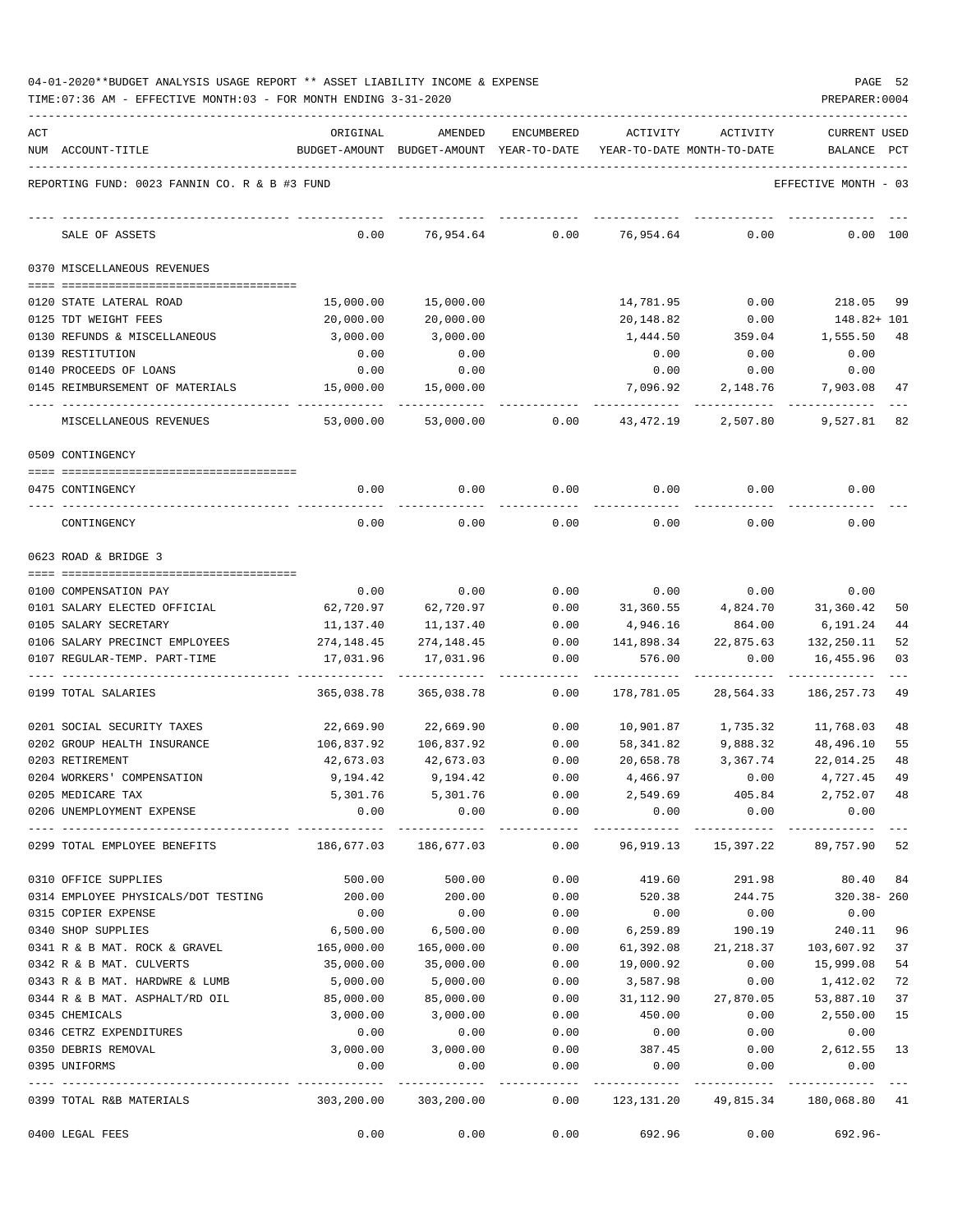TIME:07:36 AM - EFFECTIVE MONTH:03 - FOR MONTH ENDING 3-31-2020

| ACT | NUM ACCOUNT-TITLE                             | ORIGINAL<br>BUDGET-AMOUNT BUDGET-AMOUNT YEAR-TO-DATE                    | AMENDED                                            | ENCUMBERED            | ACTIVITY<br>YEAR-TO-DATE MONTH-TO-DATE | ACTIVITY                               | CURRENT USED<br>BALANCE | PCT            |
|-----|-----------------------------------------------|-------------------------------------------------------------------------|----------------------------------------------------|-----------------------|----------------------------------------|----------------------------------------|-------------------------|----------------|
|     |                                               |                                                                         |                                                    |                       |                                        |                                        |                         |                |
|     | REPORTING FUND: 0023 FANNIN CO. R & B #3 FUND |                                                                         |                                                    |                       |                                        |                                        | EFFECTIVE MONTH - 03    |                |
|     | 0420 UTILITY TELEPHONE                        | 0.00                                                                    | 0.00                                               | 0.00                  | 0.00                                   | 0.00                                   | 0.00                    |                |
|     | 0421 INTERNET SERVICE                         | 1,000.00                                                                | 1,000.00                                           | 0.00                  | 491.70                                 | 81.95                                  | 508.30                  | 49             |
|     | 0423 CELL PHONE ALLOWANCE                     | 0.00                                                                    | 0.00                                               | 0.00                  | 0.00                                   | 0.00                                   | 0.00                    |                |
|     | 0427 OUT OF COUNTY TRAVEL/TRAINING            | 3,500.00                                                                | 3,500.00                                           | 0.00                  | 1,410.23                               | 0.00                                   | 2,089.77                | 40             |
|     | 0430 BIDS, NOTICES & PERMITS                  | 1,400.00                                                                | 1,400.00                                           | 0.00                  | 899.44                                 | 0.00                                   | 500.56                  | 64             |
|     | 0435 PRINTING                                 | 100.00                                                                  | 100.00                                             | 0.00                  | 0.00                                   | 0.00                                   | 100.00                  | 00             |
|     | 0440 UTILITY ELECTRICITY                      | 3,500.00                                                                | 3,500.00                                           | 0.00                  | 1,759.82                               | 299.24                                 | 1,740.18                | 50             |
|     | 0441 UTILITY GAS                              | 500.00                                                                  | 500.00                                             | 0.00                  | 0.00                                   | 0.00                                   | 500.00                  | 0 <sub>0</sub> |
|     | 0442 UTILITY WATER                            | 850.00                                                                  | 850.00                                             | 0.00                  | 161.09                                 | 32.21                                  | 688.91                  | 19             |
|     | 0443 TRASH DUMPSTER PICKUP                    | 1,000.00                                                                | 1,000.00                                           | 0.00                  | 509.65                                 | 262.69                                 | 490.35                  | 51             |
|     | 0447 REPEATER SERVICE CONTRACT                | 730.24                                                                  | 730.24                                             | 0.00                  | 243.41                                 | 0.00                                   | 486.83                  | 33             |
|     | 0450 R&M BUILDING                             | 1,500.00                                                                | 1,500.00                                           | 0.00                  | 117.47                                 | 0.00                                   | 1,382.53                | 08             |
|     | 0453 COMPUTER SOFTWARE                        | 1,000.00                                                                | 1,000.00                                           | 0.00                  | 0.00                                   | 0.00                                   | 1,000.00                | 0 <sub>0</sub> |
|     | 0457 R & M MACHINERY GAS & OIL                | 150,000.00                                                              | 150,000.00                                         | 0.00                  | 41,662.35                              | 9,220.85                               | 108,337.65              | 28             |
|     | 0458 R & M MACHINERY PARTS                    | 100,000.00                                                              | 130,583.64                                         | 0.00                  | 86,587.22                              | 6,647.88                               | 43,996.42               | 66             |
|     | 0459 R & M MACH. TIRES & TUBES                | 25,000.00                                                               | 25,000.00                                          | 0.00                  | 12,635.50                              | 488.00                                 | 12,364.50               | 51             |
|     | 0460 EOUIPMENT RENTAL/LEASE                   | 5,000.00                                                                | 5,000.00                                           | 0.00                  | 3,000.00                               | 0.00                                   | 2,000.00                | 60             |
|     | 0480 BOND                                     | 150.00                                                                  | 150.00                                             | 0.00                  | 150.00                                 | 0.00                                   | 0.00                    | 100            |
|     | 0481 DUES                                     | 335.00                                                                  | 335.00                                             | 0.00                  | 335.00                                 | 300.00                                 | 0.00                    | 100            |
|     | 0482 INSURANCE                                | 10,000.00                                                               | 10,000.00                                          | 0.00                  | 5,380.96                               | 0.00                                   | 4,619.04                | -54            |
|     | 0485 PRISONER SUPPLIES                        | 0.00                                                                    | 0.00                                               | 0.00                  | 0.00                                   | 0.00                                   | 0.00                    |                |
|     | 0488 FANNIN RURAL RAIL DISTRICT               | 0.00                                                                    | 0.00                                               | 0.00                  | 0.00                                   | 0.00                                   | 0.00                    |                |
|     | 0490 MISCELLANEOUS                            | 1,500.00                                                                | 1,500.00                                           | 0.00                  | 0.00                                   | 0.00                                   | 1,500.00                | 00             |
|     | 0491 SOIL & WATER CONSERVATION                | 250.00                                                                  | 250.00                                             | 0.00                  | 0.00                                   | 0.00                                   | 250.00                  | 0 <sup>0</sup> |
|     | 0492 TDRA FLOOD CASH MATCH                    | 0.00                                                                    | 0.00                                               | 0.00                  | 0.00                                   | 0.00                                   | 0.00                    |                |
|     | 0494 FLOOD CONTROL SITE MAINTENANCE           | 0.00                                                                    | 0.00                                               | 0.00                  | 0.00                                   | 0.00                                   | 0.00                    |                |
|     | 0495 PIPELINE SALES TAX REIMBURSEMENT         | 0.00                                                                    | 0.00                                               | 0.00                  | 0.00                                   | 0.00                                   | 0.00                    |                |
|     | 0496 TCOG HAZARDOUS WASTEMATCH                | 1,250.00                                                                | 1,250.00                                           | 0.00                  | 0.00                                   | 0.00                                   | 1,250.00                | 00             |
|     | 0499 TOTAL SER.& OTHER CHARGES                | 308,565.24 339,148.88                                                   |                                                    |                       |                                        | $0.00$ 156,036.80 17,332.82 183,112.08 |                         | 46             |
|     | 0500 LAND                                     |                                                                         |                                                    |                       | 0.00                                   | 0.00                                   | 0.00                    |                |
|     | 0535 BUILDING                                 |                                                                         |                                                    |                       | 0.00                                   | 0.00                                   | 0.00                    |                |
|     | 0562 LAND/BUILDING                            | 0.00                                                                    | 0.00                                               | 0.00                  | 0.00                                   | 0.00                                   | 0.00                    |                |
|     | 0570 COMPUTER EQUIPMENT                       | 0.00                                                                    | 0.00                                               | 0.00                  | 0.00                                   | 0.00                                   | 0.00                    |                |
|     | 0571 PURCHASE OF MACH./EQUIP.                 | 100,000.00                                                              |                                                    | 176,954.64 18,950.00  | 16,378.95                              | 0.00                                   | 141,625.69 20           |                |
|     | 0572 OFFICE EQUIPMENT                         | 0.00                                                                    | 485.00                                             | 0.00                  | 485.00                                 | 0.00                                   | 0.00 100                |                |
|     | 0573 RADIO EQUIPMENT                          | 600.00                                                                  | 600.00                                             | 0.00                  | 0.00                                   | 0.00                                   | 600.00 00               |                |
|     | 0575 LAND/BUILDING                            | 1,000.00                                                                | 515.00                                             | 0.00                  | 0.00                                   | 0.00                                   | 515.00 00               |                |
|     | 0580 PRECINCT BRIDGE                          | 0.00<br>-----------                                                     | 0.00<br>_____________                              | 0.00<br>_____________ | 0.00                                   | 0.00                                   | 0.00                    |                |
|     | 0599 CAPITAL OUTLAY                           |                                                                         | 101,600.00    178,554.64    18,950.00    16,863.95 |                       |                                        | 0.00                                   | 142,740.69 20           |                |
|     | 0630 NOTE PAYMENT-PRINCIPAL                   | 0.00                                                                    | 0.00                                               | 0.00                  | 0.00                                   | 0.00                                   | 0.00                    |                |
|     | 0670 NOTE PAYMENT-INTEREST                    | 0.00                                                                    | 0.00                                               | 0.00                  | 0.00                                   | 0.00                                   | 0.00                    |                |
|     | ROAD & BRIDGE 3                               | 1,265,081.05 1,372,619.33 18,950.00 571,732.13 111,109.71 781,937.20 43 |                                                    |                       |                                        |                                        |                         |                |
|     | 0625 ADMINISTRATIVE OFFICE R&B #3             |                                                                         |                                                    |                       |                                        |                                        |                         |                |
|     |                                               |                                                                         |                                                    |                       |                                        |                                        |                         |                |
|     | 0105 SALARY SECRETARY                         |                                                                         | 10, 141. 28   10, 141. 28                          | 0.00                  |                                        | 5,070.65 780.10 5,070.63               |                         | 50             |
|     | 0201 SOCIAL SECURITY TAXES                    | 628.76                                                                  | 628.76                                             | 0.00                  |                                        | 225.18 33.60                           | 403.58                  | 36             |
|     | 0202 GROUP HEALTH INSURANCE                   | 2,967.72                                                                | 2,967.72                                           | 0.00                  | 1,483.44                               |                                        | 247.24 1,484.28         | 50             |

0203 RETIREMENT 1,167.26 1,167.26 0.00 587.51 91.98 579.75 50 0204 WORKERS' COMPENSATION 42.59 42.59 0.00 15.51 0.00 27.08 36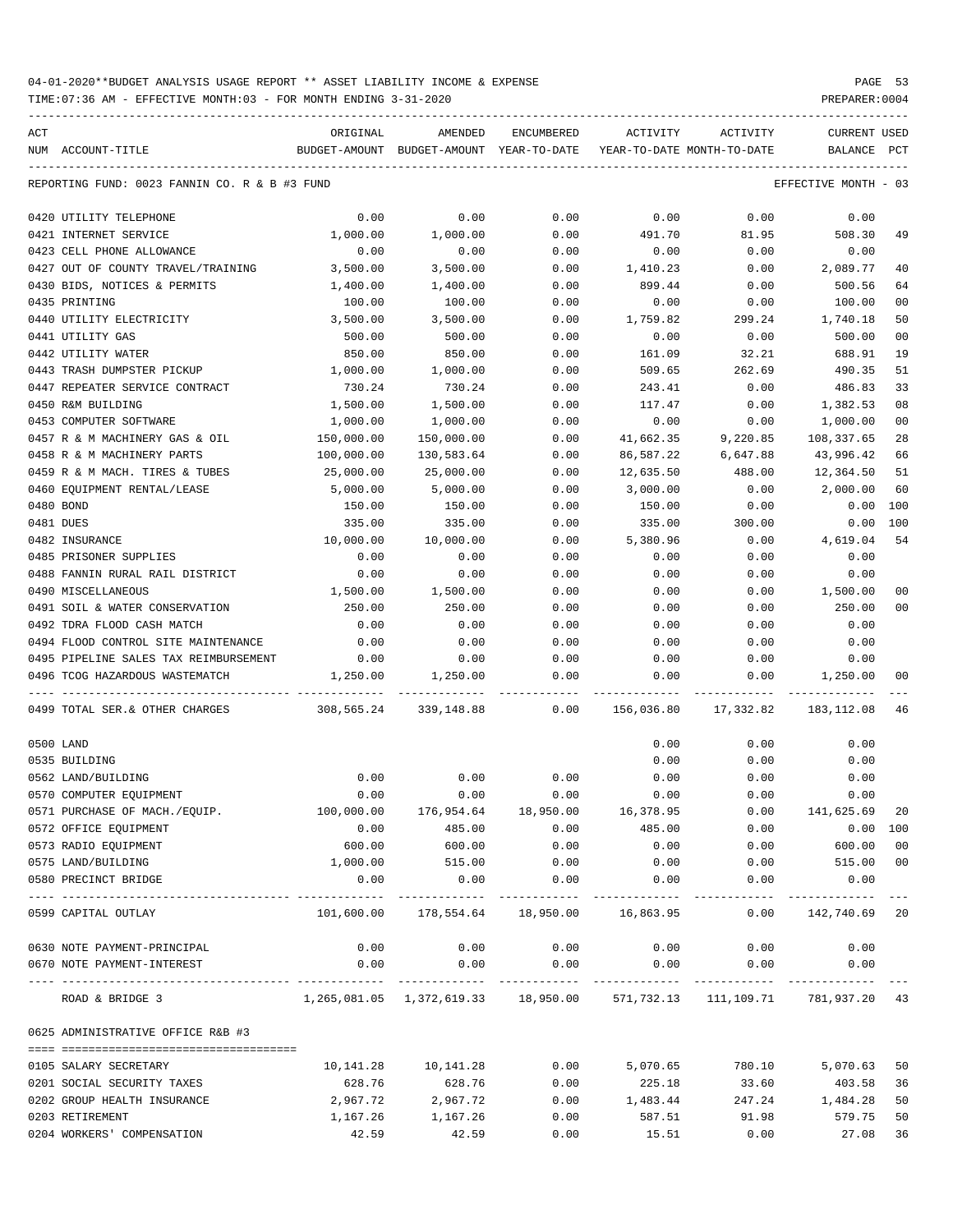| ACT |                                                                                          | ORIGINAL | AMENDED | ENCUMBERED | ACTIVITY                                                            | ACTIVITY | CURRENT USED         |    |
|-----|------------------------------------------------------------------------------------------|----------|---------|------------|---------------------------------------------------------------------|----------|----------------------|----|
|     | BUDGET-AMOUNT BUDGET-AMOUNT YEAR-TO-DATE YEAR-TO-DATE_MONTH-TO-DATE<br>NUM ACCOUNT-TITLE |          |         |            |                                                                     |          | BALANCE PCT          |    |
|     | REPORTING FUND: 0023 FANNIN CO. R & B #3 FUND                                            |          |         |            |                                                                     |          | EFFECTIVE MONTH - 03 |    |
|     | 0205 MEDICARE TAX                                                                        | 147.05   | 147.05  | 0.00       | 52.67                                                               | 7.86     | 94.38 36             |    |
|     | 0310 OFFICE SUPPLIES                                                                     | 100.00   | 100.00  | 0.00       | 21.39                                                               | 0.00     | 78.61                | 21 |
|     | 0311 POSTAL EXPENSES                                                                     | 0.00     | 0.00    | 0.00       | 0.00                                                                | 0.00     | 0.00                 |    |
|     | 0353 COMPUTER EXPENSE                                                                    | 500.00   | 500.00  | 0.00       | 0.00                                                                | 0.00     | 500.00               | 00 |
|     | 0427 OUT OF COUNTY TRAVEL                                                                | 0.00     | 0.00    | 0.00       | 0.00                                                                | 0.00     | 0.00                 |    |
|     | 0480 BOND                                                                                | 0.00     | 0.00    | 0.00       | 0.00                                                                | 0.00     | 0.00                 |    |
|     | 0572 OFFICE EQUIPMENT                                                                    | 0.00     | 0.00    | 0.00       | 0.00                                                                | 0.00     | 0.00                 |    |
|     | 0574 COMPUTER EQUIPMENT                                                                  | 0.00     | 0.00    | 0.00       | 0.00                                                                | 0.00     | 0.00                 |    |
|     |                                                                                          |          |         |            |                                                                     |          | 8,238.31 48          |    |
|     | FANNIN CO. R & B #3 FUND                                                                 |          |         |            |                                                                     |          |                      |    |
|     | INCOME TOTALS                                                                            |          |         |            | 1,280,775.71 1,388,313.99 1,338,277.06 84,979.26 50,036.93 96       |          |                      |    |
|     | EXPENSE TOTALS                                                                           |          |         |            | $1,280,775.71$ $1,388,313.99$ $18,950.00$ $579,188.48$ $112,270.49$ |          | 790, 175, 51 43      |    |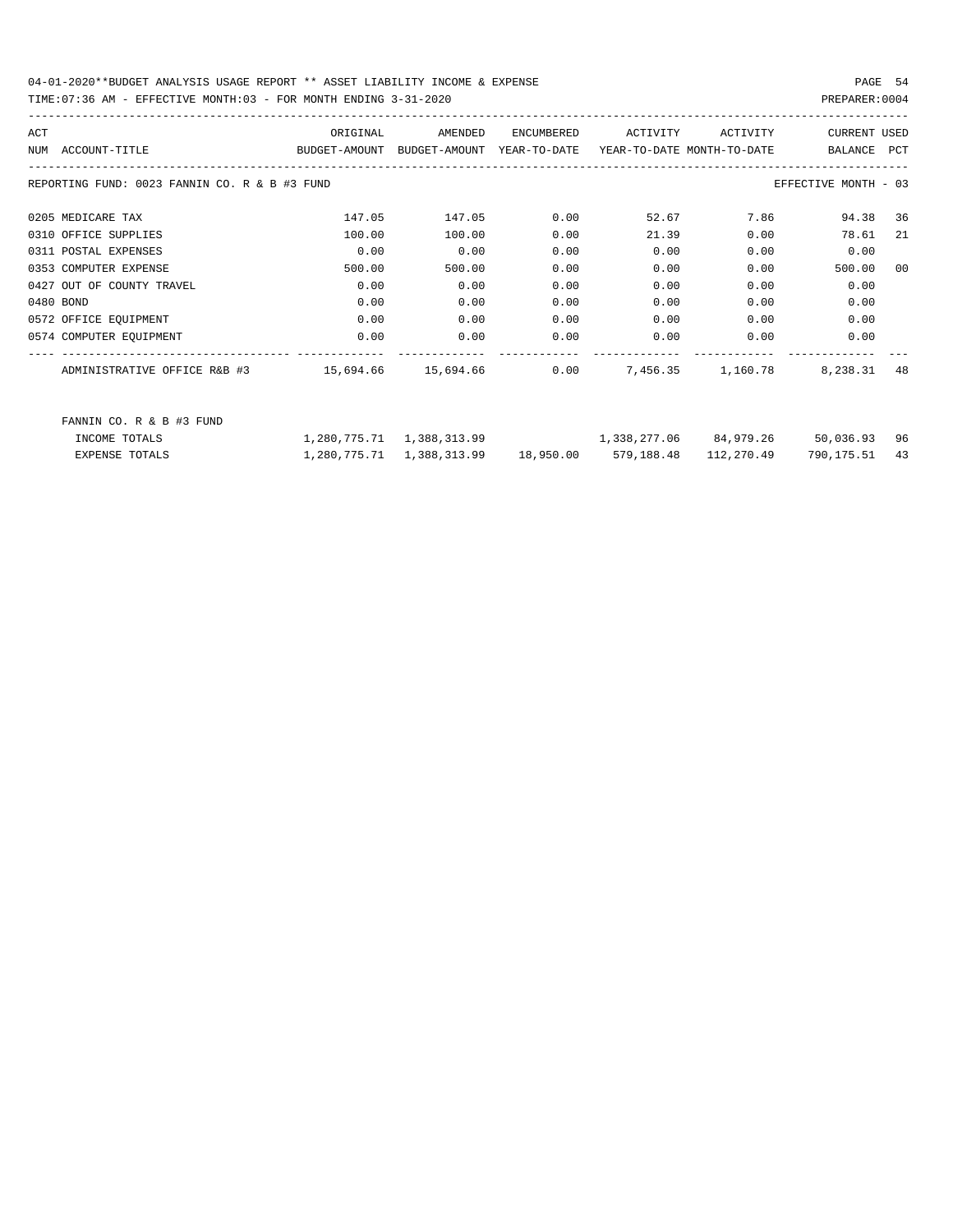|                 | 04-01-2020**BUDGET ANALYSIS USAGE REPORT ** ASSET LIABILITY INCOME & EXPENSE<br>TIME: 07:36 AM - EFFECTIVE MONTH: 03 - FOR MONTH ENDING 3-31-2020 |           |                                                     |                                                 |                                        |                                          | PAGE 55<br>PREPARER: 0004                         |  |
|-----------------|---------------------------------------------------------------------------------------------------------------------------------------------------|-----------|-----------------------------------------------------|-------------------------------------------------|----------------------------------------|------------------------------------------|---------------------------------------------------|--|
| ACT             | NUM ACCOUNT-TITLE                                                                                                                                 | ORIGINAL  | AMENDED<br>BUDGET-AMOUNT BUDGET-AMOUNT YEAR-TO-DATE | ENCUMBERED                                      | ACTIVITY<br>YEAR-TO-DATE MONTH-TO-DATE | ACTIVITY                                 | CURRENT USED<br>BALANCE PCT                       |  |
|                 | REPORTING FUND: 0024 FANNIN CO. R & B #4 FUND                                                                                                     |           |                                                     |                                                 |                                        |                                          | EFFECTIVE MONTH - 03                              |  |
|                 | 0100 PAYROLL                                                                                                                                      |           |                                                     |                                                 |                                        |                                          |                                                   |  |
|                 |                                                                                                                                                   |           |                                                     |                                                 |                                        |                                          |                                                   |  |
| $- - - - - - -$ | 0100 PAYROLL                                                                                                                                      |           |                                                     |                                                 | 0.00                                   | 0.00                                     | 0.00                                              |  |
|                 | PAYROLL                                                                                                                                           |           |                                                     |                                                 | 0.00                                   | 0.00                                     | 0.00                                              |  |
|                 | 0102 A/P CLEARING                                                                                                                                 |           |                                                     |                                                 |                                        |                                          |                                                   |  |
|                 | 0100 A/P CLEARING                                                                                                                                 |           |                                                     |                                                 | 0.00                                   | 0.00                                     | 0.00                                              |  |
|                 | A/P CLEARING                                                                                                                                      |           |                                                     |                                                 | 0.00                                   | 0.00                                     | 0.00                                              |  |
|                 | 0103 CASH                                                                                                                                         |           |                                                     |                                                 |                                        |                                          |                                                   |  |
|                 | 0100 R&B#4- COMBINED FUNDS CHECKING                                                                                                               |           |                                                     |                                                 |                                        | 406, 209.07    17, 452.64    502, 629.85 |                                                   |  |
|                 | 0175 TEXPOOL                                                                                                                                      |           |                                                     |                                                 | 98,621.36-                             | 138.31                                   | 109,567.85                                        |  |
|                 | CASH                                                                                                                                              |           |                                                     |                                                 |                                        | 307,587.71   17,314.33-   612,197.70     |                                                   |  |
|                 | 0120 RECEIVABLES                                                                                                                                  |           |                                                     |                                                 |                                        |                                          |                                                   |  |
|                 | 0311 TAXES RECEIVABLE                                                                                                                             |           |                                                     |                                                 | 0.00                                   | 0.00                                     | 34,523.03                                         |  |
|                 | 0312 DUE FROM OTHER GOVERNMENTS                                                                                                                   |           |                                                     |                                                 | 0.00                                   | 0.00                                     | 19,886.14                                         |  |
|                 | 0313 DUE FROM OTHER FUNDS                                                                                                                         |           |                                                     |                                                 | 0.00                                   | 0.00                                     | 3,492.04                                          |  |
|                 | 0315 INVENTORY                                                                                                                                    |           |                                                     |                                                 | 0.00                                   | 0.00                                     | 28,736.87<br>.                                    |  |
|                 | RECEIVABLES                                                                                                                                       |           |                                                     |                                                 | 0.00                                   | 0.00                                     | 86,638.08                                         |  |
|                 | 0200 LIABILITY ACCOUNT                                                                                                                            |           |                                                     |                                                 |                                        |                                          |                                                   |  |
|                 | 0150 ACCRUED SALARY PAYABLE                                                                                                                       |           |                                                     |                                                 | 0.00                                   | 0.00                                     | 8,948.55                                          |  |
|                 | 0155 ACCRUED FRINGE BENEFITS                                                                                                                      |           |                                                     |                                                 | 0.00                                   | 0.00                                     | 5,170.11                                          |  |
|                 | 0200 DEFERRED TAX REVENUE                                                                                                                         |           |                                                     |                                                 | 0.00                                   | 0.00                                     | 33,033.39                                         |  |
|                 | 0900 SYSTEM ADDED LIABILITY LINE-ITEM                                                                                                             |           |                                                     |                                                 |                                        | $0.00$ $0.00$ $0.00$                     |                                                   |  |
|                 | 0910 SYSTEM ADDED LIABILITY LINE-ITEM                                                                                                             |           |                                                     |                                                 |                                        |                                          | $19, 181.13 - 0.00$ $19, 181.13 -$                |  |
|                 | LIABILITY ACCOUNT                                                                                                                                 |           |                                                     |                                                 |                                        | 19,181.13- 0.00                          | 27,970.92                                         |  |
|                 | 0271 EQUITY ACCOUNT                                                                                                                               |           |                                                     |                                                 |                                        |                                          |                                                   |  |
|                 | 0200 EQUITY ACCOUNT                                                                                                                               |           |                                                     |                                                 |                                        |                                          | $0.00$ $0.00$ $344,096.02$                        |  |
|                 | EQUITY ACCOUNT                                                                                                                                    |           | ______________                                      |                                                 | -----<br>0.00                          | 0.00                                     | ------------ --------------<br>344,096.02         |  |
|                 | 0300 TOTAL REV/TRANSFERS                                                                                                                          |           |                                                     |                                                 |                                        |                                          |                                                   |  |
|                 | 0124 BEGINNING CASH BALANCE                                                                                                                       | 50,372.08 | 50,372.08                                           |                                                 |                                        |                                          | $0.00$ $0.00$ $50,372.08$ 00                      |  |
|                 | TOTAL REV/TRANSFERS                                                                                                                               | 50,372.08 |                                                     | -----------------------------<br>50,372.08 0.00 | 0.00                                   |                                          | ------------ -------------<br>$0.00$ 50,372.08 00 |  |
|                 | 0310 PROPERTY TAXES                                                                                                                               |           |                                                     |                                                 |                                        |                                          |                                                   |  |
|                 | 0110 CURRENT TAXES                                                                                                                                |           | 506, 552.38 506, 552.38                             |                                                 |                                        |                                          | 519,616.67   15,160.78   13,064.29+103            |  |
|                 | 0120 DELINQUENT TAXES                                                                                                                             |           | 11,000.00 11,000.00                                 |                                                 | 7,892.18                               |                                          | 901.08 3,107.82 72                                |  |
|                 |                                                                                                                                                   |           |                                                     |                                                 |                                        |                                          |                                                   |  |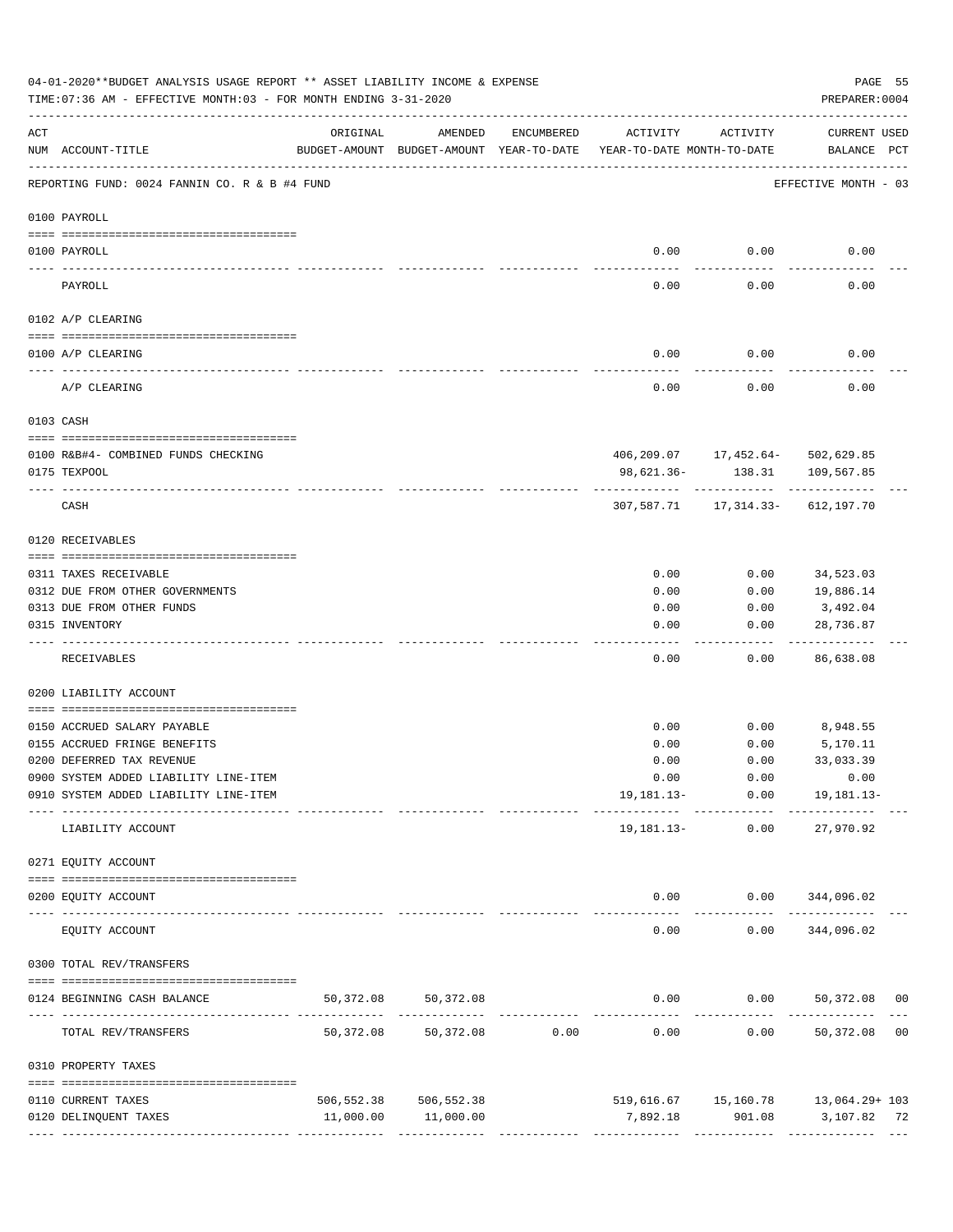04-01-2020\*\*BUDGET ANALYSIS USAGE REPORT \*\* ASSET LIABILITY INCOME & EXPENSE PAGE 56 TIME:07:36 AM - EFFECTIVE MONTH:03 - FOR MONTH ENDING 3-31-2020

| ACT | NUM ACCOUNT-TITLE                                                        | ORIGINAL     | AMENDED<br>BUDGET-AMOUNT BUDGET-AMOUNT YEAR-TO-DATE | ENCUMBERED | ACTIVITY<br>YEAR-TO-DATE MONTH-TO-DATE | ACTIVITY                           | <b>CURRENT USED</b><br>BALANCE | PCT     |
|-----|--------------------------------------------------------------------------|--------------|-----------------------------------------------------|------------|----------------------------------------|------------------------------------|--------------------------------|---------|
|     | REPORTING FUND: 0024 FANNIN CO. R & B #4 FUND                            |              |                                                     |            |                                        |                                    | EFFECTIVE MONTH - 03           |         |
|     | PROPERTY TAXES                                                           | 517,552.38   | 517,552.38                                          | 0.00       | 527,508.85                             | 16,061.86                          | $9,956.47+102$                 |         |
|     | 0318 OTHER TAXES                                                         |              |                                                     |            |                                        |                                    |                                |         |
|     | 0120 PAY N LIEU TAX/GRASSLAND                                            | 1,600.00     | 1,600.00                                            |            | 0.00                                   |                                    | 0.00 1,600.00                  | 00      |
|     | 0121 PAY N LIEU TAX/UPPER TRINITY                                        | 800.00       | 800.00                                              |            |                                        | 681.04 0.00 118.96                 |                                | 85      |
|     | 0160 SALES TAX REVENUES                                                  | 43,000.00    | 43,000.00                                           |            | 30,685.97                              | 4,611.57                           | 12,314.03                      | 71      |
|     | OTHER TAXES                                                              | 45,400.00    | 45,400.00                                           | 0.00       | 31,367.01                              | 4,611.57                           | 14,032.99                      | 69      |
|     | 0321 FEES OF TAX COLLECTOR                                               |              |                                                     |            |                                        |                                    |                                |         |
|     | _____________________________________<br>0200 CAR REGISTRATION/SALES TAX | 74,000.00    | 74,000.00                                           |            |                                        | 72,956.01    16,360.06    1,043.99 |                                | 99      |
|     | 0300 COUNTY'S ADDITIONAL \$10                                            | 55,000.00    | 55,000.00                                           |            | 31,694.16                              | 6,008.03                           | 23,305.84                      | 58      |
|     | FEES OF TAX COLLECTOR                                                    | 129,000.00   | 129,000.00                                          | 0.00       | 104,650.17                             | 22,368.09                          | 24, 349.83 81                  |         |
|     | 0330 GRANTS                                                              |              |                                                     |            |                                        |                                    |                                |         |
|     |                                                                          |              |                                                     |            |                                        |                                    |                                |         |
|     | 0200 FEMA GRANT                                                          | 0.00         | 0.00                                                |            | 54,433.72                              | 0.00                               | 54, 433. 72+                   |         |
|     | GRANTS                                                                   | 0.00         | 0.00                                                | 0.00       | 54,433.72                              | 0.00                               | $54, 433.72+$                  |         |
|     | 0350 FINES                                                               |              |                                                     |            |                                        |                                    |                                |         |
|     | 0403 COUNTY CLERK FINES                                                  | 11,000.00    | 11,000.00                                           |            | 222.14                                 | 0.00                               | 10,777.86                      | 02      |
|     | 0450 DISTRICT CLERK FINES                                                | 10,000.00    | 10,000.00                                           |            | 3,354.72                               | 1,290.79                           | 6,645.28                       | 34      |
|     | 0455 J. P. #1 FINES                                                      | 8,000.00     | 8,000.00                                            |            | 2,843.21                               | 1,327.17                           | 5,156.79                       | 36      |
|     | 0456 J. P. #2 FINES                                                      | 2,000.00     | 2,000.00                                            |            |                                        | 2,472.67 0.00                      | 472.67+ 124                    |         |
|     | 0457 J. P. #3 FINES                                                      | 2,700.00     | 2,700.00                                            |            | 1,545.51                               | 935.12                             | 1,154.49                       | 57      |
|     | FINES                                                                    | 33,700.00    | 33,700.00                                           | 0.00       |                                        | 10,438.25 3,553.08                 | 23, 261. 75 31                 |         |
|     | 0360 INTEREST EARNINGS                                                   |              |                                                     |            |                                        |                                    |                                |         |
|     | 0100 INTEREST EARNING                                                    | 3,900.00     | 3,900.00                                            |            | 1,667.08                               | 242.14                             | 2,232.92 43                    |         |
|     | INTEREST EARNINGS                                                        |              | 3,900.00 3,900.00                                   |            | $0.00$ 1,667.08                        |                                    | 242.14 2,232.92 43             |         |
|     | 0364 SALE OF ASSETS                                                      |              |                                                     |            |                                        |                                    |                                |         |
|     | 0162 LAND/BUILDING                                                       | 0.00         | 0.00                                                |            | 0.00                                   | 0.00                               | 0.00                           |         |
|     | 0163 SALE OF EQUIPMENT                                                   | 2,000.00     | 2,000.00                                            |            | 0.00                                   | 0.00                               | 2,000.00                       | 00      |
|     |                                                                          | 2,000.00     | --------------<br>2,000.00                          | 0.00       | 0.00                                   | ---------<br>0.00                  | ------------<br>2,000.00       | $_{00}$ |
|     | SALE OF ASSETS                                                           |              |                                                     |            |                                        |                                    |                                |         |
|     | 0370 MISCELLANEOUS REVENUES                                              |              |                                                     |            |                                        |                                    |                                |         |
|     | 0120 STATE LATERAL ROAD                                                  | 10,100.00    | 10,100.00                                           |            | 8,414.22                               | 0.00                               | 1,685.78                       | 83      |
|     | 0125 TDT WEIGHT FEES                                                     | 20,000.00    | 20,000.00                                           |            | 11,469.16                              | 0.00                               | 8,530.84                       | 57      |
|     | 0130 REFUNDS & MISCELLANEOUS                                             | 1,200.00     | 1,200.00                                            |            | 633.60                                 | 633.60                             | 566.40                         | 53      |
|     | 0138 SALE OF SCRAP IRON<br>0140 PROCEEDS OF LOAN                         | 0.00<br>0.00 | 0.00<br>0.00                                        |            | 571.95<br>0.00                         | 196.25<br>0.00                     | 571.95+<br>0.00                |         |
|     | 0145 REIMBURSEMENT OF MATERIALS                                          | 9,000.00     | 9,000.00                                            |            | 2,477.02                               | 0.00                               | 6,522.98                       | 28      |
|     | 0146 SALE OF RECYCLED MATERIALS                                          | 500.00       | 500.00                                              |            | 546.00                                 | 546.00                             | $46.00 + 109$                  |         |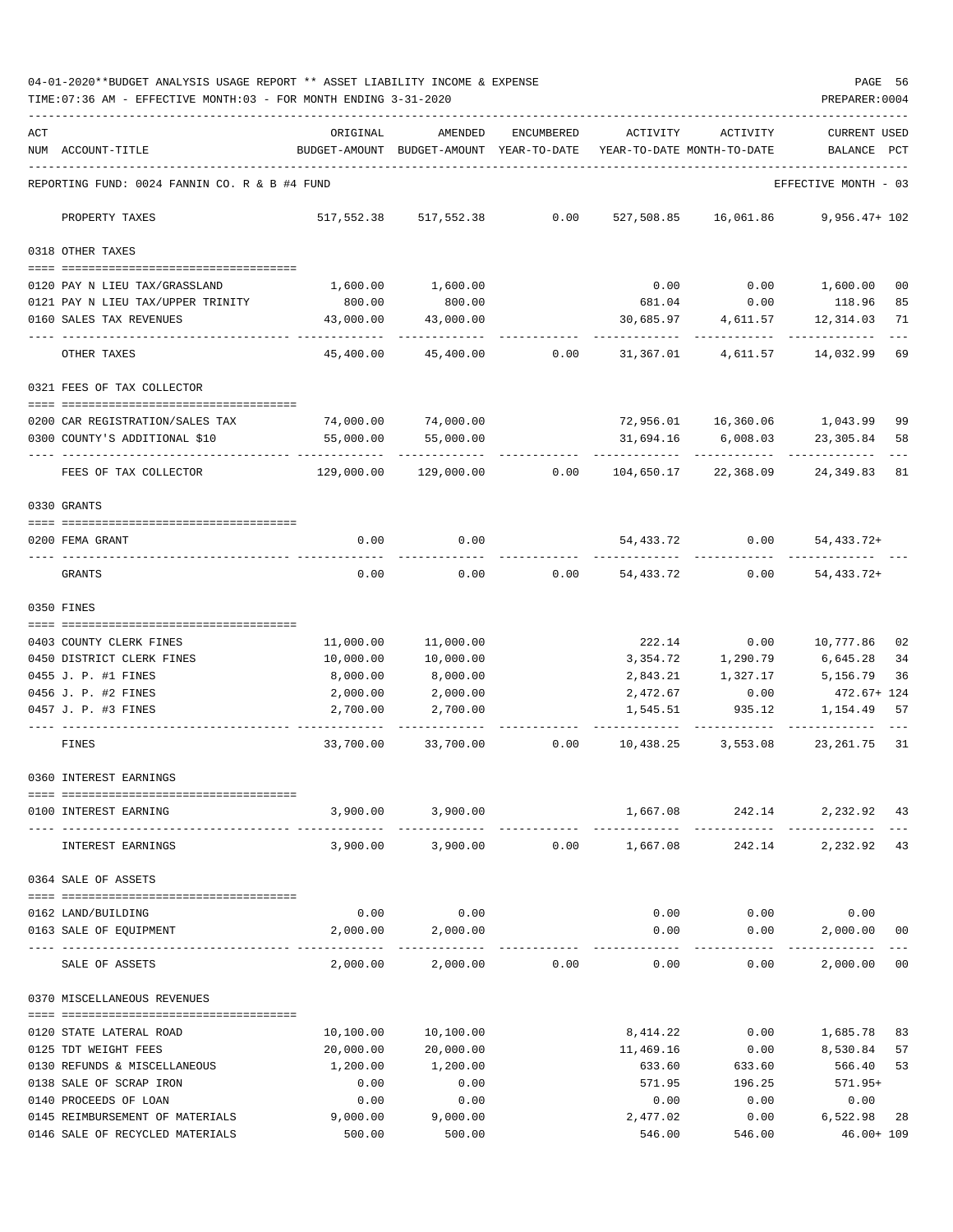| ACT | NUM ACCOUNT-TITLE                             | ORIGINAL           | AMENDED<br>BUDGET-AMOUNT BUDGET-AMOUNT YEAR-TO-DATE | ENCUMBERED                        | ACTIVITY<br>YEAR-TO-DATE MONTH-TO-DATE | ACTIVITY       | <b>CURRENT USED</b><br>BALANCE | $_{\rm PCT}$ |
|-----|-----------------------------------------------|--------------------|-----------------------------------------------------|-----------------------------------|----------------------------------------|----------------|--------------------------------|--------------|
|     |                                               |                    |                                                     |                                   |                                        |                |                                |              |
|     | REPORTING FUND: 0024 FANNIN CO. R & B #4 FUND |                    |                                                     |                                   |                                        |                | EFFECTIVE MONTH - 03           |              |
|     | 0147 OFFICE RENTAL                            | 0.00               | 0.00                                                |                                   | 0.00                                   | 0.00           | 0.00                           |              |
|     | MISCELLANEOUS REVENUES                        | 40,800.00          | 40,800.00                                           | 0.00                              | 24,111.95                              | 1,375.85       | 16,688.05 59                   |              |
|     | 0509 CONTINGENCY                              |                    |                                                     |                                   |                                        |                |                                |              |
|     | 0475 CONTINGENCY                              | 0.00               | 0.00                                                | 0.00                              | $0.00$ 0.00                            |                | 0.00                           |              |
|     |                                               |                    |                                                     |                                   |                                        |                |                                |              |
|     | CONTINGENCY                                   | 0.00               | 0.00                                                | 0.00                              | 0.00                                   | 0.00           | 0.00                           |              |
|     | 0624 ROAD & BRIDGE 4                          |                    |                                                     |                                   |                                        |                |                                |              |
|     | 0100 COMPENSATION PAY                         |                    | 0.00                                                | 0.00                              |                                        | 0.00           |                                |              |
|     | 0101 SALARY ELECTED OFFICIAL                  | 0.00<br>62,720.97  | 62,720.97                                           | 0.00                              | 0.00<br>31,360.55                      | 4,824.70       | 0.00<br>31,360.42              | 50           |
|     | 0105 SALARY SECRETARY                         | 28,577.94          | 28,577.94                                           | 0.00                              | 14,288.95                              | 2,198.30       | 14,288.99                      | 50           |
|     | 0106 SALARY PRECINCT EMPLOYEES                | 181,580.27         | 181,580.27                                          | 0.00                              | 63,319.20                              | 11,045.41      | 118,261.07                     | 35           |
|     | 0107 REGULAR-TEMP. PART-TIME                  | 0.00               | 0.00                                                | 0.00                              | 3,372.00                               | 672.00         | $3,372.00-$                    |              |
|     | 0108 LABOR REIMBURSEMENT                      | 0.00               | 0.00                                                | 0.00                              | 0.00                                   | 0.00           | 0.00                           |              |
|     | 0199 TOTAL SALARIES                           | 272,879.18         | 272,879.18                                          | 0.00                              | 112,340.70                             | 18,740.41      | 160,538.48                     | 41           |
|     | 0201 SOCIAL SECURITY TAXES                    | 16,918.51          | 16,918.51                                           | 0.00                              | 6,914.22                               | 1,150.18       | 10,004.29                      | 41           |
|     | 0202 GROUP HEALTH INSURANCE                   | 94,967.04          | 94,967.04                                           | 0.00                              | 41,534.64                              | 6,922.44       | 53,432.40                      | 44           |
|     | 0203 RETIREMENT                               | 31,899.58          | 31,899.58                                           | 0.00                              | 12,634.95                              | 2,130.27       | 19,264.63                      | 40           |
|     | 0204 WORKERS' COMPENSATION                    | 5,892.97           | 5,892.97                                            | 0.00                              | 2,849.73                               | 0.00           | 3,043.24                       | 48           |
|     | 0205 MEDICARE TAX                             | 3,956.75           | 3,956.75                                            | 0.00                              | 1,617.10                               | 268.99         | 2,339.65                       | 41           |
|     | 0206 UNEMPLOYMENT EXPENSE                     | 0.00               | 0.00                                                | 0.00                              | 0.00                                   | 0.00           | 0.00                           |              |
|     | 0299 TOTAL EMPLOYEE BENEFITS                  | 153,634.85         | 153,634.85                                          | 0.00                              | 65,550.64                              | 10,471.88      | 88,084.21                      | 43           |
|     | 0310 OFFICE SUPPLIES                          | 250.00             | 250.00                                              | 0.00                              | 61.19                                  | 61.19          | 188.81                         | 24           |
|     | 0314 EMPLOYEE PHYSICALS/DOT TESTING           | 350.00             | 350.00                                              | 0.00                              | 195.36                                 | 49.75          | 154.64                         | 56           |
|     | 0340 SHOP SUPPLIES                            | 1,750.00           | 1,750.00                                            | 0.00                              | 416.54                                 | 41.96          | 1,333.46                       | 24           |
|     | 0341 R & B MAT. ROCK & GRAVEL                 | 90,000.00          | 90,000.00                                           | 0.00                              | 81,999.22                              | 26,431.66      | 8,000.78                       | 91           |
|     | 0342 R & B MAT. CULVERTS                      | 12,000.00          | 12,000.00                                           | 0.00                              | 9,043.73                               | 1,075.07       | 2,956.27                       | 75           |
|     | 0343 R & B MAT. HARDWRE & LUMB                | 1,500.00           | 1,500.00                                            | 0.00                              | 1,609.28                               | 299.08         | 109.28- 107                    |              |
|     | 0344 R & B MAT. ASPHALT/RD OIL                | 70,000.00          | 70,000.00                                           | 0.00                              | 26,188.85                              | 1,580.52       | 43,811.15 37                   |              |
|     | 0345 CHEMICALS                                | 1,500.00           | 1,500.00                                            | 0.00                              | 0.00                                   | 0.00           | 1,500.00 00                    |              |
|     | 0346 CETRZ EXPENDITURES                       | 0.00               | 0.00                                                | 0.00                              | 0.00                                   | 0.00           | 0.00                           |              |
|     | 0350 DEBRIS REMOVAL                           | 0.00               | 0.00                                                | 0.00                              | 0.00                                   | 0.00           | 0.00                           |              |
|     | 0395 EMPLOYEE UNIFORMS                        | 2,500.00           | 2,500.00                                            | 0.00<br>------------ ------------ | 1,373.84                               | 237.19         | 1,126.16 55                    |              |
|     | 0399 TOTAL R&B MATERIALS                      | 179,850.00         | 179,850.00                                          | 0.00                              | 120,888.01                             | 29,776.42      | 58,961.99 67                   |              |
|     | 0400 LEGAL FEES                               | 0.00               | 0.00                                                | 0.00                              | 0.00                                   | 0.00           | 0.00                           |              |
|     | 0420 UTILITY TELEPHONE                        | 0.00               | 0.00                                                | 0.00                              | 0.00                                   | 0.00           | 0.00                           |              |
|     | 0421 DSL INTERNET                             | 1,000.00           | 1,000.00                                            | 0.00                              | 482.80                                 | 82.69          | 517.20                         | 48           |
|     | 0423 CELL PHONE ALLOWANCE                     | 0.00               | 0.00                                                | 0.00                              | 0.00                                   | 0.00           | 0.00                           |              |
|     | 0427 OUT OF COUNTY TRAVEL/TRAINING            | 4,600.00           | 4,600.00                                            | 0.00                              | 2,534.94                               | 434.07         | 2,065.06                       | 55           |
|     | 0430 BIDS, NOTICES & PERMITS                  | 300.00             | 300.00                                              | 0.00                              | 0.00                                   | 0.00           | 300.00                         | 00           |
|     | 0435 PRINTING                                 | 100.00             | 100.00                                              | 0.00                              | 0.00                                   | 0.00           | 100.00                         | 00           |
|     | 0440 UTILITY ELECTRICITY                      | 4,000.00           | 4,000.00                                            | 0.00                              | 1,713.34                               | 272.67         | 2,286.66                       | 43           |
|     | 0441 UTILITY GAS<br>0442 UTILITY WATER        | 600.00<br>1,250.00 | 600.00<br>1,250.00                                  | 0.00<br>0.00                      | 358.43<br>372.82                       | 78.24<br>57.08 | 241.57<br>877.18               | 60           |
|     | 0443 TRASH PICKUP                             | 2,500.00           | 2,500.00                                            | 0.00                              | 1,452.80                               | 363.20         | 1,047.20                       | 30<br>58     |
|     |                                               |                    |                                                     |                                   |                                        |                |                                |              |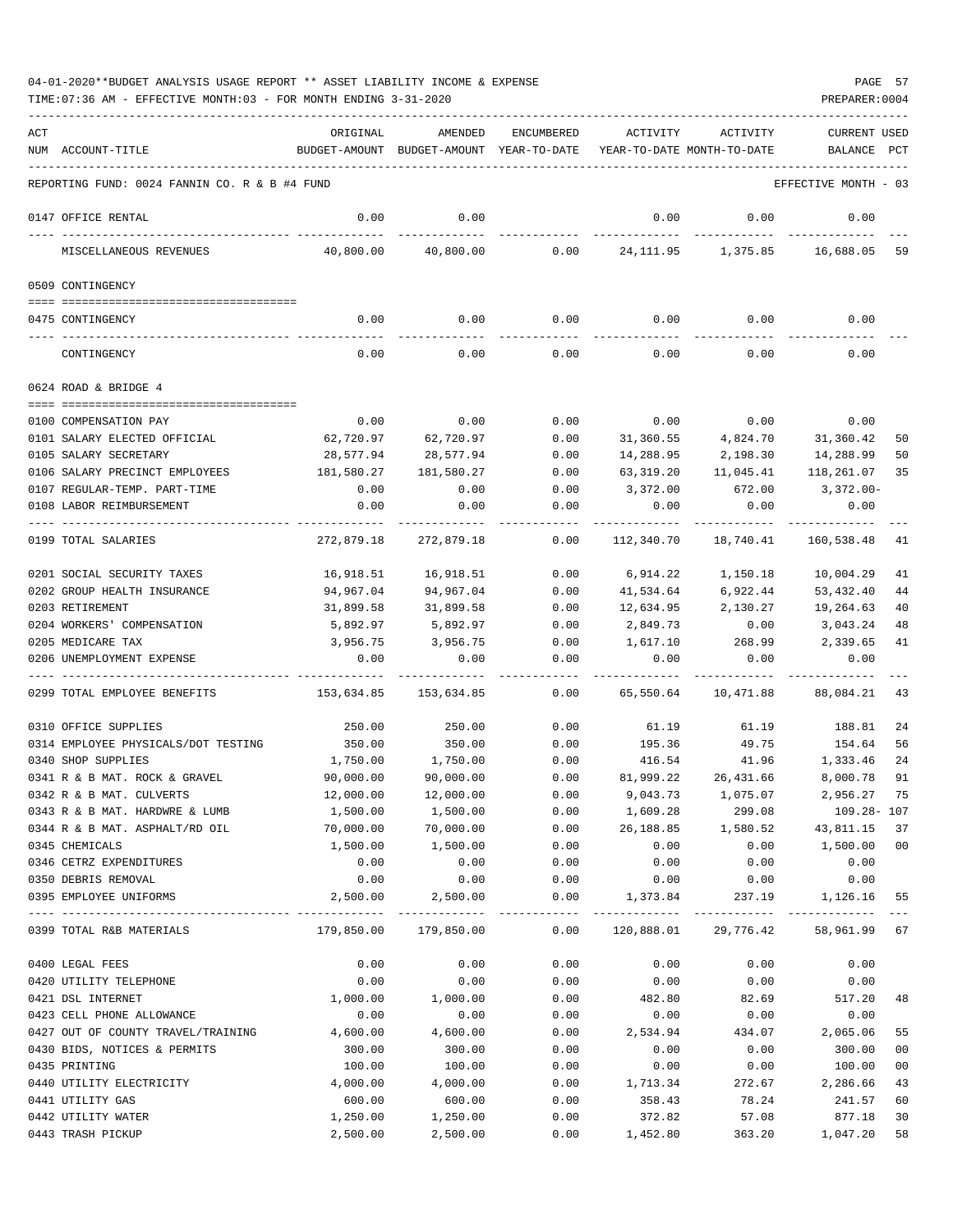| ACT | NUM ACCOUNT-TITLE                             | ORIGINAL<br>BUDGET-AMOUNT BUDGET-AMOUNT YEAR-TO-DATE YEAR-TO-DATE MONTH-TO-DATE | AMENDED    | ENCUMBERED | ACTIVITY        | ACTIVITY                                                    | CURRENT USED<br>BALANCE PCT |                |
|-----|-----------------------------------------------|---------------------------------------------------------------------------------|------------|------------|-----------------|-------------------------------------------------------------|-----------------------------|----------------|
|     |                                               |                                                                                 |            |            |                 |                                                             |                             |                |
|     | REPORTING FUND: 0024 FANNIN CO. R & B #4 FUND |                                                                                 |            |            |                 |                                                             | EFFECTIVE MONTH - 03        |                |
|     | 0447 REPEATER SERVICE CONTRACT                | 730.24                                                                          | 730.24     | 0.00       | 243.41          | 0.00                                                        | 486.83                      | 33             |
|     | 0450 R&M BUILDING                             | 2,000.00                                                                        | 2,000.00   | 0.00       | 9.95            | 9.95                                                        | 1,990.05                    | 0 <sub>0</sub> |
|     | 0453 COMPUTER SOFTWARE                        | 1,500.00                                                                        | 1,500.00   | 0.00       | 0.00            | 0.00                                                        | 1,500.00                    | 0 <sub>0</sub> |
|     | 0457 R & M MACHINERY GAS & OIL                | 46,000.00                                                                       | 46,000.00  | 0.00       | 12,541.24       | 2,950.70                                                    | 33,458.76                   | 27             |
|     | 0458 R & M MACHINERY PARTS                    | 30,000.00                                                                       | 30,000.00  | 0.00       | 35,926.75       | 828.83                                                      | $5,926.75 - 120$            |                |
|     | 0459 R & M MACH. TIRES & TUBES                | 9,000.00                                                                        | 9,000.00   | 0.00       | 2,450.02        | 0.00                                                        | 6,549.98                    | 27             |
|     | 0460 EQUIPMENT RENTAL/LEASE                   | 15,000.00                                                                       | 15,000.00  | 0.00       | 13,034.51       | 0.00                                                        | 1,965.49                    | 87             |
|     | 0480 BOND                                     | 0.00                                                                            | 0.00       | 0.00       | 0.00            | 0.00                                                        | 0.00                        |                |
|     | 0481 DUES                                     | 335.00                                                                          | 335.00     | 0.00       | 335.00          | 300.00                                                      | 0.00                        | 100            |
|     | 0482 INSURANCE                                | 6,000.00                                                                        | 6,000.00   | 0.00       | 3,047.97        | 0.00                                                        | 2,952.03                    | 51             |
|     | 0485 PRISONER'S SUPPLIES                      | 0.00                                                                            | 0.00       | 0.00       | 0.00            | 0.00                                                        | 0.00                        |                |
|     | 0488 FANNIN RURAL RAIL DISTRICT               | 0.00                                                                            | 0.00       | 0.00       | 0.00            | 0.00                                                        | 0.00                        |                |
|     | 0490 MISCELLANEOUS                            | 500.00                                                                          | 500.00     | 99.73      | 0.00            | 0.00                                                        | 400.27                      | 20             |
|     | 0491 SOIL & WATER CONSERVATION                | 250.00                                                                          | 250.00     | 0.00       | 0.00            | 0.00                                                        | 250.00                      | 0 <sub>0</sub> |
|     | 0492 TDRA FLOOD CASH MATCH                    | 0.00                                                                            | 0.00       | 0.00       | 0.00            | 0.00                                                        | 0.00                        |                |
|     | 0494 FLOOD CONTROL SITE MAINTENANCE           | 0.00                                                                            | 0.00       | 0.00       | 0.00            | 0.00                                                        | 0.00                        |                |
|     | 0495 PIPELINE SALES TAX REIMBURSEMENT         | 0.00                                                                            | 0.00       | 0.00       | 0.00            | 0.00                                                        | 0.00                        |                |
|     | 0496 TCOG HAZARDOUS WASTEMATCH                | 0.00                                                                            | 0.00       | 0.00       | 0.00            | 0.00                                                        | 0.00                        |                |
|     | 0499 TOTAL SER.& OTHER CHARGES                | 125,665.24 125,665.24                                                           |            |            | 99.73 74,503.98 | 5,377.43                                                    | 51,061.53                   | 59             |
|     | 0500 LAND                                     |                                                                                 |            |            | 0.00            | 0.00                                                        | 0.00                        |                |
|     | 0535 BUILDING                                 |                                                                                 |            |            | 0.00            | 0.00                                                        | 0.00                        |                |
|     | 0570 COMPUTER EQUIPMENT                       | 0.00                                                                            | 0.00       | 0.00       | 0.00            | 0.00                                                        | 0.00                        |                |
|     | 0571 PURCHASE OF MACH./EQUIP. 75,000.00       |                                                                                 | 75,000.00  | 0.00       | 46,689.90       | 0.00                                                        | 28,310.10                   | 62             |
|     | 0573 RADIO EQUIPMENT                          | 0.00                                                                            | 0.00       | 0.00       | 0.00            | 0.00                                                        | 0.00                        |                |
|     | 0575 BUILDING                                 | 0.00                                                                            | 0.00       | 0.00       | 0.00            | 0.00                                                        | 0.00                        |                |
|     | 0599 CAPITAL OUTLAY                           | 75,000.00                                                                       | 75,000.00  | 0.00       | 46,689.90       | 0.00                                                        | 28,310.10                   | 62             |
|     | ROAD & BRIDGE 4                               |                                                                                 |            |            |                 | 807,029.27 807,029.27 99.73 419,973.23 64,366.14 386,956.31 |                             | 52             |
|     | 0625 ADMINISTRATIVE OFFICE R&B #4             |                                                                                 |            |            |                 |                                                             |                             |                |
|     |                                               |                                                                                 |            |            |                 |                                                             |                             |                |
|     | 0105 SALARY SECRETARY                         |                                                                                 |            |            |                 | 10,141.28  10,141.28  0.00  5,070.65  780.10                | 5,070.63                    | 50             |
|     | 0201 SOCIAL SECURITY TAXES                    | 628.76                                                                          | 628.76     | 0.00       | 225.18          | 33.60                                                       | 403.58                      | 36             |
|     | 0202 GROUP HEALTH INSURANCE                   | 2,967.72                                                                        | 2,967.72   | 0.00       | 1,483.44        | 247.24                                                      | 1,484.28                    | 50             |
|     | 0203 RETIREMENT                               | 1,167.26                                                                        | 1,167.26   | 0.00       | 587.51          | 91.98                                                       | 579.75                      | 50             |
|     | 0204 WORKERS' COMPENSATION                    | 42.59                                                                           | 42.59      | 0.00       | 15.51           | 0.00                                                        | 27.08                       | 36             |
|     | 0205 MEDICARE TAX                             | 147.58                                                                          | 147.58     | 0.00       | 52.67           | 7.86                                                        | 94.91                       | 36             |
|     | 0310 OFFICE SUPPLIES                          | 100.00                                                                          | 100.00     | 0.00       | 0.00            | 0.00                                                        | 100.00                      | 0 <sub>0</sub> |
|     | 0311 POSTAL EXPENSES                          | 0.00                                                                            | 0.00       | 0.00       | 0.00            | 0.00                                                        | 0.00                        |                |
|     | 0353 COMPUTER EXPENSE                         | 500.00                                                                          | 500.00     | 0.00       | 0.00            | 0.00                                                        | 500.00                      | 0 <sub>0</sub> |
|     | 0427 OUT OF COUNTY TRAVEL                     | 0.00                                                                            | 0.00       | 0.00       | 0.00            | 0.00                                                        | 0.00                        |                |
|     | 0480 BOND                                     | 0.00                                                                            | 0.00       | 0.00       | 0.00            | 0.00                                                        | 0.00                        |                |
|     | 0572 OFFICE EQUIPMENT                         | 0.00                                                                            | 0.00       | 0.00       | 0.00            | 0.00                                                        | 0.00                        |                |
|     | 0574 COMPUTER EQUIPMENT                       | 0.00                                                                            | 0.00       | 0.00       | 0.00            | 0.00                                                        | 0.00                        |                |
|     | ADMINISTRATIVE OFFICE R&B #4                  | 15,695.19                                                                       | 15,695.19  | 0.00       | 7,434.96        | 1,160.78                                                    | 8,260.23                    | 47             |
|     | FANNIN CO. R & B #4 FUND                      |                                                                                 |            |            |                 |                                                             |                             |                |
|     | INCOME TOTALS                                 | 822,724.46                                                                      | 822,724.46 |            | 754,177.03      | 48,212.59                                                   | 68,547.43                   | 92             |
|     | EXPENSE TOTALS                                | 822,724.46                                                                      | 822,724.46 | 99.73      | 427,408.19      | 65,526.92                                                   | 395,216.54                  | 52             |
|     |                                               |                                                                                 |            |            |                 |                                                             |                             |                |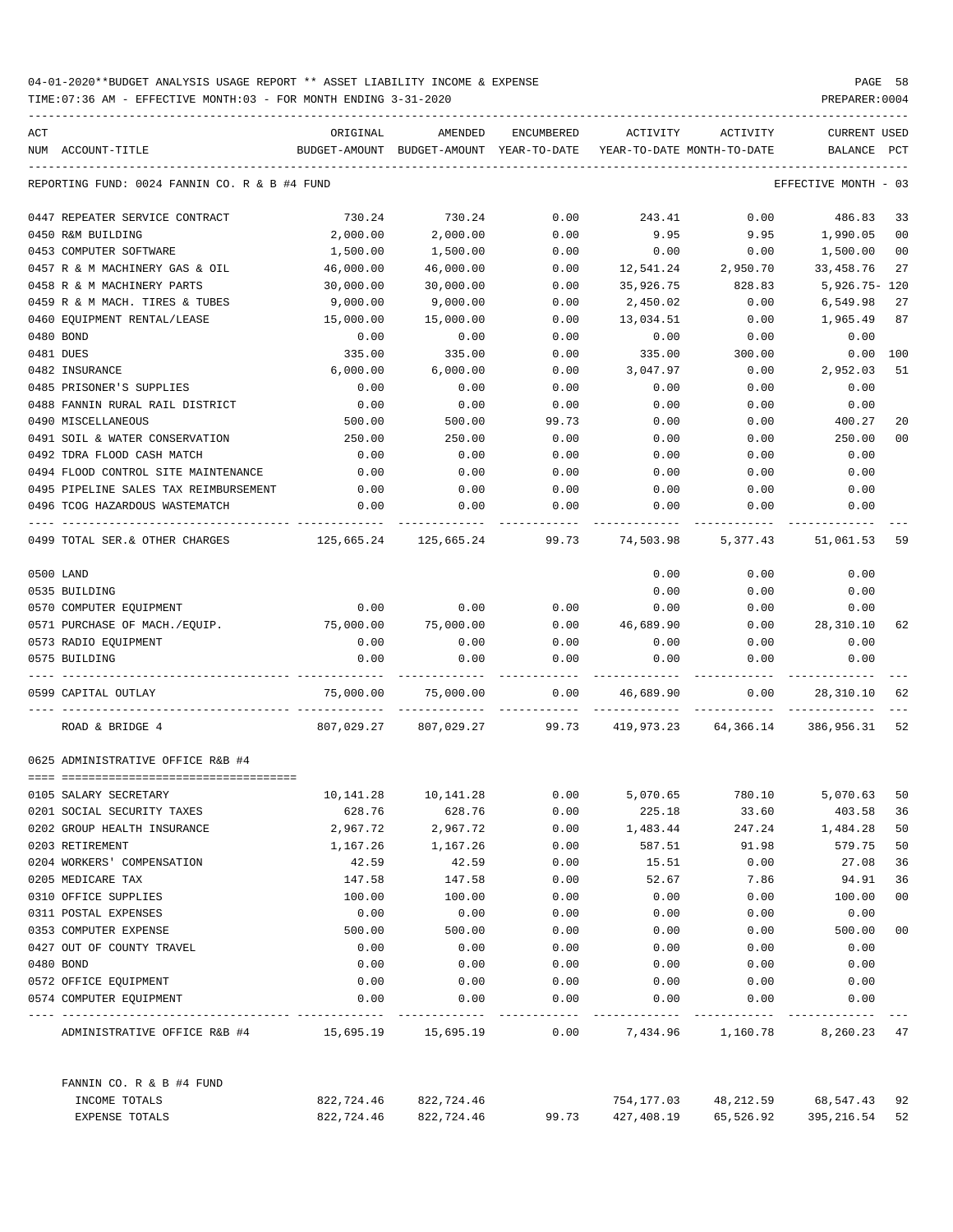|     | 04-01-2020**BUDGET ANALYSIS USAGE REPORT ** ASSET LIABILITY INCOME & EXPENSE<br>TIME: 07:36 AM - EFFECTIVE MONTH: 03 - FOR MONTH ENDING 3-31-2020 |               |                            |                   |                            |                 |                      |  |  |  |
|-----|---------------------------------------------------------------------------------------------------------------------------------------------------|---------------|----------------------------|-------------------|----------------------------|-----------------|----------------------|--|--|--|
| ACT |                                                                                                                                                   | ORIGINAL      | AMENDED                    | <b>ENCUMBERED</b> | ACTIVITY                   | <b>ACTIVITY</b> | <b>CURRENT USED</b>  |  |  |  |
|     | NUM ACCOUNT-TITLE                                                                                                                                 | BUDGET-AMOUNT | BUDGET-AMOUNT YEAR-TO-DATE |                   | YEAR-TO-DATE MONTH-TO-DATE |                 | BALANCE PCT          |  |  |  |
|     | REPORTING FUND: 0025 FANNIN COUNTY BEES                                                                                                           |               |                            |                   |                            |                 | EFFECTIVE MONTH - 03 |  |  |  |
|     | 0103 CASH                                                                                                                                         |               |                            |                   |                            |                 |                      |  |  |  |
|     | 0100 BEES-COMBINED FUNDS CHECKING                                                                                                                 |               |                            |                   | 0.00                       | 0.00            | 2,177.67             |  |  |  |
|     | CASH                                                                                                                                              |               |                            |                   | 0.00                       | 0.00            | 2,177.67             |  |  |  |
|     | 0271 EQUITY ACCOUNT                                                                                                                               |               |                            |                   |                            |                 |                      |  |  |  |
|     |                                                                                                                                                   |               |                            |                   |                            |                 |                      |  |  |  |
|     | 0200 EQUITY ACCOUNT                                                                                                                               |               |                            |                   | 0.00                       | 0.00            | 2,177.67             |  |  |  |
|     | EQUITY ACCOUNT                                                                                                                                    |               |                            |                   | 0.00                       | 0.00            | 2,177.67             |  |  |  |
|     | 0300 CASH                                                                                                                                         |               |                            |                   |                            |                 |                      |  |  |  |
|     |                                                                                                                                                   |               |                            |                   |                            |                 |                      |  |  |  |
|     | 0125 BEGINNING CASH BALANCE                                                                                                                       | 0.00          | 0.00                       |                   | 0.00                       | 0.00            | 0.00                 |  |  |  |
|     | CASH                                                                                                                                              | 0.00          | 0.00                       | 0.00              | 0.00                       | 0.00            | 0.00                 |  |  |  |
|     | 0370 MISC. INCOME                                                                                                                                 |               |                            |                   |                            |                 |                      |  |  |  |
|     |                                                                                                                                                   |               |                            |                   |                            |                 |                      |  |  |  |
|     | 0138 SALE OF SCRAP IRON                                                                                                                           | 0.00          | 0.00                       |                   | 0.00                       | 0.00            | 0.00                 |  |  |  |
|     | 0625 DONATIONS                                                                                                                                    | 0.00          | 0.00                       |                   | 0.00                       | 0.00            | 0.00                 |  |  |  |
|     | MISC. INCOME                                                                                                                                      | 0.00          | 0.00                       | 0.00              | 0.00                       | 0.00            | 0.00                 |  |  |  |
|     | 0625 FANNIN COUNTY BEES                                                                                                                           |               |                            |                   |                            |                 |                      |  |  |  |
|     | 0310 OFFICE SUPPLIES                                                                                                                              | 0.00          | 0.00                       | 0.00              | 0.00                       | 0.00            | 0.00                 |  |  |  |
|     | 0343 ROAD SIGNS                                                                                                                                   | 0.00          | 0.00                       | 0.00              | 0.00                       | 0.00            | 0.00                 |  |  |  |
|     | 0353 COMPUTER EXPENSE                                                                                                                             | 0.00          | 0.00                       | 0.00              | 0.00                       | 0.00            | 0.00                 |  |  |  |
|     | 0427 TRAVEL EXPENSE                                                                                                                               | 0.00          | 0.00                       | 0.00              | 0.00                       | 0.00            | 0.00                 |  |  |  |
|     | 0572 OFFICE EQUIPMENT                                                                                                                             | 0.00          | 0.00                       | 0.00              | 0.00                       | 0.00            | 0.00                 |  |  |  |
|     | FANNIN COUNTY BEES                                                                                                                                | 0.00          | 0.00                       | 0.00              | 0.00                       | 0.00            | 0.00                 |  |  |  |
|     | FANNIN COUNTY BEES                                                                                                                                |               |                            |                   |                            |                 |                      |  |  |  |
|     | INCOME TOTALS                                                                                                                                     | 0.00          | 0.00                       |                   | 0.00                       | 0.00            | 0.00                 |  |  |  |
|     | <b>EXPENSE TOTALS</b>                                                                                                                             | 0.00          | 0.00                       | 0.00              | 0.00                       | 0.00            | 0.00                 |  |  |  |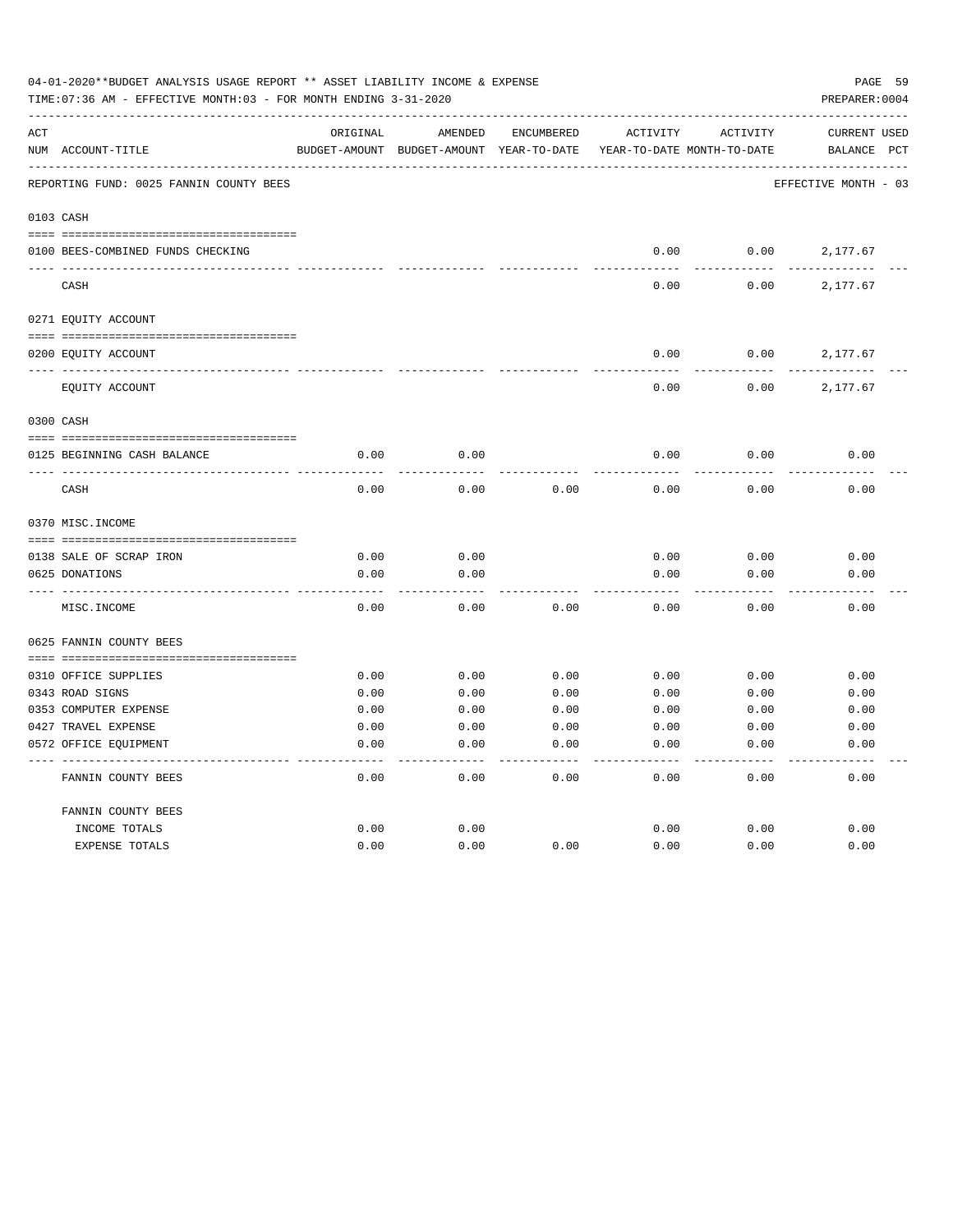|     | 04-01-2020**BUDGET ANALYSIS USAGE REPORT ** ASSET LIABILITY INCOME & EXPENSE<br>TIME: 07:36 AM - EFFECTIVE MONTH: 03 - FOR MONTH ENDING 3-31-2020<br>PREPARER: 0004 |                             |                                                     |            |                                        |                           |                                    |                |  |  |
|-----|---------------------------------------------------------------------------------------------------------------------------------------------------------------------|-----------------------------|-----------------------------------------------------|------------|----------------------------------------|---------------------------|------------------------------------|----------------|--|--|
| ACT | NUM ACCOUNT-TITLE                                                                                                                                                   | ORIGINAL                    | AMENDED<br>BUDGET-AMOUNT BUDGET-AMOUNT YEAR-TO-DATE | ENCUMBERED | ACTIVITY<br>YEAR-TO-DATE MONTH-TO-DATE | ACTIVITY                  | <b>CURRENT USED</b><br>BALANCE PCT |                |  |  |
|     | REPORTING FUND: 0026 J.P.#1 JUST.CT.TECHNOLOGY                                                                                                                      |                             |                                                     |            |                                        |                           | EFFECTIVE MONTH - 03               |                |  |  |
|     | 0102 A/P CLEARING                                                                                                                                                   |                             |                                                     |            |                                        |                           |                                    |                |  |  |
|     | 0100 A/P CLEARING                                                                                                                                                   |                             |                                                     |            |                                        | $0.00$ $0.00$             | 0.00                               |                |  |  |
|     | A/P CLEARING                                                                                                                                                        |                             |                                                     |            | 0.00                                   | 0.00                      | 0.00                               |                |  |  |
|     | 0103 CASH                                                                                                                                                           |                             |                                                     |            |                                        |                           |                                    |                |  |  |
|     | 0100 J.P.#1 JUST.CT.TECH-COMB.FUND CKIN                                                                                                                             |                             |                                                     |            |                                        | 1,060.79 458.73 50,563.82 |                                    |                |  |  |
|     | CASH                                                                                                                                                                |                             |                                                     |            |                                        | 1,060.79 458.73 50,563.82 |                                    |                |  |  |
|     | 0120 RECEIVABLES                                                                                                                                                    |                             |                                                     |            |                                        |                           |                                    |                |  |  |
|     | 0313 DUE FROM OTHER FUNDS                                                                                                                                           |                             |                                                     |            | 0.00                                   |                           | $0.00$ 148.85                      |                |  |  |
|     | RECEIVABLES                                                                                                                                                         |                             |                                                     |            | 0.00                                   | 0.00                      | 148.85                             |                |  |  |
|     | 0200 SYSTEM ADDED LIABILITY DEPARTMENT                                                                                                                              |                             |                                                     |            |                                        |                           |                                    |                |  |  |
|     | 0910 SYSTEM ADDED LIABILITY LINE-ITEM                                                                                                                               |                             |                                                     |            | 0.00                                   | 0.00                      | 0.00                               |                |  |  |
|     | SYSTEM ADDED LIABILITY DEPARTMENT                                                                                                                                   |                             |                                                     |            | 0.00                                   | 0.00                      | 0.00                               |                |  |  |
|     | 0271 EQUITY ACCOUNT                                                                                                                                                 |                             |                                                     |            |                                        |                           |                                    |                |  |  |
|     | 0200 EQUITY ACCOUNT                                                                                                                                                 |                             |                                                     |            | 0.00                                   | 0.00                      | 49,651.88                          |                |  |  |
|     | EQUITY ACCOUNT                                                                                                                                                      |                             |                                                     |            | 0.00                                   | 0.00                      | 49,651.88                          |                |  |  |
|     | 0300 CASH                                                                                                                                                           |                             |                                                     |            |                                        |                           |                                    |                |  |  |
|     | 0126 BEGINNING CASH BALANCE                                                                                                                                         | 0.00                        | 0.00                                                |            |                                        | $0.00$ $0.00$             | 0.00                               |                |  |  |
|     | CASH                                                                                                                                                                | 0.00                        | 0.00                                                | 0.00       | 0.00                                   | 0.00                      | 0.00                               |                |  |  |
|     | 0360 INTEREST EARNINGS                                                                                                                                              |                             |                                                     |            |                                        |                           |                                    |                |  |  |
|     | 0100 INTEREST EARNINGS                                                                                                                                              | 0.00                        | 0.00                                                |            |                                        | 65.14 10.02               | 65.14+                             |                |  |  |
|     | INTEREST EARNINGS                                                                                                                                                   | $- - - - - -$<br>0.00       | -----------<br>0.00                                 | 0.00       | 65.14                                  | ------------<br>10.02     | $65.14+$                           |                |  |  |
|     | 0370 MISCELLANEOUS INCOME                                                                                                                                           |                             |                                                     |            |                                        |                           |                                    |                |  |  |
|     | 0455 J.P.#1 TECHNOLOGY FEES                                                                                                                                         | 1,500.00                    | 1,500.00                                            |            | 995.65                                 |                           | 448.71 504.35 66                   |                |  |  |
|     | MISCELLANEOUS INCOME                                                                                                                                                |                             | $1,500.00$ $1,500.00$ 0.00                          |            | 995.65                                 | 448.71                    | 504.35                             | 66             |  |  |
|     | 0455 J.P.#1 TECHNOLOGY EQUIP.                                                                                                                                       |                             |                                                     |            |                                        |                           |                                    |                |  |  |
|     | 0420 OMNIBASE TELEPHONE LINE                                                                                                                                        | 0.00                        | 0.00                                                | 0.00       |                                        | $0.00$ 0.00               | 0.00                               |                |  |  |
|     | 0572 OFFICE EQUIPMENT                                                                                                                                               | --------------------------- | 1,500.00 1,500.00                                   | 0.00       | 0.00                                   | 0.00                      | 1,500.00                           | 0 <sub>0</sub> |  |  |
|     | J.P.#1 TECHNOLOGY EQUIP.                                                                                                                                            | 1,500.00                    | 1,500.00                                            | 0.00       | 0.00                                   | 0.00                      | 1,500.00                           | 0 <sub>0</sub> |  |  |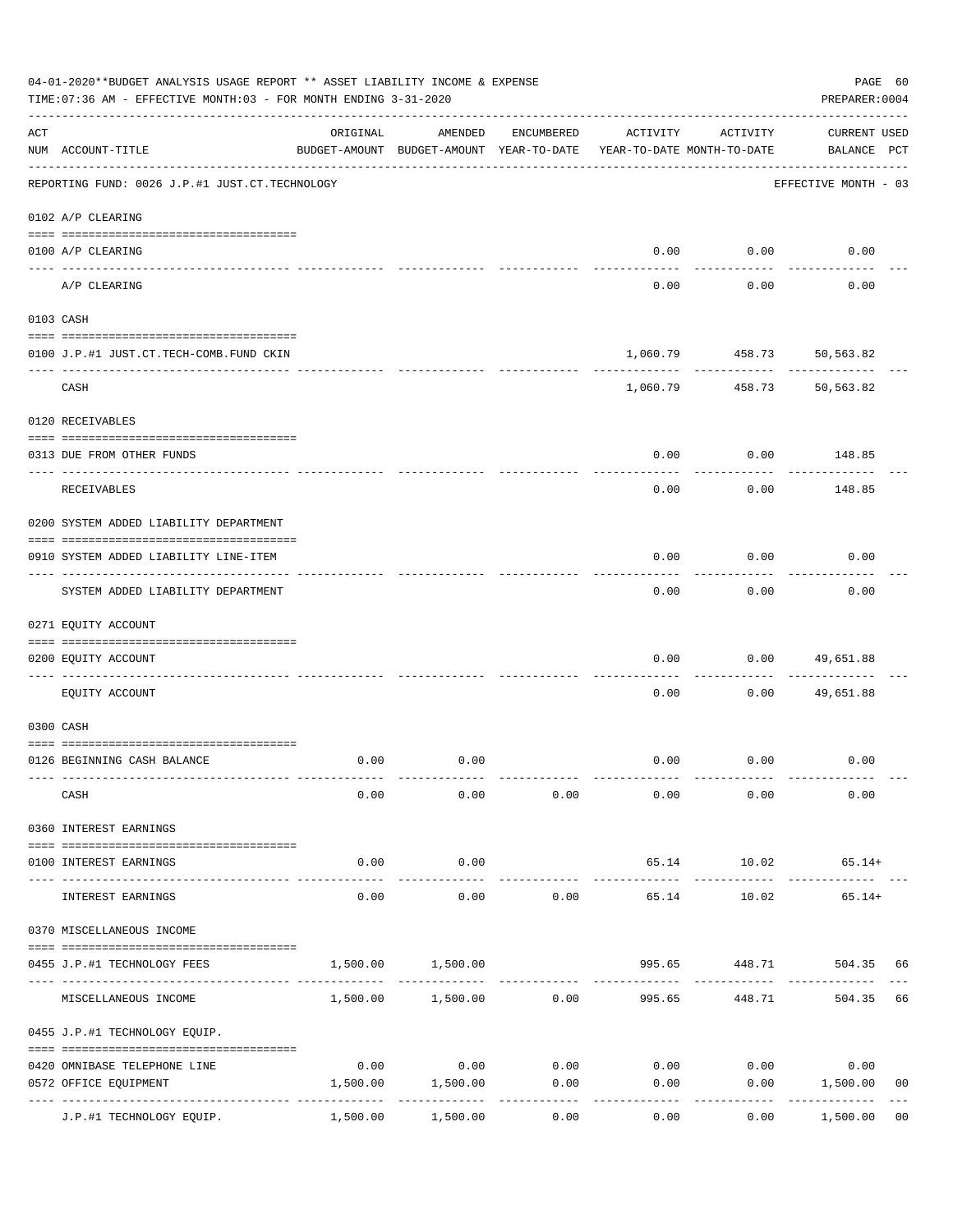| 04-01-2020**BUDGET ANALYSIS USAGE REPORT ** ASSET LIABILITY INCOME & EXPENSE<br>PAGE 61 |               |               |              |          |                            |                      |                |  |  |
|-----------------------------------------------------------------------------------------|---------------|---------------|--------------|----------|----------------------------|----------------------|----------------|--|--|
| TIME: 07:36 AM - EFFECTIVE MONTH: 03 - FOR MONTH ENDING 3-31-2020                       |               |               |              |          |                            | PREPARER: 0004       |                |  |  |
| ACT                                                                                     | ORIGINAL      | AMENDED       | ENCUMBERED   | ACTIVITY | ACTIVITY                   | <b>CURRENT USED</b>  |                |  |  |
| NUM ACCOUNT-TITLE                                                                       | BUDGET-AMOUNT | BUDGET-AMOUNT | YEAR-TO-DATE |          | YEAR-TO-DATE MONTH-TO-DATE | BALANCE              | PCT            |  |  |
| REPORTING FUND: 0026 J.P.#1 JUST.CT.TECHNOLOGY                                          |               |               |              |          |                            | EFFECTIVE MONTH - 03 |                |  |  |
| J.P.#1 JUST.CT.TECHNOLOGY                                                               |               |               |              |          |                            |                      |                |  |  |
| INCOME TOTALS                                                                           | 1,500.00      | 1,500.00      |              | 1,060.79 | 458.73                     | 439.21               | - 71           |  |  |
| <b>EXPENSE TOTALS</b>                                                                   | 1,500.00      | 1,500.00      | 0.00         | 0.00     | 0.00                       | 1,500.00             | 0 <sub>0</sub> |  |  |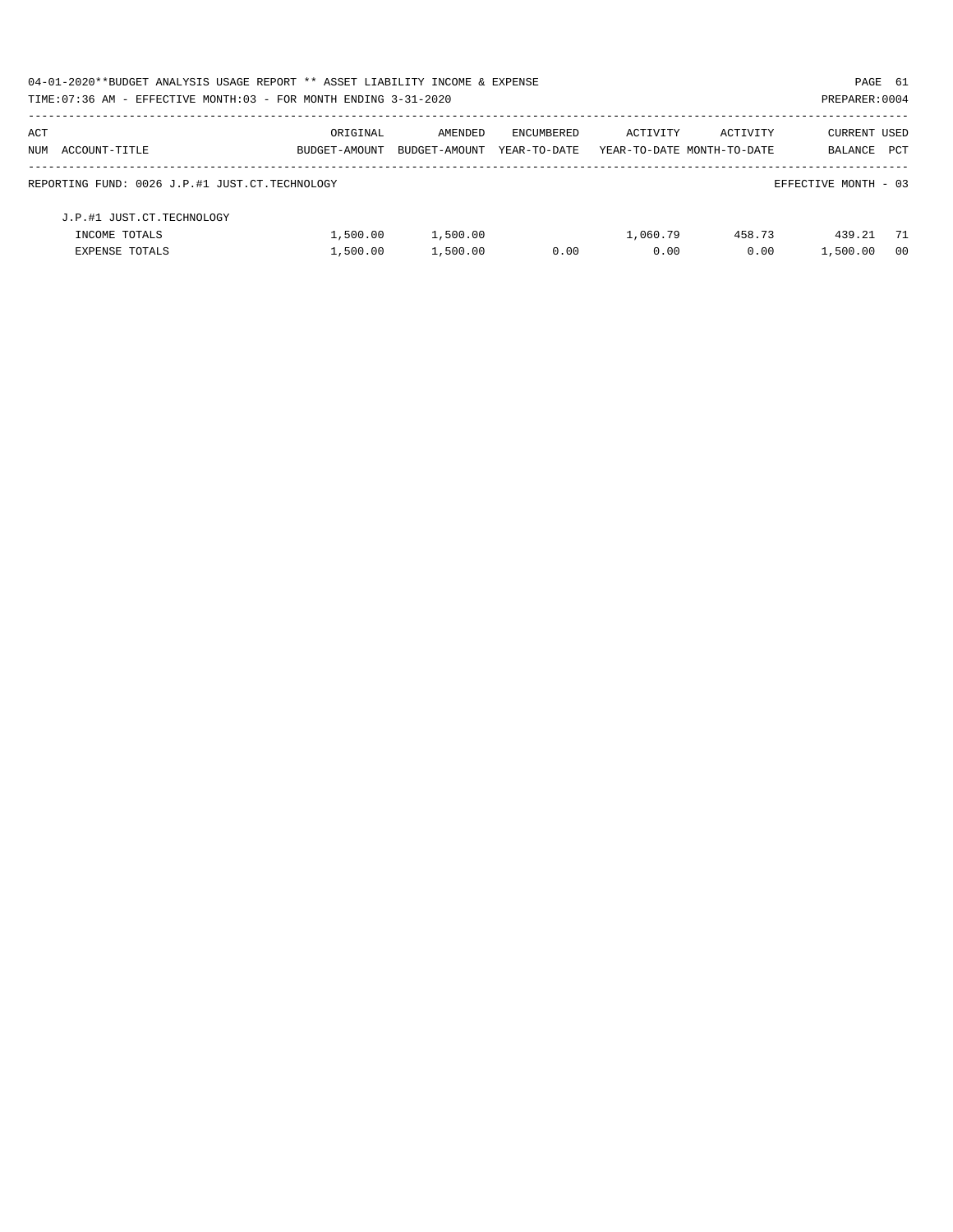|     | 04-01-2020**BUDGET ANALYSIS USAGE REPORT ** ASSET LIABILITY INCOME & EXPENSE<br>TIME: 07:36 AM - EFFECTIVE MONTH: 03 - FOR MONTH ENDING 3-31-2020 |                                                                                 |                        |                   |                |                    |                                    |                      |  |  |
|-----|---------------------------------------------------------------------------------------------------------------------------------------------------|---------------------------------------------------------------------------------|------------------------|-------------------|----------------|--------------------|------------------------------------|----------------------|--|--|
| ACT | NUM ACCOUNT-TITLE                                                                                                                                 | ORIGINAL<br>BUDGET-AMOUNT BUDGET-AMOUNT YEAR-TO-DATE YEAR-TO-DATE MONTH-TO-DATE | AMENDED                | ENCUMBERED        | ACTIVITY       | ACTIVITY           | <b>CURRENT USED</b><br>BALANCE PCT |                      |  |  |
|     | REPORTING FUND: 0027 J.P.#2 JUST.CT.TECHNOLOGY                                                                                                    |                                                                                 |                        |                   |                |                    | EFFECTIVE MONTH - 03               |                      |  |  |
|     | 0102 A/P CLEARING                                                                                                                                 |                                                                                 |                        |                   |                |                    |                                    |                      |  |  |
|     | 0100 A/P CLEARING                                                                                                                                 |                                                                                 |                        |                   | 0.00           | 0.00               | 0.00                               |                      |  |  |
|     | A/P CLEARING                                                                                                                                      |                                                                                 |                        |                   | 0.00           | 0.00               | 0.00                               |                      |  |  |
|     | 0103 CASH                                                                                                                                         |                                                                                 |                        |                   |                |                    |                                    |                      |  |  |
|     | 0100 J.P.#2 JUST.CT.TECH-COMB.FUND CKIN                                                                                                           |                                                                                 |                        |                   | 269.78         |                    | 2.00 9,541.36                      |                      |  |  |
|     | CASH                                                                                                                                              |                                                                                 |                        |                   | 269.78         | ----------<br>2.00 | 9,541.36                           |                      |  |  |
|     | 0120 RECEIVABLES                                                                                                                                  |                                                                                 |                        |                   |                |                    |                                    |                      |  |  |
|     | 0313 DUE FROM OTHER FUNDS                                                                                                                         |                                                                                 |                        |                   | 0.00           |                    | $0.00$ 16.00                       |                      |  |  |
|     | RECEIVABLES                                                                                                                                       |                                                                                 |                        |                   | 0.00           | 0.00               | 16.00                              |                      |  |  |
|     | 0271 EQUITY ACCOUNT                                                                                                                               |                                                                                 |                        |                   |                |                    |                                    |                      |  |  |
|     | 0200 EQUITY ACCOUNT                                                                                                                               |                                                                                 |                        |                   | 0.00           | 0.00               | 9,287.58                           |                      |  |  |
|     | EQUITY ACCOUNT                                                                                                                                    |                                                                                 |                        |                   | 0.00           | ---------<br>0.00  | 9,287.58                           |                      |  |  |
|     | 0300 CASH                                                                                                                                         |                                                                                 |                        |                   |                |                    |                                    |                      |  |  |
|     | 0127 BEGINNING CASH BALANCE                                                                                                                       | 1,000.00                                                                        | 1,000.00               |                   | 0.00           |                    | 0.00 1,000.00                      | 00                   |  |  |
|     | ----------------------------- ----<br>CASH                                                                                                        |                                                                                 | 1,000.00 1,000.00      | 0.00              | 0.00           |                    | 0.00 1,000.00                      | 0 <sub>0</sub>       |  |  |
|     | 0360 INTEREST EARNINGS                                                                                                                            |                                                                                 |                        |                   |                |                    |                                    |                      |  |  |
|     | 0100 INTEREST EARNINGS                                                                                                                            | 0.00                                                                            | 0.00                   |                   |                | 12.50 2.00         | $12.50+$                           |                      |  |  |
|     | INTEREST EARNINGS                                                                                                                                 | 0.00                                                                            | 0.00                   | 0.00              | 12.50          | 2.00               | $12.50+$                           |                      |  |  |
|     | 0370 MISCELLANEOUS INCOME                                                                                                                         |                                                                                 |                        |                   |                |                    |                                    |                      |  |  |
|     | 0456 J.P.#2 TECHNOLOGY FEES                                                                                                                       | 500.00                                                                          | 500.00                 |                   | 257.28         | 0.00               | 242.72 51                          |                      |  |  |
|     | MISCELLANEOUS INCOME                                                                                                                              | 500.00                                                                          | . <u>.</u> .<br>500.00 | 0.00              | 257.28         | ---------<br>0.00  | 242.72                             | 51                   |  |  |
|     | 0456 TECHNOLOGY EQUIPMENT                                                                                                                         |                                                                                 |                        |                   |                |                    |                                    |                      |  |  |
|     | 0452 R & M EQUIPMENT                                                                                                                              | 0.00                                                                            | 0.00                   | 0.00              | 0.00           | 0.00               | 0.00                               |                      |  |  |
|     | 0572 OFFICE EQUIPMENT<br>-----------------                                                                                                        | 1,500.00                                                                        | 1,500.00               | 0.00<br>--------- | 0.00           | 0.00               | 1,500.00                           | 00                   |  |  |
|     | TECHNOLOGY EQUIPMENT                                                                                                                              | 1,500.00                                                                        | 1,500.00               | 0.00              | 0.00           | 0.00               | 1,500.00                           | 0 <sub>0</sub>       |  |  |
|     | J.P.#2 JUST.CT.TECHNOLOGY                                                                                                                         |                                                                                 |                        |                   |                |                    |                                    |                      |  |  |
|     | INCOME TOTALS<br>EXPENSE TOTALS                                                                                                                   | 1,500.00<br>1,500.00                                                            | 1,500.00<br>1,500.00   | 0.00              | 269.78<br>0.00 | 2.00<br>0.00       | 1,230.22<br>1,500.00               | 18<br>0 <sub>0</sub> |  |  |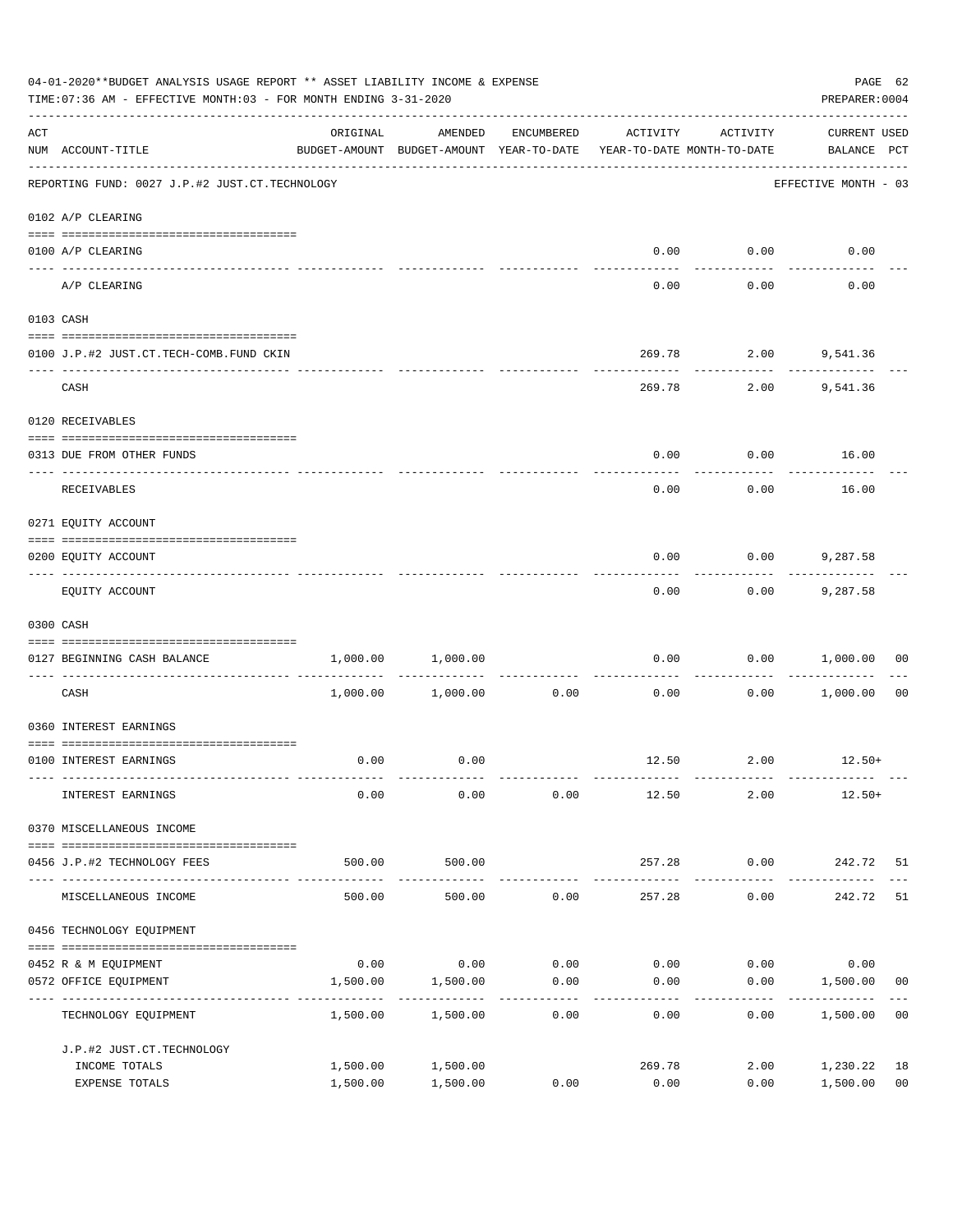|     | 04-01-2020**BUDGET ANALYSIS USAGE REPORT ** ASSET LIABILITY INCOME & EXPENSE<br>TIME: 07:36 AM - EFFECTIVE MONTH: 03 - FOR MONTH ENDING 3-31-2020 |                    |                                                     |                             |                                                   |                                       |                                    |                |  |  |
|-----|---------------------------------------------------------------------------------------------------------------------------------------------------|--------------------|-----------------------------------------------------|-----------------------------|---------------------------------------------------|---------------------------------------|------------------------------------|----------------|--|--|
| ACT | NUM ACCOUNT-TITLE                                                                                                                                 | ORIGINAL           | AMENDED<br>BUDGET-AMOUNT BUDGET-AMOUNT YEAR-TO-DATE | ENCUMBERED                  | ACTIVITY<br>YEAR-TO-DATE MONTH-TO-DATE            | ACTIVITY                              | <b>CURRENT USED</b><br>BALANCE PCT |                |  |  |
|     | REPORTING FUND: 0028 J.P.#3 JUST.CT.TECHNOLOGY                                                                                                    |                    |                                                     |                             |                                                   |                                       | EFFECTIVE MONTH - 03               |                |  |  |
|     | 0102 A/P CLEARING                                                                                                                                 |                    |                                                     |                             |                                                   |                                       |                                    |                |  |  |
|     | 0100 A/P CLEARING                                                                                                                                 |                    |                                                     |                             | 0.00                                              | 0.00                                  | 0.00                               |                |  |  |
|     | ---- ---------<br>A/P CLEARING                                                                                                                    |                    |                                                     |                             | 0.00                                              | 0.00                                  | 0.00                               |                |  |  |
|     | 0103 CASH                                                                                                                                         |                    |                                                     |                             |                                                   |                                       |                                    |                |  |  |
|     | 0100 J.P.#3 JUST.CT.TECH-COMB.FUND CKIN                                                                                                           |                    |                                                     |                             |                                                   | $61.76 - 213.60$<br>.                 | 6,159.80                           |                |  |  |
|     | CASH                                                                                                                                              |                    |                                                     |                             | $61.76 -$                                         | 213.60                                | 6,159.80                           |                |  |  |
|     | 0120 RECEIVABLES                                                                                                                                  |                    |                                                     |                             |                                                   |                                       |                                    |                |  |  |
|     | 0313 DUE FROM OTHER FUNDS                                                                                                                         |                    |                                                     |                             | 0.00                                              | 0.00                                  | 115.18                             |                |  |  |
|     | RECEIVABLES                                                                                                                                       |                    |                                                     |                             | 0.00                                              | 0.00                                  | 115.18                             |                |  |  |
|     | 0200 SYSTEM ADDED LIABILITY DEPARTMENT                                                                                                            |                    |                                                     |                             |                                                   |                                       |                                    |                |  |  |
|     | 0910 SYSTEM ADDED LIABILITY LINE-ITEM                                                                                                             |                    |                                                     |                             | 0.00                                              | 0.00                                  | 0.00                               |                |  |  |
|     | SYSTEM ADDED LIABILITY DEPARTMENT                                                                                                                 |                    |                                                     |                             | 0.00                                              | 0.00                                  | 0.00                               |                |  |  |
|     | 0271 EQUITY ACCOUNT                                                                                                                               |                    |                                                     |                             |                                                   |                                       |                                    |                |  |  |
|     | 0200 EQUITY ACCOUNT                                                                                                                               |                    |                                                     |                             | 0.00                                              | 0.00                                  | 6,336.74                           |                |  |  |
|     | EQUITY ACCOUNT                                                                                                                                    |                    |                                                     |                             | 0.00                                              | 0.00                                  | 6,336.74                           |                |  |  |
|     | 0300 CASH                                                                                                                                         |                    |                                                     |                             |                                                   |                                       |                                    |                |  |  |
|     | 0128 BEGINNING CASH                                                                                                                               | 2,800.00           | 2,800.00                                            |                             | 0.00                                              | 0.00                                  | 2,800.00                           | 00             |  |  |
|     | CASH                                                                                                                                              |                    |                                                     |                             | $2,800.00$ $2,800.00$ $0.00$ $0.00$ $0.00$ $0.00$ |                                       | 2,800.00 00                        |                |  |  |
|     | 0360 INTEREST EARNINGS                                                                                                                            |                    |                                                     |                             |                                                   |                                       |                                    |                |  |  |
|     | 0100 INTEREST EARNINGS                                                                                                                            | 0.00               | 0.00                                                |                             | 7.75                                              | 1.11                                  | $7.75+$                            |                |  |  |
|     | INTEREST EARNINGS                                                                                                                                 | 0.00               | 0.00                                                | ------------<br>0.00        | ______________<br>7.75                            | -----------------------------<br>1.11 | $7.75+$                            |                |  |  |
|     | 0370 MISCELLANEOUS INCOME                                                                                                                         |                    |                                                     |                             |                                                   |                                       |                                    |                |  |  |
|     | 0456 J.P.#3 TECHNOLOGY FEES                                                                                                                       | 700.00             | 700.00                                              |                             | 499.19                                            |                                       | 297.43 200.81 71                   |                |  |  |
|     | ------------------------------ --<br>MISCELLANEOUS INCOME                                                                                         | 700.00             |                                                     | ------------<br>700.00 0.00 | 499.19                                            | --------<br>297.43                    | ------------<br>200.81             | 71             |  |  |
|     | 0457 TECHNOLOGY EQUIPMENT                                                                                                                         |                    |                                                     |                             |                                                   |                                       |                                    |                |  |  |
|     |                                                                                                                                                   |                    |                                                     |                             |                                                   |                                       |                                    |                |  |  |
|     | 0423 INTERNET SERVICE<br>0572 OFFICE EQUIPMENT                                                                                                    | 460.00<br>3,040.00 | 3,040.00                                            | 0.00                        | 0.00                                              | 0.00                                  | 3,040.00                           | 0 <sub>0</sub> |  |  |
|     | TECHNOLOGY EQUIPMENT                                                                                                                              | 3,500.00           | -------------<br>3,500.00                           | ------------<br>0.00        | ------------<br>568.70                            | .<br>84.94                            | -------------<br>2,931.30 16       | $- - -$        |  |  |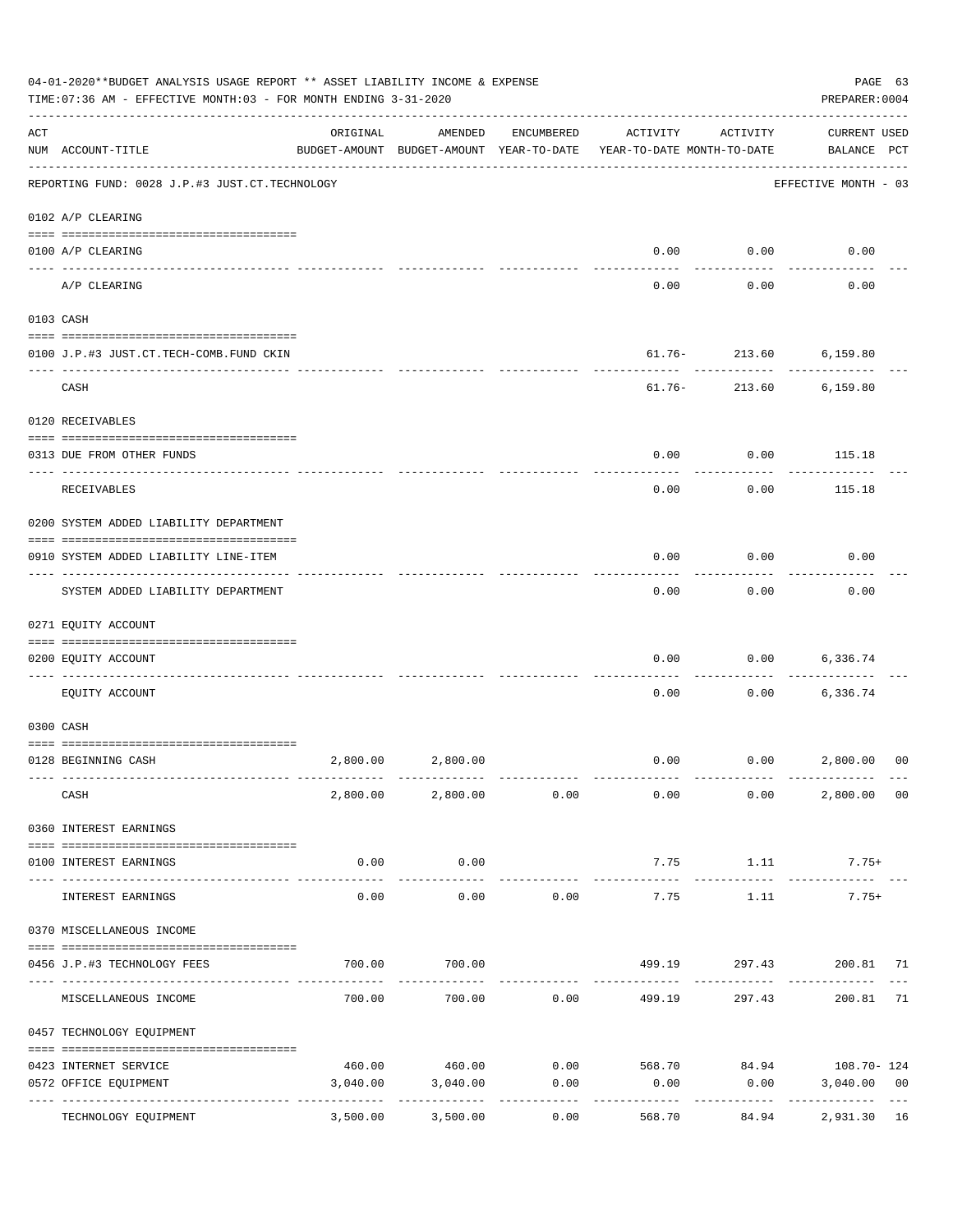| 04-01-2020**BUDGET ANALYSIS USAGE REPORT ** ASSET LIABILITY INCOME & EXPENSE |               |               |              |                            |          | PAGE 64              |     |
|------------------------------------------------------------------------------|---------------|---------------|--------------|----------------------------|----------|----------------------|-----|
| TIME: 07:36 AM - EFFECTIVE MONTH: 03 - FOR MONTH ENDING 3-31-2020            |               |               |              |                            |          | PREPARER: 0004       |     |
| ACT                                                                          | ORIGINAL      | AMENDED       | ENCUMBERED   | ACTIVITY                   | ACTIVITY | CURRENT USED         |     |
| NUM ACCOUNT-TITLE                                                            | BUDGET-AMOUNT | BUDGET-AMOUNT | YEAR-TO-DATE | YEAR-TO-DATE MONTH-TO-DATE |          | BALANCE              | PCT |
| REPORTING FUND: 0028 J.P.#3 JUST.CT.TECHNOLOGY                               |               |               |              |                            |          | EFFECTIVE MONTH - 03 |     |
| J.P.#3 JUST.CT.TECHNOLOGY                                                    |               |               |              |                            |          |                      |     |
| INCOME TOTALS                                                                | 3,500.00      | 3,500.00      |              | 506.94                     | 298.54   | 2,993.06             | 14  |
| <b>EXPENSE TOTALS</b>                                                        | 3,500.00      | 3,500.00      | 0.00         | 568.70                     | 84.94    | 2,931.30             | 16  |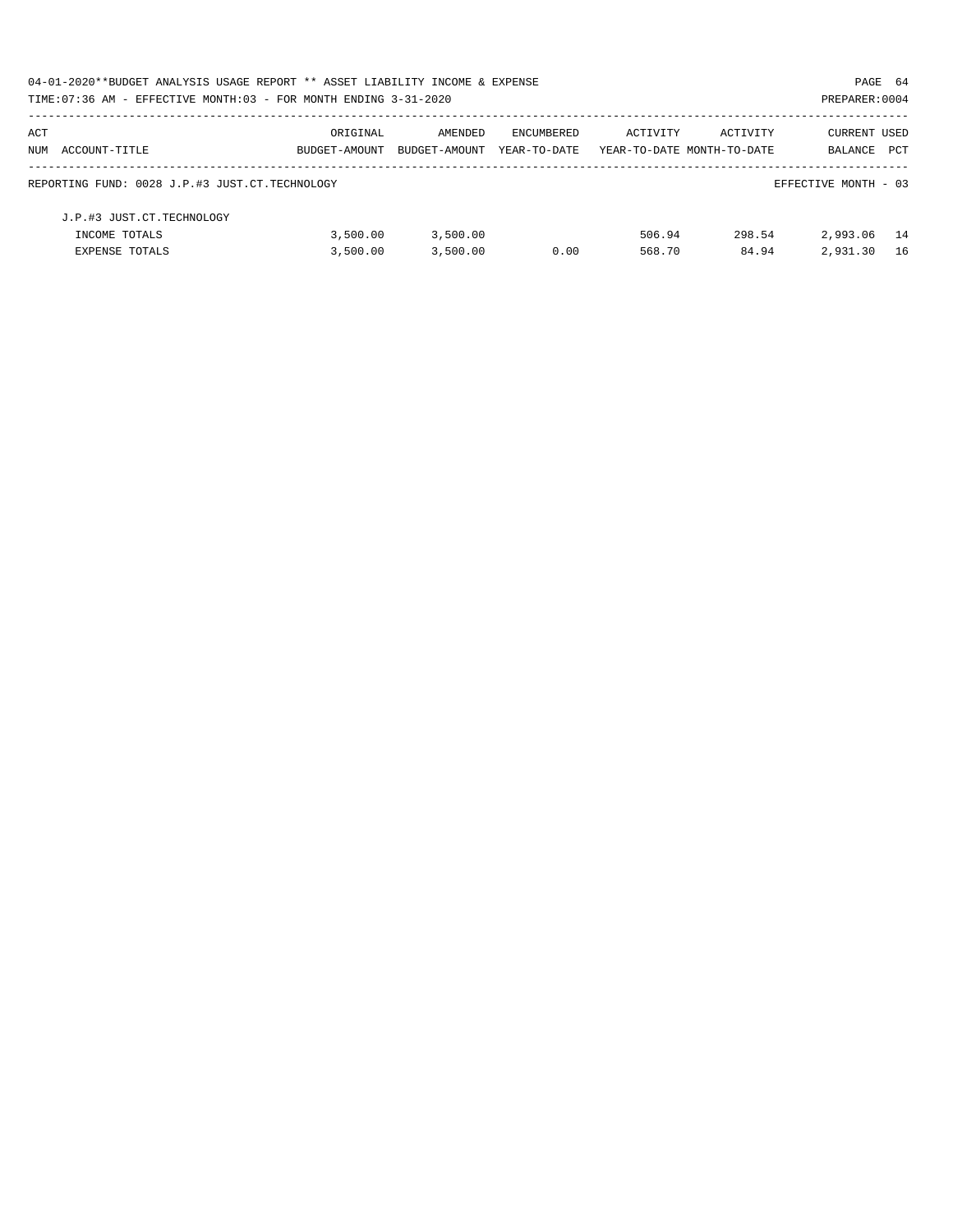|     | 04-01-2020**BUDGET ANALYSIS USAGE REPORT ** ASSET LIABILITY INCOME & EXPENSE<br>TIME:07:36 AM - EFFECTIVE MONTH:03 - FOR MONTH ENDING 3-31-2020 |          |                                          |            |                            |          | PAGE 65<br>PREPARER: 0004 |
|-----|-------------------------------------------------------------------------------------------------------------------------------------------------|----------|------------------------------------------|------------|----------------------------|----------|---------------------------|
| ACT |                                                                                                                                                 | ORIGINAL | AMENDED                                  | ENCUMBERED | ACTIVITY                   | ACTIVITY | CURRENT USED              |
|     | NUM ACCOUNT-TITLE                                                                                                                               |          | BUDGET-AMOUNT BUDGET-AMOUNT YEAR-TO-DATE |            | YEAR-TO-DATE MONTH-TO-DATE |          | BALANCE PCT               |
|     | REPORTING FUND: 0030 SHERIFF WORK RELEASE                                                                                                       |          |                                          |            |                            |          | EFFECTIVE MONTH - 03      |
|     | 0103 CASH                                                                                                                                       |          |                                          |            |                            |          |                           |
|     |                                                                                                                                                 |          |                                          |            |                            |          |                           |
|     | 0100 SHERIFF WORK RELEASE-COMB FUND CKI                                                                                                         |          |                                          |            | 0.00                       | 0.00     | 983.14<br>-------         |
|     | CASH                                                                                                                                            |          |                                          |            | 0.00                       | 0.00     | 983.14                    |
|     | 0271 EQUITY ACCOUNT                                                                                                                             |          |                                          |            |                            |          |                           |
|     | 0200 EQUITY ACCOUNT                                                                                                                             |          |                                          |            | 0.00                       | 0.00     | 983.14                    |
|     | EQUITY ACCOUNT                                                                                                                                  |          |                                          |            | 0.00                       | 0.00     | 983.14                    |
|     | 0360 INTEREST EARNINGS                                                                                                                          |          |                                          |            |                            |          |                           |
|     |                                                                                                                                                 |          |                                          |            |                            |          |                           |
|     | 0100 INTEREST EARNINGS                                                                                                                          | 0.00     | 0.00                                     |            | 0.00                       | 0.00     | 0.00                      |
|     | INTEREST EARNINGS                                                                                                                               | 0.00     | 0.00                                     | 0.00       | 0.00                       | 0.00     | 0.00                      |
|     | 0370 MISCELLANEOUS INCOME                                                                                                                       |          |                                          |            |                            |          |                           |
|     |                                                                                                                                                 |          |                                          |            |                            |          |                           |
|     | 0569 SHERIFF WORK RELEASE                                                                                                                       | 0.00     | 0.00                                     |            | 0.00                       | 0.00     | 0.00                      |
|     | MISCELLANEOUS INCOME                                                                                                                            | 0.00     | 0.00                                     | 0.00       | 0.00                       | 0.00     | 0.00                      |
|     | 0569 WORK RELEASE                                                                                                                               |          |                                          |            |                            |          |                           |
|     |                                                                                                                                                 |          |                                          |            |                            |          |                           |
|     | 0310 OFFICE SUPPLIES                                                                                                                            | 0.00     | 0.00                                     | 0.00       | 0.00                       | 0.00     | 0.00                      |
|     | 0421 ONLINE RESEARCH                                                                                                                            | 0.00     | 0.00                                     | 0.00       | 0.00                       | 0.00     | 0.00                      |
|     | 0571 EQUIPMENT                                                                                                                                  | 0.00     | 0.00                                     | 0.00       | 0.00                       | 0.00     | 0.00                      |
|     | WORK RELEASE                                                                                                                                    | 0.00     | 0.00                                     | 0.00       | 0.00                       | 0.00     | 0.00                      |
|     | SHERIFF WORK RELEASE                                                                                                                            |          |                                          |            |                            |          |                           |
|     | INCOME TOTALS                                                                                                                                   | 0.00     | 0.00                                     |            | 0.00                       | 0.00     | 0.00                      |
|     | <b>EXPENSE TOTALS</b>                                                                                                                           | 0.00     | 0.00                                     | 0.00       | 0.00                       | 0.00     | 0.00                      |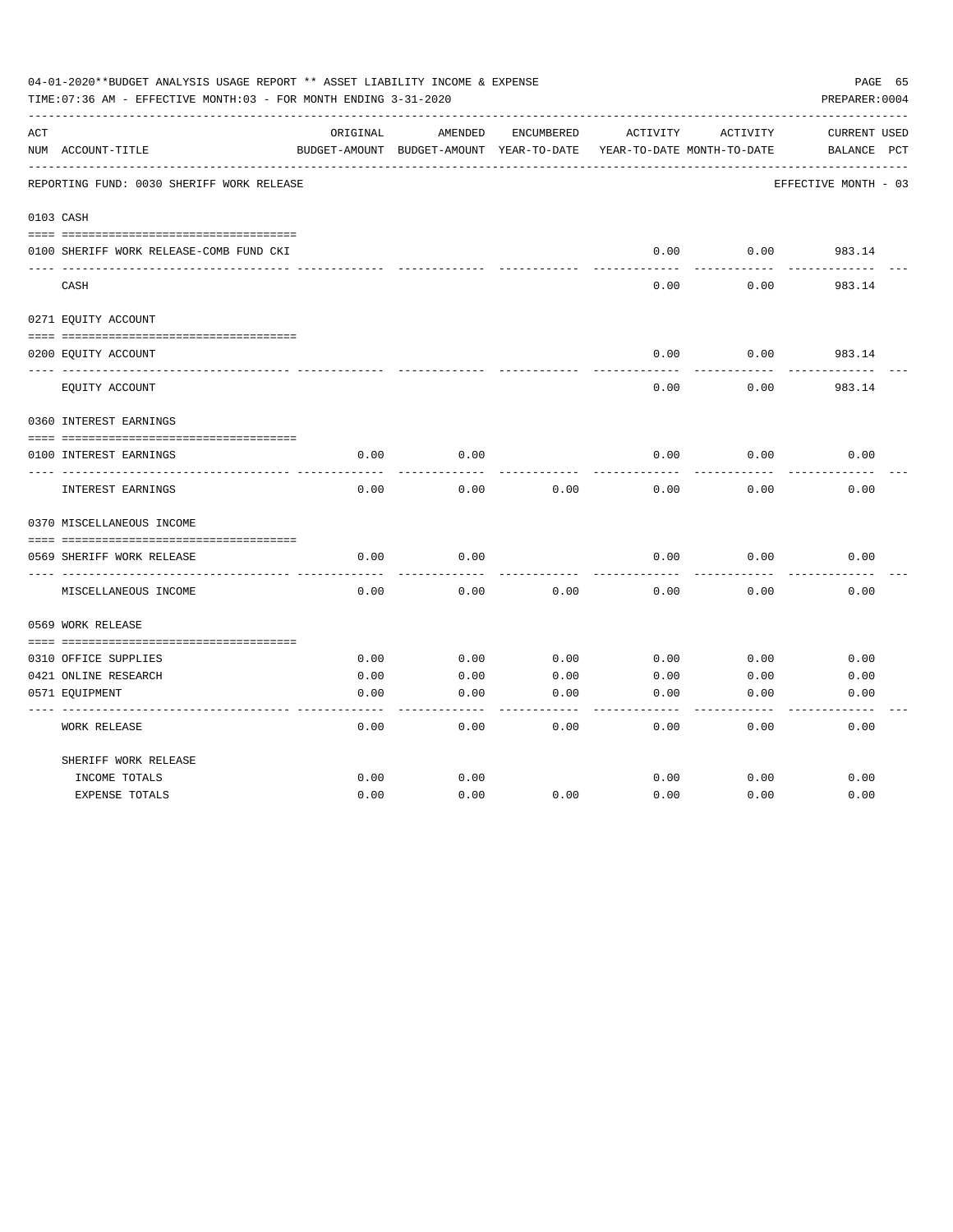|     | 04-01-2020**BUDGET ANALYSIS USAGE REPORT ** ASSET LIABILITY INCOME & EXPENSE<br>TIME: 07:36 AM - EFFECTIVE MONTH: 03 - FOR MONTH ENDING 3-31-2020 |          |                                                                  |            |                           |                                        | PREPARER: 0004                                    | PAGE 66 |
|-----|---------------------------------------------------------------------------------------------------------------------------------------------------|----------|------------------------------------------------------------------|------------|---------------------------|----------------------------------------|---------------------------------------------------|---------|
| ACT | NUM ACCOUNT-TITLE                                                                                                                                 | ORIGINAL | AMENDED<br>BUDGET-AMOUNT BUDGET-AMOUNT YEAR-TO-DATE              | ENCUMBERED | ACTIVITY                  | ACTIVITY<br>YEAR-TO-DATE MONTH-TO-DATE | <b>CURRENT USED</b><br>BALANCE PCT                |         |
|     | REPORTING FUND: 0031 COURTHOUSE RESTORATION FUND                                                                                                  |          |                                                                  |            |                           |                                        | EFFECTIVE MONTH - 03                              |         |
|     | 0103 CASH                                                                                                                                         |          |                                                                  |            |                           |                                        |                                                   |         |
|     |                                                                                                                                                   |          |                                                                  |            |                           |                                        |                                                   |         |
|     | 0100 COURTHOUSE RESTORATION-COMB.FUND                                                                                                             |          |                                                                  |            | 0.00                      | 0.00                                   | 115.00                                            |         |
|     | 0175 TEXPOOL                                                                                                                                      |          |                                                                  |            | 0.00                      | 0.00                                   | 0.00                                              |         |
|     | CASH                                                                                                                                              |          |                                                                  |            | 0.00                      | 0.00                                   | 115.00                                            |         |
|     | 0120 RECEIVABLES                                                                                                                                  |          |                                                                  |            |                           |                                        |                                                   |         |
|     |                                                                                                                                                   |          |                                                                  |            |                           |                                        |                                                   |         |
|     | 0310 GRANT RECEIVED FROM THC                                                                                                                      |          |                                                                  |            | 0.00                      | 0.00                                   | 111,327.70                                        |         |
|     | 0313 DUE FROM OTHER FUNDS                                                                                                                         |          |                                                                  |            | 0.00                      | 0.00                                   | 0.00                                              |         |
|     | RECEIVABLES                                                                                                                                       |          |                                                                  |            | 0.00                      | 0.00                                   | 111,327.70                                        |         |
|     | 0200 LIABILITY ACCOUNT                                                                                                                            |          |                                                                  |            |                           |                                        |                                                   |         |
|     | 0900 SYSTEM ADDED LIABILITY LINE-ITEM                                                                                                             |          |                                                                  |            | 0.00                      | 0.00                                   | 0.00                                              |         |
|     | LIABILITY ACCOUNT                                                                                                                                 |          |                                                                  |            | 0.00                      | 0.00                                   | 0.00                                              |         |
|     | 0271 EQUITY ACCOUNT                                                                                                                               |          |                                                                  |            |                           |                                        |                                                   |         |
|     |                                                                                                                                                   |          |                                                                  |            |                           |                                        |                                                   |         |
|     | 0200 EQUITY ACCOUNT                                                                                                                               |          |                                                                  |            | 0.00                      | 0.00                                   | 111,442.70                                        |         |
|     | EQUITY ACCOUNT                                                                                                                                    |          |                                                                  |            | 0.00                      | 0.00                                   | 111,442.70                                        |         |
|     | 0300 CASH                                                                                                                                         |          |                                                                  |            |                           |                                        |                                                   |         |
|     | 0131 BEGINNING CASH BALANCE                                                                                                                       | 0.00     | 0.00                                                             |            | 0.00                      | 0.00                                   | 0.00                                              |         |
|     | CASH                                                                                                                                              | 0.00     | 0.00                                                             | 0.00       | 0.00                      | 0.00                                   | 0.00                                              |         |
|     | 0330 GRANT INCOME                                                                                                                                 |          |                                                                  |            |                           |                                        |                                                   |         |
|     |                                                                                                                                                   |          |                                                                  |            |                           |                                        |                                                   |         |
|     | 0510 COURTHOUSE RESTORATION                                                                                                                       |          | 2,639,260.00 2,639,260.00                                        |            |                           | -------------                          | $0.00$ $0.00$ $2,639,260.00$ 00<br>-------------- |         |
|     | GRANT INCOME                                                                                                                                      |          | 2,639,260.00 2,639,260.00 0.00                                   |            | 0.00                      |                                        | $0.00 \quad 2,639,260.00 \quad 00$                |         |
|     | 0370 MISCELLANEOUS INCOME                                                                                                                         |          |                                                                  |            |                           |                                        |                                                   |         |
|     | 0131 RESTORATION DONATIONS                                                                                                                        | 0.00     | 0.00                                                             |            |                           | $0.00$ $0.00$                          | 0.00                                              |         |
|     | ------------------- -------<br>MISCELLANEOUS INCOME                                                                                               | 0.00     | 0.00                                                             | 0.00       |                           | $0.00$ 0.00                            | 0.00                                              |         |
|     | 0509 CONTINGENCY                                                                                                                                  |          |                                                                  |            |                           |                                        |                                                   |         |
|     |                                                                                                                                                   |          |                                                                  |            |                           |                                        |                                                   |         |
|     | 0475 CONTINGENCY                                                                                                                                  |          | $245,080.00$ $245,080.00$ $0.00$ $0.00$ $0.00$ $245,080.00$ $00$ |            | . _ _ _ _ _ _ _ _ _ _ _ _ | -----------                            | ------------                                      |         |
|     | CONTINGENCY                                                                                                                                       |          | 245,080.00 245,080.00                                            | 0.00       | 0.00                      |                                        | 0.00 245,080.00                                   | 00      |
|     | 0510 COURTHOUSE RESTORATION PHASE 1                                                                                                               |          |                                                                  |            |                           |                                        |                                                   |         |
|     | 0403 ARCHITECTURAL FEES                                                                                                                           | 0.00     | 0.00                                                             | 0.00       | 0.00                      | 0.00                                   | 0.00                                              |         |
|     | 0451 ASBESTOS ABATEMENT                                                                                                                           | 0.00     | 0.00                                                             | 0.00       | 0.00                      | 0.00                                   | 0.00                                              |         |
|     | 0482 DEMOLITION                                                                                                                                   | 0.00     | 0.00                                                             | 0.00       | 0.00                      | 0.00                                   | 0.00                                              |         |
|     |                                                                                                                                                   |          |                                                                  |            |                           |                                        |                                                   |         |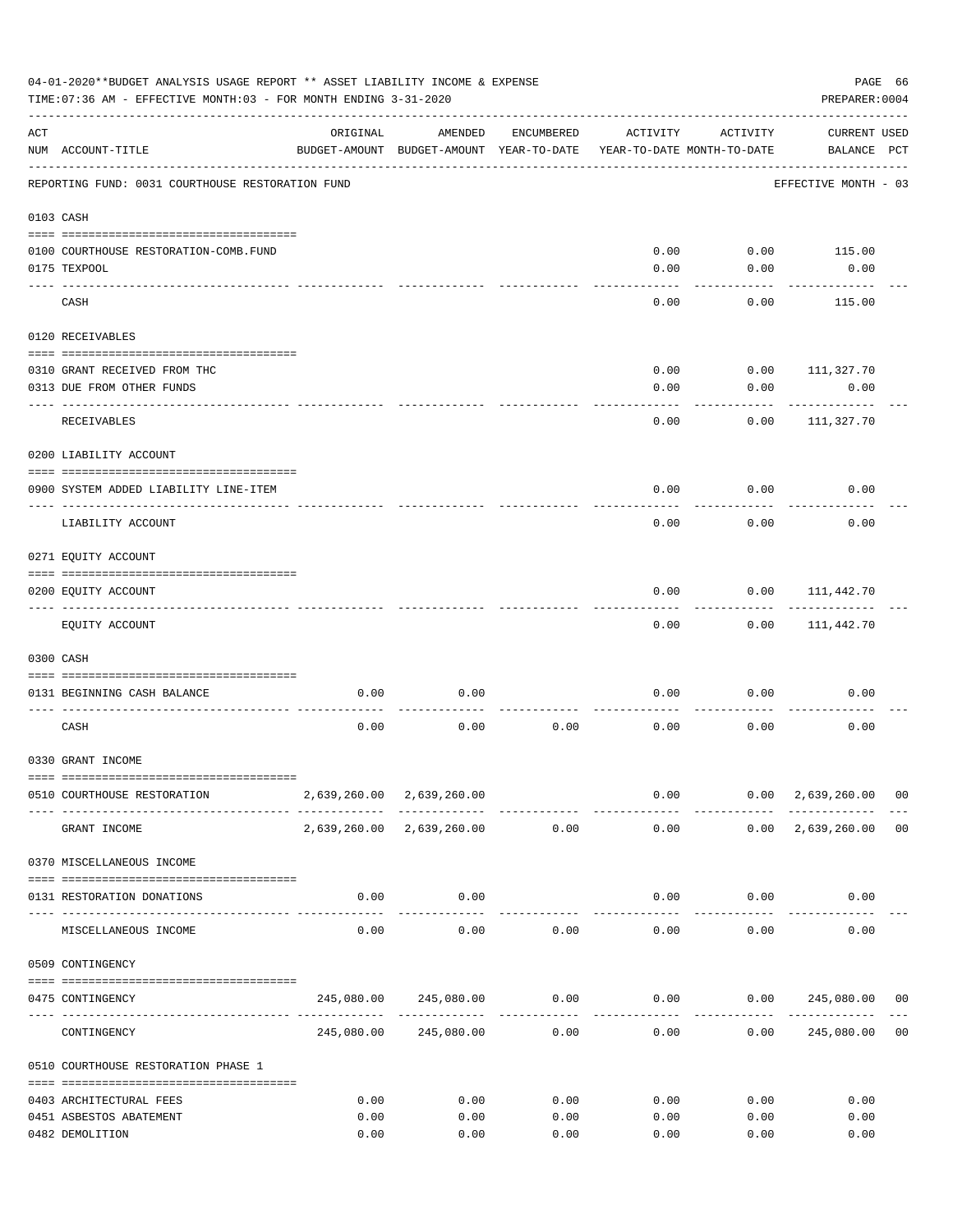| ACT |                                                                                          | ORIGINAL                                                | AMENDED                   | ENCUMBERED | ACTIVITY | ACTIVITY          | CURRENT USED                       |      |
|-----|------------------------------------------------------------------------------------------|---------------------------------------------------------|---------------------------|------------|----------|-------------------|------------------------------------|------|
|     | NUM ACCOUNT-TITLE<br>BUDGET-AMOUNT BUDGET-AMOUNT YEAR-TO-DATE YEAR-TO-DATE MONTH-TO-DATE |                                                         |                           |            |          |                   | BALANCE PCT                        |      |
|     |                                                                                          |                                                         |                           |            |          |                   |                                    |      |
|     | REPORTING FUND: 0031 COURTHOUSE RESTORATION FUND                                         |                                                         |                           |            |          |                   | EFFECTIVE MONTH - 03               |      |
|     | 0490 MISCELLANEOUS                                                                       | $0.00$ $0.00$ $0.00$ $0.00$ $0.00$ $0.00$ $0.00$ $0.00$ |                           |            |          |                   |                                    |      |
|     | COURTHOUSE RESTORATION PHASE 1                                                           | 0.00                                                    | 0.00                      | 0.00       |          | $0.00$ $0.00$     | 0.00                               |      |
|     | 0511 COURTHOUSE RESTORATION PHASE 2                                                      |                                                         |                           |            |          |                   |                                    |      |
|     |                                                                                          |                                                         |                           |            |          |                   |                                    |      |
|     | 0165 CONSTRUCTION                                                                        |                                                         | 2,336,180.00 2,336,180.00 | 0.00       |          |                   | $0.00$ $0.00$ $2,336,180.00$       | - 00 |
|     | 0403 ARCHITECTURAL FEES                                                                  | 58,000.00 58,000.00                                     |                           | 0.00       | 0.00     |                   | $0.00$ 58,000.00                   | 00   |
|     | 0451 ASBESTOS & OTHER TESTING                                                            | 0.00                                                    | 0.00                      | 0.00       | 0.00     |                   | 0.00<br>0.00                       |      |
|     | 0453 IT DESIGN                                                                           | 0.00                                                    | 0.00                      | 0.00       | 0.00     | 0.00              | 0.00                               |      |
|     | 0455 SECURITY                                                                            | 0.00                                                    | 0.00                      | 0.00       | 0.00     | 0.00              | 0.00                               |      |
|     | COURTHOUSE RESTORATION PHASE 2 2,394,180.00 2,394,180.00 0.00                            |                                                         |                           |            |          | -------------     | $0.00$ $0.00$ $2,394,180.00$ 00    |      |
|     | COURTHOUSE RESTORATION FUND                                                              |                                                         |                           |            |          |                   |                                    |      |
|     | INCOME TOTALS                                                                            | 2,639,260.00 2,639,260.00                               |                           |            |          |                   | $0.00$ $0.00$ $2,639,260.00$ 00    |      |
|     | <b>EXPENSE TOTALS</b>                                                                    |                                                         | 2,639,260.00 2,639,260.00 | 0.00       |          | $0.00$ and $0.00$ | $0.00 \quad 2,639,260.00 \quad 00$ |      |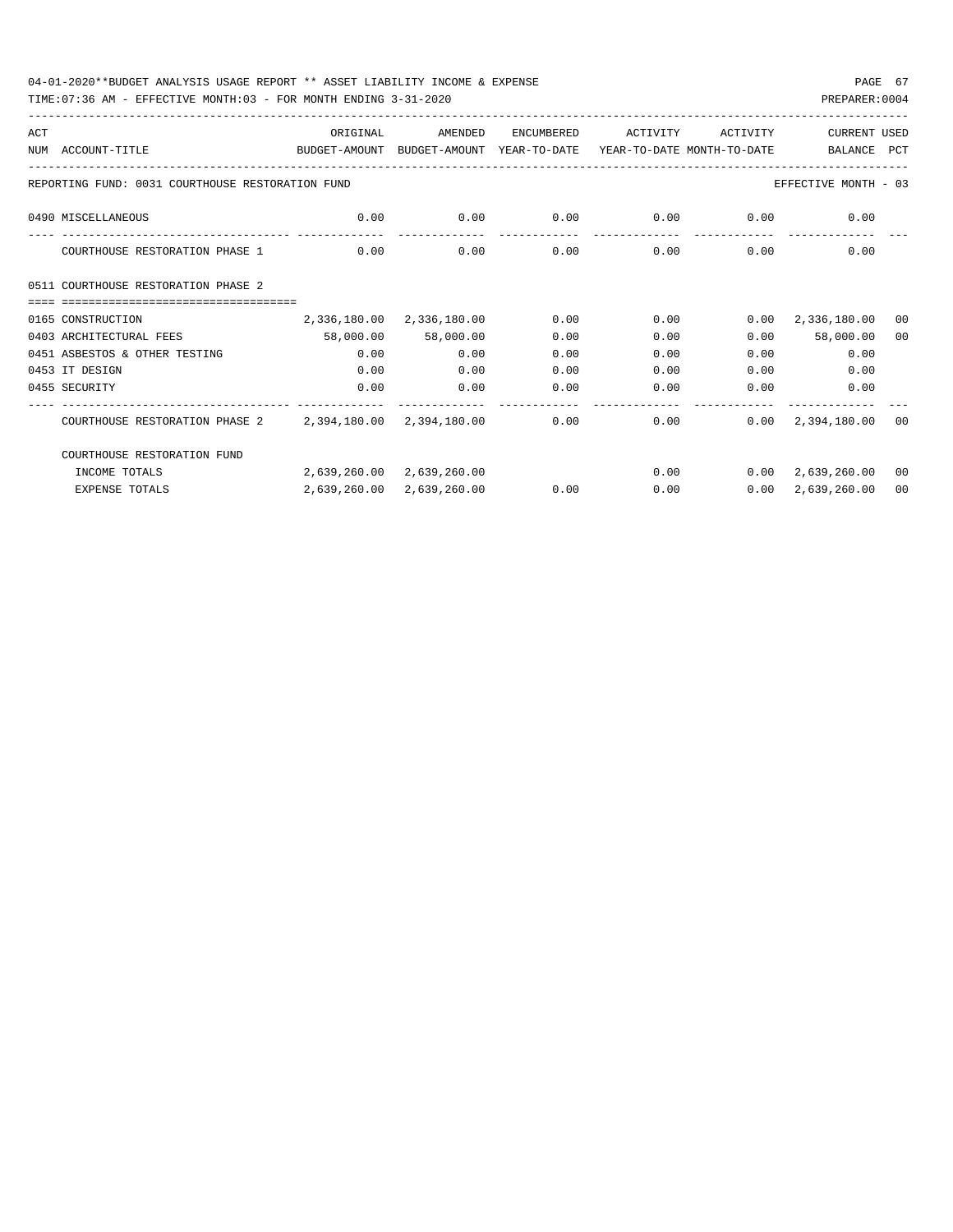|     | 04-01-2020**BUDGET ANALYSIS USAGE REPORT ** ASSET LIABILITY INCOME & EXPENSE<br>TIME: 07:36 AM - EFFECTIVE MONTH: 03 - FOR MONTH ENDING 3-31-2020 |          |         |            |                                                                                 |                                         | PAGE 68<br>PREPARER: 0004          |                |
|-----|---------------------------------------------------------------------------------------------------------------------------------------------------|----------|---------|------------|---------------------------------------------------------------------------------|-----------------------------------------|------------------------------------|----------------|
| ACT | NUM ACCOUNT-TITLE                                                                                                                                 | ORIGINAL | AMENDED | ENCUMBERED | ACTIVITY<br>BUDGET-AMOUNT BUDGET-AMOUNT YEAR-TO-DATE YEAR-TO-DATE MONTH-TO-DATE | ACTIVITY                                | <b>CURRENT USED</b><br>BALANCE PCT |                |
|     | REPORTING FUND: 0033 BAIL BONDSMAN APP. FEES                                                                                                      |          |         |            |                                                                                 |                                         | EFFECTIVE MONTH - 03               |                |
|     | 0102 A/P CLEARING                                                                                                                                 |          |         |            |                                                                                 |                                         |                                    |                |
|     | 0100 A/P CLEARING                                                                                                                                 |          |         |            | 0.00                                                                            | 0.00                                    | 0.00                               |                |
|     | ---- ----------<br>---------------------- --------<br>A/P CLEARING                                                                                |          |         |            | 0.00                                                                            | 0.00                                    | 0.00                               |                |
|     | 0103 BAIL BONDSMAN AP.FEE CASH                                                                                                                    |          |         |            |                                                                                 |                                         |                                    |                |
|     | 0100 BAIL BONDSMAN APP.-COMB FUND CKING                                                                                                           |          |         |            |                                                                                 | 168.71- 0.00 8,428.03                   |                                    |                |
|     | ------------------------------<br>BAIL BONDSMAN AP. FEE CASH                                                                                      |          |         |            |                                                                                 | -----------<br>$168.71 - 0.00$ 8,428.03 |                                    |                |
|     | 0271 EQUITY ACCOUNT                                                                                                                               |          |         |            |                                                                                 |                                         |                                    |                |
|     | 0200 EQUITY ACCOUNT                                                                                                                               |          |         |            | 0.00                                                                            | $0.00$ 8,596.74                         |                                    |                |
|     | EQUITY ACCOUNT                                                                                                                                    |          |         |            | 0.00                                                                            | 0.00                                    | 8,596.74                           |                |
|     | 0300 CASH                                                                                                                                         |          |         |            |                                                                                 |                                         |                                    |                |
|     | 0133 BEGINNING CASH BALANCE                                                                                                                       | 0.00     | 0.00    |            | 0.00                                                                            | 0.00                                    | 0.00                               |                |
|     | CASH                                                                                                                                              | 0.00     | 0.00    | 0.00       | 0.00                                                                            | 0.00                                    | 0.00                               |                |
|     | 0340 BAIL BOND APPLICATION FEE                                                                                                                    |          |         |            |                                                                                 |                                         |                                    |                |
|     | 0480 APPLICATION FEE<br>-----------------------------------                                                                                       | 500.00   | 500.00  |            | 0.00                                                                            | 0.00                                    | 500.00                             | 00             |
|     | BAIL BOND APPLICATION FEE                                                                                                                         | 500.00   | 500.00  | 0.00       | 0.00                                                                            | 0.00                                    | 500.00                             | 0 <sub>0</sub> |
|     | 0498 BAIL BONDSMAN EXP.                                                                                                                           |          |         |            |                                                                                 |                                         |                                    |                |
|     |                                                                                                                                                   |          |         |            |                                                                                 |                                         |                                    |                |
|     | 0310 OFFICE SUPPLIES                                                                                                                              |          |         |            | 500.00 500.00 6.00 168.71 0.00 331.29 34                                        |                                         |                                    |                |
|     | 0427 OUT OF COUNTY TRAVEL                                                                                                                         | 0.00     | 0.00    | 0.00       | 0.00                                                                            | 0.00                                    | 0.00                               |                |
|     | BAIL BONDSMAN EXP.                                                                                                                                | 500.00   | 500.00  | 0.00       | 168.71                                                                          | 0.00                                    | 331.29                             | 34             |
|     | BAIL BONDSMAN APP. FEES                                                                                                                           |          |         |            |                                                                                 |                                         |                                    |                |
|     | INCOME TOTALS                                                                                                                                     | 500.00   | 500.00  |            | 0.00                                                                            | 0.00                                    | 500.00                             | 0 <sub>0</sub> |
|     | EXPENSE TOTALS                                                                                                                                    | 500.00   | 500.00  | 0.00       | 168.71                                                                          | 0.00                                    | 331.29                             | 34             |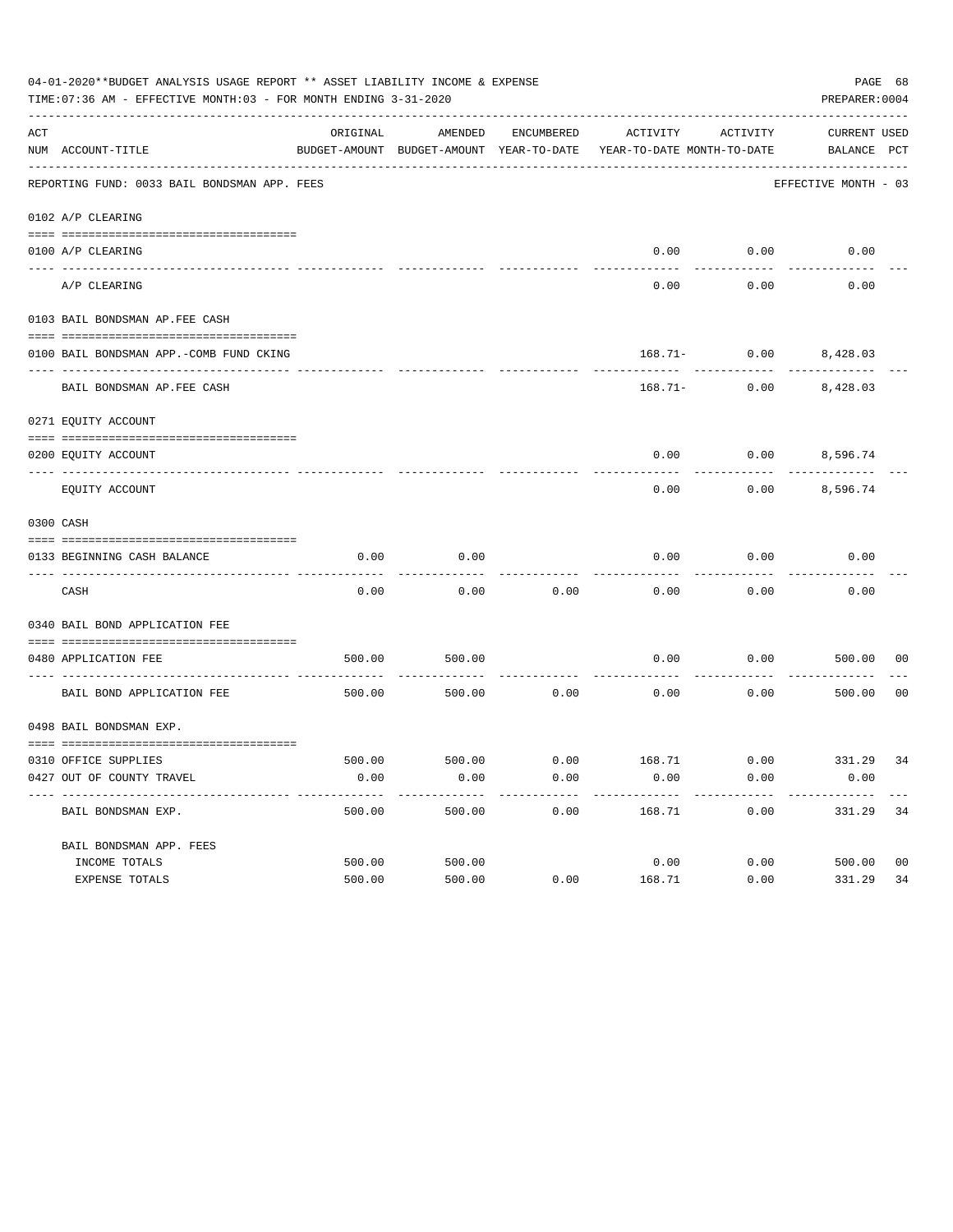|     | 04-01-2020**BUDGET ANALYSIS USAGE REPORT ** ASSET LIABILITY INCOME & EXPENSE<br>PAGE 69<br>TIME: 07:36 AM - EFFECTIVE MONTH: 03 - FOR MONTH ENDING 3-31-2020<br>PREPARER: 0004 |           |                                                                                |                   |                 |                                                            |                                    |                |
|-----|--------------------------------------------------------------------------------------------------------------------------------------------------------------------------------|-----------|--------------------------------------------------------------------------------|-------------------|-----------------|------------------------------------------------------------|------------------------------------|----------------|
| ACT | NUM ACCOUNT-TITLE                                                                                                                                                              | ORIGINAL  | AMENDED<br>BUDGET-AMOUNT BUDGET-AMOUNT YEAR-TO-DATE YEAR-TO-DATE MONTH-TO-DATE | ENCUMBERED        | ACTIVITY        | ACTIVITY                                                   | <b>CURRENT USED</b><br>BALANCE PCT |                |
|     | REPORTING FUND: 0034 DISTRICT CT.RECORDS ARCHIVE                                                                                                                               |           |                                                                                |                   |                 |                                                            | EFFECTIVE MONTH - 03               |                |
|     | 0100 PAYROLL                                                                                                                                                                   |           |                                                                                |                   |                 |                                                            |                                    |                |
|     |                                                                                                                                                                                |           |                                                                                |                   |                 |                                                            |                                    |                |
|     | 0100 PAYROLL<br>---- -------                                                                                                                                                   |           |                                                                                |                   |                 | $0.00$ 0.00                                                | 0.00                               |                |
|     | PAYROLL                                                                                                                                                                        |           |                                                                                |                   | 0.00            | 0.00                                                       | 0.00                               |                |
|     | 0103 CASH                                                                                                                                                                      |           |                                                                                |                   |                 |                                                            |                                    |                |
|     | 0100 DISTRICT CT.REC.ARCHIVE COMB.FUND                                                                                                                                         |           |                                                                                |                   |                 | 2,547.37 480.00 34,666.05                                  |                                    |                |
|     | CASH                                                                                                                                                                           |           |                                                                                |                   | ----------      | -----------------------------<br>2,547.37 480.00 34,666.05 |                                    |                |
|     | 0120 RECEIVABLES                                                                                                                                                               |           |                                                                                |                   |                 |                                                            |                                    |                |
|     | 0313 DUE FROM OTHER FUNDS                                                                                                                                                      |           |                                                                                |                   | 0.00            |                                                            | $0.00$ 252.97                      |                |
|     | RECEIVABLES                                                                                                                                                                    |           |                                                                                |                   | 0.00            | 0.00                                                       | 252.97                             |                |
|     | 0271 EQUITY ACCOUNT                                                                                                                                                            |           |                                                                                |                   |                 |                                                            |                                    |                |
|     | 0200 EQUITY ACCOUNT                                                                                                                                                            |           |                                                                                |                   | 0.00            | $0.00$ 32,371.65                                           |                                    |                |
|     | EQUITY ACCOUNT                                                                                                                                                                 |           |                                                                                |                   | 0.00            | ---------                                                  | -----------<br>$0.00$ 32,371.65    |                |
|     | 0300 CASH                                                                                                                                                                      |           |                                                                                |                   |                 |                                                            |                                    |                |
|     | 0134 BEGINNING CASH BALANCE                                                                                                                                                    | 25,000.00 | 25,000.00                                                                      |                   | 0.00            |                                                            | 0.000025,000.00                    | 0 <sub>0</sub> |
|     | ----------------------------- -----<br>CASH                                                                                                                                    |           | 25,000.00 25,000.00                                                            | 0.00              | 0.00            | 0.00                                                       | 25,000.00                          | 0 <sub>0</sub> |
|     | 0360 INTEREST INCOME                                                                                                                                                           |           |                                                                                |                   |                 |                                                            |                                    |                |
|     | 0100 INTEREST INCOME                                                                                                                                                           | 0.00      | 0.00                                                                           |                   |                 | 43.31 6.90                                                 | $43.31+$                           |                |
|     | INTEREST INCOME                                                                                                                                                                | 0.00      | 0.00                                                                           |                   |                 | $0.00$ 43.31 6.90                                          | $43.31+$                           |                |
|     | 0370 MISCELLANEOUS INCOME                                                                                                                                                      |           |                                                                                |                   |                 |                                                            |                                    |                |
|     | 0450 DISTRICT CT.RECORDS ARCHIVE FEE                                                                                                                                           |           | 4,000.00 4,000.00                                                              |                   |                 | 2,504.06 473.10 1,495.94 63                                |                                    |                |
|     | MISCELLANEOUS INCOME                                                                                                                                                           | 4,000.00  | 4,000.00                                                                       |                   | $0.00$ 2,504.06 |                                                            | 473.10 1,495.94                    | 63             |
|     | 0450 DISTRICT CT.RECORDS ARCHIVE EQUIPM                                                                                                                                        |           |                                                                                |                   |                 |                                                            |                                    |                |
|     | 0107 SALARYTEMP/EXTRA                                                                                                                                                          | 0.00      | 0.00                                                                           | 0.00              | 0.00            | 0.00                                                       | 0.00                               |                |
|     | 0201 SOCIAL SECURITY TAXES                                                                                                                                                     | 0.00      | 0.00                                                                           | 0.00              | 0.00            | 0.00                                                       | 0.00                               |                |
|     | 0203 RETIREMENT                                                                                                                                                                | 0.00      | 0.00                                                                           | 0.00              | 0.00            | 0.00                                                       | 0.00                               |                |
|     | 0204 WORKERS COMPENSATION                                                                                                                                                      | 0.00      | 0.00                                                                           | 0.00              | 0.00            | 0.00                                                       | 0.00                               |                |
|     | 0205 MEDICARE TAX                                                                                                                                                              | 0.00      | 0.00                                                                           | 0.00              | 0.00            | 0.00                                                       | 0.00                               |                |
|     | 0572 OFFICE EQUIPMENT                                                                                                                                                          | 29,000.00 | 29,000.00                                                                      | 0.00              | 0.00            | 0.00                                                       | 29,000.00                          | 00             |
|     | -------------------- -------------<br>DISTRICT CT.RECORDS ARCHIVE EQUIPM 29,000.00                                                                                             |           | --------------<br>29,000.00                                                    | ---------<br>0.00 | ------<br>0.00  | ---------<br>0.00                                          | ------------<br>29,000.00          | 0 <sub>0</sub> |
|     | DISTRICT CT.RECORDS ARCHIVE                                                                                                                                                    |           |                                                                                |                   |                 |                                                            |                                    |                |
|     | INCOME TOTALS                                                                                                                                                                  | 29,000.00 | 29,000.00                                                                      |                   | 2,547.37        | 480.00                                                     | 26,452.63                          | 09             |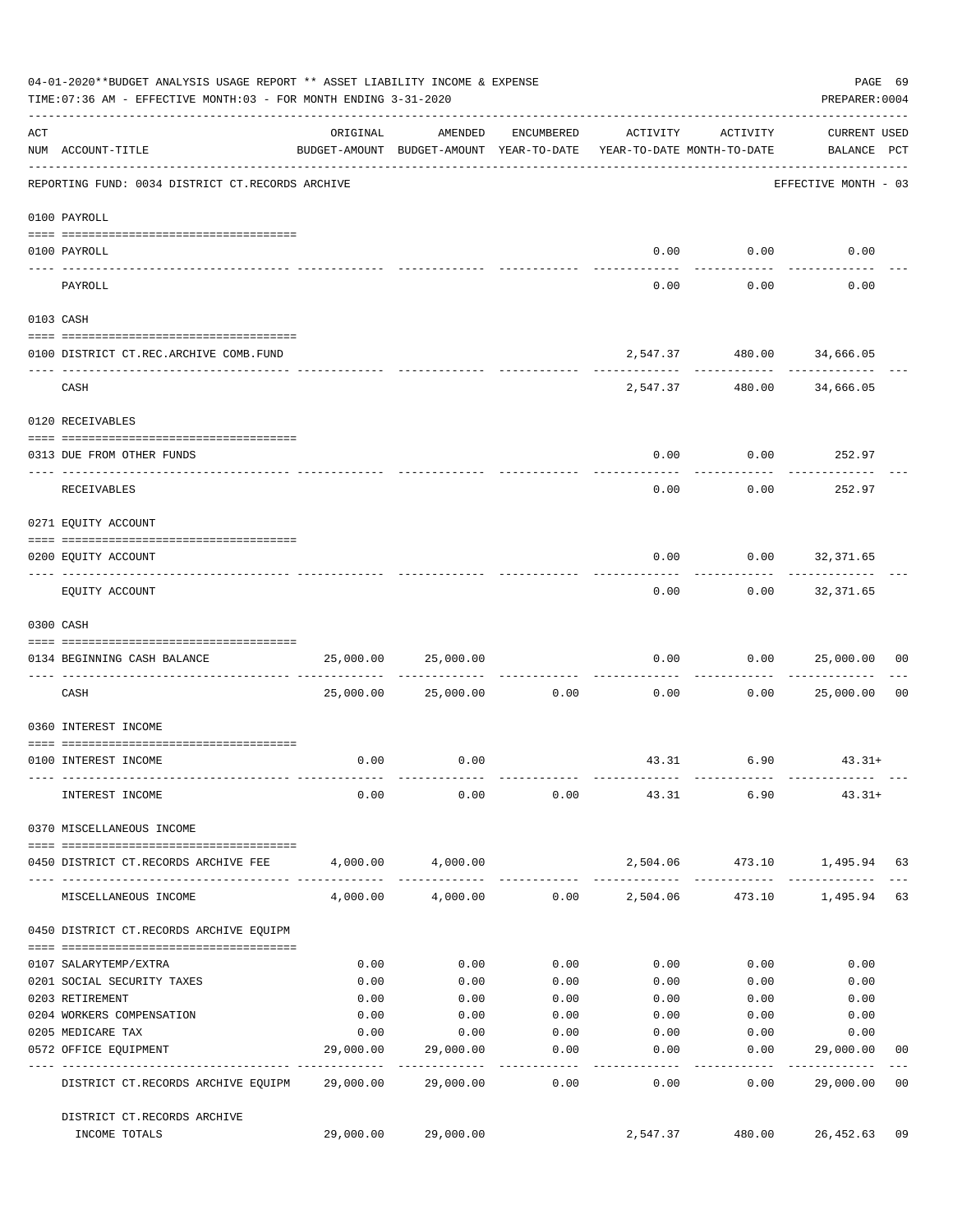| 04-01-2020**BUDGET ANALYSIS USAGE REPORT ** ASSET LIABILITY INCOME & EXPENSE<br>TIME: 07:36 AM - EFFECTIVE MONTH: 03 - FOR MONTH ENDING 3-31-2020<br>PREPARER: 0004 |                           |                          |                                   |          |                                        |                                       |            |
|---------------------------------------------------------------------------------------------------------------------------------------------------------------------|---------------------------|--------------------------|-----------------------------------|----------|----------------------------------------|---------------------------------------|------------|
| ACT<br>ACCOUNT-TITLE<br>NUM                                                                                                                                         | ORIGINAL<br>BUDGET-AMOUNT | AMENDED<br>BUDGET-AMOUNT | <b>ENCUMBERED</b><br>YEAR-TO-DATE | ACTIVITY | ACTIVITY<br>YEAR-TO-DATE MONTH-TO-DATE | <b>CURRENT USED</b><br><b>BALANCE</b> | <b>PCT</b> |
| REPORTING FUND: 0034 DISTRICT CT.RECORDS ARCHIVE                                                                                                                    |                           |                          |                                   |          |                                        | EFFECTIVE MONTH - 03                  |            |
| <b>EXPENSE TOTALS</b>                                                                                                                                               | 29,000.00                 | 29,000.00                | 0.00                              | 0.00     | 0.00                                   | 29,000.00                             | - 00       |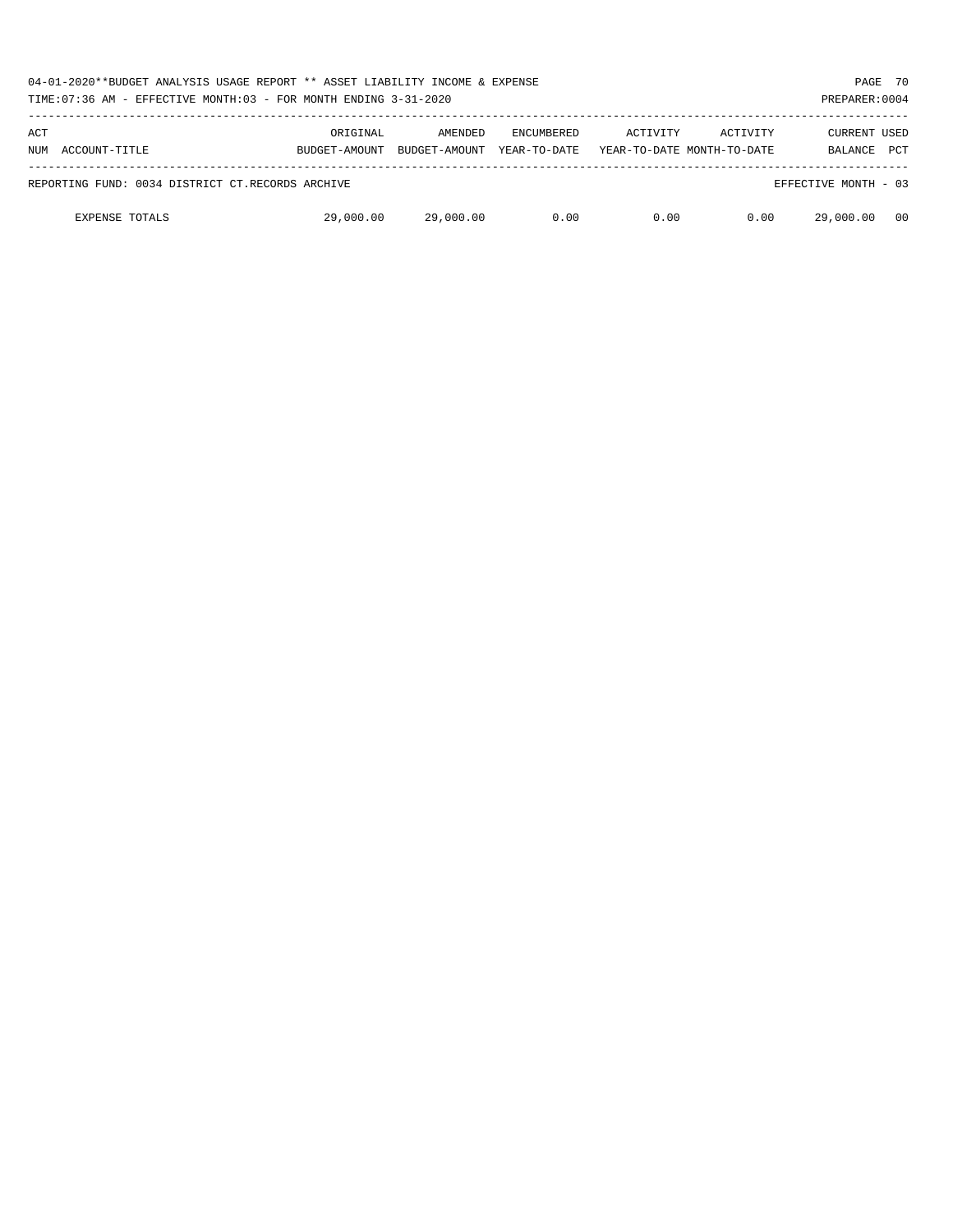| 04-01-2020**BUDGET ANALYSIS USAGE REPORT ** ASSET LIABILITY INCOME & EXPENSE<br>TIME: 07:36 AM - EFFECTIVE MONTH: 03 - FOR MONTH ENDING 3-31-2020 |                                                    |                      |                                                                                |                    |          |                                                | PAGE 71<br>PREPARER: 0004          |                |
|---------------------------------------------------------------------------------------------------------------------------------------------------|----------------------------------------------------|----------------------|--------------------------------------------------------------------------------|--------------------|----------|------------------------------------------------|------------------------------------|----------------|
| ACT                                                                                                                                               | NUM ACCOUNT-TITLE                                  | ORIGINAL             | AMENDED<br>BUDGET-AMOUNT BUDGET-AMOUNT YEAR-TO-DATE YEAR-TO-DATE MONTH-TO-DATE | ENCUMBERED         |          | ACTIVITY ACTIVITY                              | <b>CURRENT USED</b><br>BALANCE PCT |                |
|                                                                                                                                                   | REPORTING FUND: 0035 LAW LIBRARY FUND              |                      |                                                                                |                    |          |                                                | EFFECTIVE MONTH - 03               |                |
|                                                                                                                                                   | 0103 CASH                                          |                      |                                                                                |                    |          |                                                |                                    |                |
|                                                                                                                                                   | 0100 LAW LIBRARY-COMBINED FUND CHECKING            |                      |                                                                                |                    |          | 6,635.41 1,261.32 183,407.18                   |                                    |                |
|                                                                                                                                                   | CASH                                               |                      |                                                                                |                    |          | 6,635.41 1,261.32 183,407.18                   |                                    |                |
|                                                                                                                                                   | 0120 RECEIVABLES                                   |                      |                                                                                |                    |          |                                                |                                    |                |
|                                                                                                                                                   | 0313 DUE FROM OTHER FUNDS                          |                      |                                                                                |                    | 0.00     | $0.00$ 1,190.77                                |                                    |                |
|                                                                                                                                                   | RECEIVABLES                                        |                      |                                                                                |                    | 0.00     |                                                | $0.00$ 1,190.77                    |                |
|                                                                                                                                                   | 0200 LIABILITY ACCOUNT                             |                      |                                                                                |                    |          |                                                |                                    |                |
|                                                                                                                                                   | 0910 SYSTEM ADDED LIABILITY LI                     |                      |                                                                                |                    | 0.00     | 0.00                                           | 0.00                               |                |
|                                                                                                                                                   | LIABILITY ACCOUNT                                  |                      |                                                                                |                    | 0.00     | 0.00                                           | 0.00                               |                |
|                                                                                                                                                   | 0271 EQUITY ACCOUNT                                |                      |                                                                                |                    |          |                                                |                                    |                |
|                                                                                                                                                   | 0200 EQUITY ACCOUNT                                |                      |                                                                                |                    | 0.00     | $0.00$ 177,962.54                              |                                    |                |
|                                                                                                                                                   | EQUITY ACCOUNT                                     |                      |                                                                                |                    | 0.00     |                                                | $0.00$ 177,962.54                  |                |
|                                                                                                                                                   | 0340 FEES OF OFFICE                                |                      |                                                                                |                    |          |                                                |                                    |                |
|                                                                                                                                                   |                                                    |                      |                                                                                |                    |          |                                                |                                    |                |
|                                                                                                                                                   | 0403 COUNTY CLERK FEES<br>0450 DISTRICT CLERK FEES | 10,000.00            | 5,000.00 5,000.00<br>10,000.00                                                 |                    |          | 6,320.89 1,225.00                              | 3,679.11                           | -13<br>63      |
|                                                                                                                                                   |                                                    |                      |                                                                                |                    |          |                                                | .                                  |                |
|                                                                                                                                                   | FEES OF OFFICE                                     |                      |                                                                                |                    |          | $15,000.00$ $15,000.00$ 0.00 6,950.89 1,225.00 | 8,049.11                           | 46             |
|                                                                                                                                                   | 0360 INTEREST EARNINGS                             |                      |                                                                                |                    |          |                                                |                                    |                |
|                                                                                                                                                   | 0100 INTEREST EARNINGS                             | 50.00                | 50.00                                                                          |                    | 234.52   | 36.32                                          | 184.52+ 469                        |                |
|                                                                                                                                                   | INTEREST EARNINGS                                  | 50.00                | 50.00                                                                          | 0.00               | 234.52   |                                                | 36.32 184.52+469                   |                |
|                                                                                                                                                   | 0475 LAW LIBRARY                                   |                      |                                                                                |                    |          |                                                |                                    |                |
|                                                                                                                                                   | 0310 OFFICE SUPPLIES                               | 2,000.00             | 2,000.00                                                                       | 0.00               | 550.00   | 0.00                                           | 1,450.00                           | 28             |
|                                                                                                                                                   | 0421 LEXIS NEXIS ONLINE LEGAL RESEARCH             | 0.00                 | 0.00                                                                           | 0.00               | 0.00     | 0.00                                           | 0.00                               |                |
|                                                                                                                                                   | 0453 R&M COMPUTER                                  | 1,000.00             | 1,000.00                                                                       | 0.00               | 0.00     | 0.00                                           | 1,000.00                           | 0 <sub>0</sub> |
|                                                                                                                                                   | 0574 TECHNOLOGY                                    | 11,350.00            | 11,350.00                                                                      | 0.00               | 0.00     | 0.00                                           | 11,350.00                          | 0 <sub>0</sub> |
|                                                                                                                                                   | 0590 LAW BOOKS                                     | 700.00<br>---------- | 700.00<br>. <u>.</u>                                                           | 0.00               | 0.00     | 0.00                                           | 700.00                             | 0 <sub>0</sub> |
|                                                                                                                                                   | LAW LIBRARY                                        |                      | 15,050.00 15,050.00                                                            | ----------<br>0.00 | 550.00   | 0.00                                           | ----------<br>14,500.00 04         | $---$          |
|                                                                                                                                                   | LAW LIBRARY FUND                                   |                      |                                                                                |                    |          |                                                |                                    |                |
|                                                                                                                                                   | INCOME TOTALS                                      | 15,050.00            | 15,050.00                                                                      |                    | 7,185.41 | 1,261.32                                       | 7,864.59                           | 48             |
|                                                                                                                                                   | EXPENSE TOTALS                                     | 15,050.00            | 15,050.00                                                                      | 0.00               | 550.00   | 0.00                                           | 14,500.00                          | 04             |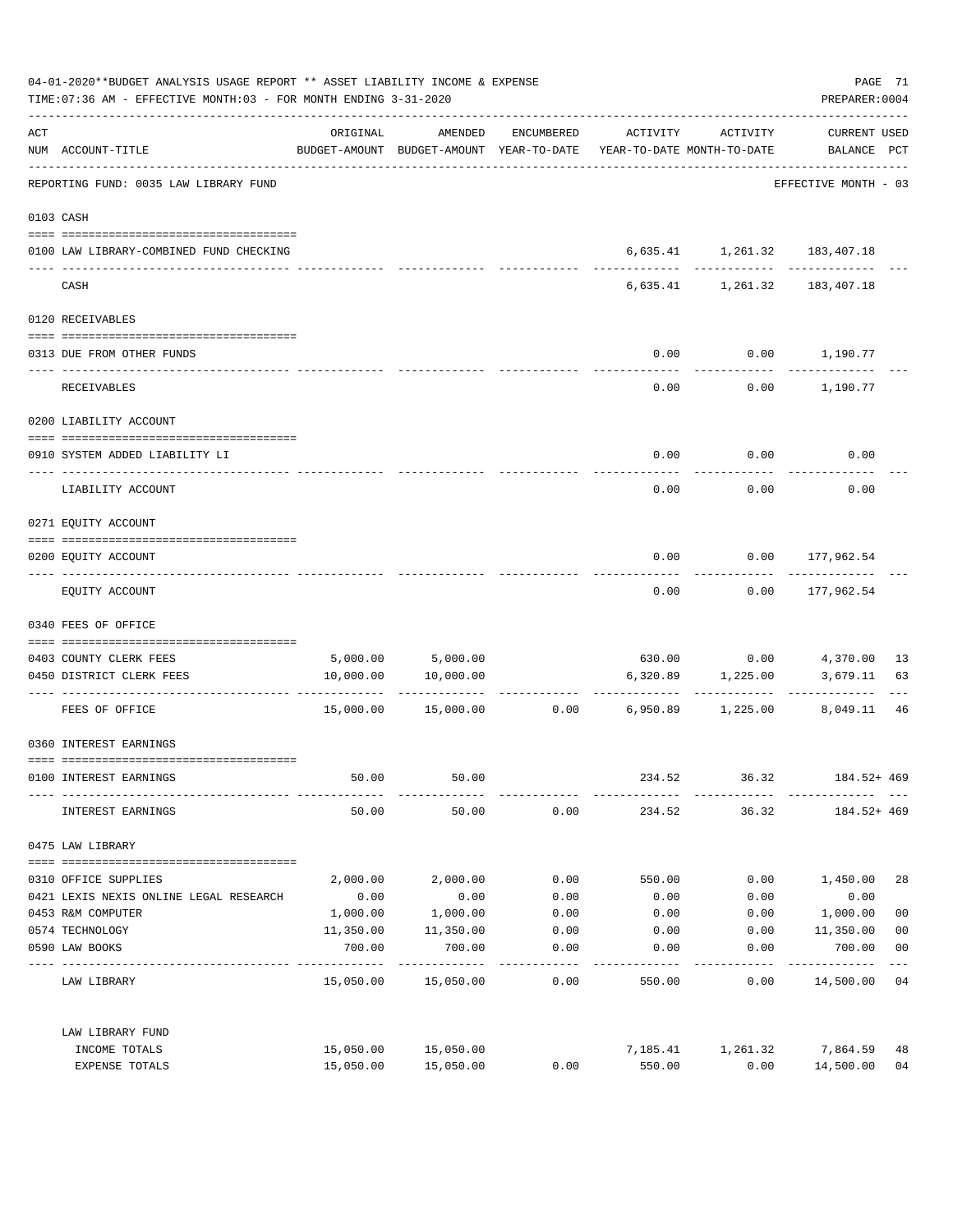|                    | 04-01-2020**BUDGET ANALYSIS USAGE REPORT ** ASSET LIABILITY INCOME & EXPENSE<br>PAGE 72<br>TIME: 07:36 AM - EFFECTIVE MONTH: 03 - FOR MONTH ENDING 3-31-2020<br>PREPARER: 0004 |                                                      |                    |            |                                        |              |                                    |    |  |  |  |
|--------------------|--------------------------------------------------------------------------------------------------------------------------------------------------------------------------------|------------------------------------------------------|--------------------|------------|----------------------------------------|--------------|------------------------------------|----|--|--|--|
| $\mathop{\rm ACT}$ | NUM ACCOUNT-TITLE                                                                                                                                                              | ORIGINAL<br>BUDGET-AMOUNT BUDGET-AMOUNT YEAR-TO-DATE | AMENDED            | ENCUMBERED | ACTIVITY<br>YEAR-TO-DATE MONTH-TO-DATE | ACTIVITY     | <b>CURRENT USED</b><br>BALANCE PCT |    |  |  |  |
|                    | REPORTING FUND: 0036 D.A. FEE ACCOUNT FUND                                                                                                                                     |                                                      |                    |            |                                        |              | EFFECTIVE MONTH - 03               |    |  |  |  |
|                    | 0100 PAYROLL                                                                                                                                                                   |                                                      |                    |            |                                        |              |                                    |    |  |  |  |
|                    | 0100 PAYROLL                                                                                                                                                                   |                                                      |                    |            |                                        | $0.00$ 0.00  | 0.00                               |    |  |  |  |
| ---- ---           | PAYROLL                                                                                                                                                                        |                                                      |                    |            | 0.00                                   | 0.00         | 0.00                               |    |  |  |  |
|                    | 0102 A/P CLEARING                                                                                                                                                              |                                                      |                    |            |                                        |              |                                    |    |  |  |  |
|                    | 0100 A/P CLEARING                                                                                                                                                              |                                                      |                    |            | 0.00                                   | 0.00         | 0.00                               |    |  |  |  |
|                    | A/P CLEARING                                                                                                                                                                   |                                                      |                    |            | 0.00                                   | 0.00         | 0.00                               |    |  |  |  |
|                    | 0103 CASH                                                                                                                                                                      |                                                      |                    |            |                                        |              |                                    |    |  |  |  |
|                    | 0136 D. A. FEE CASH ACCT.                                                                                                                                                      |                                                      |                    |            |                                        |              | 167.52- 66.72 12,359.71            |    |  |  |  |
|                    | 0236 D.A. FEE SEIZURE FUND                                                                                                                                                     |                                                      |                    |            | 348.39                                 | 0.13         | 3,804.00                           |    |  |  |  |
|                    | CASH                                                                                                                                                                           |                                                      |                    |            | 180.87                                 | 66.85        | 16,163.71                          |    |  |  |  |
|                    | 0200 LIABILITY ACCOUNT                                                                                                                                                         |                                                      |                    |            |                                        |              |                                    |    |  |  |  |
|                    |                                                                                                                                                                                |                                                      |                    |            | 0.00                                   | 0.00         | 627.24                             |    |  |  |  |
|                    | 0150 ACCRUED SALARY PAYABLE<br>0155 ACCRUED FRINGE BENEFITS                                                                                                                    |                                                      |                    |            | 0.00                                   | 0.00         | 210.02                             |    |  |  |  |
|                    | 0910 SYSTEM ADDED LIABILITY LINE-ITEM                                                                                                                                          |                                                      |                    |            | 0.00                                   | 0.00         | 0.00                               |    |  |  |  |
|                    | LIABILITY ACCOUNT                                                                                                                                                              |                                                      |                    |            | 0.00                                   | 0.00         | 837.26                             |    |  |  |  |
|                    | 0271 EQUITY ACCOUNT                                                                                                                                                            |                                                      |                    |            |                                        |              |                                    |    |  |  |  |
|                    | 0200 EQUITY ACCOUNT                                                                                                                                                            |                                                      |                    |            | 0.00                                   |              | $0.00$ 15,145.58                   |    |  |  |  |
|                    | EQUITY ACCOUNT                                                                                                                                                                 |                                                      |                    |            | 0.00                                   | 0.00         | 15,145.58                          |    |  |  |  |
|                    | 0300 CASH                                                                                                                                                                      |                                                      |                    |            |                                        |              |                                    |    |  |  |  |
|                    | 0136 BEGINNING CASH BALANCE-D.A.FEE                                                                                                                                            | 0.00                                                 | 0.00               |            |                                        | 0.00<br>0.00 | 0.00                               |    |  |  |  |
|                    | 0236 BEGINNING CASH BALANCE-SEIZURE                                                                                                                                            | 0.00                                                 | 0.00               |            | 0.00                                   | 0.00         | 0.00                               |    |  |  |  |
|                    | CASH                                                                                                                                                                           | -----<br>0.00                                        | ----------<br>0.00 | 0.00       | 0.00                                   | 0.00         | 0.00                               |    |  |  |  |
|                    | 0340 FEES OF OFFICE                                                                                                                                                            |                                                      |                    |            |                                        |              |                                    |    |  |  |  |
|                    | 0475 DISTRICT ATTORNEY FEES                                                                                                                                                    |                                                      | 3,100.00 3,100.00  |            |                                        |              | 655.00 100.00 2,445.00             | 21 |  |  |  |
|                    | FEES OF OFFICE                                                                                                                                                                 |                                                      | 3,100.00 3,100.00  | 0.00       | 655.00                                 | 100.00       | 2,445.00                           | 21 |  |  |  |
|                    | 0352 OTHER FORFEITURES                                                                                                                                                         |                                                      |                    |            |                                        |              |                                    |    |  |  |  |
|                    | 0200 CONTRABAND FORFEITURE                                                                                                                                                     | 0.00                                                 | 0.00               |            |                                        |              | 3,301.98 0.00 3,301.98+            |    |  |  |  |
|                    | 0300 D.A. SEIZURE FUND                                                                                                                                                         | 0.00                                                 | 0.00               |            | 0.00                                   | 0.00         | 0.00                               |    |  |  |  |
|                    | OTHER FORFEITURES                                                                                                                                                              | 0.00                                                 | 0.00               | 0.00       | ----------<br>3,301.98                 | 0.00         | . <u>.</u> .<br>$3,301.98+$        |    |  |  |  |

0360 INTEREST EARNINGS

==== ===================================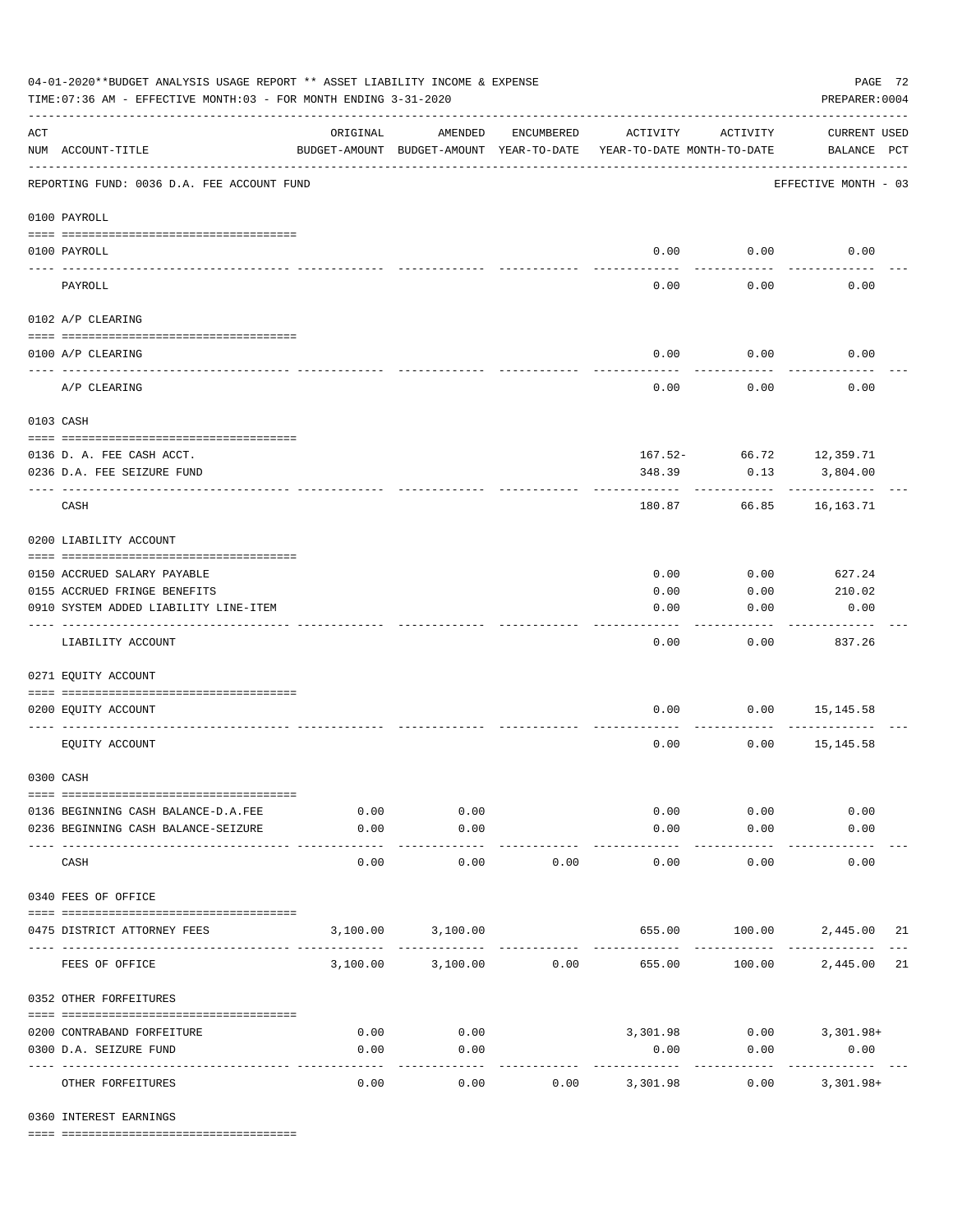## 04-01-2020\*\*BUDGET ANALYSIS USAGE REPORT \*\* ASSET LIABILITY INCOME & EXPENSE PAGE 73

TIME:07:36 AM - EFFECTIVE MONTH:03 - FOR MONTH ENDING 3-31-2020

| ACT | NUM ACCOUNT-TITLE                                    | ORIGINAL     | AMENDED<br>BUDGET-AMOUNT BUDGET-AMOUNT YEAR-TO-DATE | ENCUMBERED   | ACTIVITY           | ACTIVITY<br>YEAR-TO-DATE MONTH-TO-DATE | CURRENT USED<br>BALANCE<br>PCT |
|-----|------------------------------------------------------|--------------|-----------------------------------------------------|--------------|--------------------|----------------------------------------|--------------------------------|
|     | REPORTING FUND: 0036 D.A. FEE ACCOUNT FUND           |              |                                                     |              |                    |                                        | EFFECTIVE MONTH - 03           |
|     |                                                      |              |                                                     |              |                    |                                        |                                |
|     | 0100 INTEREST EARNINGS-D.A. FEE                      | 0.00         | 0.00                                                |              | 3.21               | 0.44                                   | $3.21+$                        |
|     | 0236 INTEREST EARNINGS-SEIZURE FUND                  | 0.00         | 0.00                                                |              | 0.42               | 0.13                                   | $0.42+$                        |
|     | INTEREST EARNINGS                                    | 0.00         | 0.00                                                | 0.00         | 3.63               | 0.57                                   | $3.63+$                        |
|     | 0370 MISCELLANEOUS                                   |              |                                                     |              |                    |                                        |                                |
|     |                                                      |              |                                                     |              |                    |                                        |                                |
|     | 0130 REFUNDS & MISCELLANEOUS                         | 0.00<br>0.00 | 0.00<br>0.00                                        |              | 468.47<br>7,500.00 | 46.28<br>0.00                          | $468.47+$                      |
|     | 0319 RESTITUTION                                     |              |                                                     |              |                    |                                        | $7,500.00+$                    |
|     | MISCELLANEOUS                                        | 0.00         | 0.00                                                | 0.00         | 7,968.47           | 46.28                                  | $7,968.47+$                    |
|     | 0475 DISTRICT ATTORNEY DEPT                          |              |                                                     |              |                    |                                        |                                |
|     |                                                      |              |                                                     |              |                    |                                        |                                |
|     | 0107 SALARY SUPPLEMENT<br>0201 SOCIAL SECURITY TAXES | 0.00<br>0.00 | 0.00<br>0.00                                        | 0.00<br>0.00 | 0.00<br>0.00       | 0.00<br>0.00                           | 0.00<br>0.00                   |
|     | 0203 RETIREMENT                                      | 0.00         | 0.00                                                | 0.00         | 0.00               | 0.00                                   | 0.00                           |
|     | 0204 WORKERS COMPENSATION                            | 0.00         | 0.00                                                | 0.00         | 0.00               | 0.00                                   | 0.00                           |
|     | 0205 MEDICARE TAX                                    | 0.00         | 0.00                                                | 0.00         | 0.00               | 0.00                                   | 0.00                           |
|     | 0310 OFFICE SUPPLIES                                 | 0.00         | 0.00                                                | 0.00         | 0.00               | 0.00                                   | 0.00                           |
|     | 0319 RESTITUTION                                     | 0.00         | 0.00                                                | 0.00         | 7,500.00           | 0.00                                   | $7,500.00-$                    |
|     | 0321 CONTINUING EDUCATION                            | 0.00         | 0.00                                                | 0.00         | 0.00               | 0.00                                   | 0.00                           |
|     | 0353 COMPUTER EXPENSE                                | 0.00         | 0.00                                                | 0.00         | 0.00               | 0.00                                   | 0.00                           |
|     | 0421 INVESTIGATOR/HOT CK. ONLINE                     | 0.00         | 0.00                                                | 0.00         | 0.00               | 0.00                                   | 0.00                           |
|     | 0490 MISCELLANEOUS                                   | 2,100.00     | 2,100.00                                            | 0.00         | 1,294.20           | 80.00                                  | 805.80<br>62                   |
|     | 0499 BANK SERVICE FEES                               | 0.00         | 0.00                                                | 0.00         | 0.00               | 0.00                                   | 0.00                           |
|     | 0572 OFFICE EQUIPMENT                                | 0.00         | 0.00                                                | 0.00         | 0.00               | 0.00                                   | 0.00                           |
|     | 0574 COMPUTER EQUIPMENT                              | 0.00         | 0.00                                                | 0.00         | 0.00               | 0.00                                   | 0.00                           |
|     | DISTRICT ATTORNEY DEPT                               | 2,100.00     | 2,100.00                                            | 0.00         | 8,794.20           | 80.00                                  | $6,694.20 - 419$               |
|     | 0477 D.A. SEIZURE                                    |              |                                                     |              |                    |                                        |                                |
|     | 0107 SALARY SUPPLEMENT                               | 0.00         | 0.00                                                | 0.00         | 2,508.96           | 0.00                                   | $2,508.96 -$                   |
|     | 0201 SOCIAL SECURITY TAXES                           | 0.00         | 0.00                                                | 0.00         | 126.28             | 0.00                                   | $126.28-$                      |
|     | 0203 RETIREMENT                                      | 0.00         | 0.00                                                | 0.00         | 286.32             | 0.00                                   | $286.32-$                      |
|     | 0204 WORKERS COMPENSATION                            | 0.00         | 0.00                                                | 0.00         | 2.93               | 0.00                                   | $2.93-$                        |
|     | 0205 MEDICARE TAX                                    | 0.00         | 0.00                                                | 0.00         | 29.52              | 0.00                                   | $29.52-$                       |
|     | 0310 OFFICE SUPPLIES                                 | 0.00         | 0.00                                                | 0.00         | 0.00               | 0.00                                   | 0.00                           |
|     | 0321 TRAINING                                        | 0.00         | 0.00                                                | 0.00         | 0.00               | 0.00                                   | 0.00                           |
|     | 0470 CIVIL PROCESS                                   | 0.00         | 0.00                                                | 0.00         | 0.00               | 0.00                                   | 0.00                           |
|     | 0480 TOWING                                          | 0.00         | 0.00                                                | 0.00         | 0.00               | 0.00                                   | 0.00                           |
|     | 0490 MISCELLANEOUS                                   | 1,000.00     | 1,000.00                                            | 0.00         | 0.00               | 0.00                                   | 1,000.00<br>00                 |
|     | 0499 BANK SERVICE FEES                               | 0.00         | 0.00                                                | 0.00         | 0.00               | 0.00                                   | 0.00                           |
|     | 0572 OFFICE EQUIPMENT                                | 0.00         | 0.00                                                | 0.00         | 0.00               | 0.00                                   | 0.00                           |
|     | 0574 COMPUTER EQUIPMENT                              | 0.00         | 0.00                                                | 0.00         | 0.00               | 0.00                                   | 0.00                           |
|     | D.A. SEIZURE                                         |              | 1,000.00 1,000.00                                   | 0.00         | 2,954.01           | 0.00                                   | 1,954.01- 295                  |
|     | 0999 ACCOUNTS PAYABLE                                |              |                                                     |              |                    |                                        |                                |
|     | 0100 A/P CLEARING ACCOUNT                            |              |                                                     |              | 0.00               | 0.00                                   | 0.00                           |
|     | ACCOUNTS PAYABLE                                     |              |                                                     |              | 0.00               | 0.00                                   | 0.00                           |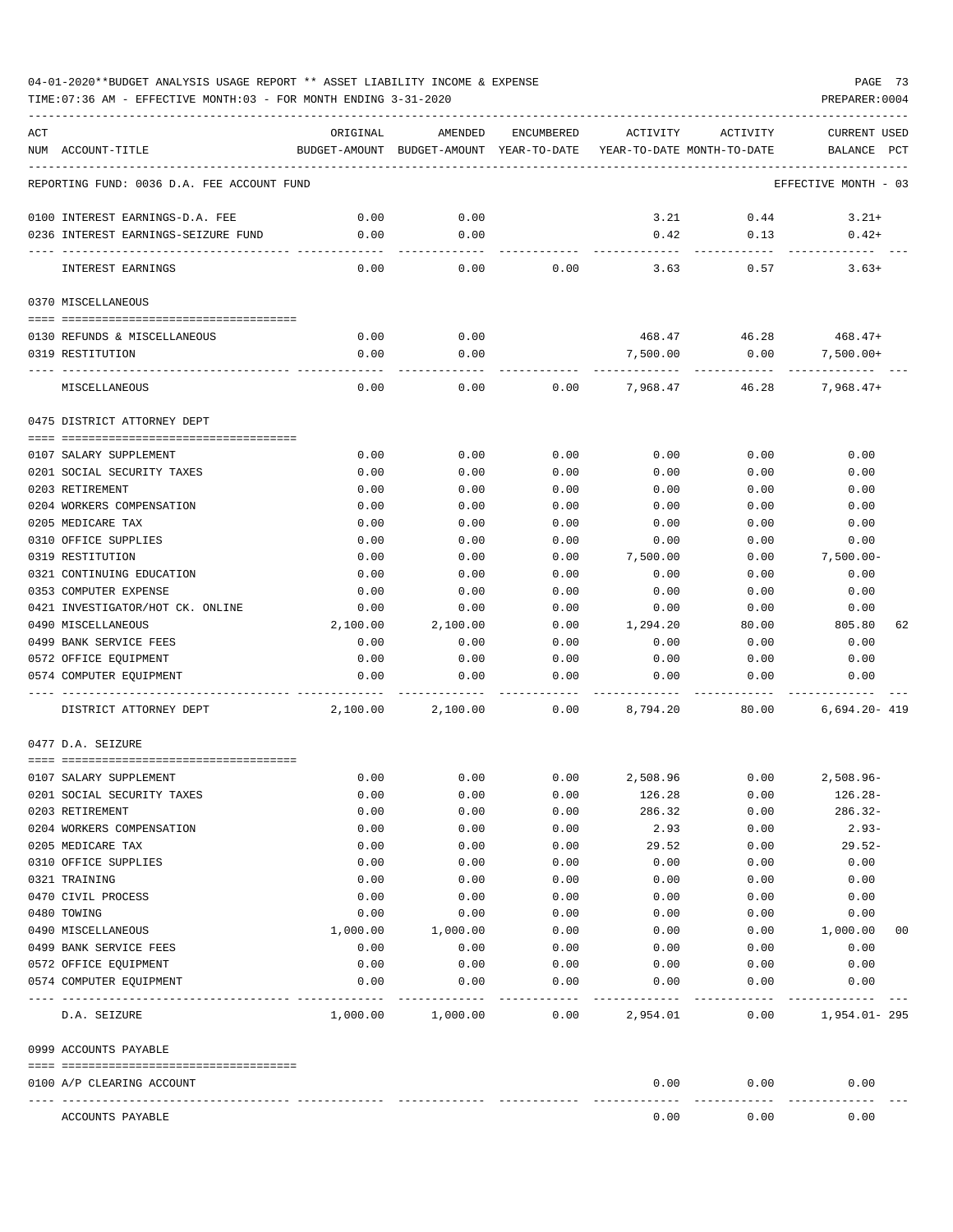| 04-01-2020**BUDGET ANALYSIS USAGE REPORT ** ASSET LIABILITY INCOME & EXPENSE |               |               |              |                            |          | PAGE 74              |  |
|------------------------------------------------------------------------------|---------------|---------------|--------------|----------------------------|----------|----------------------|--|
| TIME:07:36 AM - EFFECTIVE MONTH:03 - FOR MONTH ENDING 3-31-2020              |               |               |              |                            |          | PREPARER: 0004       |  |
| ACT                                                                          | ORIGINAL      | AMENDED       | ENCUMBERED   | ACTIVITY                   | ACTIVITY | <b>CURRENT USED</b>  |  |
| NUM ACCOUNT-TITLE                                                            | BUDGET-AMOUNT | BUDGET-AMOUNT | YEAR-TO-DATE | YEAR-TO-DATE MONTH-TO-DATE |          | BALANCE PCT          |  |
| REPORTING FUND: 0036 D.A. FEE ACCOUNT FUND                                   |               |               |              |                            |          | EFFECTIVE MONTH - 03 |  |
| D.A. FEE ACCOUNT FUND                                                        |               |               |              |                            |          |                      |  |
| INCOME TOTALS                                                                | 3,100.00      | 3,100.00      |              | 11,929.08                  | 146.85   | $8,829.08+385$       |  |
| <b>EXPENSE TOTALS</b>                                                        | 3.100.00      | 3.100.00      | 0.00         | 11,748.21                  | 80.00    | $8.648.21 - 379$     |  |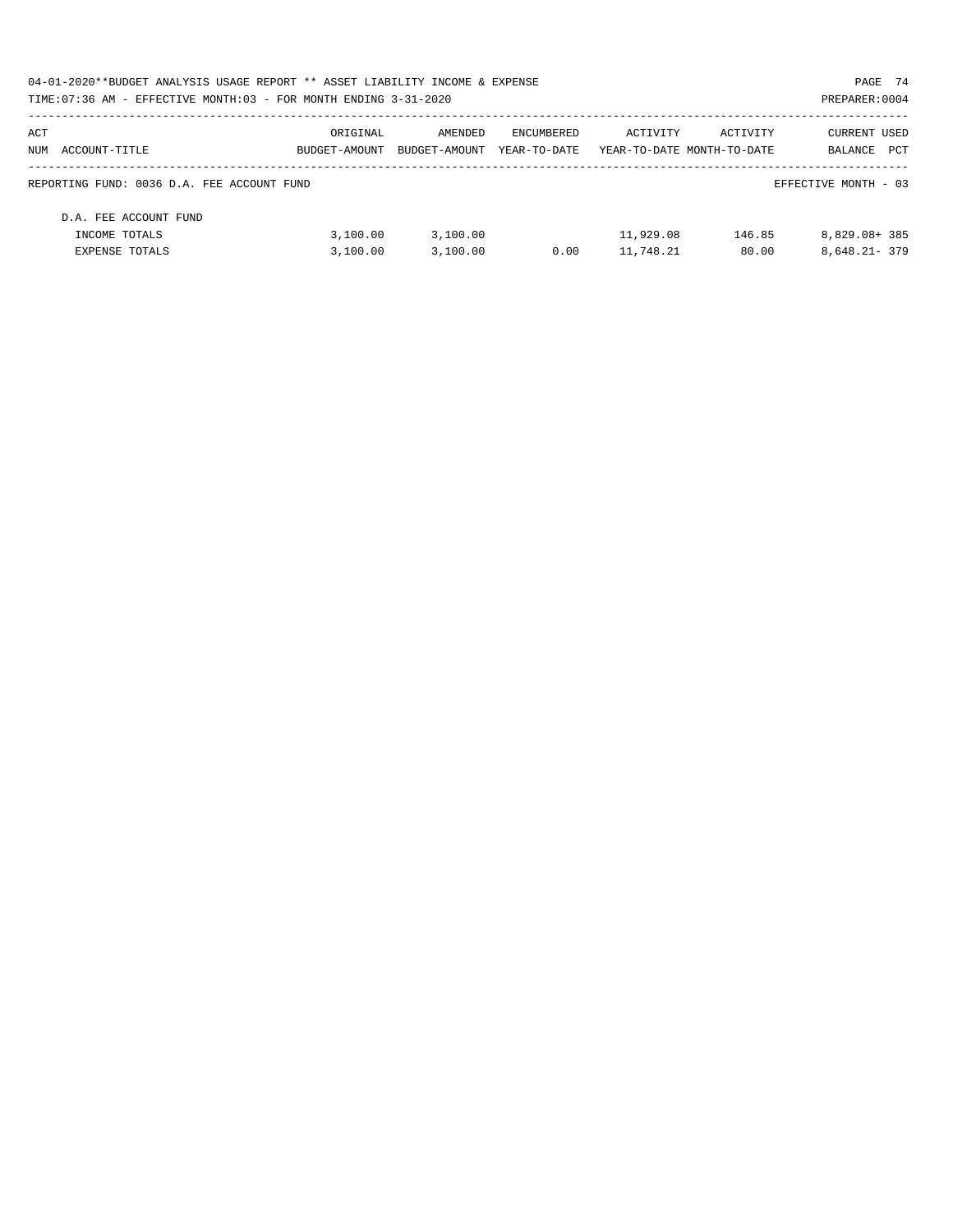| 04-01-2020**BUDGET ANALYSIS USAGE REPORT ** ASSET LIABILITY INCOME & EXPENSE<br>TIME: 07:36 AM - EFFECTIVE MONTH: 03 - FOR MONTH ENDING 3-31-2020<br>PREPARER: 0004 |                                                                                                                                                                                                                                                                                                                                                                                                                         |         |                   |                                          |          |                                    |  |  |  |
|---------------------------------------------------------------------------------------------------------------------------------------------------------------------|-------------------------------------------------------------------------------------------------------------------------------------------------------------------------------------------------------------------------------------------------------------------------------------------------------------------------------------------------------------------------------------------------------------------------|---------|-------------------|------------------------------------------|----------|------------------------------------|--|--|--|
|                                                                                                                                                                     | ORIGINAL                                                                                                                                                                                                                                                                                                                                                                                                                | AMENDED | <b>ENCUMBERED</b> | ACTIVITY                                 | ACTIVITY | CURRENT USED                       |  |  |  |
|                                                                                                                                                                     |                                                                                                                                                                                                                                                                                                                                                                                                                         |         |                   |                                          |          | BALANCE PCT                        |  |  |  |
|                                                                                                                                                                     |                                                                                                                                                                                                                                                                                                                                                                                                                         |         |                   |                                          |          | EFFECTIVE MONTH - 03               |  |  |  |
|                                                                                                                                                                     |                                                                                                                                                                                                                                                                                                                                                                                                                         |         |                   |                                          |          |                                    |  |  |  |
|                                                                                                                                                                     |                                                                                                                                                                                                                                                                                                                                                                                                                         |         |                   | $6, 285.11 -$                            | 555.47   | 55, 245. 21                        |  |  |  |
| CONTRABAND SEIZURE                                                                                                                                                  |                                                                                                                                                                                                                                                                                                                                                                                                                         |         |                   | $6, 285.11 -$                            | 555.47   | 55, 245. 21                        |  |  |  |
|                                                                                                                                                                     |                                                                                                                                                                                                                                                                                                                                                                                                                         |         |                   |                                          |          |                                    |  |  |  |
|                                                                                                                                                                     |                                                                                                                                                                                                                                                                                                                                                                                                                         |         |                   | 0.00                                     | 0.00     | 0.00                               |  |  |  |
| LIABILITY ACCOUNT                                                                                                                                                   |                                                                                                                                                                                                                                                                                                                                                                                                                         |         |                   | 0.00                                     | 0.00     | 0.00                               |  |  |  |
|                                                                                                                                                                     |                                                                                                                                                                                                                                                                                                                                                                                                                         |         |                   |                                          |          |                                    |  |  |  |
|                                                                                                                                                                     |                                                                                                                                                                                                                                                                                                                                                                                                                         |         |                   | $6,316.00 -$                             | 551.00   | 52,798.68                          |  |  |  |
| DUE TO                                                                                                                                                              |                                                                                                                                                                                                                                                                                                                                                                                                                         |         |                   | $6,316.00 -$                             | 551.00   | 52,798.68                          |  |  |  |
|                                                                                                                                                                     |                                                                                                                                                                                                                                                                                                                                                                                                                         |         |                   |                                          |          |                                    |  |  |  |
|                                                                                                                                                                     |                                                                                                                                                                                                                                                                                                                                                                                                                         |         |                   | 0.00                                     | 0.00     | 2,415.64                           |  |  |  |
| EQUITY ACCOUNT                                                                                                                                                      |                                                                                                                                                                                                                                                                                                                                                                                                                         |         |                   | 0.00                                     | 0.00     | 2,415.64                           |  |  |  |
|                                                                                                                                                                     |                                                                                                                                                                                                                                                                                                                                                                                                                         |         |                   |                                          |          |                                    |  |  |  |
|                                                                                                                                                                     | 0.00                                                                                                                                                                                                                                                                                                                                                                                                                    | 0.00    |                   | 30.89                                    | 4.47     | $30.89+$                           |  |  |  |
| INTEREST EARNINGS                                                                                                                                                   | 0.00                                                                                                                                                                                                                                                                                                                                                                                                                    | 0.00    | 0.00              | 30.89                                    | 4.47     | $30.89+$                           |  |  |  |
|                                                                                                                                                                     |                                                                                                                                                                                                                                                                                                                                                                                                                         |         |                   |                                          |          |                                    |  |  |  |
|                                                                                                                                                                     | 0.00                                                                                                                                                                                                                                                                                                                                                                                                                    | 0.00    |                   | 0.00                                     | 0.00     | 0.00                               |  |  |  |
| MISCELLANEOUS                                                                                                                                                       | 0.00                                                                                                                                                                                                                                                                                                                                                                                                                    | 0.00    | 0.00              | 0.00                                     | 0.00     | 0.00                               |  |  |  |
| CONTRABAND SEIZURE                                                                                                                                                  |                                                                                                                                                                                                                                                                                                                                                                                                                         |         |                   |                                          |          |                                    |  |  |  |
| EXPENSE TOTALS                                                                                                                                                      | 0.00                                                                                                                                                                                                                                                                                                                                                                                                                    | 0.00    | 0.00              | 0.00                                     | 0.00     | $30.89+$<br>0.00                   |  |  |  |
|                                                                                                                                                                     | NUM ACCOUNT-TITLE<br>REPORTING FUND: 0037 CONTRABAND SEIZURE<br>0103 CONTRABAND SEIZURE<br>0137 CASH-CONTRABAND SEIZURE<br>0200 LIABILITY ACCOUNT<br>0910 SYSTEM ADDED LIABILITY LINE-ITEM<br>0207 DUE TO<br>0099 HELD IN TRUST<br>$- - - - -$<br>0271 EQUITY ACCOUNT<br>0200 EQUITY ACCOUNT<br>0360 INTEREST EARNINGS<br>0100 INTEREST EARNINGS<br>0370 MISCELLANEOUS<br>0130 REFUNDS & MISCELLANEOUS<br>INCOME TOTALS | 0.00    | 0.00              | BUDGET-AMOUNT BUDGET-AMOUNT YEAR-TO-DATE | 30.89    | YEAR-TO-DATE MONTH-TO-DATE<br>4.47 |  |  |  |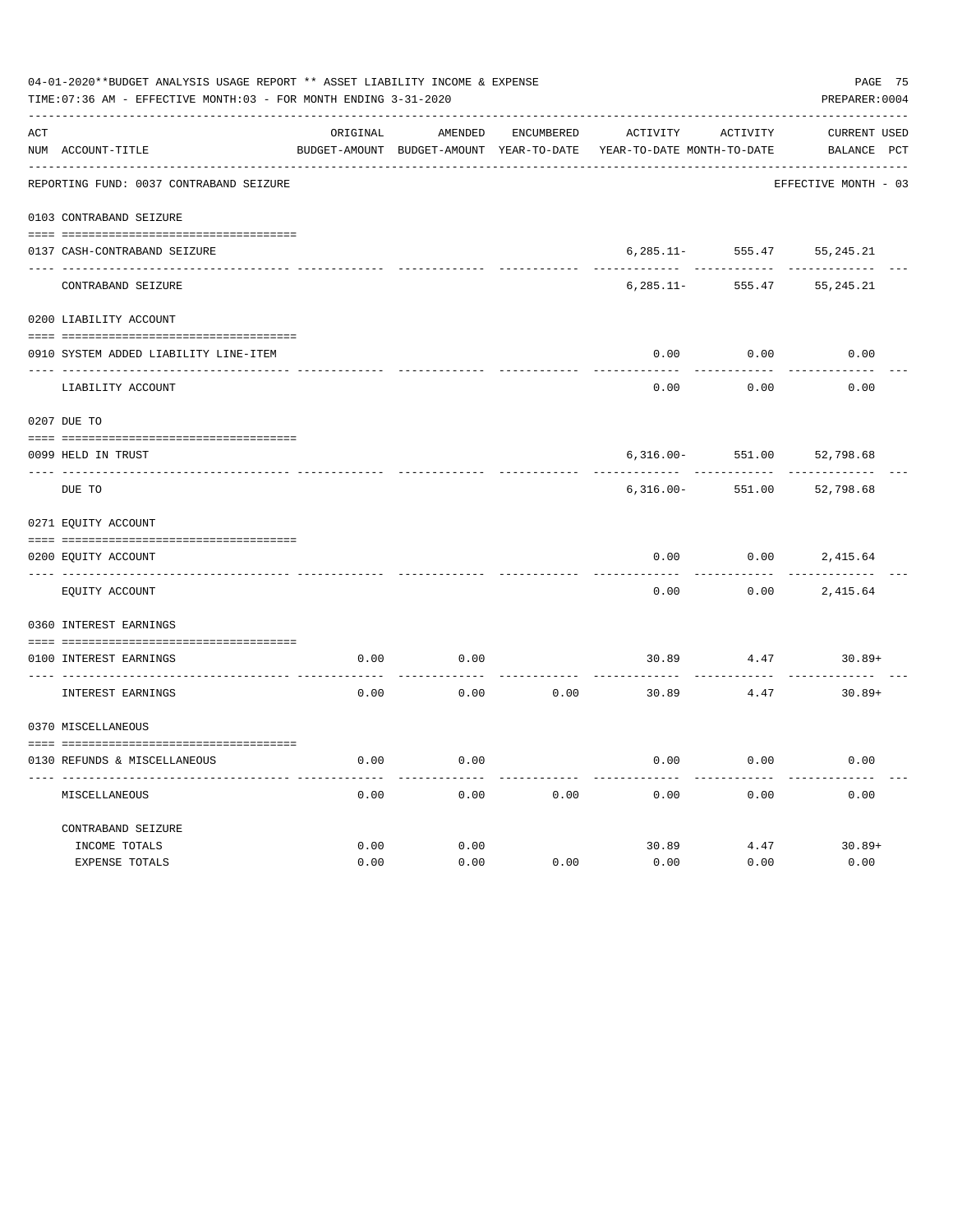|     | PAGE 76<br>04-01-2020**BUDGET ANALYSIS USAGE REPORT ** ASSET LIABILITY INCOME & EXPENSE<br>TIME: 07:36 AM - EFFECTIVE MONTH: 03 - FOR MONTH ENDING 3-31-2020<br>PREPARER: 0004 |          |                                                     |                       |          |                                        |                             |  |  |  |
|-----|--------------------------------------------------------------------------------------------------------------------------------------------------------------------------------|----------|-----------------------------------------------------|-----------------------|----------|----------------------------------------|-----------------------------|--|--|--|
| ACT | NUM ACCOUNT-TITLE                                                                                                                                                              | ORIGINAL | AMENDED<br>BUDGET-AMOUNT BUDGET-AMOUNT YEAR-TO-DATE | ENCUMBERED            | ACTIVITY | ACTIVITY<br>YEAR-TO-DATE MONTH-TO-DATE | CURRENT USED<br>BALANCE PCT |  |  |  |
|     | REPORTING FUND: 0038 IHC CO-OP GIN                                                                                                                                             |          |                                                     |                       |          |                                        | EFFECTIVE MONTH - 03        |  |  |  |
|     | 0102 A/P CLEARING                                                                                                                                                              |          |                                                     |                       |          |                                        |                             |  |  |  |
|     | 0100 A/P CLEARING                                                                                                                                                              |          |                                                     |                       |          | 0.00 0.00                              | 0.00                        |  |  |  |
|     | A/P CLEARING                                                                                                                                                                   |          |                                                     |                       | 0.00     | 0.00                                   | 0.00                        |  |  |  |
|     | 0103 IHC CO-OP GIN CASH                                                                                                                                                        |          |                                                     |                       |          |                                        |                             |  |  |  |
|     | 0100 IHC CO-OP GIN-COMBINED FUND CKING                                                                                                                                         |          |                                                     |                       | 0.80     |                                        | $0.10$ 521.36               |  |  |  |
|     | 0175 IHC CO-OP GIN TEXPOOL                                                                                                                                                     |          |                                                     |                       | 167.40   | 24.19                                  | 19,174.64                   |  |  |  |
|     | IHC CO-OP GIN CASH                                                                                                                                                             |          |                                                     |                       | 168.20   | 24.29                                  | 19,696.00                   |  |  |  |
|     | 0200 SYSTEM ADDED LIABILITY DEPARTMENT                                                                                                                                         |          |                                                     |                       |          |                                        |                             |  |  |  |
|     | 0900 SYSTEM ADDED LIABILITY LINE-ITEM                                                                                                                                          |          |                                                     |                       | 0.00     | 0.00                                   | 0.00                        |  |  |  |
|     |                                                                                                                                                                                |          |                                                     |                       |          |                                        |                             |  |  |  |
|     | SYSTEM ADDED LIABILITY DEPARTMENT                                                                                                                                              |          |                                                     |                       | 0.00     | 0.00                                   | 0.00                        |  |  |  |
|     | 0271 EQUITY ACCOUNT                                                                                                                                                            |          |                                                     |                       |          |                                        |                             |  |  |  |
|     | 0200 EQUITY ACCOUNT                                                                                                                                                            |          |                                                     |                       | 0.00     |                                        | $0.00$ 19,527.80            |  |  |  |
|     | EQUITY ACCOUNT                                                                                                                                                                 |          |                                                     |                       | 0.00     |                                        | $0.00$ 19,527.80            |  |  |  |
|     | 0360 INTEREST EARNINGS                                                                                                                                                         |          |                                                     |                       |          |                                        |                             |  |  |  |
|     | 0100 INTEREST EARNINGS                                                                                                                                                         | 0.00     | 0.00                                                |                       |          |                                        | 168.20 24.29 168.20+        |  |  |  |
|     | INTEREST EARNINGS                                                                                                                                                              | 0.00     | 0.00                                                | 0.00                  |          | ----------<br>168.20 24.29             | $168.20+$                   |  |  |  |
|     | 0645 CO-OP FUND                                                                                                                                                                |          |                                                     |                       |          |                                        |                             |  |  |  |
|     | 0412 PRESCRIPTIONS                                                                                                                                                             | 0.00     | 0.00                                                | 0.00                  | 0.00     | 0.00                                   |                             |  |  |  |
|     | 0415 LABORATORY/X-RAY                                                                                                                                                          | 0.00     | 0.00                                                | 0.00                  | 0.00     | 0.00                                   | 0.00<br>0.00                |  |  |  |
|     | -----------------------------------<br>CO-OP FUND                                                                                                                              | 0.00     | 0.00                                                | $- - - - - -$<br>0.00 | 0.00     | 0.00                                   | 0.00                        |  |  |  |
|     | IHC CO-OP GIN                                                                                                                                                                  |          |                                                     |                       |          |                                        |                             |  |  |  |
|     | INCOME TOTALS                                                                                                                                                                  | 0.00     | 0.00                                                |                       | 168.20   | 24.29                                  | $168.20+$                   |  |  |  |
|     | EXPENSE TOTALS                                                                                                                                                                 | 0.00     | 0.00                                                | 0.00                  | 0.00     | 0.00                                   | 0.00                        |  |  |  |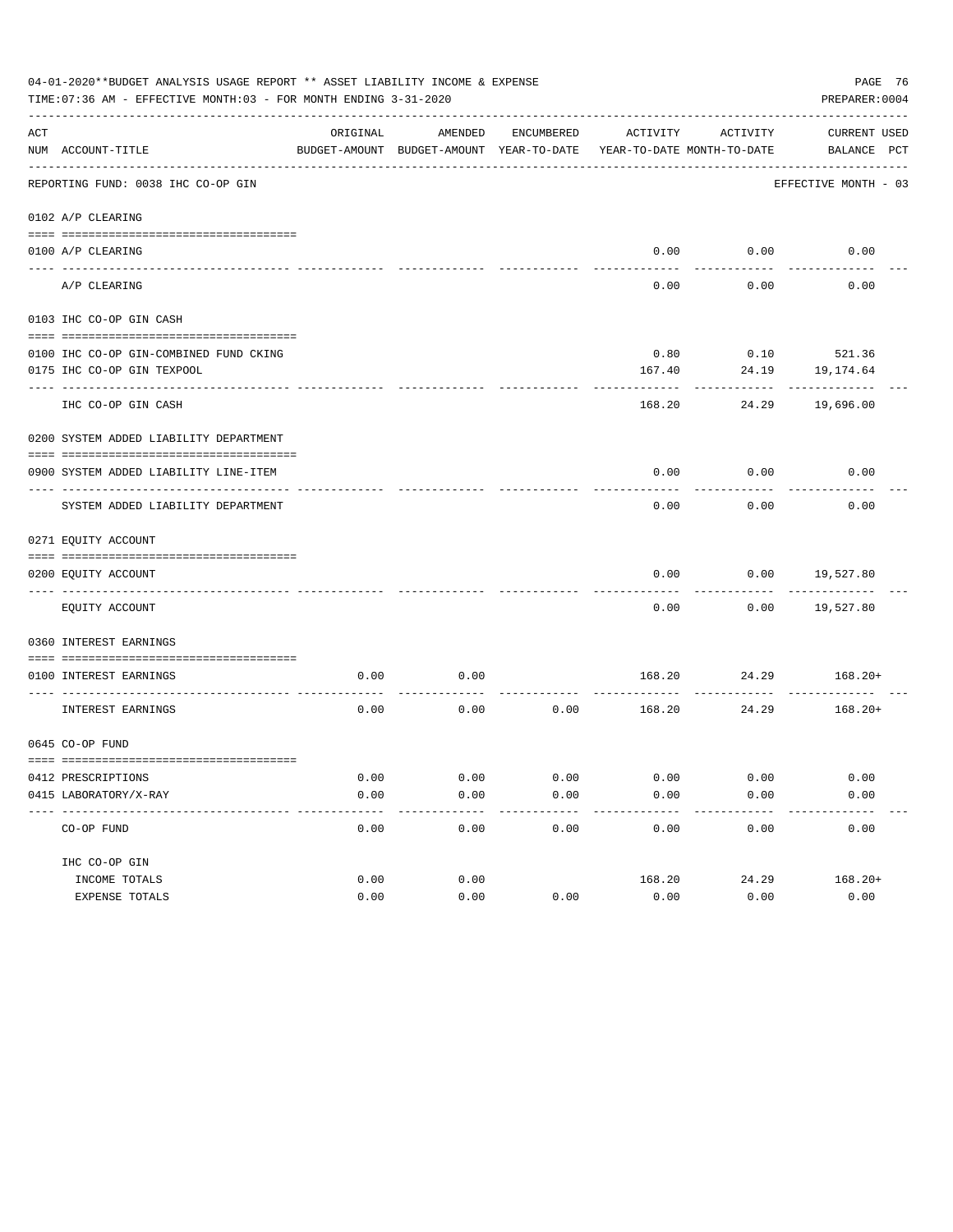|     | 04-01-2020**BUDGET ANALYSIS USAGE REPORT ** ASSET LIABILITY INCOME & EXPENSE<br>PAGE 77<br>TIME: 07:36 AM - EFFECTIVE MONTH: 03 - FOR MONTH ENDING 3-31-2020<br>PREPARER: 0004 |           |                                                     |            |                                        |                               |                                    |                |  |  |
|-----|--------------------------------------------------------------------------------------------------------------------------------------------------------------------------------|-----------|-----------------------------------------------------|------------|----------------------------------------|-------------------------------|------------------------------------|----------------|--|--|
| ACT | NUM ACCOUNT-TITLE                                                                                                                                                              | ORIGINAL  | AMENDED<br>BUDGET-AMOUNT BUDGET-AMOUNT YEAR-TO-DATE | ENCUMBERED | ACTIVITY<br>YEAR-TO-DATE MONTH-TO-DATE | ACTIVITY                      | <b>CURRENT USED</b><br>BALANCE PCT |                |  |  |
|     | REPORTING FUND: 0039 IHC B.R. COOPER                                                                                                                                           |           |                                                     |            |                                        |                               | EFFECTIVE MONTH - 03               |                |  |  |
|     | 0102 A/P CLEARING                                                                                                                                                              |           |                                                     |            |                                        |                               |                                    |                |  |  |
|     | 0100 A/P CLEARING<br>---- --------                                                                                                                                             |           |                                                     |            |                                        | $0.00$ 0.00                   | 0.00                               |                |  |  |
|     | A/P CLEARING                                                                                                                                                                   |           |                                                     |            | 0.00                                   | 0.00                          | 0.00                               |                |  |  |
|     | 0103 IHC B.R. COOPER CASH                                                                                                                                                      |           |                                                     |            |                                        |                               |                                    |                |  |  |
|     | 0100 IHC B.R. COOPER-COMB.FUND CHECKING<br>0175 B.R. COOPER-TEXPOOL                                                                                                            |           |                                                     |            | 55.84                                  | 7,974.46- 4,576.47- 6,392.97  | 8.12 6,392.22                      |                |  |  |
|     | IHC B.R. COOPER CASH                                                                                                                                                           |           |                                                     |            |                                        | 7,918.62- 4,568.35- 12,785.19 |                                    |                |  |  |
|     | 0200 SYSTEM ADDED LIABILITY DEPARTMENT                                                                                                                                         |           |                                                     |            |                                        |                               |                                    |                |  |  |
|     | 0900 SYSTEM ADDED LIABILITY LINE-ITEM                                                                                                                                          |           |                                                     |            | 0.00                                   | 0.00                          | 0.00                               |                |  |  |
|     | SYSTEM ADDED LIABILITY DEPARTMENT                                                                                                                                              |           |                                                     |            | 0.00                                   | 0.00                          | 0.00                               |                |  |  |
|     | 0271 EQUITY ACCOUNT                                                                                                                                                            |           |                                                     |            |                                        |                               |                                    |                |  |  |
|     | 0200 EQUITY ACCOUNT                                                                                                                                                            |           |                                                     |            | 0.00                                   | 0.00                          | 20,703.81                          |                |  |  |
|     | EQUITY ACCOUNT                                                                                                                                                                 |           |                                                     |            | 0.00                                   | 0.00                          | 20,703.81                          |                |  |  |
|     | 0300 CASH                                                                                                                                                                      |           |                                                     |            |                                        |                               |                                    |                |  |  |
|     | 0110 UNENCUMBERED FUND BALANCE                                                                                                                                                 | 18,000.00 | 18,000.00                                           |            | 0.00                                   | 0.00                          | 18,000.00                          | 00             |  |  |
|     | CASH                                                                                                                                                                           | 18,000.00 | 18,000.00                                           | 0.00       | 0.00                                   | 0.00                          | 18,000.00                          | 0 <sub>0</sub> |  |  |
|     | 0360 INTEREST EARNINGS                                                                                                                                                         |           |                                                     |            |                                        |                               |                                    |                |  |  |
|     | 0100 INTEREST EARNINGS                                                                                                                                                         | 0.00      | 0.00                                                |            | 73.16                                  | 10.34                         | $73.16+$                           |                |  |  |
|     | INTEREST EARNINGS                                                                                                                                                              | 0.00      | 0.00                                                | 0.00       | 73.16                                  | 10.34                         | $73.16+$                           |                |  |  |
|     | 0370 MISCELLANEOUS INCOME                                                                                                                                                      |           |                                                     |            |                                        |                               |                                    |                |  |  |
|     | 0150 BONNIE RUTH COOPER TRUST                                                                                                                                                  | 0.00      | 0.00                                                |            | 1,189.91                               | 0.00                          | $1,189.91+$                        |                |  |  |
|     | MISCELLANEOUS INCOME                                                                                                                                                           | 0.00      | 0.00                                                |            | -------------<br>$0.00$ 1,189.91       | 0.00                          | $1,189.91+$                        |                |  |  |
|     | 0645 BONNIE RUTH COOPER                                                                                                                                                        |           |                                                     |            |                                        |                               |                                    |                |  |  |
|     | 0404 COBRA/INSURANCE                                                                                                                                                           | 0.00      | 0.00                                                | 0.00       | 0.00                                   | 0.00                          | 0.00                               |                |  |  |
|     | 0410 CERT. REG. NURSE ANES.                                                                                                                                                    | 0.00      | 0.00                                                | 0.00       | 0.00                                   | 0.00                          | 0.00                               |                |  |  |
|     | 0411 PHYSICIAN, NON-EMERGENCY                                                                                                                                                  | 0.00      | 0.00                                                | 0.00       | 0.00                                   | 0.00                          | 0.00                               |                |  |  |
|     | 0412 PRESCRIPTIONS, DRUGS                                                                                                                                                      | 15,000.00 | 15,000.00                                           | 0.00       | 9,181.69                               | 4,578.69                      | 5,818.31                           | 61             |  |  |
|     | 0413 HOSPITAL-INPATIENT                                                                                                                                                        | 0.00      | 0.00                                                | 0.00       | 0.00                                   | 0.00                          | 0.00                               |                |  |  |
|     | 0414 HOSPITAL, OUTPATIENT                                                                                                                                                      | 0.00      | 0.00                                                | 0.00       | 0.00                                   | 0.00                          | 0.00                               |                |  |  |
|     | 0415 LABORATORY/X-RAY                                                                                                                                                          | 3,000.00  | 3,000.00                                            | 0.00       | 0.00                                   | 0.00                          | 3,000.00                           | 0 <sub>0</sub> |  |  |
|     | 0418 FED. QUALIFIED HEALTH CENTER                                                                                                                                              | 0.00      | 0.00                                                | 0.00       | 0.00                                   | 0.00                          | 0.00                               |                |  |  |
|     | 0422 AMBULATORY SURGICAL CENTER                                                                                                                                                | 0.00      | 0.00<br>-----------                                 | 0.00       | 0.00                                   | 0.00                          | 0.00<br>---------                  |                |  |  |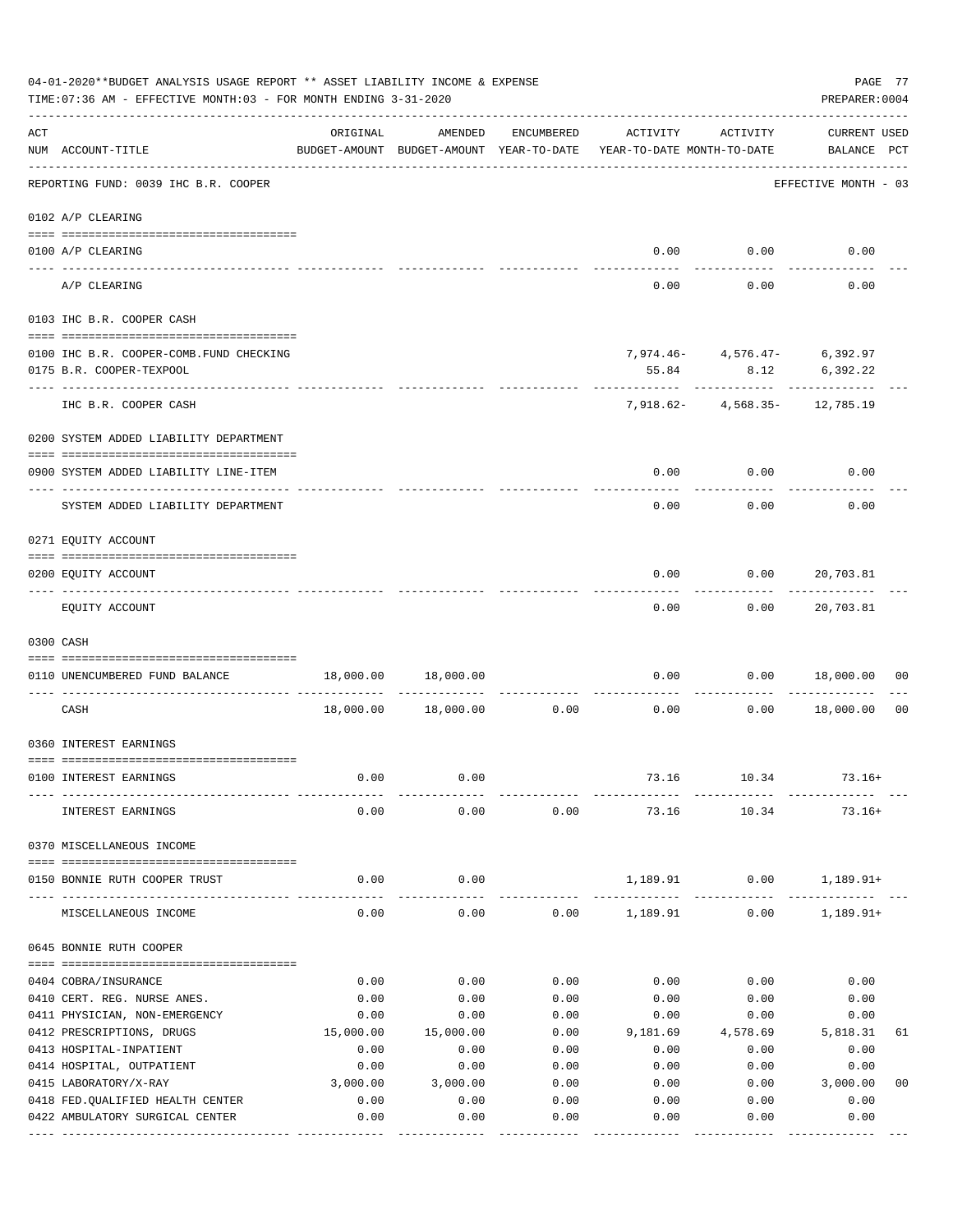| 04-01-2020**BUDGET ANALYSIS USAGE REPORT ** ASSET LIABILITY INCOME & EXPENSE | PAGE 78        |
|------------------------------------------------------------------------------|----------------|
| TIME:07:36 AM - EFFECTIVE MONTH:03 - FOR MONTH ENDING 3-31-2020              | PREPARER: 0004 |

| ACT<br>ACCOUNT-TITLE<br>NUM          | ORIGINAL<br>BUDGET-AMOUNT | AMENDED<br>BUDGET-AMOUNT | ENCUMBERED<br>YEAR-TO-DATE | ACTIVITY | ACTIVITY<br>YEAR-TO-DATE MONTH-TO-DATE | <b>CURRENT USED</b><br>BALANCE | PCT |
|--------------------------------------|---------------------------|--------------------------|----------------------------|----------|----------------------------------------|--------------------------------|-----|
| REPORTING FUND: 0039 IHC B.R. COOPER |                           |                          |                            |          |                                        | EFFECTIVE MONTH - 03           |     |
| BONNIE RUTH COOPER                   | 18,000.00                 | 18,000.00                | 0.00                       | 9,181.69 | 4,578.69                               | 8,818.31                       | 51  |
| IHC B.R. COOPER                      |                           |                          |                            |          |                                        |                                |     |
| INCOME TOTALS                        | 18,000.00                 | 18,000.00                |                            | 1,263.07 | 10.34                                  | 16,736.93                      | 07  |
| <b>EXPENSE TOTALS</b>                | 18,000.00                 | 18,000.00                | 0.00                       | 9,181.69 | 4,578.69                               | 8,818.31                       | 51  |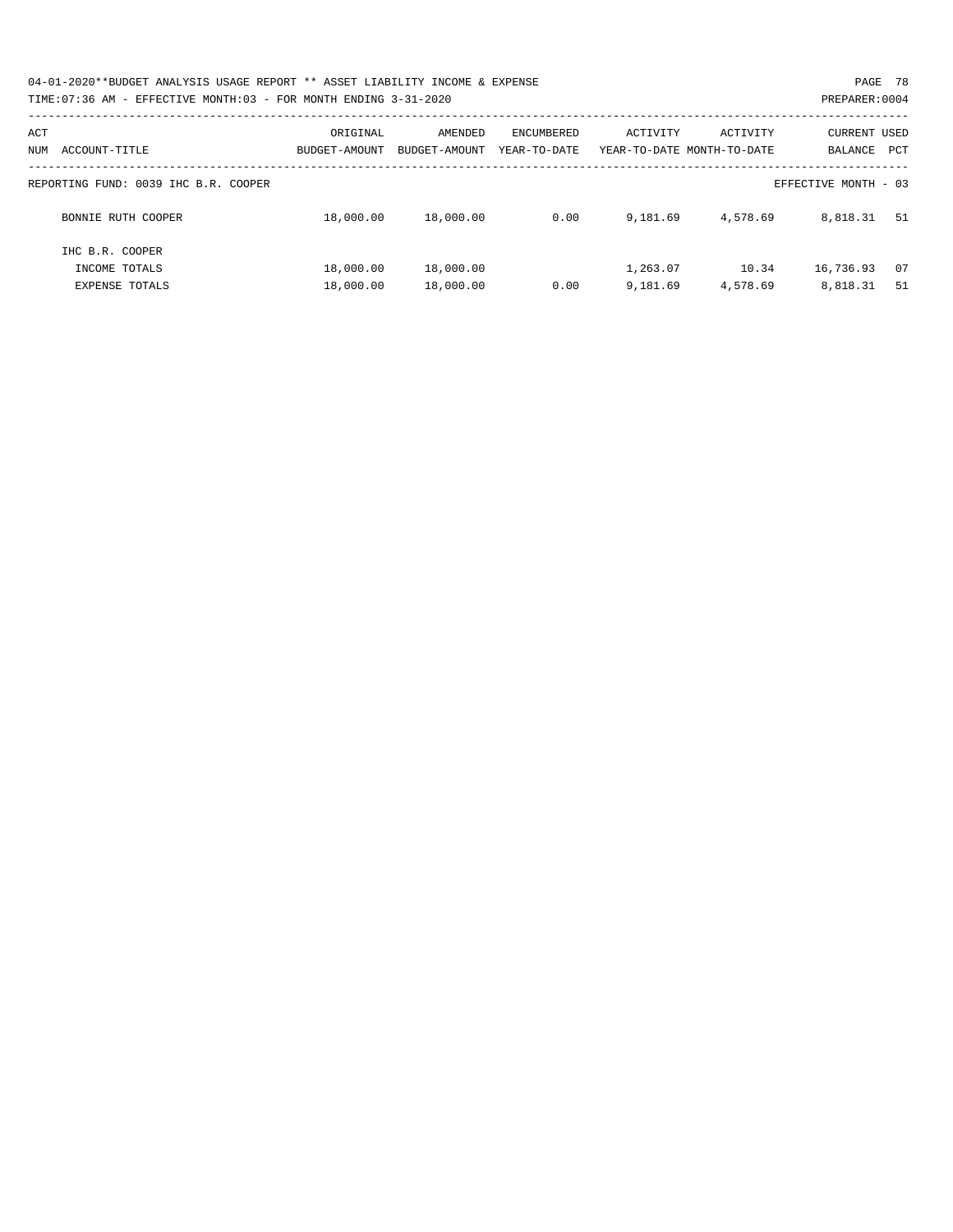|     | TIME: 07:36 AM - EFFECTIVE MONTH: 03 - FOR MONTH ENDING 3-31-2020 |          |                                          |            |                            |             | PREPARER: 0004       |  |
|-----|-------------------------------------------------------------------|----------|------------------------------------------|------------|----------------------------|-------------|----------------------|--|
| ACT |                                                                   | ORIGINAL | AMENDED                                  | ENCUMBERED | ACTIVITY                   | ACTIVITY    | <b>CURRENT USED</b>  |  |
|     | NUM ACCOUNT-TITLE<br>---------------------------                  |          | BUDGET-AMOUNT BUDGET-AMOUNT YEAR-TO-DATE |            | YEAR-TO-DATE MONTH-TO-DATE |             | BALANCE PCT          |  |
|     | REPORTING FUND: 0040 NAACHO                                       |          |                                          |            |                            |             | EFFECTIVE MONTH - 03 |  |
|     | 0103 CASH                                                         |          |                                          |            |                            |             |                      |  |
|     |                                                                   |          |                                          |            |                            |             |                      |  |
|     | 0100 NAACHO-COMBINED FUND CKING                                   |          |                                          |            | 0.00                       | 0.00        | 381.73               |  |
|     | CASH                                                              |          |                                          |            | 0.00                       | 0.00        | 381.73               |  |
|     | 0200 SYSTEM ADDED LIABILITY DEPARTMENT                            |          |                                          |            |                            |             |                      |  |
|     | 0910 SYSTEM ADDED LIABILITY LINE-ITEM                             |          |                                          |            | 0.00                       | 0.00        | 0.00                 |  |
|     | SYSTEM ADDED LIABILITY DEPARTMENT                                 |          |                                          |            | 0.00                       | 0.00        | 0.00                 |  |
|     | 0271 EQUITY ACCOUNT                                               |          |                                          |            |                            |             |                      |  |
|     |                                                                   |          |                                          |            |                            |             |                      |  |
|     | 0200 EQUITY ACCOUNT<br>--------------------- --------             |          |                                          |            | 0.00                       | 0.00        | 381.73               |  |
|     | EQUITY ACCOUNT                                                    |          |                                          |            | 0.00                       | 0.00        | 381.73               |  |
|     | 0300 CASH                                                         |          |                                          |            |                            |             |                      |  |
|     | 0110 UNENCUMBERED FUND BALANCE                                    | 0.00     | 0.00                                     |            | 0.00                       | 0.00        | 0.00                 |  |
|     | CASH                                                              | 0.00     | 0.00                                     | 0.00       | 0.00                       | 0.00        | 0.00                 |  |
|     | 0330 GRANT INCOME                                                 |          |                                          |            |                            |             |                      |  |
|     | 0410 NAACHO GRANT INCOME                                          | 0.00     | 0.00                                     |            | 0.00                       | 0.00        | 0.00                 |  |
|     | ----------------- --<br>GRANT INCOME                              | 0.00     | 0.00                                     | 0.00       | 0.00                       | 0.00        | 0.00                 |  |
|     | 0411 NACCHO                                                       |          |                                          |            |                            |             |                      |  |
|     | 0310 OFFICE SUPPLIES                                              | 0.00     | 0.00                                     | 0.00       |                            | $0.00$ 0.00 | 0.00                 |  |
|     | 0427 OUT OF COUNTY TRAVEL                                         | 0.00     | 0.00                                     | 0.00       | 0.00                       | 0.00        | 0.00                 |  |
|     | 0574 COMPUTER EQUIPMENT                                           | 0.00     | 0.00                                     | 0.00       | 0.00                       | 0.00        | 0.00                 |  |
|     | NACCHO                                                            | 0.00     | 0.00                                     | 0.00       | 0.00                       | 0.00        | 0.00                 |  |
|     | NAACHO                                                            |          |                                          |            |                            |             |                      |  |
|     | INCOME TOTALS                                                     | 0.00     | 0.00                                     |            | 0.00                       | 0.00        | 0.00                 |  |
|     | EXPENSE TOTALS                                                    | 0.00     | 0.00                                     | 0.00       | 0.00                       | 0.00        | 0.00                 |  |
|     |                                                                   |          |                                          |            |                            |             |                      |  |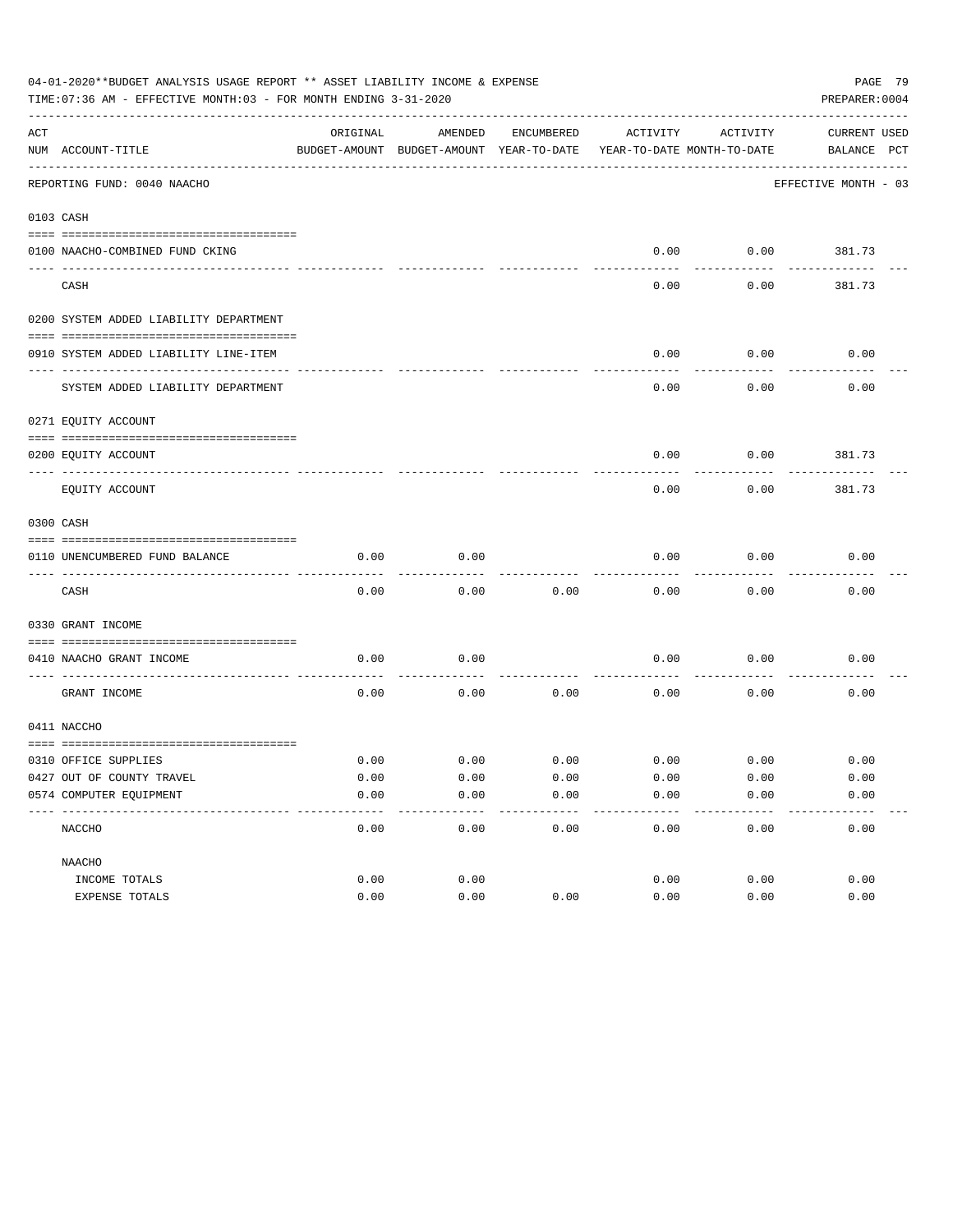| 04-01-2020**BUDGET ANALYSIS USAGE REPORT ** ASSET LIABILITY INCOME & EXPENSE<br>PAGE 80<br>TIME: 07:36 AM - EFFECTIVE MONTH: 03 - FOR MONTH ENDING 3-31-2020<br>PREPARER: 0004 |                                           |                                                                                 |                     |            |                 |                    |                                    |  |  |
|--------------------------------------------------------------------------------------------------------------------------------------------------------------------------------|-------------------------------------------|---------------------------------------------------------------------------------|---------------------|------------|-----------------|--------------------|------------------------------------|--|--|
| ACT                                                                                                                                                                            | NUM ACCOUNT-TITLE                         | ORIGINAL<br>BUDGET-AMOUNT BUDGET-AMOUNT YEAR-TO-DATE YEAR-TO-DATE MONTH-TO-DATE | AMENDED             | ENCUMBERED | ACTIVITY        | ACTIVITY           | <b>CURRENT USED</b><br>BALANCE PCT |  |  |
|                                                                                                                                                                                | REPORTING FUND: 0041 CITIZEN CORPS (CERT) |                                                                                 |                     |            |                 |                    | EFFECTIVE MONTH - 03               |  |  |
|                                                                                                                                                                                | 0102 A/P CLEARING                         |                                                                                 |                     |            |                 |                    |                                    |  |  |
|                                                                                                                                                                                | 0100 A/P CLEARING                         |                                                                                 |                     |            |                 | $0.00$ 0.00        | 0.00                               |  |  |
|                                                                                                                                                                                | A/P CLEARING                              |                                                                                 |                     |            | 0.00            | ----------<br>0.00 | 0.00                               |  |  |
|                                                                                                                                                                                | 0103 CASH                                 |                                                                                 |                     |            |                 |                    |                                    |  |  |
|                                                                                                                                                                                | 0100 CITIZEN CORPS (CERT)-COMB. FUND CKIN |                                                                                 |                     |            | 36.58           | 0.00               | 36.58                              |  |  |
|                                                                                                                                                                                | CASH                                      |                                                                                 |                     |            | 36.58           | ---------<br>0.00  | 36.58                              |  |  |
|                                                                                                                                                                                | 0120 RECEIVABLES                          |                                                                                 |                     |            |                 |                    |                                    |  |  |
|                                                                                                                                                                                |                                           |                                                                                 |                     |            |                 |                    |                                    |  |  |
|                                                                                                                                                                                | 0312 DUE FROM OTHER GOVERNMENTS           |                                                                                 |                     |            | 0.00            | 0.00               | 0.00                               |  |  |
|                                                                                                                                                                                | RECEIVABLES                               |                                                                                 |                     |            | 0.00            | 0.00               | 0.00                               |  |  |
|                                                                                                                                                                                | 0200 SYSTEM ADDED LIABILITY DEPARTMENT    |                                                                                 |                     |            |                 |                    |                                    |  |  |
|                                                                                                                                                                                | 0910 SYSTEM ADDED LIABILITY LINE-ITEM     |                                                                                 |                     |            | 0.00            | 0.00               | 0.00                               |  |  |
|                                                                                                                                                                                | SYSTEM ADDED LIABILITY DEPARTMENT         |                                                                                 |                     |            | 0.00            | ---------<br>0.00  | 0.00                               |  |  |
|                                                                                                                                                                                | 0207 DUE TO FUND                          |                                                                                 |                     |            |                 |                    |                                    |  |  |
|                                                                                                                                                                                | 0095 DUE TO OTHER FUNDS                   |                                                                                 |                     |            | 0.00            | 0.00               | 0.00                               |  |  |
|                                                                                                                                                                                | DUE TO FUND                               |                                                                                 |                     |            | 0.00            | 0.00               | 0.00                               |  |  |
|                                                                                                                                                                                | 0271 EQUITY ACCOUNT                       |                                                                                 |                     |            |                 |                    |                                    |  |  |
|                                                                                                                                                                                | 0200 EQUITY ACCOUNT                       |                                                                                 |                     |            |                 | $0.00$ $0.00$      | 0.00                               |  |  |
|                                                                                                                                                                                | EQUITY ACCOUNT                            |                                                                                 |                     |            | 0.00            | 0.00               | 0.00                               |  |  |
|                                                                                                                                                                                | 0370 MISCELLANEOUS                        |                                                                                 |                     |            |                 |                    |                                    |  |  |
|                                                                                                                                                                                | 0406 DONATIONS                            | 0.00                                                                            | 0.00                |            | 100.00          | 0.00               | $100.00+$                          |  |  |
|                                                                                                                                                                                | MISCELLANEOUS                             | ------ --------------<br>0.00                                                   | -----------<br>0.00 | 0.00       | 100.00          | ----------<br>0.00 | $100.00+$                          |  |  |
|                                                                                                                                                                                | 0406 CERT DONATIONS                       |                                                                                 |                     |            |                 |                    |                                    |  |  |
|                                                                                                                                                                                | 0310 SUPPLIES                             | 0.00                                                                            | 0.00                | 0.00       | 63.42           | 0.00               | $63.42-$                           |  |  |
|                                                                                                                                                                                | 0330 GAS & OIL                            | 0.00                                                                            | 0.00                | 0.00       | 0.00            | 0.00               | 0.00                               |  |  |
|                                                                                                                                                                                | 0427 TRAINING EXPENSE                     | 0.00                                                                            | 0.00                | 0.00       | 0.00            | 0.00               | 0.00                               |  |  |
|                                                                                                                                                                                | CERT DONATIONS                            | 0.00                                                                            | 0.00                | 0.00       | 63.42           | 0.00               | $63.42-$                           |  |  |
|                                                                                                                                                                                | CITIZEN CORPS (CERT)                      |                                                                                 |                     |            |                 |                    |                                    |  |  |
|                                                                                                                                                                                | INCOME TOTALS<br>EXPENSE TOTALS           | 0.00<br>0.00                                                                    | 0.00<br>0.00        | 0.00       | 100.00<br>63.42 | 0.00<br>0.00       | $100.00+$<br>$63.42-$              |  |  |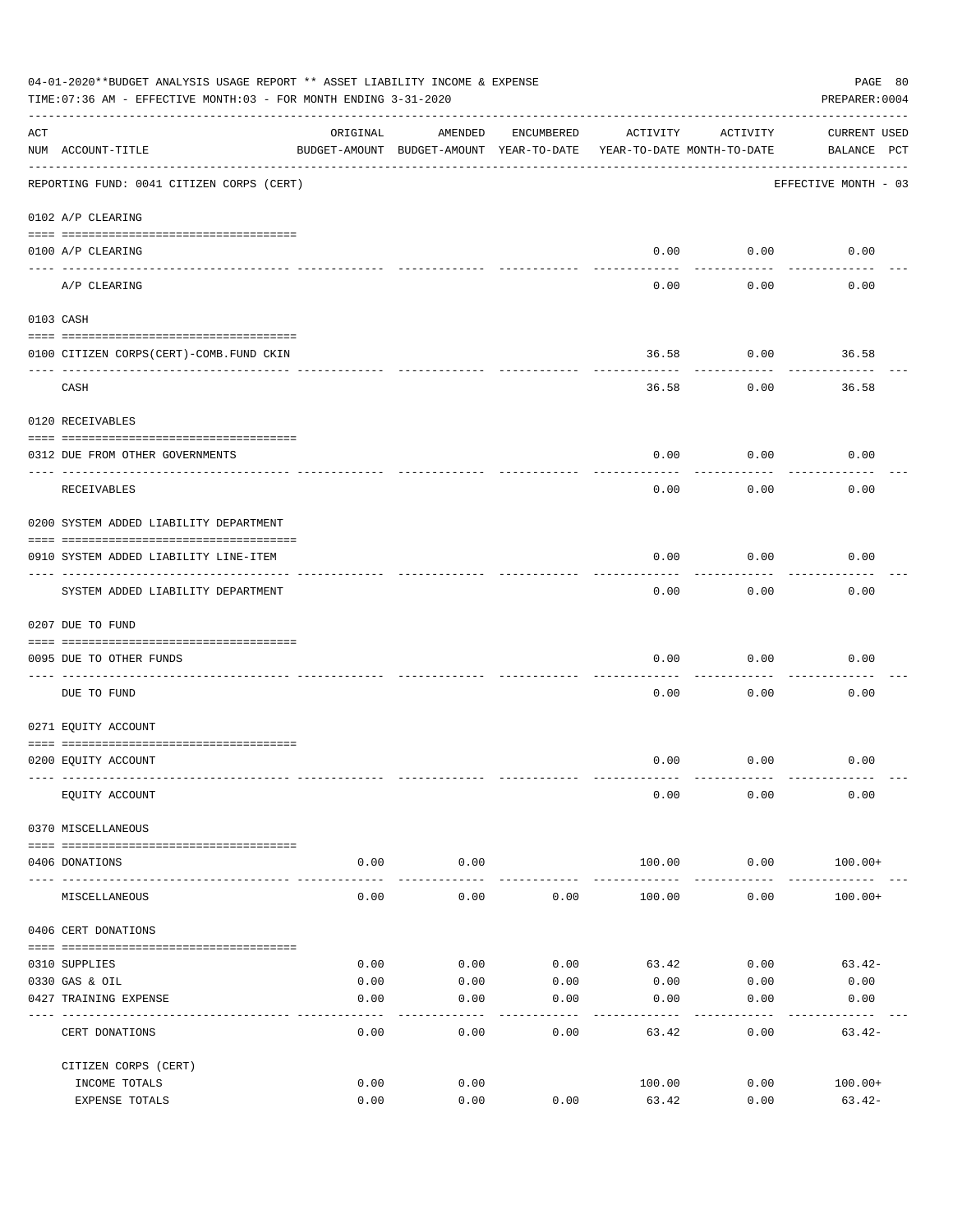| 04-01-2020**BUDGET ANALYSIS USAGE REPORT ** ASSET LIABILITY INCOME & EXPENSE<br>TIME: 07:36 AM - EFFECTIVE MONTH: 03 - FOR MONTH ENDING 3-31-2020<br>PREPARER: 0004 |                                             |              |                                                     |              |              |                                        |                                                |  |
|---------------------------------------------------------------------------------------------------------------------------------------------------------------------|---------------------------------------------|--------------|-----------------------------------------------------|--------------|--------------|----------------------------------------|------------------------------------------------|--|
| ACT                                                                                                                                                                 | NUM ACCOUNT-TITLE                           | ORIGINAL     | AMENDED<br>BUDGET-AMOUNT BUDGET-AMOUNT YEAR-TO-DATE | ENCUMBERED   | ACTIVITY     | ACTIVITY<br>YEAR-TO-DATE MONTH-TO-DATE | <b>CURRENT USED</b><br>$_{\rm PCT}$<br>BALANCE |  |
|                                                                                                                                                                     | REPORTING FUND: 0042 HAZARD MITIGATION PLAN |              |                                                     |              |              |                                        | EFFECTIVE MONTH - 03                           |  |
|                                                                                                                                                                     | 0103 CASH                                   |              |                                                     |              |              |                                        |                                                |  |
|                                                                                                                                                                     | 0100 HAZARD MITIGATION-COMB.FUND CKING.     |              |                                                     |              | 0.00         | 0.00                                   | $428.64-$                                      |  |
|                                                                                                                                                                     | CASH                                        |              |                                                     |              | 0.00         | 0.00                                   | $428.64-$                                      |  |
|                                                                                                                                                                     | 0200 SYSTEM ADDED LIABILITY DEPARTMENT      |              |                                                     |              |              |                                        |                                                |  |
|                                                                                                                                                                     |                                             |              |                                                     |              |              |                                        |                                                |  |
|                                                                                                                                                                     | 0910 SYSTEM ADDED LIABILITY LINE-ITEM       |              |                                                     |              | 0.00         | 0.00                                   | 0.00                                           |  |
|                                                                                                                                                                     | SYSTEM ADDED LIABILITY DEPARTMENT           |              |                                                     |              | 0.00         | 0.00                                   | 0.00                                           |  |
|                                                                                                                                                                     | 0271 EQUITY ACCOUNT                         |              |                                                     |              |              |                                        |                                                |  |
|                                                                                                                                                                     | 0200 EQUITY ACCOUNT                         |              |                                                     |              | 0.00         | 0.00                                   | $428.64-$                                      |  |
|                                                                                                                                                                     | EOUITY ACCOUNT                              |              |                                                     |              | 0.00         | 0.00                                   | $428.64-$                                      |  |
|                                                                                                                                                                     | 0330 GRANT INCOME                           |              |                                                     |              |              |                                        |                                                |  |
|                                                                                                                                                                     |                                             |              |                                                     |              |              |                                        |                                                |  |
|                                                                                                                                                                     | 0477 HAZARD MITIGATION DR-1999              | 0.00         | 0.00                                                |              | 0.00         | 0.00                                   | 0.00                                           |  |
|                                                                                                                                                                     | GRANT INCOME                                | 0.00         | 0.00                                                | 0.00         | 0.00         | 0.00                                   | 0.00                                           |  |
|                                                                                                                                                                     | 0477 HAZARD MITIGATION GRANT                |              |                                                     |              |              |                                        |                                                |  |
|                                                                                                                                                                     |                                             |              |                                                     |              |              |                                        | 0.00                                           |  |
|                                                                                                                                                                     | 0310 OFFICE SUPPLIES<br>0415 CONSULTANT     | 0.00<br>0.00 | 0.00<br>0.00                                        | 0.00<br>0.00 | 0.00<br>0.00 | 0.00<br>0.00                           | 0.00                                           |  |
|                                                                                                                                                                     | 0427 TRAVEL AND TRAINING                    | 0.00         | 0.00                                                | 0.00         | 0.00         | 0.00                                   | 0.00                                           |  |
|                                                                                                                                                                     | 0574 COMPUTER EQUIPMENT                     | 0.00         | 0.00                                                | 0.00         | 0.00         | 0.00                                   | 0.00                                           |  |
|                                                                                                                                                                     | HAZARD MITIGATION GRANT                     | 0.00         | 0.00                                                | 0.00         | 0.00         | 0.00                                   | 0.00                                           |  |
|                                                                                                                                                                     | HAZARD MITIGATION PLAN                      |              |                                                     |              |              |                                        |                                                |  |
|                                                                                                                                                                     | INCOME TOTALS                               | 0.00         | 0.00                                                |              | 0.00         | 0.00                                   | 0.00                                           |  |
|                                                                                                                                                                     | <b>EXPENSE TOTALS</b>                       | 0.00         | 0.00                                                | 0.00         | 0.00         | 0.00                                   | 0.00                                           |  |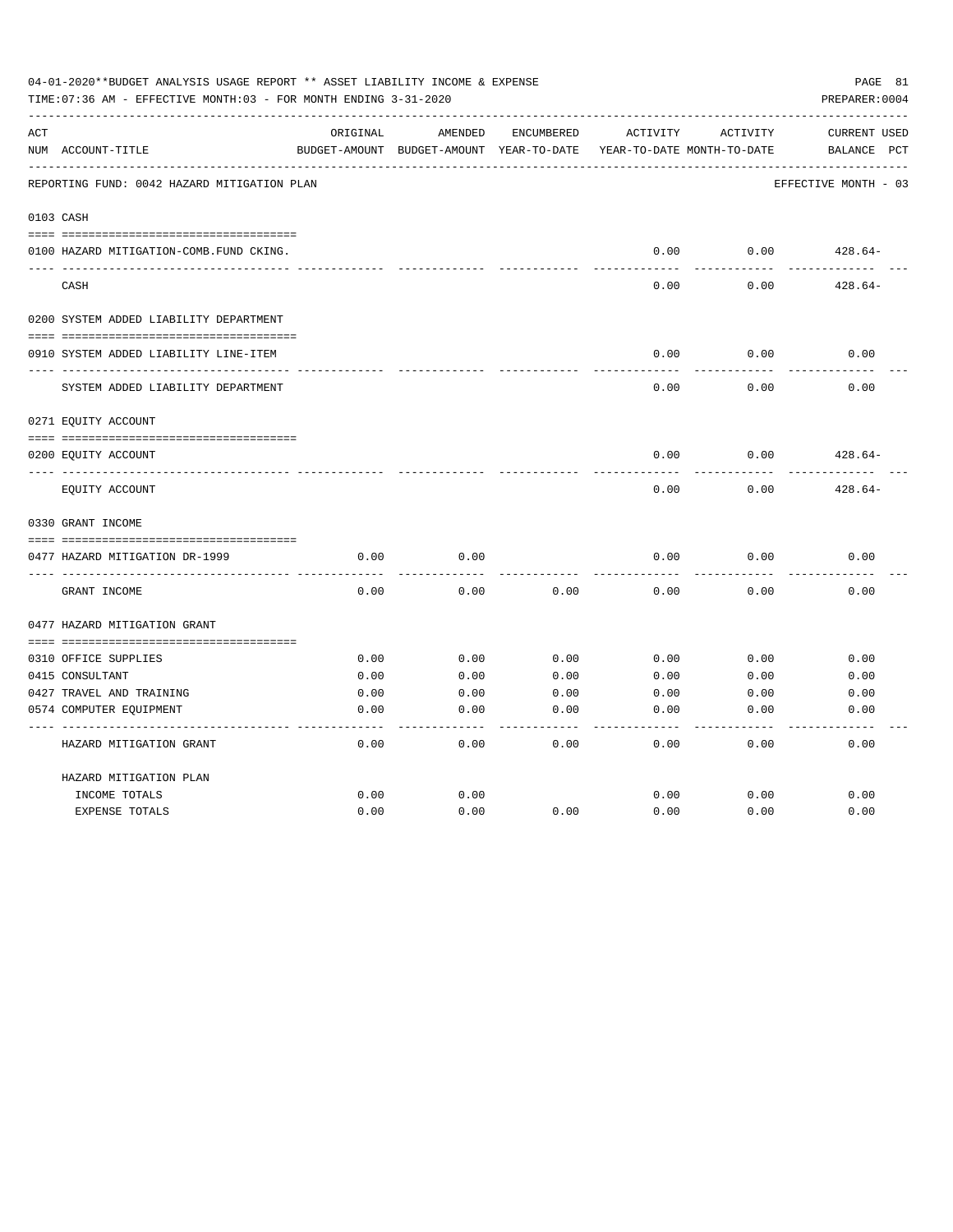|     | 04-01-2020**BUDGET ANALYSIS USAGE REPORT ** ASSET LIABILITY INCOME & EXPENSE<br>PAGE 82<br>TIME: 07:36 AM - EFFECTIVE MONTH: 03 - FOR MONTH ENDING 3-31-2020<br>PREPARER: 0004 |          |                                                     |              |                                        |           |                                    |  |  |  |
|-----|--------------------------------------------------------------------------------------------------------------------------------------------------------------------------------|----------|-----------------------------------------------------|--------------|----------------------------------------|-----------|------------------------------------|--|--|--|
| ACT | NUM ACCOUNT-TITLE                                                                                                                                                              | ORIGINAL | AMENDED<br>BUDGET-AMOUNT BUDGET-AMOUNT YEAR-TO-DATE | ENCUMBERED   | ACTIVITY<br>YEAR-TO-DATE MONTH-TO-DATE | ACTIVITY  | <b>CURRENT USED</b><br>BALANCE PCT |  |  |  |
|     | REPORTING FUND: 0044 HOMELAND SECURITY                                                                                                                                         |          |                                                     |              |                                        |           | EFFECTIVE MONTH - 03               |  |  |  |
|     | 0102 A/P CLEARING                                                                                                                                                              |          |                                                     |              |                                        |           |                                    |  |  |  |
|     | 0100 A/P CLEARING<br>---- ----------                                                                                                                                           |          |                                                     |              | 0.00                                   | 0.00      | 0.00                               |  |  |  |
|     | A/P CLEARING                                                                                                                                                                   |          |                                                     |              | 0.00                                   | 0.00      | 0.00                               |  |  |  |
|     | 0103 CASH                                                                                                                                                                      |          |                                                     |              |                                        |           |                                    |  |  |  |
|     | 0100 HOMELAND SECURITY-COMB.FUND CHKING                                                                                                                                        |          |                                                     |              | 0.00                                   | 0.00      | 0.00                               |  |  |  |
|     | CASH                                                                                                                                                                           |          |                                                     |              | 0.00                                   | 0.00      | 0.00                               |  |  |  |
|     | 0120 RECEIVABLES                                                                                                                                                               |          |                                                     |              |                                        |           |                                    |  |  |  |
|     |                                                                                                                                                                                |          |                                                     |              |                                        |           |                                    |  |  |  |
|     | 0312 DUE FROM OTHER GOVERNMENT                                                                                                                                                 |          |                                                     |              | 0.00                                   | 0.00      | 0.00                               |  |  |  |
|     | RECEIVABLES                                                                                                                                                                    |          |                                                     |              | 0.00                                   | 0.00      | 0.00                               |  |  |  |
|     | 0200 SYSTEM ADDED LIABILITY DEPARTMENT                                                                                                                                         |          |                                                     |              |                                        |           |                                    |  |  |  |
|     | 0910 SYSTEM ADDED LIABILITY LINE-ITEM                                                                                                                                          |          |                                                     |              | 0.00                                   | 0.00      | 0.00                               |  |  |  |
|     | SYSTEM ADDED LIABILITY DEPARTMENT                                                                                                                                              |          |                                                     |              | 0.00                                   | 0.00      | 0.00                               |  |  |  |
|     | 0207 DUE TO FUND                                                                                                                                                               |          |                                                     |              |                                        |           |                                    |  |  |  |
|     | 0095 DUE TO OTHER FUNDS                                                                                                                                                        |          |                                                     |              | 0.00                                   | 0.00      | 0.00                               |  |  |  |
|     | DUE TO FUND                                                                                                                                                                    |          |                                                     |              | 0.00                                   | 0.00      | 0.00                               |  |  |  |
|     | 0271 EQUITY ACCOUNT                                                                                                                                                            |          |                                                     |              |                                        |           |                                    |  |  |  |
|     | 0200 EQUITY ACCOUNT                                                                                                                                                            |          |                                                     |              | 0.00                                   | 0.00      | 0.00                               |  |  |  |
|     | EQUITY ACCOUNT                                                                                                                                                                 |          |                                                     |              | 0.00                                   | 0.00      | 0.00                               |  |  |  |
|     | 0330 GRANTS                                                                                                                                                                    |          |                                                     |              |                                        |           |                                    |  |  |  |
|     | 0423 2016 HOMELAND SECURITY                                                                                                                                                    | 0.00     | 0.00                                                |              | 0.00                                   | 0.00      | 0.00                               |  |  |  |
|     | GRANTS                                                                                                                                                                         | 0.00     | 0.00                                                | 0.00         | 0.00                                   | 0.00      | 0.00                               |  |  |  |
|     | 0412 HOMELAND SECURITY                                                                                                                                                         |          |                                                     |              |                                        |           |                                    |  |  |  |
|     | 0578 2011 EQUIPMENT                                                                                                                                                            | 0.00     | 0.00                                                | 0.00         | 0.00                                   | 0.00      | 0.00                               |  |  |  |
|     | 0579 2012 EQUIPMENT                                                                                                                                                            | 0.00     | 0.00                                                | 0.00         | 0.00                                   | 0.00      | 0.00                               |  |  |  |
|     | 0580 2013 EQUIPMENT                                                                                                                                                            | 0.00     | 0.00                                                | 0.00         | 0.00                                   | 0.00      | 0.00                               |  |  |  |
|     | 0581 2014 EQUIPMENT                                                                                                                                                            | 0.00     | 0.00                                                | 0.00         | 0.00                                   | 0.00      | 0.00                               |  |  |  |
|     | 0582 2015 EQUIPMENT                                                                                                                                                            | 0.00     | 0.00                                                | 0.00         | 0.00                                   | 0.00      | 0.00                               |  |  |  |
|     | 0583 2016 EQUIPMENT                                                                                                                                                            | 0.00     | 0.00                                                | 0.00         | 0.00                                   | 0.00      | 0.00                               |  |  |  |
|     | HOMELAND SECURITY                                                                                                                                                              | 0.00     | - - - -<br>0.00                                     | ----<br>0.00 | $---$<br>0.00                          | .<br>0.00 | 0.00                               |  |  |  |
|     |                                                                                                                                                                                |          |                                                     |              |                                        |           |                                    |  |  |  |
|     | HOMELAND SECURITY                                                                                                                                                              |          |                                                     |              |                                        |           |                                    |  |  |  |
|     | INCOME TOTALS                                                                                                                                                                  | 0.00     | 0.00                                                |              | 0.00                                   | 0.00      | 0.00                               |  |  |  |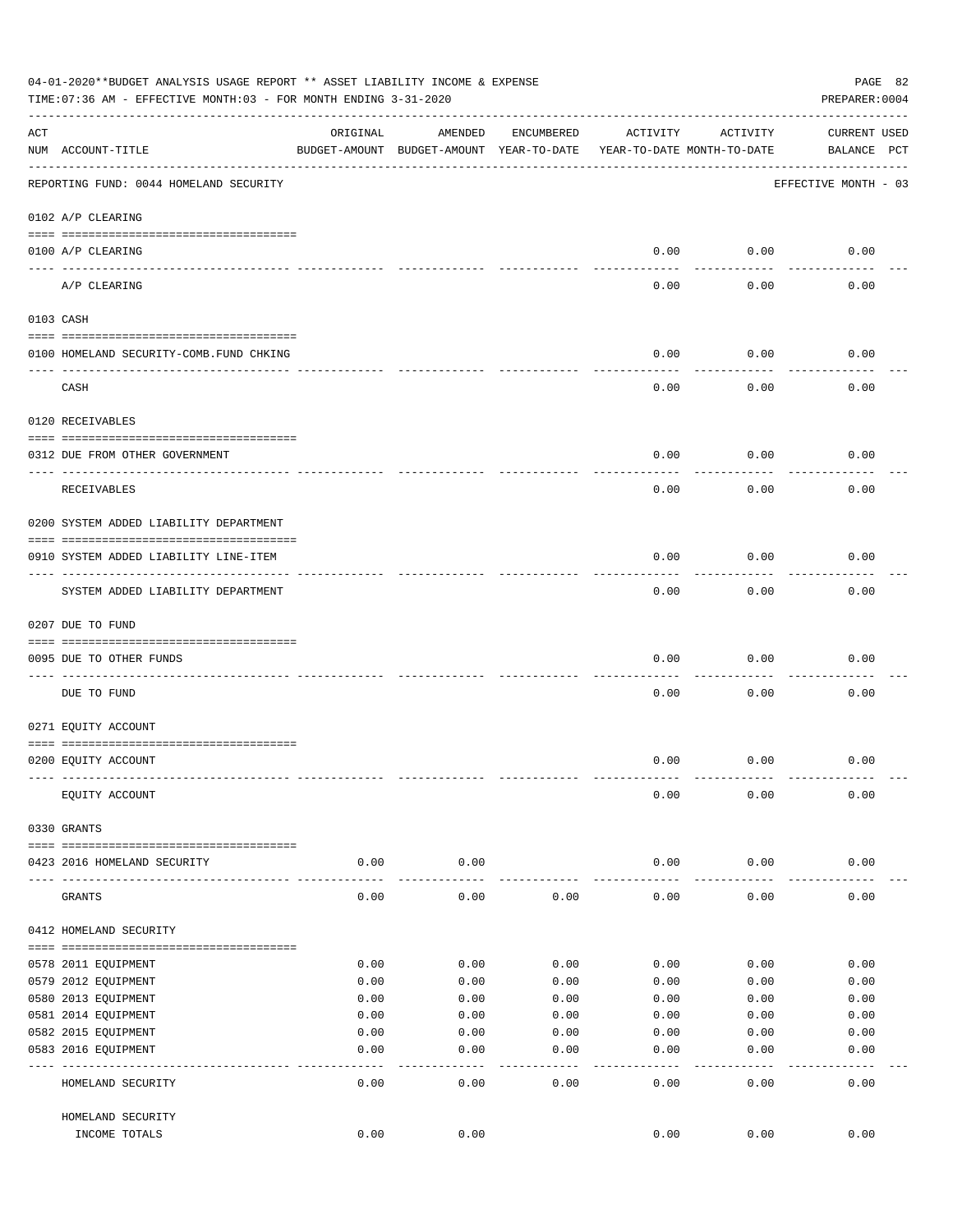| 04-01-2020**BUDGET ANALYSIS USAGE REPORT ** ASSET LIABILITY INCOME & EXPENSE<br>TIME: 07:36 AM - EFFECTIVE MONTH: 03 - FOR MONTH ENDING 3-31-2020 |               |               |                   |                            |          |                       |  |  |
|---------------------------------------------------------------------------------------------------------------------------------------------------|---------------|---------------|-------------------|----------------------------|----------|-----------------------|--|--|
| ACT                                                                                                                                               | ORIGINAL      | AMENDED       | <b>ENCUMBERED</b> | ACTIVITY                   | ACTIVITY | CURRENT USED          |  |  |
| NUM ACCOUNT-TITLE                                                                                                                                 | BUDGET-AMOUNT | BUDGET-AMOUNT | YEAR-TO-DATE      | YEAR-TO-DATE MONTH-TO-DATE |          | <b>PCT</b><br>BALANCE |  |  |
| REPORTING FUND: 0044 HOMELAND SECURITY                                                                                                            |               |               |                   |                            |          | EFFECTIVE MONTH - 03  |  |  |
| <b>EXPENSE TOTALS</b>                                                                                                                             | 0.00          | 0.00          | 0.00              | 0.00                       | 0.00     | 0.00                  |  |  |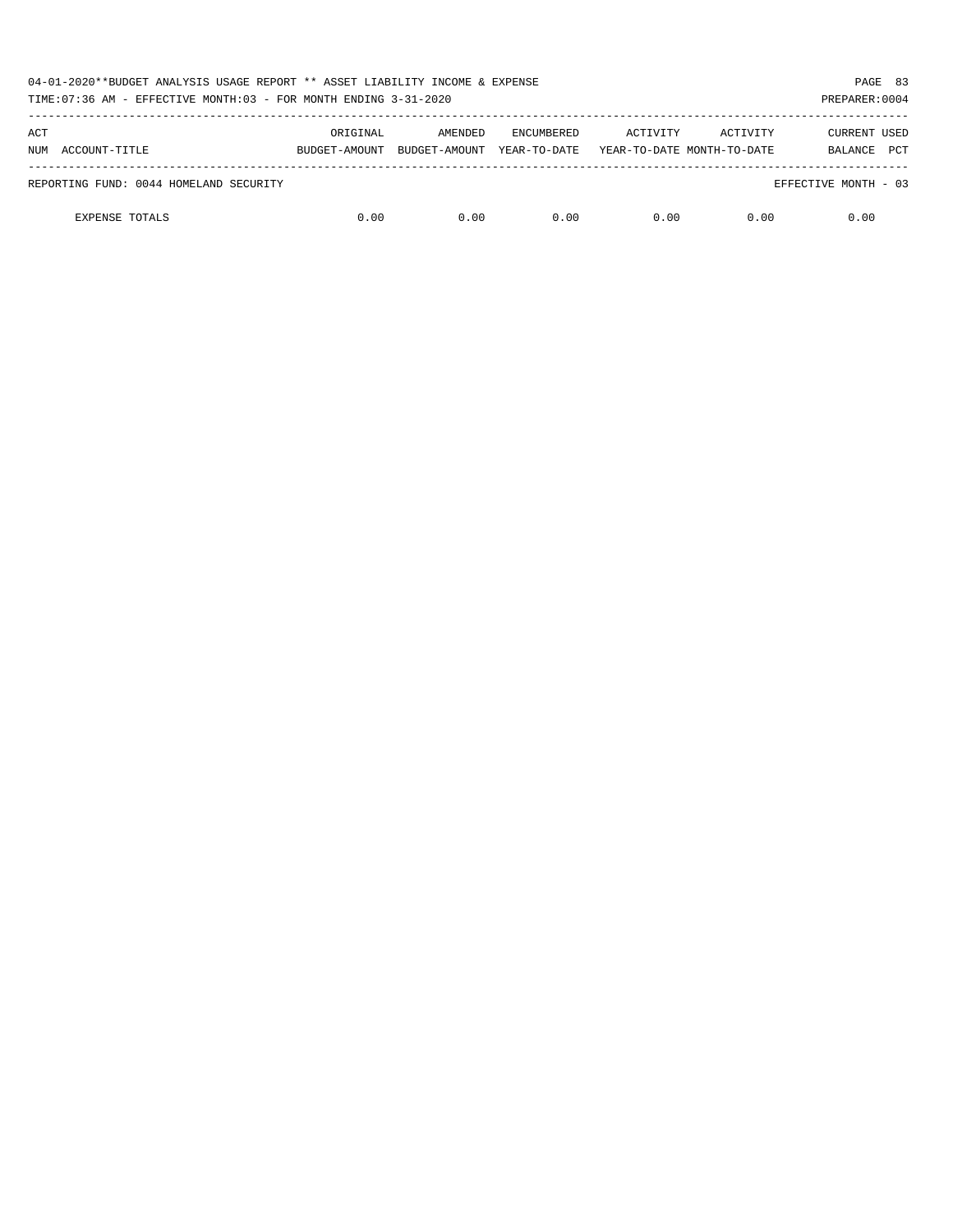|     | 04-01-2020**BUDGET ANALYSIS USAGE REPORT ** ASSET LIABILITY INCOME & EXPENSE<br>PAGE 84<br>TIME: 07:36 AM - EFFECTIVE MONTH: 03 - FOR MONTH ENDING 3-31-2020<br>PREPARER: 0004 |              |                                                     |              |                                        |                      |                                    |  |  |  |  |
|-----|--------------------------------------------------------------------------------------------------------------------------------------------------------------------------------|--------------|-----------------------------------------------------|--------------|----------------------------------------|----------------------|------------------------------------|--|--|--|--|
| ACT | NUM ACCOUNT-TITLE                                                                                                                                                              | ORIGINAL     | AMENDED<br>BUDGET-AMOUNT BUDGET-AMOUNT YEAR-TO-DATE | ENCUMBERED   | ACTIVITY<br>YEAR-TO-DATE MONTH-TO-DATE | ACTIVITY             | <b>CURRENT USED</b><br>BALANCE PCT |  |  |  |  |
|     | REPORTING FUND: 0045 CHAPTER 19 FUNDS                                                                                                                                          |              |                                                     |              |                                        |                      | EFFECTIVE MONTH - 03               |  |  |  |  |
|     | 0100 PAYROLL                                                                                                                                                                   |              |                                                     |              |                                        |                      |                                    |  |  |  |  |
|     | 0100 PAYROLL                                                                                                                                                                   |              |                                                     |              | 0.00                                   | 0.00                 | 0.00                               |  |  |  |  |
|     | ---- ------<br>PAYROLL                                                                                                                                                         |              |                                                     |              | 0.00                                   | 0.00                 | 0.00                               |  |  |  |  |
|     | 0103 CASH                                                                                                                                                                      |              |                                                     |              |                                        |                      |                                    |  |  |  |  |
|     | 0100 CHAPTER 19-COMBINED FUNDS CHECKING                                                                                                                                        |              |                                                     |              | 68.90                                  | 0.00                 | 0.00                               |  |  |  |  |
|     | CASH                                                                                                                                                                           |              |                                                     |              | 68.90                                  | 0.00                 | 0.00                               |  |  |  |  |
|     | 0120 RECEIVABLES                                                                                                                                                               |              |                                                     |              |                                        |                      |                                    |  |  |  |  |
|     | 0312 DUE FROM OTHER GOVERNMENT                                                                                                                                                 |              |                                                     |              | 0.00                                   | 0.00                 | 0.00                               |  |  |  |  |
|     | RECEIVABLES                                                                                                                                                                    |              |                                                     |              | 0.00                                   | 0.00                 | 0.00                               |  |  |  |  |
|     | 0200 SYSTEM ADDED LIABILITY DEPARTMENT                                                                                                                                         |              |                                                     |              |                                        |                      |                                    |  |  |  |  |
|     |                                                                                                                                                                                |              |                                                     |              |                                        |                      |                                    |  |  |  |  |
|     | 0150 ACCRUED SALARY PAYABLE                                                                                                                                                    |              |                                                     |              | 0.00<br>0.00                           | 0.00                 | 302.00                             |  |  |  |  |
|     | 0155 ACCRUED FRINGE BENEFITS<br>0910 SYSTEM ADDED LIABILITY LINE-ITEM                                                                                                          |              |                                                     |              | 0.00                                   | 0.00<br>0.00         | 0.00<br>0.00                       |  |  |  |  |
|     |                                                                                                                                                                                |              |                                                     |              |                                        |                      |                                    |  |  |  |  |
|     | SYSTEM ADDED LIABILITY DEPARTMENT                                                                                                                                              |              |                                                     |              | 0.00                                   | 0.00                 | 302.00                             |  |  |  |  |
|     | 0207 DUE TO FUND                                                                                                                                                               |              |                                                     |              |                                        |                      |                                    |  |  |  |  |
|     | 0095 DUE TO OTHER FUNDS                                                                                                                                                        |              |                                                     |              | 0.00                                   | 0.00                 | 0.00                               |  |  |  |  |
|     | DUE TO FUND                                                                                                                                                                    |              |                                                     |              | 0.00                                   | 0.00                 | 0.00                               |  |  |  |  |
|     | 0271 EQUITY ACCOUNT                                                                                                                                                            |              |                                                     |              |                                        |                      |                                    |  |  |  |  |
|     |                                                                                                                                                                                |              |                                                     |              |                                        |                      |                                    |  |  |  |  |
|     | 0200 EQUITY ACCOUNT                                                                                                                                                            |              |                                                     |              | 0.00                                   | 0.00                 | $370.90 -$                         |  |  |  |  |
|     | EQUITY ACCOUNT                                                                                                                                                                 |              |                                                     |              | 0.00                                   | 0.00                 | $370.90 -$                         |  |  |  |  |
|     | 0330 GRANT INCOME                                                                                                                                                              |              |                                                     |              |                                        |                      |                                    |  |  |  |  |
|     | 0403 CHAPTER 19 FUNDS                                                                                                                                                          | 0.00         | 0.00<br>-----------                                 |              | 574.86<br>-------------                | 0.00<br>------------ | 574.86+                            |  |  |  |  |
|     | GRANT INCOME                                                                                                                                                                   | 0.00         | 0.00                                                | 0.00         | 574.86                                 | 0.00                 | $574.86+$                          |  |  |  |  |
|     | 0403 CHAPTER 19 FUNDS                                                                                                                                                          |              |                                                     |              |                                        |                      |                                    |  |  |  |  |
|     | 0103 SALARY                                                                                                                                                                    | 0.00         | 0.00                                                | 0.00         | 470.00                                 | 0.00                 | $470.00 -$                         |  |  |  |  |
|     | 0201 SOCIAL SECURITY                                                                                                                                                           | 0.00         | 0.00                                                | 0.00         | 29.14                                  | 0.00                 | $29.14-$                           |  |  |  |  |
|     | 0204 WORKERS COMPENSATION                                                                                                                                                      | 0.00         | 0.00                                                | 0.00         | 0.00                                   | 0.00                 | 0.00                               |  |  |  |  |
|     | 0205 MEDICARE TAX                                                                                                                                                              | 0.00         | 0.00                                                | 0.00         | 6.82                                   | 0.00                 | 6.82-                              |  |  |  |  |
|     | 0310 OFFICE SUPPLIES                                                                                                                                                           | 0.00         | 0.00                                                | 350.00       | 0.00                                   | 0.00                 | $350.00 -$                         |  |  |  |  |
|     | 0427 TRAVEL AND TRAINING                                                                                                                                                       | 0.00         | 0.00                                                | 0.00         | 0.00                                   | 0.00                 | 0.00                               |  |  |  |  |
|     | 0481 DUES                                                                                                                                                                      | 0.00         | 0.00                                                | 0.00         | 0.00                                   | 0.00                 | 0.00                               |  |  |  |  |
|     | 0572 OFFICE EQUIPMENT<br>0573 ELECTION EQUIPMENT                                                                                                                               | 0.00<br>0.00 | 0.00<br>0.00                                        | 0.00<br>0.00 | 0.00<br>0.00                           | 0.00<br>0.00         | 0.00<br>0.00                       |  |  |  |  |
|     |                                                                                                                                                                                |              |                                                     |              |                                        |                      |                                    |  |  |  |  |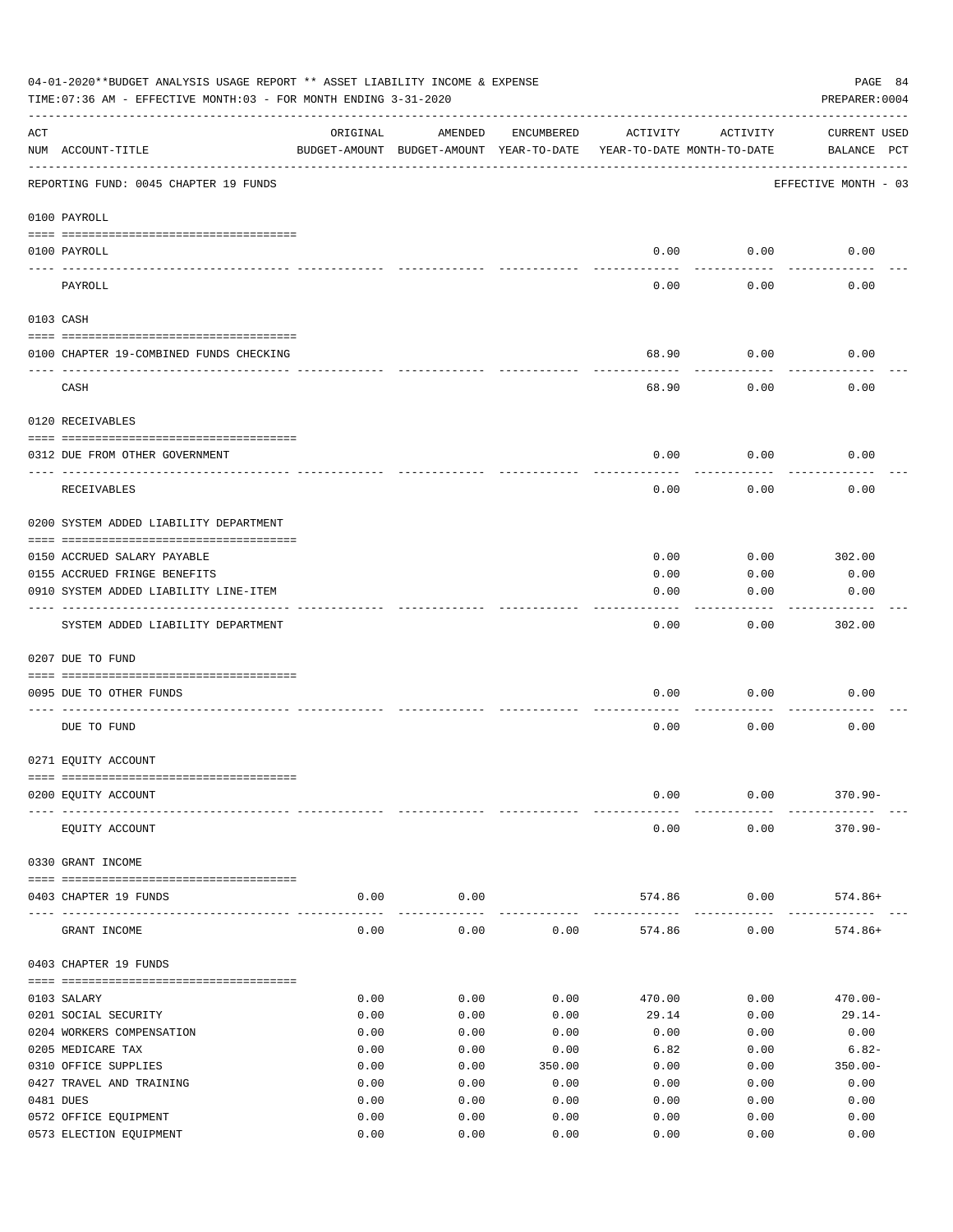| 04-01-2020**BUDGET ANALYSIS USAGE REPORT ** ASSET LIABILITY INCOME & EXPENSE | PAGE 85        |
|------------------------------------------------------------------------------|----------------|
| TIME: 07:36 AM - EFFECTIVE MONTH: 03 - FOR MONTH ENDING 3-31-2020            | PREPARER: 0004 |

| ACT |                                       | ORIGINAL      | AMENDED       | ENCUMBERED   | ACTIVITY | ACTIVITY                   | <b>CURRENT USED</b>   |
|-----|---------------------------------------|---------------|---------------|--------------|----------|----------------------------|-----------------------|
| NUM | ACCOUNT-TITLE                         | BUDGET-AMOUNT | BUDGET-AMOUNT | YEAR-TO-DATE |          | YEAR-TO-DATE MONTH-TO-DATE | <b>PCT</b><br>BALANCE |
|     | REPORTING FUND: 0045 CHAPTER 19 FUNDS |               |               |              |          |                            | EFFECTIVE MONTH - 03  |
|     | 0574 COMPUTER EQUIPMENT               | 0.00          | 0.00          | 0.00         | 0.00     | 0.00                       | 0.00                  |
|     | CHAPTER 19 FUNDS                      | 0.00          | 0.00          | 350.00       | 505.96   | 0.00                       | $855.96 -$            |
|     | CHAPTER 19 FUNDS                      |               |               |              |          |                            |                       |
|     | INCOME TOTALS                         | 0.00          | 0.00          |              | 574.86   | 0.00                       | $574.86+$             |
|     | <b>EXPENSE TOTALS</b>                 | 0.00          | 0.00          | 350.00       | 505.96   | 0.00                       | $855.96 -$            |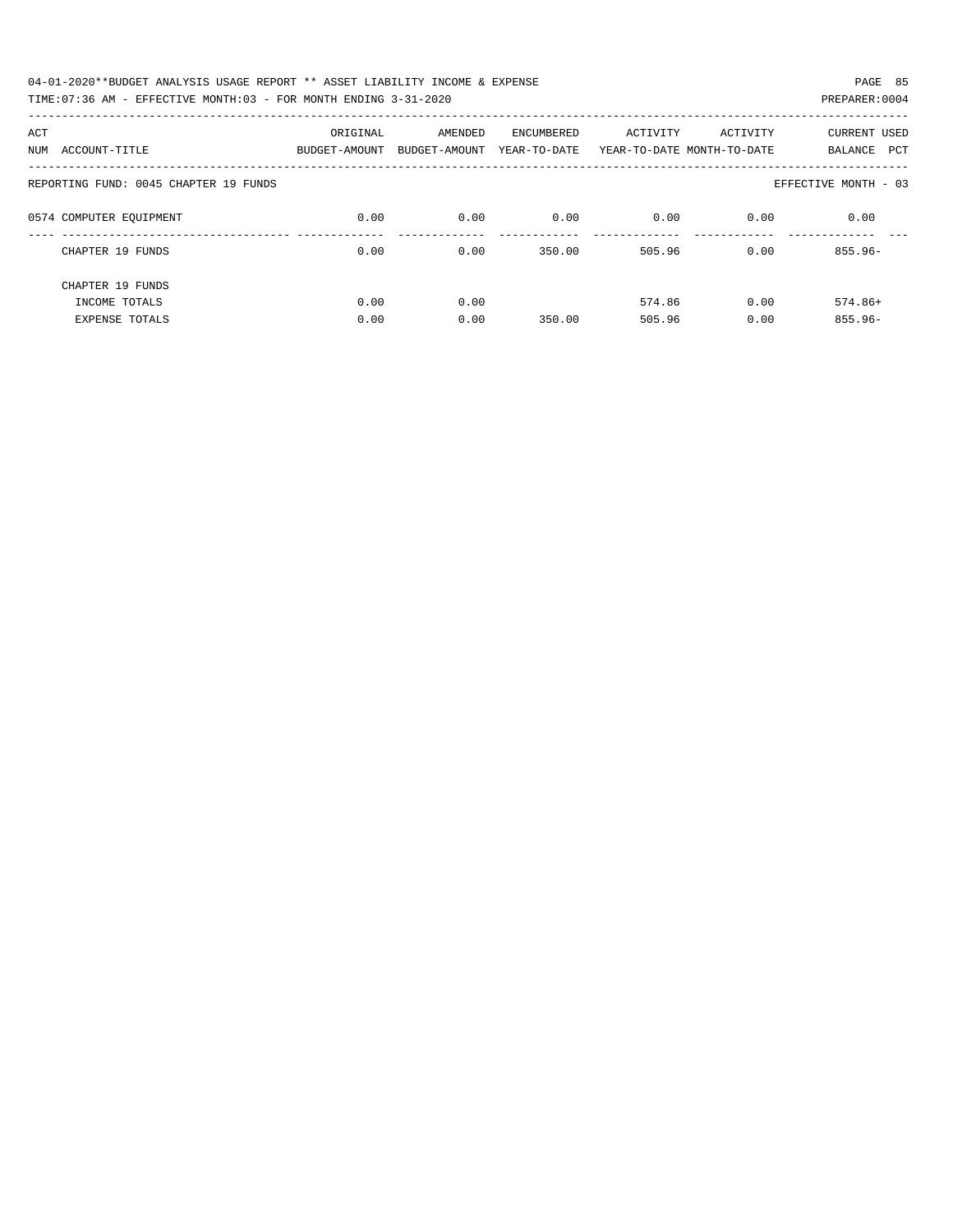|     | 04-01-2020**BUDGET ANALYSIS USAGE REPORT ** ASSET LIABILITY INCOME & EXPENSE<br>TIME: 07:36 AM - EFFECTIVE MONTH: 03 - FOR MONTH ENDING 3-31-2020 |                                                      |                          |            |                                        |                                     |                                    |  |  |  |  |
|-----|---------------------------------------------------------------------------------------------------------------------------------------------------|------------------------------------------------------|--------------------------|------------|----------------------------------------|-------------------------------------|------------------------------------|--|--|--|--|
| ACT | NUM ACCOUNT-TITLE                                                                                                                                 | ORIGINAL<br>BUDGET-AMOUNT BUDGET-AMOUNT YEAR-TO-DATE | AMENDED                  | ENCUMBERED | ACTIVITY<br>YEAR-TO-DATE MONTH-TO-DATE | ACTIVITY                            | <b>CURRENT USED</b><br>BALANCE PCT |  |  |  |  |
|     | REPORTING FUND: 0046 SAFE ROOM REIMBURSEMENT PROGRAM                                                                                              |                                                      |                          |            |                                        |                                     | EFFECTIVE MONTH - 03               |  |  |  |  |
|     | 0103 CASH                                                                                                                                         |                                                      |                          |            |                                        |                                     |                                    |  |  |  |  |
|     | 0100 SAFE ROOM REIMB. PROG. - COMB. FUNDS                                                                                                         |                                                      |                          |            |                                        | 83.97- 0.00 7,681.70<br>----------- |                                    |  |  |  |  |
|     | CASH                                                                                                                                              |                                                      |                          |            | $83.97 -$                              | 0.00                                | 7,681.70                           |  |  |  |  |
|     | 0120 RECEIVABLES                                                                                                                                  |                                                      |                          |            |                                        |                                     |                                    |  |  |  |  |
|     | 0312 DUE FROM OTHER GOVERNMENTS                                                                                                                   |                                                      |                          |            | 0.00                                   | 0.00                                | 0.00                               |  |  |  |  |
|     | RECEIVABLES                                                                                                                                       |                                                      |                          |            | 0.00                                   | 0.00                                | 0.00                               |  |  |  |  |
|     | 0200 SYSTEM ADDED LIABILITY DEPARTMENT                                                                                                            |                                                      |                          |            |                                        |                                     |                                    |  |  |  |  |
|     | 0910 SYSTEM ADDED LIABILITY LINE-ITEM                                                                                                             |                                                      |                          |            | 0.00                                   | 0.00                                | 0.00                               |  |  |  |  |
|     | SYSTEM ADDED LIABILITY DEPARTMENT                                                                                                                 |                                                      |                          |            | 0.00                                   | 0.00                                | 0.00                               |  |  |  |  |
|     | 0271 EQUITY ACCOUNT                                                                                                                               |                                                      |                          |            |                                        |                                     |                                    |  |  |  |  |
|     | 0200 EQUITY ACCOUNT                                                                                                                               |                                                      |                          |            | 0.00                                   | 0.00                                | 7,765.67                           |  |  |  |  |
|     | EQUITY ACCOUNT                                                                                                                                    |                                                      |                          |            | 0.00                                   |                                     | $0.00$ 7,765.67                    |  |  |  |  |
|     | 0300 CASH                                                                                                                                         |                                                      |                          |            |                                        |                                     |                                    |  |  |  |  |
|     | 0146 BEGINNING CASH BALANCE                                                                                                                       | 0.00                                                 | 0.00                     |            | 0.00                                   | 0.00                                | 0.00                               |  |  |  |  |
|     | CASH                                                                                                                                              | 0.00                                                 | 0.00                     | 0.00       | 0.00                                   | 0.00                                | 0.00                               |  |  |  |  |
|     | 0330 GRANT INCOME                                                                                                                                 |                                                      |                          |            |                                        |                                     |                                    |  |  |  |  |
|     | 0475 SAFE ROOM REIMBURSEMENT DR-4029                                                                                                              |                                                      | $0.00$ 26,283.94         |            | 26,283.94 0.00 0.00 100                |                                     |                                    |  |  |  |  |
|     | 0476 ADMINISTRATIVE FEE                                                                                                                           | 0.00                                                 | 0.00                     |            | 0.00                                   | 0.00                                | 0.00                               |  |  |  |  |
|     | GRANT INCOME                                                                                                                                      | 0.00                                                 | 26,283.94                | 0.00       | 26,283.94                              | 0.00                                | 0.00 100                           |  |  |  |  |
|     | 0475 SAFE ROOM REIMBURSEMENT PROGRAM                                                                                                              |                                                      |                          |            |                                        |                                     |                                    |  |  |  |  |
|     | 0310 OFFICE SUPPLIES                                                                                                                              | 0.00                                                 | 0.00                     | 0.00       | 83.97                                  | 0.00                                | $83.97 -$                          |  |  |  |  |
|     | 0314 SAFE ROOM REIMBURSEMENT                                                                                                                      | 0.00                                                 | 26, 283.94               | 0.00       | 26,283.94                              | 0.00                                | 0.00 100                           |  |  |  |  |
|     | 0330 GAS/OIL                                                                                                                                      | 0.00                                                 | 0.00                     | 0.00       | 0.00                                   | 0.00                                | 0.00                               |  |  |  |  |
|     | 0427 OUT OF COUNTY TRAVEL                                                                                                                         | 0.00                                                 | 0.00                     | 0.00       | 0.00                                   | 0.00                                | 0.00                               |  |  |  |  |
|     | 0454 R&M AUTO                                                                                                                                     | 0.00                                                 | 0.00                     | 0.00       | 0.00                                   | 0.00                                | 0.00                               |  |  |  |  |
|     | 0573 RADIO EQUIPMENT                                                                                                                              | 0.00                                                 | 0.00                     | 0.00       | 0.00                                   | 0.00                                | 0.00                               |  |  |  |  |
|     | 0574 COMPUTER EQUIPMENT                                                                                                                           | 0.00                                                 | 0.00                     | 0.00       | 0.00                                   | 0.00                                | 0.00                               |  |  |  |  |
|     | SAFE ROOM REIMBURSEMENT PROGRAM                                                                                                                   | 0.00                                                 | 26,283.94                | 0.00       | 26,367.91                              | 0.00                                | 83.97-100                          |  |  |  |  |
|     | SAFE ROOM REIMBURSEMENT PROGRAM                                                                                                                   |                                                      |                          |            |                                        |                                     |                                    |  |  |  |  |
|     | INCOME TOTALS<br>EXPENSE TOTALS                                                                                                                   | 0.00<br>0.00                                         | 26, 283.94<br>26, 283.94 | 0.00       | 26,283.94<br>26,367.91                 | 0.00<br>0.00                        | $0.00$ 100<br>$83.97 - 100$        |  |  |  |  |
|     |                                                                                                                                                   |                                                      |                          |            |                                        |                                     |                                    |  |  |  |  |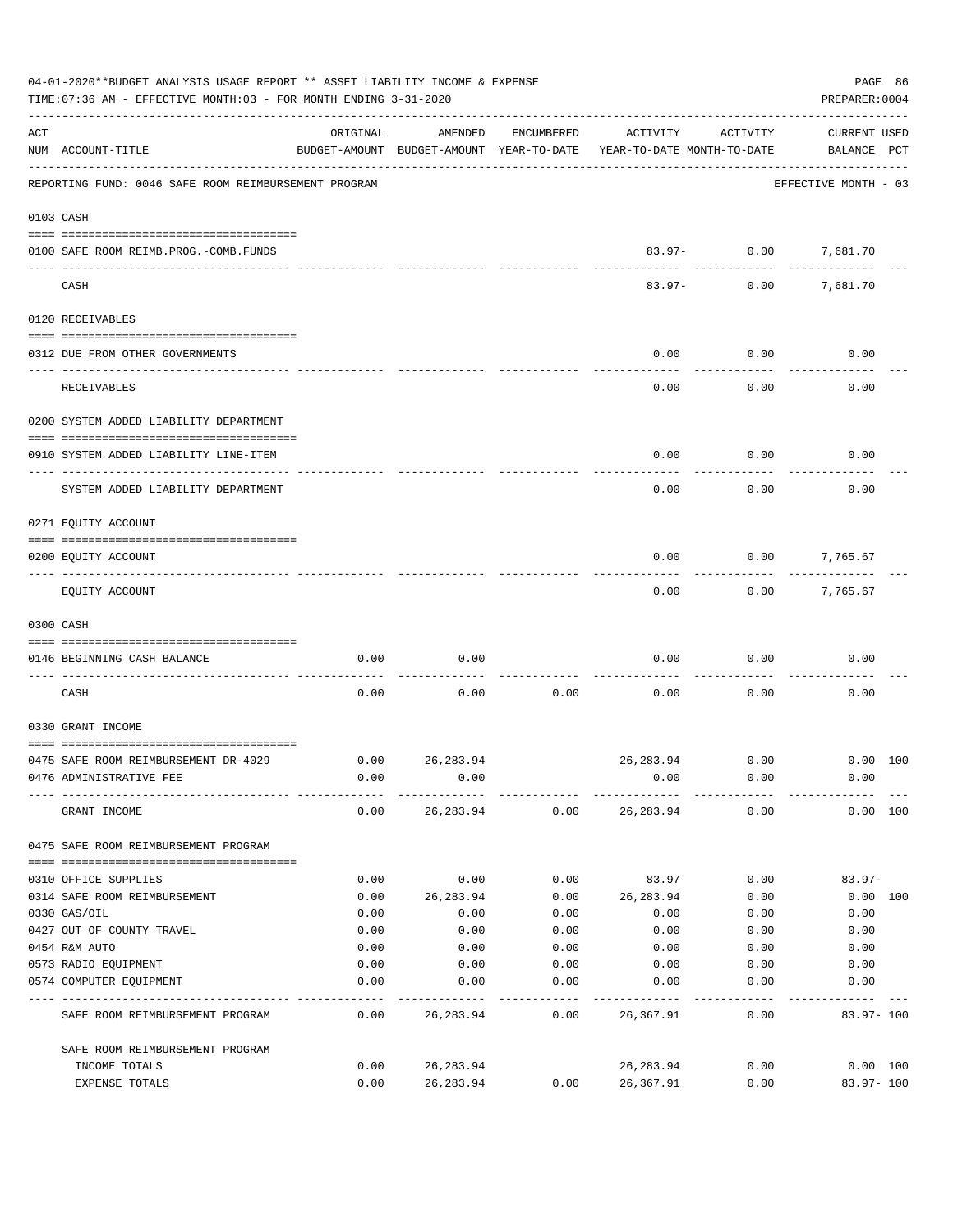| 04-01-2020**BUDGET ANALYSIS USAGE REPORT ** ASSET LIABILITY INCOME & EXPENSE<br>PAGE 87<br>TIME: 07:36 AM - EFFECTIVE MONTH: 03 - FOR MONTH ENDING 3-31-2020<br>PREPARER: 0004 |                                              |           |                     |            |                                                                                 |                               |                              |    |  |  |  |
|--------------------------------------------------------------------------------------------------------------------------------------------------------------------------------|----------------------------------------------|-----------|---------------------|------------|---------------------------------------------------------------------------------|-------------------------------|------------------------------|----|--|--|--|
| ACT                                                                                                                                                                            | NUM ACCOUNT-TITLE                            | ORIGINAL  | AMENDED             | ENCUMBERED | ACTIVITY<br>BUDGET-AMOUNT BUDGET-AMOUNT YEAR-TO-DATE YEAR-TO-DATE MONTH-TO-DATE | ACTIVITY                      | CURRENT USED<br>BALANCE PCT  |    |  |  |  |
|                                                                                                                                                                                | REPORTING FUND: 0048 ELECTION EQUIPMENT FUND |           |                     |            |                                                                                 |                               | EFFECTIVE MONTH - 03         |    |  |  |  |
|                                                                                                                                                                                | 0103 CASH                                    |           |                     |            |                                                                                 |                               |                              |    |  |  |  |
|                                                                                                                                                                                | 0100 ELECTION EQUIP. FUND-COMBINED FUNDS     |           |                     |            |                                                                                 | $255.14 - 767.64 - 38,329.45$ |                              |    |  |  |  |
|                                                                                                                                                                                | CASH                                         |           |                     |            | $255.14-$                                                                       |                               | -------<br>767.64- 38,329.45 |    |  |  |  |
|                                                                                                                                                                                | 0200 SYSTEM ADDED LIABILITY DEPARTMENT       |           |                     |            |                                                                                 |                               |                              |    |  |  |  |
|                                                                                                                                                                                | 0910 SYSTEM ADDED LIABILITY LINE-ITEM        |           |                     |            | 0.00                                                                            | 0.00                          | 0.00                         |    |  |  |  |
|                                                                                                                                                                                | SYSTEM ADDED LIABILITY DEPARTMENT            |           |                     |            | 0.00                                                                            | 0.00                          | 0.00                         |    |  |  |  |
|                                                                                                                                                                                | 0271 EQUITY ACCOUNT                          |           |                     |            |                                                                                 |                               |                              |    |  |  |  |
|                                                                                                                                                                                |                                              |           |                     |            |                                                                                 |                               |                              |    |  |  |  |
|                                                                                                                                                                                | 0200 EOUITY ACCOUNT                          |           |                     |            | 0.00                                                                            | $0.00$ 38,584.59              |                              |    |  |  |  |
|                                                                                                                                                                                | EQUITY ACCOUNT                               |           |                     |            | 0.00                                                                            | 0.00                          | 38,584.59                    |    |  |  |  |
|                                                                                                                                                                                | 0300 CASH                                    |           |                     |            |                                                                                 |                               |                              |    |  |  |  |
|                                                                                                                                                                                | 0148 BEGINNING CASH BALANCE                  | 11,000.00 | 11,000.00           |            | 0.00                                                                            |                               | $0.00$ 11,000.00 00          |    |  |  |  |
|                                                                                                                                                                                | CASH                                         |           | 11,000.00 11,000.00 | 0.00       | 0.00                                                                            | 0.00                          | 11,000.00                    | 00 |  |  |  |
|                                                                                                                                                                                | 0340 INCOME                                  |           |                     |            |                                                                                 |                               |                              |    |  |  |  |
|                                                                                                                                                                                | 0130 REFUNDS & MISCELLANEOUS                 | 0.00      | 0.00                |            | 0.00                                                                            | 0.00                          | 0.00                         |    |  |  |  |
|                                                                                                                                                                                | 0403 CONTRACT ADMINISTRATIVE FEE             | 0.00      | 0.00                |            | 112.50                                                                          | 0.00                          | $112.50+$                    |    |  |  |  |
|                                                                                                                                                                                | 0484 ELECTION REIMBURSEMENT                  | 4,000.00  | 4,000.00            |            | 400.00                                                                          | 0.00                          | 3,600.00                     | 10 |  |  |  |
|                                                                                                                                                                                | INCOME                                       | 4,000.00  | 4,000.00            | 0.00       | 512.50                                                                          | 0.00                          | 3,487.50                     | 13 |  |  |  |
|                                                                                                                                                                                | 0403 ELECTION EQUIPMENT FUND                 |           |                     |            |                                                                                 |                               |                              |    |  |  |  |
|                                                                                                                                                                                | 0421 ELECTION INTERNET                       | 0.00      | 0.00                | 0.00       | 0.00                                                                            | 0.00                          | 0.00                         |    |  |  |  |
|                                                                                                                                                                                | 0485 LICENSE/SUPPORT                         | 0.00      | 0.00                | 0.00       | 0.00                                                                            | 0.00                          | 0.00                         |    |  |  |  |
|                                                                                                                                                                                | 0573 ELECTION EQUIPMENT                      | 15,000.00 | 15,000.00           | 0.00       | 767.64                                                                          | 767.64                        | 14,232.36                    | 05 |  |  |  |
|                                                                                                                                                                                | ELECTION EQUIPMENT FUND                      | 15,000.00 | 15,000.00           | 0.00       | 767.64                                                                          | 767.64                        | 14,232.36 05                 |    |  |  |  |
|                                                                                                                                                                                | ELECTION EQUIPMENT FUND                      |           |                     |            |                                                                                 |                               |                              |    |  |  |  |
|                                                                                                                                                                                | INCOME TOTALS                                | 15,000.00 | 15,000.00           |            | 512.50                                                                          | 0.00                          | 14,487.50                    | 03 |  |  |  |
|                                                                                                                                                                                | EXPENSE TOTALS                               | 15,000.00 | 15,000.00           | 0.00       | 767.64                                                                          | 767.64                        | 14,232.36 05                 |    |  |  |  |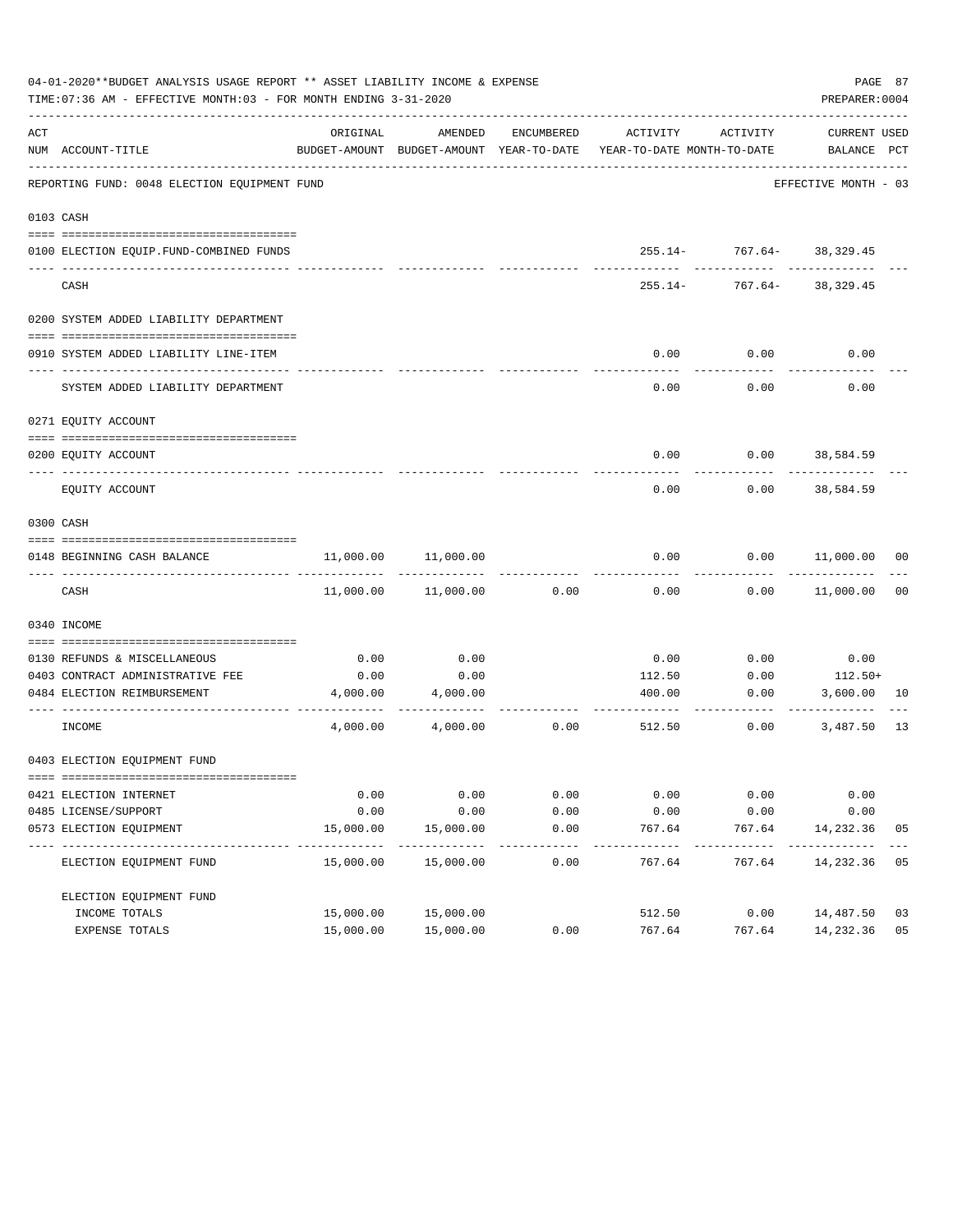| 04-01-2020**BUDGET ANALYSIS USAGE REPORT ** ASSET LIABILITY INCOME & EXPENSE<br>PAGE 88<br>TIME: 07:36 AM - EFFECTIVE MONTH: 03 - FOR MONTH ENDING 3-31-2020<br>PREPARER: 0004                                                                                                                                                                                                                                                                                             |                                                |          |                                                                                |                    |          |                    |                                    |  |  |  |
|----------------------------------------------------------------------------------------------------------------------------------------------------------------------------------------------------------------------------------------------------------------------------------------------------------------------------------------------------------------------------------------------------------------------------------------------------------------------------|------------------------------------------------|----------|--------------------------------------------------------------------------------|--------------------|----------|--------------------|------------------------------------|--|--|--|
| ACT                                                                                                                                                                                                                                                                                                                                                                                                                                                                        | NUM ACCOUNT-TITLE                              | ORIGINAL | AMENDED<br>BUDGET-AMOUNT BUDGET-AMOUNT YEAR-TO-DATE YEAR-TO-DATE MONTH-TO-DATE | ENCUMBERED         | ACTIVITY | ACTIVITY           | <b>CURRENT USED</b><br>BALANCE PCT |  |  |  |
|                                                                                                                                                                                                                                                                                                                                                                                                                                                                            | REPORTING FUND: 0049 INVESTIGATOR/LEOSE GRANT  |          |                                                                                |                    |          |                    | EFFECTIVE MONTH - 03               |  |  |  |
|                                                                                                                                                                                                                                                                                                                                                                                                                                                                            | 0100 PAYROLL                                   |          |                                                                                |                    |          |                    |                                    |  |  |  |
|                                                                                                                                                                                                                                                                                                                                                                                                                                                                            | 0100 PAYROLL                                   |          |                                                                                |                    | 0.00     | 0.00               | 0.00                               |  |  |  |
| $\frac{1}{2} \left( \frac{1}{2} \right) \left( \frac{1}{2} \right) \left( \frac{1}{2} \right) \left( \frac{1}{2} \right) \left( \frac{1}{2} \right) \left( \frac{1}{2} \right) \left( \frac{1}{2} \right) \left( \frac{1}{2} \right) \left( \frac{1}{2} \right) \left( \frac{1}{2} \right) \left( \frac{1}{2} \right) \left( \frac{1}{2} \right) \left( \frac{1}{2} \right) \left( \frac{1}{2} \right) \left( \frac{1}{2} \right) \left( \frac{1}{2} \right) \left( \frac$ | -------------------------- --------<br>PAYROLL |          |                                                                                |                    | 0.00     | 0.00               | 0.00                               |  |  |  |
|                                                                                                                                                                                                                                                                                                                                                                                                                                                                            | 0103 CASH                                      |          |                                                                                |                    |          |                    |                                    |  |  |  |
|                                                                                                                                                                                                                                                                                                                                                                                                                                                                            | 0100 INVESTIGATOR/LEOSE-COMB.FUNDS             |          |                                                                                |                    | 3.70     | $331.66 - 685.36$  |                                    |  |  |  |
|                                                                                                                                                                                                                                                                                                                                                                                                                                                                            | CASH                                           |          |                                                                                |                    | 3.70     |                    | 331.66- 685.36                     |  |  |  |
|                                                                                                                                                                                                                                                                                                                                                                                                                                                                            | 0271 EQUITY ACCOUNT                            |          |                                                                                |                    |          |                    |                                    |  |  |  |
|                                                                                                                                                                                                                                                                                                                                                                                                                                                                            | 0200 EQUITY ACCOUNT                            |          |                                                                                |                    | 0.00     |                    | $0.00$ 681.66                      |  |  |  |
|                                                                                                                                                                                                                                                                                                                                                                                                                                                                            | EQUITY ACCOUNT                                 |          |                                                                                |                    | 0.00     | ---------<br>0.00  | 681.66                             |  |  |  |
|                                                                                                                                                                                                                                                                                                                                                                                                                                                                            | 0300 CASH                                      |          |                                                                                |                    |          |                    |                                    |  |  |  |
|                                                                                                                                                                                                                                                                                                                                                                                                                                                                            |                                                |          |                                                                                |                    |          |                    |                                    |  |  |  |
|                                                                                                                                                                                                                                                                                                                                                                                                                                                                            | 0149 BEGINNING CASH BALANCE                    | 0.00     | 681.66                                                                         |                    | 0.00     | 0.00               | 681.66 00<br>----------            |  |  |  |
|                                                                                                                                                                                                                                                                                                                                                                                                                                                                            | CASH                                           | 0.00     | 681.66                                                                         | 0.00               | 0.00     | 0.00               | 0 <sub>0</sub><br>681.66           |  |  |  |
|                                                                                                                                                                                                                                                                                                                                                                                                                                                                            | 0330 GRANT INCOME                              |          |                                                                                |                    |          |                    |                                    |  |  |  |
|                                                                                                                                                                                                                                                                                                                                                                                                                                                                            | 0475 INVESTIGATOR/LEOSE GRANT                  | 0.00     | 0.00                                                                           |                    | 685.36   | 0.00               | 685.36+                            |  |  |  |
|                                                                                                                                                                                                                                                                                                                                                                                                                                                                            | GRANT INCOME                                   | 0.00     | 0.00                                                                           | ----------<br>0.00 | 685.36   | ----------<br>0.00 | $685.36+$                          |  |  |  |
|                                                                                                                                                                                                                                                                                                                                                                                                                                                                            | 0475 INVESTIGATOR/LEOSE                        |          |                                                                                |                    |          |                    |                                    |  |  |  |
|                                                                                                                                                                                                                                                                                                                                                                                                                                                                            | 0103 SALARY                                    | 0.00     |                                                                                | $0.00$ 0.00        |          | $0.00$ 0.00        | 0.00                               |  |  |  |
|                                                                                                                                                                                                                                                                                                                                                                                                                                                                            | 0201 SOCIAL SECURITY                           | 0.00     | 0.00                                                                           | 0.00               | 0.00     | 0.00               | 0.00                               |  |  |  |
|                                                                                                                                                                                                                                                                                                                                                                                                                                                                            | 0202 GROUP HEALTH INSURANCE                    | 0.00     | 0.00                                                                           | 0.00               | 0.00     | 0.00               | 0.00                               |  |  |  |
|                                                                                                                                                                                                                                                                                                                                                                                                                                                                            | 0203 RETIREMENT                                | 0.00     | 0.00                                                                           | 0.00               | 0.00     | 0.00               | 0.00                               |  |  |  |
|                                                                                                                                                                                                                                                                                                                                                                                                                                                                            | 0204 WORKER'S COMPENSATION                     | 0.00     | 0.00                                                                           | 0.00               | 0.00     | 0.00               | 0.00                               |  |  |  |
|                                                                                                                                                                                                                                                                                                                                                                                                                                                                            | 0205 MEDICARE TAX                              | 0.00     | 0.00                                                                           | 0.00               | 0.00     | 0.00               | 0.00                               |  |  |  |
|                                                                                                                                                                                                                                                                                                                                                                                                                                                                            | 0310 OFFICE SUPPLIES                           | 0.00     | 0.00                                                                           | 0.00               | 0.00     | 0.00               | 0.00                               |  |  |  |
|                                                                                                                                                                                                                                                                                                                                                                                                                                                                            | 0427 TRAINING/TUITION/OUT OF COUNTY            | 0.00     | 681.66                                                                         | 0.00               | 681.66   | 331.66             | 0.00 100                           |  |  |  |
|                                                                                                                                                                                                                                                                                                                                                                                                                                                                            | 0572 OFFICE EQUIPMENT                          | 0.00     | 0.00                                                                           | 0.00               | 0.00     | 0.00               | 0.00                               |  |  |  |
|                                                                                                                                                                                                                                                                                                                                                                                                                                                                            | 0574 COMPUTER EQUIPMENT                        | 0.00     | 0.00                                                                           | 0.00               | 0.00     | 0.00               | 0.00                               |  |  |  |
|                                                                                                                                                                                                                                                                                                                                                                                                                                                                            | INVESTIGATOR/LEOSE                             | 0.00     | 681.66                                                                         | 0.00               | 681.66   | 331.66             | 0.00 100                           |  |  |  |
|                                                                                                                                                                                                                                                                                                                                                                                                                                                                            | INVESTIGATOR/LEOSE GRANT                       |          |                                                                                |                    |          |                    |                                    |  |  |  |
|                                                                                                                                                                                                                                                                                                                                                                                                                                                                            | INCOME TOTALS                                  | 0.00     | 681.66                                                                         |                    | 685.36   | 0.00               | $3.70 + 101$                       |  |  |  |
|                                                                                                                                                                                                                                                                                                                                                                                                                                                                            | EXPENSE TOTALS                                 | 0.00     | 681.66                                                                         | 0.00               | 681.66   | 331.66             | 0.00 100                           |  |  |  |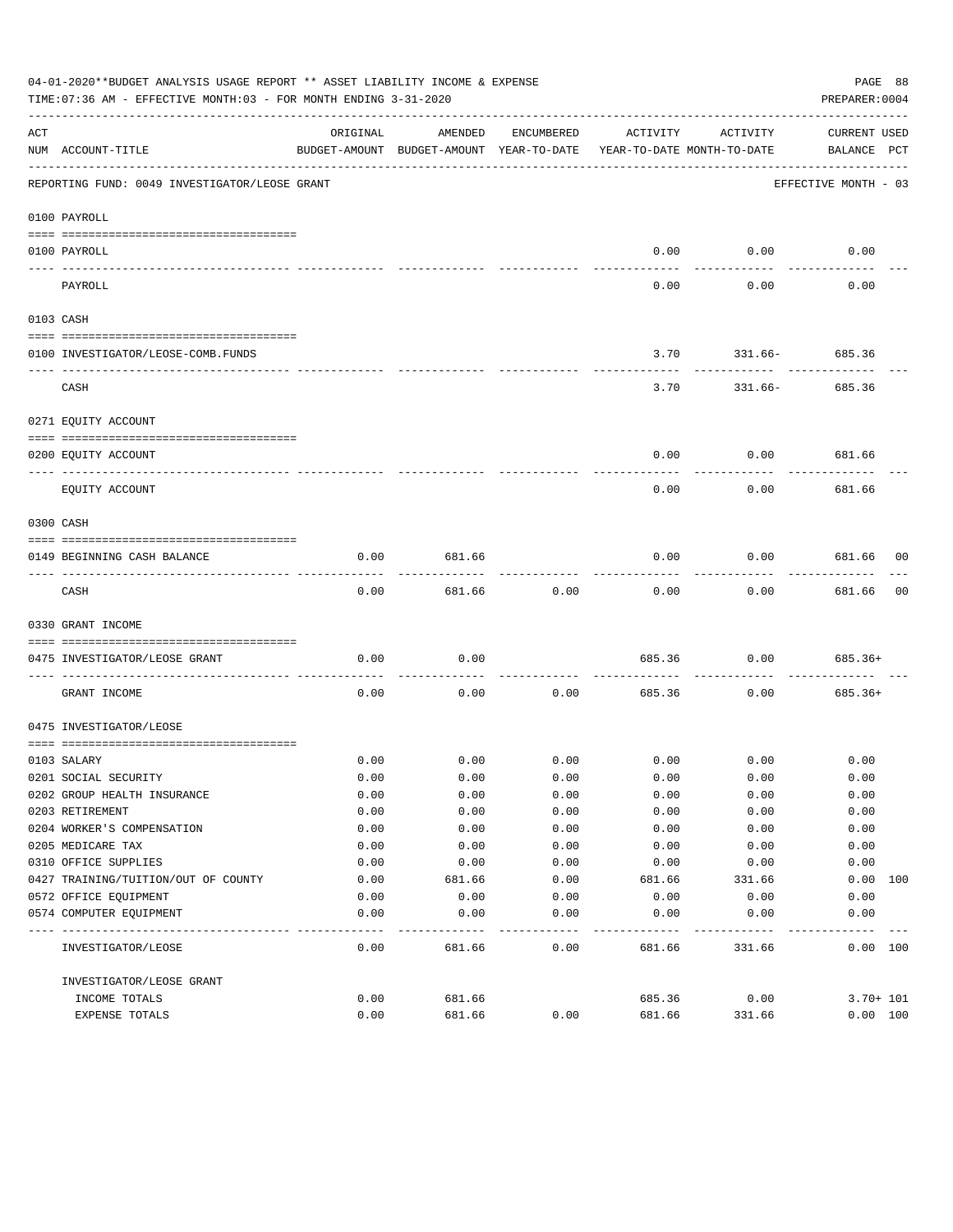|     | 04-01-2020**BUDGET ANALYSIS USAGE REPORT ** ASSET LIABILITY INCOME & EXPENSE<br>PAGE 89<br>TIME: 07:36 AM - EFFECTIVE MONTH: 03 - FOR MONTH ENDING 3-31-2020<br>PREPARER: 0004 |          |                                                     |            |                                        |          |                                    |  |  |  |  |  |
|-----|--------------------------------------------------------------------------------------------------------------------------------------------------------------------------------|----------|-----------------------------------------------------|------------|----------------------------------------|----------|------------------------------------|--|--|--|--|--|
| ACT | NUM ACCOUNT-TITLE                                                                                                                                                              | ORIGINAL | AMENDED<br>BUDGET-AMOUNT BUDGET-AMOUNT YEAR-TO-DATE | ENCUMBERED | ACTIVITY<br>YEAR-TO-DATE MONTH-TO-DATE | ACTIVITY | <b>CURRENT USED</b><br>BALANCE PCT |  |  |  |  |  |
|     | REPORTING FUND: 0050 ELECTION SUPPORT                                                                                                                                          |          |                                                     |            |                                        |          | EFFECTIVE MONTH - 03               |  |  |  |  |  |
|     | 0103 CASH                                                                                                                                                                      |          |                                                     |            |                                        |          |                                    |  |  |  |  |  |
|     | 0100 ELECTION SUPPORT FUND-COMB.FUNDS                                                                                                                                          |          |                                                     |            | 0.00                                   | 0.00     | 0.00                               |  |  |  |  |  |
|     | CASH                                                                                                                                                                           |          |                                                     |            | 0.00                                   | 0.00     | 0.00                               |  |  |  |  |  |
|     | 0200 SYSTEM ADDED LIABILITY DEPARTMENT                                                                                                                                         |          |                                                     |            |                                        |          |                                    |  |  |  |  |  |
|     | 0910 SYSTEM ADDED LIABILITY LINE-ITEM                                                                                                                                          |          |                                                     |            | 0.00                                   | 0.00     | 0.00                               |  |  |  |  |  |
|     | SYSTEM ADDED LIABILITY DEPARTMENT                                                                                                                                              |          |                                                     |            | 0.00                                   | 0.00     | 0.00                               |  |  |  |  |  |
|     | 0271 EQUITY ACCOUNT                                                                                                                                                            |          |                                                     |            |                                        |          |                                    |  |  |  |  |  |
|     | 0200 EQUITY ACCOUNT                                                                                                                                                            |          |                                                     |            | 0.00                                   | 0.00     | 0.00                               |  |  |  |  |  |
|     | EQUITY ACCOUNT                                                                                                                                                                 |          |                                                     |            | 0.00                                   | 0.00     | 0.00                               |  |  |  |  |  |
|     | 0300 CASH                                                                                                                                                                      |          |                                                     |            |                                        |          |                                    |  |  |  |  |  |
|     | 0150 BEGINNING CASH BALANCE                                                                                                                                                    | 0.00     | 0.00                                                |            | 0.00                                   | 0.00     | 0.00                               |  |  |  |  |  |
|     | CASH                                                                                                                                                                           | 0.00     | 0.00                                                | 0.00       | 0.00                                   | 0.00     | 0.00                               |  |  |  |  |  |
|     | 0370 MISCELLANEOUS INCOME                                                                                                                                                      |          |                                                     |            |                                        |          |                                    |  |  |  |  |  |
|     | 0403 LOCAL FUNDING                                                                                                                                                             | 0.00     | 0.00                                                |            | 0.00                                   | 0.00     | 0.00                               |  |  |  |  |  |
|     | MISCELLANEOUS INCOME                                                                                                                                                           | 0.00     | 0.00                                                | 0.00       | 0.00                                   | 0.00     | 0.00                               |  |  |  |  |  |
|     | 0403 ELECTION SUPPORT                                                                                                                                                          |          |                                                     |            |                                        |          |                                    |  |  |  |  |  |
|     | 0310 OFFICE SUPPLIES                                                                                                                                                           | 0.00     | 0.00                                                | 0.00       | 0.00                                   | 0.00     | 0.00                               |  |  |  |  |  |
|     | 0311 POSTAGE                                                                                                                                                                   | 0.00     | 0.00                                                | 0.00       | 0.00                                   | 0.00     | 0.00                               |  |  |  |  |  |
|     | 0427 TRAVEL/TRAINING                                                                                                                                                           | 0.00     | 0.00                                                | 0.00       | 0.00                                   | 0.00     | 0.00                               |  |  |  |  |  |
|     | 0430 BIDS AND NOTICES                                                                                                                                                          | 0.00     | 0.00                                                | 0.00       | 0.00                                   | 0.00     | 0.00                               |  |  |  |  |  |
|     | 0573 ELECTION EQUIPMENT                                                                                                                                                        | 0.00     | 0.00                                                | 0.00       | 0.00                                   | 0.00     | 0.00                               |  |  |  |  |  |
|     | ELECTION SUPPORT                                                                                                                                                               | 0.00     | 0.00                                                | 0.00       | 0.00                                   | 0.00     | 0.00                               |  |  |  |  |  |
|     | ELECTION SUPPORT                                                                                                                                                               |          |                                                     |            |                                        |          |                                    |  |  |  |  |  |
|     | INCOME TOTALS                                                                                                                                                                  | 0.00     | 0.00                                                |            | 0.00                                   | 0.00     | 0.00                               |  |  |  |  |  |
|     | EXPENSE TOTALS                                                                                                                                                                 | 0.00     | 0.00                                                | 0.00       | 0.00                                   | 0.00     | 0.00                               |  |  |  |  |  |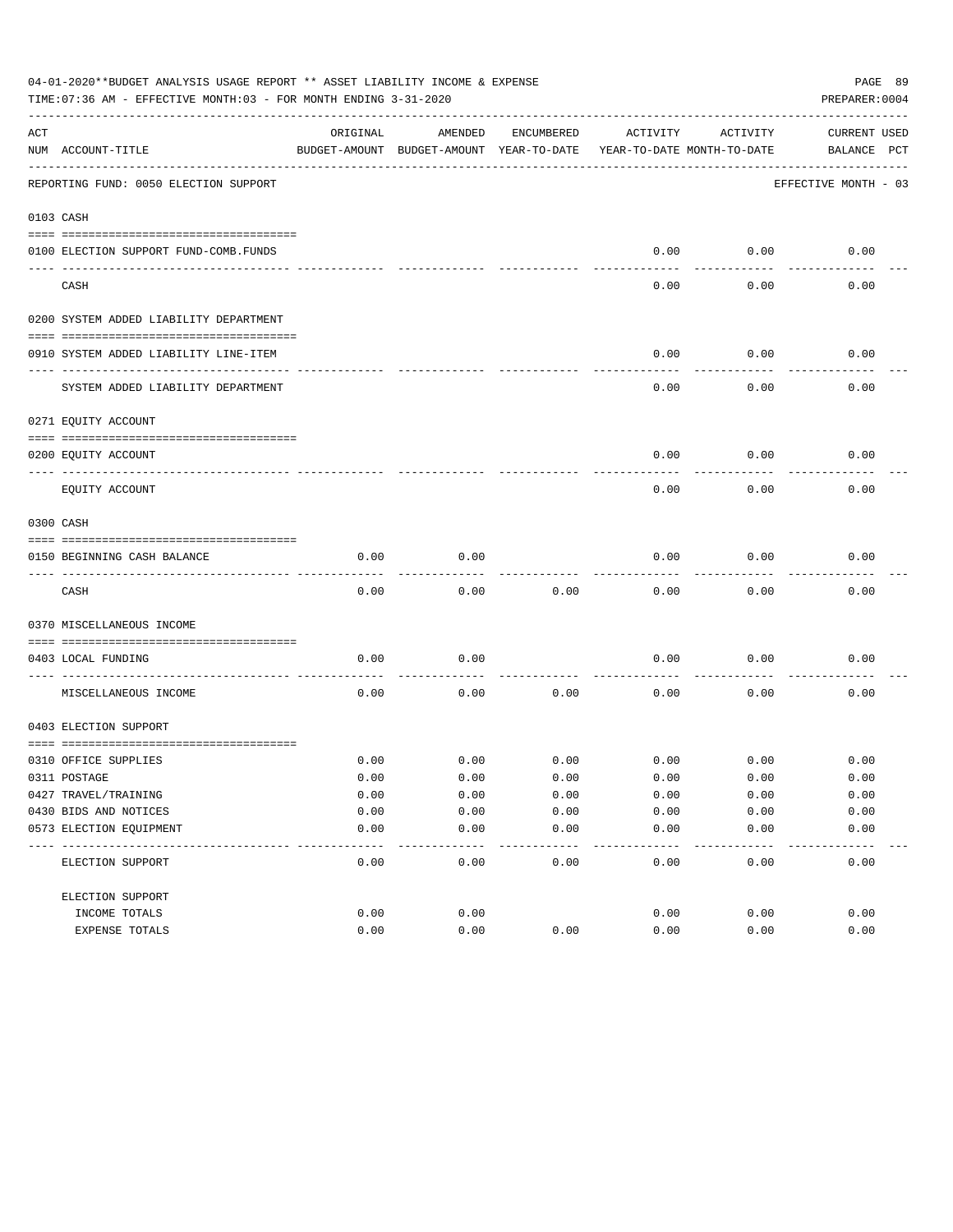|     | 04-01-2020**BUDGET ANALYSIS USAGE REPORT ** ASSET LIABILITY INCOME & EXPENSE<br>TIME: 07:36 AM - EFFECTIVE MONTH: 03 - FOR MONTH ENDING 3-31-2020<br>PREPARER: 0004 |          |                                                     |                   |          |                                        |                             |                |  |  |  |
|-----|---------------------------------------------------------------------------------------------------------------------------------------------------------------------|----------|-----------------------------------------------------|-------------------|----------|----------------------------------------|-----------------------------|----------------|--|--|--|
| ACT | NUM ACCOUNT-TITLE                                                                                                                                                   | ORIGINAL | AMENDED<br>BUDGET-AMOUNT BUDGET-AMOUNT YEAR-TO-DATE | <b>ENCUMBERED</b> | ACTIVITY | ACTIVITY<br>YEAR-TO-DATE MONTH-TO-DATE | CURRENT USED<br>BALANCE PCT |                |  |  |  |
|     | REPORTING FUND: 0051 CO.CLERK CO.& DIST.CT. TECHNOLOGY                                                                                                              |          |                                                     |                   |          |                                        | EFFECTIVE MONTH - 03        |                |  |  |  |
|     | 0103 CASH                                                                                                                                                           |          |                                                     |                   |          |                                        |                             |                |  |  |  |
|     | 0100 CO.CLK.CO.& DIST.CT.TECHNOLOGY-COM                                                                                                                             |          |                                                     |                   |          | 60.36 0.00                             | 7,574.32                    |                |  |  |  |
|     | CASH                                                                                                                                                                |          |                                                     |                   | 60.36    | 0.00                                   | 7,574.32                    |                |  |  |  |
|     | 0120 RECEIVABLES                                                                                                                                                    |          |                                                     |                   |          |                                        |                             |                |  |  |  |
|     | 0313 DUE FROM OTHER FUNDS                                                                                                                                           |          |                                                     |                   | 0.00     | 0.00                                   | 59.92                       |                |  |  |  |
|     | RECEIVABLES                                                                                                                                                         |          |                                                     |                   | 0.00     | 0.00                                   | 59.92                       |                |  |  |  |
|     | 0271 EQUITY ACCOUNT                                                                                                                                                 |          |                                                     |                   |          |                                        |                             |                |  |  |  |
|     | 0200 EQUITY ACCOUNT                                                                                                                                                 |          |                                                     |                   | 0.00     | 0.00                                   | 7,573.88                    |                |  |  |  |
|     | ---- -----------------------<br>EQUITY ACCOUNT                                                                                                                      |          |                                                     |                   | 0.00     | 0.00                                   | .<br>7,573.88               |                |  |  |  |
|     | 0300 CASH                                                                                                                                                           |          |                                                     |                   |          |                                        |                             |                |  |  |  |
|     | 0151 BEGINNING CASH BALANCE                                                                                                                                         | 2,400.00 | 2,400.00                                            |                   | 0.00     | 0.00                                   | 2,400.00                    | 0 <sub>0</sub> |  |  |  |
|     | CASH                                                                                                                                                                | 2,400.00 | 2,400.00                                            | 0.00              | 0.00     | 0.00                                   | 2,400.00                    | 0 <sub>0</sub> |  |  |  |
|     | 0370 CO.CLK.MISCELLANEOUS INCOME                                                                                                                                    |          |                                                     |                   |          |                                        |                             |                |  |  |  |
|     | 0440 CO.CLK.CO.& DIST.CT.TECHNOLOGY FEE                                                                                                                             | 600.00   | 600.00                                              |                   | 60.36    | 0.00                                   | 539.64 10                   |                |  |  |  |
|     | CO. CLK. MISCELLANEOUS INCOME                                                                                                                                       | 600.00   | 600.00                                              | 0.00              | 60.36    | 0.00                                   | 539.64                      | 10             |  |  |  |
|     | 0440 CO.CLK.COURT TECHNOLOGY EQUIPMENT                                                                                                                              |          |                                                     |                   |          |                                        |                             |                |  |  |  |
|     | 0572 OFFICE EOUIPMENT                                                                                                                                               | 3,000.00 | 3,000.00                                            | 0.00              | 0.00     | 0.00                                   | 3,000.00                    | 0 <sub>0</sub> |  |  |  |
|     | CO.CLK.COURT TECHNOLOGY EQUIPMENT                                                                                                                                   | 3,000.00 | 3,000.00                                            | 0.00              | 0.00     | 0.00                                   | 3,000.00                    | 0 <sub>0</sub> |  |  |  |
|     | CO.CLERK CO.& DIST.CT. TECHNOLOGY                                                                                                                                   |          |                                                     |                   |          |                                        |                             |                |  |  |  |
|     | INCOME TOTALS                                                                                                                                                       | 3,000.00 | 3,000.00                                            |                   | 60.36    | 0.00                                   | 2,939.64                    | 02             |  |  |  |
|     | <b>EXPENSE TOTALS</b>                                                                                                                                               | 3,000.00 | 3,000.00                                            | 0.00              | 0.00     | 0.00                                   | 3,000.00                    | 0 <sub>0</sub> |  |  |  |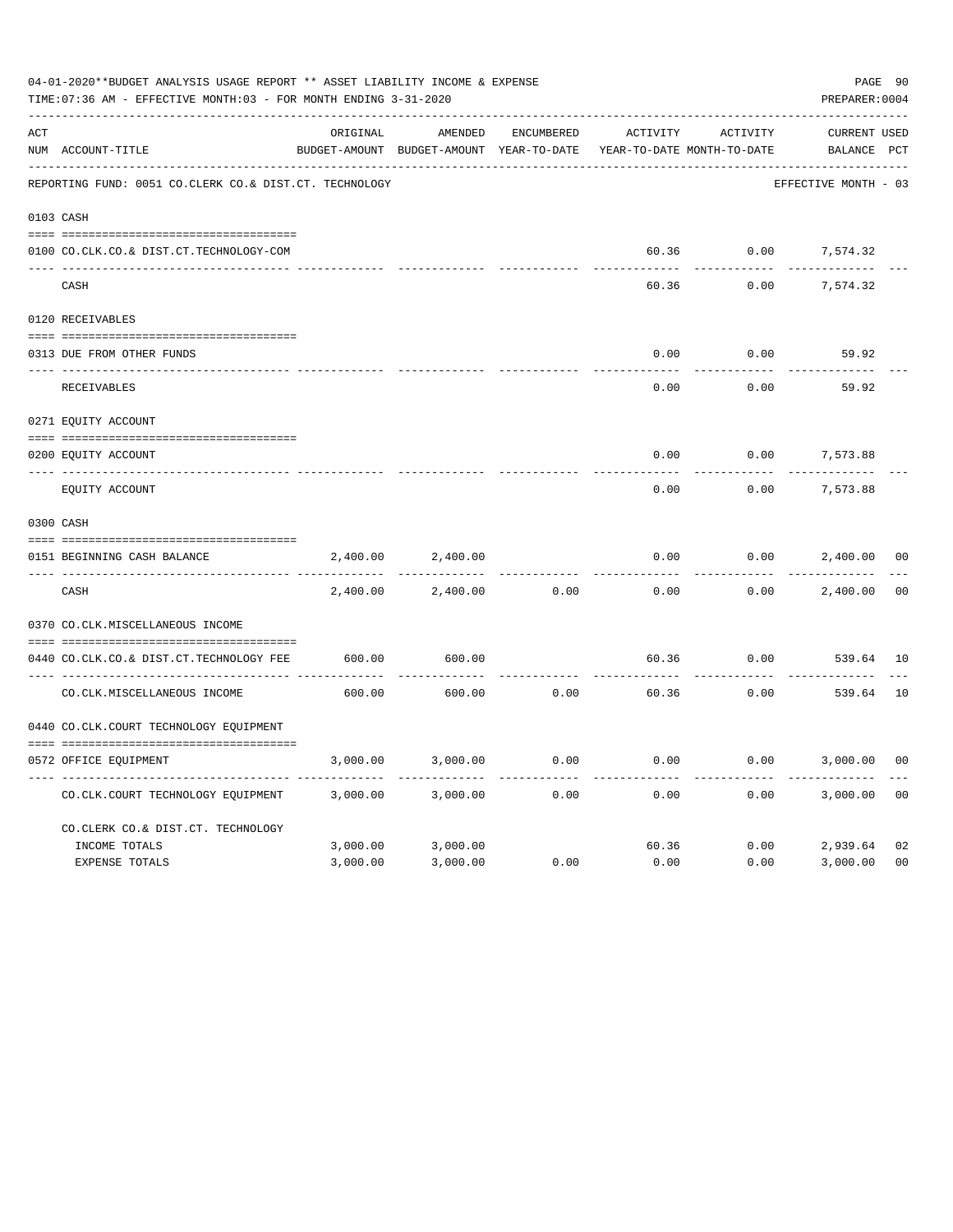|     | 04-01-2020**BUDGET ANALYSIS USAGE REPORT ** ASSET LIABILITY INCOME & EXPENSE<br>PAGE 91<br>TIME: 07:36 AM - EFFECTIVE MONTH: 03 - FOR MONTH ENDING 3-31-2020<br>PREPARER: 0004 |          |                     |                     |                                                                                 |                           |                                     |  |  |  |  |
|-----|--------------------------------------------------------------------------------------------------------------------------------------------------------------------------------|----------|---------------------|---------------------|---------------------------------------------------------------------------------|---------------------------|-------------------------------------|--|--|--|--|
| ACT | NUM ACCOUNT-TITLE                                                                                                                                                              | ORIGINAL | AMENDED             | ENCUMBERED          | ACTIVITY<br>BUDGET-AMOUNT BUDGET-AMOUNT YEAR-TO-DATE YEAR-TO-DATE MONTH-TO-DATE | ACTIVITY                  | CURRENT USED<br>BALANCE PCT         |  |  |  |  |
|     | REPORTING FUND: 0052 CO.CLK.COURT RECORDS PRESERVATION                                                                                                                         |          |                     |                     |                                                                                 |                           | EFFECTIVE MONTH - 03                |  |  |  |  |
|     | 0103 CASH                                                                                                                                                                      |          |                     |                     |                                                                                 |                           |                                     |  |  |  |  |
|     | 0100 CO.CLK.COURT RECORDS PRESERVATION-                                                                                                                                        |          |                     |                     |                                                                                 | $198.98$ 2.89 $14,734.87$ |                                     |  |  |  |  |
|     | CASH                                                                                                                                                                           |          |                     |                     | 198.98                                                                          | ------------              | $- - - - - - - -$<br>2.89 14,734.87 |  |  |  |  |
|     | 0120 RECEIVABLES                                                                                                                                                               |          |                     |                     |                                                                                 |                           |                                     |  |  |  |  |
|     | 0313 DUE FROM OTHER FUNDS                                                                                                                                                      |          |                     |                     | 0.00                                                                            | 0.00                      | 120.00                              |  |  |  |  |
|     |                                                                                                                                                                                |          |                     |                     |                                                                                 |                           | ----------                          |  |  |  |  |
|     | RECEIVABLES                                                                                                                                                                    |          |                     |                     | 0.00                                                                            | 0.00                      | 120.00                              |  |  |  |  |
|     | 0200 SYSTEM ADDED LIABILITY DEPARTMENT                                                                                                                                         |          |                     |                     |                                                                                 |                           |                                     |  |  |  |  |
|     | 0910 SYSTEM ADDED LIABILITY LINE-ITEM                                                                                                                                          |          |                     |                     | 0.00                                                                            | 0.00                      | 0.00                                |  |  |  |  |
|     | SYSTEM ADDED LIABILITY DEPARTMENT                                                                                                                                              |          |                     |                     | 0.00                                                                            | 0.00                      | 0.00                                |  |  |  |  |
|     | 0271 EQUITY ACCOUNT                                                                                                                                                            |          |                     |                     |                                                                                 |                           |                                     |  |  |  |  |
|     | 0200 EQUITY ACCOUNT                                                                                                                                                            |          |                     |                     | 0.00                                                                            |                           | $0.00$ 14,655.89                    |  |  |  |  |
|     | EQUITY ACCOUNT                                                                                                                                                                 |          |                     |                     | 0.00                                                                            |                           | $0.00$ 14,655.89                    |  |  |  |  |
|     | 0360 INTEREST EARNINGS                                                                                                                                                         |          |                     |                     |                                                                                 |                           |                                     |  |  |  |  |
|     | 0100 INTEREST EARNINGS                                                                                                                                                         | 0.00     | 0.00                |                     |                                                                                 |                           | 18.98 2.89 18.98+                   |  |  |  |  |
|     | ------------------- ---<br>INTEREST EARNINGS                                                                                                                                   | 0.00     | 0.00                | ----------<br>0.00  | 18.98                                                                           | -----------<br>2.89       | 18.98+                              |  |  |  |  |
|     | 0370 CO.CLK.MISCELLANEOUS INCOME                                                                                                                                               |          |                     |                     |                                                                                 |                           |                                     |  |  |  |  |
|     | 0133 CO.CLK.COURT RECORDS PRESERVATION                                                                                                                                         | 0.00     | $\overline{0.00}$   |                     |                                                                                 |                           | $180.00$ $0.00$ $180.00+$           |  |  |  |  |
|     | CO. CLK. MISCELLANEOUS INCOME                                                                                                                                                  | 0.00     | 0.00                | 0.00                | 180.00                                                                          | 0.00                      | $180.00+$                           |  |  |  |  |
|     | 0449 CO.CLK.COURT RECORDS PRES.EQUIPMEN                                                                                                                                        |          |                     |                     |                                                                                 |                           |                                     |  |  |  |  |
|     |                                                                                                                                                                                |          |                     |                     |                                                                                 |                           |                                     |  |  |  |  |
|     | 0572 OFFICE EQUIPMENT                                                                                                                                                          | 0.00     | 0.00<br>----------- | 0.00<br>----------- | 0.00                                                                            | 0.00                      | 0.00<br>-------------               |  |  |  |  |
|     | CO. CLK. COURT RECORDS PRES. EQUIPMEN                                                                                                                                          | 0.00     | 0.00                | 0.00                | 0.00                                                                            | 0.00                      | 0.00                                |  |  |  |  |
|     | CO. CLK. COURT RECORDS PRESERVATION                                                                                                                                            |          |                     |                     |                                                                                 |                           |                                     |  |  |  |  |
|     | INCOME TOTALS                                                                                                                                                                  | 0.00     | 0.00                |                     | 198.98                                                                          | 2.89                      | 198.98+                             |  |  |  |  |
|     | EXPENSE TOTALS                                                                                                                                                                 | 0.00     | 0.00                | 0.00                | 0.00                                                                            | 0.00                      | 0.00                                |  |  |  |  |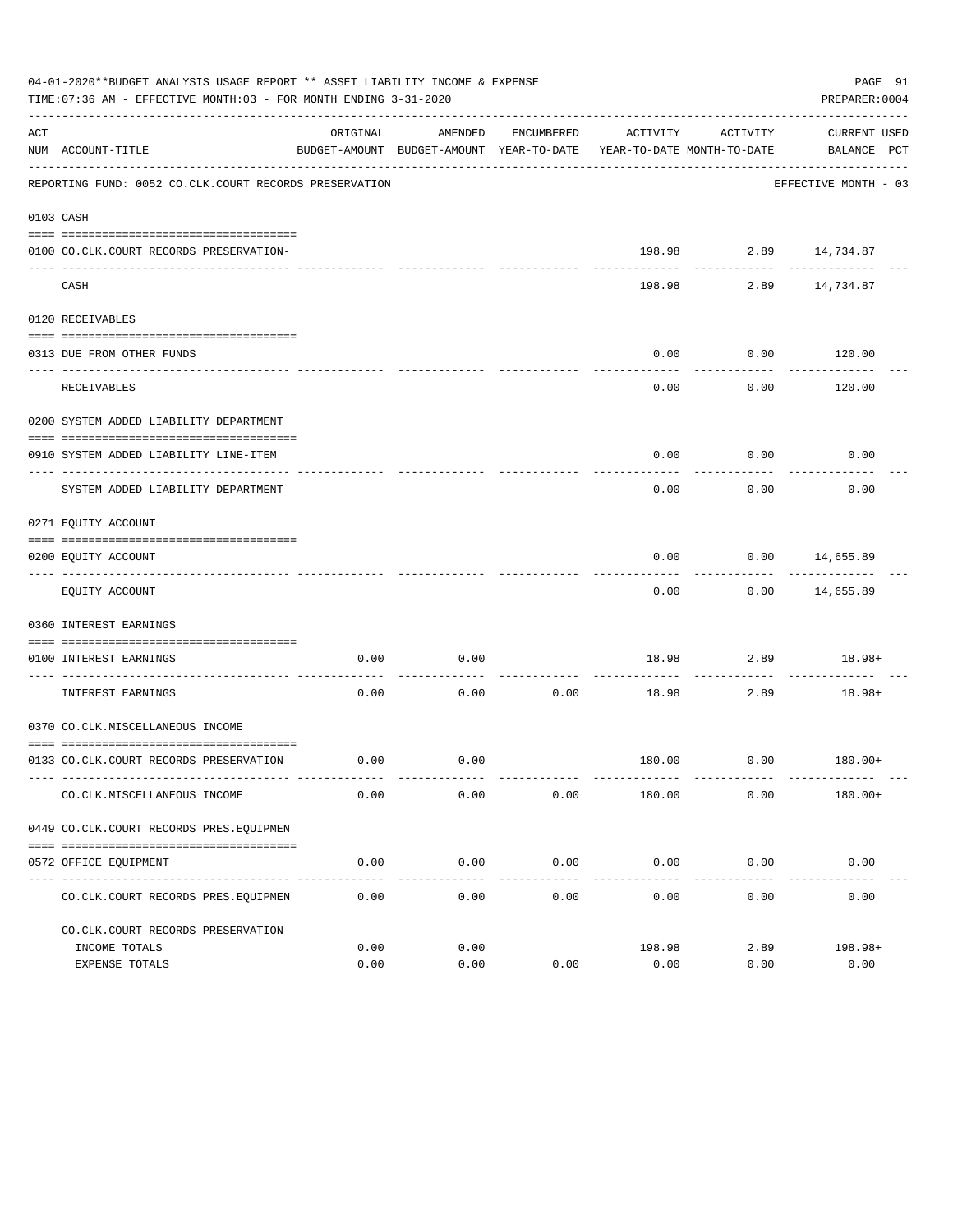|     | 04-01-2020**BUDGET ANALYSIS USAGE REPORT ** ASSET LIABILITY INCOME & EXPENSE<br>PAGE 92<br>TIME: 07:36 AM - EFFECTIVE MONTH: 03 - FOR MONTH ENDING 3-31-2020<br>PREPARER: 0004 |            |                                  |                      |                                                                                 |                                   |                                   |                |  |  |  |  |
|-----|--------------------------------------------------------------------------------------------------------------------------------------------------------------------------------|------------|----------------------------------|----------------------|---------------------------------------------------------------------------------|-----------------------------------|-----------------------------------|----------------|--|--|--|--|
| ACT | NUM ACCOUNT-TITLE                                                                                                                                                              | ORIGINAL   | AMENDED                          | ENCUMBERED           | ACTIVITY<br>BUDGET-AMOUNT BUDGET-AMOUNT YEAR-TO-DATE YEAR-TO-DATE MONTH-TO-DATE | ACTIVITY                          | CURRENT USED<br>BALANCE PCT       |                |  |  |  |  |
|     | REPORTING FUND: 0053 CO.CLERK RECORDS ARCHIVE                                                                                                                                  |            |                                  |                      |                                                                                 |                                   | EFFECTIVE MONTH - 03              |                |  |  |  |  |
|     | 0103 CASH                                                                                                                                                                      |            |                                  |                      |                                                                                 |                                   |                                   |                |  |  |  |  |
|     | 0100 CO.CLK.REC.ARCHIVE -COMB.FUNDS CKI                                                                                                                                        |            |                                  |                      |                                                                                 | 2,689.20    164.00-    286,572.68 |                                   |                |  |  |  |  |
|     | CASH                                                                                                                                                                           |            |                                  |                      | 2,689.20                                                                        |                                   | 164.00-286,572.68                 |                |  |  |  |  |
|     | 0120 RECEIVABLES                                                                                                                                                               |            |                                  |                      |                                                                                 |                                   |                                   |                |  |  |  |  |
|     | 0313 DUE FROM OTHER FUNDS                                                                                                                                                      |            |                                  |                      | 0.00                                                                            | $0.00$ 6,200.00                   |                                   |                |  |  |  |  |
|     | RECEIVABLES                                                                                                                                                                    |            |                                  |                      | 0.00                                                                            |                                   | $0.00$ 6,200.00                   |                |  |  |  |  |
|     | 0200 SYSTEM ADDED LIABILITY DEPARTMENT                                                                                                                                         |            |                                  |                      |                                                                                 |                                   |                                   |                |  |  |  |  |
|     | 0910 SYSTEM ADDED LIABILITY LINE-ITEM                                                                                                                                          |            |                                  |                      |                                                                                 |                                   | $4,496.80 - 0.00$ $4,496.80 -$    |                |  |  |  |  |
|     | SYSTEM ADDED LIABILITY DEPARTMENT                                                                                                                                              |            |                                  |                      | $4.496.80-$                                                                     |                                   | -------------<br>$0.00$ 4,496.80- |                |  |  |  |  |
|     | 0271 EQUITY ACCOUNT                                                                                                                                                            |            |                                  |                      |                                                                                 |                                   |                                   |                |  |  |  |  |
|     | 0200 EQUITY ACCOUNT                                                                                                                                                            |            |                                  |                      |                                                                                 | $0.00$ $0.00$ $290,083.48$        |                                   |                |  |  |  |  |
|     | EQUITY ACCOUNT                                                                                                                                                                 |            |                                  |                      | ---------<br>0.00                                                               | ----------                        | -------------<br>0.00 290,083.48  |                |  |  |  |  |
|     | 0300 CASH                                                                                                                                                                      |            |                                  |                      |                                                                                 |                                   |                                   |                |  |  |  |  |
|     | 0153 BEGINNING CASH BALANCE                                                                                                                                                    |            | 115,000.00 115,000.00            |                      |                                                                                 |                                   | $0.00$ $0.00$ $115,000.00$ 00     |                |  |  |  |  |
|     | CASH                                                                                                                                                                           |            | 115,000.00    115,000.00    0.00 |                      | 0.00                                                                            | -----------<br>0.00               | 115,000.00 00                     |                |  |  |  |  |
|     | 0370 MISCELLANEOUS INCOME                                                                                                                                                      |            |                                  |                      |                                                                                 |                                   |                                   |                |  |  |  |  |
|     | 0133 CO.CLERK RECORDS ARCHIVE FEE 25,000.00 25,000.00                                                                                                                          |            |                                  |                      |                                                                                 |                                   | 7,350.00   0.00   17,650.00       | 29             |  |  |  |  |
|     | MISCELLANEOUS INCOME                                                                                                                                                           | 25,000.00  | 25,000.00                        | 0.00                 | 7,350.00                                                                        | 0.00                              | 17,650.00                         | 29             |  |  |  |  |
|     | 0403 CO. CLERK RECORDS ARCHIVE                                                                                                                                                 |            |                                  |                      |                                                                                 |                                   |                                   |                |  |  |  |  |
|     |                                                                                                                                                                                |            |                                  |                      |                                                                                 |                                   |                                   |                |  |  |  |  |
|     | 0437 DIGITAL IMAGING<br>0490 CO. CLERK MISCELLANEOUS                                                                                                                           | 0.00       | 140,000.00 140,000.00<br>0.00    | 0.00                 | $0.00$ $164.00$ $164.00$ $139,836.00$ 00<br>0.00                                | 0.00                              | 0.00                              |                |  |  |  |  |
|     | CO. CLERK RECORDS ARCHIVE                                                                                                                                                      | 140,000.00 | -------------<br>140,000.00      | ------------<br>0.00 | -------------<br>164.00                                                         | ------------<br>164.00            | -------------<br>139,836.00       | 0 <sub>0</sub> |  |  |  |  |
|     | CO. CLERK RECORDS ARCHIVE                                                                                                                                                      |            |                                  |                      |                                                                                 |                                   |                                   |                |  |  |  |  |
|     | INCOME TOTALS                                                                                                                                                                  | 140,000.00 | 140,000.00                       |                      | 7,350.00                                                                        | 0.00                              | 132,650.00                        | 05             |  |  |  |  |
|     | EXPENSE TOTALS                                                                                                                                                                 |            | 140,000.00 140,000.00            | 0.00                 | 164.00                                                                          | 164.00                            | 139,836.00                        | 0 <sub>0</sub> |  |  |  |  |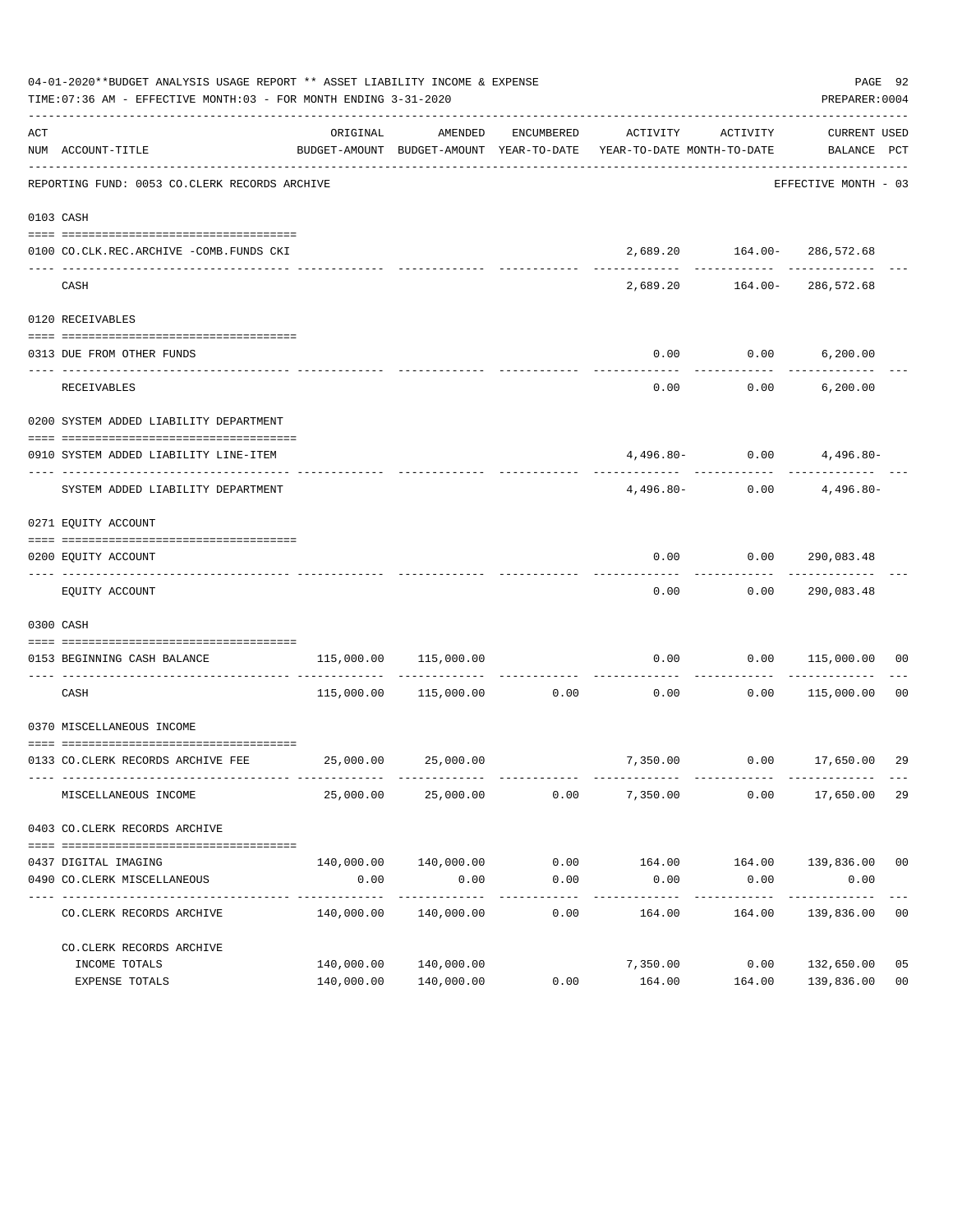|     | 04-01-2020**BUDGET ANALYSIS USAGE REPORT ** ASSET LIABILITY INCOME & EXPENSE<br>PAGE 93<br>TIME: 07:36 AM - EFFECTIVE MONTH: 03 - FOR MONTH ENDING 3-31-2020<br>PREPARER: 0004 |                                     |                                                     |               |                                        |                   |                                    |  |  |  |
|-----|--------------------------------------------------------------------------------------------------------------------------------------------------------------------------------|-------------------------------------|-----------------------------------------------------|---------------|----------------------------------------|-------------------|------------------------------------|--|--|--|
| ACT | NUM ACCOUNT-TITLE                                                                                                                                                              | ORIGINAL                            | AMENDED<br>BUDGET-AMOUNT BUDGET-AMOUNT YEAR-TO-DATE | ENCUMBERED    | ACTIVITY<br>YEAR-TO-DATE MONTH-TO-DATE | ACTIVITY          | <b>CURRENT USED</b><br>BALANCE PCT |  |  |  |
|     | REPORTING FUND: 0055 F.C. LAW ENFORCEMENT EDUCATION                                                                                                                            |                                     |                                                     |               |                                        |                   | EFFECTIVE MONTH - 03               |  |  |  |
|     | 0102 A/P CLEARING                                                                                                                                                              |                                     |                                                     |               |                                        |                   |                                    |  |  |  |
|     | 0100 A/P CLEARING<br>--- ----------<br>------------------------ --------                                                                                                       |                                     |                                                     |               | 0.00                                   | 0.00              | 0.00                               |  |  |  |
|     | A/P CLEARING                                                                                                                                                                   |                                     |                                                     |               | 0.00                                   | 0.00              | 0.00                               |  |  |  |
|     | 0103 CASH                                                                                                                                                                      |                                     |                                                     |               |                                        |                   |                                    |  |  |  |
|     | 0155 F.C. LAW ENFORCEMENT EDUCATION                                                                                                                                            |                                     |                                                     |               |                                        | .                 | 1,366.46 819.98- 1,366.52          |  |  |  |
|     | CASH                                                                                                                                                                           |                                     |                                                     |               |                                        |                   | 1,366.46 819.98- 1,366.52          |  |  |  |
|     | 0200 LIABILITY ACCOUNT                                                                                                                                                         |                                     |                                                     |               |                                        |                   |                                    |  |  |  |
|     | 0910 SYSTEM ADDED LIABILITY LINE-ITEM                                                                                                                                          |                                     |                                                     |               | 0.00                                   | 0.00              | 0.00                               |  |  |  |
|     | LIABILITY ACCOUNT                                                                                                                                                              |                                     |                                                     |               | 0.00                                   | 0.00              | 0.00                               |  |  |  |
|     | 0271 EQUITY ACCOUNT                                                                                                                                                            |                                     |                                                     |               |                                        |                   |                                    |  |  |  |
|     | 0200 EQUITY ACCOUNT                                                                                                                                                            |                                     |                                                     |               | 0.00                                   | 0.00              | 0.06                               |  |  |  |
|     | EQUITY ACCOUNT                                                                                                                                                                 |                                     |                                                     |               | 0.00                                   | 0.00              | 0.06                               |  |  |  |
|     | 0300 CASH                                                                                                                                                                      |                                     |                                                     |               |                                        |                   |                                    |  |  |  |
|     | 0156 BEGINNING CASH BALANCE                                                                                                                                                    | 0.00                                | 0.00                                                |               | 0.00                                   | 0.00              | 0.00                               |  |  |  |
|     | CASH                                                                                                                                                                           | 0.00                                | 0.00                                                | 0.00          | 0.00                                   | 0.00              | 0.00                               |  |  |  |
|     | 0360 INTEREST EARNINGS                                                                                                                                                         |                                     |                                                     |               |                                        |                   |                                    |  |  |  |
|     | 0100 INTEREST EARNINGS                                                                                                                                                         | 0.00                                | 0.00                                                |               |                                        | $0.02$ $0.02$     | $0.02+$                            |  |  |  |
|     | INTEREST EARNINGS                                                                                                                                                              | 0.00                                | 0.00                                                | 0.00          | 0.02                                   | 0.02              | $0.02+$                            |  |  |  |
|     | 0370 MISCELLANEOUS                                                                                                                                                             |                                     |                                                     |               |                                        |                   |                                    |  |  |  |
|     | 0130 REFUNDS & MISCELLANEOUS                                                                                                                                                   | 0.00                                | 0.00                                                |               | 0.00                                   | 0.00              | 0.00                               |  |  |  |
|     | 0160 PEACE OFFICER ALLOCATION                                                                                                                                                  | 1,800.00<br>--------- ------------- | 1,800.00<br>-----------                             |               | 2,186.44<br>-----------                | 0.00<br>--------- | 386.44+ 121                        |  |  |  |
|     | MISCELLANEOUS                                                                                                                                                                  | 1,800.00                            | 1,800.00                                            |               | $0.00$ 2,186.44                        | 0.00              | 386.44+ 121                        |  |  |  |
|     | 0560 LAW ENFORCEMENT EDUCATION                                                                                                                                                 |                                     |                                                     |               |                                        |                   |                                    |  |  |  |
|     | 0427 OUT OF COUNTY TRAVEL                                                                                                                                                      | 0.00                                | 0.00                                                | 0.00          |                                        | $0.00$ $0.00$     | 0.00                               |  |  |  |
|     | 0428 TRAINING & TUITION                                                                                                                                                        | 1,800.00                            | 1,800.00                                            | 0.00          | 820.00                                 | 820.00            | 980.00<br>46                       |  |  |  |
|     | 0435 PRINTING                                                                                                                                                                  | 0.00                                | 0.00                                                | 0.00          | 0.00                                   | 0.00              | 0.00                               |  |  |  |
|     | 0490 MISCELLANEOUS                                                                                                                                                             | 0.00                                | 0.00                                                | 0.00<br>----- | 0.00                                   | 0.00              | 0.00<br>$- - - - - - -$            |  |  |  |
|     | LAW ENFORCEMENT EDUCATION                                                                                                                                                      | 1,800.00                            | 1,800.00                                            | 0.00          | 820.00                                 | 820.00            | 980.00<br>46                       |  |  |  |
|     | 0999 ACCOUNTS PAYABLE                                                                                                                                                          |                                     |                                                     |               |                                        |                   |                                    |  |  |  |
|     | 0100 A/P CLEARING ACCOUNT                                                                                                                                                      |                                     |                                                     |               | 0.00                                   | 0.00              | 0.00                               |  |  |  |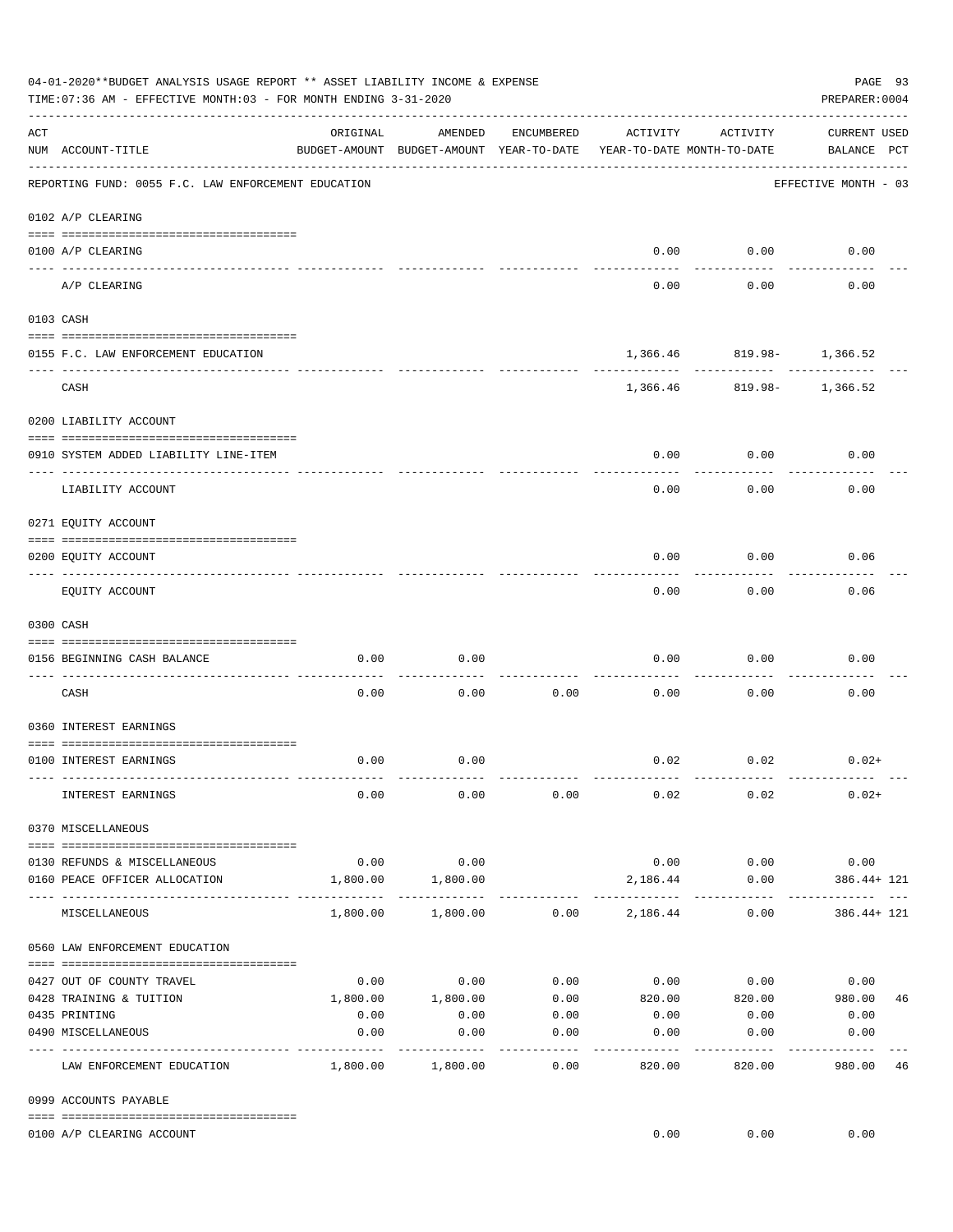|     | 04-01-2020**BUDGET ANALYSIS USAGE REPORT ** ASSET LIABILITY INCOME & EXPENSE<br>TIME: 07:36 AM - EFFECTIVE MONTH: 03 - FOR MONTH ENDING 3-31-2020 |                                         |          |            |                                                     |          | PAGE 94<br>PREPARER: 0004      |
|-----|---------------------------------------------------------------------------------------------------------------------------------------------------|-----------------------------------------|----------|------------|-----------------------------------------------------|----------|--------------------------------|
| ACT | NUM ACCOUNT-TITLE                                                                                                                                 | ORIGINAL<br>BUDGET-AMOUNT BUDGET-AMOUNT | AMENDED  | ENCUMBERED | ACTIVITY<br>YEAR-TO-DATE YEAR-TO-DATE MONTH-TO-DATE | ACTIVITY | CURRENT USED<br>PCT<br>BALANCE |
|     | REPORTING FUND: 0055 F.C. LAW ENFORCEMENT EDUCATION                                                                                               |                                         |          |            |                                                     |          | EFFECTIVE MONTH - 03           |
|     | ACCOUNTS PAYABLE                                                                                                                                  |                                         |          |            | 0.00                                                | 0.00     | 0.00                           |
|     | F.C. LAW ENFORCEMENT EDUCATION                                                                                                                    |                                         |          |            |                                                     |          |                                |
|     | INCOME TOTALS                                                                                                                                     | 1,800.00                                | 1,800.00 |            | 2,186.46                                            | 0.02     | 386.46+ 121                    |
|     | EXPENSE TOTALS                                                                                                                                    | 1,800.00                                | 1,800.00 | 0.00       | 820.00                                              | 820.00   | 980.00<br>46                   |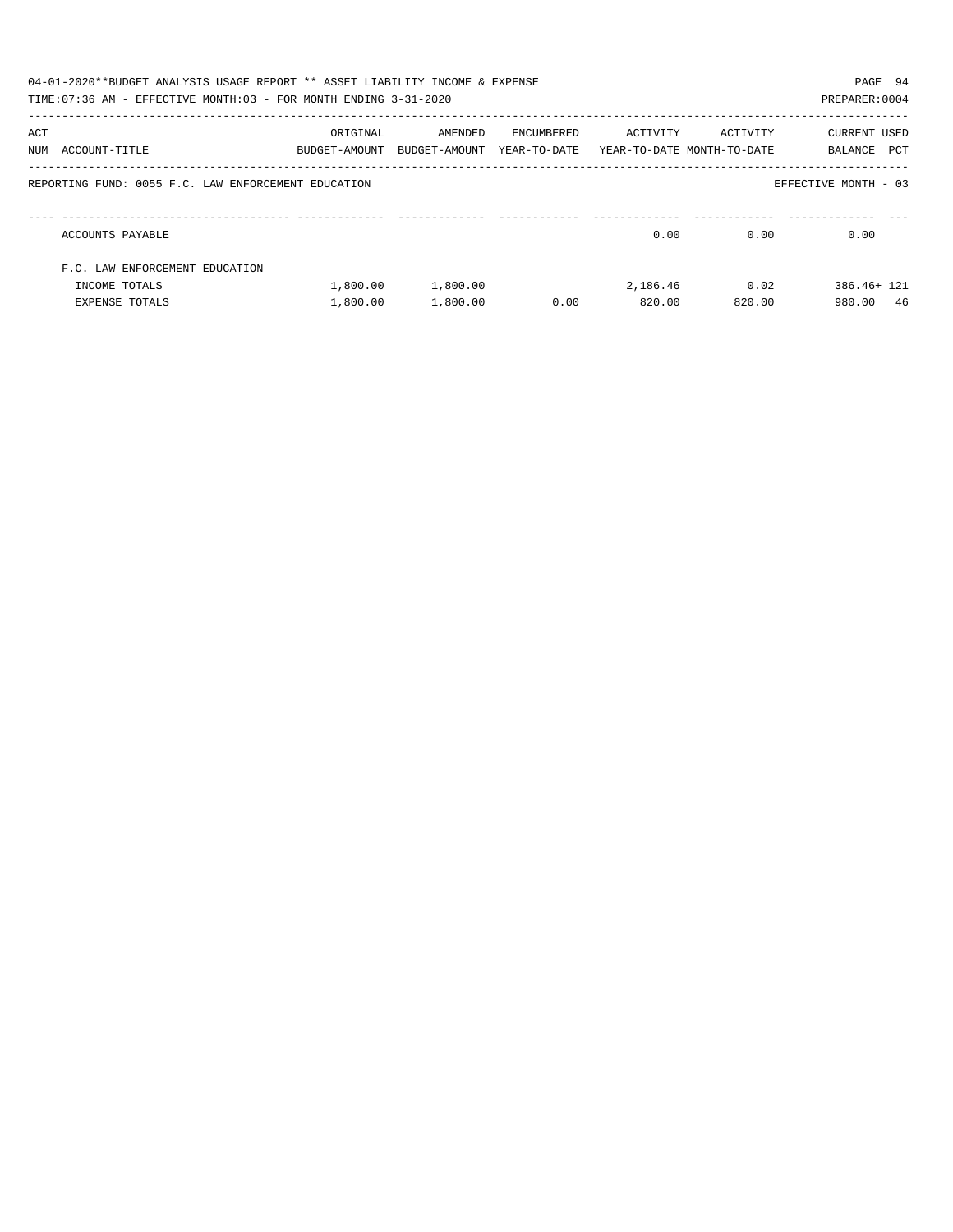|           | 04-01-2020**BUDGET ANALYSIS USAGE REPORT ** ASSET LIABILITY INCOME & EXPENSE<br>TIME: 07:36 AM - EFFECTIVE MONTH: 03 - FOR MONTH ENDING 3-31-2020 |                       |                                                     |            |                                        |          | PAGE 95<br>PREPARER: 0004          |  |
|-----------|---------------------------------------------------------------------------------------------------------------------------------------------------|-----------------------|-----------------------------------------------------|------------|----------------------------------------|----------|------------------------------------|--|
| ACT       | NUM ACCOUNT-TITLE                                                                                                                                 | ORIGINAL              | AMENDED<br>BUDGET-AMOUNT BUDGET-AMOUNT YEAR-TO-DATE | ENCUMBERED | ACTIVITY<br>YEAR-TO-DATE MONTH-TO-DATE | ACTIVITY | <b>CURRENT USED</b><br>BALANCE PCT |  |
|           | REPORTING FUND: 0056 F C SHERIFF FORFEITURE                                                                                                       |                       |                                                     |            |                                        |          | EFFECTIVE MONTH - 03               |  |
|           | 0100 PAYROLL                                                                                                                                      |                       |                                                     |            |                                        |          |                                    |  |
|           | 0100 PAYROLL                                                                                                                                      |                       |                                                     |            | 0.00                                   | 0.00     | 0.00                               |  |
| ---- ---- | ------------------------- --------<br>PAYROLL                                                                                                     |                       |                                                     |            | 0.00                                   | 0.00     | 0.00                               |  |
|           | 0102 A/P CLEARING                                                                                                                                 |                       |                                                     |            |                                        |          |                                    |  |
|           |                                                                                                                                                   |                       |                                                     |            | 0.00                                   | 0.00     | 0.00                               |  |
|           | 0100 A/P CLEARING                                                                                                                                 |                       |                                                     |            |                                        |          |                                    |  |
|           | A/P CLEARING                                                                                                                                      |                       |                                                     |            | 0.00                                   | 0.00     | 0.00                               |  |
|           | 0103 CASH                                                                                                                                         |                       |                                                     |            |                                        |          |                                    |  |
|           | 0156 CASH-F C SHERIFF FORFEITURE                                                                                                                  |                       |                                                     |            |                                        |          | 5,632.05- 5,242.86- 37,113.87      |  |
|           | 0159 CASH-FEDERAL FORFEITURE 2018                                                                                                                 |                       |                                                     |            | 1.11                                   | 0.19     | 2,326.25                           |  |
|           | CASH                                                                                                                                              |                       |                                                     |            |                                        |          | $5,630.94 - 5,242.67 - 39,440.12$  |  |
|           | 0200 LIABILITY ACCOUNT                                                                                                                            |                       |                                                     |            |                                        |          |                                    |  |
|           | 0910 SYSTEM ADDED LIABILITY LINE-ITEM                                                                                                             |                       |                                                     |            | 0.00                                   | 0.00     | 0.00                               |  |
|           | LIABILITY ACCOUNT                                                                                                                                 |                       |                                                     |            | 0.00                                   | 0.00     | 0.00                               |  |
|           | 0271 EQUITY ACCOUNT                                                                                                                               |                       |                                                     |            |                                        |          |                                    |  |
|           | 0200 EQUITY ACCOUNT                                                                                                                               |                       |                                                     |            | 0.00                                   | 0.00     | 45,071.06                          |  |
|           | EQUITY ACCOUNT                                                                                                                                    |                       |                                                     |            | 0.00                                   | 0.00     | 45,071.06                          |  |
|           | 0300 CASH                                                                                                                                         |                       |                                                     |            |                                        |          |                                    |  |
|           | 0156 BEGINNING CASH BALANCE                                                                                                                       | 0.00                  | 0.00                                                |            | 0.00                                   | 0.00     | 0.00                               |  |
|           | CASH                                                                                                                                              | 0.00                  | 0.00                                                | 0.00       | 0.00                                   | 0.00     | 0.00                               |  |
|           | 0330 GRANTS                                                                                                                                       |                       |                                                     |            |                                        |          |                                    |  |
|           | 0560 BULLETPROOF VEST PARTNERSHIP                                                                                                                 | 0.00                  | 0.00                                                |            | 0.00                                   | 0.00     | 0.00                               |  |
|           | GRANTS                                                                                                                                            | 0.00                  | 0.00                                                | 0.00       | 0.00                                   | 0.00     | 0.00                               |  |
|           | 0352 OTHER FOREITURES                                                                                                                             |                       |                                                     |            |                                        |          |                                    |  |
|           | 0200 CONTRABAND FOREITURE                                                                                                                         | 0.00                  | 0.00                                                |            |                                        |          | 20,589.91   0.00   20,589.91+      |  |
|           | 0300 PLEA BARGAIN AGREEMENT                                                                                                                       | 0.00                  | 0.00                                                |            | 0.00                                   | 0.00     | 0.00                               |  |
|           | 0432 LIVESTOCK SEIZURE                                                                                                                            | 0.00                  | 0.00                                                |            | 0.00                                   | 0.00     | 0.00                               |  |
|           | OTHER FOREITURES                                                                                                                                  | 0.00                  | 0.00                                                | 0.00       | 20,589.91                              | 0.00     | 20,589.91+                         |  |
|           | 0355 FEDERAL FORFEITURE FUNDS 2018                                                                                                                |                       |                                                     |            |                                        |          |                                    |  |
|           | 0560 FEDERAL FORFEITURE FUNDS 2018                                                                                                                | 0.00                  | 0.00                                                |            | 0.00                                   | 0.00     | 0.00                               |  |
|           |                                                                                                                                                   | ------ -------------- |                                                     |            |                                        |          |                                    |  |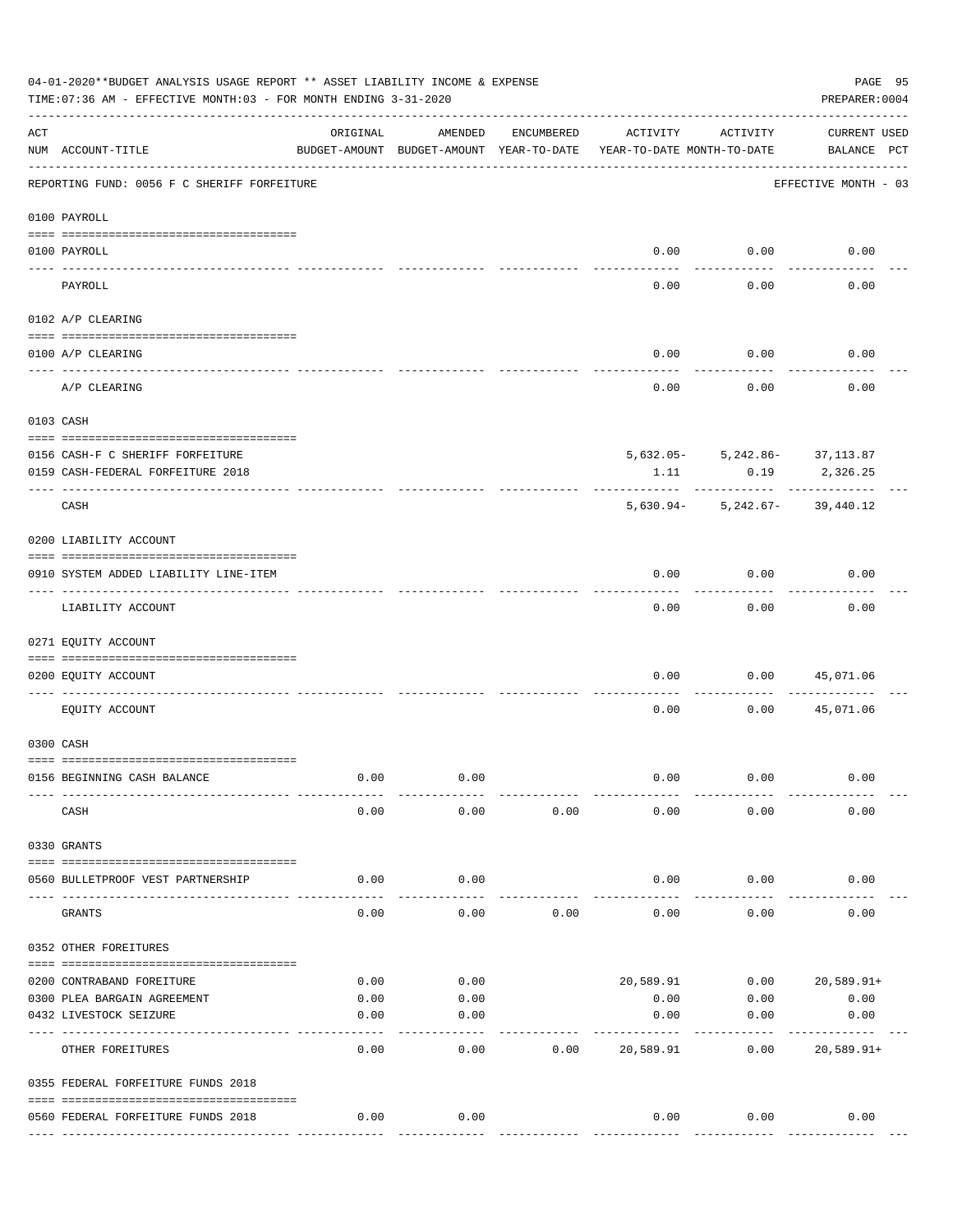04-01-2020\*\*BUDGET ANALYSIS USAGE REPORT \*\* ASSET LIABILITY INCOME & EXPENSE PAGE 96

TIME:07:36 AM - EFFECTIVE MONTH:03 - FOR MONTH ENDING 3-31-2020

| ACT | NUM ACCOUNT-TITLE                                  | ORIGINAL            | AMENDED<br>BUDGET-AMOUNT BUDGET-AMOUNT YEAR-TO-DATE | ENCUMBERED        | ACTIVITY<br>YEAR-TO-DATE MONTH-TO-DATE | ACTIVITY                 | <b>CURRENT USED</b><br>BALANCE<br>$_{\rm PCT}$ |
|-----|----------------------------------------------------|---------------------|-----------------------------------------------------|-------------------|----------------------------------------|--------------------------|------------------------------------------------|
|     | REPORTING FUND: 0056 F C SHERIFF FORFEITURE        |                     |                                                     |                   |                                        |                          | EFFECTIVE MONTH - 03                           |
|     | FEDERAL FORFEITURE FUNDS 2018                      | 0.00                | 0.00                                                | 0.00              | 0.00                                   | 0.00                     | 0.00                                           |
|     | 0360 INTEREST EARNINGS                             |                     |                                                     |                   |                                        |                          |                                                |
|     | 0100 INTEREST EARNINGS-SO FORFEITURE               | 0.00                | 0.00                                                |                   | 24.07                                  | 3.63                     | $24.07+$                                       |
|     | 0159 INTEREST EARNINGS-FEDERAL FORF 201            | 0.00                | 0.00                                                |                   | 0.00                                   | 0.00                     | 0.00                                           |
|     | INTEREST EARNINGS                                  | 0.00                | 0.00                                                | 0.00              | 24.07                                  | 3.63                     | $24.07+$                                       |
|     | 0370 MISCELLANEOUS                                 |                     |                                                     |                   |                                        |                          |                                                |
|     | 0108 FEDERAL OT REIMBURSEMENT                      | 0.00                | 0.00                                                |                   | 0.00                                   | $0.00$ 0.00              |                                                |
|     | 0130 REFUNDS & MISCELLANEOUS                       | 0.00                | 0.00                                                |                   | 1,620.00                               | 0.00                     | $1,620.00+$                                    |
|     | MISCELLANEOUS                                      | 0.00                | 0.00                                                | 0.00              | 1,620.00                               | 0.00                     | $1,620.00+$                                    |
|     | 0390 TRANSFERS                                     |                     |                                                     |                   |                                        |                          |                                                |
|     |                                                    |                     | 0.00                                                |                   | 0.00                                   |                          |                                                |
|     | 0140 TRANSFERS IN                                  | 0.00                |                                                     |                   |                                        | 0.00                     | 0.00                                           |
|     | TRANSFERS                                          | 0.00                | 0.00                                                | 0.00              | 0.00                                   | 0.00                     | 0.00                                           |
|     | 0560 F C SHERIFF FORFEITURE                        |                     |                                                     |                   |                                        |                          |                                                |
|     | 0108 SALARY                                        | 0.00                | 0.00                                                | 0.00              | 0.00                                   | 0.00                     | 0.00                                           |
|     | 0201 SOCIAL SECURITY TAXES                         | 0.00                | 0.00                                                | 0.00              | 0.00                                   | 0.00                     | 0.00                                           |
|     | 0202 GROUP HEALTH INSURANCE                        | 0.00                | 0.00                                                | 0.00              | 0.00                                   | 0.00                     | 0.00                                           |
|     | 0203 RETIREMENT                                    | 0.00                | 0.00                                                | 0.00              | 0.00                                   | 0.00                     | 0.00                                           |
|     | 0204 WORKERS COMPENSATION                          | 0.00                | 0.00                                                | 0.00              | 0.00                                   | 0.00                     | 0.00                                           |
|     | 0205 MEDICARE TAX                                  | 0.00                | 0.00                                                | 0.00              | 0.00                                   | 0.00                     | 0.00                                           |
|     | 0310 SUPPLIES                                      | 0.00                | 0.00                                                | 0.00              | 0.00                                   | 0.00                     | 0.00                                           |
|     | 0316 EMPLOYEE AWARDS BANOUET                       | 0.00                | 0.00                                                | 0.00              | 0.00                                   | 0.00                     | 0.00                                           |
|     | 0320 WEAPON SUPPLIES                               | 0.00                | 0.00                                                | 0.00              | 1,259.30                               | 704.30                   | $1, 259.30 -$                                  |
|     | 0395 UNIFORMS/PROT. VESTS                          | 0.00                | 0.00                                                | 0.00              | 0.00                                   | 0.00                     | 0.00                                           |
|     | 0423 INTERNET SERVICE                              | 0.00                | 0.00                                                | 0.00              | 0.00                                   | 0.00                     | 0.00                                           |
|     | 0427 OUT OF COUNTY TRAVEL                          | 0.00                | 0.00                                                | 0.00              | 0.00                                   | 0.00                     | 0.00                                           |
|     | 0428 TRAINING & TUITION                            | 0.00                | 0.00                                                | 0.00              | 0.00                                   | 0.00                     | 0.00                                           |
|     | 0452 R & M EQUIPMENT                               | 0.00                | 0.00                                                | 0.00              | 0.00                                   | 0.00                     | 0.00                                           |
|     | 0454 R&M AUTO                                      | 0.00                | 0.00                                                | 0.00              | 0.00                                   | 0.00                     | 0.00                                           |
|     | 0460 EQUIPMENT RENTAL/LEASE                        | 0.00                | 0.00                                                | 0.00              | 0.00                                   | 0.00                     | 0.00                                           |
|     | 0490 MISCELLANEOUS                                 | 0.00                | 0.00                                                | 0.00              | 0.00                                   | 0.00                     | 0.00                                           |
|     | 0495 NARCOTICS AND/OR OTHER INVESTIGATI            | 0.00                | 0.00                                                | 0.00              | 1,500.00                               | 0.00                     | $1,500.00-$                                    |
|     | 0499 BANK SERVICE FEES                             | 0.00                | 0.00                                                | 0.00              | 0.00                                   | 0.00                     | 0.00                                           |
|     | 0571 AUTOMOBILES                                   | 0.00                | 0.00                                                | 0.00              | 0.00                                   | 0.00                     | 0.00                                           |
|     | 0572 OFFICE EQUIPMENT                              | 0.00                | 0.00                                                | 0.00              | 0.00                                   | 0.00                     | 0.00                                           |
|     | 0573 TELEPHONE/RADIO EQUIPMENT                     | 0.00                | 0.00                                                | 0.00              | 0.00                                   | 0.00                     | 0.00                                           |
|     | 0574 TECHNOLOGY                                    | 0.00                | 0.00                                                | 0.00              | 16,615.62                              | 0.00                     | $16,615.62-$                                   |
|     | 0579 WEAPONS<br>0580 INVESTIGATIVE EQUIPMENT       | 0.00<br>0.00        | 0.00<br>0.00                                        | 0.00<br>0.00      | 3,342.00<br>5,148.00                   | 3,342.00<br>1,200.00     | $3,342.00-$<br>$5,148.00 -$                    |
|     | ---- -------------------<br>F C SHERIFF FORFEITURE | $- - - - -$<br>0.00 | $---$<br>0.00                                       | $- - - -$<br>0.00 | -----------<br>27,864.92               | ____________<br>5,246.30 | -------------<br>$27,864.92-$                  |
|     | 0565 INVESTIGATOR CRIMES AGAINST CHILDR            |                     |                                                     |                   |                                        |                          |                                                |
|     |                                                    |                     |                                                     |                   |                                        |                          |                                                |
|     | 0108 SALARY                                        | 0.00                | 0.00                                                | 0.00              | 0.00                                   | 0.00                     | 0.00                                           |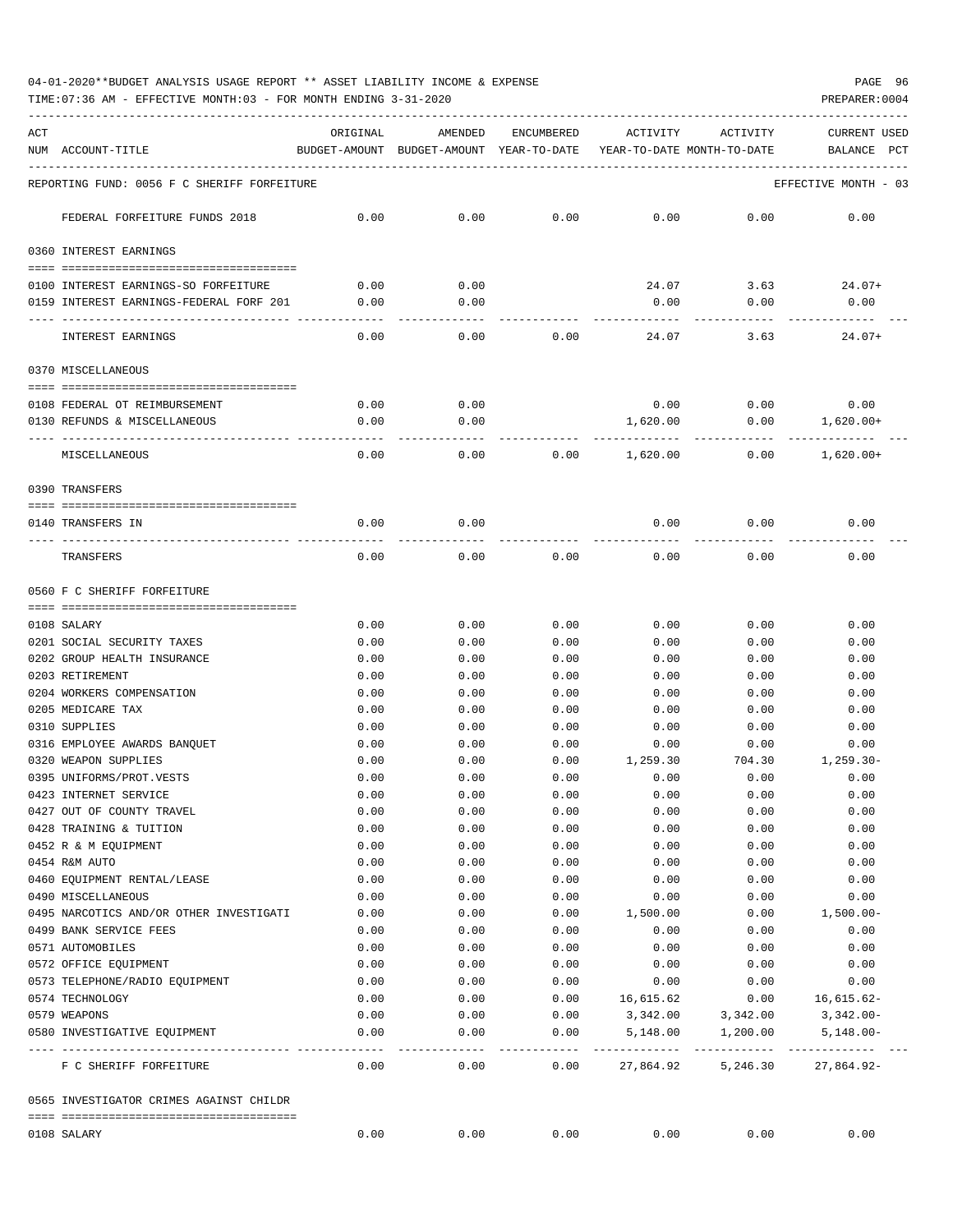## 04-01-2020\*\*BUDGET ANALYSIS USAGE REPORT \*\* ASSET LIABILITY INCOME & EXPENSE PAGE 97

TIME:07:36 AM - EFFECTIVE MONTH:03 - FOR MONTH ENDING 3-31-2020

| ACT |                                             | ORIGINAL | AMENDED                                  | ENCUMBERED | ACTIVITY                             | ACTIVITY                    | CURRENT USED         |
|-----|---------------------------------------------|----------|------------------------------------------|------------|--------------------------------------|-----------------------------|----------------------|
|     | NUM ACCOUNT-TITLE                           |          | BUDGET-AMOUNT BUDGET-AMOUNT YEAR-TO-DATE |            | YEAR-TO-DATE MONTH-TO-DATE           |                             | BALANCE PCT          |
|     | REPORTING FUND: 0056 F C SHERIFF FORFEITURE |          |                                          |            |                                      |                             | EFFECTIVE MONTH - 03 |
|     | 0201 SOCIAL SECURITY TAXES                  | 0.00     | 0.00                                     | 0.00       | 0.00                                 | 0.00                        | 0.00                 |
|     | 0202 GROUP HEALTH INSURANCE                 | 0.00     | 0.00                                     | 0.00       | 0.00                                 | 0.00                        | 0.00                 |
|     | 0203 RETIREMENT                             | 0.00     | 0.00                                     | 0.00       | 0.00                                 | 0.00                        | 0.00                 |
|     | 0204 WORKERS COMPENSATION                   | 0.00     | 0.00                                     | 0.00       |                                      | 0.00<br>0.00                | 0.00                 |
|     | 0205 MEDICARE TAX                           | 0.00     | 0.00                                     | 0.00       | 0.00                                 | 0.00                        | 0.00                 |
|     | INVESTIGATOR CRIMES AGAINST CHILDR          | 0.00     | 0.00                                     | 0.00       | 0.00                                 | 0.00                        | 0.00                 |
|     | 0570 FEDERAL FORFEITURE FUNDS 2018          |          |                                          |            |                                      |                             |                      |
|     |                                             |          |                                          |            |                                      |                             |                      |
|     | 0310 OFFICE & MISC. SUPPLIES                | 0.00     | 0.00                                     | 0.00       | 0.00                                 | 0.00                        | 0.00                 |
|     | 0395 UNIFORMS/PROT. VESTS/BADGES            | 0.00     | 0.00                                     | 0.00       | 0.00                                 | 0.00                        | 0.00                 |
|     | 0571 AUTOMOBILES                            | 0.00     | 0.00                                     | 0.00       | 0.00                                 | 0.00                        | 0.00                 |
|     | 0572 EOUIPMENT                              | 0.00     | 0.00                                     | 0.00       | 0.00                                 | 0.00                        | 0.00                 |
|     | 0574 TECHNOLOGY                             | 0.00     | 0.00                                     | 0.00       | 0.00                                 | 0.00                        | 0.00                 |
|     | 0579 WEAPONS                                | 0.00     | 0.00                                     | 0.00       | 0.00                                 | 0.00                        | 0.00                 |
|     | FEDERAL FORFEITURE FUNDS 2018               | 0.00     | 0.00                                     | 0.00       | 0.00                                 | 0.00                        | 0.00                 |
|     | 0999 ACCOUNTS PAYABLE                       |          |                                          |            |                                      |                             |                      |
|     |                                             |          |                                          |            |                                      |                             |                      |
|     | 0100 A/P CLEARING ACCOUNT                   |          |                                          |            | 0.00                                 | 0.00                        | 0.00                 |
|     | ACCOUNTS PAYABLE                            |          |                                          |            | 0.00                                 | 0.00                        | 0.00                 |
|     | F C SHERIFF FORFEITURE                      |          |                                          |            |                                      |                             |                      |
|     | INCOME TOTALS                               | 0.00     | 0.00                                     |            |                                      | 22, 233.98 3.63 22, 233.98+ |                      |
|     | <b>EXPENSE TOTALS</b>                       | 0.00     | 0.00                                     |            | $0.00$ 27,864.92 5,246.30 27,864.92- |                             |                      |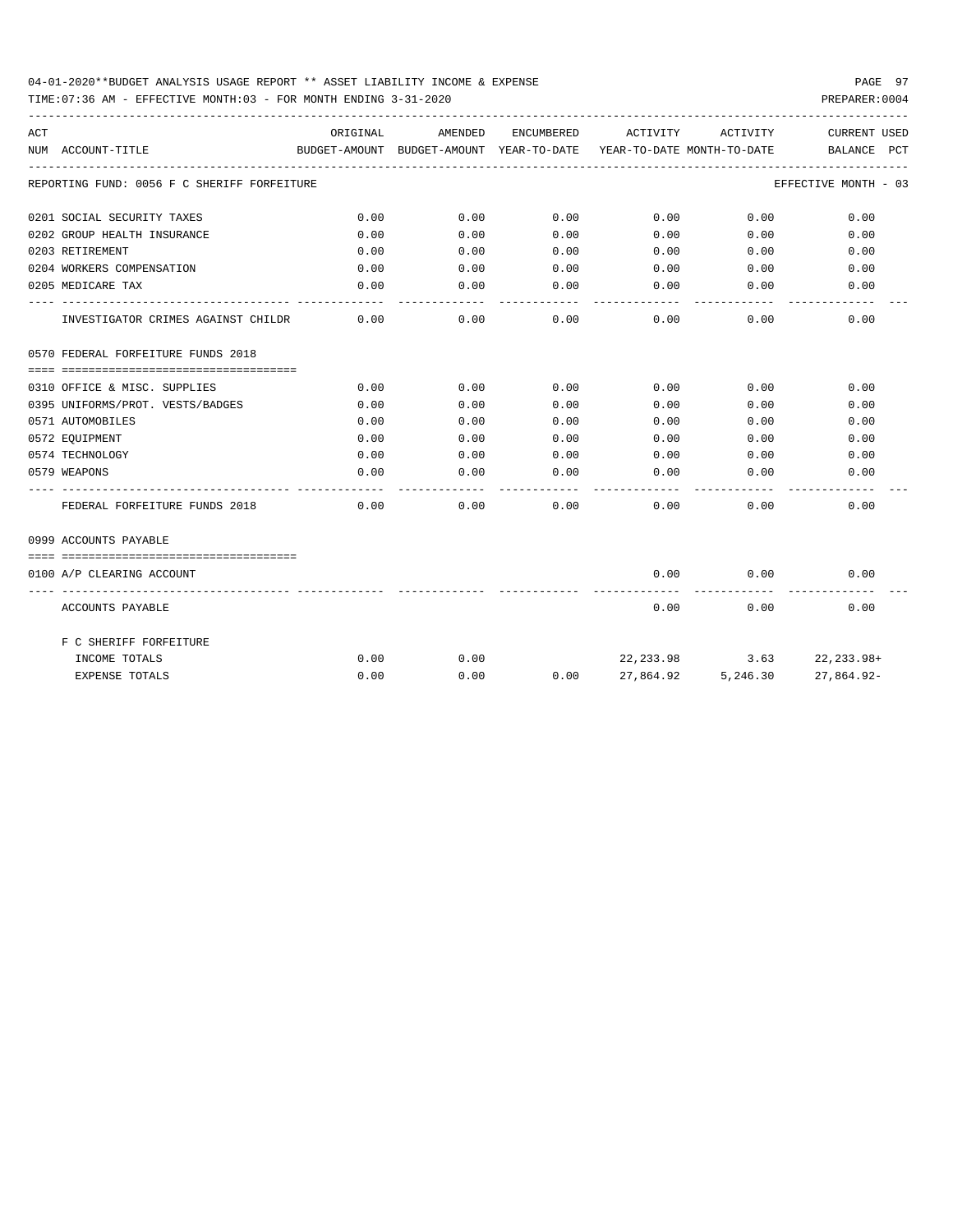|     | 04-01-2020**BUDGET ANALYSIS USAGE REPORT ** ASSET LIABILITY INCOME & EXPENSE<br>TIME: 07:36 AM - EFFECTIVE MONTH: 03 - FOR MONTH ENDING 3-31-2020 |              |                                                     |              |                                        |              | PAGE 98<br>PREPARER: 0004   |
|-----|---------------------------------------------------------------------------------------------------------------------------------------------------|--------------|-----------------------------------------------------|--------------|----------------------------------------|--------------|-----------------------------|
| ACT | NUM ACCOUNT-TITLE                                                                                                                                 | ORIGINAL     | AMENDED<br>BUDGET-AMOUNT BUDGET-AMOUNT YEAR-TO-DATE | ENCUMBERED   | ACTIVITY<br>YEAR-TO-DATE MONTH-TO-DATE | ACTIVITY     | CURRENT USED<br>BALANCE PCT |
|     | REPORTING FUND: 0057 SHERIFF K-9 UNIT                                                                                                             |              |                                                     |              |                                        |              | EFFECTIVE MONTH - 03        |
|     | 0103 CASH                                                                                                                                         |              |                                                     |              |                                        |              |                             |
|     |                                                                                                                                                   |              |                                                     |              |                                        |              |                             |
|     | 0100 SHERIFF K-9 UNIT-COMB. FUND CHECKIN                                                                                                          |              |                                                     |              | 0.00                                   | 0.00         | 49.11                       |
|     | CASH                                                                                                                                              |              |                                                     |              | 0.00                                   | 0.00         | 49.11                       |
|     | 0200 SYSTEM ADDED LIABILITY DEPARTMENT                                                                                                            |              |                                                     |              |                                        |              |                             |
|     | 0910 SYSTEM ADDED LIABILITY LINE-ITEM                                                                                                             |              |                                                     |              | 0.00                                   | 0.00         | 0.00                        |
|     | SYSTEM ADDED LIABILITY DEPARTMENT                                                                                                                 |              |                                                     |              | 0.00                                   | 0.00         | 0.00                        |
|     | 0271 EQUITY ACCOUNT                                                                                                                               |              |                                                     |              |                                        |              |                             |
|     | 0200 EQUITY ACCOUNT                                                                                                                               |              |                                                     |              | 0.00                                   | 0.00         | 49.11                       |
|     | EQUITY ACCOUNT                                                                                                                                    |              |                                                     |              | 0.00                                   | 0.00         | 49.11                       |
|     | 0300 CASH                                                                                                                                         |              |                                                     |              |                                        |              |                             |
|     | 0157 BEGINNING CASH BALANCE                                                                                                                       | 0.00         | 0.00                                                |              | 0.00                                   | 0.00         | 0.00                        |
|     | CASH                                                                                                                                              | 0.00         | 0.00                                                | 0.00         | 0.00                                   | 0.00         | 0.00                        |
|     | 0360 INTEREST INCOME                                                                                                                              |              |                                                     |              |                                        |              |                             |
|     |                                                                                                                                                   |              |                                                     |              |                                        |              |                             |
|     | 0100 INTEREST EARNINGS<br>-----------------                                                                                                       | 0.00         | 0.00                                                |              | 0.00                                   | 0.00         | 0.00                        |
|     | INTEREST INCOME                                                                                                                                   | 0.00         | 0.00                                                | 0.00         | 0.00                                   | 0.00         | 0.00                        |
|     | 0370 MISCELLANEOUS INCOME                                                                                                                         |              |                                                     |              |                                        |              |                             |
|     | 0560 SHERIFF K-9 UNIT                                                                                                                             | 0.00         | 0.00                                                |              | 0.00                                   | 0.00         | 0.00                        |
|     | MISCELLANEOUS INCOME                                                                                                                              | 0.00         | 0.00                                                | 0.00         | 0.00                                   | 0.00         | 0.00                        |
|     | 0560 SHERIFF K-9 UNIT                                                                                                                             |              |                                                     |              |                                        |              |                             |
|     |                                                                                                                                                   |              |                                                     |              |                                        |              |                             |
|     | 0310 SUPPLIES                                                                                                                                     | 0.00         | 0.00                                                | 0.00         | 0.00                                   | 0.00         | 0.00                        |
|     | 0395 UNIFORMS<br>0427 OUT OF COUNTY TRAVEL                                                                                                        | 0.00<br>0.00 | 0.00<br>0.00                                        | 0.00<br>0.00 | 0.00<br>0.00                           | 0.00<br>0.00 | 0.00<br>0.00                |
|     | 0428 TRAINING/TUITION                                                                                                                             | 0.00         | 0.00                                                | 0.00         | 0.00                                   | 0.00         | 0.00                        |
|     | 0571 EQUIPMENT                                                                                                                                    | 0.00         | 0.00                                                | 0.00         | 0.00                                   | 0.00         | 0.00                        |
|     | 0580 PURCHASE OF ANIMAL                                                                                                                           | 0.00         | 0.00                                                | 0.00         | 0.00                                   | 0.00         | 0.00                        |
|     | SHERIFF K-9 UNIT                                                                                                                                  | 0.00         | ----<br>0.00                                        | ----<br>0.00 | 0.00                                   | 0.00         | 0.00                        |
|     | SHERIFF K-9 UNIT                                                                                                                                  |              |                                                     |              |                                        |              |                             |
|     | INCOME TOTALS                                                                                                                                     | 0.00         | 0.00                                                |              | 0.00                                   | 0.00         | 0.00                        |
|     | <b>EXPENSE TOTALS</b>                                                                                                                             | 0.00         | 0.00                                                | 0.00         | 0.00                                   | 0.00         | 0.00                        |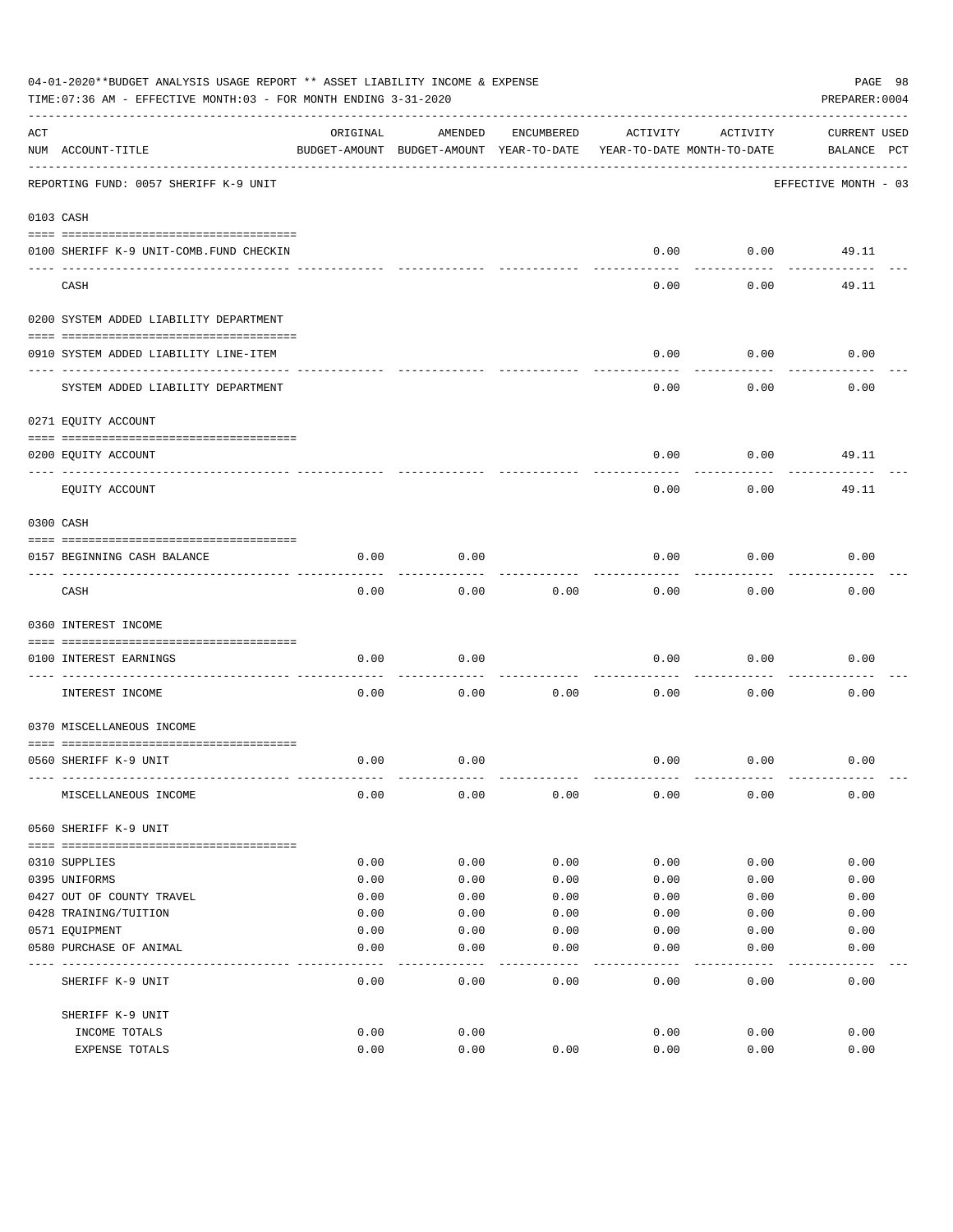| 04-01-2020**BUDGET ANALYSIS USAGE REPORT ** ASSET LIABILITY INCOME & EXPENSE<br>TIME: 07:36 AM - EFFECTIVE MONTH: 03 - FOR MONTH ENDING 3-31-2020 |                                         |                       |                   |                 |                                                                                 |                                 |                                    |       |
|---------------------------------------------------------------------------------------------------------------------------------------------------|-----------------------------------------|-----------------------|-------------------|-----------------|---------------------------------------------------------------------------------|---------------------------------|------------------------------------|-------|
| ACT                                                                                                                                               | NUM ACCOUNT-TITLE                       | ORIGINAL              | AMENDED           | ENCUMBERED      | ACTIVITY<br>BUDGET-AMOUNT BUDGET-AMOUNT YEAR-TO-DATE YEAR-TO-DATE MONTH-TO-DATE | ACTIVITY                        | <b>CURRENT USED</b><br>BALANCE PCT |       |
|                                                                                                                                                   | REPORTING FUND: 0059 DRUG COURT PROGRAM |                       |                   |                 |                                                                                 |                                 | EFFECTIVE MONTH - 03               |       |
|                                                                                                                                                   | 0103 CASH                               |                       |                   |                 |                                                                                 |                                 |                                    |       |
|                                                                                                                                                   | 0100 DRUG COURT-COMBINED FUNDS          |                       |                   |                 |                                                                                 | 2,047.81-990.69-28,993.23       | ---------                          |       |
|                                                                                                                                                   | CASH                                    |                       |                   |                 | 2,047.81-                                                                       | -------------                   | 990.69-28,993.23                   |       |
|                                                                                                                                                   | 0120 RECEIVABLES                        |                       |                   |                 |                                                                                 |                                 |                                    |       |
|                                                                                                                                                   | 0313 DUE FROM OTHER FUNDS               |                       |                   |                 | 0.00                                                                            | 0.00                            | 324.05                             |       |
|                                                                                                                                                   | RECEIVABLES                             |                       |                   |                 | 0.00                                                                            | 0.00                            | 324.05                             |       |
|                                                                                                                                                   | 0200 SYSTEM ADDED LIABILITY DEPARTMENT  |                       |                   |                 |                                                                                 |                                 |                                    |       |
|                                                                                                                                                   | 0910 SYSTEM ADDED LIABILITY LINE-ITEM   |                       |                   |                 |                                                                                 | $1,642.50 - 0.00$ $1,642.50 -$  |                                    |       |
|                                                                                                                                                   | SYSTEM ADDED LIABILITY DEPARTMENT       |                       |                   |                 | 1,642.50-                                                                       | 0.00                            | 1,642.50-                          |       |
|                                                                                                                                                   | 0271 EQUITY ACCOUNT                     |                       |                   |                 |                                                                                 |                                 |                                    |       |
|                                                                                                                                                   | 0200 EQUITY ACCOUNT                     |                       |                   |                 | 0.00                                                                            | $0.00$ $31,365.09$              |                                    |       |
|                                                                                                                                                   | EQUITY ACCOUNT                          |                       |                   |                 | 0.00                                                                            |                                 | $0.00$ 31,365.09                   |       |
|                                                                                                                                                   | 0300 CASH                               |                       |                   |                 |                                                                                 |                                 |                                    |       |
|                                                                                                                                                   | 0159 BEGINNING CASH BALANCE             | 0.00                  | 0.00              |                 | 0.00                                                                            | 0.00                            | 0.00                               |       |
|                                                                                                                                                   | CASH                                    | 0.00                  | 0.00              | 0.00            | 0.00                                                                            | 0.00                            | 0.00                               |       |
|                                                                                                                                                   | 0360 INTEREST EARNINGS                  |                       |                   |                 |                                                                                 |                                 |                                    |       |
|                                                                                                                                                   | 0100 INTEREST EARNINGS                  | 0.00                  | 0.00              |                 |                                                                                 | 39.19 6.01                      | $39.19+$                           |       |
|                                                                                                                                                   | INTEREST EARNINGS                       | 0.00                  | 0.00              | 0.00            | 39.19                                                                           | 6.01                            | 39.19+                             |       |
|                                                                                                                                                   | 0370 DRUG COURT INCOME                  |                       |                   |                 |                                                                                 |                                 |                                    |       |
|                                                                                                                                                   | 0425 DRUG COURT FEE                     |                       | 4,000.00 4,000.00 |                 |                                                                                 | 668.00   115.80   3,332.00   17 |                                    |       |
|                                                                                                                                                   | 0426 SPECIALTY COURT                    | 0.00                  | 0.00              |                 | 0.00<br>.                                                                       | 0.00<br>____________            | 0.00<br>-------------              | $---$ |
|                                                                                                                                                   | DRUG COURT INCOME                       | 4,000.00              | 4,000.00          | 0.00            | 668.00                                                                          | 115.80                          | 3,332.00 17                        |       |
|                                                                                                                                                   | 0425 DRUG COURT EXPENSE                 |                       |                   |                 |                                                                                 |                                 |                                    |       |
|                                                                                                                                                   | 0433 DRUG COURT PROGRAMS                |                       | 600.00 600.00     |                 | $0.00$ 0.00                                                                     | $0.00$ 600.00                   |                                    | 00    |
|                                                                                                                                                   | 0437 ATTORNEY FEES DRUG COURT           |                       | 3,400.00 3,400.00 | 0.00            | 562.50                                                                          | 562.50 2,837.50                 |                                    | 17    |
|                                                                                                                                                   | 0439 INVESTIGATOR EXPENSE               | 0.00                  | 0.00              | 0.00            | 0.00                                                                            | 0.00                            | 0.00                               |       |
|                                                                                                                                                   | 0442 PROFESSIONAL SERVICES              | 0.00<br>------------- | 0.00              | 0.00<br>------- | 550.00                                                                          | 550.00<br>---------             | $550.00 -$                         |       |
|                                                                                                                                                   | DRUG COURT EXPENSE                      | 4,000.00              | 4,000.00          | 0.00            |                                                                                 | 1, 112.50 1, 112.50             | 2,887.50 28                        |       |
|                                                                                                                                                   | DRUG COURT PROGRAM                      |                       |                   |                 |                                                                                 |                                 |                                    |       |
|                                                                                                                                                   | INCOME TOTALS                           |                       | 4,000.00 4,000.00 |                 |                                                                                 |                                 |                                    | 18    |
|                                                                                                                                                   | EXPENSE TOTALS                          | 4,000.00              | 4,000.00          | 0.00            | 1, 112.50 1, 112.50                                                             |                                 | 2,887.50                           | 28    |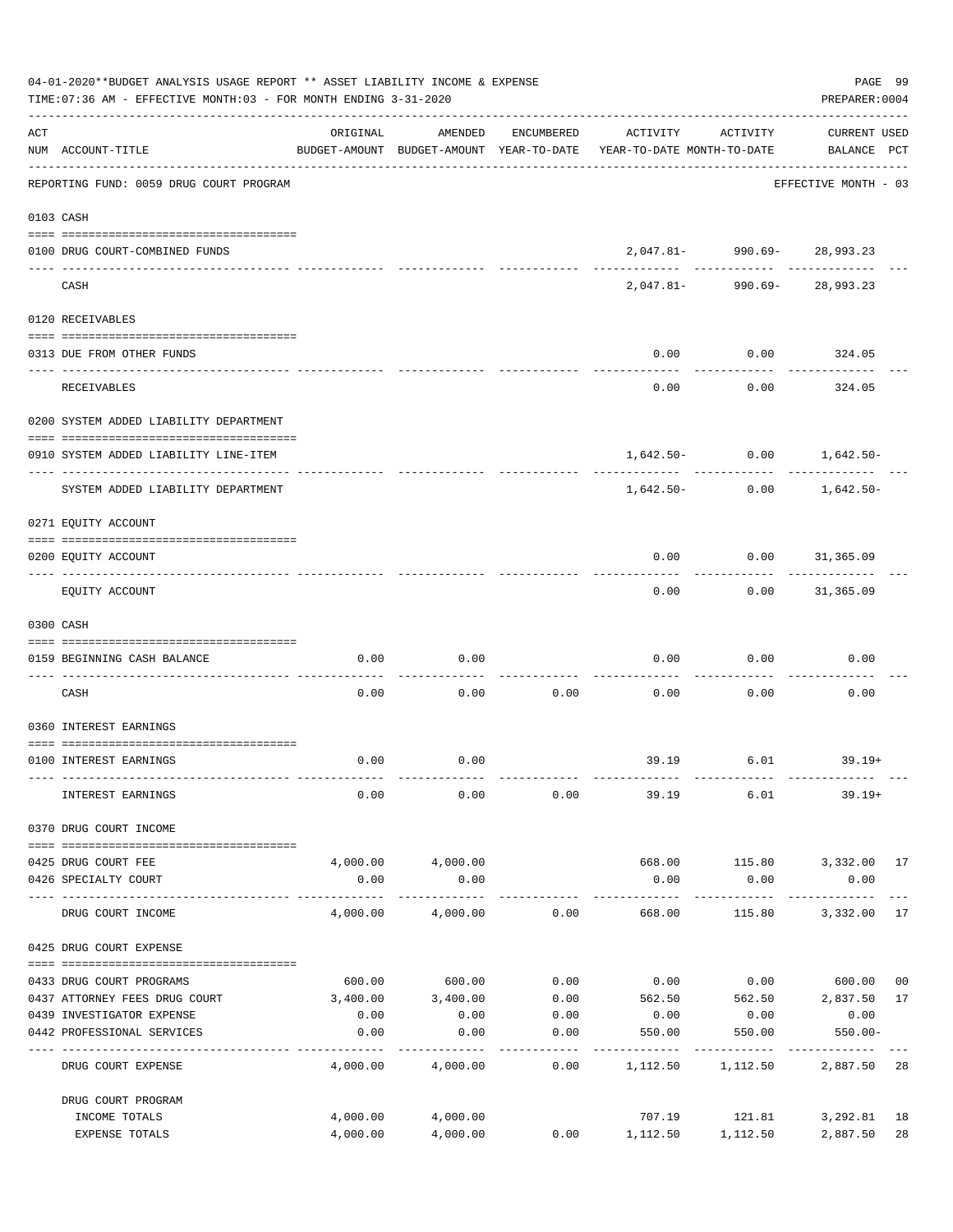|     | 04-01-2020**BUDGET ANALYSIS USAGE REPORT ** ASSET LIABILITY INCOME & EXPENSE<br>PAGE 100<br>TIME: 07:36 AM - EFFECTIVE MONTH: 03 - FOR MONTH ENDING 3-31-2020<br>PREPARER: 0004 |                |                                                     |            |              |                                                           |                                    |    |  |  |  |
|-----|---------------------------------------------------------------------------------------------------------------------------------------------------------------------------------|----------------|-----------------------------------------------------|------------|--------------|-----------------------------------------------------------|------------------------------------|----|--|--|--|
| ACT | NUM ACCOUNT-TITLE                                                                                                                                                               | ORIGINAL       | AMENDED<br>BUDGET-AMOUNT BUDGET-AMOUNT YEAR-TO-DATE | ENCUMBERED | ACTIVITY     | ACTIVITY<br>YEAR-TO-DATE MONTH-TO-DATE                    | <b>CURRENT USED</b><br>BALANCE PCT |    |  |  |  |
|     | ------------------------------------<br>REPORTING FUND: 0060 SINKING FUND                                                                                                       |                |                                                     |            |              |                                                           | EFFECTIVE MONTH - 03               |    |  |  |  |
|     | 0103 CASH                                                                                                                                                                       |                |                                                     |            |              |                                                           |                                    |    |  |  |  |
|     | 0100 SINKING-COMBINED FUND CHECKING                                                                                                                                             |                |                                                     |            |              | 315, 547.58 30, 087.17 468, 258.45                        |                                    |    |  |  |  |
|     | 0175 TEXPOOL                                                                                                                                                                    |                |                                                     |            | 0.00         | 0.00                                                      | 0.00                               |    |  |  |  |
|     | CASH                                                                                                                                                                            |                |                                                     |            | 315,547.58   | 30,087.17                                                 | 468,258.45                         |    |  |  |  |
|     | 0120 RECEIVABLES                                                                                                                                                                |                |                                                     |            |              |                                                           |                                    |    |  |  |  |
|     |                                                                                                                                                                                 |                |                                                     |            |              |                                                           |                                    |    |  |  |  |
|     | 0311 TAXES RECEIVABLE                                                                                                                                                           |                |                                                     |            | 0.00         | 0.00                                                      | 10,269.92                          |    |  |  |  |
|     | 0312 DUE FROM OTHER GOVERNMENT<br>0313 DUE FROM OTHER FUNDS                                                                                                                     |                |                                                     |            | 0.00<br>0.00 | 0.00<br>0.00                                              | 33.34<br>0.00                      |    |  |  |  |
|     |                                                                                                                                                                                 |                |                                                     |            |              |                                                           | ----------                         |    |  |  |  |
|     | <b>RECEIVABLES</b>                                                                                                                                                              |                |                                                     |            | 0.00         | 0.00                                                      | 10,303.26                          |    |  |  |  |
|     | 0200 LIABILITY ACCOUNT                                                                                                                                                          |                |                                                     |            |              |                                                           |                                    |    |  |  |  |
|     |                                                                                                                                                                                 |                |                                                     |            |              |                                                           |                                    |    |  |  |  |
|     | 0200 DEFERRED REVENUE                                                                                                                                                           |                |                                                     |            | 0.00         | $0.00$ 9,341.26                                           |                                    |    |  |  |  |
|     | 0910 SYSTEM ADDED LIABILITY LINE-ITEM                                                                                                                                           |                |                                                     |            | 0.00         | 0.00                                                      | 0.00<br>--------                   |    |  |  |  |
|     | LIABILITY ACCOUNT                                                                                                                                                               |                |                                                     |            | 0.00         | 0.00                                                      | 9,341.26                           |    |  |  |  |
|     | 0207 DUE TO FUND                                                                                                                                                                |                |                                                     |            |              |                                                           |                                    |    |  |  |  |
|     | 0990 DUE TO OTHERS                                                                                                                                                              |                |                                                     |            | 0.00         | 0.00                                                      | 0.00                               |    |  |  |  |
|     | DUE TO FUND                                                                                                                                                                     |                |                                                     |            | 0.00         | 0.00                                                      | 0.00                               |    |  |  |  |
|     | 0271 EQUITY ACCOUNT                                                                                                                                                             |                |                                                     |            |              |                                                           |                                    |    |  |  |  |
|     |                                                                                                                                                                                 |                |                                                     |            |              |                                                           |                                    |    |  |  |  |
|     | 0200 EQUITY ACCOUNT                                                                                                                                                             |                |                                                     |            | 0.00         |                                                           | $0.00$ 153,672.87                  |    |  |  |  |
|     | EQUITY ACCOUNT                                                                                                                                                                  |                |                                                     |            | 0.00         | 0.00                                                      | 153,672.87                         |    |  |  |  |
|     | 0300 CASH                                                                                                                                                                       |                |                                                     |            |              |                                                           |                                    |    |  |  |  |
|     |                                                                                                                                                                                 |                |                                                     |            |              |                                                           |                                    |    |  |  |  |
|     | 0110 BEGINNING CASH BALANCE                                                                                                                                                     | 0.00<br>------ | 0.00<br>. <u>.</u> .                                |            | ------------ | $0.00$ 0.00<br>----------                                 | 0.00                               |    |  |  |  |
|     | CASH                                                                                                                                                                            | 0.00           | 0.00                                                | 0.00       | 0.00         | 0.00                                                      | 0.00                               |    |  |  |  |
|     | 0310 PROPERTY TAXES                                                                                                                                                             |                |                                                     |            |              |                                                           |                                    |    |  |  |  |
|     |                                                                                                                                                                                 |                |                                                     |            |              |                                                           |                                    |    |  |  |  |
|     | 0110 CURRENT TAXES                                                                                                                                                              |                | 854,993.92 854,993.92                               |            |              | 815,771.79 23,780.79 39,222.13                            |                                    | 95 |  |  |  |
|     | 0120 DELINQUENT TAXES                                                                                                                                                           | 500.00         | 500.00                                              |            | 5,143.58     | 494.19<br>-----------                                     | 4,643.58+29                        |    |  |  |  |
|     | PROPERTY TAXES                                                                                                                                                                  |                |                                                     |            |              | 855,493.92 855,493.92 0.00 820,915.37 24,274.98 34,578.55 |                                    | 96 |  |  |  |
|     | 0318 OTHER TAXES                                                                                                                                                                |                |                                                     |            |              |                                                           |                                    |    |  |  |  |
|     | 0120 PAY N LIEU TAX/GRASSLAND                                                                                                                                                   | 0.00           | 0.00                                                |            |              | 0.00<br>0.00                                              | 0.00                               |    |  |  |  |
|     | 0121 PAY N LIEU TAX/UPPER TRINITY                                                                                                                                               | 0.00           | 0.00                                                |            | 144.00       | 0.00                                                      | 144.00+                            |    |  |  |  |
|     | OTHER TAXES                                                                                                                                                                     | 0.00           | -----<br>0.00                                       | 0.00       | 144.00       | 0.00                                                      | 144.00+                            |    |  |  |  |
|     |                                                                                                                                                                                 |                |                                                     |            |              |                                                           |                                    |    |  |  |  |

0360 INTEREST EARNINGS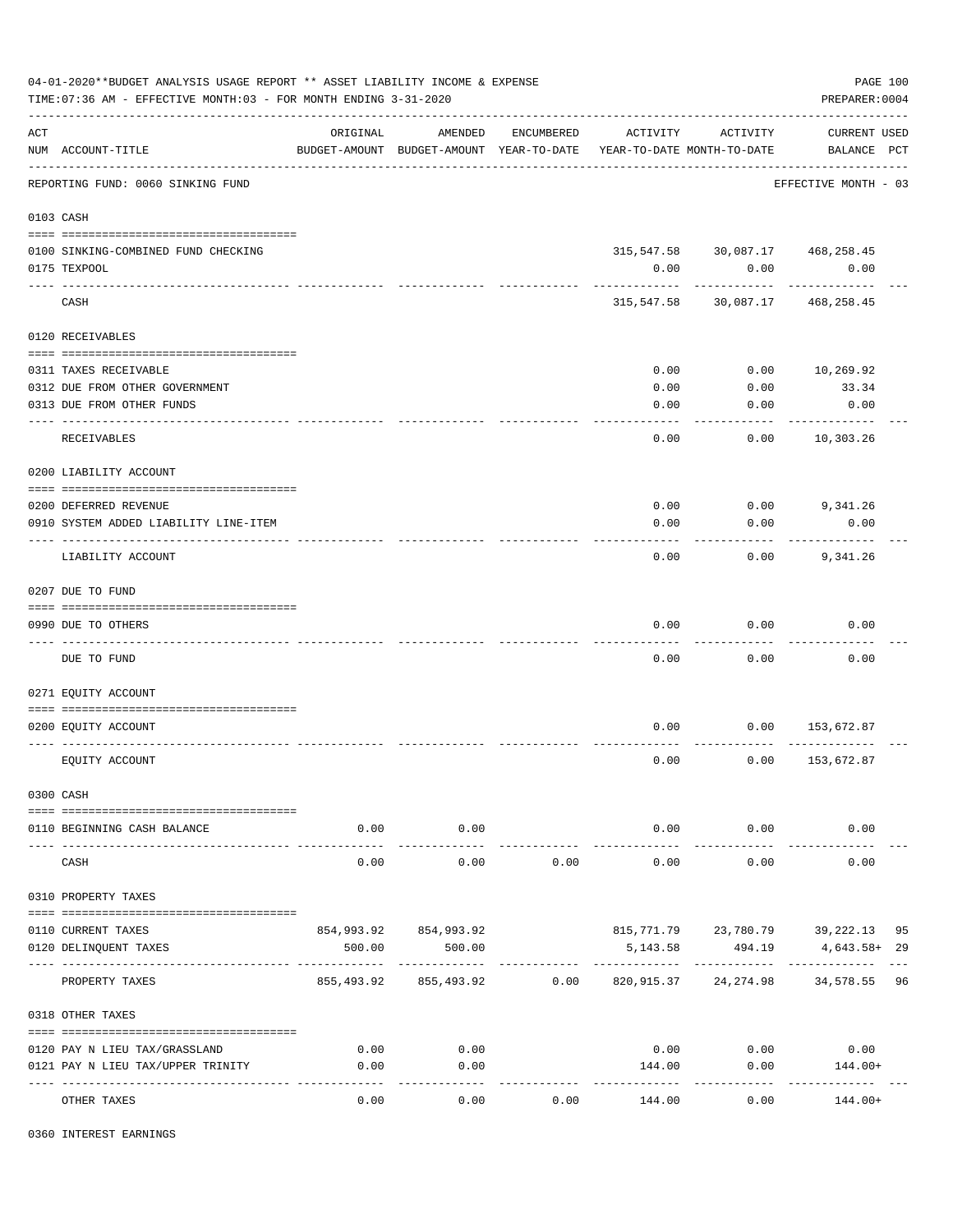| 04-01-2020**BUDGET ANALYSIS USAGE REPORT ** ASSET LIABILITY INCOME & EXPENSE | PAGE 101       |
|------------------------------------------------------------------------------|----------------|
| TIME:07:36 AM - EFFECTIVE MONTH:03 - FOR MONTH ENDING 3-31-2020              | PREPARER: 0004 |

| ACT |                                         | ORIGINAL      | AMENDED                    | ENCUMBERED | ACTIVITY   | ACTIVITY                       | CURRENT USED         |     |
|-----|-----------------------------------------|---------------|----------------------------|------------|------------|--------------------------------|----------------------|-----|
|     | NUM ACCOUNT-TITLE                       | BUDGET-AMOUNT | BUDGET-AMOUNT YEAR-TO-DATE |            |            | YEAR-TO-DATE MONTH-TO-DATE     | BALANCE              | PCT |
|     | REPORTING FUND: 0060 SINKING FUND       |               |                            |            |            |                                | EFFECTIVE MONTH - 03 |     |
|     |                                         |               |                            |            |            |                                |                      |     |
|     | 0100 INTEREST EARNINGS                  | 0.00          | 0.00                       |            | 0.00       | 0.00                           | 0.00                 |     |
|     | 0200 INTEREST, 2017 GO BONDS            | 0.00          | 0.00                       |            | 0.00       | 0.00                           | 0.00                 |     |
|     | 0300 INTEREST, 2018 GO BONDS            | 0.00          | 0.00                       |            | 0.00       | 0.00                           | 0.00                 |     |
|     | 0400 INTEREST, 2020 CO BONDS            | 0.00          | 0.00                       |            | 5,812.19   | 5,812.19                       | $5,812.19+$          |     |
|     | INTEREST EARNINGS                       | 0.00          | 0.00                       | 0.00       | 5,812.19   | 5,812.19                       | $5,812.19+$          |     |
|     | 0370 MISCELLANEOUS                      |               |                            |            |            |                                |                      |     |
|     |                                         |               |                            |            |            |                                |                      |     |
|     | 0130 REFUNDS & MISCELLANEOUS            | 0.00          | 0.00                       |            | 0.00       | 0.00                           | 0.00                 |     |
|     | MISCELLANEOUS                           | 0.00          | 0.00                       | 0.00       | 0.00       | 0.00                           | 0.00                 |     |
|     | 0620 DEBT SERVICE                       |               |                            |            |            |                                |                      |     |
|     |                                         |               |                            |            |            |                                |                      |     |
|     | 0309 ANNUAL PAYING AGENT REGISTRAR FEES | 500.00        | 500.00                     | 0.00       | 386.48     | 0.00                           | 113.52 77            |     |
|     | 0400 BOND LEGAL FEES                    | 0.00          | 0.00                       | 0.00       | 0.00       | 0.00                           | 0.00                 |     |
|     | 0401 CONTINUING DISCLOSURE FEES         | 2,250.00      | 2,250.00                   | 0.00       | 0.00       | 0.00                           | 2,250.00             | 00  |
|     | 0490 MISCELLANEOUS                      | 83,118.92     | 83,118.92                  | 0.00       | 0.00       | 0.00                           | 83,118.92            | 00  |
|     | 0627 PRINCIPAL, 2017 GO BONDS           | 170,000.00    | 170,000.00                 | 0.00       | 170,000.00 | 0.00                           | 0.00                 | 100 |
|     | 0630 PRINCIPAL, 2018 GO BONDS           | 40,000.00     | 40,000.00                  | 0.00       | 0.00       | 0.00                           | 40,000.00            | 00  |
|     | 0631 PRINCIPAL, 2020 CO BONDS           | 0.00          | 0.00                       | 0.00       | 0.00       | 0.00                           | 0.00                 |     |
|     | DEBT SERVICE                            | 295,868.92    | 295,868.92                 | 0.00       | 170,386.48 | 0.00                           | 125,482.44 58        |     |
|     | 0660 DEBT SERVICE INTEREST              |               |                            |            |            |                                |                      |     |
|     |                                         |               |                            |            |            |                                |                      |     |
|     | 0667 INTEREST, 2017 GO BONDS            | 203,075.00    | 203,075.00                 | 0.00       | 103,237.50 | 0.00                           | 99,837.50 51         |     |
|     | 0670 INTEREST, 2018 GO BONDS            | 356,550.00    | 356,550.00                 | 0.00       | 237,700.00 | 0.00                           | 118,850.00           | 67  |
|     | 0671 INTEREST, 2020 CO BONDS            | 0.00          | 0.00                       | 0.00       | 0.00       | 0.00                           | 0.00                 |     |
|     | DEBT SERVICE INTEREST                   | 559,625.00    | 559,625.00                 | 0.00       | 340,937.50 | 0.00                           | 218,687.50 61        |     |
|     | SINKING FUND                            |               |                            |            |            |                                |                      |     |
|     | INCOME TOTALS                           |               | 855,493.92 855,493.92      |            |            | 826,871.56 30,087.17 28,622.36 |                      | 97  |
|     | <b>EXPENSE TOTALS</b>                   | 855,493.92    | 855, 493.92                | 0.00       | 511,323.98 | 0.00                           | 344,169.94           | 60  |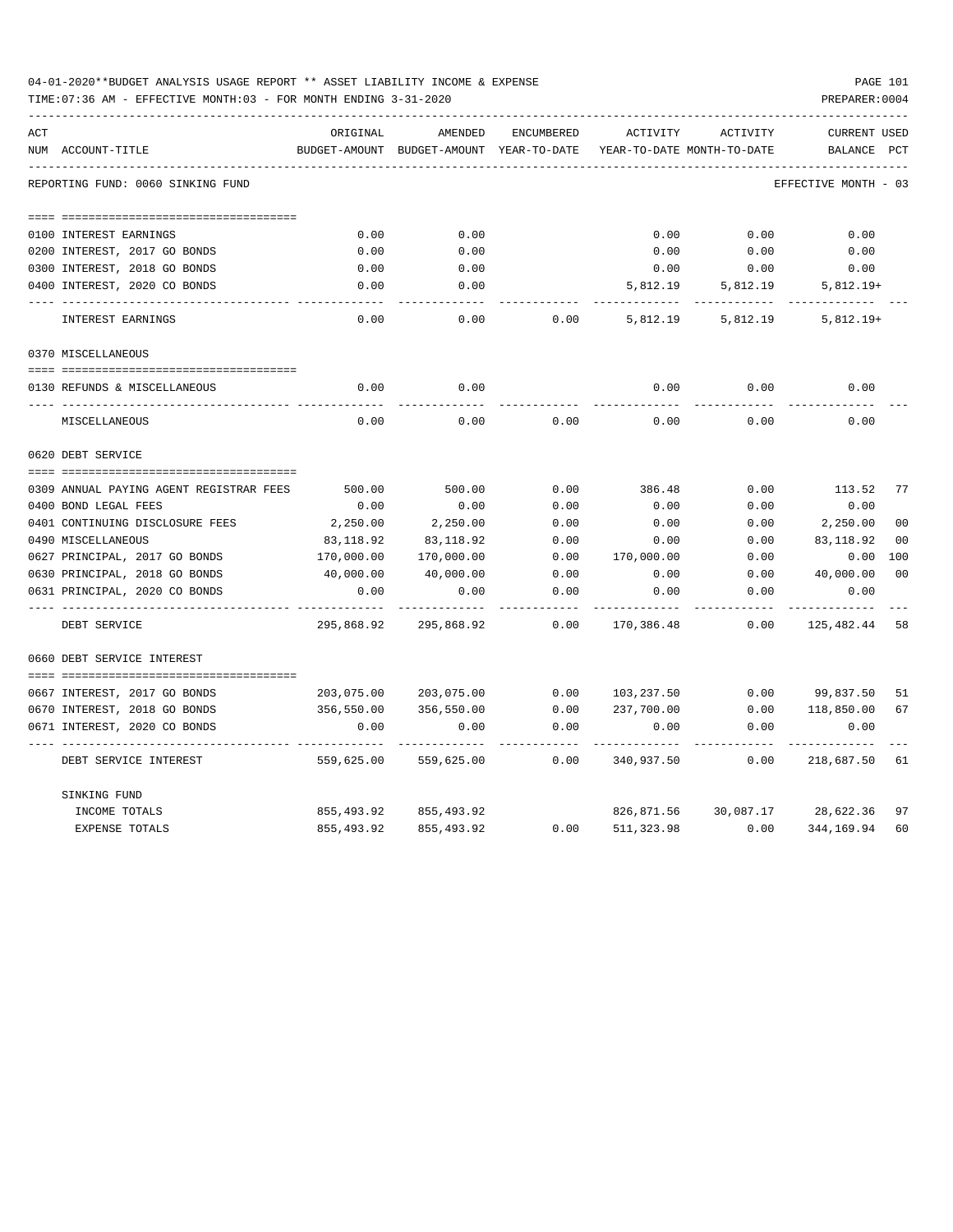|     | 04-01-2020**BUDGET ANALYSIS USAGE REPORT ** ASSET LIABILITY INCOME & EXPENSE<br>TIME: 07:36 AM - EFFECTIVE MONTH: 03 - FOR MONTH ENDING 3-31-2020 |          |                                                     |            |          |                                        |                                    |                |  |  |
|-----|---------------------------------------------------------------------------------------------------------------------------------------------------|----------|-----------------------------------------------------|------------|----------|----------------------------------------|------------------------------------|----------------|--|--|
| ACT | NUM ACCOUNT-TITLE                                                                                                                                 | ORIGINAL | AMENDED<br>BUDGET-AMOUNT BUDGET-AMOUNT YEAR-TO-DATE | ENCUMBERED | ACTIVITY | ACTIVITY<br>YEAR-TO-DATE MONTH-TO-DATE | <b>CURRENT USED</b><br>BALANCE PCT |                |  |  |
|     | REPORTING FUND: 0061 DIST.CLK.CO.&DIST.CT.TECH.-COMB.FUN                                                                                          |          |                                                     |            |          |                                        | EFFECTIVE MONTH - 03               |                |  |  |
|     | 0103 CASH                                                                                                                                         |          |                                                     |            |          |                                        |                                    |                |  |  |
|     | 0100 DIST.CLK.CO.& DIST.CT.TECH.-COMBIN                                                                                                           |          |                                                     |            |          |                                        | 184.24 43.46 3,477.39              |                |  |  |
|     | CASH                                                                                                                                              |          |                                                     |            | 184.24   | 43.46                                  | 3,477.39                           |                |  |  |
|     | 0120 RECEIVABLES                                                                                                                                  |          |                                                     |            |          |                                        |                                    |                |  |  |
|     | 0313 DUE FROM OTHER FUNDS                                                                                                                         |          |                                                     |            | 0.00     | 0.00                                   | 39.93                              |                |  |  |
|     | RECEIVABLES                                                                                                                                       |          |                                                     |            | 0.00     | 0.00                                   | 39.93                              |                |  |  |
|     | 0271 EQUITY ACCOUNT                                                                                                                               |          |                                                     |            |          |                                        |                                    |                |  |  |
|     | 0200 EQUITY ACCOUNT                                                                                                                               |          |                                                     |            | 0.00     | 0.00                                   | 3,333.08                           |                |  |  |
|     | ---- ------------<br>EQUITY ACCOUNT                                                                                                               |          |                                                     |            | 0.00     | 0.00                                   | 3,333.08                           |                |  |  |
|     | 0300 CASH                                                                                                                                         |          |                                                     |            |          |                                        |                                    |                |  |  |
|     | 0161 BEGINNING CASH BALANCE                                                                                                                       | 2,800.00 | 2,800.00                                            |            | 0.00     | 0.00                                   | 2,800.00                           | 0 <sub>0</sub> |  |  |
|     | CASH                                                                                                                                              | 2,800.00 | 2,800.00                                            | 0.00       | 0.00     | 0.00                                   | 2,800.00                           | 0 <sup>0</sup> |  |  |
|     | 0370 DIST.CLK.MISCELLANEOUS INCOME                                                                                                                |          |                                                     |            |          |                                        |                                    |                |  |  |
|     | 0440 DIST.CLK.CO.& DIST.CT.TECHNOLOGY F                                                                                                           | 0.00     | 0.00                                                |            |          | 184.24 43.46                           | $184.24+$                          |                |  |  |
|     | DIST.CLK.MISCELLANEOUS INCOME                                                                                                                     | 0.00     | -------<br>0.00                                     | 0.00       | 184.24   | ----------<br>43.46                    | 184.24+                            |                |  |  |
|     | 0440 DIST.CLK.COURT TECHNOLOGY EQUIPMEN                                                                                                           |          |                                                     |            |          |                                        |                                    |                |  |  |
|     | 0572 OFFICE EOUIPMENT                                                                                                                             | 2,800.00 | 2,800.00                                            | 0.00       | 0.00     |                                        | 0.00<br>2,800.00                   | 0 <sub>0</sub> |  |  |
|     | DIST.CLK.COURT TECHNOLOGY EQUIPMEN                                                                                                                | 2,800.00 | 2,800.00                                            | 0.00       | 0.00     | 0.00                                   | 2,800.00                           | 0 <sub>0</sub> |  |  |
|     | DIST.CLK.CO.&DIST.CT.TECH.-COMB.FU                                                                                                                |          |                                                     |            |          |                                        |                                    |                |  |  |
|     | INCOME TOTALS                                                                                                                                     | 2,800.00 | 2,800.00                                            |            |          | 184.24 43.46                           | 2,615.76                           | 07             |  |  |
|     | <b>EXPENSE TOTALS</b>                                                                                                                             | 2,800.00 | 2,800.00                                            | 0.00       | 0.00     | 0.00                                   | 2,800.00                           | 0 <sub>0</sub> |  |  |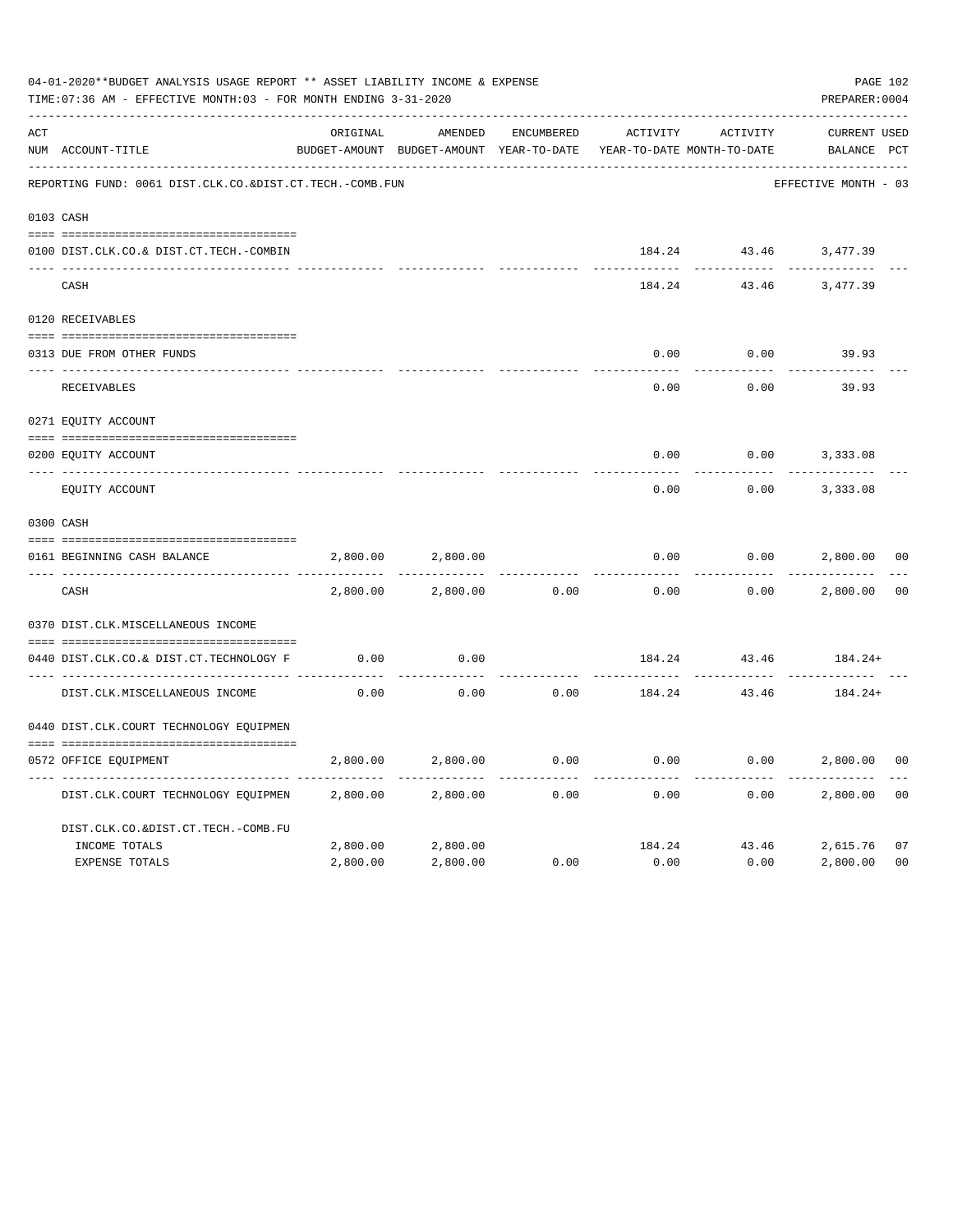|     | 04-01-2020**BUDGET ANALYSIS USAGE REPORT ** ASSET LIABILITY INCOME & EXPENSE<br>PAGE 103<br>TIME: 07:36 AM - EFFECTIVE MONTH: 03 - FOR MONTH ENDING 3-31-2020<br>PREPARER: 0004 |                        |                          |                       |                                                                                 |                              |                                     |                      |  |  |  |
|-----|---------------------------------------------------------------------------------------------------------------------------------------------------------------------------------|------------------------|--------------------------|-----------------------|---------------------------------------------------------------------------------|------------------------------|-------------------------------------|----------------------|--|--|--|
| ACT | NUM ACCOUNT-TITLE                                                                                                                                                               | ORIGINAL               | AMENDED                  | ENCUMBERED            | ACTIVITY<br>BUDGET-AMOUNT BUDGET-AMOUNT YEAR-TO-DATE YEAR-TO-DATE MONTH-TO-DATE | ACTIVITY                     | CURRENT USED<br>BALANCE PCT         |                      |  |  |  |
|     | REPORTING FUND: 0062 DIST.CLK.COURT RECORDS PRESERVATION                                                                                                                        |                        |                          |                       |                                                                                 |                              | EFFECTIVE MONTH - 03                |                      |  |  |  |
|     | 0103 CASH                                                                                                                                                                       |                        |                          |                       |                                                                                 |                              |                                     |                      |  |  |  |
|     | 0100 DIST.CLK.COURT RECORDS PRESERVATIO                                                                                                                                         |                        |                          |                       |                                                                                 | 2,050.31 405.39 36,119.17    |                                     |                      |  |  |  |
|     | CASH                                                                                                                                                                            |                        |                          |                       |                                                                                 | 2,050.31 405.39 36,119.17    |                                     |                      |  |  |  |
|     | 0120 RECEIVABLES                                                                                                                                                                |                        |                          |                       |                                                                                 |                              |                                     |                      |  |  |  |
|     | 0313 DUE FROM OTHER FUNDS                                                                                                                                                       |                        |                          |                       | 0.00                                                                            | $0.00$ 222.25                |                                     |                      |  |  |  |
|     | RECEIVABLES                                                                                                                                                                     |                        |                          |                       | 0.00                                                                            | ----------                   | -----------<br>$0.00$ 222.25        |                      |  |  |  |
|     | 0271 EQUITY ACCOUNT                                                                                                                                                             |                        |                          |                       |                                                                                 |                              |                                     |                      |  |  |  |
|     | 0200 EQUITY ACCOUNT                                                                                                                                                             |                        |                          |                       |                                                                                 | $0.00$ $0.00$ $34,291.11$    |                                     |                      |  |  |  |
|     | EQUITY ACCOUNT                                                                                                                                                                  |                        |                          |                       | $- - - - -$<br>0.00                                                             | . <u>.</u> .                 | -------------<br>$0.00$ $34,291.11$ |                      |  |  |  |
|     | 0300 CASH                                                                                                                                                                       |                        |                          |                       |                                                                                 |                              |                                     |                      |  |  |  |
|     | 0162 BEGINNING CASH BALANCE                                                                                                                                                     |                        | 27,500.00 27,500.00      |                       |                                                                                 | $0.00$ $0.00$ $27,500.00$ 00 |                                     |                      |  |  |  |
|     | CASH                                                                                                                                                                            |                        | 27,500.00 27,500.00 0.00 |                       | ------------                                                                    | $0.00$ $0.00$ $27,500.00$ 00 |                                     |                      |  |  |  |
|     | 0360 INTEREST EARNINGS                                                                                                                                                          |                        |                          |                       |                                                                                 |                              |                                     |                      |  |  |  |
|     | 0100 INTEREST EARNINGS                                                                                                                                                          | 0.00                   | 0.00                     |                       |                                                                                 | $45.42$ $7.13$ $45.42+$      |                                     |                      |  |  |  |
|     | INTEREST EARNINGS                                                                                                                                                               | 0.00                   | 0.00                     | ----------<br>0.00    | -------------                                                                   | .<br>45.42 7.13              | $45.42+$                            |                      |  |  |  |
|     | 0370 DIST.CLK.COURT MISCELLAEOUS INCOME                                                                                                                                         |                        |                          |                       |                                                                                 |                              |                                     |                      |  |  |  |
|     | 0133 DIST.CLK.COURT RECORDS PRESERVATIO 2,500.00 2,500.00                                                                                                                       |                        |                          |                       |                                                                                 | 2,004.89 398.26 495.11 80    |                                     |                      |  |  |  |
|     | DIST.CLK.COURT MISCELLAEOUS INCOME                                                                                                                                              | 2,500.00               | 2,500.00                 | 0.00                  | 2,004.89                                                                        | 398.26                       | 495.11                              | 80                   |  |  |  |
|     | 0449 DIST.CLK.RECORDS PRES.EQUIPMENT                                                                                                                                            |                        |                          |                       |                                                                                 |                              |                                     |                      |  |  |  |
|     | 0572 OFFICE EQUIPMENT                                                                                                                                                           | 30,000.00              | 30,000.00                | 0.00                  | 0.00                                                                            | 0.00                         | 30,000.00 00                        |                      |  |  |  |
|     | DIST.CLK.RECORDS PRES.EQUIPMENT                                                                                                                                                 | 30,000.00              | 30,000.00                | -------------<br>0.00 | . <u>.</u> .<br>0.00                                                            | ------------<br>0.00         | 30,000.00                           | 0 <sub>0</sub>       |  |  |  |
|     | DIST.CLK.COURT RECORDS PRESERVATIO                                                                                                                                              |                        |                          |                       |                                                                                 |                              |                                     |                      |  |  |  |
|     | INCOME TOTALS<br>EXPENSE TOTALS                                                                                                                                                 | 30,000.00<br>30,000.00 | 30,000.00<br>30,000.00   | 0.00                  | 2,050.31<br>0.00                                                                | 405.39<br>0.00               | 27,949.69<br>30,000.00              | 07<br>0 <sub>0</sub> |  |  |  |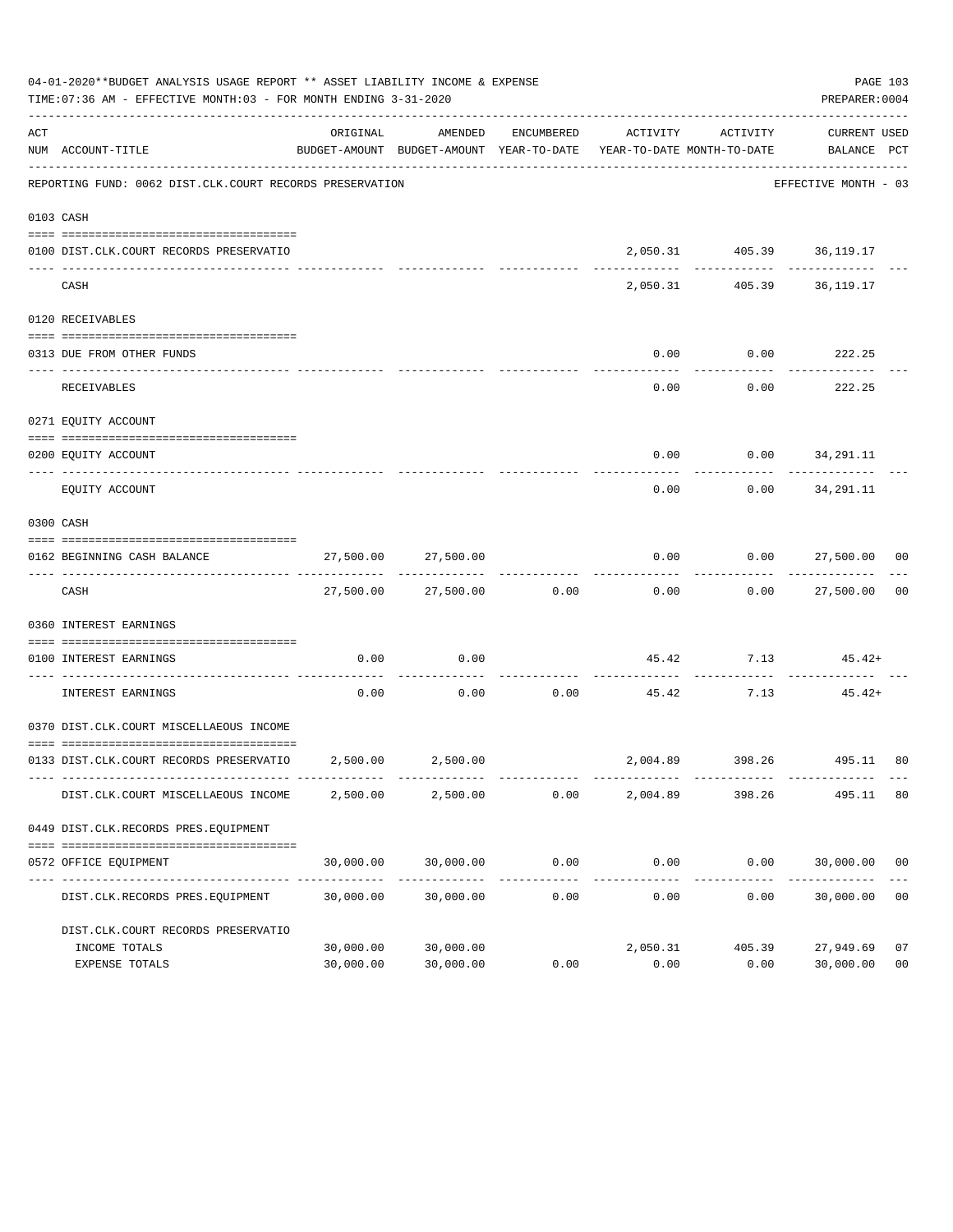|     | 04-01-2020**BUDGET ANALYSIS USAGE REPORT ** ASSET LIABILITY INCOME & EXPENSE<br>PAGE 104<br>TIME: 07:36 AM - EFFECTIVE MONTH: 03 - FOR MONTH ENDING 3-31-2020<br>PREPARER: 0004 |          |                                                     |            |                            |                      |                             |  |  |  |  |  |
|-----|---------------------------------------------------------------------------------------------------------------------------------------------------------------------------------|----------|-----------------------------------------------------|------------|----------------------------|----------------------|-----------------------------|--|--|--|--|--|
| ACT | NUM ACCOUNT-TITLE                                                                                                                                                               | ORIGINAL | AMENDED<br>BUDGET-AMOUNT BUDGET-AMOUNT YEAR-TO-DATE | ENCUMBERED | YEAR-TO-DATE MONTH-TO-DATE | ACTIVITY ACTIVITY    | CURRENT USED<br>BALANCE PCT |  |  |  |  |  |
|     | REPORTING FUND: 0063 LAW ENF. EDUCATION CONST.#1                                                                                                                                |          |                                                     |            |                            |                      | EFFECTIVE MONTH - 03        |  |  |  |  |  |
|     | 0103 CASH                                                                                                                                                                       |          |                                                     |            |                            |                      |                             |  |  |  |  |  |
|     | 0100 LEOSE CONST.#1-COMBINED FUNDS CHEC                                                                                                                                         |          |                                                     |            |                            | 685.17 0.00 2,373.57 |                             |  |  |  |  |  |
|     | CASH                                                                                                                                                                            |          |                                                     |            | 685.17                     | 0.00                 | 2,373.57                    |  |  |  |  |  |
|     | 0200 LIABILITY ACCOUNT                                                                                                                                                          |          |                                                     |            |                            |                      |                             |  |  |  |  |  |
|     | 0910 SYSTEM ADDED LIABILITY LINE ITEM                                                                                                                                           |          |                                                     |            | 0.00                       | 0.00                 | 0.00                        |  |  |  |  |  |
|     | LIABILITY ACCOUNT                                                                                                                                                               |          |                                                     |            | 0.00                       | 0.00                 | 0.00                        |  |  |  |  |  |
|     | 0271 EQUITY ACCOUNT                                                                                                                                                             |          |                                                     |            |                            |                      |                             |  |  |  |  |  |
|     | 0200 EQUITY ACCOUNT                                                                                                                                                             |          |                                                     |            | 0.00                       | 0.00                 | 1,688.40                    |  |  |  |  |  |
|     | EQUITY ACCOUNT                                                                                                                                                                  |          |                                                     |            | 0.00                       | 0.00                 | 1,688.40                    |  |  |  |  |  |
|     | 0300 CASH                                                                                                                                                                       |          |                                                     |            |                            |                      |                             |  |  |  |  |  |
|     | 0151 BEGINNING CASH BALANCE                                                                                                                                                     | 0.00     | 0.00                                                |            | 0.00                       | 0.00                 | 0.00                        |  |  |  |  |  |
|     | CASH                                                                                                                                                                            | 0.00     | 0.00                                                | 0.00       | 0.00                       | 0.00                 | 0.00                        |  |  |  |  |  |
|     | 0370 MISCELLANEOUS INCOME                                                                                                                                                       |          |                                                     |            |                            |                      |                             |  |  |  |  |  |
|     | 0130 REFUNDS & MISCELLANEOUS                                                                                                                                                    | 0.00     | 0.00                                                |            | 0.00                       | 0.00                 | 0.00                        |  |  |  |  |  |
|     | 0160 PEACE OFFICER ALLOCATION                                                                                                                                                   | 678.30   | 678.30                                              |            | 685.17                     | 0.00                 | $6.87 + 101$                |  |  |  |  |  |
|     | MISCELLANEOUS INCOME                                                                                                                                                            | 678.30   | 678.30                                              | 0.00       | 685.17                     | 0.00                 | $6.87 + 101$                |  |  |  |  |  |
|     | 0551 LAW ENFORCEMENT EDUCATION                                                                                                                                                  |          |                                                     |            |                            |                      |                             |  |  |  |  |  |
|     | 0427 OUT OF COUNTY TRAVEL                                                                                                                                                       |          | 678.30 678.30                                       | 0.00       | 0.00                       | 0.00                 | 678.30 00                   |  |  |  |  |  |
|     | 0428 TRAINING & TUITION                                                                                                                                                         | 0.00     | 0.00                                                | 0.00       | 0.00                       | 0.00                 | 0.00                        |  |  |  |  |  |
|     | ----------------------------------<br>LAW ENFORCEMENT EDUCATION                                                                                                                 | 678.30   | 678.30                                              | 0.00       | 0.00                       | 0.00                 | 678.30 00                   |  |  |  |  |  |
|     | LAW ENF. EDUCATION CONST. #1                                                                                                                                                    |          |                                                     |            |                            |                      |                             |  |  |  |  |  |
|     | INCOME TOTALS                                                                                                                                                                   | 678.30   | 678.30                                              |            | 685.17                     | 0.00                 | $6.87 + 101$                |  |  |  |  |  |
|     | EXPENSE TOTALS                                                                                                                                                                  | 678.30   | 678.30                                              | 0.00       | 0.00                       | 0.00                 | 678.30 00                   |  |  |  |  |  |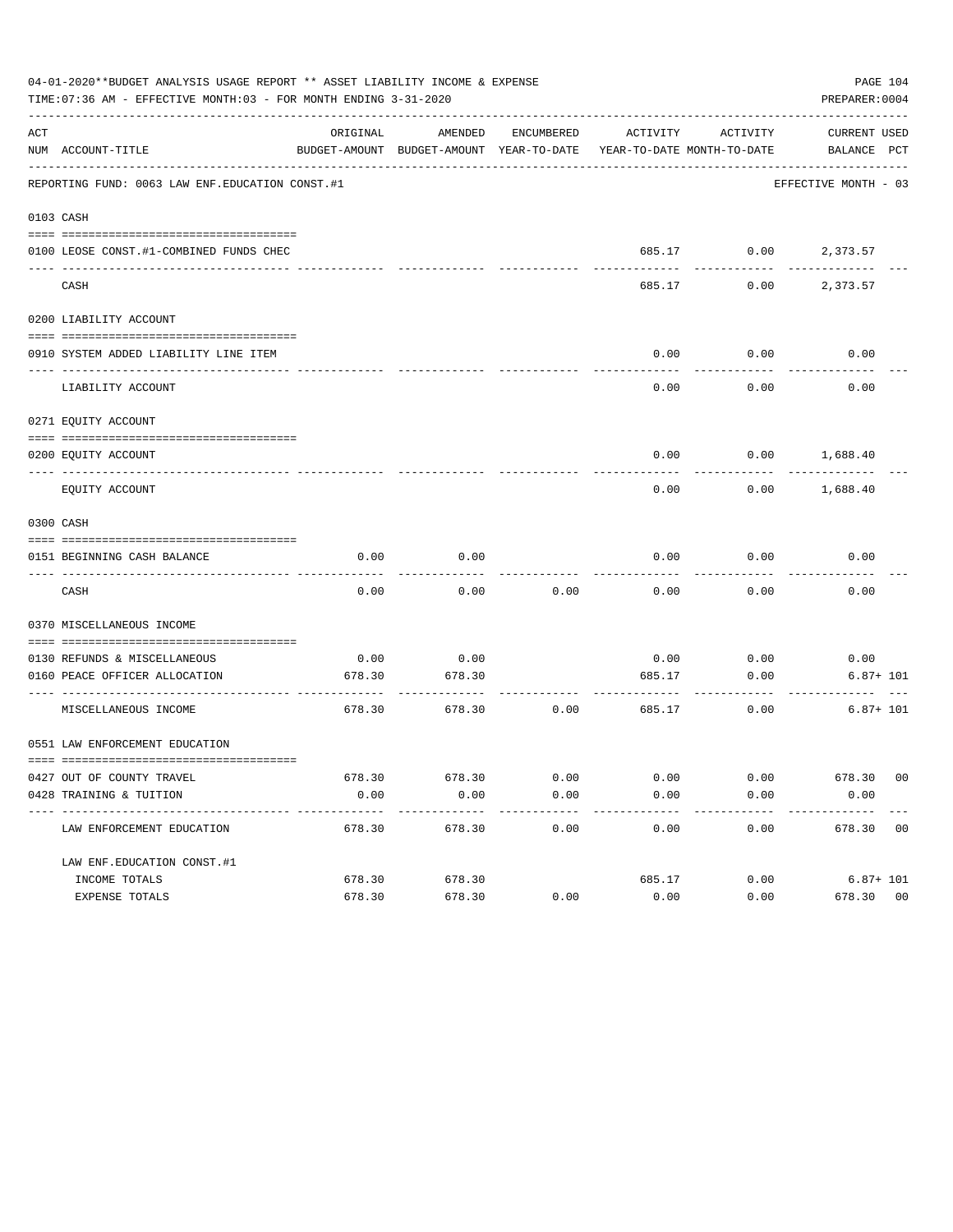|     | 04-01-2020**BUDGET ANALYSIS USAGE REPORT ** ASSET LIABILITY INCOME & EXPENSE<br>PAGE 105<br>TIME:07:36 AM - EFFECTIVE MONTH:03 - FOR MONTH ENDING 3-31-2020<br>PREPARER: 0004 |            |                                                                                |                      |                       |                              |                             |  |  |
|-----|-------------------------------------------------------------------------------------------------------------------------------------------------------------------------------|------------|--------------------------------------------------------------------------------|----------------------|-----------------------|------------------------------|-----------------------------|--|--|
| ACT | NUM ACCOUNT-TITLE                                                                                                                                                             | ORIGINAL   | AMENDED<br>BUDGET-AMOUNT BUDGET-AMOUNT YEAR-TO-DATE YEAR-TO-DATE MONTH-TO-DATE |                      |                       | ENCUMBERED ACTIVITY ACTIVITY | CURRENT USED<br>BALANCE PCT |  |  |
|     | REPORTING FUND: 0064 LAW ENF. EDUCATION CONST. #2                                                                                                                             |            |                                                                                |                      |                       |                              | EFFECTIVE MONTH - 03        |  |  |
|     | 0103 CASH                                                                                                                                                                     |            |                                                                                |                      |                       |                              |                             |  |  |
|     | 0100 LEOSE CONST.#2-COMBINED FUNDS CHEC                                                                                                                                       |            |                                                                                |                      |                       |                              | 685.17 0.00 1,040.35        |  |  |
|     | CASH                                                                                                                                                                          |            |                                                                                |                      | 685.17                | 0.00                         | 1,040.35                    |  |  |
|     | 0200 LIABILITY ACCOUNT                                                                                                                                                        |            |                                                                                |                      |                       |                              |                             |  |  |
|     | 0910 SYSTEM ADDED LIABILITY LINE ITEM                                                                                                                                         |            |                                                                                |                      | 0.00                  | 0.00                         | 0.00                        |  |  |
|     | LIABILITY ACCOUNT                                                                                                                                                             |            |                                                                                |                      | 0.00                  | 0.00                         | 0.00                        |  |  |
|     | 0271 EQUITY ACCOUNT                                                                                                                                                           |            |                                                                                |                      |                       |                              |                             |  |  |
|     | 0200 EQUITY ACCOUNT                                                                                                                                                           |            |                                                                                |                      | 0.00                  |                              | $0.00$ 355.18               |  |  |
|     | EQUITY ACCOUNT                                                                                                                                                                |            |                                                                                |                      | 0.00                  | 0.00                         | 355.18                      |  |  |
|     | 0300 CASH                                                                                                                                                                     |            |                                                                                |                      |                       |                              |                             |  |  |
|     | 0152 BEGINNING CASH BALANCE                                                                                                                                                   | 0.00       | 0.00                                                                           |                      | 0.00                  | 0.00                         | 0.00                        |  |  |
|     | CASH                                                                                                                                                                          | 0.00       | 0.00                                                                           | 0.00                 | 0.00                  | 0.00                         | 0.00                        |  |  |
|     | 0370 MISCELLANEOUS INCOME                                                                                                                                                     |            |                                                                                |                      |                       |                              |                             |  |  |
|     | 0130 REFUNDS & MISCELLANEOUS                                                                                                                                                  | 0.00       | 0.00                                                                           |                      |                       | $0.00$ 0.00                  | 0.00                        |  |  |
|     | 0160 PEACE OFFICER ALLOCATION<br>--------------------------------- --                                                                                                         | ---------- | 678.48 678.48                                                                  |                      | 685.17                | 0.00<br>----------           | $6.69 + 101$<br>----------  |  |  |
|     | MISCELLANEOUS INCOME                                                                                                                                                          | 678.48     | 678.48                                                                         | 0.00                 | 685.17                | 0.00                         | $6.69 + 101$                |  |  |
|     | 0552 LAW ENFORCEMENT EDUCATION                                                                                                                                                |            |                                                                                |                      |                       |                              |                             |  |  |
|     | 0427 OUT OF COUNTY TRAVEL                                                                                                                                                     |            | 678.48 678.48                                                                  | 0.00                 | 0.00                  |                              | $0.00$ 678.48 00            |  |  |
|     | 0428 TRAINING & TUITION                                                                                                                                                       | 0.00       | 0.00<br>-------------                                                          | 0.00<br>------------ | 0.00<br>------------- | 0.00<br>------------         | 0.00<br>-------------       |  |  |
|     | LAW ENFORCEMENT EDUCATION                                                                                                                                                     | 678.48     | 678.48                                                                         | 0.00                 | 0.00                  | 0.00                         | 678.48 00                   |  |  |
|     | LAW ENF. EDUCATION CONST. #2                                                                                                                                                  |            |                                                                                |                      |                       |                              |                             |  |  |
|     | INCOME TOTALS                                                                                                                                                                 | 678.48     | 678.48                                                                         |                      | 685.17                |                              | $0.00$ 6.69+ 101            |  |  |
|     | EXPENSE TOTALS                                                                                                                                                                | 678.48     | 678.48                                                                         | 0.00                 | 0.00                  | 0.00                         | 678.48 00                   |  |  |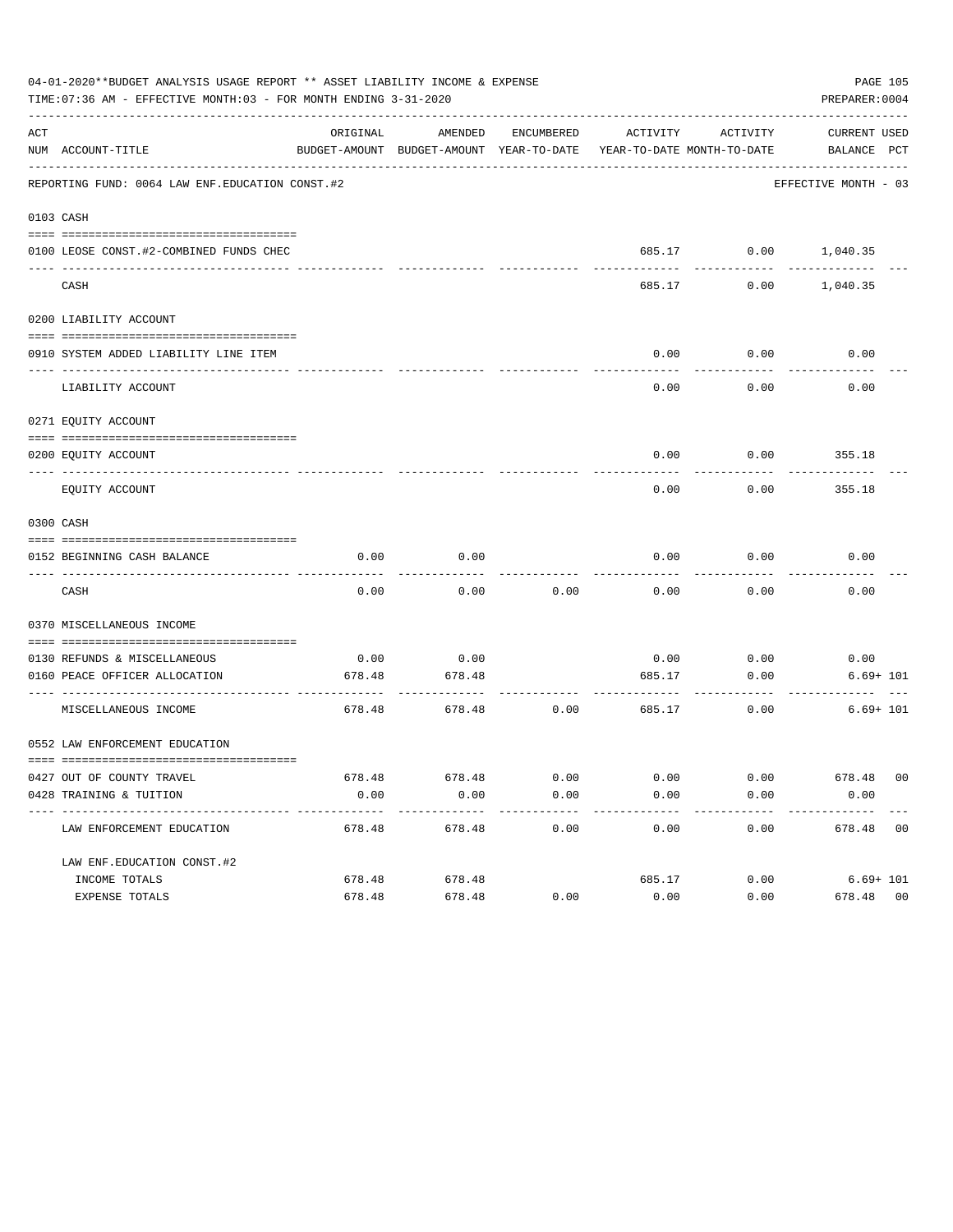| 04-01-2020**BUDGET ANALYSIS USAGE REPORT ** ASSET LIABILITY INCOME & EXPENSE<br>PAGE 106<br>TIME: 07:36 AM - EFFECTIVE MONTH: 03 - FOR MONTH ENDING 3-31-2020<br>PREPARER: 0004 |                                                           |                |                                                                                            |              |                                        |                              |                          |  |
|---------------------------------------------------------------------------------------------------------------------------------------------------------------------------------|-----------------------------------------------------------|----------------|--------------------------------------------------------------------------------------------|--------------|----------------------------------------|------------------------------|--------------------------|--|
| ACT                                                                                                                                                                             | NUM ACCOUNT-TITLE                                         | ORIGINAL       | AMENDED<br>BUDGET-AMOUNT BUDGET-AMOUNT YEAR-TO-DATE YEAR-TO-DATE MONTH-TO-DATE BALANCE PCT |              |                                        | ENCUMBERED ACTIVITY ACTIVITY | CURRENT USED             |  |
|                                                                                                                                                                                 | REPORTING FUND: 0065 LAW ENF. EDUCATION CONST.#3          |                |                                                                                            |              |                                        |                              | EFFECTIVE MONTH - 03     |  |
|                                                                                                                                                                                 | 0103 CASH                                                 |                |                                                                                            |              |                                        |                              |                          |  |
|                                                                                                                                                                                 | 0100 LEOSE CONST.#3-COMBINED FUNDS CHEC                   |                |                                                                                            |              |                                        |                              | 685.17 0.00 3,376.80     |  |
|                                                                                                                                                                                 | ______________________________<br>CASH                    |                |                                                                                            |              | 685.17                                 |                              | $0.00$ 3,376.80          |  |
|                                                                                                                                                                                 | 0200 LIABILITY ACCOUNT                                    |                |                                                                                            |              |                                        |                              |                          |  |
|                                                                                                                                                                                 | 0910 SYSTEM ADDED LIABILITY LINE ITEM                     |                |                                                                                            |              | 0.00                                   | 0.00                         | 0.00                     |  |
|                                                                                                                                                                                 | LIABILITY ACCOUNT                                         |                |                                                                                            |              | 0.00                                   | 0.00                         | 0.00                     |  |
|                                                                                                                                                                                 | 0271 EQUITY ACCOUNT                                       |                |                                                                                            |              |                                        |                              |                          |  |
|                                                                                                                                                                                 | 0200 EQUITY ACCOUNT                                       |                |                                                                                            |              |                                        |                              | $0.00$ $0.00$ $2,691.63$ |  |
|                                                                                                                                                                                 | EQUITY ACCOUNT                                            |                |                                                                                            |              | 0.00                                   | 0.00                         | 2,691.63                 |  |
|                                                                                                                                                                                 | 0300 CASH                                                 |                |                                                                                            |              |                                        |                              |                          |  |
|                                                                                                                                                                                 | 0153 BEGINNING CASH BALANCE                               | 0.00           | 0.00                                                                                       |              | 0.00                                   | 0.00                         | 0.00                     |  |
|                                                                                                                                                                                 | CASH                                                      | 0.00           | 0.00                                                                                       | 0.00         | 0.00                                   | 0.00                         | 0.00                     |  |
|                                                                                                                                                                                 | 0370 MISCELLANEOUS                                        |                |                                                                                            |              |                                        |                              |                          |  |
|                                                                                                                                                                                 | 0130 REFUNDS & MISCELLANEOUS                              | 0.00           | 0.00                                                                                       |              | 0.00                                   | 0.00                         | 0.00                     |  |
|                                                                                                                                                                                 | 0160 PEACE OFFICER ALLOCATION                             | 678.30         | 678.30                                                                                     |              | 685.17<br>------------- -------------- | 0.00<br>---------            | $6.87 + 101$             |  |
|                                                                                                                                                                                 | MISCELLANEOUS                                             | 678.30         | 678.30                                                                                     | 0.00         | 685.17                                 | 0.00                         | $6.87 + 101$             |  |
|                                                                                                                                                                                 | 0553 LAW ENFORCEMENT EDUCATION                            |                |                                                                                            |              |                                        |                              |                          |  |
|                                                                                                                                                                                 |                                                           |                |                                                                                            |              |                                        |                              |                          |  |
|                                                                                                                                                                                 | 0427 OUT OF COUNTY TRAVEL<br>0428 TRAINING & TUITION      | 678.30<br>0.00 | 678.30<br>0.00                                                                             | 0.00<br>0.00 | 0.00<br>0.00                           | 0.00<br>0.00                 | 678.30 00<br>0.00        |  |
|                                                                                                                                                                                 | ----------------------------<br>LAW ENFORCEMENT EDUCATION | 678.30         | 678.30                                                                                     | 0.00         | 0.00                                   | 0.00                         | 678.30 00                |  |
|                                                                                                                                                                                 | LAW ENF. EDUCATION CONST. #3                              |                |                                                                                            |              |                                        |                              |                          |  |
|                                                                                                                                                                                 | INCOME TOTALS                                             | 678.30         | 678.30                                                                                     |              | 685.17                                 | 0.00                         | $6.87 + 101$             |  |
|                                                                                                                                                                                 | EXPENSE TOTALS                                            | 678.30         | 678.30                                                                                     | 0.00         | 0.00                                   | 0.00                         | 678.30 00                |  |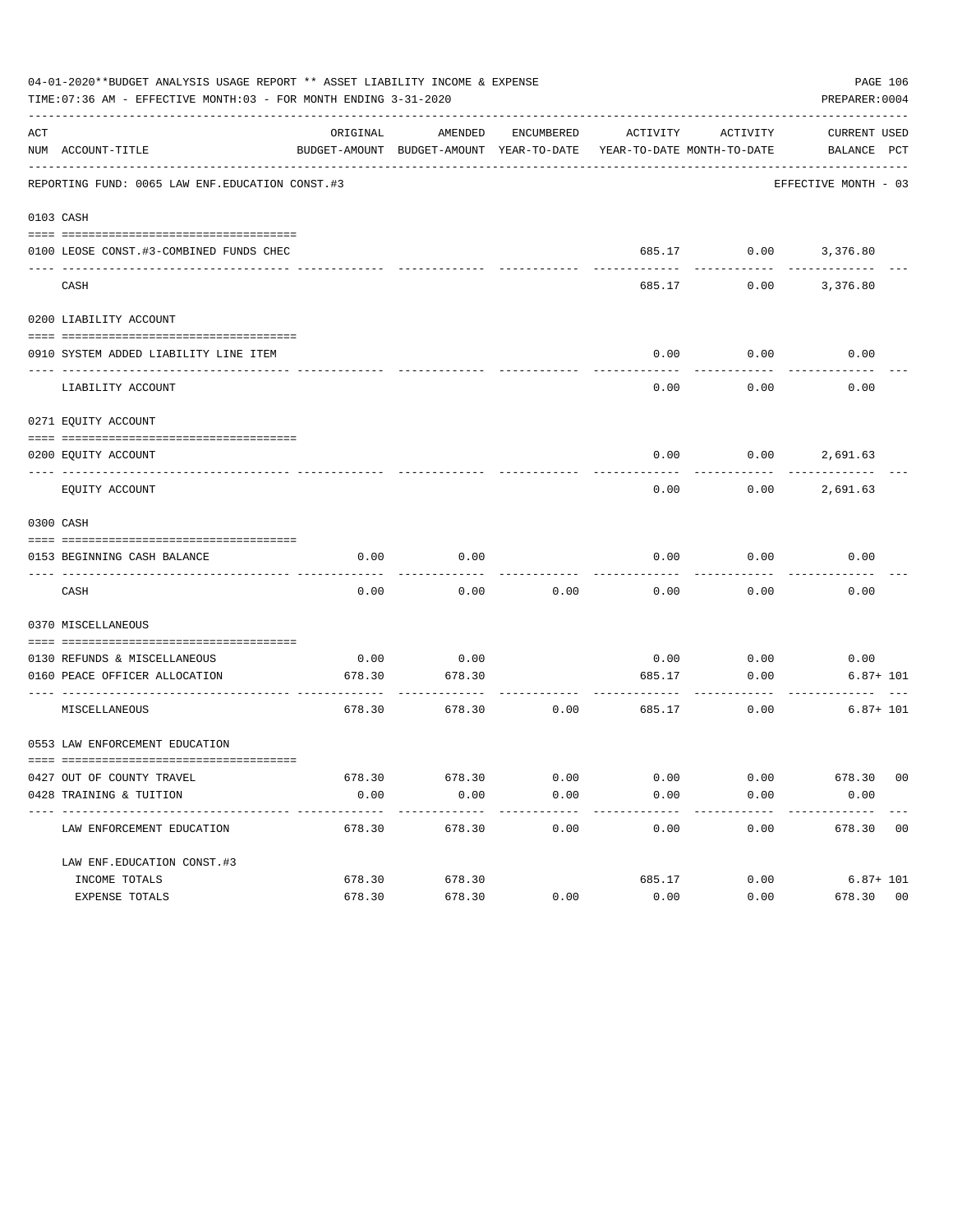|           | 04-01-2020**BUDGET ANALYSIS USAGE REPORT ** ASSET LIABILITY INCOME & EXPENSE<br>PAGE 107<br>TIME: 07:36 AM - EFFECTIVE MONTH: 03 - FOR MONTH ENDING 3-31-2020<br>PREPARER: 0004 |          |                                                                                |            |                                      |                                                                                |                                    |                |  |
|-----------|---------------------------------------------------------------------------------------------------------------------------------------------------------------------------------|----------|--------------------------------------------------------------------------------|------------|--------------------------------------|--------------------------------------------------------------------------------|------------------------------------|----------------|--|
| ACT       | NUM ACCOUNT-TITLE                                                                                                                                                               | ORIGINAL | AMENDED<br>BUDGET-AMOUNT BUDGET-AMOUNT YEAR-TO-DATE YEAR-TO-DATE MONTH-TO-DATE | ENCUMBERED |                                      | ACTIVITY ACTIVITY                                                              | <b>CURRENT USED</b><br>BALANCE PCT |                |  |
|           | REPORTING FUND: 0066 2017 GO BONDS-CONSTRUCTION FUND                                                                                                                            |          |                                                                                |            |                                      |                                                                                | EFFECTIVE MONTH - 03               |                |  |
| 0103 CASH |                                                                                                                                                                                 |          |                                                                                |            |                                      |                                                                                |                                    |                |  |
|           | 0100 GO BONDS CONST.2017-COMBINED FUNDS<br>0166 ICS DEPOSIT                                                                                                                     |          |                                                                                |            |                                      | 484, 198, 72 99, 197, 88 41, 399, 31<br>4,079,612.06-1,098,314.76-1,081,882.91 |                                    |                |  |
|           | 0175 TEXPOOL                                                                                                                                                                    |          |                                                                                |            |                                      | $0.00$ $0.00$                                                                  | 0.00                               |                |  |
|           | CASH                                                                                                                                                                            |          |                                                                                |            |                                      | 3,595,413.34-999,116.88-1,123,282.22                                           |                                    |                |  |
|           | 0200 LIABILITY ACCOUNT                                                                                                                                                          |          |                                                                                |            |                                      |                                                                                |                                    |                |  |
|           | 0910 SYSTEM ADDED LIABILITY LINE-ITEM                                                                                                                                           |          |                                                                                |            |                                      | $92,194,35-$ 0.00                                                              | 92,194.35-                         |                |  |
|           | LIABILITY ACCOUNT                                                                                                                                                               |          |                                                                                |            |                                      | 92,194.35- 0.00                                                                | 92,194.35-                         |                |  |
|           | 0207 DUE TO FUND                                                                                                                                                                |          |                                                                                |            |                                      |                                                                                |                                    |                |  |
|           | 0990 DUE TO OTHERS                                                                                                                                                              |          |                                                                                |            | 0.00                                 | 0.00                                                                           | 0.00                               |                |  |
|           | DUE TO FUND                                                                                                                                                                     |          |                                                                                |            | 0.00                                 | 0.00                                                                           | 0.00                               |                |  |
|           | 0231 2017 GO BONDS PAYABLE                                                                                                                                                      |          |                                                                                |            |                                      |                                                                                |                                    |                |  |
|           | 0200 2017 GO BONDS PAYABLE<br>---- ----------------                                                                                                                             |          |                                                                                |            | 0.00                                 | 0.00                                                                           | 0.00                               |                |  |
|           | 2017 GO BONDS PAYABLE                                                                                                                                                           |          |                                                                                |            | 0.00                                 | 0.00                                                                           | 0.00                               |                |  |
|           | 0271 EQUITY ACCOUNT                                                                                                                                                             |          |                                                                                |            |                                      |                                                                                |                                    |                |  |
|           | 0200 EQUITY ACCOUNT                                                                                                                                                             |          |                                                                                |            |                                      | $0.00$ $0.00$ $4,718,695.56$                                                   |                                    |                |  |
|           | EQUITY ACCOUNT                                                                                                                                                                  |          |                                                                                |            | 0.00                                 |                                                                                | $0.00 \quad 4,718,695.56$          |                |  |
|           | 0300 CASH                                                                                                                                                                       |          |                                                                                |            |                                      |                                                                                |                                    |                |  |
|           | 0166 BEGINNING CASH BALANCE                                                                                                                                                     |          | 5,099,948.00 5,099,948.00                                                      |            |                                      |                                                                                | $0.00$ 0.00 5,099,948.00 00        |                |  |
|           | CASH                                                                                                                                                                            |          | 5,099,948.00 5,099,948.00 0.00                                                 |            | 0.00                                 |                                                                                | 0.00 5,099,948.00                  | 0 <sub>0</sub> |  |
|           | 0360 INTEREST EARNINGS                                                                                                                                                          |          |                                                                                |            |                                      |                                                                                |                                    |                |  |
|           | 0100 INTEREST EARNINGS LEGEND BANK                                                                                                                                              | 0.00     | 0.00                                                                           |            |                                      | $0.00$ $0.00$ $0.00$ $0.00$                                                    |                                    |                |  |
|           | 0166 INTEREST EARNINGS ICS                                                                                                                                                      | 0.00     | 0.00                                                                           |            |                                      |                                                                                | 20,387.94 1,685.24 20,387.94+      |                |  |
|           | ------------------- ------<br>INTEREST EARNINGS                                                                                                                                 | 0.00     | ----------<br>0.00                                                             |            | $0.00$ 20,387.94 1,685.24 20,387.94+ | . <u>.</u> .                                                                   |                                    |                |  |
|           | 0370 MISCELLANEOUS                                                                                                                                                              |          |                                                                                |            |                                      |                                                                                |                                    |                |  |
|           | 0130 REFUNDS & MISCELLANEOUS                                                                                                                                                    | 0.00     | 0.00                                                                           |            |                                      | $0.00$ 0.00                                                                    | 0.00                               |                |  |
|           | MISCELLANEOUS                                                                                                                                                                   | 0.00     | 0.00                                                                           | 0.00       | 0.00                                 | 0.00                                                                           | 0.00                               |                |  |
|           | 0509 CONTINGENCY                                                                                                                                                                |          |                                                                                |            |                                      |                                                                                |                                    |                |  |
|           | 0475 CONTINGENCY                                                                                                                                                                |          | 440,000.00 440,000.00                                                          | 0.00       | 0.00                                 |                                                                                | 0.00 440,000.00                    | 00             |  |
|           |                                                                                                                                                                                 |          |                                                                                |            |                                      |                                                                                |                                    |                |  |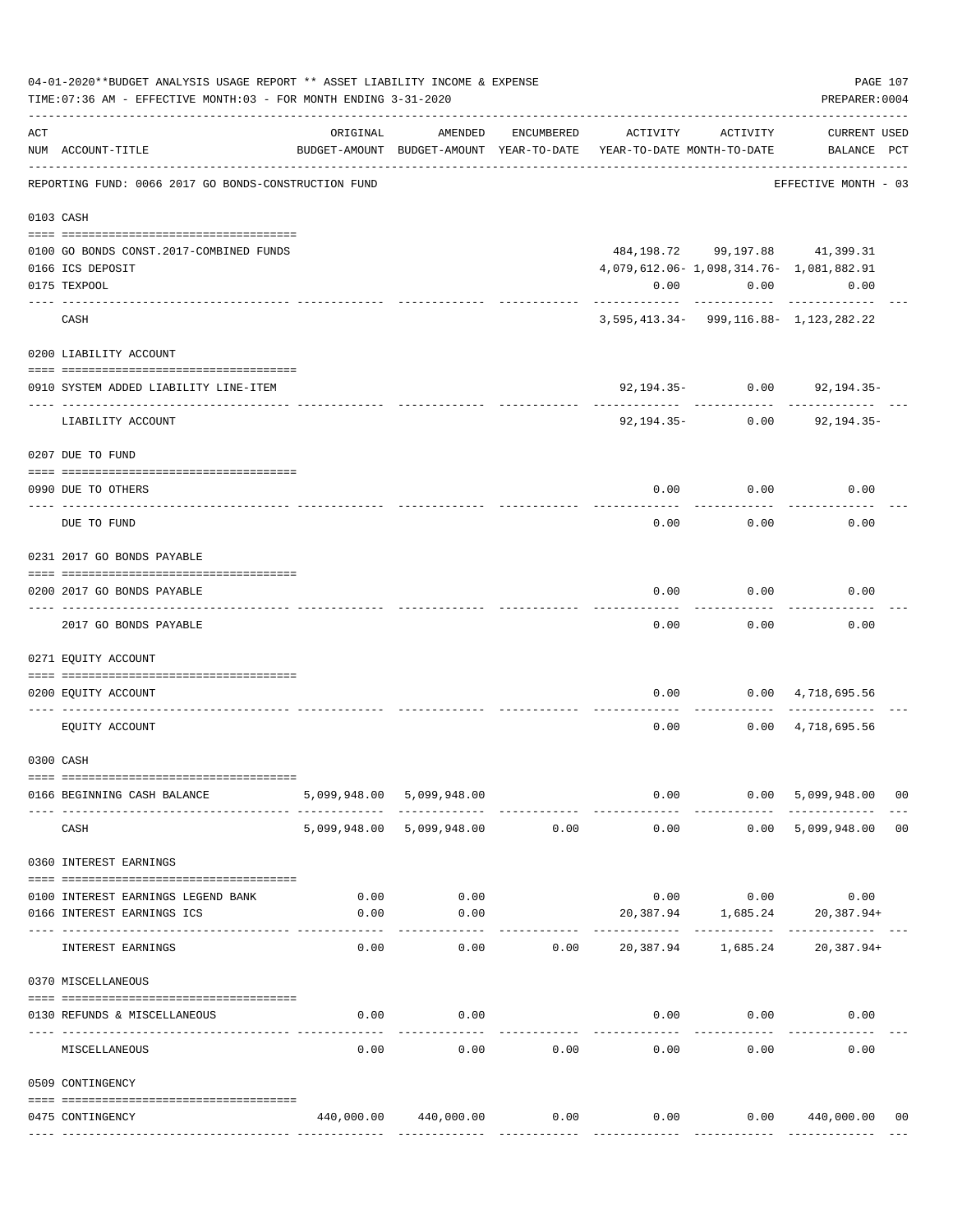| ACT | NUM ACCOUNT-TITLE                                                                  |      |      |      |      | ORIGINAL AMENDED ENCUMBERED ACTIVITY ACTIVITY | <b>CURRENT USED</b><br>BUDGET-AMOUNT BUDGET-AMOUNT YEAR-TO-DATE YEAR-TO-DATE MONTH-TO-DATE     BALANCE PCT |
|-----|------------------------------------------------------------------------------------|------|------|------|------|-----------------------------------------------|------------------------------------------------------------------------------------------------------------|
|     | REPORTING FUND: 0066 2017 GO BONDS-CONSTRUCTION FUND                               |      |      |      |      |                                               | EFFECTIVE MONTH - 03                                                                                       |
|     | CONTINGENCY                                                                        |      |      |      |      |                                               | $440,000.00$ $440,000.00$ 0.00 0.00 0.00 0.00 0.00 0.00 00                                                 |
|     | 0666 COURTHOUSE CONSTRUCTION PHASE 1                                               |      |      |      |      |                                               |                                                                                                            |
|     |                                                                                    |      |      |      |      |                                               |                                                                                                            |
|     | 0165 CONSTRUCTION                                                                  | 0.00 | 0.00 | 0.00 | 0.00 | 0.00                                          | 0.00                                                                                                       |
|     | 0400 ATTORNEY FEES                                                                 | 0.00 | 0.00 | 0.00 | 0.00 | 0.00                                          | 0.00                                                                                                       |
|     | 0402 ENGINEERING                                                                   | 0.00 | 0.00 | 0.00 | 0.00 | 0.00                                          | 0.00                                                                                                       |
|     | 0403 ARCHITECTURAL FEES                                                            | 0.00 | 0.00 | 0.00 |      | 0.00<br>0.00                                  | 0.00                                                                                                       |
|     | 0426 PROFESSIONAL FEES                                                             | 0.00 | 0.00 | 0.00 |      | 0.00<br>0.00                                  | 0.00                                                                                                       |
|     | 0430 BIDS & NOTICES                                                                | 0.00 | 0.00 | 0.00 | 0.00 | 0.00                                          | 0.00                                                                                                       |
|     | 0450 R & M BUILDINGS                                                               | 0.00 | 0.00 | 0.00 | 0.00 | 0.00                                          | 0.00                                                                                                       |
|     | 0451 ASBESTOS ABATEMENT                                                            | 0.00 | 0.00 | 0.00 | 0.00 | 0.00                                          | 0.00                                                                                                       |
|     | 0453 IT DESIGN/SECURITY DESIGN                                                     | 0.00 | 0.00 | 0.00 | 0.00 | 0.00                                          | 0.00                                                                                                       |
|     | 0482 DEMOLITION                                                                    | 0.00 | 0.00 | 0.00 | 0.00 | 0.00                                          | 0.00                                                                                                       |
|     | 0490 MISCELLANEOUS                                                                 | 0.00 | 0.00 | 0.00 |      | 0.00<br>0.00                                  | 0.00                                                                                                       |
|     | 0535 BUILDING                                                                      | 0.00 | 0.00 | 0.00 |      | 0.00<br>0.00                                  | 0.00                                                                                                       |
|     | 0574 TECHNOLOGY                                                                    | 0.00 | 0.00 | 0.00 | 0.00 |                                               | 0.00<br>0.00                                                                                               |
|     | 0695 SURVEYING                                                                     | 0.00 | 0.00 | 0.00 |      | $0.00$ 0.00                                   | 0.00                                                                                                       |
|     | COURTHOUSE CONSTRUCTION PHASE $1$ $0.00$ $0.00$ $0.00$ $0.00$ $0.00$ $0.00$ $0.00$ |      |      |      |      |                                               | 0.00                                                                                                       |
|     | 0667 COURTHOUSE CONSTRUCTION PHASE 2                                               |      |      |      |      |                                               |                                                                                                            |
|     |                                                                                    |      |      |      |      |                                               |                                                                                                            |
|     | 0165 CONSTRUCTION                                                                  |      |      |      |      |                                               | 3,917,448.00 2,934,015.39 8,740.00 2,107,006.70 571,923.24 818,268.69 72                                   |

| ATAS COMPTIGOTTOM               |                                                                                                                                                                                                                                                                                                                                                                                                                     |                         | 0,110.00                     | 4,40,000.70 |       | 010, 400. 02 |                                                                                                                                                                                                                                                            |
|---------------------------------|---------------------------------------------------------------------------------------------------------------------------------------------------------------------------------------------------------------------------------------------------------------------------------------------------------------------------------------------------------------------------------------------------------------------|-------------------------|------------------------------|-------------|-------|--------------|------------------------------------------------------------------------------------------------------------------------------------------------------------------------------------------------------------------------------------------------------------|
|                                 |                                                                                                                                                                                                                                                                                                                                                                                                                     | 726,000.00              | 0.00                         | 445,121.12  |       | 280,878.88   | 61                                                                                                                                                                                                                                                         |
|                                 | 0.00                                                                                                                                                                                                                                                                                                                                                                                                                | 907,010.60              | 0.00                         |             |       | 0.00         | 100                                                                                                                                                                                                                                                        |
|                                 | 0.00                                                                                                                                                                                                                                                                                                                                                                                                                | 0.00                    | 0.00                         | 0.00        | 0.00  | 0.00         |                                                                                                                                                                                                                                                            |
|                                 | 0.00                                                                                                                                                                                                                                                                                                                                                                                                                | 48,750.00               | 0.00                         |             |       |              |                                                                                                                                                                                                                                                            |
|                                 | 0.00                                                                                                                                                                                                                                                                                                                                                                                                                | 0.00                    | 0.00                         | 0.00        | 0.00  | 0.00         |                                                                                                                                                                                                                                                            |
|                                 | 0.00                                                                                                                                                                                                                                                                                                                                                                                                                | 25,141.60               | 0.00                         | 21,713.20   |       | 3,428.40     | 86                                                                                                                                                                                                                                                         |
|                                 | 0.00                                                                                                                                                                                                                                                                                                                                                                                                                | 165.12                  | 0.00                         | 165.12      | 0.00  | 0.00 100     |                                                                                                                                                                                                                                                            |
|                                 | 0.00                                                                                                                                                                                                                                                                                                                                                                                                                | 0.00                    | 0.00                         | 0.00        | 0.00  | 0.00         |                                                                                                                                                                                                                                                            |
|                                 | 0.00                                                                                                                                                                                                                                                                                                                                                                                                                | 0.00                    | 0.00                         | 0.00        | 0.00  | 0.00         |                                                                                                                                                                                                                                                            |
|                                 | 0.00                                                                                                                                                                                                                                                                                                                                                                                                                | 2,318.86                | 0.00                         | 1,918.76    | 99.90 | 400.10       | 83                                                                                                                                                                                                                                                         |
|                                 |                                                                                                                                                                                                                                                                                                                                                                                                                     | 16,500.00               | 0.00                         | 0.00        | 0.00  | 16,500.00    | 00                                                                                                                                                                                                                                                         |
|                                 | 0.00                                                                                                                                                                                                                                                                                                                                                                                                                | 0.00                    | 0.00                         | 0.00        | 0.00  | 0.00         |                                                                                                                                                                                                                                                            |
|                                 | 0.00                                                                                                                                                                                                                                                                                                                                                                                                                | 0.00                    | 0.00                         | 0.00        | 0.00  | 0.00         |                                                                                                                                                                                                                                                            |
|                                 | 0.00                                                                                                                                                                                                                                                                                                                                                                                                                | 0.00                    | 0.00                         | 0.00        | 0.00  | 0.00         |                                                                                                                                                                                                                                                            |
|                                 | 0.00                                                                                                                                                                                                                                                                                                                                                                                                                | 46.43                   | 0.00                         | 46.43       | 0.00  | 0.00         | 100                                                                                                                                                                                                                                                        |
|                                 | 0.00                                                                                                                                                                                                                                                                                                                                                                                                                | 0.00                    | 0.00                         | 0.00        | 0.00  | 0.00         |                                                                                                                                                                                                                                                            |
|                                 |                                                                                                                                                                                                                                                                                                                                                                                                                     |                         |                              |             |       |              |                                                                                                                                                                                                                                                            |
| 2017 GO BONDS-CONSTRUCTION FUND |                                                                                                                                                                                                                                                                                                                                                                                                                     |                         |                              |             |       |              |                                                                                                                                                                                                                                                            |
| INCOME TOTALS                   |                                                                                                                                                                                                                                                                                                                                                                                                                     |                         |                              |             |       |              |                                                                                                                                                                                                                                                            |
| EXPENSE TOTALS                  |                                                                                                                                                                                                                                                                                                                                                                                                                     |                         |                              |             |       |              | 69                                                                                                                                                                                                                                                         |
|                                 | 0167 CONSTRUCTION MANAGER AGENT<br>0168 MASONRY AND STONE<br>0400 ATTORNEY FEES<br>0403 ARCHITECTURAL FEES<br>0421 INTERNET SERVICES<br>0426 PROFESSIONAL FEES<br>0430 BIDS & NOTICES<br>0440 UTILITIES ELECTRICITY<br>0442 UTILITIES WATER<br>0443 TRASH PICK UP<br>0451 ASBESTOS & OTHER TESTING<br>0453 IT DESIGN/SECURITY DESIGN<br>0455 SECURITY<br>0470 OFFICE LEASE<br>0490 MISCELLANEOUS<br>0574 TECHNOLOGY | 726,000.00<br>16,500.00 | 5,099,948.00<br>5,099,948.00 |             |       | 907,010.60   | 144,579.38<br>272,646.20<br>40,625.00 8,125.00 8,125.00 83<br>3,428.40<br>COURTHOUSE CONSTRUCTION PHASE 2 4,659,948.00 4,659,948.00 8,740.00 3,523,606.93 1,000,802.12 1,127,601.07 76<br>5,099,948.00  8,740.00  3,523,606.93  1,000,802.12  1,567,601.07 |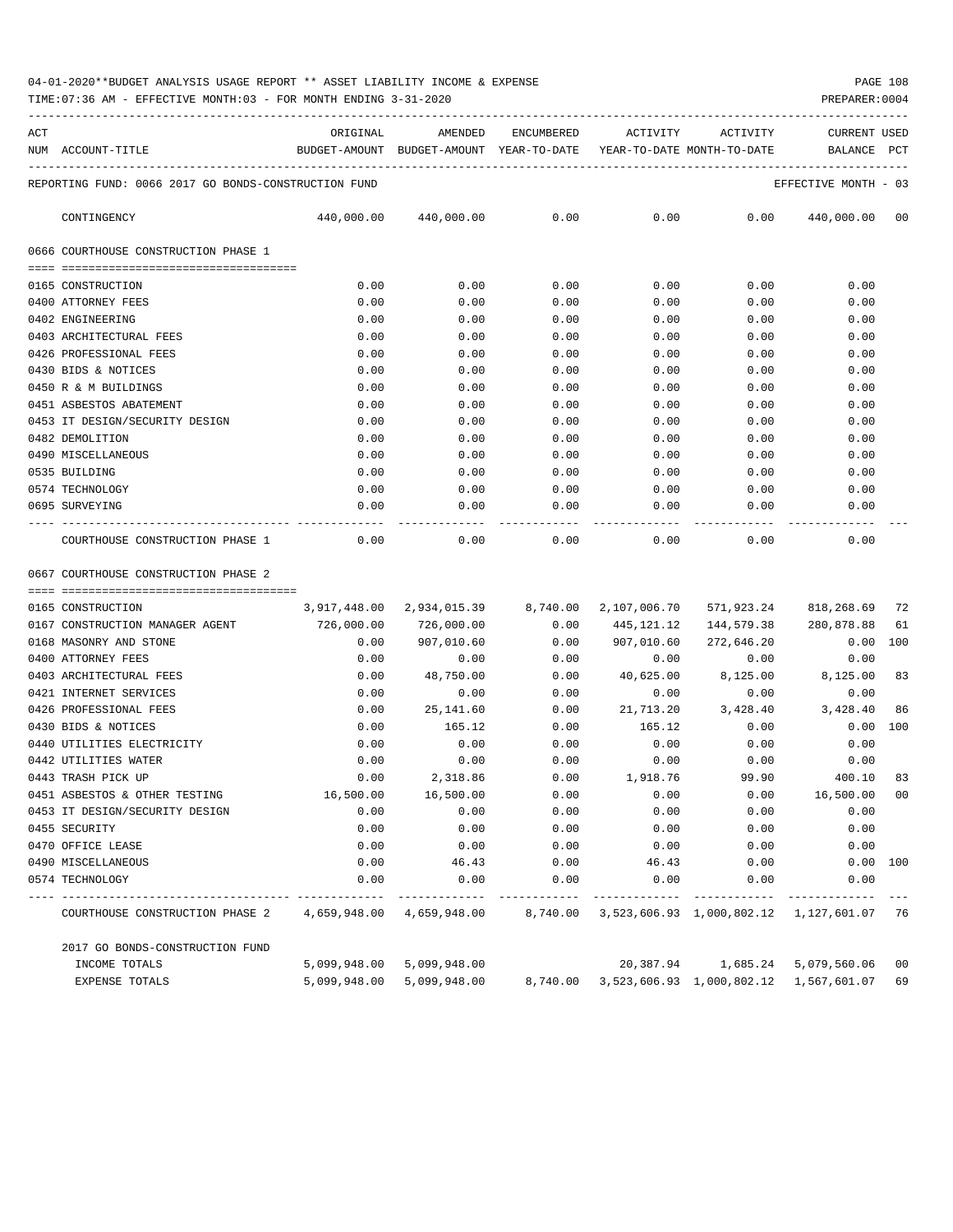|     | 04-01-2020**BUDGET ANALYSIS USAGE REPORT ** ASSET LIABILITY INCOME & EXPENSE<br>TIME: 07:36 AM - EFFECTIVE MONTH: 03 - FOR MONTH ENDING 3-31-2020 |           |                                          |                   |                            |                            | PAGE 109<br>PREPARER: 0004 |                |
|-----|---------------------------------------------------------------------------------------------------------------------------------------------------|-----------|------------------------------------------|-------------------|----------------------------|----------------------------|----------------------------|----------------|
| ACT |                                                                                                                                                   | ORIGINAL  | AMENDED                                  | <b>ENCUMBERED</b> | <b>ACTIVITY</b>            | ACTIVITY                   | <b>CURRENT USED</b>        |                |
|     | NUM ACCOUNT-TITLE                                                                                                                                 |           | BUDGET-AMOUNT BUDGET-AMOUNT YEAR-TO-DATE |                   | YEAR-TO-DATE MONTH-TO-DATE |                            | BALANCE PCT                |                |
|     | REPORTING FUND: 0067 F.C. DETENTION CENTER ANNUAL PAYMEN                                                                                          |           |                                          |                   |                            |                            | EFFECTIVE MONTH - 03       |                |
|     | 0103 CASH                                                                                                                                         |           |                                          |                   |                            |                            |                            |                |
|     | 0100 ANNUAL PAYMENT-COMBINED FUND CKING                                                                                                           |           |                                          |                   |                            | 4,540.19- 897.50- 4,957.85 |                            |                |
|     | CASH                                                                                                                                              |           |                                          |                   | $4,540.19-$                | $897.50 -$                 | 4,957.85                   |                |
|     | 0200 SYSTEM ADDED LIABILITY DEPARTMENT                                                                                                            |           |                                          |                   |                            |                            |                            |                |
|     | 0910 SYSTEM ADDED LIABILITY LINE-ITEM                                                                                                             |           |                                          |                   | $530.00 -$                 | 0.00                       | $530.00 -$                 |                |
|     | ---- ---------------------------<br>SYSTEM ADDED LIABILITY DEPARTMENT                                                                             |           |                                          |                   | $530.00 -$                 | 0.00                       | $530.00 -$                 |                |
|     | 0271 EQUITY ACCOUNT                                                                                                                               |           |                                          |                   |                            |                            |                            |                |
|     | 0200 EQUITY ACCOUNT                                                                                                                               |           |                                          |                   | 0.00                       | 0.00                       | 9,498.04                   |                |
|     | EQUITY ACCOUNT                                                                                                                                    |           |                                          |                   | 0.00                       | 0.00                       | 9,498.04                   |                |
|     | 0300 CASH                                                                                                                                         |           |                                          |                   |                            |                            |                            |                |
|     |                                                                                                                                                   |           |                                          |                   |                            |                            |                            |                |
|     | 0110 UNENCUMBERED FUND BALANCE                                                                                                                    | 0.00      | 0.00                                     |                   | 0.00                       | 0.00                       | 0.00                       |                |
|     | CASH                                                                                                                                              | 0.00      | 0.00                                     | 0.00              | 0.00                       | 0.00                       | 0.00                       |                |
|     | 0319 ANNUAL PAYMENT INCOME                                                                                                                        |           |                                          |                   |                            |                            |                            |                |
|     |                                                                                                                                                   |           |                                          |                   |                            |                            |                            |                |
|     | 0551 ANNUAL PAYMENT<br>---- ----------------                                                                                                      | 10,000.00 | 10,000.00                                |                   | 0.00                       | 0.00                       | 10,000.00                  | 00             |
|     | ANNUAL PAYMENT INCOME                                                                                                                             | 10,000.00 | 10,000.00                                | 0.00              | 0.00                       | 0.00                       | 10,000.00                  | 0 <sub>0</sub> |
|     | 0560 F.C. SHERIFF ANNUAL PAYMENT                                                                                                                  |           |                                          |                   |                            |                            |                            |                |
|     |                                                                                                                                                   |           |                                          |                   |                            |                            |                            |                |
|     | 0428 TRAINING & TUITION                                                                                                                           | 10,000.00 | 10,000.00                                | 0.00              | 4,010.19                   | 897.50                     | 5,989.81                   | 40             |
|     | 0580 INVESTIGATIVE EQUIPMENT                                                                                                                      | 0.00      | 0.00                                     | 0.00              | 0.00                       | 0.00                       | 0.00                       |                |
|     | F.C. SHERIFF ANNUAL PAYMENT                                                                                                                       | 10,000.00 | 10,000.00                                | 0.00              | 4,010.19                   | 897.50                     | 5,989.81                   | 40             |
|     | F.C. DETENTION CENTER ANNUAL PAYME                                                                                                                |           |                                          |                   |                            |                            |                            |                |
|     | INCOME TOTALS                                                                                                                                     | 10,000.00 | 10,000.00                                |                   |                            | $0.00$ $0.00$ $10,000.00$  |                            | 0 <sub>0</sub> |
|     | EXPENSE TOTALS                                                                                                                                    | 10,000.00 | 10,000.00                                | 0.00              | 4,010.19                   | 897.50                     | 5,989.81                   | 40             |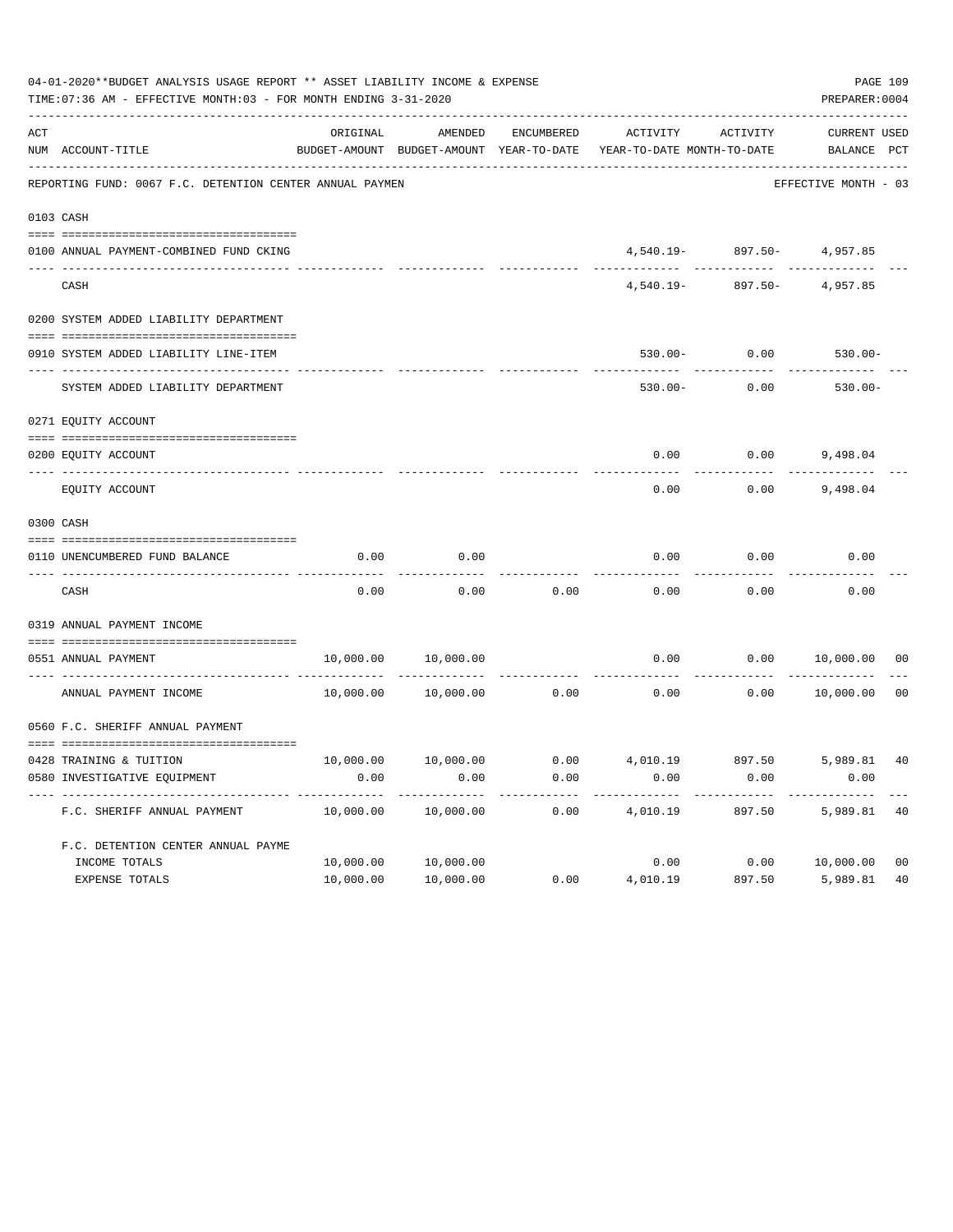|     | 04-01-2020**BUDGET ANALYSIS USAGE REPORT ** ASSET LIABILITY INCOME & EXPENSE<br>PAGE 110<br>TIME: 07:36 AM - EFFECTIVE MONTH: 03 - FOR MONTH ENDING 3-31-2020<br>PREPARER: 0004 |               |                                                     |            |           |                                        |                                    |  |  |  |
|-----|---------------------------------------------------------------------------------------------------------------------------------------------------------------------------------|---------------|-----------------------------------------------------|------------|-----------|----------------------------------------|------------------------------------|--|--|--|
| ACT | NUM ACCOUNT-TITLE                                                                                                                                                               | ORIGINAL      | AMENDED<br>BUDGET-AMOUNT BUDGET-AMOUNT YEAR-TO-DATE | ENCUMBERED | ACTIVITY  | ACTIVITY<br>YEAR-TO-DATE MONTH-TO-DATE | <b>CURRENT USED</b><br>BALANCE PCT |  |  |  |
|     | REPORTING FUND: 0068 2018 GO BONDS-CONSTRUCTION FUND                                                                                                                            |               |                                                     |            |           |                                        | EFFECTIVE MONTH - 03               |  |  |  |
|     | 0103 CASH                                                                                                                                                                       |               |                                                     |            |           |                                        |                                    |  |  |  |
|     |                                                                                                                                                                                 |               |                                                     |            |           |                                        |                                    |  |  |  |
|     | 0100 GO BONDS CONST. 2018-COMB. FUNDS CHE                                                                                                                                       |               |                                                     |            | 0.00      |                                        | 0.00<br>0.00                       |  |  |  |
|     | 0168 BUSINESS MONEY FUND ACCOUNT                                                                                                                                                |               |                                                     |            | 60,576.42 | 8,563.08                               | 6,387,182.41                       |  |  |  |
|     | 0175 TEXPOOL                                                                                                                                                                    |               |                                                     |            | 0.00      | 0.00                                   | 0.00                               |  |  |  |
|     | CASH                                                                                                                                                                            |               |                                                     |            |           |                                        | 60,576.42 8,563.08 6,387,182.41    |  |  |  |
|     | 0200 LIABILITY ACCOUNT                                                                                                                                                          |               |                                                     |            |           |                                        |                                    |  |  |  |
|     |                                                                                                                                                                                 |               |                                                     |            |           |                                        |                                    |  |  |  |
|     | 0910 SYSTEM ADDED LIABILITY LINE -ITEM                                                                                                                                          |               |                                                     |            | 0.00      | 0.00                                   | 0.00                               |  |  |  |
|     | LIABILITY ACCOUNT                                                                                                                                                               |               |                                                     |            | 0.00      | 0.00                                   | 0.00                               |  |  |  |
|     | 0231 2018 GO BONDS PAYABLE                                                                                                                                                      |               |                                                     |            |           |                                        |                                    |  |  |  |
|     | 0200 2018 GO BONDS PAYABLE                                                                                                                                                      |               |                                                     |            | 0.00      |                                        | 0.00 6,250,000.00                  |  |  |  |
|     | 2018 GO BONDS PAYABLE                                                                                                                                                           |               |                                                     |            | 0.00      | . <u>.</u>                             | 0.00 6,250,000.00                  |  |  |  |
|     | 0271 EQUITY ACCOUNT                                                                                                                                                             |               |                                                     |            |           |                                        |                                    |  |  |  |
|     |                                                                                                                                                                                 |               |                                                     |            |           |                                        |                                    |  |  |  |
|     | 0200 EQUITY ACCOUNT<br>------------------- -------                                                                                                                              |               |                                                     |            | 0.00      | 0.00                                   | 76,605.99                          |  |  |  |
|     | EQUITY ACCOUNT                                                                                                                                                                  |               |                                                     |            | 0.00      | 0.00                                   | 76,605.99                          |  |  |  |
|     | 0300 CASH                                                                                                                                                                       |               |                                                     |            |           |                                        |                                    |  |  |  |
|     |                                                                                                                                                                                 |               |                                                     |            |           |                                        |                                    |  |  |  |
|     | 0168 BEGINNING CASH BALANCE                                                                                                                                                     | 0.00          | 0.00                                                |            | 0.00      | 0.00                                   | 0.00                               |  |  |  |
|     | CASH                                                                                                                                                                            | 0.00          | 0.00                                                | 0.00       | 0.00      | 0.00                                   | 0.00                               |  |  |  |
|     | 0360 INTEREST EARNINGS                                                                                                                                                          |               |                                                     |            |           |                                        |                                    |  |  |  |
|     |                                                                                                                                                                                 |               |                                                     |            |           |                                        |                                    |  |  |  |
|     | 0100 INTEREST EARNING LEGEND BANK                                                                                                                                               | 0.00          | 0.00                                                |            | 0.00      | 0.00                                   | 0.00                               |  |  |  |
|     | 0168 INTEREST EARNINGS BUSINESS MONEY F                                                                                                                                         | 0.00<br>----- | 0.00<br>-----                                       |            | 60,576.42 | 8,563.08<br>----------                 | $60, 576.42+$                      |  |  |  |
|     | INTEREST EARNINGS                                                                                                                                                               | 0.00          | 0.00                                                | 0.00       | 60,576.42 | 8,563.08                               | $60, 576.42+$                      |  |  |  |
|     | 0370 MISCELLANEOUS                                                                                                                                                              |               |                                                     |            |           |                                        |                                    |  |  |  |
|     | 0130 REFUNDS & MISCELLANEOUS                                                                                                                                                    | 0.00          | 0.00                                                |            | 0.00      | 0.00                                   | 0.00                               |  |  |  |
|     | MISCELLANEOUS                                                                                                                                                                   | 0.00          | 0.00                                                | 0.00       | 0.00      | 0.00                                   | 0.00                               |  |  |  |
|     | 0509 CONTINGENCY                                                                                                                                                                |               |                                                     |            |           |                                        |                                    |  |  |  |
|     |                                                                                                                                                                                 |               |                                                     |            |           |                                        |                                    |  |  |  |
|     | 0475 CONTINGENCY                                                                                                                                                                | 0.00          | 0.00                                                | 0.00       | 0.00      | 0.00                                   | 0.00                               |  |  |  |
|     | CONTINGENCY                                                                                                                                                                     | 0.00          | 0.00                                                | 0.00       | 0.00      | 0.00                                   | 0.00                               |  |  |  |
|     | 0668 COURTHOUSE CONSTRUCTION PHASE 2                                                                                                                                            |               |                                                     |            |           |                                        |                                    |  |  |  |
|     | 0165 CONSTRUCTION                                                                                                                                                               | 0.00          | 0.00                                                | 0.00       | 0.00      | 0.00                                   | 0.00                               |  |  |  |
|     | 0400 ATTORNEY FEES                                                                                                                                                              | 0.00          | 0.00                                                | 0.00       | 0.00      | 0.00                                   | 0.00                               |  |  |  |
|     |                                                                                                                                                                                 |               |                                                     |            |           |                                        |                                    |  |  |  |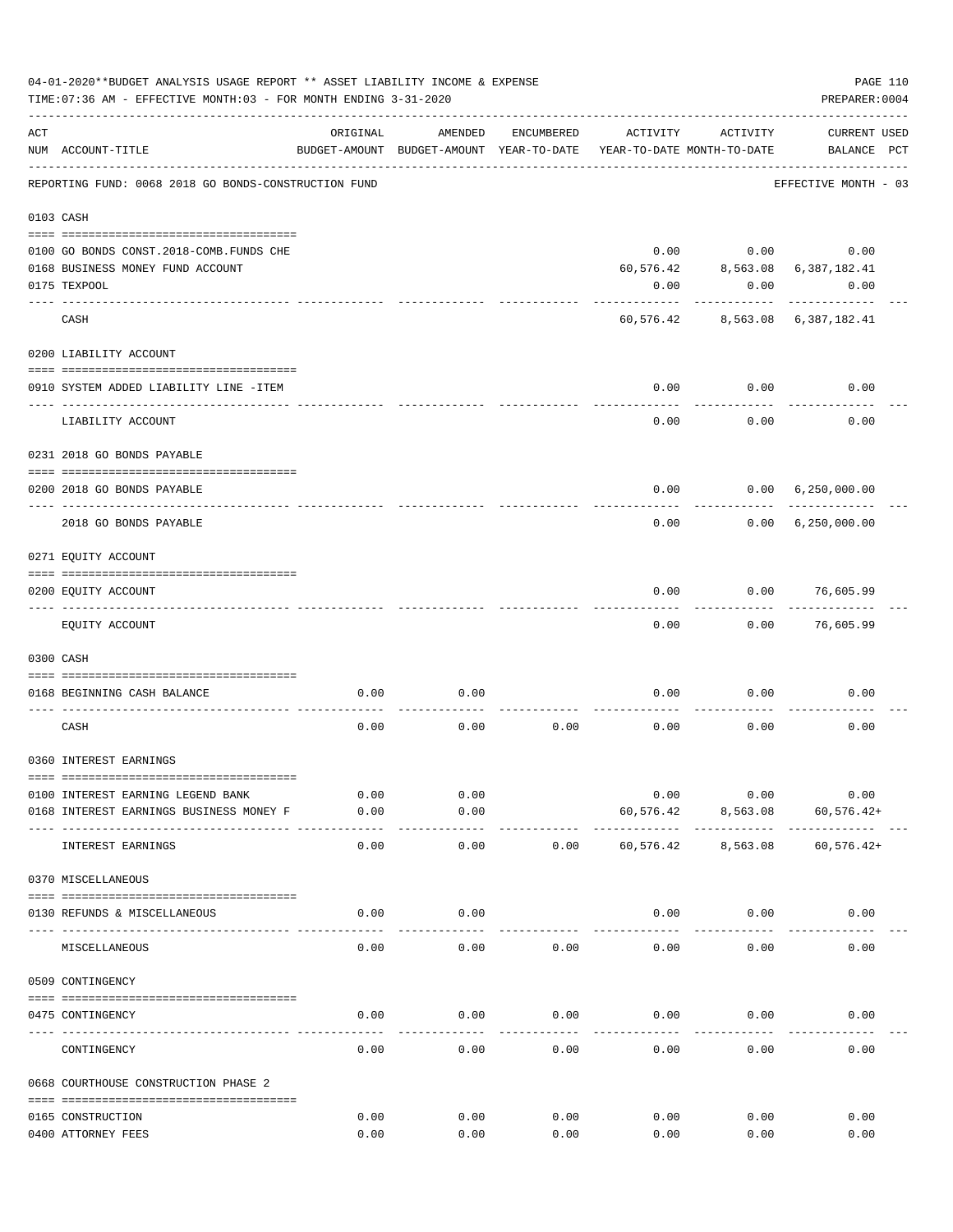| ACT                                                  | ORIGINAL      | AMENDED | ENCUMBERED                                            | ACTIVITY | ACTIVITY           | <b>CURRENT USED</b>   |
|------------------------------------------------------|---------------|---------|-------------------------------------------------------|----------|--------------------|-----------------------|
| ACCOUNT-TITLE<br><b>NUM</b>                          | BUDGET-AMOUNT |         | BUDGET-AMOUNT YEAR-TO-DATE YEAR-TO-DATE MONTH-TO-DATE |          |                    | PCT<br><b>BALANCE</b> |
| REPORTING FUND: 0068 2018 GO BONDS-CONSTRUCTION FUND |               |         |                                                       |          |                    | EFFECTIVE MONTH - 03  |
| 0402 ENGINEERING                                     | 0.00          | 0.00    | 0.00                                                  | 0.00     | 0.00               | 0.00                  |
| 0403 ARCHITECTURAL FEES                              | 0.00          | 0.00    | 0.00                                                  | 0.00     | 0.00               | 0.00                  |
| 0426 PROFESSIONAL FEES                               | 0.00          | 0.00    | 0.00                                                  | 0.00     | 0.00               | 0.00                  |
| 0430 BIDS & NOTICES                                  | 0.00          | 0.00    | 0.00                                                  | 0.00     | 0.00               | 0.00                  |
| 0450 R & M BUILDINGS                                 | 0.00          | 0.00    | 0.00                                                  | 0.00     | 0.00               | 0.00                  |
| 0490 MISCELLANEOUS                                   | 0.00          | 0.00    | 0.00                                                  | 0.00     | 0.00               | 0.00                  |
| 0535 BUILDING                                        | 0.00          | 0.00    | 0.00                                                  | 0.00     | 0.00               | 0.00                  |
| 0695 SURVEYING                                       | 0.00          | 0.00    | 0.00                                                  | 0.00     | 0.00               | 0.00                  |
| COURTHOUSE CONSTRUCTION PHASE 2                      | 0.00          | 0.00    | 0.00                                                  | 0.00     | 0.00               | 0.00                  |
| 2018 GO BONDS-CONSTRUCTION FUND                      |               |         |                                                       |          |                    |                       |
| INCOME TOTALS                                        | 0.00          | 0.00    |                                                       |          | 60,576.42 8,563.08 | $60, 576.42+$         |
| <b>EXPENSE TOTALS</b>                                | 0.00          | 0.00    | 0.00                                                  | 0.00     | 0.00               | 0.00                  |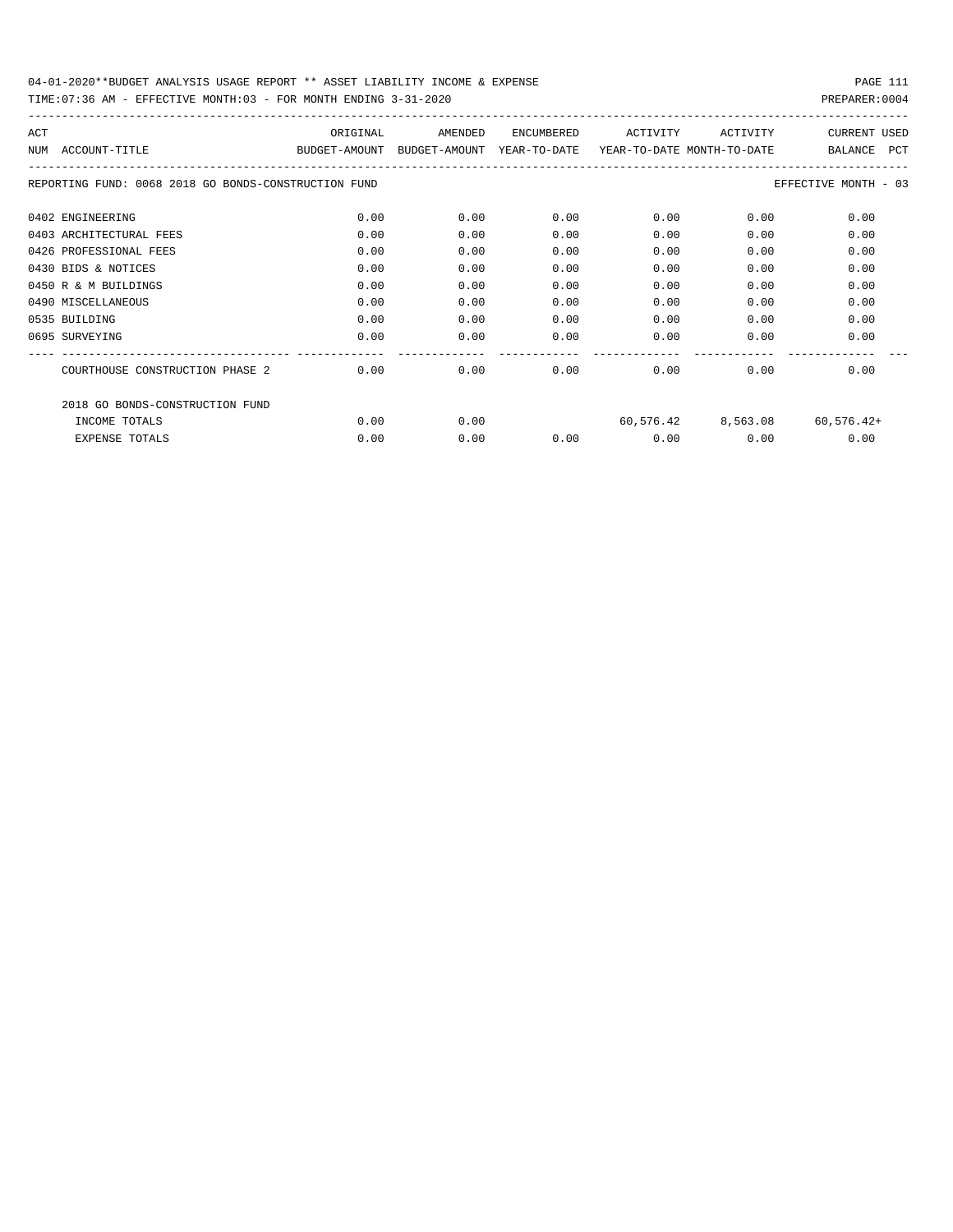|     | 04-01-2020**BUDGET ANALYSIS USAGE REPORT ** ASSET LIABILITY INCOME & EXPENSE<br>PAGE 112<br>TIME: 07:36 AM - EFFECTIVE MONTH: 03 - FOR MONTH ENDING 3-31-2020<br>PREPARER: 0004 |          |                                                     |            |          |                                        |                                              |  |  |  |
|-----|---------------------------------------------------------------------------------------------------------------------------------------------------------------------------------|----------|-----------------------------------------------------|------------|----------|----------------------------------------|----------------------------------------------|--|--|--|
| ACT | NUM ACCOUNT-TITLE                                                                                                                                                               | ORIGINAL | AMENDED<br>BUDGET-AMOUNT BUDGET-AMOUNT YEAR-TO-DATE | ENCUMBERED | ACTIVITY | ACTIVITY<br>YEAR-TO-DATE MONTH-TO-DATE | <b>CURRENT USED</b><br>BALANCE PCT           |  |  |  |
|     | REPORTING FUND: 0069 2020 CO BONDS-CONSTRUCTION FUND                                                                                                                            |          |                                                     |            |          |                                        | EFFECTIVE MONTH - 03                         |  |  |  |
|     | 0103 CASH                                                                                                                                                                       |          |                                                     |            |          |                                        |                                              |  |  |  |
|     |                                                                                                                                                                                 |          |                                                     |            |          |                                        |                                              |  |  |  |
|     | 0120 CO BONDS CONST. 2020-COMB. FUNDS CHE                                                                                                                                       |          |                                                     |            |          |                                        | 100.00 100.00 100.00                         |  |  |  |
|     | 0169 ICS DEPOSIT                                                                                                                                                                |          |                                                     |            |          |                                        | 9,900,000.00 9,900,000.00 9,900,000.00       |  |  |  |
|     | 0175 TEXPOOL                                                                                                                                                                    |          |                                                     |            | 0.00     | 0.00                                   | 0.00                                         |  |  |  |
|     | CASH                                                                                                                                                                            |          |                                                     |            |          | ----------                             | 9,900,100.00 9,900,100.00 9,900,100.00       |  |  |  |
|     | 0200 LIABILITY ACCOUNT                                                                                                                                                          |          |                                                     |            |          |                                        |                                              |  |  |  |
|     |                                                                                                                                                                                 |          |                                                     |            |          |                                        |                                              |  |  |  |
|     | 0910 SYSTEM ADDED LIABILITY LINE-ITEM                                                                                                                                           |          |                                                     |            | 0.00     | 0.00                                   | 0.00                                         |  |  |  |
|     | LIABILITY ACCOUNT                                                                                                                                                               |          |                                                     |            | 0.00     | 0.00                                   | 0.00                                         |  |  |  |
|     | 0271 EQUITY ACCOUNT                                                                                                                                                             |          |                                                     |            |          |                                        |                                              |  |  |  |
|     | 0200 EQUITY ACCOUNT                                                                                                                                                             |          |                                                     |            | 0.00     | 0.00                                   | 0.00                                         |  |  |  |
|     | EQUITY ACCOUNT                                                                                                                                                                  |          |                                                     |            | 0.00     | 0.00                                   | 0.00                                         |  |  |  |
|     | 0300 CASH                                                                                                                                                                       |          |                                                     |            |          |                                        |                                              |  |  |  |
|     |                                                                                                                                                                                 |          |                                                     |            |          |                                        |                                              |  |  |  |
|     | 0168 BEGINNING CASH BALANCE                                                                                                                                                     | 0.00     | 0.00                                                |            | 0.00     | 0.00                                   | 0.00                                         |  |  |  |
|     | CASH                                                                                                                                                                            | 0.00     | 0.00                                                | 0.00       | 0.00     | 0.00                                   | 0.00                                         |  |  |  |
|     | 0350 2020 CO BONDS                                                                                                                                                              |          |                                                     |            |          |                                        |                                              |  |  |  |
|     | 0169 2020 CO BOND PROCEEDS                                                                                                                                                      | 0.00     | 0.00                                                |            |          |                                        | 9,900,000.00 9,900,000.00 9,900,000.00+      |  |  |  |
|     | 2020 CO BONDS                                                                                                                                                                   | 0.00     | 0.00                                                |            |          |                                        | 0.00 9,900,000.00 9,900,000.00 9,900,000.00+ |  |  |  |
|     | 0360 INTEREST EARNINGS                                                                                                                                                          |          |                                                     |            |          |                                        |                                              |  |  |  |
|     |                                                                                                                                                                                 |          |                                                     |            |          |                                        |                                              |  |  |  |
|     | 0100 INTEREST EARNING LEGEND BANK                                                                                                                                               | 0.00     | 0.00                                                |            | 0.00     | 0.00                                   | 0.00                                         |  |  |  |
|     | 0160 2020 CO'S CERT. INTEREST & SINKING                                                                                                                                         | 0.00     | 0.00                                                |            | 0.00     | 0.00                                   | 0.00                                         |  |  |  |
|     | 0169 INTEREST EARNINGS ICS                                                                                                                                                      | 0.00     | 0.00<br>----                                        |            | 0.00     | 0.00                                   | 0.00                                         |  |  |  |
|     | INTEREST EARNINGS                                                                                                                                                               | 0.00     | 0.00                                                | 0.00       | 0.00     | 0.00                                   | 0.00                                         |  |  |  |
|     | 0370 MISCELLANEOUS                                                                                                                                                              |          |                                                     |            |          |                                        |                                              |  |  |  |
|     | 0130 REFUNDS & MISCELLANEOUS                                                                                                                                                    | 0.00     | 0.00                                                |            | 100.00   | 100.00                                 | $100.00+$                                    |  |  |  |
|     | MISCELLANEOUS                                                                                                                                                                   | 0.00     | 0.00                                                | 0.00       | 100.00   | 100.00                                 | $100.00+$                                    |  |  |  |
|     | 0509 CONTINGENCY                                                                                                                                                                |          |                                                     |            |          |                                        |                                              |  |  |  |
|     |                                                                                                                                                                                 |          |                                                     |            |          |                                        |                                              |  |  |  |
|     | 0475 CONTINGENCY                                                                                                                                                                | 0.00     | 0.00                                                | 0.00       | 0.00     | 0.00                                   | 0.00                                         |  |  |  |
|     | CONTINGENCY                                                                                                                                                                     | 0.00     | 0.00                                                | 0.00       | 0.00     | 0.00                                   | 0.00                                         |  |  |  |
|     | 0669 COURTHOUSE CONSTRUCTION PHASE 2                                                                                                                                            |          |                                                     |            |          |                                        |                                              |  |  |  |
|     | 0165 CONSTRUCTION                                                                                                                                                               | 0.00     | 0.00                                                | 0.00       | 0.00     | 0.00                                   | 0.00                                         |  |  |  |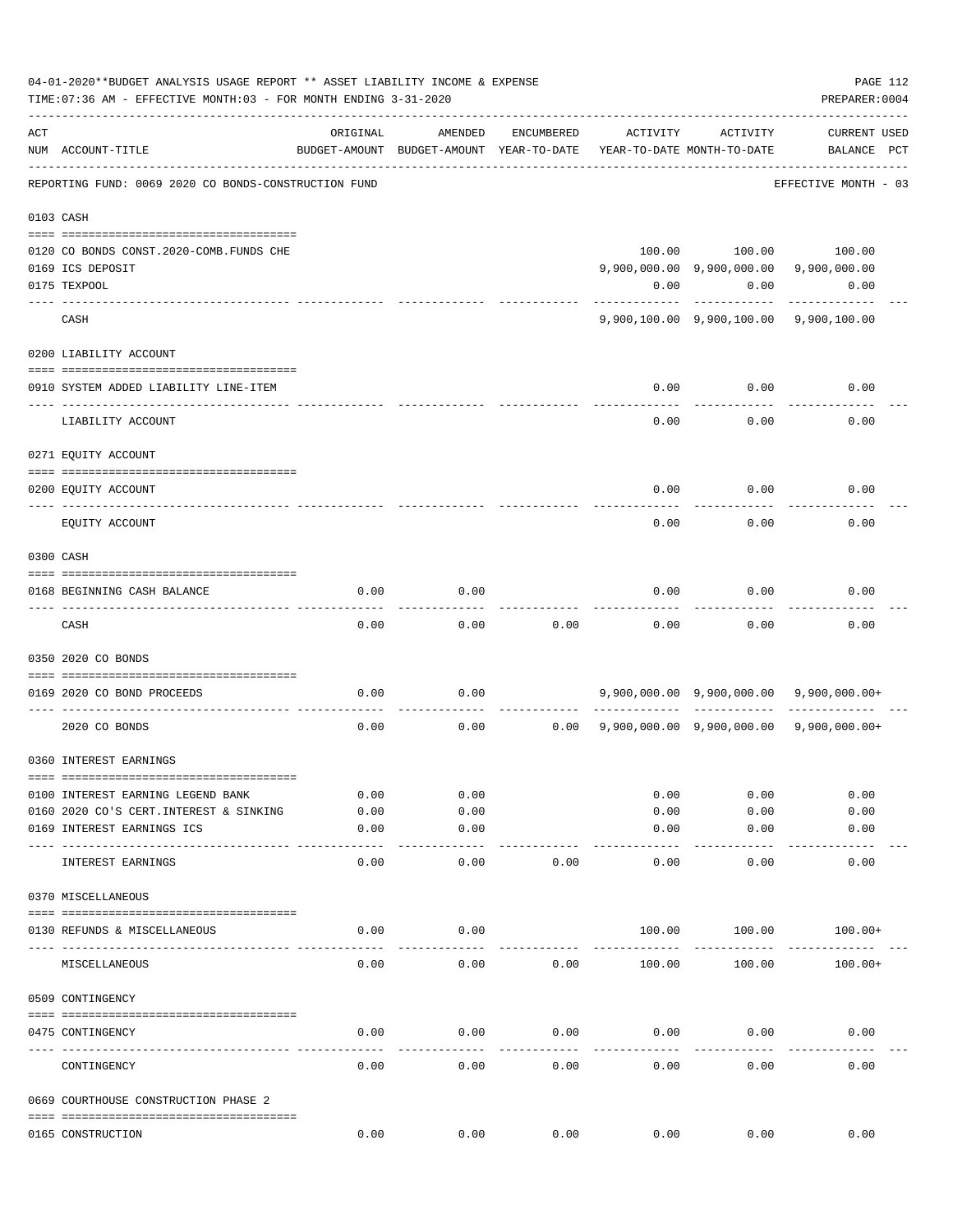| ACT                                                  | ORIGINAL      | AMENDED                    | ENCUMBERED | ACTIVITY                   | ACTIVITY | <b>CURRENT USED</b>                     |
|------------------------------------------------------|---------------|----------------------------|------------|----------------------------|----------|-----------------------------------------|
| NUM<br>ACCOUNT-TITLE                                 | BUDGET-AMOUNT | BUDGET-AMOUNT YEAR-TO-DATE |            | YEAR-TO-DATE MONTH-TO-DATE |          | <b>PCT</b><br><b>BALANCE</b>            |
| REPORTING FUND: 0069 2020 CO BONDS-CONSTRUCTION FUND |               |                            |            |                            |          | EFFECTIVE MONTH - 03                    |
| 0167 CONSTRUCTION MANAGER AGENT                      | 0.00          | 0.00                       | 0.00       | 0.00                       | 0.00     | 0.00                                    |
| 0168 MASONRY AND STONE                               | 0.00          | 0.00                       | 0.00       | 0.00                       | 0.00     | 0.00                                    |
| 0403 ARCHITECTURAL FEES                              | 0.00          | 0.00                       | 0.00       | 0.00                       | 0.00     | 0.00                                    |
| 0426 PROFESSIONAL FEES                               | 0.00          | 0.00                       | 0.00       | 0.00                       | 0.00     | 0.00                                    |
| 0430 BIDS & NOTICES                                  | 0.00          | 0.00                       | 0.00       | 0.00                       | 0.00     | 0.00                                    |
| 0443 TRASH PICK UP                                   | 0.00          | 0.00                       | 0.00       | 0.00                       | 0.00     | 0.00                                    |
| 0453 IT DESIGN/SECURITY DESIGN                       | 0.00          | 0.00                       | 0.00       | 0.00                       | 0.00     | 0.00                                    |
| 0455 SECURITY                                        | 0.00          | 0.00                       | 0.00       | 0.00                       | 0.00     | 0.00                                    |
| COURTHOUSE CONSTRUCTION PHASE 2                      | 0.00          | 0.00                       | 0.00       | 0.00                       | 0.00     | 0.00                                    |
| 2020 CO BONDS-CONSTRUCTION FUND                      |               |                            |            |                            |          |                                         |
| INCOME TOTALS                                        | 0.00          | 0.00                       |            |                            |          | 9,900,100.00 9,900,100.00 9,900,100.00+ |
| <b>EXPENSE TOTALS</b>                                | 0.00          | 0.00                       | 0.00       | 0.00                       | 0.00     | 0.00                                    |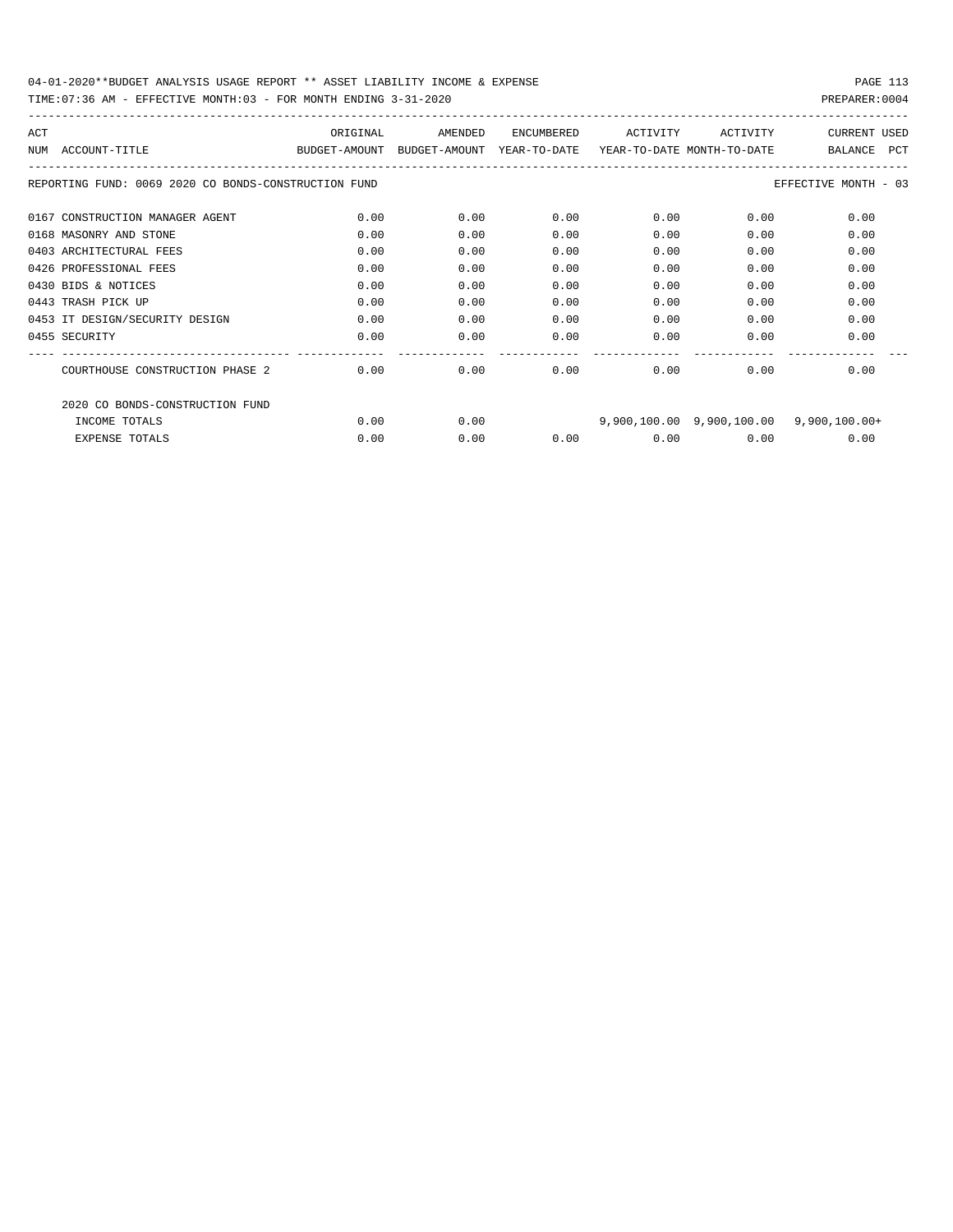|     | 04-01-2020**BUDGET ANALYSIS USAGE REPORT ** ASSET LIABILITY INCOME & EXPENSE<br>TIME: 07:36 AM - EFFECTIVE MONTH: 03 - FOR MONTH ENDING 3-31-2020 |          |                      |            |                                                                                 |                                 | PAGE 114<br>PREPARER: 0004         |
|-----|---------------------------------------------------------------------------------------------------------------------------------------------------|----------|----------------------|------------|---------------------------------------------------------------------------------|---------------------------------|------------------------------------|
| ACT | NUM ACCOUNT-TITLE                                                                                                                                 | ORIGINAL | AMENDED              | ENCUMBERED | ACTIVITY<br>BUDGET-AMOUNT BUDGET-AMOUNT YEAR-TO-DATE YEAR-TO-DATE MONTH-TO-DATE | ACTIVITY                        | <b>CURRENT USED</b><br>BALANCE PCT |
|     | REPORTING FUND: 0070 RIGHT OF WAY FUND                                                                                                            |          |                      |            |                                                                                 |                                 | EFFECTIVE MONTH - 03               |
|     | 0102 A/P CLEARING                                                                                                                                 |          |                      |            |                                                                                 |                                 |                                    |
|     | 0100 A/P CLEARING<br>---- --------                                                                                                                |          |                      |            | 0.00                                                                            | 0.00                            | 0.00                               |
|     | A/P CLEARING                                                                                                                                      |          |                      |            | 0.00                                                                            | 0.00                            | 0.00                               |
|     | 0103 CASH                                                                                                                                         |          |                      |            |                                                                                 |                                 |                                    |
|     | 0100 RIGHT OF WAY-COMBINED FUND CHECKIN                                                                                                           |          |                      |            | 21.07                                                                           |                                 | 3.11 16,106.38                     |
|     | 0170 RIGHT OF WAY CASH ACCT.                                                                                                                      |          |                      |            | 0.00                                                                            | 0.00                            | 0.00                               |
|     | 0175 TEXPOOL                                                                                                                                      |          |                      |            | 739.46                                                                          | 106.93                          | 84,705.53                          |
|     | CASH                                                                                                                                              |          |                      |            | 760.53                                                                          | 110.04                          | 100,811.91                         |
|     | 0133 ADVANCE TO FUND                                                                                                                              |          |                      |            |                                                                                 |                                 |                                    |
|     | 0010 ADVANCE TO GENERAL                                                                                                                           |          |                      |            | 0.00                                                                            | 0.00                            | 0.00                               |
|     | 0021 ADVANCE TO R&B #1                                                                                                                            |          |                      |            | 0.00                                                                            | 0.00                            | 0.00                               |
|     | 0022 ADVANCE TO R&B #2                                                                                                                            |          |                      |            | 0.00                                                                            | 0.00                            | 0.00                               |
|     | ADVANCE TO FUND                                                                                                                                   |          |                      |            | 0.00                                                                            | 0.00                            | 0.00                               |
|     | 0200 LIABILITY ACCOUNT                                                                                                                            |          |                      |            |                                                                                 |                                 |                                    |
|     | 0900 SYSTEM ADDED LIABILITY LINE-ITEM                                                                                                             |          |                      |            | 0.00                                                                            | 0.00                            | 0.00                               |
|     | 0910 SYSTEM ADDED LIABILITY LINE-ITEM                                                                                                             |          |                      |            | 0.00                                                                            | 0.00                            | 0.00                               |
|     |                                                                                                                                                   |          |                      |            |                                                                                 |                                 |                                    |
|     | LIABILITY ACCOUNT                                                                                                                                 |          |                      |            | 0.00                                                                            | 0.00                            | 0.00                               |
|     | 0271 EQUITY ACCOUNT                                                                                                                               |          |                      |            |                                                                                 |                                 |                                    |
|     |                                                                                                                                                   |          |                      |            |                                                                                 |                                 |                                    |
|     | 0200 EQUITY ACCOUNT                                                                                                                               |          |                      |            | 0.00                                                                            |                                 | 0.00 100,051.38                    |
|     | EQUITY ACCOUNT                                                                                                                                    |          |                      |            | 0.00                                                                            |                                 | 0.00 100, 051.38                   |
|     | 0360 INTEREST EARNINGS                                                                                                                            |          |                      |            |                                                                                 |                                 |                                    |
|     | 0100 INTEREST EARNINGS                                                                                                                            | 0.00     | 0.00<br>------------ |            | ---------------                                                                 | 760.53 110.04<br>-------------- | $760.53+$                          |
|     | INTEREST EARNINGS                                                                                                                                 | 0.00     | 0.00                 | 0.00       | 760.53                                                                          | 110.04                          | $760.53+$                          |
|     | 0622 RIGHT OF WAY                                                                                                                                 |          |                      |            |                                                                                 |                                 |                                    |
|     | 0399 CLAIM SETTLEMENTS                                                                                                                            | 0.00     | 0.00                 | 0.00       | 0.00                                                                            | 0.00                            | 0.00                               |
|     | 0426 APPRAISAL FEES                                                                                                                               | 0.00     | 0.00                 | 0.00       | 0.00                                                                            | 0.00                            | 0.00                               |
|     | 0429 RELOCATING UTILITIES                                                                                                                         | 0.00     | 0.00                 | 0.00       | 0.00                                                                            | 0.00                            | 0.00                               |
|     | 0449 CONTRACT EXPENSES FOR FM87 R.O.W.                                                                                                            | 0.00     | 0.00                 | 0.00       | 0.00                                                                            | 0.00                            | 0.00                               |
|     | RIGHT OF WAY                                                                                                                                      | 0.00     | 0.00                 | 0.00       | 0.00                                                                            | 0.00                            | 0.00                               |
|     | 0629 RIGHT OF WAY                                                                                                                                 |          |                      |            |                                                                                 |                                 |                                    |
|     | 0500 RIGHT OF WAY PUR HWY #82                                                                                                                     | 0.00     | 0.00                 | 0.00       | 0.00                                                                            | 0.00                            | 0.00                               |
|     | 0501 RIGHT OF WAY PURCHASE FM #87                                                                                                                 | 0.00     | 0.00                 | 0.00       | 0.00                                                                            | 0.00                            | 0.00                               |
|     | 0502 RIGHT OF WAY PURCHASE HWY #121                                                                                                               | 0.00     | 0.00                 | 0.00       | 0.00                                                                            | 0.00                            | 0.00                               |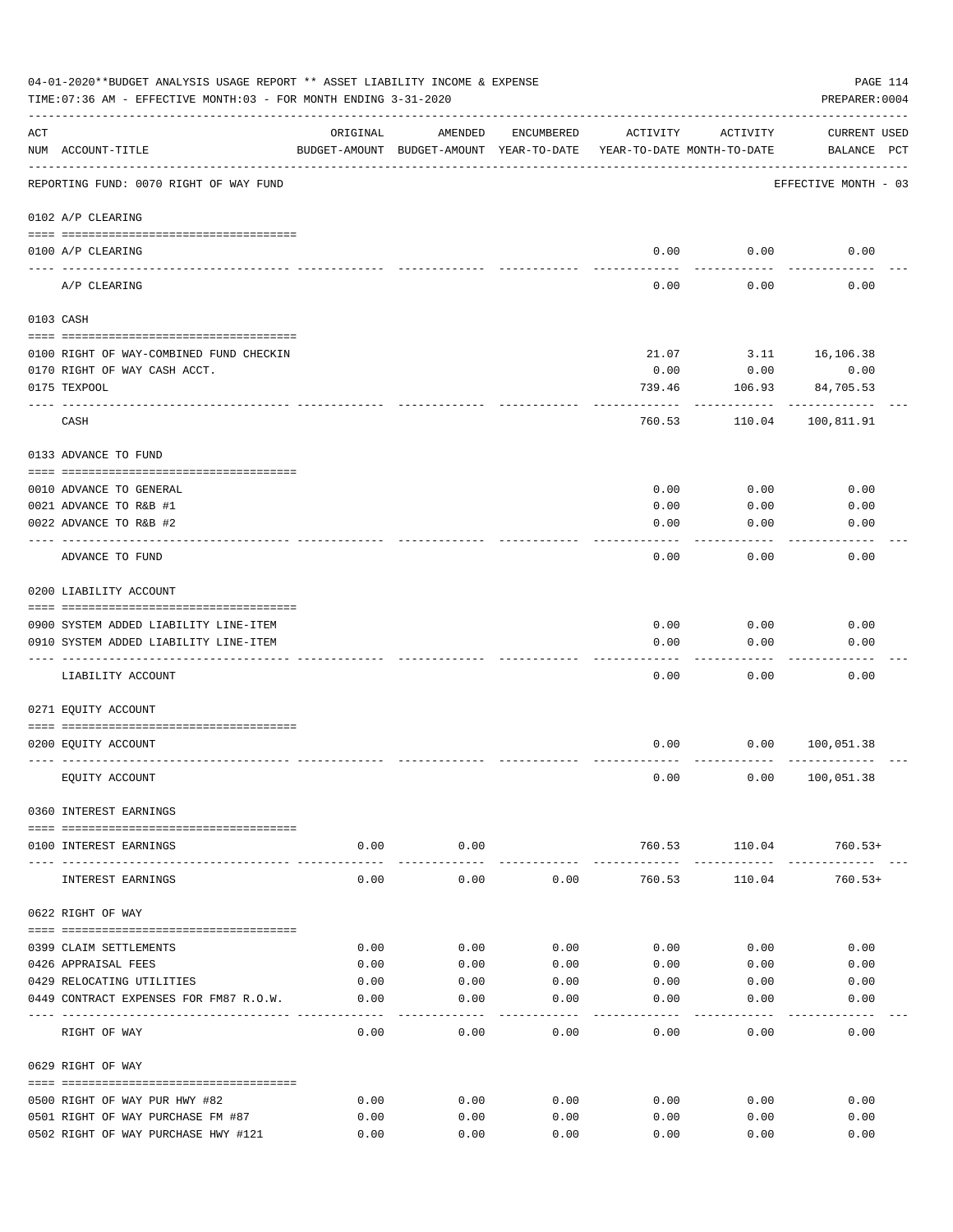| 04-01-2020**BUDGET ANALYSIS USAGE REPORT ** ASSET LIABILITY INCOME & EXPENSE             |          |         |            |          |                           | PAGE 115             |
|------------------------------------------------------------------------------------------|----------|---------|------------|----------|---------------------------|----------------------|
| TIME: 07:36 AM - EFFECTIVE MONTH: 03 - FOR MONTH ENDING 3-31-2020                        |          |         |            |          |                           | PREPARER: 0004       |
| ACT                                                                                      | ORIGINAL | AMENDED | ENCUMBERED | ACTIVITY | ACTIVITY                  | <b>CURRENT USED</b>  |
| NUM ACCOUNT-TITLE<br>BUDGET-AMOUNT BUDGET-AMOUNT YEAR-TO-DATE YEAR-TO-DATE MONTH-TO-DATE |          |         |            |          |                           | BALANCE PCT          |
| REPORTING FUND: 0070 RIGHT OF WAY FUND                                                   |          |         |            |          |                           | EFFECTIVE MONTH - 03 |
| 0503 RIGHT OF WAY PURCHASE HWY.78 0.00                                                   |          | 0.00    | 0.00       | 0.00     | 0.00                      | 0.00                 |
| RIGHT OF WAY                                                                             | 0.00     | 0.00    | 0.00       |          | $0.00$ and $0.00$<br>0.00 | 0.00                 |
| 0999 ACCOUNTS PAYABLE                                                                    |          |         |            |          |                           |                      |
| -------------------------------<br>0100 A/P CLEARING ACCOUNT                             |          |         |            | 0.00     | 0.00                      | 0.00                 |
| ACCOUNTS PAYABLE                                                                         |          |         |            | 0.00     | 0.00                      | 0.00                 |
| RIGHT OF WAY FUND                                                                        |          |         |            |          |                           |                      |
| INCOME TOTALS                                                                            | 0.00     | 0.00    |            | 760.53   | 110.04                    | $760.53+$            |
| EXPENSE TOTALS                                                                           | 0.00     | 0.00    | 0.00       | 0.00     | 0.00                      | 0.00                 |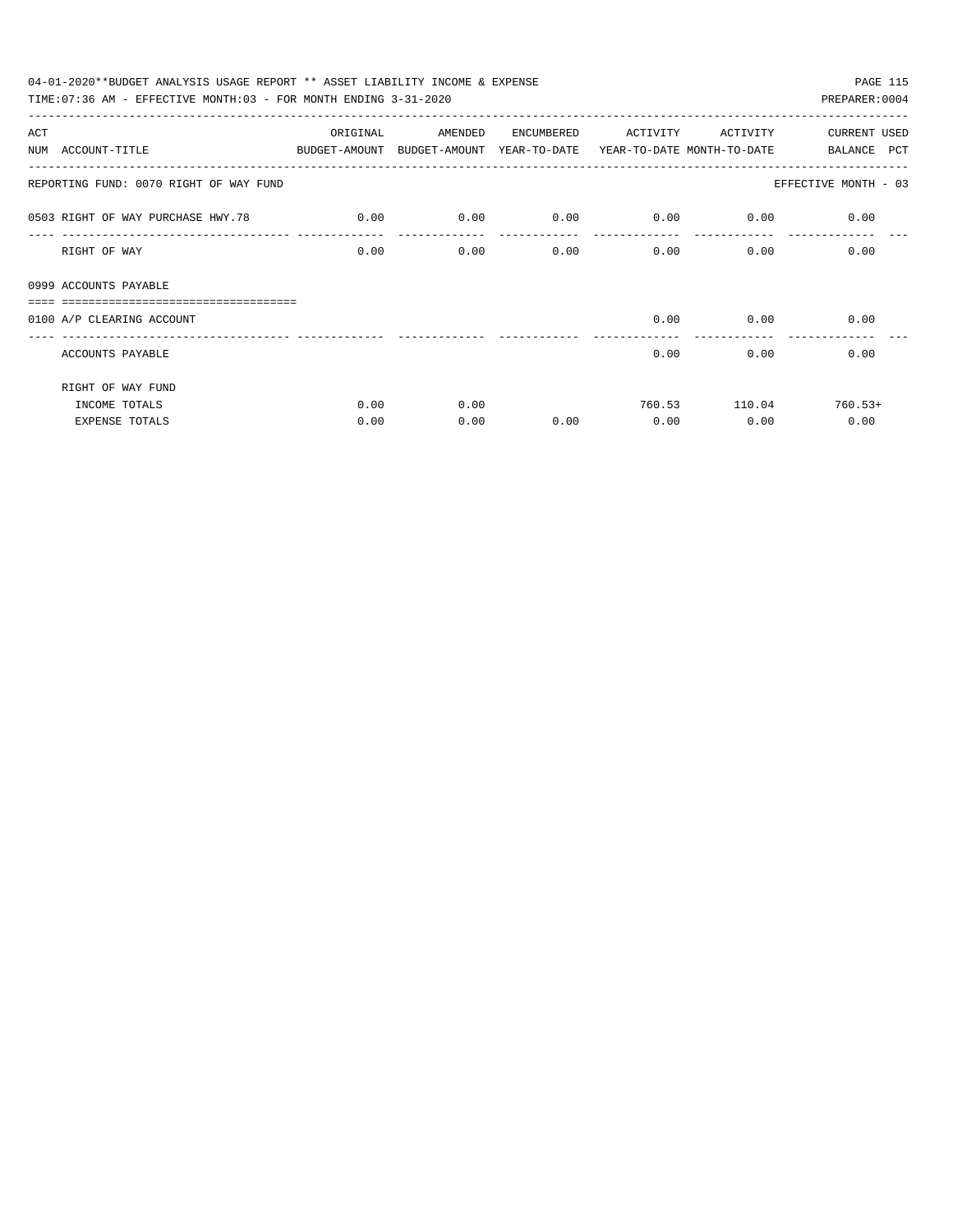|     | 04-01-2020**BUDGET ANALYSIS USAGE REPORT ** ASSET LIABILITY INCOME & EXPENSE<br>TIME: 07:36 AM - EFFECTIVE MONTH: 03 - FOR MONTH ENDING 3-31-2020 |          |                                                     |            |          |                                        | PAGE 116<br>PREPARER: 0004         |
|-----|---------------------------------------------------------------------------------------------------------------------------------------------------|----------|-----------------------------------------------------|------------|----------|----------------------------------------|------------------------------------|
| ACT | NUM ACCOUNT-TITLE                                                                                                                                 | ORIGINAL | AMENDED<br>BUDGET-AMOUNT BUDGET-AMOUNT YEAR-TO-DATE | ENCUMBERED | ACTIVITY | ACTIVITY<br>YEAR-TO-DATE MONTH-TO-DATE | <b>CURRENT USED</b><br>BALANCE PCT |
|     | REPORTING FUND: 0071 INVESTIGATOR CRIMES AGAINST WOMEN                                                                                            |          |                                                     |            |          |                                        | EFFECTIVE MONTH - 03               |
|     | 0100 PAYROLL                                                                                                                                      |          |                                                     |            |          |                                        |                                    |
|     | 0100 PAYROLL<br>---- ----                                                                                                                         |          |                                                     |            | 0.00     | 0.00                                   | 0.00                               |
|     | PAYROLL                                                                                                                                           |          |                                                     |            | 0.00     | 0.00                                   | 0.00                               |
|     | 0103 CASH                                                                                                                                         |          |                                                     |            |          |                                        |                                    |
|     | 0100 INV. CRIMES AGAINST WOMEN-COMB. FUND                                                                                                         |          |                                                     |            | 0.00     | 0.00                                   | 0.00                               |
|     | CASH                                                                                                                                              |          |                                                     |            | 0.00     | 0.00                                   | 0.00                               |
|     | 0120 RECEIVABLES                                                                                                                                  |          |                                                     |            |          |                                        |                                    |
|     | 0312 DUE FROM OTHER GOVERNMENTS                                                                                                                   |          |                                                     |            | 0.00     | 0.00                                   | 0.00                               |
|     | RECEIVABLES                                                                                                                                       |          |                                                     |            | 0.00     | 0.00                                   | 0.00                               |
|     | 0200 SYSTEM ADDED LIABILITY DEPARTMENT                                                                                                            |          |                                                     |            |          |                                        |                                    |
|     | 0910 SYSTEM ADDED LIABILITY LINE-ITEM                                                                                                             |          |                                                     |            | 0.00     | 0.00                                   | 0.00                               |
|     | SYSTEM ADDED LIABILITY DEPARTMENT                                                                                                                 |          |                                                     |            | 0.00     | 0.00                                   | 0.00                               |
|     | 0271 EQUITY ACCOUNT                                                                                                                               |          |                                                     |            |          |                                        |                                    |
|     | 0200 EQUITY ACCOUNT                                                                                                                               |          |                                                     |            | 0.00     | 0.00                                   | 0.00                               |
|     | EQUITY ACCOUNT                                                                                                                                    |          |                                                     |            | 0.00     | 0.00                                   | 0.00                               |
|     | 0330 GRANT INCOME                                                                                                                                 |          |                                                     |            |          |                                        |                                    |
|     | 0475 INVESTIGATOR CRIMES AGAINST WOMEN                                                                                                            | 0.00     | 0.00                                                |            | 0.00     | 0.00                                   | 0.00                               |
|     | GRANT INCOME                                                                                                                                      | 0.00     | 0.00                                                | 0.00       | 0.00     | 0.00                                   | 0.00                               |
|     | 0475 INVESTIGATOR CRIMES AGAINST WOMEN                                                                                                            |          |                                                     |            |          |                                        |                                    |
|     | 0108 SALARY                                                                                                                                       | 0.00     | 0.00                                                | 0.00       | 0.00     | 0.00                                   | 0.00                               |
|     | 0201 SOCIAL SECURITY TAXES                                                                                                                        | 0.00     | 0.00                                                | 0.00       | 0.00     | 0.00                                   | 0.00                               |
|     | 0202 GROUP HEALTH INSURANCE                                                                                                                       | 0.00     | 0.00                                                | 0.00       | 0.00     | 0.00                                   | 0.00                               |
|     | 0203 RETIREMENT                                                                                                                                   | 0.00     | 0.00                                                | 0.00       | 0.00     | 0.00                                   | 0.00                               |
|     | 0204 WORKERS COMPENSATION                                                                                                                         | 0.00     | 0.00                                                | 0.00       | 0.00     | 0.00                                   | 0.00                               |
|     | 0205 MEDICARE TAX                                                                                                                                 | 0.00     | 0.00                                                | 0.00       | 0.00     | 0.00                                   | 0.00                               |
|     | INVESTIGATOR CRIMES AGAINST WOMEN                                                                                                                 | 0.00     | 0.00                                                | 0.00       | 0.00     | 0.00                                   | 0.00                               |
|     | INVESTIGATOR CRIMES AGAINST WOMEN                                                                                                                 |          |                                                     |            |          |                                        |                                    |
|     | INCOME TOTALS                                                                                                                                     | 0.00     | 0.00                                                |            | 0.00     | 0.00                                   | 0.00                               |
|     | EXPENSE TOTALS                                                                                                                                    | 0.00     | 0.00                                                | 0.00       | 0.00     | 0.00                                   | 0.00                               |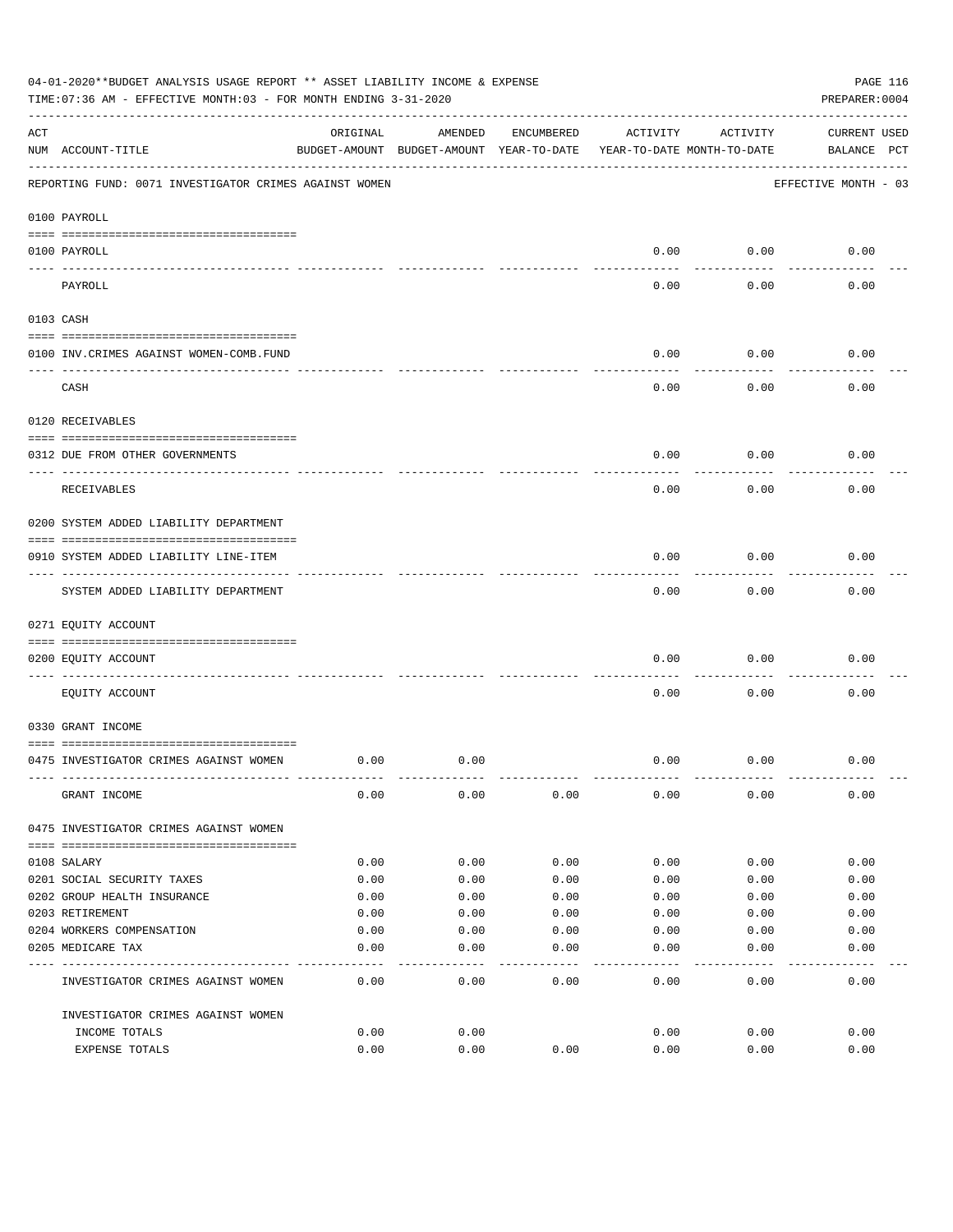|     | 04-01-2020**BUDGET ANALYSIS USAGE REPORT ** ASSET LIABILITY INCOME & EXPENSE<br>TIME: 07:36 AM - EFFECTIVE MONTH: 03 - FOR MONTH ENDING 3-31-2020 |          |                                                     |            |          |                                        | PAGE 117<br>PREPARER: 0004         |
|-----|---------------------------------------------------------------------------------------------------------------------------------------------------|----------|-----------------------------------------------------|------------|----------|----------------------------------------|------------------------------------|
| ACT | NUM ACCOUNT-TITLE                                                                                                                                 | ORIGINAL | AMENDED<br>BUDGET-AMOUNT BUDGET-AMOUNT YEAR-TO-DATE | ENCUMBERED | ACTIVITY | ACTIVITY<br>YEAR-TO-DATE MONTH-TO-DATE | <b>CURRENT USED</b><br>BALANCE PCT |
|     | REPORTING FUND: 0072 INVESTIGATOR CRIMES AGAINST CHILDRE                                                                                          |          |                                                     |            |          |                                        | EFFECTIVE MONTH - 03               |
|     | 0100 PAYROLL                                                                                                                                      |          |                                                     |            |          |                                        |                                    |
|     | 0100 PAYROLL                                                                                                                                      |          |                                                     |            | 0.00     | 0.00                                   | 0.00                               |
|     | ---- ----<br>PAYROLL                                                                                                                              |          |                                                     |            | 0.00     | 0.00                                   | 0.00                               |
|     | 0103 CASH                                                                                                                                         |          |                                                     |            |          |                                        |                                    |
|     | 0100 INV. CRIMES AGAINST CHILDREN-COMB.F                                                                                                          |          |                                                     |            | 0.00     | 0.00                                   | 0.00                               |
|     | CASH                                                                                                                                              |          |                                                     |            | 0.00     | 0.00                                   | 0.00                               |
|     | 0120 RECEIVABLES                                                                                                                                  |          |                                                     |            |          |                                        |                                    |
|     | 0312 DUE FROM OTHER GOVERNMENTS                                                                                                                   |          |                                                     |            | 0.00     | 0.00                                   | 0.00                               |
|     | RECEIVABLES                                                                                                                                       |          |                                                     |            | 0.00     | 0.00                                   | 0.00                               |
|     | 0200 SYSTEM ADDED LIABILITY DEPARTMENT                                                                                                            |          |                                                     |            |          |                                        |                                    |
|     | 0910 SYSTEM ADDEND LIABILITY LINE-ITEM                                                                                                            |          |                                                     |            | 0.00     | 0.00                                   | 0.00                               |
|     | SYSTEM ADDED LIABILITY DEPARTMENT                                                                                                                 |          |                                                     |            | 0.00     | 0.00                                   | 0.00                               |
|     | 0271 EQUITY ACCOUNT                                                                                                                               |          |                                                     |            |          |                                        |                                    |
|     | 0200 EQUITY ACCOUNT                                                                                                                               |          |                                                     |            | 0.00     | 0.00                                   | 0.00                               |
|     | EQUITY ACCOUNT                                                                                                                                    |          |                                                     |            | 0.00     | 0.00                                   | 0.00                               |
|     | 0330 GRANT INCOME                                                                                                                                 |          |                                                     |            |          |                                        |                                    |
|     | 0560 INVESTIGATOR CRIMES AGAINST CHILDR                                                                                                           | 0.00     | 0.00                                                |            | 0.00     | 0.00                                   | 0.00                               |
|     | GRANT INCOME                                                                                                                                      | 0.00     | 0.00                                                | 0.00       | 0.00     | 0.00                                   | 0.00                               |
|     | 0560 INVESTIGATOR CRIMES AGAINST CHILDR                                                                                                           |          |                                                     |            |          |                                        |                                    |
|     | 0108 SALARY                                                                                                                                       | 0.00     | 0.00                                                | 0.00       | 0.00     | 0.00                                   | 0.00                               |
|     | 0201 SOCIAL SECURITY TAXES                                                                                                                        | 0.00     | 0.00                                                | 0.00       | 0.00     | 0.00                                   | 0.00                               |
|     | 0202 GROUP HEALTH INSURANCE                                                                                                                       | 0.00     | 0.00                                                | 0.00       | 0.00     | 0.00                                   | 0.00                               |
|     | 0203 RETIREMENT                                                                                                                                   | 0.00     | 0.00                                                | 0.00       | 0.00     | 0.00                                   | 0.00                               |
|     | 0204 WORKERS COMPENSATION                                                                                                                         | 0.00     | 0.00                                                | 0.00       | 0.00     | 0.00                                   | 0.00                               |
|     | 0205 MEDICARE TAX                                                                                                                                 | 0.00     | 0.00<br>----                                        | 0.00       | 0.00     | 0.00                                   | 0.00                               |
|     | INVESTIGATOR CRIMES AGAINST CHILDR                                                                                                                | 0.00     | 0.00                                                | 0.00       | 0.00     | 0.00                                   | 0.00                               |
|     | INVESTIGATOR CRIMES AGAINST CHILDR                                                                                                                |          |                                                     |            |          |                                        |                                    |
|     | INCOME TOTALS                                                                                                                                     | 0.00     | 0.00                                                |            | 0.00     | 0.00                                   | 0.00                               |
|     | EXPENSE TOTALS                                                                                                                                    | 0.00     | 0.00                                                | 0.00       | 0.00     | 0.00                                   | 0.00                               |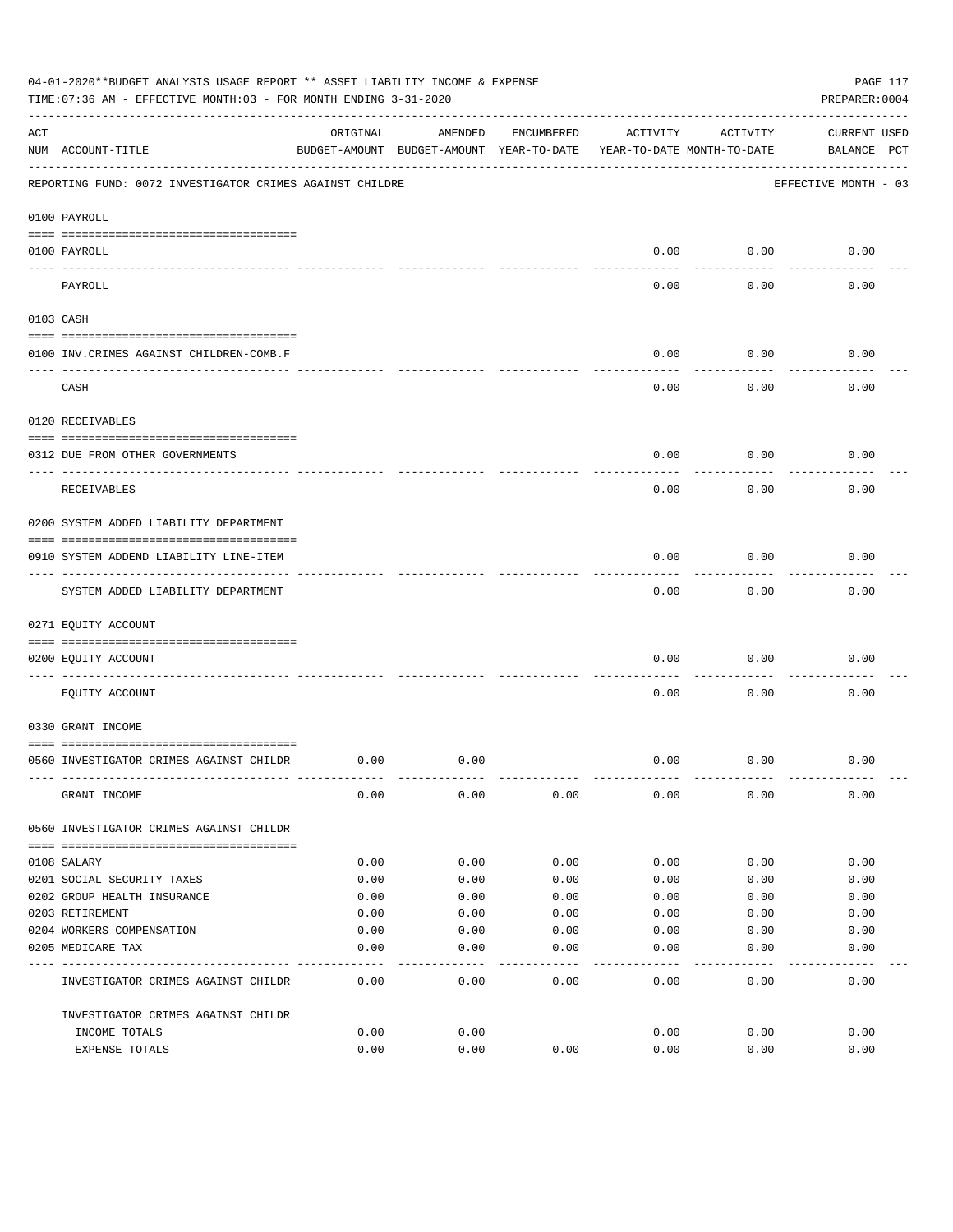| 04-01-2020**BUDGET ANALYSIS USAGE REPORT ** ASSET LIABILITY INCOME & EXPENSE<br>TIME: 07:36 AM - EFFECTIVE MONTH: 03 - FOR MONTH ENDING 3-31-2020 |                                                       |          |                                                     |                   |                                        |                       |                                    |  |  |
|---------------------------------------------------------------------------------------------------------------------------------------------------|-------------------------------------------------------|----------|-----------------------------------------------------|-------------------|----------------------------------------|-----------------------|------------------------------------|--|--|
| ACT                                                                                                                                               | NUM ACCOUNT-TITLE                                     | ORIGINAL | AMENDED<br>BUDGET-AMOUNT BUDGET-AMOUNT YEAR-TO-DATE | <b>ENCUMBERED</b> | ACTIVITY<br>YEAR-TO-DATE MONTH-TO-DATE | <b>ACTIVITY</b>       | <b>CURRENT USED</b><br>BALANCE PCT |  |  |
|                                                                                                                                                   | REPORTING FUND: 0078 RAW WATER PIPELINE PCTS. 2, 3, 4 |          |                                                     |                   |                                        |                       | EFFECTIVE MONTH - 03               |  |  |
|                                                                                                                                                   | 0103 CASH                                             |          |                                                     |                   |                                        |                       |                                    |  |  |
|                                                                                                                                                   | 0100 RAW WATER PIPELINE-COMB.FUNDS CKIN               |          |                                                     |                   |                                        | 128,028.37-34,037.98- | 21,971.63                          |  |  |
|                                                                                                                                                   | CASH                                                  |          |                                                     |                   | 128,028.37-                            | 34,037.98-            | 21,971.63                          |  |  |
|                                                                                                                                                   | 0200 SYSTEM ADDED LIABILITY DEPT.                     |          |                                                     |                   |                                        |                       |                                    |  |  |
|                                                                                                                                                   | 0910 SYSTEM ADDED LIABILITY LINE ITEM                 |          |                                                     |                   | 0.00                                   | 0.00                  | 0.00                               |  |  |
|                                                                                                                                                   | SYSTEM ADDED LIABILITY DEPT.                          |          |                                                     |                   | 0.00                                   | 0.00                  | 0.00                               |  |  |
|                                                                                                                                                   | 0271 EQUITY ACCOUNT                                   |          |                                                     |                   |                                        |                       |                                    |  |  |
|                                                                                                                                                   | 0200 EQUITY ACCOUNT                                   |          |                                                     |                   | 0.00                                   | 0.00                  | 150,000.00                         |  |  |
|                                                                                                                                                   | ---- -----------<br>EQUITY ACCOUNT                    |          |                                                     |                   | 0.00                                   | 0.00                  | 150,000.00                         |  |  |
|                                                                                                                                                   | 0300 CASH                                             |          |                                                     |                   |                                        |                       |                                    |  |  |
|                                                                                                                                                   | 0120 UNENCUMBERED FUND BALANCE                        | 0.00     | 0.00                                                |                   | 0.00                                   | 0.00                  | 0.00                               |  |  |
|                                                                                                                                                   | CASH                                                  | 0.00     | 0.00                                                | 0.00              | 0.00                                   | 0.00                  | 0.00                               |  |  |
|                                                                                                                                                   | 0319 RAW WATER PIPELINE                               |          |                                                     |                   |                                        |                       |                                    |  |  |
|                                                                                                                                                   | 0179 FOR MAINTENANCE OF ROADS                         | 0.00     | 0.00                                                | 0.00              | 0.00                                   | 0.00                  | 0.00                               |  |  |
|                                                                                                                                                   | RAW WATER PIPELINE                                    | 0.00     | 0.00                                                | 0.00              | 0.00                                   | 0.00                  | 0.00                               |  |  |
|                                                                                                                                                   | 0628 ROAD & BRIDGE 2,3,4 EXPENSES                     |          |                                                     |                   |                                        |                       |                                    |  |  |
|                                                                                                                                                   | 0341 R & B MAT. ROCK & GRAVEL                         | 0.00     | 0.00                                                | 0.00              | 128,028.37                             | 34,037.98             | 128,028.37-                        |  |  |
|                                                                                                                                                   | ROAD & BRIDGE 2, 3, 4 EXPENSES                        | 0.00     | 0.00                                                | 0.00              | 128,028.37                             | 34,037.98             | 128,028.37-                        |  |  |
|                                                                                                                                                   | RAW WATER PIPELINE PCTS. 2, 3, 4                      |          |                                                     |                   |                                        |                       |                                    |  |  |
|                                                                                                                                                   | INCOME TOTALS                                         | 0.00     | 0.00                                                |                   | 0.00                                   | 0.00                  | 0.00                               |  |  |
|                                                                                                                                                   | <b>EXPENSE TOTALS</b>                                 | 0.00     | 0.00                                                | 0.00              | 128,028.37                             | 34,037.98             | 128,028.37-                        |  |  |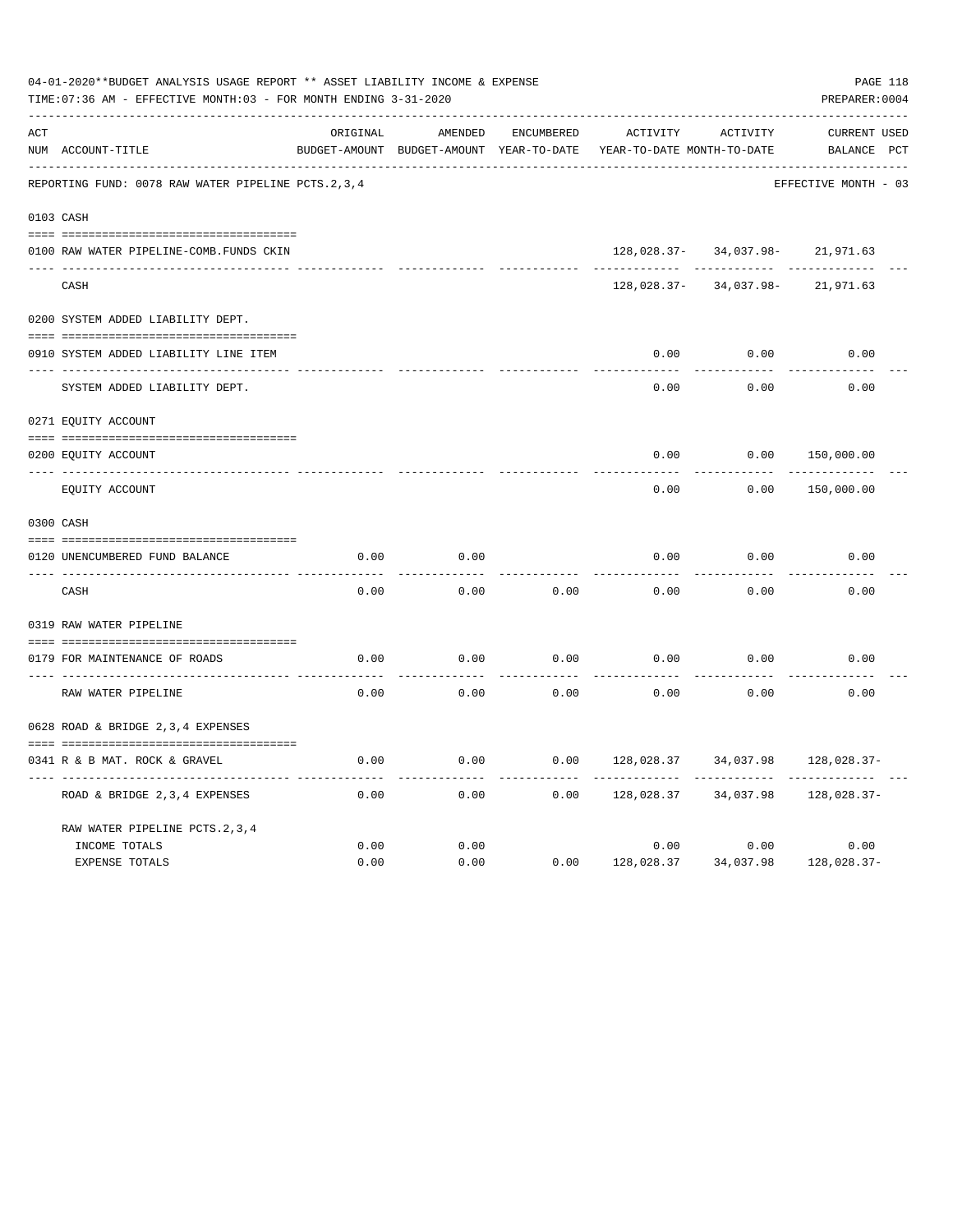|     | 04-01-2020**BUDGET ANALYSIS USAGE REPORT ** ASSET LIABILITY INCOME & EXPENSE<br>TIME: 07:36 AM - EFFECTIVE MONTH: 03 - FOR MONTH ENDING 3-31-2020 |          |                                                     |                   |                                               |          | PAGE 119<br>PREPARER: 0004            |
|-----|---------------------------------------------------------------------------------------------------------------------------------------------------|----------|-----------------------------------------------------|-------------------|-----------------------------------------------|----------|---------------------------------------|
| ACT | NUM ACCOUNT-TITLE                                                                                                                                 | ORIGINAL | AMENDED<br>BUDGET-AMOUNT BUDGET-AMOUNT YEAR-TO-DATE | <b>ENCUMBERED</b> | <b>ACTIVITY</b><br>YEAR-TO-DATE MONTH-TO-DATE | ACTIVITY | <b>CURRENT USED</b><br>PCT<br>BALANCE |
|     | REPORTING FUND: 0079 RAW WATER PIPELINE FUND PCT 2                                                                                                |          |                                                     |                   |                                               |          | EFFECTIVE MONTH - 03                  |
|     | 0103 CASH                                                                                                                                         |          |                                                     |                   |                                               |          |                                       |
|     | 0100 RAW WATER PIPELINE-COMBINED FUNDS                                                                                                            |          |                                                     |                   | $74,250.00 -$                                 | 0.00     | 750.00                                |
|     | CASH                                                                                                                                              |          |                                                     |                   | $74,250.00 -$                                 | 0.00     | 750.00                                |
|     | 0200 SYSTEM ADDED LIABILITY DEPT.                                                                                                                 |          |                                                     |                   |                                               |          |                                       |
|     | 0910 SYSTEM ADD LIABILITY LINE ITEM                                                                                                               |          |                                                     |                   | 0.00                                          | 0.00     | 0.00                                  |
|     | SYSTEM ADDED LIABILITY DEPT.                                                                                                                      |          |                                                     |                   | 0.00                                          | 0.00     | 0.00                                  |
|     | 0271 EQUITY ACCOUNT                                                                                                                               |          |                                                     |                   |                                               |          |                                       |
|     | 0200 EQUITY ACCOUNT                                                                                                                               |          |                                                     |                   | 0.00                                          | 0.00     | 75,000.00                             |
|     | EQUITY ACCOUNT                                                                                                                                    |          |                                                     |                   | 0.00                                          | 0.00     | 75,000.00                             |
|     | 0300 CASH                                                                                                                                         |          |                                                     |                   |                                               |          |                                       |
|     | 0122 UNENCUMBERED FUND BALANCE                                                                                                                    | 0.00     | 0.00                                                |                   | 0.00                                          | 0.00     | 0.00                                  |
|     | CASH                                                                                                                                              | 0.00     | 0.00                                                | 0.00              | 0.00                                          | 0.00     | 0.00                                  |
|     | 0319 RAW WATER PIPELINE                                                                                                                           |          |                                                     |                   |                                               |          |                                       |
|     | 0179 FOR MAINTENANCE OF ROADS                                                                                                                     | 0.00     | 0.00                                                |                   | 750.00                                        | 0.00     | $750.00+$                             |
|     | RAW WATER PIPELINE                                                                                                                                | 0.00     | 0.00                                                | 0.00              | 750.00                                        | 0.00     | $750.00+$                             |
|     | 0622 ROAD & BRIDGE #2 RAW WATER PIPELIN                                                                                                           |          |                                                     |                   |                                               |          |                                       |
|     | 0571 PURCHASE OF MACH/EQUIPMENT                                                                                                                   | 0.00     | 0.00                                                | 0.00              | 75,000.00                                     | 0.00     | $75,000.00-$                          |
|     | ROAD & BRIDGE #2 RAW WATER PIPELIN                                                                                                                | 0.00     | 0.00                                                | 0.00              | 75,000.00                                     | 0.00     | $75,000.00-$                          |
|     | RAW WATER PIPELINE FUND PCT 2                                                                                                                     |          |                                                     |                   |                                               |          |                                       |
|     | INCOME TOTALS                                                                                                                                     | 0.00     | 0.00                                                |                   | 750.00                                        | 0.00     | $750.00+$                             |
|     | <b>EXPENSE TOTALS</b>                                                                                                                             | 0.00     | 0.00                                                | 0.00              | 75,000.00                                     | 0.00     | $75,000.00-$                          |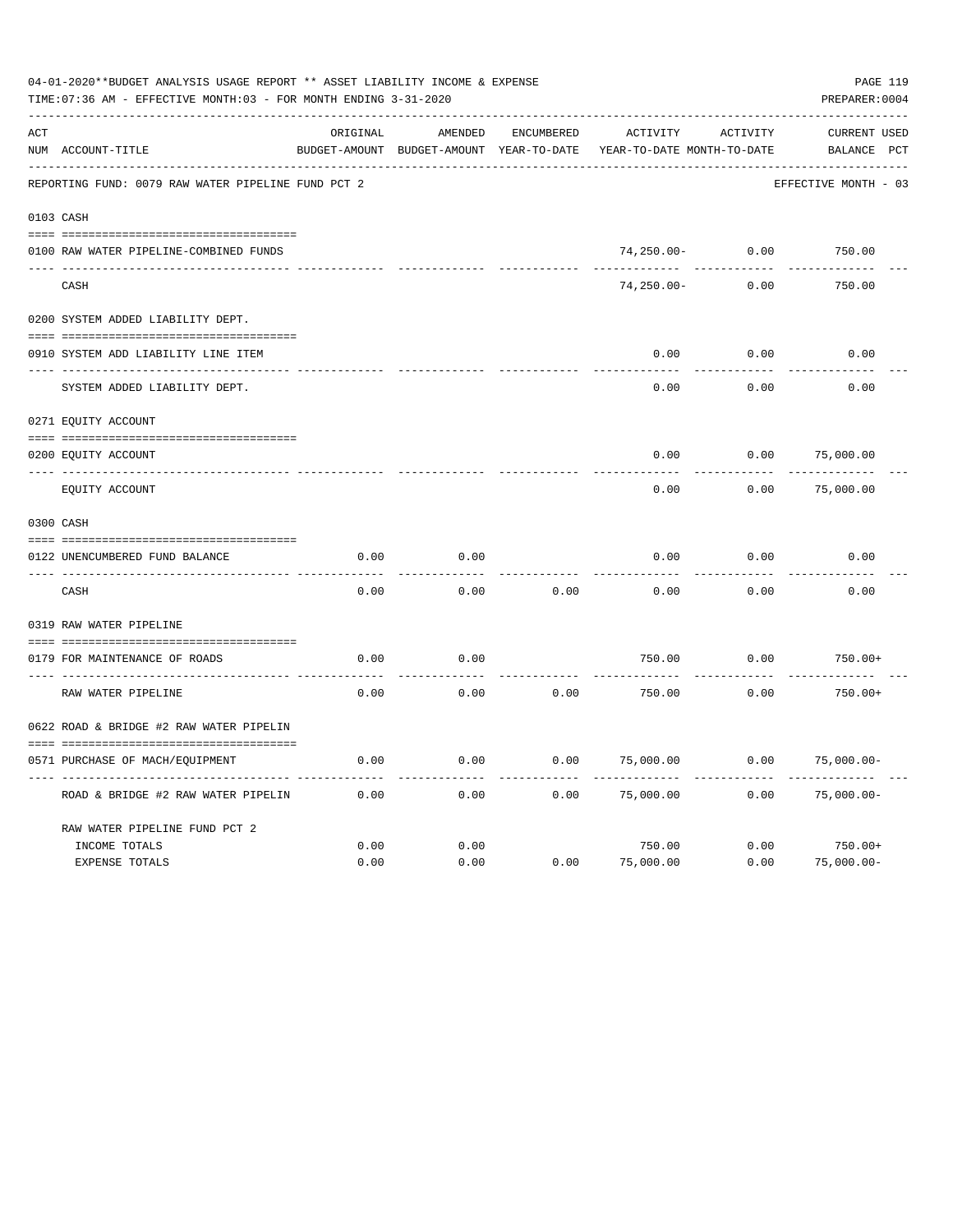|     | 04-01-2020**BUDGET ANALYSIS USAGE REPORT ** ASSET LIABILITY INCOME & EXPENSE<br>TIME: 07:36 AM - EFFECTIVE MONTH: 03 - FOR MONTH ENDING 3-31-2020 |          |                                                                     |            |          |          | PAGE 120<br>PREPARER: 0004 |
|-----|---------------------------------------------------------------------------------------------------------------------------------------------------|----------|---------------------------------------------------------------------|------------|----------|----------|----------------------------|
| ACT |                                                                                                                                                   | ORIGINAL | AMENDED                                                             | ENCUMBERED | ACTIVITY | ACTIVITY | CURRENT USED               |
|     | NUM ACCOUNT-TITLE                                                                                                                                 |          | BUDGET-AMOUNT BUDGET-AMOUNT YEAR-TO-DATE YEAR-TO-DATE MONTH-TO-DATE |            |          |          | BALANCE PCT                |
|     | REPORTING FUND: 0080 VETERANS COURT PROGRAM                                                                                                       |          |                                                                     |            |          |          | EFFECTIVE MONTH - 03       |
|     | 0103 CASH                                                                                                                                         |          |                                                                     |            |          |          |                            |
|     | 0180 CASH-VETERANS COURT PROGRAM                                                                                                                  |          |                                                                     |            | 0.00     |          | $0.00$ 600.00              |
|     | CASH                                                                                                                                              |          |                                                                     |            | 0.00     | 0.00     | 600.00                     |
|     | 0200 LIABILITY ACCOUNT                                                                                                                            |          |                                                                     |            |          |          |                            |
|     | 0910 SYSTEM ADDED LIABILITY LINE-ITEM                                                                                                             |          |                                                                     |            | 0.00     | 0.00     | 0.00                       |
|     | LIABILITY ACCOUNT                                                                                                                                 |          |                                                                     |            | 0.00     | 0.00     | 0.00                       |
|     | 0271 EQUITY ACCOUNT                                                                                                                               |          |                                                                     |            |          |          |                            |
|     | 0200 EQUITY ACCOUNT                                                                                                                               |          |                                                                     |            | 0.00     | 0.00     | 600.00                     |
|     | EOUITY ACCOUNT                                                                                                                                    |          |                                                                     |            | 0.00     | 0.00     | 600.00                     |
|     | 0300 CASH                                                                                                                                         |          |                                                                     |            |          |          |                            |
|     | 0180 BEGINNING CASH BALANCE                                                                                                                       | 0.00     | 0.00                                                                |            | 0.00     | 0.00     | 0.00                       |
|     | CASH                                                                                                                                              | 0.00     | 0.00                                                                | 0.00       | 0.00     | 0.00     | 0.00                       |
|     | 0370 VETERANS COURT INCOME                                                                                                                        |          |                                                                     |            |          |          |                            |
|     | 0130 MISCELLANEOUS                                                                                                                                | 0.00     | 0.00                                                                |            | 0.00     | 0.00     | 0.00                       |
|     | 0180 PROGRAM FEES<br>------------------------ -----                                                                                               | 0.00     | 0.00<br>-------                                                     |            | 0.00     | 0.00     | 0.00                       |
|     | VETERANS COURT INCOME                                                                                                                             | 0.00     | 0.00                                                                | 0.00       | 0.00     | 0.00     | 0.00                       |
|     | 0570 VETERANS COURT EXPENSE                                                                                                                       |          |                                                                     |            |          |          |                            |
|     | 0490 MISCELLANEOUS                                                                                                                                | 0.00     | 0.00                                                                | 0.00       | 0.00     | 0.00     | 0.00                       |
|     | VETERANS COURT EXPENSE                                                                                                                            | 0.00     | 0.00                                                                | 0.00       | 0.00     | 0.00     | 0.00                       |
|     | VETERANS COURT PROGRAM                                                                                                                            |          |                                                                     |            |          |          |                            |
|     | INCOME TOTALS                                                                                                                                     | 0.00     | 0.00                                                                |            | 0.00     | 0.00     | 0.00                       |
|     | EXPENSE TOTALS                                                                                                                                    | 0.00     | 0.00                                                                | 0.00       | 0.00     | 0.00     | 0.00                       |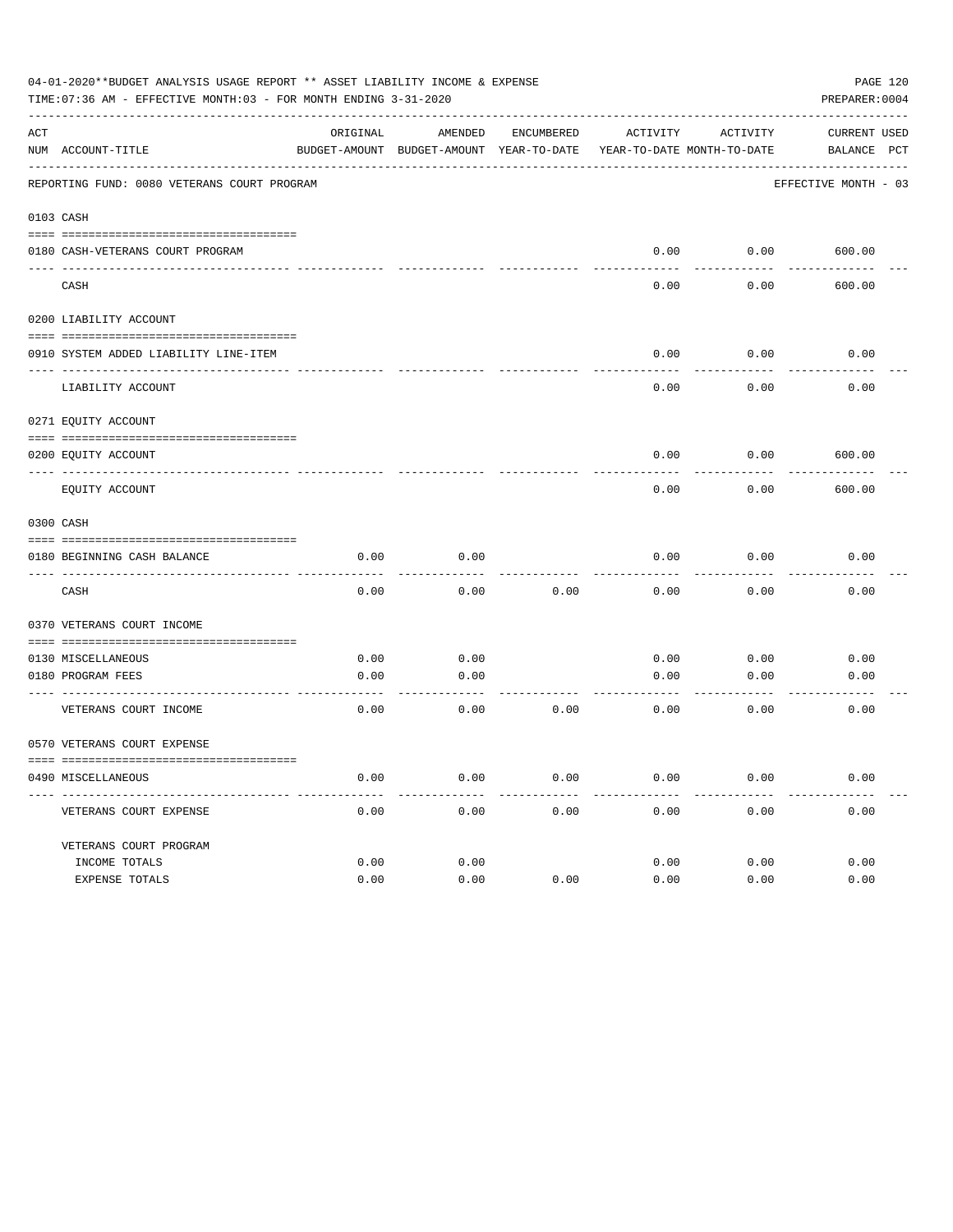|                               | 04-01-2020**BUDGET ANALYSIS USAGE REPORT ** ASSET LIABILITY INCOME & EXPENSE<br>TIME: 07:36 AM - EFFECTIVE MONTH: 03 - FOR MONTH ENDING 3-31-2020 |            |                                                     |                   |                                        |          | PREPARER: 0004                 | PAGE 121       |
|-------------------------------|---------------------------------------------------------------------------------------------------------------------------------------------------|------------|-----------------------------------------------------|-------------------|----------------------------------------|----------|--------------------------------|----------------|
|                               | NUM ACCOUNT-TITLE                                                                                                                                 | ORIGINAL   | AMENDED<br>BUDGET-AMOUNT BUDGET-AMOUNT YEAR-TO-DATE | ENCUMBERED        | ACTIVITY<br>YEAR-TO-DATE MONTH-TO-DATE | ACTIVITY | CURRENT USED<br>BALANCE PCT    |                |
|                               | REPORTING FUND: 0081 LAKE ROAD IMPACT FUND                                                                                                        |            |                                                     |                   |                                        |          | EFFECTIVE MONTH - 03           |                |
|                               |                                                                                                                                                   |            |                                                     |                   |                                        |          |                                |                |
|                               |                                                                                                                                                   |            |                                                     |                   |                                        |          |                                |                |
|                               | 0100 LAKE-COMBINED FUNDS CHECKING                                                                                                                 |            |                                                     |                   |                                        |          | 100,000.00   0.00   104,021.21 |                |
|                               | CASH                                                                                                                                              |            |                                                     |                   | 100,000.00                             | 0.00     | 104,021.21                     |                |
|                               | 0200 SYSTEM ADDED LIABILITY DEPT.                                                                                                                 |            |                                                     |                   |                                        |          |                                |                |
|                               |                                                                                                                                                   |            |                                                     |                   |                                        |          |                                |                |
|                               | 0910 SYSTEM ADDED LIABILITY LINE ITEM                                                                                                             |            |                                                     |                   | 0.00                                   | 0.00     | 0.00                           |                |
|                               | SYSTEM ADDED LIABILITY DEPT.                                                                                                                      |            |                                                     |                   | 0.00                                   | 0.00     | 0.00                           |                |
|                               | 0271 EQUITY ACCOUNT                                                                                                                               |            |                                                     |                   |                                        |          |                                |                |
|                               | 0200 EQUITY ACCOUNT                                                                                                                               |            |                                                     |                   | 0.00                                   |          | $0.00$ 4,021.21                |                |
|                               | EOUITY ACCOUNT                                                                                                                                    |            |                                                     |                   | 0.00                                   | 0.00     | 4,021.21                       |                |
|                               |                                                                                                                                                   |            |                                                     |                   |                                        |          |                                |                |
| ACT<br>0103 CASH<br>0300 CASH |                                                                                                                                                   |            |                                                     |                   |                                        |          |                                |                |
|                               | 0110 UNENCUMBERED FUND BALANCE                                                                                                                    | 0.00       | 0.00                                                |                   | 0.00                                   | 0.00     | 0.00                           |                |
|                               | CASH                                                                                                                                              | 0.00       | 0.00                                                | 0.00              | 0.00                                   | 0.00     | 0.00                           |                |
|                               | 0318 NORTH TEX MUNICIPAL WATER DIST                                                                                                               |            |                                                     |                   |                                        |          |                                |                |
|                               |                                                                                                                                                   |            |                                                     |                   |                                        |          |                                |                |
|                               | 0181 YEAR 1 PAYMENT                                                                                                                               | 0.00       | 0.00                                                |                   | 0.00                                   | 0.00     | 0.00                           |                |
|                               | 0182 YEAR 2 PAYMENT                                                                                                                               |            | 100,000.00 100,000.00                               |                   | 100,000.00                             | 0.00     | 0.00 100                       |                |
|                               | NORTH TEX MUNICIPAL WATER DIST 100,000.00                                                                                                         |            | $100,000.00$ 0.00                                   |                   | 100,000.00                             | 0.00     |                                | 0.00 100       |
|                               | 0590 MISCELLANEOUS                                                                                                                                |            |                                                     |                   |                                        |          |                                |                |
|                               |                                                                                                                                                   |            |                                                     |                   |                                        |          |                                |                |
|                               | 0490 MISCELLANEOUS                                                                                                                                | 100,000.00 | 100,000.00                                          | 0.00              | 0.00                                   | 0.00     | 100,000.00                     | 0 <sub>0</sub> |
|                               | 0576 LUCAS CHEST COMPRESSION SYSTEM                                                                                                               | 0.00       | 0.00                                                | 0.00              | 0.00                                   | 0.00     | 0.00                           |                |
|                               | 0579 WEAPONS/TASERS<br>----------                                                                                                                 | 0.00       | 0.00                                                | 0.00<br>$- - - -$ | 0.00                                   | 0.00     | 0.00                           |                |
|                               | MISCELLANEOUS                                                                                                                                     | 100,000.00 | 100,000.00                                          | 0.00              | 0.00                                   | 0.00     | 100,000.00                     | 0 <sub>0</sub> |
|                               | LAKE ROAD IMPACT FUND                                                                                                                             |            |                                                     |                   |                                        |          |                                |                |
|                               | INCOME TOTALS                                                                                                                                     | 100,000.00 | 100,000.00                                          |                   | 100,000.00                             | 0.00     | 0.00 100                       |                |
|                               | EXPENSE TOTALS                                                                                                                                    | 100,000.00 | 100,000.00                                          | 0.00              | 0.00                                   | 0.00     | 100,000.00 00                  |                |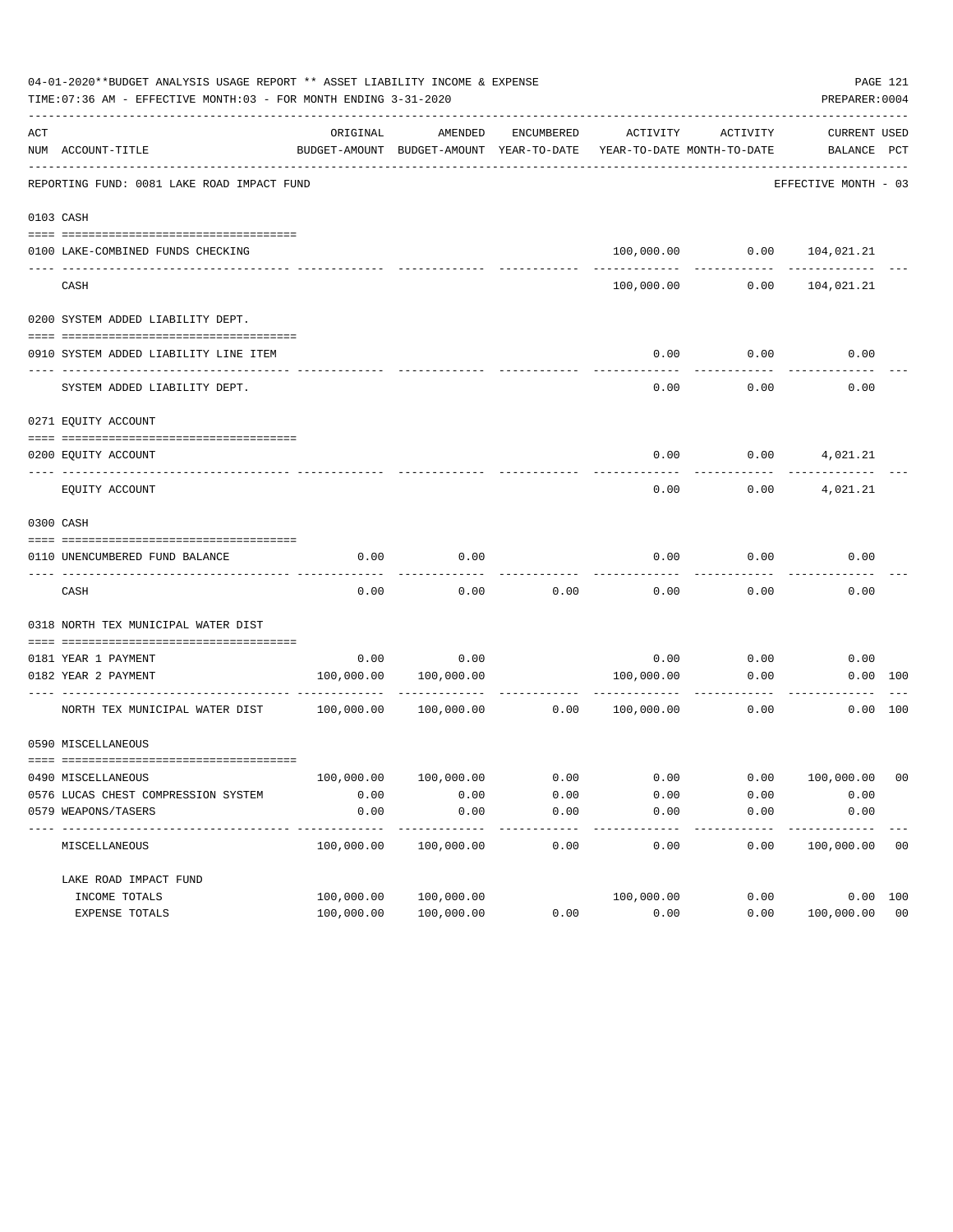|     | 04-01-2020**BUDGET ANALYSIS USAGE REPORT ** ASSET LIABILITY INCOME & EXPENSE<br>TIME: 07:36 AM - EFFECTIVE MONTH: 03 - FOR MONTH ENDING 3-31-2020 |                                              |                            |                     |                                                                                 |                                                                   | PREPARER: 0004                    | PAGE 122 |
|-----|---------------------------------------------------------------------------------------------------------------------------------------------------|----------------------------------------------|----------------------------|---------------------|---------------------------------------------------------------------------------|-------------------------------------------------------------------|-----------------------------------|----------|
| ACT | NUM ACCOUNT-TITLE                                                                                                                                 | ORIGINAL                                     | AMENDED                    | ENCUMBERED          | ACTIVITY<br>BUDGET-AMOUNT BUDGET-AMOUNT YEAR-TO-DATE YEAR-TO-DATE MONTH-TO-DATE | ACTIVITY                                                          | CURRENT USED<br>BALANCE PCT       |          |
|     | REPORTING FUND: 0082 LAKE ROAD IMPACT FUND PCT.3                                                                                                  |                                              |                            |                     |                                                                                 |                                                                   | EFFECTIVE MONTH - 03              |          |
|     | 0103 CASH                                                                                                                                         |                                              |                            |                     |                                                                                 |                                                                   |                                   |          |
|     |                                                                                                                                                   |                                              |                            |                     |                                                                                 |                                                                   |                                   |          |
|     | 0100 LAKE PCT 3-COMBINED FUNDS CKING                                                                                                              |                                              |                            |                     |                                                                                 | 68,511.52-9,482.02-496,867.22<br>-------- ------------ ---------- |                                   |          |
|     | CASH                                                                                                                                              |                                              |                            |                     |                                                                                 | 68,511.52- 9,482.02- 496,867.22                                   |                                   |          |
|     | 0200 SYSTEM ADDED LIABILITY DEPT.                                                                                                                 |                                              |                            |                     |                                                                                 |                                                                   |                                   |          |
|     | 0910 SYSTEM ADDED LIABILITY LINE ITEM                                                                                                             |                                              |                            |                     | 0.00                                                                            | 0.00                                                              | 0.00                              |          |
|     | SYSTEM ADDED LIABILITY DEPT.                                                                                                                      |                                              |                            |                     | 0.00                                                                            | .<br>0.00                                                         | 0.00                              |          |
|     | 0271 EQUITY ACCOUNT                                                                                                                               |                                              |                            |                     |                                                                                 |                                                                   |                                   |          |
|     |                                                                                                                                                   |                                              |                            |                     |                                                                                 |                                                                   |                                   |          |
|     | 0200 EQUITY ACCOUNT                                                                                                                               |                                              |                            |                     | 0.00                                                                            | $0.00$ 565,378.74                                                 |                                   |          |
|     | EQUITY ACCOUNT                                                                                                                                    |                                              |                            |                     | 0.00                                                                            | 0.00                                                              | -------------<br>565,378.74       |          |
|     | 0300 CASH                                                                                                                                         |                                              |                            |                     |                                                                                 |                                                                   |                                   |          |
|     | 0123 UNENCUMBERED FUND BALANCE                                                                                                                    | 461,338.00 461,338.00                        |                            |                     | 0.00                                                                            | 0.0000461,338.00000                                               |                                   |          |
|     | CASH                                                                                                                                              |                                              | 461,338.00 461,338.00 0.00 |                     | -----------<br>0.00                                                             | . <u>.</u> .                                                      | --------------<br>0.00 461,338.00 | 00       |
|     | 0318 NORTH TEX MUNICIPAL WATER DIST                                                                                                               |                                              |                            |                     |                                                                                 |                                                                   |                                   |          |
|     |                                                                                                                                                   |                                              |                            |                     |                                                                                 |                                                                   |                                   |          |
|     | 0182 YEAR 1 PAYMENT                                                                                                                               | 0.00                                         | 0.00                       |                     | 0.00                                                                            | 0.00                                                              | 0.00                              |          |
|     | NORTH TEX MUNICIPAL WATER DIST                                                                                                                    | 0.00                                         | 0.00                       | 0.00                | 0.00                                                                            | 0.00                                                              | 0.00                              |          |
|     | 0319 RAW WATER PIPELINE                                                                                                                           |                                              |                            |                     |                                                                                 |                                                                   |                                   |          |
|     | 0182 FOR MAINTENANCE OF ROADS                                                                                                                     | 0.00                                         | 0.00                       |                     |                                                                                 | $0.00$ $0.00$                                                     | 0.00                              |          |
|     | RAW WATER PIPELINE                                                                                                                                | 0.00                                         | 0.00                       | 0.00                | 0.00                                                                            | 0.00                                                              | 0.00                              |          |
|     | 0623 ROAD & BRIDGE #3 LAKE ROAD EXPENSE                                                                                                           |                                              |                            |                     |                                                                                 |                                                                   |                                   |          |
|     | 0341 R & B MAT. ROCK & GRAVEL                                                                                                                     |                                              | 50,000.00 50,000.00        |                     | $0.00$ 68,511.52 9,482.02 18,511.52-137                                         |                                                                   |                                   |          |
|     | 0344 R & B MAT. ASPHALT/ROAD OIL                                                                                                                  | 0.00                                         | 0.00                       | 0.00                | 0.00                                                                            | 0.00                                                              | 0.00                              |          |
|     | 0490 MISCELLANEOUS                                                                                                                                | 411,338.00<br>-- ------------- ------------- | 411,338.00                 | 0.00                | 0.00                                                                            | 0.00<br>----------                                                | 411,338.00 00<br>. <u>.</u>       |          |
|     | ROAD & BRIDGE #3 LAKE ROAD EXPENSE                                                                                                                |                                              | 461,338.00 461,338.00      | $--- - - -$<br>0.00 |                                                                                 | 68,511.52 9,482.02                                                | 392,826.48 15                     |          |
|     | 0626 ROAD & BRIDGE #3 RAW WATER PIPELIN                                                                                                           |                                              |                            |                     |                                                                                 |                                                                   |                                   |          |
|     | 0457 R & M MACHINERY GAS & OIL                                                                                                                    | 0.00                                         | 0.00                       | 0.00                | 0.00                                                                            | 0.00                                                              | 0.00                              |          |
|     | 0458 R & M MACHINERY PARTS                                                                                                                        | 0.00                                         | 0.00                       | 0.00                | 0.00                                                                            | 0.00                                                              | 0.00                              |          |
|     | 0460 EQUIPMENT RENTAL/LEASE                                                                                                                       | 0.00                                         | 0.00                       | 0.00                | 0.00                                                                            | 0.00                                                              | 0.00                              |          |
|     | 0571 PURCHASE OF MACH/EQUIPMENT                                                                                                                   | 0.00                                         | 0.00                       | 0.00                | 0.00                                                                            | 0.00                                                              | 0.00                              |          |
|     | ROAD & BRIDGE #3 RAW WATER PIPELIN                                                                                                                | 0.00                                         | $- - - -$<br>0.00          | $- - - -$<br>0.00   | -----<br>0.00                                                                   | -----<br>0.00                                                     | 0.00                              |          |
|     | LAKE ROAD IMPACT FUND PCT.3                                                                                                                       |                                              |                            |                     |                                                                                 |                                                                   |                                   |          |
|     | INCOME TOTALS                                                                                                                                     |                                              | 461,338.00 461,338.00      |                     | 0.00                                                                            | 0.00                                                              | 461,338.00                        | 00       |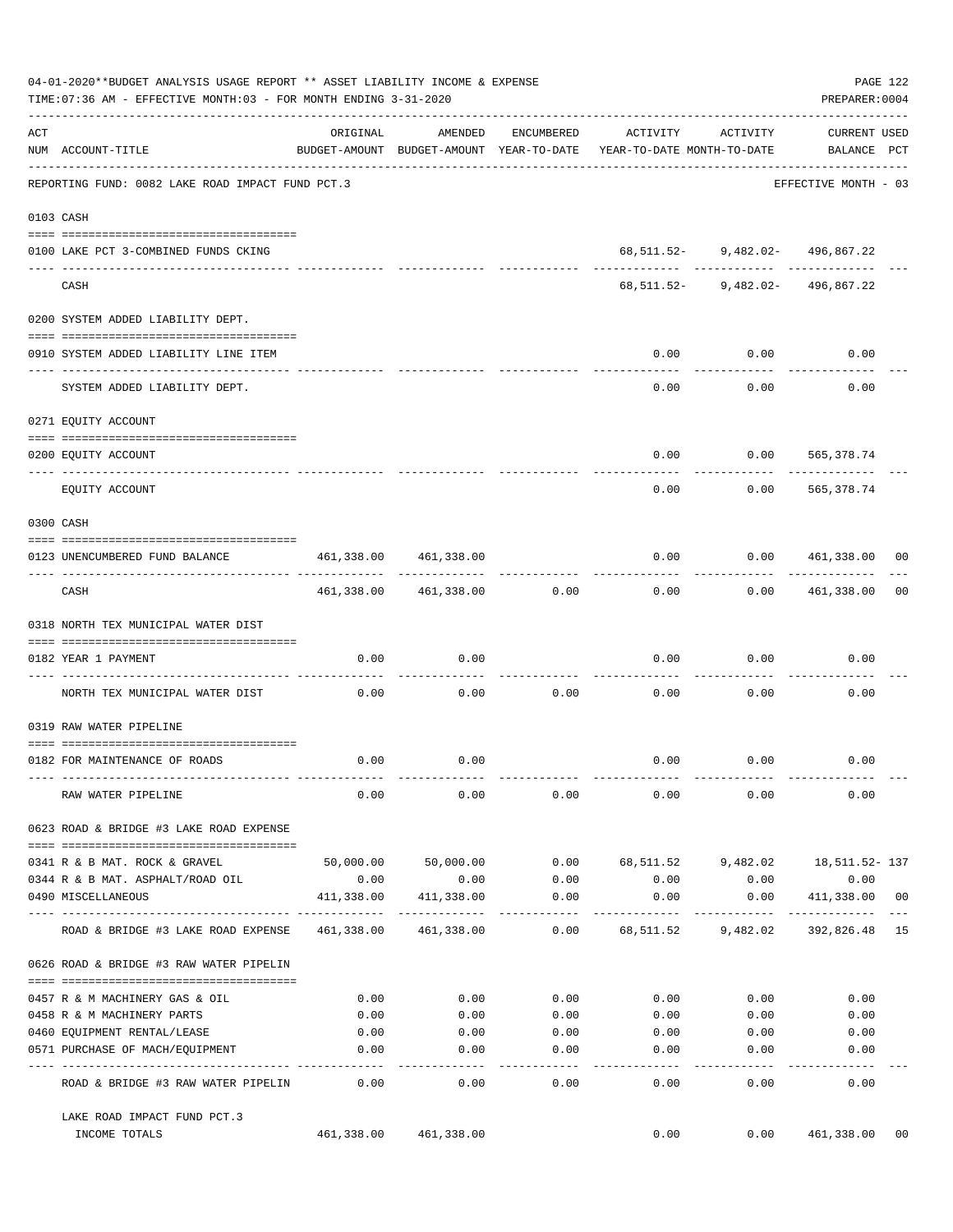| 04-01-2020**BUDGET ANALYSIS USAGE REPORT ** ASSET LIABILITY INCOME & EXPENSE<br>PAGE 123<br>TIME:07:36 AM - EFFECTIVE MONTH:03 - FOR MONTH ENDING 3-31-2020<br>PREPARER: 0004 |                           |                          |                                   |           |                                        |                         |            |  |  |  |
|-------------------------------------------------------------------------------------------------------------------------------------------------------------------------------|---------------------------|--------------------------|-----------------------------------|-----------|----------------------------------------|-------------------------|------------|--|--|--|
| ACT<br>NUM ACCOUNT-TITLE                                                                                                                                                      | ORIGINAL<br>BUDGET-AMOUNT | AMENDED<br>BUDGET-AMOUNT | <b>ENCUMBERED</b><br>YEAR-TO-DATE | ACTIVITY  | ACTIVITY<br>YEAR-TO-DATE MONTH-TO-DATE | CURRENT USED<br>BALANCE | <b>PCT</b> |  |  |  |
| REPORTING FUND: 0082 LAKE ROAD IMPACT FUND PCT.3                                                                                                                              |                           |                          |                                   |           |                                        | EFFECTIVE MONTH - 03    |            |  |  |  |
| <b>EXPENSE TOTALS</b>                                                                                                                                                         | 461,338.00                | 461,338.00               | 0.00                              | 68,511.52 | 9,482.02                               | 392,826.48 15           |            |  |  |  |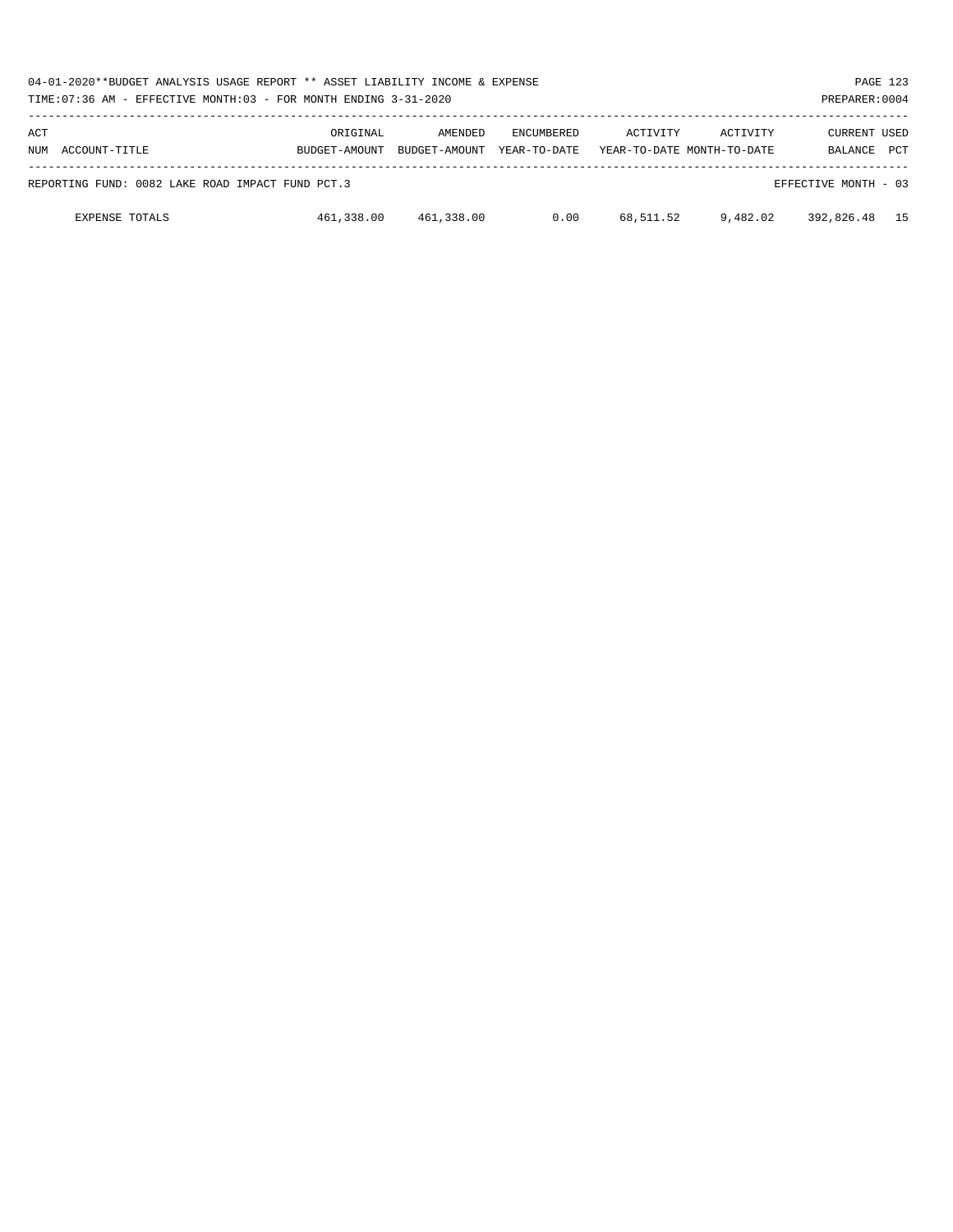|     | 04-01-2020**BUDGET ANALYSIS USAGE REPORT ** ASSET LIABILITY INCOME & EXPENSE<br>TIME: 07:36 AM - EFFECTIVE MONTH: 03 - FOR MONTH ENDING 3-31-2020 |            |                       |                     |                                                                                 |          | PAGE 124<br>PREPARER: 0004         |                |
|-----|---------------------------------------------------------------------------------------------------------------------------------------------------|------------|-----------------------|---------------------|---------------------------------------------------------------------------------|----------|------------------------------------|----------------|
| ACT | NUM ACCOUNT-TITLE                                                                                                                                 | ORIGINAL   | AMENDED               | ENCUMBERED          | ACTIVITY<br>BUDGET-AMOUNT BUDGET-AMOUNT YEAR-TO-DATE YEAR-TO-DATE MONTH-TO-DATE | ACTIVITY | <b>CURRENT USED</b><br>BALANCE PCT |                |
|     | REPORTING FUND: 0083 LAKE ROAD IMPACT FUND PCT.4                                                                                                  |            |                       |                     |                                                                                 |          | EFFECTIVE MONTH - 03               |                |
|     | 0103 CASH                                                                                                                                         |            |                       |                     |                                                                                 |          |                                    |                |
|     | 0100 LAKE PCT 4-COMBINED FUNDS CKING                                                                                                              |            |                       |                     | 23,042.92- 0.00                                                                 |          | 458,070.13                         |                |
|     | CASH                                                                                                                                              |            |                       |                     | 23,042.92-                                                                      | 0.00     | 458,070.13                         |                |
|     | 0200 SYSTEM ADDED LIABILITY DEPT.                                                                                                                 |            |                       |                     |                                                                                 |          |                                    |                |
|     | 0910 SYSTEM ADDED LIABILITY LINE ITEM                                                                                                             |            |                       |                     | 0.00                                                                            | 0.00     | 0.00                               |                |
|     | SYSTEM ADDED LIABILITY DEPT.                                                                                                                      |            |                       |                     | 0.00                                                                            | 0.00     | 0.00                               |                |
|     | 0271 EQUITY ACCOUNT                                                                                                                               |            |                       |                     |                                                                                 |          |                                    |                |
|     | 0200 EQUITY ACCOUNT                                                                                                                               |            |                       |                     | 0.00                                                                            | 0.00     | 481,113.05                         |                |
|     | EQUITY ACCOUNT                                                                                                                                    |            |                       |                     | 0.00                                                                            | 0.00     | 481,113.05                         |                |
|     | 0300 CASH                                                                                                                                         |            |                       |                     |                                                                                 |          |                                    |                |
|     | 0124 UNENCUMBERED FUND BALANCE                                                                                                                    | 336,148.00 | 336,148.00            |                     | 0.00                                                                            | 0.00     | 336,148.00                         | 00             |
|     | CASH                                                                                                                                              |            | 336,148.00 336,148.00 | 0.00                | 0.00                                                                            | 0.00     | 336,148.00                         | 00             |
|     | 0318 NORTH TEXAS MUNICIPAL WATER DIST                                                                                                             |            |                       |                     |                                                                                 |          |                                    |                |
|     | 0183 YEAR 1 PAYMENT                                                                                                                               | 0.00       | 0.00                  |                     | 0.00                                                                            | 0.00     | 0.00                               |                |
|     | NORTH TEXAS MUNICIPAL WATER DIST                                                                                                                  | 0.00       | 0.00                  | 0.00                | 0.00                                                                            | 0.00     | 0.00                               |                |
|     | 0319 RAW WATER PIPELINE                                                                                                                           |            |                       |                     |                                                                                 |          |                                    |                |
|     | 0183 FOR MAINTENANCE OF ROADS                                                                                                                     | 0.00       | 0.00                  |                     | 0.00                                                                            | 0.00     | 0.00                               |                |
|     |                                                                                                                                                   |            |                       |                     |                                                                                 |          |                                    |                |
|     | RAW WATER PIPELINE                                                                                                                                | 0.00       | 0.00                  | 0.00                | 0.00                                                                            | 0.00     | 0.00                               |                |
|     | 0624 ROAD & BRIDGE #4 LAKE ROAD EXPENSE                                                                                                           |            |                       |                     |                                                                                 |          |                                    |                |
|     | 0341 R & B MAT. ROCK & GRAVEL                                                                                                                     | 50,000.00  | 50,000.00             | 0.00                | 8,812.10                                                                        | 0.00     | 41,187.90                          | 18             |
|     | 0344 R & B MAT. ASPHALT/ROAD OIL                                                                                                                  | 20,000.00  | 20,000.00             | 0.00                | 0.00                                                                            | 0.00     | 20,000.00                          | 0 <sub>0</sub> |
|     | 0460 EQUIPMENT RENTAL/LEASE                                                                                                                       | 0.00       | 13,830.82             | 0.00                | 13,830.82                                                                       | 0.00     | 0.00                               | 100            |
|     | 0490 MISCELLANEOUS                                                                                                                                | 216,148.00 | 202, 317.18           | 0.00                | 400.00                                                                          | 0.00     | 201,917.18                         | 0 <sub>0</sub> |
|     | 0571 PURCHASE OF MACH./EQUIP.                                                                                                                     | 50,000.00  | 50,000.00             | 0.00<br>----------- | 0.00                                                                            | 0.00     | 50,000.00<br>. <u>.</u> .          | 0 <sub>0</sub> |
|     | ROAD & BRIDGE #4 LAKE ROAD EXPENSE 336,148.00 336,148.00                                                                                          |            |                       | 0.00                | 23,042.92                                                                       | 0.00     | 313,105.08                         | 07             |
|     | 0627 ROAD & BRIDGE #4 RAW WATER PIPELIN                                                                                                           |            |                       |                     |                                                                                 |          |                                    |                |
|     | 0106 SALARY PRECINCT EMPLOYEE                                                                                                                     | 0.00       | 0.00                  | 0.00                | 0.00                                                                            | 0.00     | 0.00                               |                |
|     | 0201 SOCIAL SECURITY TAXES                                                                                                                        | 0.00       | 0.00                  | 0.00                | 0.00                                                                            | 0.00     | 0.00                               |                |
|     | 0202 GROUP HEALTH INSURANCE                                                                                                                       | 0.00       | 0.00                  | 0.00                | 0.00                                                                            | 0.00     | 0.00                               |                |
|     | 0203 RETIREMENT                                                                                                                                   | 0.00       | 0.00                  | 0.00                | 0.00                                                                            | 0.00     | 0.00                               |                |
|     | 0204 WORKERS COMPENSATION                                                                                                                         | 0.00       | 0.00                  | 0.00                | 0.00                                                                            | 0.00     | 0.00                               |                |
|     | 0205 MEDICARE TAX                                                                                                                                 | 0.00       | 0.00                  | 0.00                | 0.00                                                                            | 0.00     | 0.00                               |                |
|     | 0457 R & M MACHINERY GAS & OIL                                                                                                                    | 0.00       | 0.00                  | 0.00                | 0.00                                                                            | 0.00     | 0.00                               |                |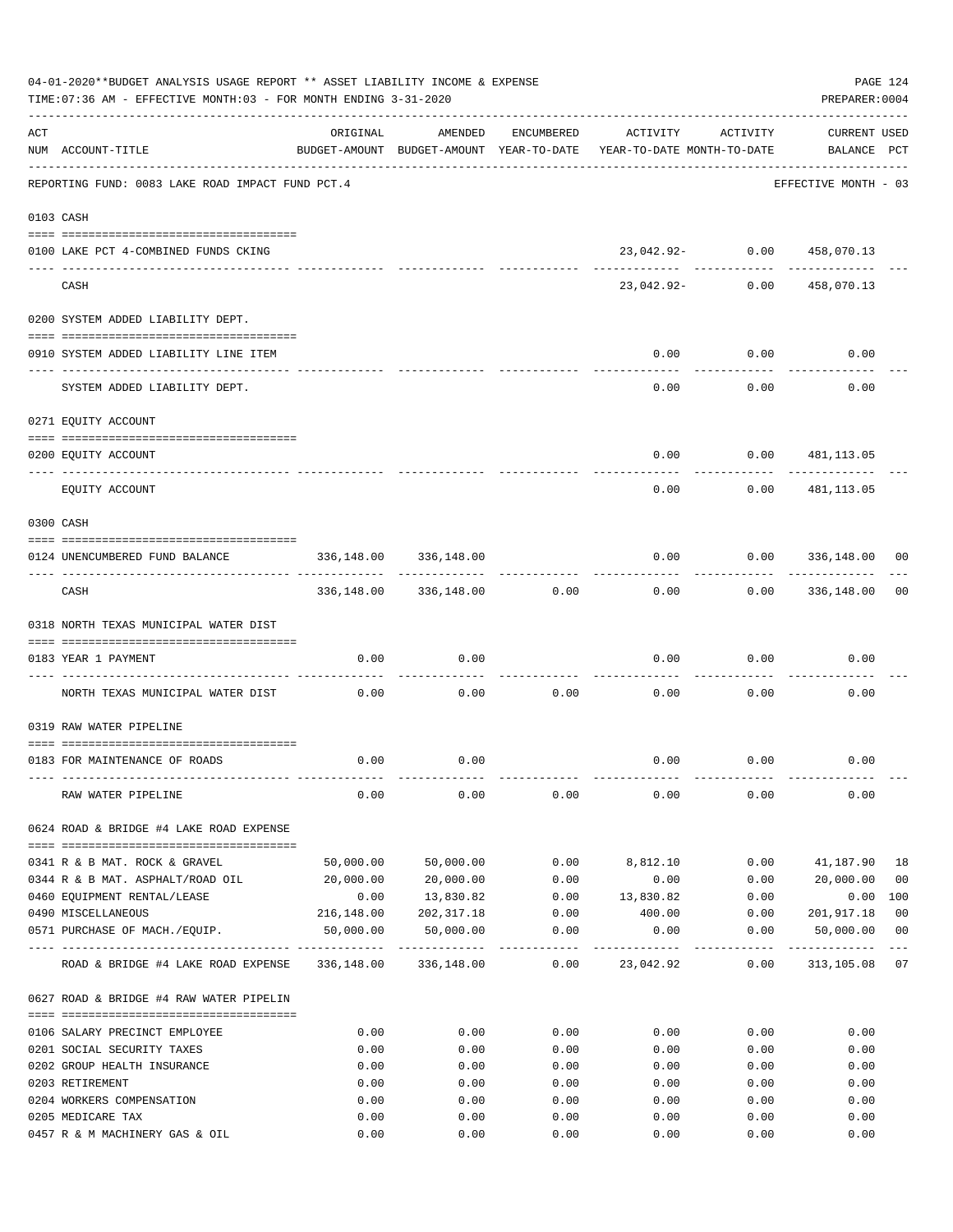| ACT |                                                  | ORIGINAL      | AMENDED       | ENCUMBERED   | ACTIVITY                   | ACTIVITY | <b>CURRENT USED</b>  |     |
|-----|--------------------------------------------------|---------------|---------------|--------------|----------------------------|----------|----------------------|-----|
| NUM | ACCOUNT-TITLE                                    | BUDGET-AMOUNT | BUDGET-AMOUNT | YEAR-TO-DATE | YEAR-TO-DATE MONTH-TO-DATE |          | BALANCE              | PCT |
|     |                                                  |               |               |              |                            |          |                      |     |
|     | REPORTING FUND: 0083 LAKE ROAD IMPACT FUND PCT.4 |               |               |              |                            |          | EFFECTIVE MONTH - 03 |     |
|     | 0458 R & M MACHINERY PARTS                       | 0.00          | 0.00          | 0.00         | 0.00                       | 0.00     | 0.00                 |     |
|     | 0460 EQUIPMENT RENTAL/LEASE                      | 0.00          | 0.00          | 0.00         | 0.00                       | 0.00     | 0.00                 |     |
|     | 0571 PURCHASE OF MACH/EOUIPMENT                  | 0.00          | 0.00          | 0.00         | 0.00                       | 0.00     | 0.00                 |     |
|     |                                                  |               |               |              |                            |          |                      |     |
|     | ROAD & BRIDGE #4 RAW WATER PIPELIN               | 0.00          | 0.00          | 0.00         | 0.00                       | 0.00     | 0.00                 |     |
|     | LAKE ROAD IMPACT FUND PCT. 4                     |               |               |              |                            |          |                      |     |
|     | INCOME TOTALS                                    | 336,148.00    | 336,148.00    |              | 0.00                       | 0.00     | 336,148.00           | 00  |
|     | <b>EXPENSE TOTALS</b>                            | 336,148.00    | 336,148.00    | 0.00         | 23,042.92                  | 0.00     | 313,105.08           | 07  |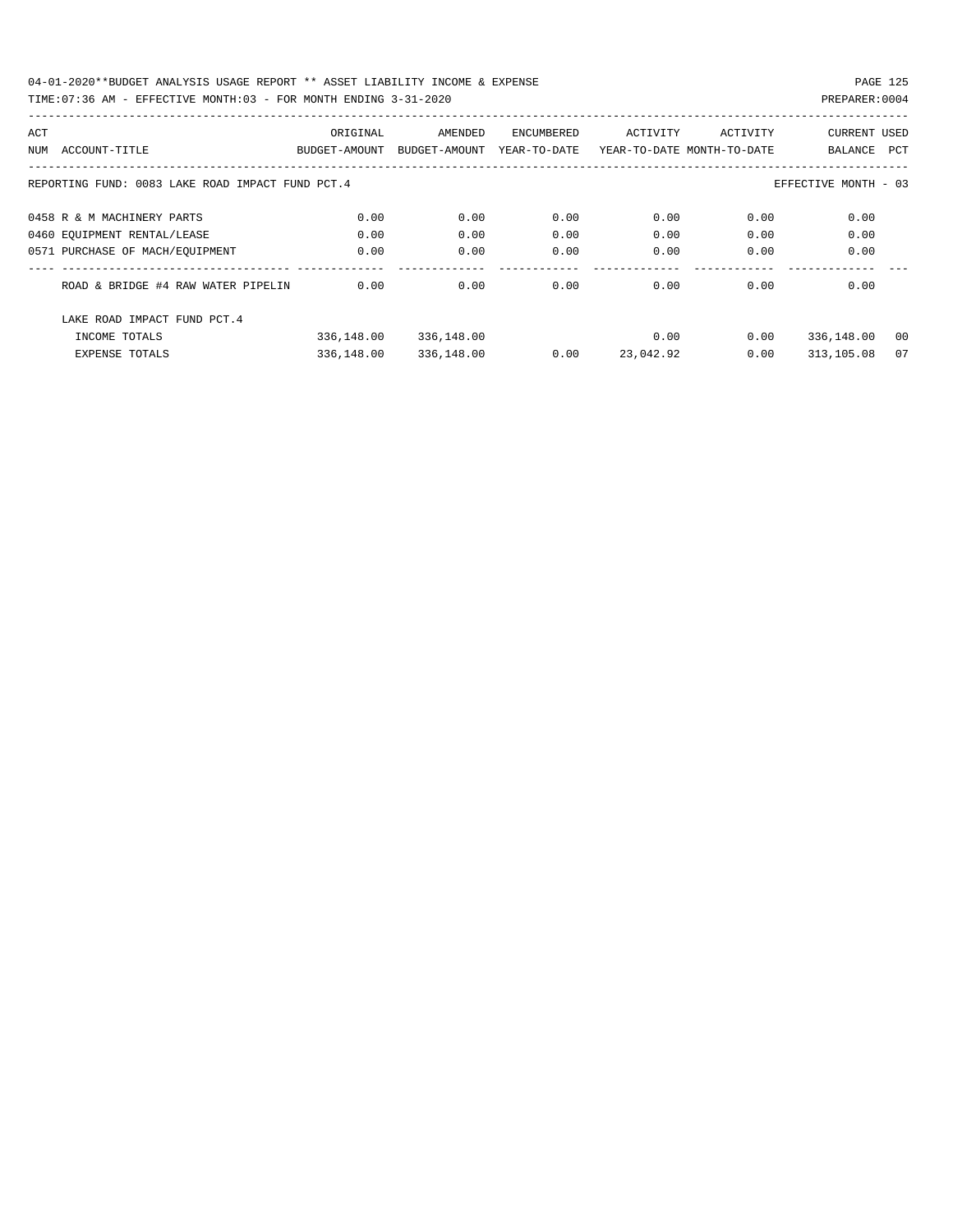|     | 04-01-2020**BUDGET ANALYSIS USAGE REPORT ** ASSET LIABILITY INCOME & EXPENSE<br>TIME:07:36 AM - EFFECTIVE MONTH:03 - FOR MONTH ENDING 3-31-2020 |                        |                                                     |            |                                        |                                          | PAGE 126<br>PREPARER: 0004         |                          |
|-----|-------------------------------------------------------------------------------------------------------------------------------------------------|------------------------|-----------------------------------------------------|------------|----------------------------------------|------------------------------------------|------------------------------------|--------------------------|
| ACT | NUM ACCOUNT-TITLE                                                                                                                               | ORIGINAL               | AMENDED<br>BUDGET-AMOUNT BUDGET-AMOUNT YEAR-TO-DATE | ENCUMBERED | ACTIVITY<br>YEAR-TO-DATE MONTH-TO-DATE | ACTIVITY                                 | <b>CURRENT USED</b><br>BALANCE PCT |                          |
|     | REPORTING FUND: 0084 BOIS D'ARC LAKE RESERVOIR                                                                                                  |                        |                                                     |            |                                        |                                          | EFFECTIVE MONTH - 03               |                          |
|     | 0100 PAYROLL                                                                                                                                    |                        |                                                     |            |                                        |                                          |                                    |                          |
|     | 0100 PAYROLL                                                                                                                                    |                        |                                                     |            | 0.00                                   | 0.00                                     | 0.00                               |                          |
|     | PAYROLL                                                                                                                                         |                        |                                                     |            | 0.00                                   | 0.00                                     | 0.00                               |                          |
|     | 0103 CASH                                                                                                                                       |                        |                                                     |            |                                        |                                          |                                    |                          |
|     | 0100 BOIS D'ARC-COMBINED FUNDS CHECKING                                                                                                         |                        |                                                     |            |                                        | $464,916.89 - 16,672.08 - 69,058.20$     |                                    |                          |
|     | CASH                                                                                                                                            |                        |                                                     |            |                                        | 464,916.89- 16,672.08- 69,058.20         |                                    |                          |
|     | 0200 SYSTEM ADDED LIABILITY DEPT.                                                                                                               |                        |                                                     |            |                                        |                                          |                                    |                          |
|     | 0910 SYSTEM ADDED LIABILITY LINE ITEM                                                                                                           |                        |                                                     |            |                                        | 50,527.35- 0.00 50,527.35-               |                                    |                          |
|     | SYSTEM ADDED LIABILITY DEPT.                                                                                                                    |                        |                                                     |            | 50,527.35-                             | 0.00                                     | -----------<br>$50.527.35 -$       |                          |
|     | 0271 EQUITY ACCOUNT                                                                                                                             |                        |                                                     |            |                                        |                                          |                                    |                          |
|     | 0200 EQUITY ACCOUNT                                                                                                                             |                        |                                                     |            | 0.00                                   | 0.00                                     | 533,975.09                         |                          |
|     | EQUITY ACCOUNT                                                                                                                                  |                        |                                                     |            | 0.00                                   |                                          | $0.00$ 533,975.09                  |                          |
|     | 0300 CASH                                                                                                                                       |                        |                                                     |            |                                        |                                          |                                    |                          |
|     | 0110 UNENCUMBERED FUND BALANCE                                                                                                                  | 0.00                   | 0.00                                                |            | 0.00                                   | 0.00                                     | 0.00                               |                          |
|     | CASH                                                                                                                                            | 0.00                   | 0.00                                                | 0.00       | 0.00                                   | 0.00                                     | 0.00                               |                          |
|     | 0318 NORTH TEXAS MUNICIPAL WATER DIST                                                                                                           |                        |                                                     |            |                                        |                                          |                                    |                          |
|     | 0184 PERSONNEL INCOME YEAR 1                                                                                                                    | 0.00                   | 0.00                                                |            | 0.00                                   | 0.00                                     | 0.00                               |                          |
|     | 0185 EMERGENCY RADIO IMP. INC. YEAR 1                                                                                                           | 0.00                   | 0.00                                                |            | 0.00                                   | 0.00                                     | 0.00                               |                          |
|     | 0186 VEHICLE OR SPEC EQUIP INC YEAR 1                                                                                                           | 0.00                   | 0.00                                                |            | 0.00                                   | 0.00                                     | 0.00                               |                          |
|     | 0.00 0250 DRUG SCREENING/PSYCHOLOGICAL INC Y                                                                                                    |                        | 0.00                                                |            | 0.00                                   | 0.00                                     | 0.00                               |                          |
|     | 0395 UNIFORMS INCOME YEAR 1                                                                                                                     | 0.00                   | 0.00                                                |            | 0.00                                   | 0.00                                     | 0.00                               |                          |
|     | 0427 TRAINING INCOME YEAR 1                                                                                                                     | 0.00                   | 0.00<br>--------                                    |            | 0.00<br>----------                     | 0.00<br>$\cdots\cdots\cdots\cdots\cdots$ | 0.00<br>---------                  |                          |
|     | NORTH TEXAS MUNICIPAL WATER DIST                                                                                                                | 0.00                   | 0.00                                                | 0.00       | 0.00                                   | 0.00                                     | 0.00                               |                          |
|     | 0319 NORTH TEXAS MUNICIPAL WATER DIST                                                                                                           |                        |                                                     |            |                                        |                                          |                                    |                          |
|     | 0184 PERSONNEL INCOME YEAR 2                                                                                                                    |                        |                                                     |            | 0.00                                   | 0.00                                     | 108,852.00                         | 00                       |
|     | 0186 VEHICLE OR SPEC EQUIP INC YEAR 2                                                                                                           | 256,000.00             | 256,000.00                                          |            | 0.00                                   | 0.00                                     | 256,000.00                         | 0 <sub>0</sub>           |
|     | 0250 DRUG SCREEN/PSYCHOLOGICAL INC YE                                                                                                           | 600.00                 | 600.00                                              |            | 0.00                                   | 0.00                                     | 600.00                             | 0 <sub>0</sub>           |
|     | 0395 UNIFORMS INCOME YEAR 2                                                                                                                     |                        | 2,048.00 2,048.00                                   |            | 0.00                                   | 0.00                                     | 2,048.00                           | 0 <sub>0</sub>           |
|     | 0427 TRAINING INCOME YEAR 2                                                                                                                     | 10,000.00    10,000.00 |                                                     |            | 0.00                                   | 0.00                                     | 10,000.00                          | 0 <sub>0</sub>           |
|     | 0454 R & M EQUIPMENT INCOME YEAR 2                                                                                                              | 20,000.00              | 20,000.00                                           |            | 0.00                                   | 0.00                                     | 20,000.00                          | 0 <sub>0</sub>           |
|     | NORTH TEXAS MUNICIPAL WATER DIST 397,500.00 397,500.00                                                                                          |                        |                                                     | 0.00       | ----------<br>0.00                     | .<br>0.00                                | ----------<br>397,500.00           | $---$<br>$\overline{00}$ |
|     | 0370 COUNTY FUNDING                                                                                                                             |                        |                                                     |            |                                        |                                          |                                    |                          |
|     | 0184 LOCAL FUNDING                                                                                                                              |                        | 30, 298.17 30, 298.17                               |            | 0.00                                   | 0.00                                     | 30,298.17 00                       |                          |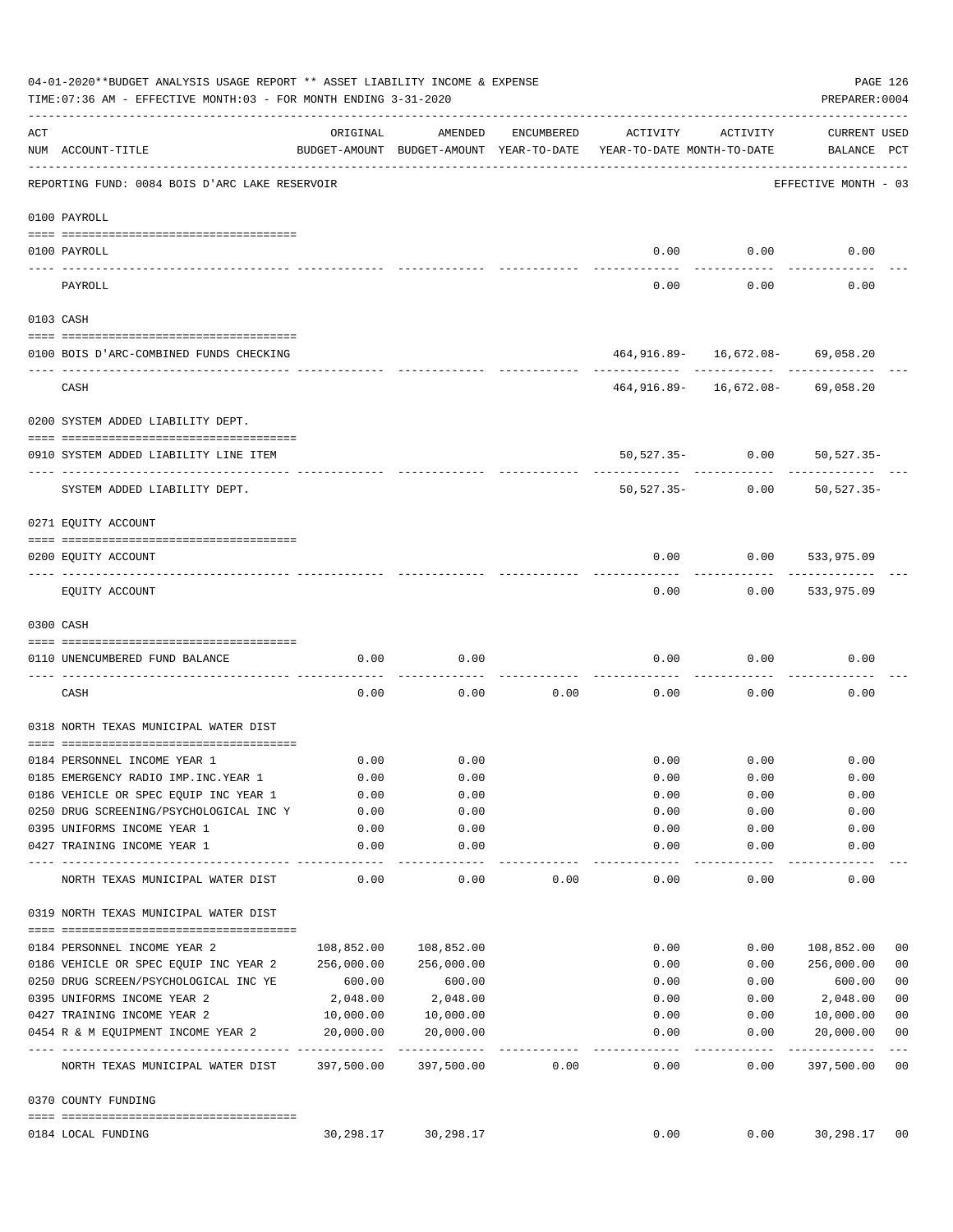| 04-01-2020**BUDGET ANALYSIS USAGE REPORT ** ASSET LIABILITY INCOME & EXPENSE |  |  |  |  | PAGE 127 |
|------------------------------------------------------------------------------|--|--|--|--|----------|
|                                                                              |  |  |  |  |          |

| ACT |                                                | ORIGINAL   | AMENDED                                  | ENCUMBERED | ACTIVITY                        | ACTIVITY                                                         | <b>CURRENT USED</b>  | $_{\rm PCT}$   |
|-----|------------------------------------------------|------------|------------------------------------------|------------|---------------------------------|------------------------------------------------------------------|----------------------|----------------|
|     | NUM ACCOUNT-TITLE                              |            | BUDGET-AMOUNT BUDGET-AMOUNT YEAR-TO-DATE |            | YEAR-TO-DATE MONTH-TO-DATE      |                                                                  | BALANCE              |                |
|     | REPORTING FUND: 0084 BOIS D'ARC LAKE RESERVOIR |            |                                          |            |                                 |                                                                  | EFFECTIVE MONTH - 03 |                |
|     | COUNTY FUNDING                                 | 30,298.17  | 30,298.17                                | 0.00       | 0.00                            | 0.00                                                             | 30,298.17            | 00             |
|     | 0560 BOIS D'ARC LAKE EXPENSES                  |            |                                          |            |                                 |                                                                  |                      |                |
|     |                                                |            |                                          |            |                                 |                                                                  |                      |                |
|     | 0104 SALARIES DEPUTIES                         | 91,592.31  | 91,592.31                                | 0.00       | 46,210.04                       |                                                                  | 13,566.44 45,382.27  | 50             |
|     | 0201 SOCIAL SECURITY TAXES                     | 5,678.72   | 5,678.72                                 | 0.00       | 2,860.79                        | 844.11                                                           | 2,817.93             | 50             |
|     | 0202 GROUP HEALTH INSURANCE                    | 23,741.76  | 23,741.76                                | 0.00       | 9,299.86                        | $20.37-$                                                         | 14,441.90            | 39             |
|     | 0203 RETIREMENT                                | 10,542.27  | 10,542.27                                | 0.00       | 5,369.19                        | 1,599.49                                                         | 5,173.08             | 51             |
|     | 0204 WORKERS' COMPENSATION                     | 2,015.03   | 2,015.03                                 | 0.00       | 699.71                          | 0.00                                                             | 1,315.32             | 35             |
|     | 0205 MEDICARE TAX                              | 1,328.08   | 1,328.08                                 | 0.00       | 668.98                          | 197.41                                                           | 659.10               | 50             |
|     | 0206 UNEMPLOYMENT EXPENSE                      | 0.00       | 0.00                                     | 0.00       | 0.00                            | 0.00                                                             | 0.00                 |                |
|     | 0250 EMPLOYEE PHYSICALS                        | 600.00     | 600.00                                   | 0.00       | 0.00                            | 0.00                                                             | 600.00               | 0 <sub>0</sub> |
|     | 0320 WEAPONS SUPPLIES                          | 0.00       | 0.00                                     | 0.00       | 0.00                            | 0.00                                                             | 0.00                 |                |
|     | 0321 PATROL SUPPLIES                           | 0.00       | 0.00                                     | 0.00       | 0.00                            | 0.00                                                             | 0.00                 |                |
|     | 0395 UNIFORMS/OTHER                            | 2,000.00   | 2,000.00                                 | 0.00       | 0.00                            | 0.00                                                             | 2,000.00             | 0 <sub>0</sub> |
|     | 0421 CELL PHONE                                | 300.00     | 300.00                                   | 0.00       | 0.00                            | 0.00                                                             | 300.00               | 00             |
|     | 0422 R & M RADIO                               | 0.00       | 0.00                                     | 0.00       | 0.00                            | 0.00                                                             | 0.00                 |                |
|     | 0427 TRAVEL AND TRAINING                       | 10,000.00  | 10,000.00                                | 0.00       | 0.00                            | 0.00                                                             | 10,000.00            | 0 <sub>0</sub> |
|     | 0447 RADIO LICENSES                            | 0.00       | 0.00                                     | 0.00       | 485.00                          | 485.00                                                           | 485.00-              |                |
|     | 0452 R & M EOUIPMENT                           | 24,000.00  | 24,000.00                                | 0.00       | 0.00                            | 0.00                                                             | 24,000.00            | 0 <sub>0</sub> |
|     | 0453 TYLER/CAD MAINTENANCE                     | 0.00       | 0.00                                     | 0.00       | 0.00                            | 0.00                                                             | 0.00                 |                |
|     | 0454 R & M AUTO, BOATS, ATV                    | 0.00       | 0.00                                     | 0.00       | 0.00                            | 0.00                                                             | 0.00                 |                |
|     | 0487 AUTO & OTHER EQUIPMENT INSURANCE          | 0.00       | 0.00                                     | 0.00       | 0.00                            | 0.00                                                             | 0.00                 |                |
|     | 0488 LAW ENFORCEMENT INSURANCE                 | 0.00       | 0.00                                     | 0.00       | 0.00                            | 0.00                                                             | 0.00                 |                |
|     | 0573 EMERGENCY RADIO IMPROVEMENTS              | 0.00       | 0.00                                     | 99,950.00  | 299,850.00                      | 0.00                                                             | $399,800.00 -$       |                |
|     | 0574 TECHNOLOGY                                | 0.00       | 0.00                                     | 0.00       | 0.00                            | 0.00                                                             | 0.00                 |                |
|     | 0575 PURCHASE AUTOS, BOATS, ATV'S 256,000.00   |            | 256,000.00                               | 0.00       | 48,945.97                       | 0.00                                                             | 207,054.03 19        |                |
|     | 0579 WEAPONS                                   | 0.00       | 0.00                                     | 0.00       | 0.00                            | 0.00                                                             | 0.00                 |                |
|     | BOIS D'ARC LAKE EXPENSES                       |            |                                          |            |                                 | 427,798.17    427,798.17    99,950.00    414,389.54    16,672.08 | 86,541.37- 120       |                |
|     | BOIS D'ARC LAKE RESERVOIR                      |            |                                          |            |                                 |                                                                  |                      |                |
|     | INCOME TOTALS                                  |            | 427,798.17 427,798.17                    |            |                                 | $0.00$ $0.00$ $427,798.17$ 00                                    |                      |                |
|     | EXPENSE TOTALS                                 | 427,798.17 |                                          |            | 427,798.17 99,950.00 414,389.54 | 16,672.08                                                        | 86,541.37- 120       |                |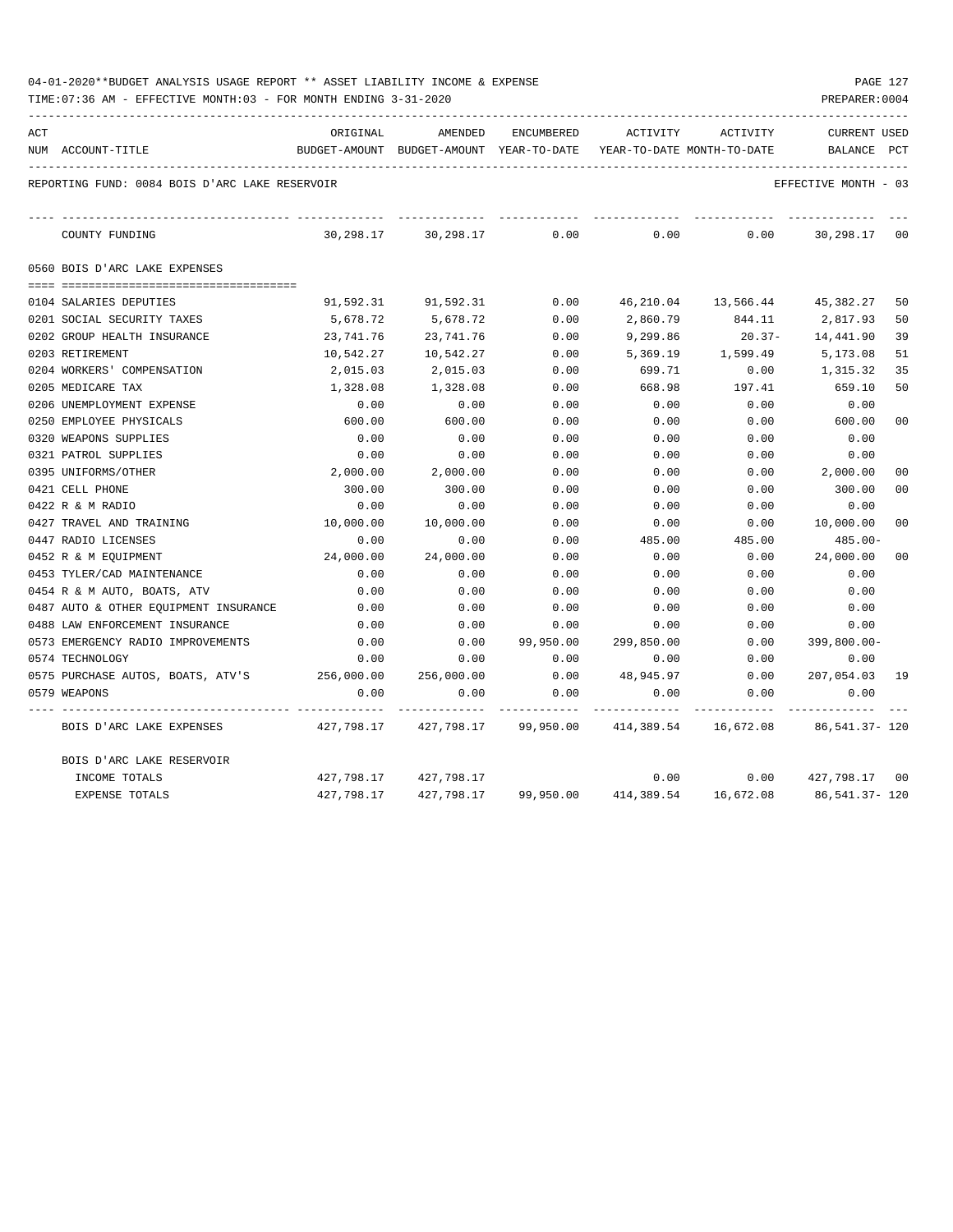|     | 04-01-2020**BUDGET ANALYSIS USAGE REPORT ** ASSET LIABILITY INCOME & EXPENSE<br>TIME: 07:36 AM - EFFECTIVE MONTH: 03 - FOR MONTH ENDING 3-31-2020 |          |          |            |                                                                                 |                                               | PAGE 128<br>PREPARER: 0004         |                |
|-----|---------------------------------------------------------------------------------------------------------------------------------------------------|----------|----------|------------|---------------------------------------------------------------------------------|-----------------------------------------------|------------------------------------|----------------|
| ACT | NUM ACCOUNT-TITLE                                                                                                                                 | ORIGINAL | AMENDED  | ENCUMBERED | ACTIVITY<br>BUDGET-AMOUNT BUDGET-AMOUNT YEAR-TO-DATE YEAR-TO-DATE MONTH-TO-DATE | ACTIVITY                                      | <b>CURRENT USED</b><br>BALANCE PCT |                |
|     | REPORTING FUND: 0085 LAKE FANNIN                                                                                                                  |          |          |            |                                                                                 |                                               | EFFECTIVE MONTH - 03               |                |
|     | 0103 CASH                                                                                                                                         |          |          |            |                                                                                 |                                               |                                    |                |
|     | 0100 LAKE FANNIN-COMBINED FUNDS CHECKIN                                                                                                           |          |          |            |                                                                                 | 2, 189.14- 163.94- 1, 395.90<br>------------- |                                    |                |
|     | CASH                                                                                                                                              |          |          |            |                                                                                 | 2, 189. 14 - 163. 94 - 1, 395. 90             |                                    |                |
|     | 0200 SYSTEM ADDED LIABILITY DEPARTMENT                                                                                                            |          |          |            |                                                                                 |                                               |                                    |                |
|     | 0910 SYSTEM ADDED LIABILITY LINE-ITEM                                                                                                             |          |          |            |                                                                                 | 388.75- 0.00 388.75-                          |                                    |                |
|     | SYSTEM ADDED LIABILITY DEPARTMENT                                                                                                                 |          |          |            |                                                                                 | $388.75 - 0.00$                               | $388.75-$                          |                |
|     | 0271 EQUITY ACCOUNT                                                                                                                               |          |          |            |                                                                                 |                                               |                                    |                |
|     | 0200 EQUITY ACCOUNT                                                                                                                               |          |          |            | 0.00                                                                            | 0.00                                          | 3,585.04                           |                |
|     | EQUITY ACCOUNT                                                                                                                                    |          |          |            | 0.00                                                                            | 0.00                                          | 3,585.04                           |                |
|     | 0300 CASH                                                                                                                                         |          |          |            |                                                                                 |                                               |                                    |                |
|     | 0110 UNENCUMBERED FUND BALANCE                                                                                                                    | 0.00     | 0.00     |            | 0.00                                                                            | 0.00                                          | 0.00                               |                |
|     | CASH                                                                                                                                              | 0.00     | 0.00     | 0.00       | 0.00                                                                            | 0.00                                          | 0.00                               |                |
|     | 0370 MISCELLANEOUS                                                                                                                                |          |          |            |                                                                                 |                                               |                                    |                |
|     | 0150 DONATIONS                                                                                                                                    | 2,000.00 | 2,000.00 |            | 0.00                                                                            | 0.00                                          | 2,000.00                           | 00             |
|     | 0183 VOLUNTEER MEMBERSHIP FEES                                                                                                                    | 0.00     | 0.00     |            | 335.00                                                                          | 0.00                                          | 335.00+                            |                |
|     | 0184 LOCAL FUNDING                                                                                                                                | 5,000.00 | 5,000.00 |            | 0.00                                                                            | 0.00                                          | 5,000.00                           | 0 <sub>0</sub> |
|     | 0185 RENTAL FEE                                                                                                                                   | 1,000.00 | 1,000.00 |            | 812.50                                                                          | 0.00                                          | 187.50                             | 81             |
|     | 0186 DEPOSIT FEE                                                                                                                                  | 1,000.00 | 1,000.00 |            | 450.00                                                                          | 0.00                                          | 550.00                             | 45             |
|     | MISCELLANEOUS                                                                                                                                     | 9,000.00 | 9,000.00 | 0.00       | 1,597.50                                                                        | 0.00                                          | 7,402.50                           | 18             |
|     | 0520 LAKE FANNIN EXPENSES                                                                                                                         |          |          |            |                                                                                 |                                               |                                    |                |
|     | 0186 DEPOSIT REFUND                                                                                                                               | 1,000.00 | 1,000.00 | 0.00       | 450.00                                                                          | 0.00                                          | 550.00                             | 45             |
|     | 0341 R & M ROADS                                                                                                                                  | 0.00     | 0.00     | 0.00       | 0.00                                                                            | 0.00                                          | 0.00                               |                |
|     | 0342 R & M CAMPGROUNDS                                                                                                                            | 875.00   | 875.00   | 0.00       | 0.00                                                                            | 0.00                                          | 875.00                             | 0 <sub>0</sub> |
|     | 0343 R & M DAM                                                                                                                                    | 2,000.00 | 2,000.00 | 0.00       | 0.00                                                                            | 0.00                                          | 2,000.00                           | 0 <sub>0</sub> |
|     | 0440 UTILITIES ELECTRICITY                                                                                                                        | 300.00   | 300.00   | 0.00       | 197.06                                                                          | 55.04                                         | 102.94                             | 66             |
|     | 0442 UTILITIES WATER                                                                                                                              | 600.00   | 586.99   | 0.00       | 196.92                                                                          | 43.90                                         | 390.07                             | 34             |
|     | 0443 TRASH PICK-UP                                                                                                                                | 0.00     | 86.25    | 0.00       | 281.25                                                                          | 65.00                                         | 195.00-326                         |                |
|     | 0450 R & M BUILDINGS                                                                                                                              | 2,000.00 | 2,000.00 | 0.00       | 120.90                                                                          | 0.00                                          | 1,879.10                           | 06             |
|     | 0484 GENERAL LIABILITY INSURANCE                                                                                                                  | 2,225.00 | 2,104.00 | 0.00       | 2,104.00                                                                        | 0.00                                          | 0.00 100                           |                |
|     | 0490 MISCELLANEOUS EXPENSE                                                                                                                        | 0.00     | 47.76    | 0.00       | 47.76                                                                           | 0.00                                          | 0.00 100                           | $---$          |
|     | LAKE FANNIN EXPENSES                                                                                                                              | 9,000.00 | 9,000.00 | 0.00       | 3,397.89                                                                        | 163.94                                        | 5,602.11 38                        |                |
|     | LAKE FANNIN                                                                                                                                       |          |          |            |                                                                                 |                                               |                                    |                |
|     | INCOME TOTALS                                                                                                                                     | 9,000.00 | 9,000.00 |            | 1,597.50                                                                        | 0.00                                          | 7,402.50 18                        |                |
|     | EXPENSE TOTALS                                                                                                                                    | 9,000.00 | 9,000.00 | 0.00       | 3,397.89                                                                        | 163.94                                        | 5,602.11                           | 38             |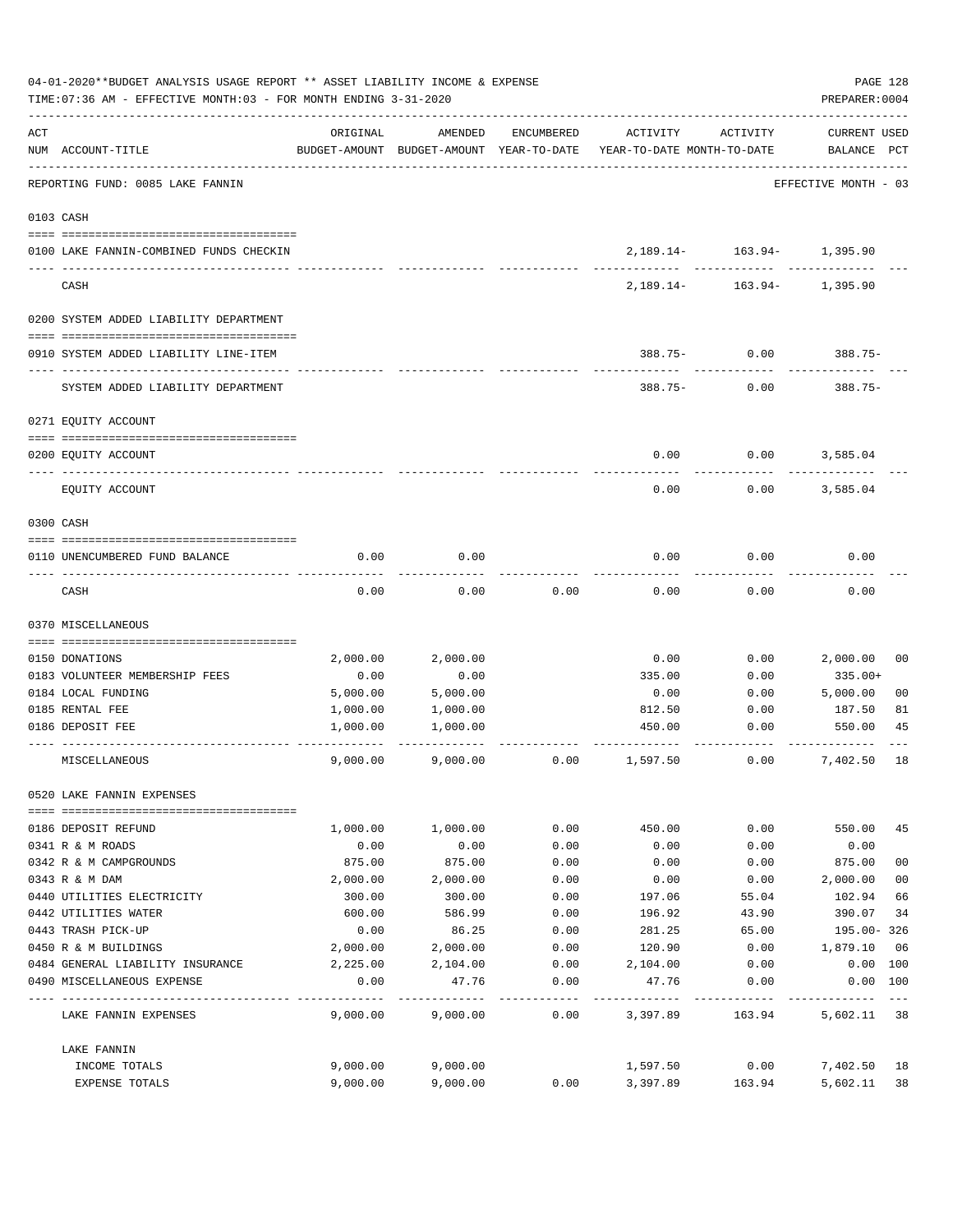|           | 04-01-2020**BUDGET ANALYSIS USAGE REPORT ** ASSET LIABILITY INCOME & EXPENSE<br>TIME: 07:36 AM - EFFECTIVE MONTH: 03 - FOR MONTH ENDING 3-31-2020 |              |                        |                      |                                                                                 |                             | PAGE 129<br>PREPARER: 0004  |  |
|-----------|---------------------------------------------------------------------------------------------------------------------------------------------------|--------------|------------------------|----------------------|---------------------------------------------------------------------------------|-----------------------------|-----------------------------|--|
| ACT       | NUM ACCOUNT-TITLE                                                                                                                                 | ORIGINAL     | AMENDED                | ENCUMBERED           | ACTIVITY<br>BUDGET-AMOUNT BUDGET-AMOUNT YEAR-TO-DATE YEAR-TO-DATE MONTH-TO-DATE | ACTIVITY                    | CURRENT USED<br>BALANCE PCT |  |
|           | REPORTING FUND: 0086 SHERIFF'S OFFICE TECHNOLOGY                                                                                                  |              |                        |                      |                                                                                 |                             | EFFECTIVE MONTH - 03        |  |
| 0103 CASH |                                                                                                                                                   |              |                        |                      |                                                                                 |                             |                             |  |
|           | 0100 TECHNOLOGY FUNDS CHECKING                                                                                                                    |              |                        |                      |                                                                                 | $2,884.60 - 0.00 2,351.32$  |                             |  |
|           | CASH                                                                                                                                              |              |                        |                      | 2,884.60-                                                                       |                             | $0.00$ 2,351.32             |  |
|           | 0200 SYSTEM ADDED LIABILITY DEPT.                                                                                                                 |              |                        |                      |                                                                                 |                             |                             |  |
|           | 0910 SYSTEM ADDED LIABILITY ITEM                                                                                                                  |              |                        |                      | 0.00                                                                            | 0.00                        | 0.00                        |  |
|           | SYSTEM ADDED LIABILITY DEPT.                                                                                                                      |              |                        |                      | 0.00                                                                            | 0.00                        | 0.00                        |  |
|           | 0271 EQUITY ACCOUNT                                                                                                                               |              |                        |                      |                                                                                 |                             |                             |  |
|           | 0200 EQUITY ACCOUNT                                                                                                                               |              |                        |                      | 0.00                                                                            | $0.00$ 5, 235.92            |                             |  |
|           | EOUITY ACCOUNT                                                                                                                                    |              |                        |                      | -----<br>0.00                                                                   |                             | $0.00$ 5,235.92             |  |
| 0300 CASH |                                                                                                                                                   |              |                        |                      |                                                                                 |                             |                             |  |
|           | 0110 UNENCUMBERED FUND BALANCE                                                                                                                    | 0.00         | 2,884.60               |                      | 0.00                                                                            | $0.00$ 2,884.60 00          |                             |  |
|           | CASH                                                                                                                                              | 0.00         |                        | 2,884.60 0.00        | 0.00                                                                            |                             | $0.00$ 2,884.60 00          |  |
|           | 0319 TECHNOLOGY                                                                                                                                   |              |                        |                      |                                                                                 |                             |                             |  |
|           | 0420 SECURUS SIGNING BONUS                                                                                                                        | 0.00         | 0.00                   |                      | 0.00                                                                            | $0.00$ 0.00                 |                             |  |
|           | TECHNOLOGY                                                                                                                                        | 0.00         | 0.00                   | 0.00                 | _____________________________<br>0.00                                           | 0.00                        | 0.00                        |  |
|           | 0370 MISCELLANEOUS                                                                                                                                |              |                        |                      |                                                                                 |                             |                             |  |
|           | 0130 REFUNDS & MISCELLANEOUS                                                                                                                      | 0.00         | 0.00                   |                      |                                                                                 | $0.00$ $0.00$ $0.00$ $0.00$ |                             |  |
|           | MISCELLANEOUS                                                                                                                                     | 0.00         | 0.00                   | 0.00                 | 0.00                                                                            | 0.00                        | 0.00                        |  |
|           | 0560 SHERIFF'S OFFICE TECHNOLOGY                                                                                                                  |              |                        |                      |                                                                                 |                             |                             |  |
|           | 0573 EMERGENCY RADIOS                                                                                                                             | 0.00         | 2,884.60<br>---------- | 0.00<br>------------ | ------------- ------------                                                      | 2,884.60 0.00               | 0.00 100<br>. <u>.</u>      |  |
|           | SHERIFF'S OFFICE TECHNOLOGY                                                                                                                       | 0.00         | 2,884.60               | 0.00                 | 2,884.60                                                                        | 0.00                        | 0.00 100                    |  |
|           | SHERIFF'S OFFICE TECHNOLOGY                                                                                                                       |              |                        |                      |                                                                                 |                             |                             |  |
|           | INCOME TOTALS<br>EXPENSE TOTALS                                                                                                                   | 0.00<br>0.00 | 2,884.60<br>2,884.60   | 0.00                 | 0.00<br>2,884.60                                                                | 0.00<br>0.00                | 2,884.60 00<br>0.00 100     |  |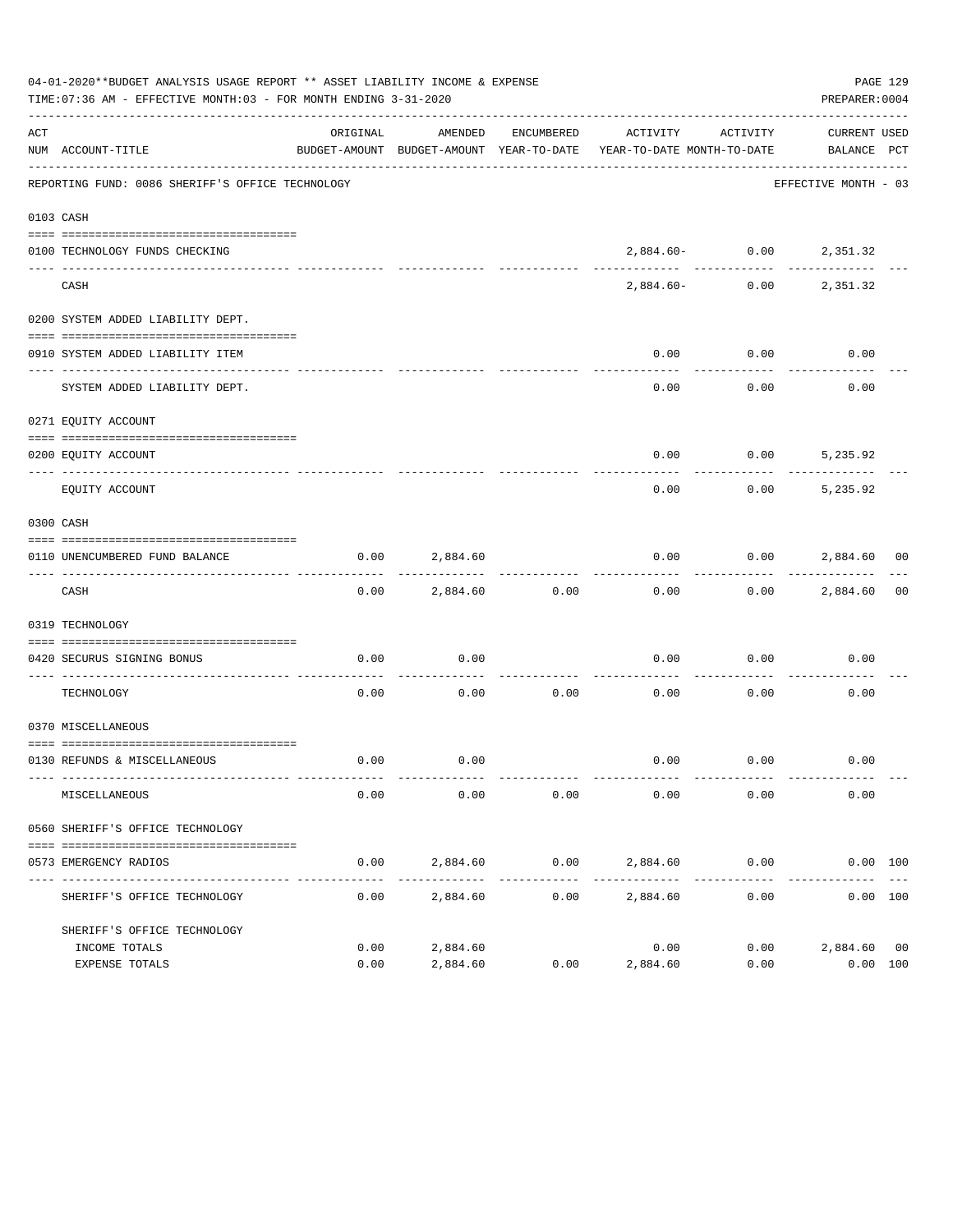|     | 04-01-2020**BUDGET ANALYSIS USAGE REPORT ** ASSET LIABILITY INCOME & EXPENSE<br>TIME: 07:36 AM - EFFECTIVE MONTH: 03 - FOR MONTH ENDING 3-31-2020 |                      |                                                     |              |                                        |                                     | PAGE 130<br>PREPARER: 0004         |                |
|-----|---------------------------------------------------------------------------------------------------------------------------------------------------|----------------------|-----------------------------------------------------|--------------|----------------------------------------|-------------------------------------|------------------------------------|----------------|
| ACT | NUM ACCOUNT-TITLE                                                                                                                                 | ORIGINAL             | AMENDED<br>BUDGET-AMOUNT BUDGET-AMOUNT YEAR-TO-DATE | ENCUMBERED   | ACTIVITY<br>YEAR-TO-DATE MONTH-TO-DATE | ACTIVITY                            | <b>CURRENT USED</b><br>BALANCE PCT |                |
|     | ---------------------------<br>REPORTING FUND: 0087 JUVENILE PROBATION                                                                            |                      |                                                     |              |                                        |                                     | EFFECTIVE MONTH - 03               |                |
|     | 0103 CASH                                                                                                                                         |                      |                                                     |              |                                        |                                     |                                    |                |
|     |                                                                                                                                                   |                      |                                                     |              |                                        |                                     |                                    |                |
|     | 0187 CASH-JUVENILE PROBATION                                                                                                                      |                      |                                                     |              |                                        | 750.54 13.25 3,086.31<br>---------- |                                    |                |
|     | CASH                                                                                                                                              |                      |                                                     |              | 750.54                                 | 13.25                               | 3,086.31                           |                |
|     | 0200 SYSTEM ADDED LIABILITY DEPARTMENT                                                                                                            |                      |                                                     |              |                                        |                                     |                                    |                |
|     |                                                                                                                                                   |                      |                                                     |              |                                        |                                     |                                    |                |
|     | 0910 SYSTEM ADDED LIABILITY LINE-ITEM                                                                                                             |                      |                                                     |              | 0.00                                   | 0.00                                | 0.00                               |                |
|     | SYSTEM ADDED LIABILITY DEPARTMENT                                                                                                                 |                      |                                                     |              | 0.00                                   | 0.00                                | 0.00                               |                |
|     | 0202 ACCOUNTS PAYABLE                                                                                                                             |                      |                                                     |              |                                        |                                     |                                    |                |
|     |                                                                                                                                                   |                      |                                                     |              |                                        |                                     |                                    |                |
|     | 0319 A/P RESTITUTION-JUVENILE PROBATION                                                                                                           |                      |                                                     |              | 0.00                                   | 0.00                                | 0.00                               |                |
|     | ACCOUNTS PAYABLE                                                                                                                                  |                      |                                                     |              | 0.00                                   | 0.00                                | 0.00                               |                |
|     | 0271 EQUITY                                                                                                                                       |                      |                                                     |              |                                        |                                     |                                    |                |
|     |                                                                                                                                                   |                      |                                                     |              |                                        |                                     |                                    |                |
|     | 0200 EQUITY ACCOUNT                                                                                                                               |                      |                                                     |              | 0.00                                   | 0.00                                | 2,335.77                           |                |
|     | EQUITY                                                                                                                                            |                      |                                                     |              | 0.00                                   | 0.00                                | 2,335.77                           |                |
|     | 0340 FEES OF OFFICE                                                                                                                               |                      |                                                     |              |                                        |                                     |                                    |                |
|     |                                                                                                                                                   |                      |                                                     |              |                                        |                                     |                                    |                |
|     | 0575 JUVENILE PROBATION FEES                                                                                                                      | 1,500.00             | 1,500.00                                            |              | 835.00                                 | 160.00                              | 665.00                             | 56             |
|     | 0576 JUVENILE PROBATION RESTITUTION                                                                                                               | 2,000.00             | 2,000.00                                            |              | 1,147.00                               | 294.00                              | 853.00                             | 57             |
|     | 0577 JUVENILE PROBATION COURT COSTS                                                                                                               | 800.00               | 800.00<br>0.00                                      |              | 20.00                                  | 0.00                                | 780.00                             | 03             |
|     | 0578 FEES RECEIVED FOR OTHER COUNTIES<br>0579 REIMBURSEMENT OF MEDICAL EXPENSES                                                                   | 0.00                 | 0.00                                                |              | 0.00                                   | 0.00                                | 0.00                               |                |
|     |                                                                                                                                                   | 0.00                 |                                                     |              | 70.00                                  | 0.00                                | $70.00+$                           |                |
|     | FEES OF OFFICE                                                                                                                                    | 4,300.00             | 4,300.00                                            | 0.00         | 2,072.00                               | 454.00                              | 2,228.00                           | 48             |
|     | 0575 JUVENILE PROBATION                                                                                                                           |                      |                                                     |              |                                        |                                     |                                    |                |
|     |                                                                                                                                                   |                      |                                                     |              |                                        |                                     |                                    |                |
|     | 0310 OFFICE SUPP./MISC.                                                                                                                           | 1,400.00             | 1,400.00                                            | 0.00         | 174.46                                 | 11.75                               | 1,225.54                           | 12             |
|     | 0319 RESTITUTION                                                                                                                                  | 1,000.00             | 1,000.00                                            | 0.00         | 1,127.00                               | 429.00                              | 127.00- 113                        |                |
|     | 0320 COURT COSTS                                                                                                                                  | 260.00               | 260.00                                              | 0.00         | 20.00                                  | 0.00                                | 240.00                             | 08             |
|     | 0321 REIMBURSEMENT OF FEES FOR OTHER CO                                                                                                           | 0.00                 | 0.00                                                | 0.00         | 0.00                                   | 0.00                                | 0.00                               |                |
|     | 0353 COMPUTER EXPENSE                                                                                                                             | 1,640.00             | 1,640.00                                            | 0.00         | 0.00                                   | 0.00                                | 1,640.00                           | 0 <sub>0</sub> |
|     | 0416 STRUCTURAL FAMILY THERAPY<br>0427 TRAVEL AND TRAINING                                                                                        | 0.00<br>0.00         | 0.00<br>0.00                                        | 0.00<br>0.00 | 0.00<br>0.00                           | 0.00<br>0.00                        | 0.00<br>0.00                       |                |
|     | <b>JUVENILE PROBATION</b>                                                                                                                         | 4,300.00             | 4,300.00                                            | ----<br>0.00 | 1,321.46                               | 440.75                              | 2,978.54 31                        |                |
|     |                                                                                                                                                   |                      |                                                     |              |                                        |                                     |                                    |                |
|     | JUVENILE PROBATION                                                                                                                                |                      |                                                     |              |                                        |                                     |                                    |                |
|     | INCOME TOTALS<br>EXPENSE TOTALS                                                                                                                   | 4,300.00<br>4,300.00 | 4,300.00<br>4,300.00                                | 0.00         | 2,072.00<br>1,321.46                   | 454.00<br>440.75                    | 2,228.00<br>2,978.54               | 48<br>31       |
|     |                                                                                                                                                   |                      |                                                     |              |                                        |                                     |                                    |                |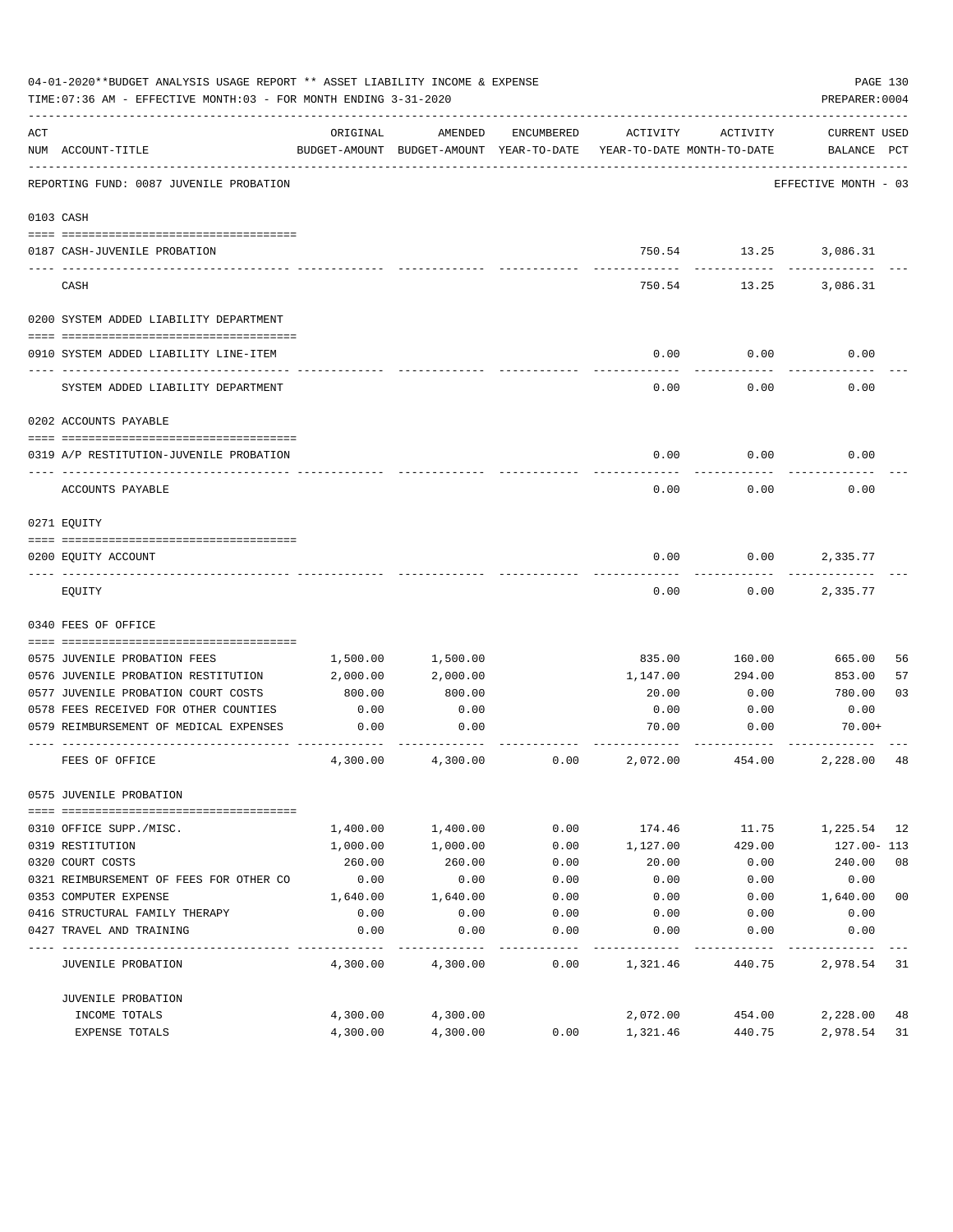|     | 04-01-2020**BUDGET ANALYSIS USAGE REPORT ** ASSET LIABILITY INCOME & EXPENSE<br>TIME: 07:36 AM - EFFECTIVE MONTH: 03 - FOR MONTH ENDING 3-31-2020 |          |                                                                                |            |          |          | PAGE 131<br>PREPARER: 0004         |
|-----|---------------------------------------------------------------------------------------------------------------------------------------------------|----------|--------------------------------------------------------------------------------|------------|----------|----------|------------------------------------|
| ACT | NUM ACCOUNT-TITLE                                                                                                                                 | ORIGINAL | AMENDED<br>BUDGET-AMOUNT BUDGET-AMOUNT YEAR-TO-DATE YEAR-TO-DATE MONTH-TO-DATE | ENCUMBERED | ACTIVITY | ACTIVITY | <b>CURRENT USED</b><br>BALANCE PCT |
|     | REPORTING FUND: 0088 IHC NEEDS/OR OTHER RELATED HEALTHCA                                                                                          |          |                                                                                |            |          |          | EFFECTIVE MONTH - 03               |
|     | 0103 CASH                                                                                                                                         |          |                                                                                |            |          |          |                                    |
|     | 0100 IHC - COMBINED FUNDS CHECKING                                                                                                                |          |                                                                                |            | 0.00     | 0.00     | 0.00                               |
|     | CASH                                                                                                                                              |          |                                                                                |            | 0.00     | 0.00     | 0.00                               |
|     | 0271 EQUITY ACCOUNT                                                                                                                               |          |                                                                                |            |          |          |                                    |
|     |                                                                                                                                                   |          |                                                                                |            |          |          |                                    |
|     | 0200 EQUITY ACCOUNT<br>---- ----------------------------                                                                                          |          |                                                                                |            | 0.00     | 0.00     | 0.00                               |
|     | EQUITY ACCOUNT                                                                                                                                    |          |                                                                                |            | 0.00     | 0.00     | 0.00                               |
|     | 0367 HOSPITAL AUTHORITY - IHC                                                                                                                     |          |                                                                                |            |          |          |                                    |
|     |                                                                                                                                                   |          |                                                                                |            |          |          |                                    |
|     | 0100 HOSPITAL QUARTERLY PAYMENT                                                                                                                   | 0.00     | 0.00                                                                           |            | 0.00     | 0.00     | 0.00                               |
|     | HOSPITAL AUTHORITY - IHC                                                                                                                          | 0.00     | 0.00                                                                           | 0.00       | 0.00     | 0.00     | 0.00                               |
|     | 0645 INDIGENT CARE                                                                                                                                |          |                                                                                |            |          |          |                                    |
|     |                                                                                                                                                   |          |                                                                                |            |          |          |                                    |
|     | 0409 DIABETIC SUPPLIES                                                                                                                            | 0.00     | 0.00                                                                           | 0.00       | 0.00     | 0.00     | 0.00                               |
|     | 0410 CERT. REG. NURSE ANES.                                                                                                                       | 0.00     | 0.00                                                                           | 0.00       | 0.00     | 0.00     | 0.00                               |
|     |                                                                                                                                                   | 0.00     | 0.00                                                                           | 0.00       | 0.00     | 0.00     | 0.00                               |
|     | 0411 PHYSICIAN, NON-EMERGENCY<br>0412 PRESCRIPTIONS, DRUGS                                                                                        | 0.00     | 0.00                                                                           | 0.00       | 0.00     | 0.00     | 0.00                               |
|     | 0413 HOSPITAL, INPATIENT                                                                                                                          | 0.00     | 0.00                                                                           | 0.00       | 0.00     | 0.00     | 0.00                               |
|     | 0414 HOSPITAL, OUTPATIENT                                                                                                                         | 0.00     | 0.00                                                                           | 0.00       | 0.00     | 0.00     | 0.00                               |
|     | 0415 LABORATORY/X-RAY                                                                                                                             | 0.00     | 0.00                                                                           | 0.00       | 0.00     | 0.00     | 0.00                               |
|     | 0418 FED. QUALIFIED HEALTH CENTER                                                                                                                 | 0.00     | 0.00                                                                           | 0.00       | 0.00     | 0.00     | 0.00                               |
|     | 0420 RURAL HEALTH CLINIC                                                                                                                          | 0.00     | 0.00                                                                           | 0.00       | 0.00     | 0.00     | 0.00                               |
|     | 0422 AMBULATORY SURGICAL CENTER                                                                                                                   | 0.00     | 0.00                                                                           | 0.00       | 0.00     | 0.00     | 0.00                               |
|     |                                                                                                                                                   | 0.00     |                                                                                |            |          |          |                                    |
|     | 0423 MEDICAL EQUIP. PURCHASE                                                                                                                      |          | 0.00                                                                           | 0.00       | 0.00     | 0.00     | 0.00                               |
|     | INDIGENT CARE                                                                                                                                     | 0.00     | 0.00                                                                           | 0.00       | 0.00     | 0.00     | 0.00                               |
|     | IHC NEEDS/OR OTHER RELATED HEALTHC                                                                                                                |          |                                                                                |            |          |          |                                    |
|     | INCOME TOTALS                                                                                                                                     | 0.00     | 0.00                                                                           |            | 0.00     | 0.00     | 0.00                               |
|     | <b>EXPENSE TOTALS</b>                                                                                                                             | 0.00     | 0.00                                                                           | 0.00       | 0.00     | 0.00     | 0.00                               |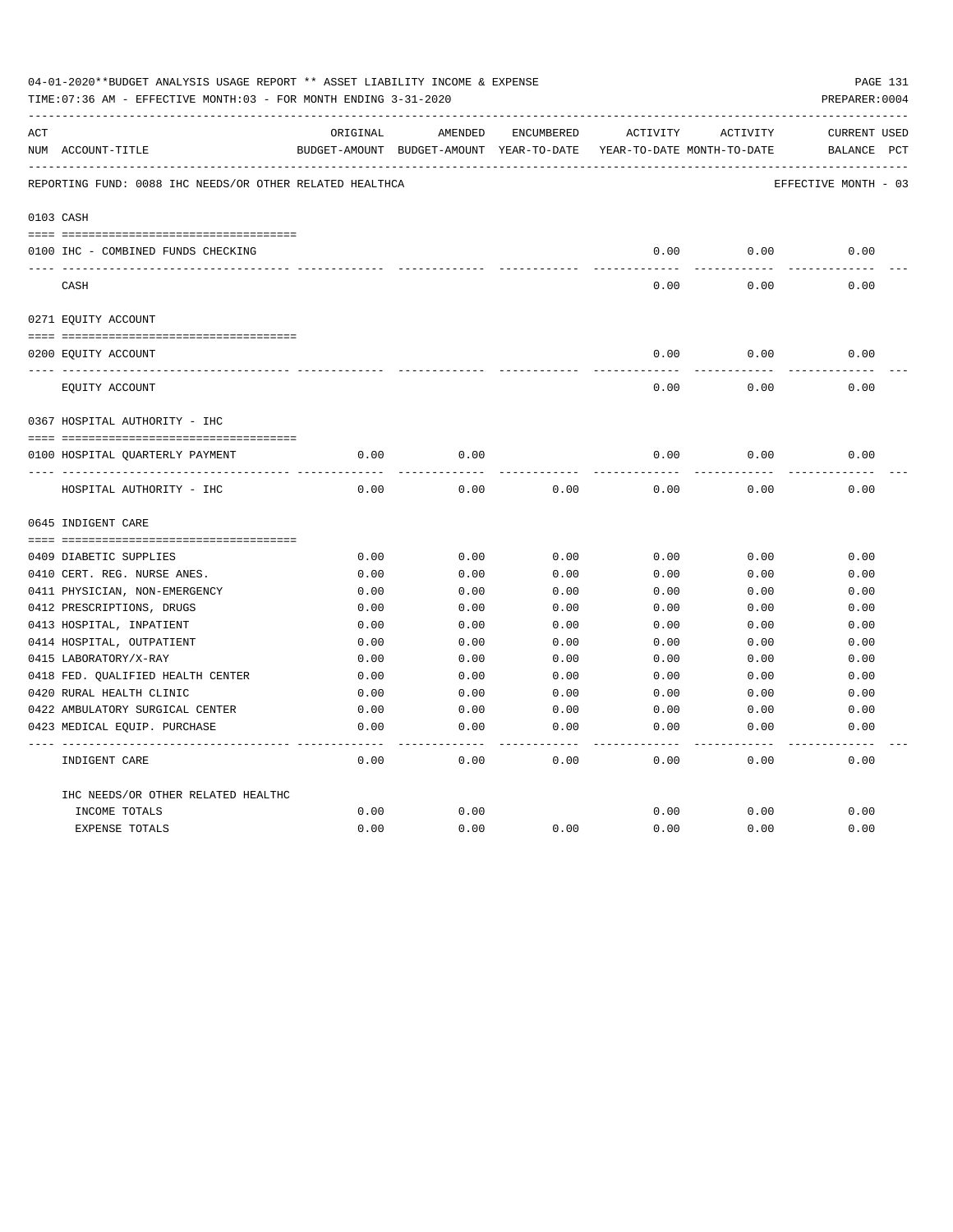|     | 04-01-2020**BUDGET ANALYSIS USAGE REPORT ** ASSET LIABILITY INCOME & EXPENSE<br>TIME: 07:36 AM - EFFECTIVE MONTH: 03 - FOR MONTH ENDING 3-31-2020 |                 |                                                     |            |                                        |                                                       | PREPARER: 0004                     | PAGE 132 |
|-----|---------------------------------------------------------------------------------------------------------------------------------------------------|-----------------|-----------------------------------------------------|------------|----------------------------------------|-------------------------------------------------------|------------------------------------|----------|
| ACT | NUM ACCOUNT-TITLE                                                                                                                                 | ORIGINAL        | AMENDED<br>BUDGET-AMOUNT BUDGET-AMOUNT YEAR-TO-DATE | ENCUMBERED | ACTIVITY<br>YEAR-TO-DATE MONTH-TO-DATE | ACTIVITY                                              | <b>CURRENT USED</b><br>BALANCE PCT |          |
|     | REPORTING FUND: 0089 TEXAS JUVENILE JUSTICE DEPT.                                                                                                 |                 |                                                     |            |                                        |                                                       | EFFECTIVE MONTH - 03               |          |
|     | 0100 PAYROLL                                                                                                                                      |                 |                                                     |            |                                        |                                                       |                                    |          |
|     | 0100 PAYROLL<br>---- ------<br>-------------------------- --------                                                                                |                 |                                                     |            | 0.00                                   | 0.00                                                  | 0.00                               |          |
|     | PAYROLL                                                                                                                                           |                 |                                                     |            | 0.00                                   | 0.00                                                  | 0.00                               |          |
|     | 0103 CASH                                                                                                                                         |                 |                                                     |            |                                        |                                                       |                                    |          |
|     | 0689 CASH-STRUCTURAL FAM.THER.GRANT OOG                                                                                                           |                 |                                                     |            | $12,500.00 -$                          | 12,500.00-                                            | 12,500.00-                         |          |
|     | 0988 CASH-LOCAL FUNDS CARRIED FORWARD                                                                                                             |                 |                                                     |            | 4,168.16                               | 0.00                                                  | 25,906.04                          |          |
|     | 0992 CASH-INTEREST INCOME                                                                                                                         |                 |                                                     |            | 55.15                                  | 12.26                                                 | 13,269.77                          |          |
|     | 0993 CASH-BASIC PROBATION SUPERVISION                                                                                                             |                 |                                                     |            | 3,619.44                               | 1,138.96                                              | 16,310.58                          |          |
|     | 0994 CASH-COMMUNITY PROGRAMS                                                                                                                      |                 |                                                     |            | 507.97                                 | 540.20                                                | 7,730.57                           |          |
|     | 0995 CASH-LOCAL FUNDING FY 2020                                                                                                                   |                 |                                                     |            | 119,411.55                             | 1,216.90-                                             | 118,720.29                         |          |
|     | 0996 CASH-PRE/POST ADJUDICATION                                                                                                                   |                 |                                                     |            | 41.31                                  | 42.58                                                 | 615.15                             |          |
|     | 0997 CASH-COMMITMENT DIVERSION                                                                                                                    |                 |                                                     |            | 63.64                                  | 68.12                                                 | 966.68                             |          |
|     | 0998 CASH-MENTAL HEALTH SERVICES                                                                                                                  |                 |                                                     |            | 931.55                                 | 647.96                                                | 2,680.05                           |          |
|     | 0999 CASH-REGIONALS DIVERSIONS ALTERNAT                                                                                                           |                 |                                                     |            | $3,000.00-$                            | 0.00                                                  | 0.00                               |          |
|     | CASH                                                                                                                                              |                 |                                                     |            |                                        | ------------<br>$113, 298.77$ 11, 266.82- 173, 699.13 |                                    |          |
|     | 0220 DEFERRED REVENUE                                                                                                                             |                 |                                                     |            |                                        |                                                       |                                    |          |
|     | 0189 DEFERRED REVENUE                                                                                                                             |                 |                                                     |            | 0.00                                   | 0.00                                                  | 0.00                               |          |
|     | ----- ------------<br>DEFERRED REVENUE                                                                                                            |                 |                                                     |            | 0.00                                   | 0.00                                                  | 0.00                               |          |
|     | 0271 EQUITY ACCOUNT                                                                                                                               |                 |                                                     |            |                                        |                                                       |                                    |          |
|     | 0200 EQUITY ACCOUNT                                                                                                                               |                 |                                                     |            | 0.00                                   | 0.00                                                  | 60,400.36                          |          |
|     | EQUITY ACCOUNT                                                                                                                                    |                 |                                                     |            | 0.00                                   | 0.00                                                  | 60,400.36                          |          |
|     | 0300 CASH                                                                                                                                         |                 |                                                     |            |                                        |                                                       |                                    |          |
|     | 0110 UNENCUMBERED FUND BALANCE                                                                                                                    | 0.00            | 0.00                                                |            | 0.00                                   | 0.00                                                  | 0.00                               |          |
|     | CASH                                                                                                                                              | 0.00            | 0.00                                                | 0.00       | 0.00                                   | 0.00                                                  | 0.00                               |          |
|     | 0330 GRANTS                                                                                                                                       |                 |                                                     |            |                                        |                                                       |                                    |          |
|     | 0908 STRUCTURAL FAM. THER. GRANT OOG                                                                                                              | 0.00            | 25,000.00                                           |            | 25,000.00                              | 0.00                                                  | 0.00 100                           |          |
|     | 0915 BASIC PROBATION SUPERVISION                                                                                                                  | 129,929.00      | 129,929.00                                          |            | 64,964.00                              | 10,827.00                                             | 64,965.00                          | 50       |
|     | 0916 COMMUNITY PROGRAMS                                                                                                                           | 80,000.00       | 80,000.00                                           |            | 39,999.00                              | 6,666.00                                              | 40,001.00                          | 50       |
|     | 0917 PRE/POST ADJUDICATION                                                                                                                        | 6,354.00        | 6,354.00                                            |            | 3,177.00                               | 529.00                                                | 3,177.00                           | 50       |
|     | 0918 COMMITMENT DIVERSION                                                                                                                         | 10,000.00       | 10,000.00                                           |            | 5,001.00                               | 834.00                                                | 4,999.00                           | 50       |
|     | 0919 MENTAL HEALTH SERVICES                                                                                                                       | 11,754.00       | 11,754.00                                           |            | 5,877.00                               | 979.00                                                | 5,877.00                           | 50       |
|     | 0920 REGIONAL DIVERSIONS ALTERNATIVES                                                                                                             | 0.00            | 0.00                                                |            | 0.00                                   | 0.00                                                  | 0.00                               |          |
|     | GRANTS                                                                                                                                            | .<br>238,037.00 | 263,037.00                                          |            | 0.00 144,018.00                        | 19,835.00                                             | 119,019.00                         | 55       |
|     | 0360 INTEREST INCOME                                                                                                                              |                 |                                                     |            |                                        |                                                       |                                    |          |
|     |                                                                                                                                                   |                 |                                                     |            |                                        |                                                       |                                    |          |
|     | 0189 INTEREST INCOME                                                                                                                              | 0.00            | 0.00                                                |            |                                        | 55.15 12.26                                           | $55.15+$                           |          |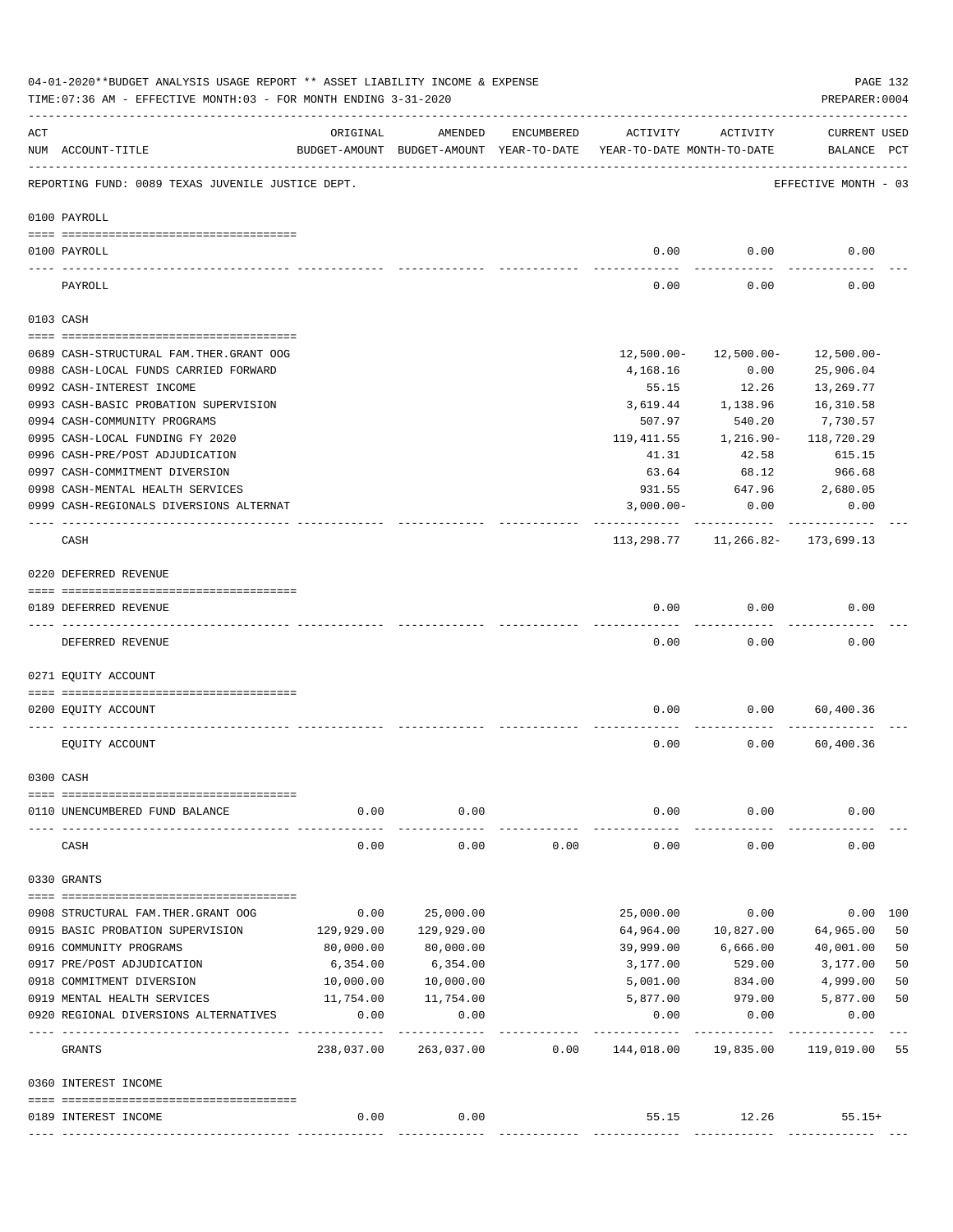TIME:07:36 AM - EFFECTIVE MONTH:03 - FOR MONTH ENDING 3-31-2020

| ACT |                                                   | ORIGINAL                                 | AMENDED         | <b>ENCUMBERED</b> | ACTIVITY                   | ACTIVITY        | CURRENT USED                  |                |
|-----|---------------------------------------------------|------------------------------------------|-----------------|-------------------|----------------------------|-----------------|-------------------------------|----------------|
|     | NUM ACCOUNT-TITLE                                 | BUDGET-AMOUNT BUDGET-AMOUNT YEAR-TO-DATE |                 |                   | YEAR-TO-DATE MONTH-TO-DATE |                 | BALANCE<br>PCT                |                |
|     | REPORTING FUND: 0089 TEXAS JUVENILE JUSTICE DEPT. |                                          |                 |                   |                            |                 | EFFECTIVE MONTH - 03          |                |
|     | INTEREST INCOME                                   | 0.00                                     | 0.00            | 0.00              | 55.15                      | 12.26           | $55.15+$                      |                |
|     | 0370 MISCELLANEOUS                                |                                          |                 |                   |                            |                 |                               |                |
|     | 0130 REFUNDS & MISCELLANEOUS                      | 0.00                                     | 0.00            |                   | 0.00                       | 0.00            | 0.00                          |                |
|     | 0988 LOCAL FUNDS CARRIED FORWARD                  | 0.00                                     | 15,540.00       |                   | 19,880.00                  | 0.00            | 4,340.00+ 128                 |                |
|     | 0995 LOCAL FUNDING                                | 184,000.00                               | 184,000.00      |                   | 184,000.00                 | 0.00            | $0.00$ 100                    |                |
|     | MISCELLANEOUS                                     | 184,000.00                               | 199,540.00 0.00 |                   |                            | 203,880.00 0.00 | 4,340.00+ 102                 |                |
|     | 0581 STRUCTURAL FAMILY THERAPY OOG                |                                          |                 |                   |                            |                 |                               |                |
|     | 0416 STRUCTURAL FAMILY THERAPY                    | 0.00                                     | 25,000.00       | 0.00              | 37,500.00                  |                 | 12,500.00  12,500.00 - 150    |                |
|     | STRUCTURAL FAMILY THERAPY OOG                     | 0.00                                     | 25,000.00       | 0.00              | 37,500.00                  |                 | 12,500.00    12,500.00    150 |                |
|     | 0588 INTEREST INCOME EXPENSE                      |                                          |                 |                   |                            |                 |                               |                |
|     | 0103 SALARY COMM.CORR.OFFICERS                    | 0.00                                     | 0.00            | 0.00              | 0.00                       | 0.00            | 0.00                          |                |
|     | 0201 SOCIAL SECURITY TAX                          | 0.00                                     | 0.00            | 0.00              | 0.00                       | 0.00            | 0.00                          |                |
|     | 0202 GROUP HEALTH INSURANCE                       | 0.00                                     | 0.00            | 0.00              | 0.00                       | 0.00            | 0.00                          |                |
|     | 0203 RETIREMENT                                   | 0.00                                     | 0.00            | 0.00              | 0.00                       | 0.00            | 0.00                          |                |
|     | 0204 WORKERS COMPENSATION                         | 0.00                                     | 0.00            | 0.00              | 0.00                       | 0.00            | 0.00                          |                |
|     | 0205 MEDICARE TAX                                 | 0.00                                     | 0.00            | 0.00              | 0.00                       | 0.00            | 0.00                          |                |
|     | 0310 OFFICE SUPPLIES                              | 0.00                                     | 0.00            | 0.00              | 0.00                       | 0.00            | 0.00                          |                |
|     | 0574 COMPUTER EQUIPMENT                           | 0.00                                     | 0.00            | 0.00              | 0.00                       | 0.00            | 0.00                          |                |
|     | INTEREST INCOME EXPENSE                           | 0.00                                     | 0.00            | 0.00              | 0.00                       | 0.00            | 0.00                          |                |
|     | 0589 REGIONAL DIVERSIONS ALTERNATIVES             |                                          |                 |                   |                            |                 |                               |                |
|     |                                                   |                                          |                 |                   |                            |                 |                               |                |
|     | 0416 STRUCTURAL FAMILY THERAPY                    | 0.00                                     | 0.00            | 0.00              | 0.00<br>3,000.00           | 0.00            | 0.00                          |                |
|     | 0453 COMPUTER SOFTWARE<br>0469 UNEXPENDED FUNDS   | 0.00<br>0.00                             | 0.00<br>0.00    | 0.00<br>0.00      | 0.00                       | 0.00<br>0.00    | $3,000.00-$<br>0.00           |                |
|     |                                                   |                                          |                 |                   |                            |                 |                               |                |
|     | REGIONAL DIVERSIONS ALTERNATIVES                  | 0.00                                     | 0.00            | 0.00              | 3,000.00                   | 0.00            | $3,000.00-$                   |                |
|     | 0590 BASIC PROBATION SUPERVISION                  |                                          |                 |                   |                            |                 |                               |                |
|     | 0102 SALARY APPOINTED OFFICIAL                    | 35,556.13                                | 35,556.13       | 0.00              | 17,778.02                  | 2,735.08        | 17,778.11                     | 50             |
|     | 0103 SALARY COMM.CORR.OFFICERS                    | 44,290.98                                | 44,290.98       | 0.00              | 22,145.50                  | 3,407.00        | 22, 145.48                    | 50             |
|     | 0201 SOCIAL SECURITY TAX                          | 4,950.52                                 | 4,950.52        | 0.00              | 2,411.87                   | 369.96          | 2,538.65                      | 49             |
|     | 0202 GROUP HEALTH INSURANCE                       | 18,730.26                                | 18,730.26       | 0.00              | 8,900.28                   | 1,483.38        | 9,829.98                      | 48             |
|     | 0203 RETIREMENT                                   | 9,302.19                                 | 9,302.19        | 0.00              | 4,625.42                   | 724.16          | 4,676.77                      | 50             |
|     | 0204 WORKERS COMPENSATION                         | 1,012.14                                 | 1,012.14        | 0.00              | 344.88                     | 0.00            | 667.26                        | 34             |
|     | 0205 MEDICARE TAX                                 | 1,157.78                                 | 1,157.78        | 0.00              | 564.04                     | 86.52           | 593.74                        | 49             |
|     | 0310 OFFICE SUPPLIES                              | 1,704.00                                 | 1,704.00        | 0.00              | 117.00                     | 117.00          | 1,587.00                      | 07             |
|     | 0311 POSTAGE                                      | 200.00                                   | 200.00          | 0.00              | 0.00                       | 0.00            | 200.00                        | 0 <sub>0</sub> |
|     | 0420 PHONE/INTERNET                               | 1,500.00                                 | 1,500.00        | 0.00              | 496.81                     | 82.69           | 1,003.19                      | 33             |
|     | 0421 CELL PHONE                                   | 400.00                                   | 400.00          | 0.00              | 162.64                     | 32.32           | 237.36                        | 41             |
|     | 0427 TRAVEL AND TRAINING                          | 10,000.00                                | 10,000.00       | 0.00              | 3,798.10                   | 649.93          | 6,201.90                      | 38             |
|     | 0435 PRINTING                                     | 600.00                                   | 600.00          | 0.00              | 0.00                       | 0.00            | 600.00                        | 0 <sub>0</sub> |
|     | 0469 UNEXPENDED FUNDS                             | 0.00                                     | 0.00            | 0.00              | 0.00                       | 0.00            | 0.00                          |                |
|     | 0499 BANK SERVICE FEES                            | 525.00                                   | 525.00          | 0.00              | 0.00                       | 0.00            | 525.00                        | 00             |

---- ---------------------------------- ------------- ------------- ------------ ------------- ------------ ------------- ---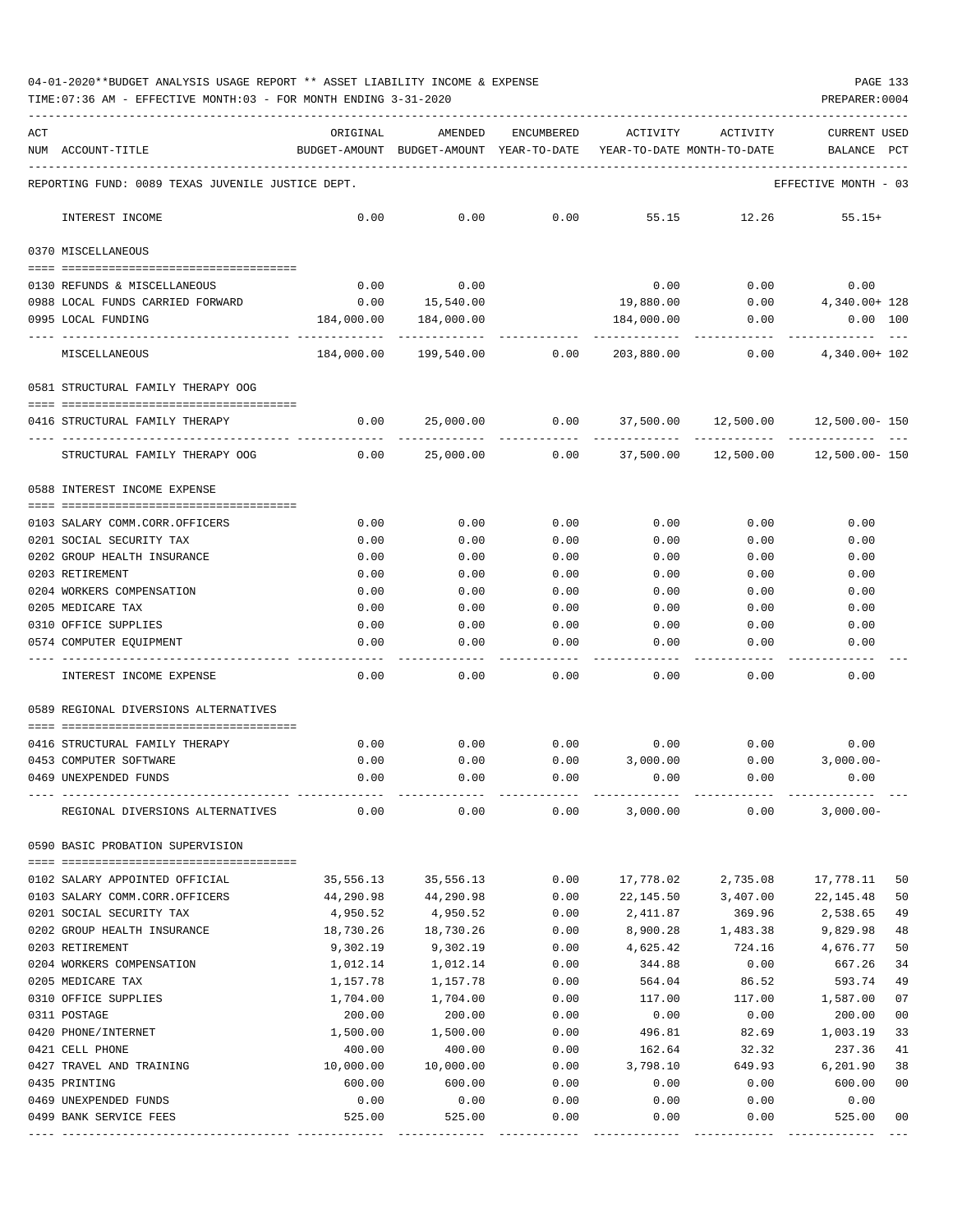TIME:07:36 AM - EFFECTIVE MONTH:03 - FOR MONTH ENDING 3-31-2020

| ACT |                                                                  | ORIGINAL              | AMENDED                                  | ENCUMBERED   | ACTIVITY                   | ACTIVITY         | CURRENT USED         |              |
|-----|------------------------------------------------------------------|-----------------------|------------------------------------------|--------------|----------------------------|------------------|----------------------|--------------|
|     | NUM ACCOUNT-TITLE                                                |                       | BUDGET-AMOUNT BUDGET-AMOUNT YEAR-TO-DATE |              | YEAR-TO-DATE MONTH-TO-DATE |                  | BALANCE              | $_{\rm PCT}$ |
|     | REPORTING FUND: 0089 TEXAS JUVENILE JUSTICE DEPT.                |                       |                                          |              |                            |                  | EFFECTIVE MONTH - 03 |              |
|     | BASIC PROBATION SUPERVISION                                      | 129,929.00            | 129,929.00                               | 0.00         | 61,344.56                  | 9,688.04         | 68,584.44 47         |              |
|     | 0591 COMMUNITY PROGRAMS                                          |                       |                                          |              |                            |                  |                      |              |
|     |                                                                  |                       |                                          |              |                            |                  |                      |              |
|     | 0102 SALARY APPOINTED OFFICIAL                                   | 24,734.70             | 24,734.70                                | 0.00         | 12,367.29                  | 1,902.66         | 12,367.41            | 50           |
|     | 0103 SALARY COMM.CORR.OFFICERS                                   | 30,811.11             | 30,811.11                                | 0.00         | 15,405.52                  | 2,370.08         | 15,405.59            | 50           |
|     | 0201 SOCIAL SECURITY TAX                                         | 3,443.84              | 3,443.84                                 | 0.00         | 1,677.64                   | 257.34           | 1,766.20             | 49           |
|     | 0202 GROUP HEALTH INSURANCE                                      | 13,111.18<br>6,471.09 | 13,111.18                                | 0.00         | 6,190.92<br>3,217.41       | 1,031.82         | 6,920.26             | 47           |
|     | 0203 RETIREMENT<br>0204 WORKERS COMPENSATION                     |                       | 6,471.09<br>622.67                       | 0.00<br>0.00 | 239.91                     | 503.72<br>0.00   | 3,253.68             | 50<br>39     |
|     | 0205 MEDICARE TAX                                                | 622.67<br>805.41      | 805.41                                   | 0.00         | 392.34                     | 60.18            | 382.76<br>413.07     | 49           |
|     | 0469 UNEXPENDED FUNDS                                            | 0.00                  | 0.00                                     | 0.00         | 0.00                       | 0.00             | 0.00                 |              |
|     |                                                                  |                       |                                          |              |                            |                  |                      |              |
|     | COMMUNITY PROGRAMS                                               | 80,000.00             | 80,000.00                                | 0.00         | 39,491.03                  | 6,125.80         | 40,508.97            | 49           |
|     | 0592 PRE/POST ADJUDICATION FACILITIES                            |                       |                                          |              |                            |                  |                      |              |
|     |                                                                  |                       |                                          |              |                            |                  |                      |              |
|     | 0102 SALARY APPOINTED OFFICIAL<br>0103 SALARY COMM.CORR.OFFICERS | 1,964.55<br>2,447.17  | 1,964.55<br>2,447.17                     | 0.00<br>0.00 | 982.28<br>1,223.56         | 151.12<br>188.24 | 982.27<br>1,223.61   | 50<br>50     |
|     | 0201 SOCIAL SECURITY TAX                                         | 273.53                | 273.53                                   | 0.00         | 133.02                     | 20.40            | 140.51               | 49           |
|     | 0202 GROUP HEALTH INSURANCE                                      | 1,055.87              | 1,055.87                                 | 0.00         | 491.40                     | 81.90            | 564.47               | 47           |
|     | 0203 RETIREMENT                                                  | 513.97                | 513.97                                   | 0.00         | 255.25                     | 39.98            | 258.72               | 50           |
|     | 0204 WORKERS COMPENSATION                                        | 34.94                 | 34.94                                    | 0.00         | 19.06                      | 0.00             | 15.88                | 55           |
|     | 0205 MEDICARE TAX                                                | 63.97                 | 63.97                                    | 0.00         | 31.12                      | 4.78             | 32.85                | 49           |
|     | 0408 DETENTION                                                   | 0.00                  | 0.00                                     | 0.00         | 0.00                       | 0.00             | 0.00                 |              |
|     | 0469 UNEXPENDED FUNDS                                            | 0.00                  | 0.00                                     | 0.00         | 0.00                       | 0.00             | 0.00                 |              |
|     | PRE/POST ADJUDICATION FACILITIES                                 | 6,354.00              | 6,354.00                                 | 0.00         | 3,135.69                   | 486.42           | 3, 218.31 49         |              |
|     | 0593 COMMITMENT DIVERSION                                        |                       |                                          |              |                            |                  |                      |              |
|     |                                                                  |                       |                                          |              |                            |                  |                      |              |
|     | 0102 SALARY APPOINTED OFFICIAL                                   | 3,091.84              | 3,091.84                                 | 0.00         | 1,545.96                   | 237.84           | 1,545.88             | 50           |
|     | 0103 SALARY COMM.CORR.OFFICERS                                   | 3,851.39              | 3,851.39                                 | 0.00         | 1,925.69                   | 296.26           | 1,925.70             | 50           |
|     | 0201 SOCIAL SECURITY TAX                                         | 430.48                | 430.48                                   | 0.00         | 209.78                     | 32.18            | 220.70               | 49           |
|     | 0202 GROUP HEALTH INSURANCE                                      | 1,498.41              | 1,498.41                                 | 0.00         | 774.36                     | 129.06           | 724.05               | 52           |
|     | 0203 RETIREMENT<br>0204 WORKERS COMPENSATION                     | 808.89<br>218.31      | 808.89<br>218.31                         | 0.00<br>0.00 | 402.43<br>29.99            | 63.00<br>0.00    | 406.46<br>188.32     | 50<br>14     |
|     | 0205 MEDICARE TAX                                                | 100.68                | 100.68                                   | 0.00         | 49.15                      | 7.54             | 51.53                | 49           |
|     | 0415 RESIDENTIAL PLACEMENT                                       | 0.00                  | 0.00                                     | 0.00         | 0.00                       | 0.00             | 0.00                 |              |
|     | 0469 UNEXPENDED FUNDS                                            | 0.00                  | 0.00                                     | 0.00         | 0.00                       | 0.00             | 0.00                 |              |
|     |                                                                  |                       |                                          | $---$        | --------                   |                  |                      |              |
|     | COMMITMENT DIVERSION                                             | 10,000.00             | 10,000.00                                | 0.00         | 4,937.36                   | 765.88           | 5,062.64 49          |              |
|     | 0594 MENTAL HEALTH SERVICES                                      |                       |                                          |              |                            |                  |                      |              |
|     | 0102 SALARY APPOINTED OFFICIAL                                   | 851.49                | 851.49                                   | 0.00         | 425.75                     | 65.50            | 425.74               | 50           |
|     | 0103 SALARY COMM.CORR.OFFICERS                                   | 1,060.67              | 1,060.67                                 | 0.00         | 530.40                     | 81.60            | 530.27               | 50           |
|     | 0201 SOCIAL SECURITY TAX                                         | 118.55                | 118.55                                   | 0.00         | 58.01                      | 8.90             | 60.54                | 49           |
|     | 0202 GROUP HEALTH INSURANCE                                      | 374.61                | 374.61                                   | 0.00         | 213.48                     | 35.58            | 161.13               | 57           |
|     | 0203 RETIREMENT                                                  | 222.77                | 222.77                                   | 0.00         | 110.94                     | 17.38            | 111.83               | 50           |
|     | 0204 WORKERS COMPENSATION                                        | 98.18                 | 98.18                                    | 0.00         | 8.26                       | 0.00             | 89.92                | 08           |
|     | 0205 MEDICARE TAX                                                | 27.73                 | 27.73                                    | 0.00         | 13.61                      | 2.08             | 14.12                | 49           |
|     | 0413 PSYCHOLOGICAL                                               | 4,500.00              | 4,500.00                                 | 0.00         | 3,225.00                   | 0.00             | 1,275.00             | 72           |
|     | 0414 COUNSELING                                                  | 4,500.00              | 4,500.00                                 | 0.00         | 360.00                     | 120.00           | 4,140.00             | 08           |

0415 RESIDENTIAL PLACEMENT 0.00 0.00 0.00 0.00 0.00 0.00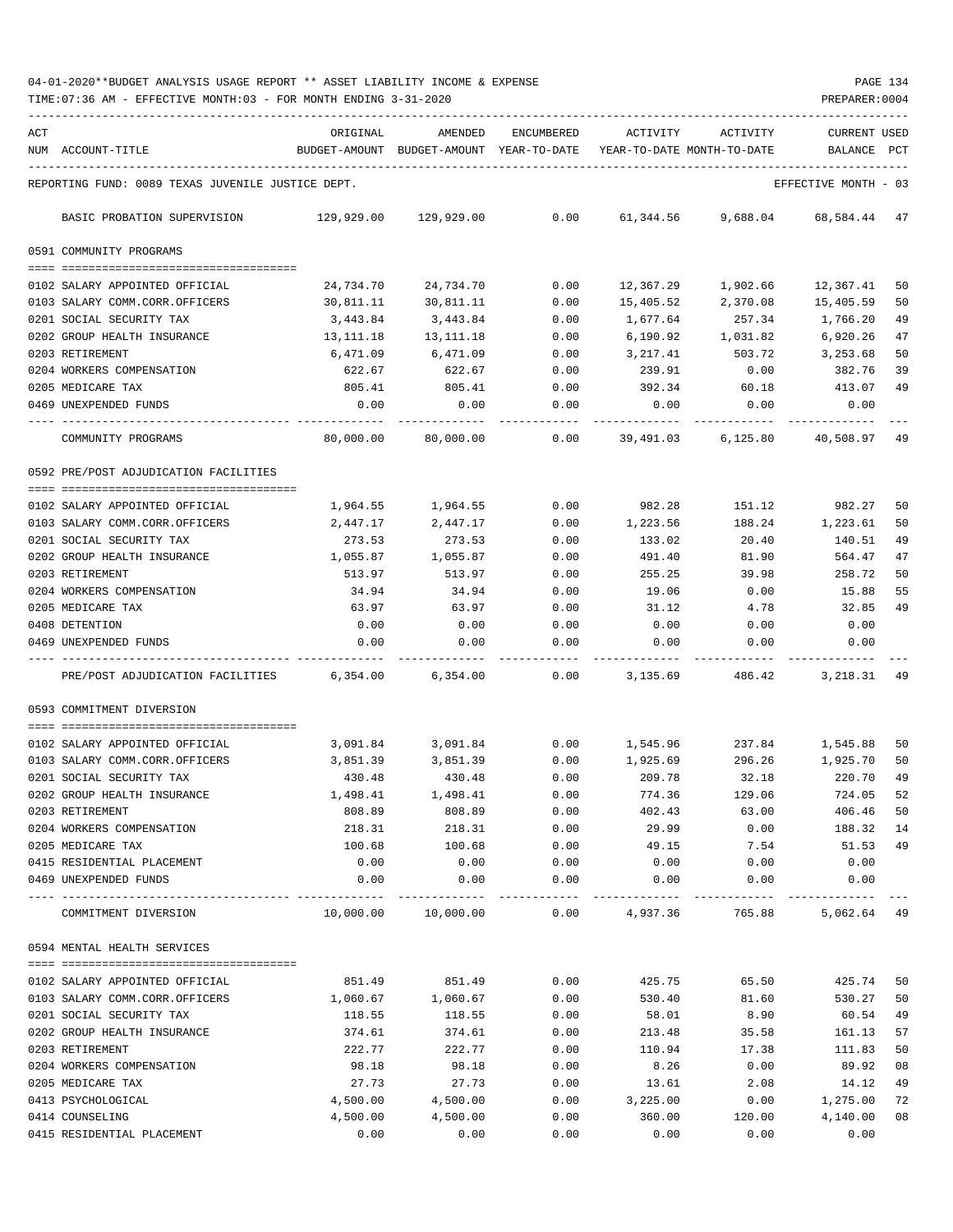| ACT |                                                   | ORIGINAL   | AMENDED                                  | ENCUMBERED | ACTIVITY                   | ACTIVITY             | <b>CURRENT USED</b>  |                |
|-----|---------------------------------------------------|------------|------------------------------------------|------------|----------------------------|----------------------|----------------------|----------------|
|     | NUM ACCOUNT-TITLE                                 |            | BUDGET-AMOUNT BUDGET-AMOUNT YEAR-TO-DATE |            | YEAR-TO-DATE MONTH-TO-DATE |                      | BALANCE              | PCT            |
|     | REPORTING FUND: 0089 TEXAS JUVENILE JUSTICE DEPT. |            |                                          |            |                            |                      | EFFECTIVE MONTH - 03 |                |
|     |                                                   |            |                                          |            |                            |                      |                      |                |
|     | 0469 UNEXPENDED FUNDS                             | 0.00       | 0.00                                     | 0.00       | 0.00                       | 0.00                 | 0.00                 |                |
|     | MENTAL HEALTH SERVICES                            | 11,754.00  | 11,754.00                                | 0.00       | 4,945.45                   | 331.04               | 6,808.55 42          |                |
|     | 0994 LOCAL FUNDS CARRIED FORWARD                  |            |                                          |            |                            |                      |                      |                |
|     |                                                   |            |                                          |            |                            |                      |                      |                |
|     | 0415 RESIDENTIAL PLACEMENT                        | 0.00       | 15,540.00                                |            | $0.00$ 15,540.00           | 0.00                 | $0.00$ 100           |                |
|     | 0488 LAW ENFORCEMENT INSURANCE                    | 0.00       | 0.00                                     | 0.00       | 694.44                     | 0.00                 | $694.44-$            |                |
|     | LOCAL FUNDS CARRIED FORWARD                       | 0.00       | 15,540.00                                | 0.00       | 16,234.44                  | 0.00                 | 694.44- 104          |                |
|     | 0995 LOCAL FUNDING                                |            |                                          |            |                            |                      |                      |                |
|     |                                                   |            |                                          |            |                            |                      |                      |                |
|     | 0102 SALARY APPOINTED OFFICIAL                    | 4,913.55   | 4,913.55                                 | 0.00       | 2,456.74                   | 377.96               | 2,456.81             | 50             |
|     | 0103 SALARY COMM.CORR.OFFICERS                    | 6,120.63   | 6,120.63                                 | 0.00       | 3,060.33                   | 470.82               | 3,060.30             | 50             |
|     | 0105 OFFICE MANAGER                               | 0.00       | 0.00                                     | 0.00       | 0.00                       | 0.00                 | 0.00                 |                |
|     | 0201 SOCIAL SECURITY TAX                          | 684.12     | 684.12                                   | 0.00       | 333.16                     | 51.10                | 350.96               | 49             |
|     | 0202 GROUP HEALTH INSURANCE                       | 2,622.24   | 2,622.24                                 | 0.00       | 1,230.12                   | 205.02               | 1,392.12             | 47             |
|     | 0203 RETIREMENT                                   | 1,285.48   | 1,285.48                                 | 0.00       | 639.12                     | 100.06               | 646.36               | 50             |
|     | 0204 WORKERS COMPENSATION                         | 105.98     | 105.98                                   | 0.00       | 47.66                      | 0.00                 | 58.32                | 45             |
|     | 0205 MEDICARE TAX                                 | 160.00     | 160.00                                   | 0.00       | 77.87                      | 11.94                | 82.13                | 49             |
|     | 0401 AUDIT EXPENSE                                | 6,000.00   | 6,000.00                                 | 0.00       | 0.00                       | 0.00                 | 6,000.00             | 0 <sup>0</sup> |
|     | 0404 DETENTION OPERATING COST FY20                | 152,108.00 | 152,108.00                               | 0.00       | 56,220.85                  | 0.00                 | 95,887.15            | 37             |
|     | 0405 DETENTION OPERATING COST FY19                | 0.00       | 0.00                                     | 0.00       | 0.00                       | 0.00                 | 0.00                 |                |
|     | 0414 COUNSELING                                   | 0.00       | 0.00                                     | 0.00       | 0.00                       | 0.00                 | 0.00                 |                |
|     | 0415 RESIDENTIAL PLACEMENT                        | 10,000.00  | 10,000.00                                | 0.00       | 0.00                       | 0.00                 | 10,000.00            | 00             |
|     | 0416 STRUCTURAL FAMILY THERAPY                    | 0.00       | 0.00                                     | 0.00       | 0.00                       | 0.00                 | 0.00                 |                |
|     | 0427 TRAVEL AND TRAINING                          | 0.00       | 0.00                                     | 0.00       | 0.00                       | 0.00                 | 0.00                 |                |
|     | 0453 COMPUTER SOFTWARE                            | 0.00       | 0.00                                     | 0.00       | 0.00                       | 0.00                 | 0.00                 |                |
|     | LOCAL FUNDING                                     | 184,000.00 | 184,000.00                               | 0.00       | 64,065.85                  | 1,216.90             | 119,934.15           | 35             |
|     | TEXAS JUVENILE JUSTICE DEPT.                      |            |                                          |            |                            |                      |                      |                |
|     | INCOME TOTALS                                     | 422,037.00 | 462,577.00                               |            |                            | 347,953.15 19,847.26 | 114,623.85           | 75             |
|     | <b>EXPENSE TOTALS</b>                             | 422,037.00 | 462,577.00                               | 0.00       | 234,654.38                 | 31, 114, 08          | 227, 922, 62         | 51             |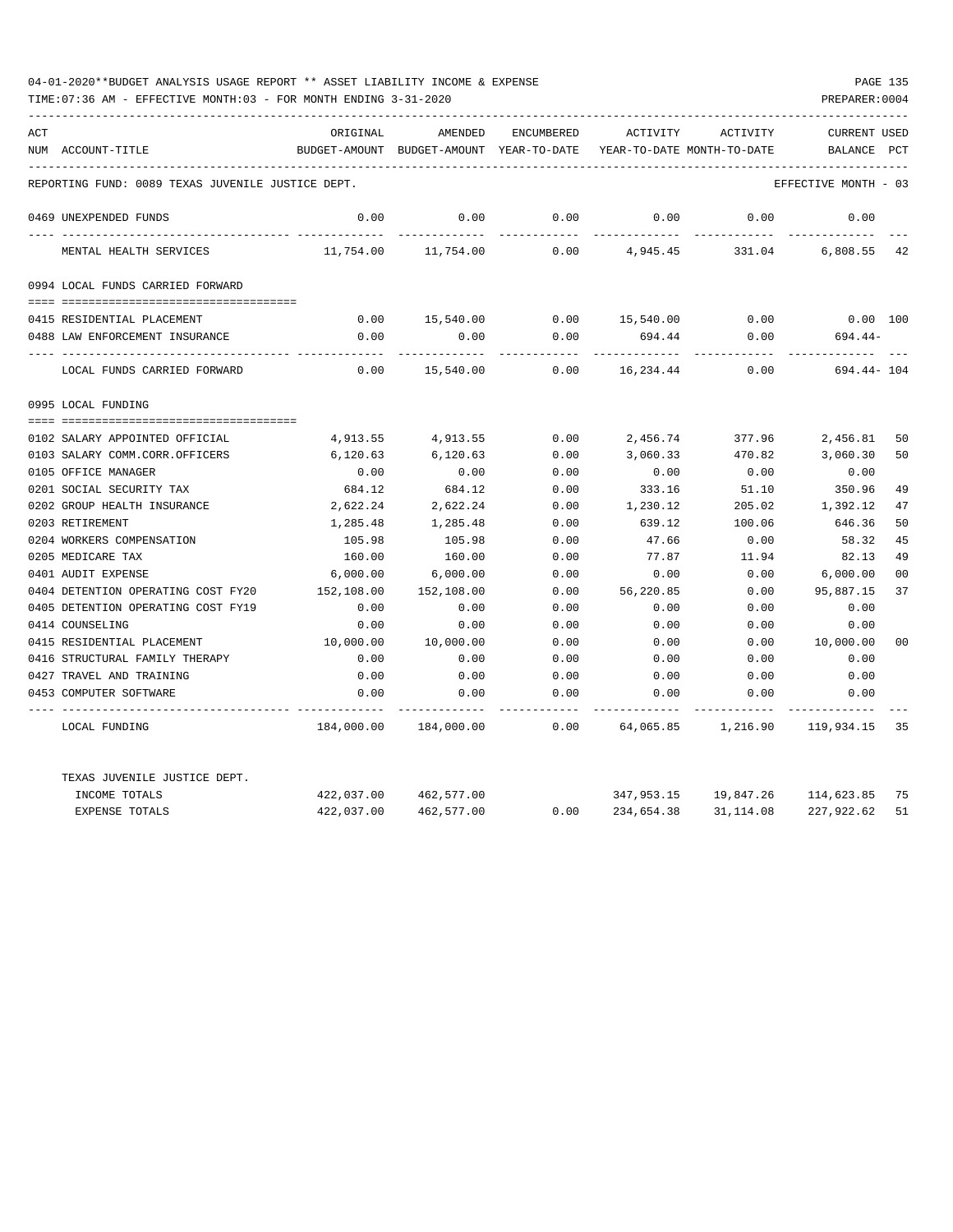|     | 04-01-2020**BUDGET ANALYSIS USAGE REPORT ** ASSET LIABILITY INCOME & EXPENSE<br>TIME: 07:36 AM - EFFECTIVE MONTH: 03 - FOR MONTH ENDING 3-31-2020 |                |                                                     |               |                                        |              | PAGE 136<br>PREPARER: 0004         |                |
|-----|---------------------------------------------------------------------------------------------------------------------------------------------------|----------------|-----------------------------------------------------|---------------|----------------------------------------|--------------|------------------------------------|----------------|
| ACT | NUM ACCOUNT-TITLE                                                                                                                                 | ORIGINAL       | AMENDED<br>BUDGET-AMOUNT BUDGET-AMOUNT YEAR-TO-DATE | ENCUMBERED    | ACTIVITY<br>YEAR-TO-DATE MONTH-TO-DATE | ACTIVITY     | <b>CURRENT USED</b><br>BALANCE PCT |                |
|     | REPORTING FUND: 0092 STATZER FUND                                                                                                                 |                |                                                     |               |                                        |              | EFFECTIVE MONTH - 03               |                |
|     | 0103 CASH                                                                                                                                         |                |                                                     |               |                                        |              |                                    |                |
|     | 0100 STATZER-COMBINED FUNDS CHECKING                                                                                                              |                |                                                     |               | 6.88                                   |              | 1.11 5,319.57                      |                |
|     | 0175 TEXPOOL                                                                                                                                      |                |                                                     |               | 360.79                                 | 52.19        | 41,317.10                          |                |
|     | CASH                                                                                                                                              |                |                                                     |               | 367.67                                 | 53.30        | 46,636.67                          |                |
|     | 0200 SYSTEM ADDED LIABILITY DEPARTMENT                                                                                                            |                |                                                     |               |                                        |              |                                    |                |
|     | 0900 SYSTEM ADDED LIABILITY LINE-ITEM                                                                                                             |                |                                                     |               | 0.00                                   | 0.00         | 0.00                               |                |
|     | 0910 SYSTEM ADDED LIABILITY LINE-ITEM                                                                                                             |                |                                                     |               | 0.00                                   | 0.00         | 0.00                               |                |
|     | SYSTEM ADDED LIABILITY DEPARTMENT                                                                                                                 |                |                                                     |               | 0.00                                   | 0.00         | 0.00                               |                |
|     | 0271 EQUITY ACCOUNT                                                                                                                               |                |                                                     |               |                                        |              |                                    |                |
|     | 0200 EQUITY ACCOUNT                                                                                                                               |                |                                                     |               | 0.00                                   | 0.00         | 46,269.00                          |                |
|     | EQUITY ACCOUNT                                                                                                                                    |                |                                                     |               | 0.00                                   | 0.00         | 46,269.00                          |                |
|     | 0360 INTEREST EARNINGS                                                                                                                            |                |                                                     |               |                                        |              |                                    |                |
|     | 0100 INTEREST EARNINGS                                                                                                                            | 50.00          | 50.00                                               |               | 367.67                                 | 53.30        | 317.67+ 735                        |                |
|     | 0350 GOV. COMMODITY PROG. ASCS                                                                                                                    | 0.00           | 0.00                                                |               | 0.00                                   | 0.00         | 0.00                               |                |
|     | INTEREST EARNINGS                                                                                                                                 | 50.00          | 50.00                                               | 0.00          | 367.67                                 | 53.30        | 317.67+ 735                        |                |
|     | 0370 RENT                                                                                                                                         |                |                                                     |               |                                        |              |                                    |                |
|     |                                                                                                                                                   |                |                                                     |               |                                        |              |                                    |                |
|     | 0100 RENT<br>0130 REFUNDS & MISCELLANEOUS                                                                                                         | 757.85<br>0.00 | 757.85<br>0.00                                      |               | 0.00<br>0.00                           | 0.00<br>0.00 | 757.85<br>0.00                     | 0 <sub>0</sub> |
|     |                                                                                                                                                   |                |                                                     |               |                                        |              |                                    |                |
|     | RENT                                                                                                                                              | 757.85         | 757.85                                              | 0.00          | 0.00                                   | 0.00         | 757.85                             | 0 <sub>0</sub> |
|     | 0700 STATZER FARM                                                                                                                                 |                |                                                     |               |                                        |              |                                    |                |
|     | 0310 OFFICE SUPPLIES                                                                                                                              | 0.00           | 0.00                                                | 0.00          | 0.00                                   | 0.00         | 0.00                               |                |
|     | 0430 BIDS AND NOTICES                                                                                                                             | 110.00         | 110.00                                              | 0.00          | 0.00                                   | 0.00         | 110.00                             | 00             |
|     | 0484 APPRAISALS                                                                                                                                   | 0.00           | 0.00                                                | 0.00          | 0.00                                   | 0.00         | 0.00                               |                |
|     | 0490 LITERACY COUNCIL DONATION                                                                                                                    | 697.85         | 697.85                                              | 0.00<br>$---$ | 0.00                                   | 0.00         | 697.85<br>------                   | 0 <sub>0</sub> |
|     | STATZER FARM                                                                                                                                      | 807.85         | 807.85                                              | 0.00          | 0.00                                   | 0.00         | 807.85                             | 00             |
|     | 0999 ACCOUNTS PAYABLE                                                                                                                             |                |                                                     |               |                                        |              |                                    |                |
|     | 0100 A/P CLEARING ACCOUNT                                                                                                                         |                |                                                     |               | 0.00                                   | 0.00         | 0.00                               |                |
|     | ACCOUNTS PAYABLE                                                                                                                                  |                |                                                     |               | 0.00                                   | 0.00         | 0.00                               |                |
|     | STATZER FUND                                                                                                                                      |                |                                                     |               |                                        |              |                                    |                |
|     | INCOME TOTALS                                                                                                                                     | 807.85         | 807.85                                              |               | 367.67                                 | 53.30        | 440.18                             | 46             |
|     | EXPENSE TOTALS                                                                                                                                    | 807.85         | 807.85                                              | 0.00          | 0.00                                   | 0.00         | 807.85                             | 0 <sub>0</sub> |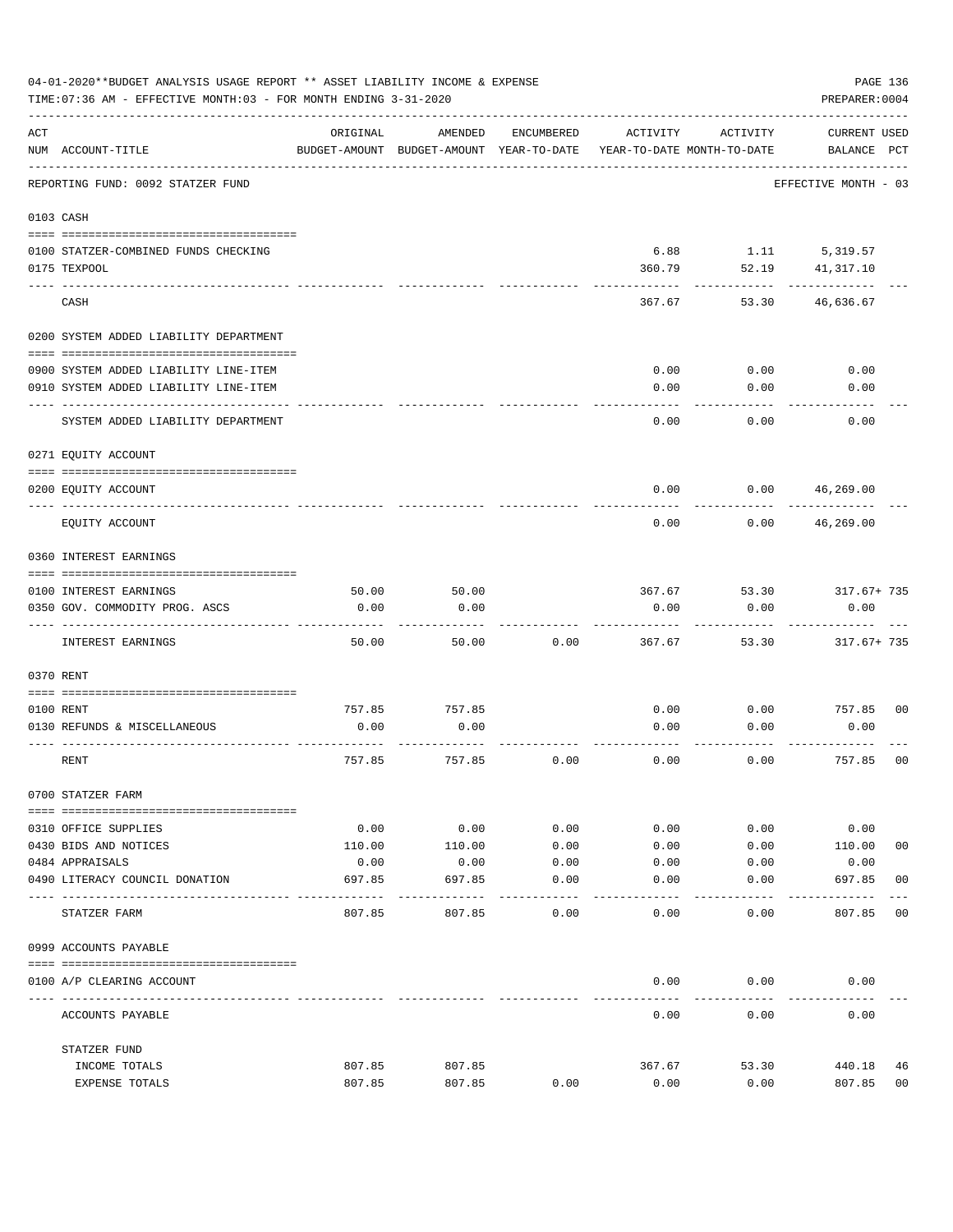|     | 04-01-2020**BUDGET ANALYSIS USAGE REPORT ** ASSET LIABILITY INCOME & EXPENSE<br>PAGE 137<br>TIME: 07:36 AM - EFFECTIVE MONTH: 03 - FOR MONTH ENDING 3-31-2020<br>PREPARER: 0004 |              |                                                     |              |                                        |                   |                             |  |  |  |
|-----|---------------------------------------------------------------------------------------------------------------------------------------------------------------------------------|--------------|-----------------------------------------------------|--------------|----------------------------------------|-------------------|-----------------------------|--|--|--|
| ACT | NUM ACCOUNT-TITLE                                                                                                                                                               | ORIGINAL     | AMENDED<br>BUDGET-AMOUNT BUDGET-AMOUNT YEAR-TO-DATE | ENCUMBERED   | ACTIVITY<br>YEAR-TO-DATE MONTH-TO-DATE | ACTIVITY          | CURRENT USED<br>BALANCE PCT |  |  |  |
|     | REPORTING FUND: 0093 TX. COMM. DEVELOPMENT PGM                                                                                                                                  |              |                                                     |              |                                        |                   | EFFECTIVE MONTH - 03        |  |  |  |
|     | 0103 CASH                                                                                                                                                                       |              |                                                     |              |                                        |                   |                             |  |  |  |
|     | 0909 CASH- #713169 RANDOLPH                                                                                                                                                     |              |                                                     |              | 0.00                                   |                   | $0.00$ 100.00               |  |  |  |
|     | CASH                                                                                                                                                                            |              |                                                     |              | $- - - -$<br>0.00                      | ---------<br>0.00 | 100.00                      |  |  |  |
|     | 0120 RECEIVABLES                                                                                                                                                                |              |                                                     |              |                                        |                   |                             |  |  |  |
|     | 0312 DUE FROM OTHER GOVERNMENT                                                                                                                                                  |              |                                                     |              | 0.00                                   | 0.00              | 0.00                        |  |  |  |
|     | RECEIVABLES                                                                                                                                                                     |              |                                                     |              | 0.00                                   | 0.00              | 0.00                        |  |  |  |
|     | 0200 LIABILITY ACCOUNT                                                                                                                                                          |              |                                                     |              |                                        |                   |                             |  |  |  |
|     | 0910 SYSTEM ADDED LIABILITY<br>---- ---------------                                                                                                                             |              |                                                     |              | 0.00                                   | 0.00              | 0.00                        |  |  |  |
|     | LIABILITY ACCOUNT                                                                                                                                                               |              |                                                     |              | 0.00                                   | 0.00              | 0.00                        |  |  |  |
|     | 0271 EQUITY ACCOUNT                                                                                                                                                             |              |                                                     |              |                                        |                   |                             |  |  |  |
|     | 0200 EQUITY ACCOUNT<br>-------------------------------                                                                                                                          |              |                                                     |              | 0.00                                   | 0.00<br>.         | 100.00<br>. <u>.</u>        |  |  |  |
|     | EQUITY ACCOUNT                                                                                                                                                                  |              |                                                     |              | 0.00                                   | 0.00              | 100.00                      |  |  |  |
|     | 0330 GRANT INCOME                                                                                                                                                               |              |                                                     |              |                                        |                   |                             |  |  |  |
|     | 0909 GRANT #713169 RANDOLPH                                                                                                                                                     | 0.00         | 0.00                                                |              | 0.00                                   | 0.00              | 0.00                        |  |  |  |
|     | GRANT INCOME                                                                                                                                                                    | 0.00         | 0.00                                                | 0.00         | 0.00                                   | 0.00              | 0.00                        |  |  |  |
|     | 0370 REFUNDS & MISCELLANEOUS                                                                                                                                                    |              |                                                     |              |                                        |                   |                             |  |  |  |
|     | 0130 REFUNDS & MISCELLANEOUS                                                                                                                                                    | 0.00         | 0.00                                                |              | 0.00                                   | 0.00              | 0.00                        |  |  |  |
|     | REFUNDS & MISCELLANEOUS                                                                                                                                                         | 0.00         | 0.00                                                | 0.00         | 0.00                                   | 0.00              | 0.00                        |  |  |  |
|     | 0909 GRANT #713169 RANDOLPH                                                                                                                                                     |              |                                                     |              |                                        |                   |                             |  |  |  |
|     |                                                                                                                                                                                 |              |                                                     |              |                                        |                   |                             |  |  |  |
|     | 0414 GRANT ADMINISTRATION                                                                                                                                                       | 0.00         | 0.00                                                | 0.00         | 0.00                                   | 0.00              | 0.00                        |  |  |  |
|     | 0415 CONSTRUCTION EXPENSE<br>0416 ENGINEERING                                                                                                                                   | 0.00<br>0.00 | 0.00<br>0.00                                        | 0.00<br>0.00 | 0.00<br>0.00                           | 0.00<br>0.00      | 0.00<br>0.00                |  |  |  |
|     | GRANT #713169 RANDOLPH                                                                                                                                                          | 0.00         | 0.00                                                | 0.00         | -----<br>0.00                          | 0.00              | 0.00                        |  |  |  |
|     |                                                                                                                                                                                 |              |                                                     |              |                                        |                   |                             |  |  |  |
|     | TX. COMM. DEVELOPMENT PGM<br>INCOME TOTALS                                                                                                                                      | 0.00         | 0.00                                                |              | 0.00                                   | 0.00              | 0.00                        |  |  |  |
|     | EXPENSE TOTALS                                                                                                                                                                  | 0.00         | 0.00                                                | 0.00         | 0.00                                   | 0.00              | 0.00                        |  |  |  |
|     |                                                                                                                                                                                 |              |                                                     |              |                                        |                   |                             |  |  |  |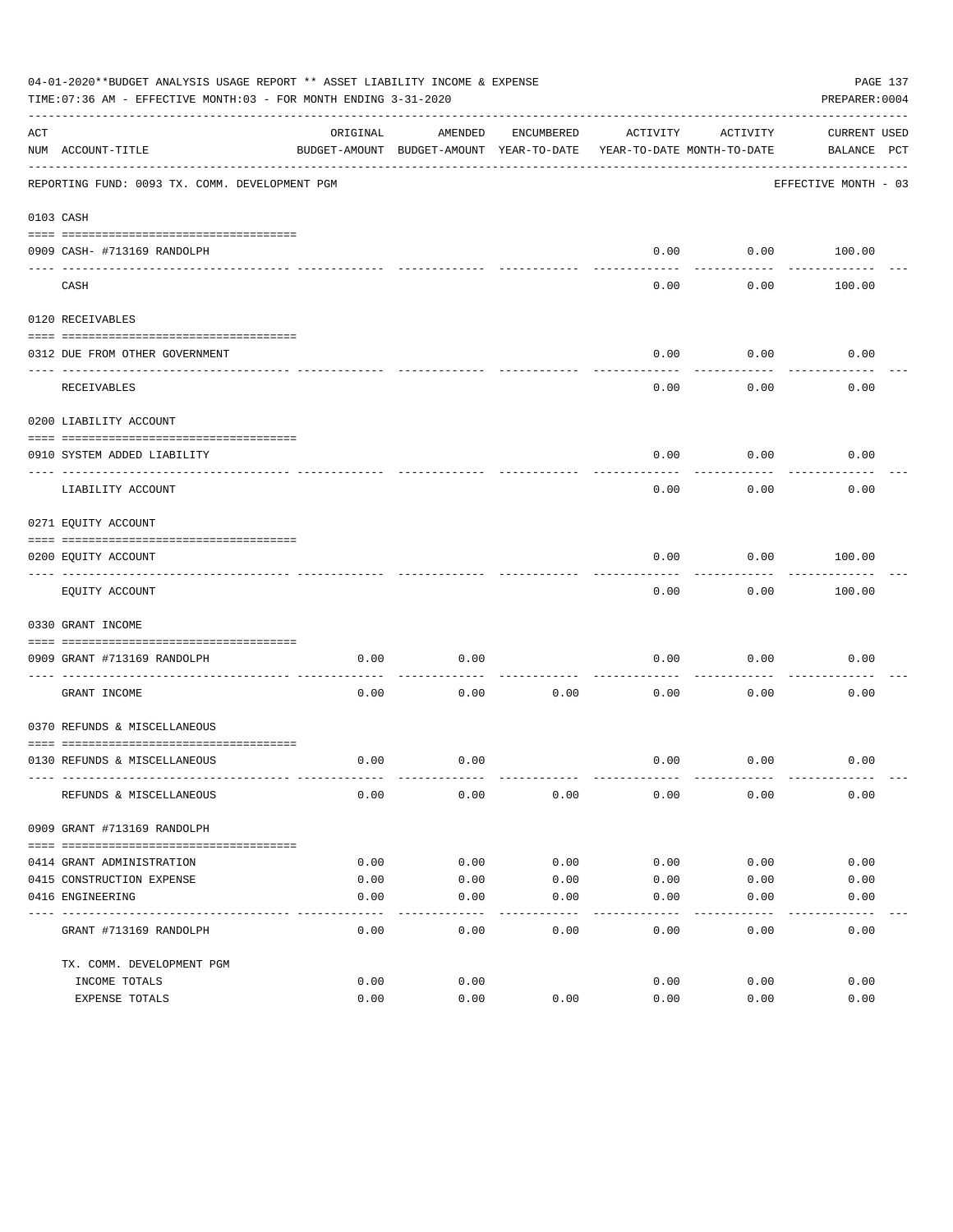|     | 04-01-2020**BUDGET ANALYSIS USAGE REPORT ** ASSET LIABILITY INCOME & EXPENSE<br>TIME: 07:36 AM - EFFECTIVE MONTH: 03 - FOR MONTH ENDING 3-31-2020 |          |         |            |                                                                                 |                                    | PAGE 138<br>PREPARER: 0004  |
|-----|---------------------------------------------------------------------------------------------------------------------------------------------------|----------|---------|------------|---------------------------------------------------------------------------------|------------------------------------|-----------------------------|
| ACT | NUM ACCOUNT-TITLE                                                                                                                                 | ORIGINAL | AMENDED | ENCUMBERED | ACTIVITY<br>BUDGET-AMOUNT BUDGET-AMOUNT YEAR-TO-DATE YEAR-TO-DATE MONTH-TO-DATE | ACTIVITY                           | CURRENT USED<br>BALANCE PCT |
|     | REPORTING FUND: 0095 PAYROLL                                                                                                                      |          |         |            |                                                                                 |                                    | EFFECTIVE MONTH - 03        |
|     | 0100 PAYROLL CLEARING ACCOUNT                                                                                                                     |          |         |            |                                                                                 |                                    |                             |
|     | 0100 PAYROLL CASH<br>-------------------                                                                                                          |          |         |            | $- - - - -$                                                                     | $0.96 - 1.22 - 19.68$<br>--------- |                             |
|     | PAYROLL CLEARING ACCOUNT                                                                                                                          |          |         |            | $0.96 -$                                                                        | $1.22-$                            | 19.68                       |
|     | 0200 SYSTEM ADDED LIABILITY DEPARTMENT                                                                                                            |          |         |            |                                                                                 |                                    |                             |
|     | 0910 SYSTEM ADDED LIABILITY LINE-ITEM                                                                                                             |          |         |            | 0.00                                                                            | 0.00                               | 0.00                        |
|     | SYSTEM ADDED LIABILITY DEPARTMENT                                                                                                                 |          |         |            | 0.00                                                                            | 0.00                               | 0.00                        |
|     | 0271 EQUITY ACCOUNT                                                                                                                               |          |         |            |                                                                                 |                                    |                             |
|     | 0200 DEPOSITS                                                                                                                                     |          |         |            |                                                                                 | $0.00$ $0.00$                      | 20.64                       |
|     | EQUITY ACCOUNT                                                                                                                                    |          |         |            | 0.00                                                                            | 0.00                               | 20.64                       |
|     | 0360 INTEREST EARNINGS                                                                                                                            |          |         |            |                                                                                 |                                    |                             |
|     | 0100 INTEREST EARNINGS                                                                                                                            | 0.00     | 0.00    |            | 0.00                                                                            | 0.00                               | 0.00                        |
|     | INTEREST EARNINGS                                                                                                                                 | 0.00     | 0.00    | 0.00       | 0.00                                                                            | 0.00                               | 0.00                        |
|     | 0370 MISCELLANEOUS                                                                                                                                |          |         |            |                                                                                 |                                    |                             |
|     | 0125 AFLAC FSA CLEARING                                                                                                                           | 0.00     | 0.00    |            | 0.00                                                                            | 0.00                               | 0.00                        |
|     | 0130 REFUNDS & MISCELLANEOUS                                                                                                                      | 0.00     | 0.00    |            | $0.96 -$                                                                        | $1.22 -$                           | 0.96                        |
|     | MISCELLANEOUS                                                                                                                                     | 0.00     | 0.00    | 0.00       | $0.96 -$                                                                        | $1.22-$                            | 0.96                        |
|     | PAYROLL                                                                                                                                           |          |         |            |                                                                                 |                                    |                             |
|     | INCOME TOTALS                                                                                                                                     | 0.00     | 0.00    |            | $0.96 -$                                                                        | $1.22 -$                           | 0.96                        |
|     | <b>EXPENSE TOTALS</b>                                                                                                                             | 0.00     | 0.00    | 0.00       | 0.00                                                                            | 0.00                               | 0.00                        |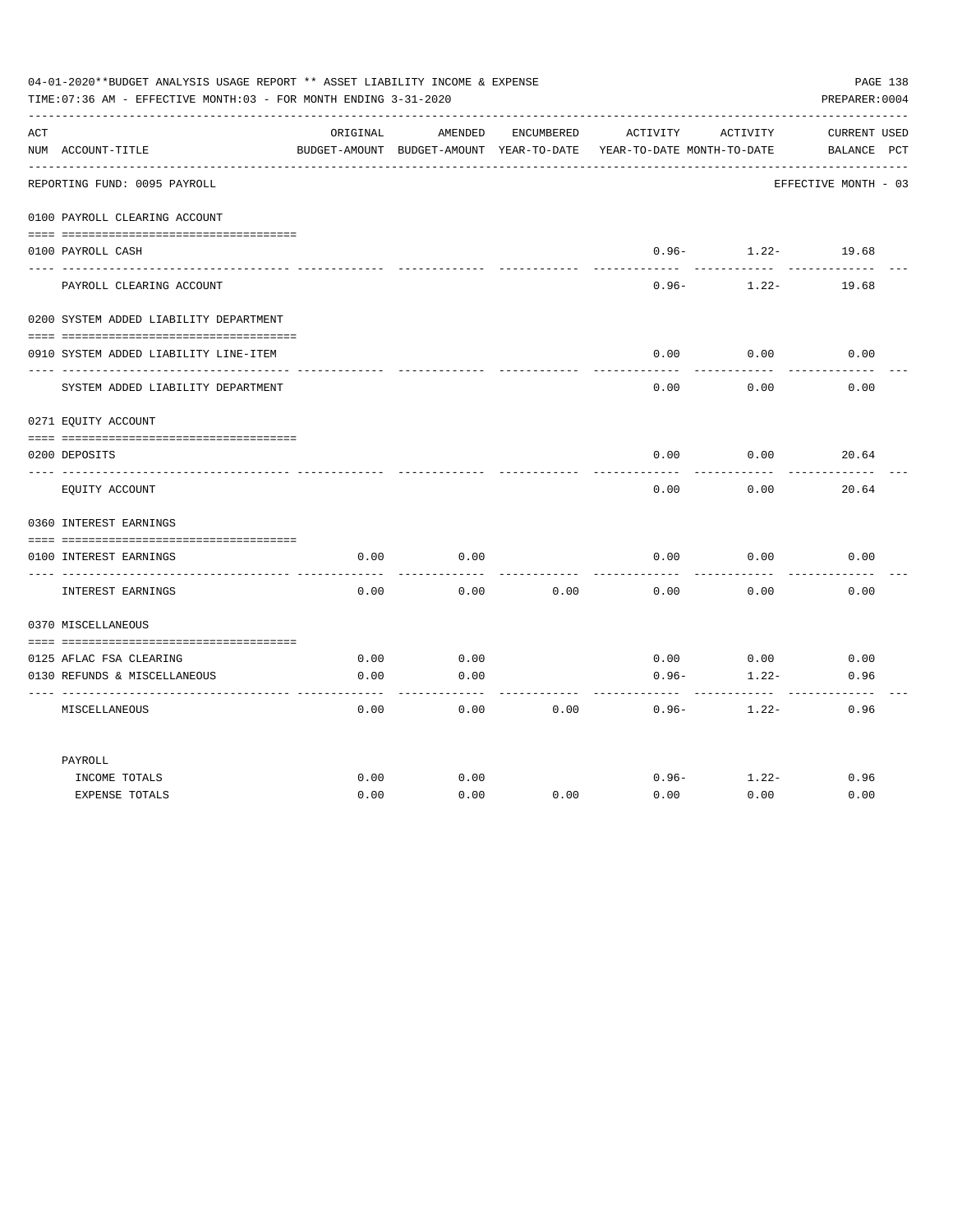|     | 04-01-2020**BUDGET ANALYSIS USAGE REPORT ** ASSET LIABILITY INCOME & EXPENSE<br>TIME: 07:36 AM - EFFECTIVE MONTH: 03 - FOR MONTH ENDING 3-31-2020 |          |                                                                     |            |          |          | PAGE 139<br>PREPARER: 0004                     |
|-----|---------------------------------------------------------------------------------------------------------------------------------------------------|----------|---------------------------------------------------------------------|------------|----------|----------|------------------------------------------------|
| ACT |                                                                                                                                                   | ORIGINAL | AMENDED                                                             | ENCUMBERED | ACTIVITY | ACTIVITY | <b>CURRENT USED</b>                            |
|     | NUM ACCOUNT-TITLE                                                                                                                                 |          | BUDGET-AMOUNT BUDGET-AMOUNT YEAR-TO-DATE YEAR-TO-DATE MONTH-TO-DATE |            |          |          | BALANCE PCT                                    |
|     | REPORTING FUND: 0098 CAPITAL ASSETS                                                                                                               |          |                                                                     |            |          |          | ----------------------<br>EFFECTIVE MONTH - 03 |
|     | 0160 CAPITAL ASSETS                                                                                                                               |          |                                                                     |            |          |          |                                                |
|     |                                                                                                                                                   |          |                                                                     |            |          |          |                                                |
|     | 0100 LAND                                                                                                                                         |          |                                                                     |            | 0.00     | 0.00     | 341,561.30                                     |
|     | 0200 BUILDINGS                                                                                                                                    |          |                                                                     |            | 0.00     | 0.00     | 4,737,000.00                                   |
|     | 0201 ACCUM.DEPRECIATION-BUILDINGS                                                                                                                 |          |                                                                     |            | 0.00     | 0.00     | $3,494,444.40-$                                |
|     | 0210 AUTOMOBILES AND TRUCKS                                                                                                                       |          |                                                                     |            | 0.00     | 0.00     | 2,289,535.41                                   |
|     | 0211 ACCUM.DEPR.AUTOS AND TRUCKS                                                                                                                  |          |                                                                     |            | 0.00     | 0.00     | $1,392,369.10-$                                |
|     | 0215 COMPUTER EQUIPMENT                                                                                                                           |          |                                                                     |            | 0.00     | 0.00     | 753,474.11                                     |
|     | 0216 ACCUM.DEPR.-COMPUTER EQUIPMENT                                                                                                               |          |                                                                     |            | 0.00     | 0.00     | 657,090.62-                                    |
|     | 0220 OFFICE EQUIPMENT                                                                                                                             |          |                                                                     |            | 0.00     | 0.00     | 164,640.04                                     |
|     | 0221 ACCUM. DEPR. - OFFICE EQUIPMENT                                                                                                              |          |                                                                     |            | 0.00     | 0.00     | $100, 426.88 -$                                |
|     | 0225 RADIO EQUIPMENT                                                                                                                              |          |                                                                     |            | 0.00     | 0.00     | 213, 359.45                                    |
|     | 0226 ACCUM.DEPR.-RADIO EQUIPMENT                                                                                                                  |          |                                                                     |            | 0.00     | 0.00     | 208,278.09-                                    |
|     | 0227 SECURITY EQUIPMENT                                                                                                                           |          |                                                                     |            | 0.00     | 0.00     | 111,850.36                                     |
|     | 0228 ACCUM.DEP. - SECURITY EQUIPMENT                                                                                                              |          |                                                                     |            | 0.00     | 0.00     | $20,036.23-$                                   |
|     | 0230 ROADS                                                                                                                                        |          |                                                                     |            | 0.00     | 0.00     | 17,841,000.74                                  |
|     | 0231 ACCUM. DEPRECIATION-ROADS                                                                                                                    |          |                                                                     |            | 0.00     | 0.00     | 14, 422, 516.81-                               |
|     | 0235 BRIDGES                                                                                                                                      |          |                                                                     |            | 0.00     |          | 0.00 10,580,176.85                             |
|     | 0236 ACCUM. DEPRECIATION-BRIDGES                                                                                                                  |          |                                                                     |            | 0.00     | 0.00     | 3,673,811.72-                                  |
|     | 0300 ROAD EQUIPMENT                                                                                                                               |          |                                                                     |            | 0.00     | 0.00     | 3,707,840.28                                   |
|     | 0301 ACCUM.DEPRECIATION-ROAD EQUIPMENT                                                                                                            |          |                                                                     |            | 0.00     | 0.00     | 2,812,298.86-                                  |
|     | 0400 CONSTRUCTION IN PROGRESS                                                                                                                     |          |                                                                     |            | 0.00     | 0.00     | 1,149,461.29                                   |
|     |                                                                                                                                                   |          |                                                                     |            |          |          |                                                |
|     | CAPITAL ASSETS                                                                                                                                    |          |                                                                     |            | 0.00     |          | $0.00 \quad 15,108,627.12$                     |
|     | 0271 EQUITY ACCOUNT                                                                                                                               |          |                                                                     |            |          |          |                                                |
|     |                                                                                                                                                   |          |                                                                     |            |          |          |                                                |
|     | 0200 EQUITY ACCOUNT                                                                                                                               |          |                                                                     |            | 0.00     |          | $0.00 \quad 15,108,627.12 -$                   |
|     | EQUITY ACCOUNT                                                                                                                                    |          |                                                                     |            | 0.00     |          | ----------<br>$0.00 \quad 15,108,627.12 -$     |
|     | CAPITAL ASSETS                                                                                                                                    |          |                                                                     |            |          |          |                                                |
|     | INCOME TOTALS                                                                                                                                     | 0.00     | 0.00                                                                |            | 0.00     | 0.00     | 0.00                                           |
|     | <b>EXPENSE TOTALS</b>                                                                                                                             | 0.00     | 0.00                                                                | 0.00       | 0.00     | 0.00     | 0.00                                           |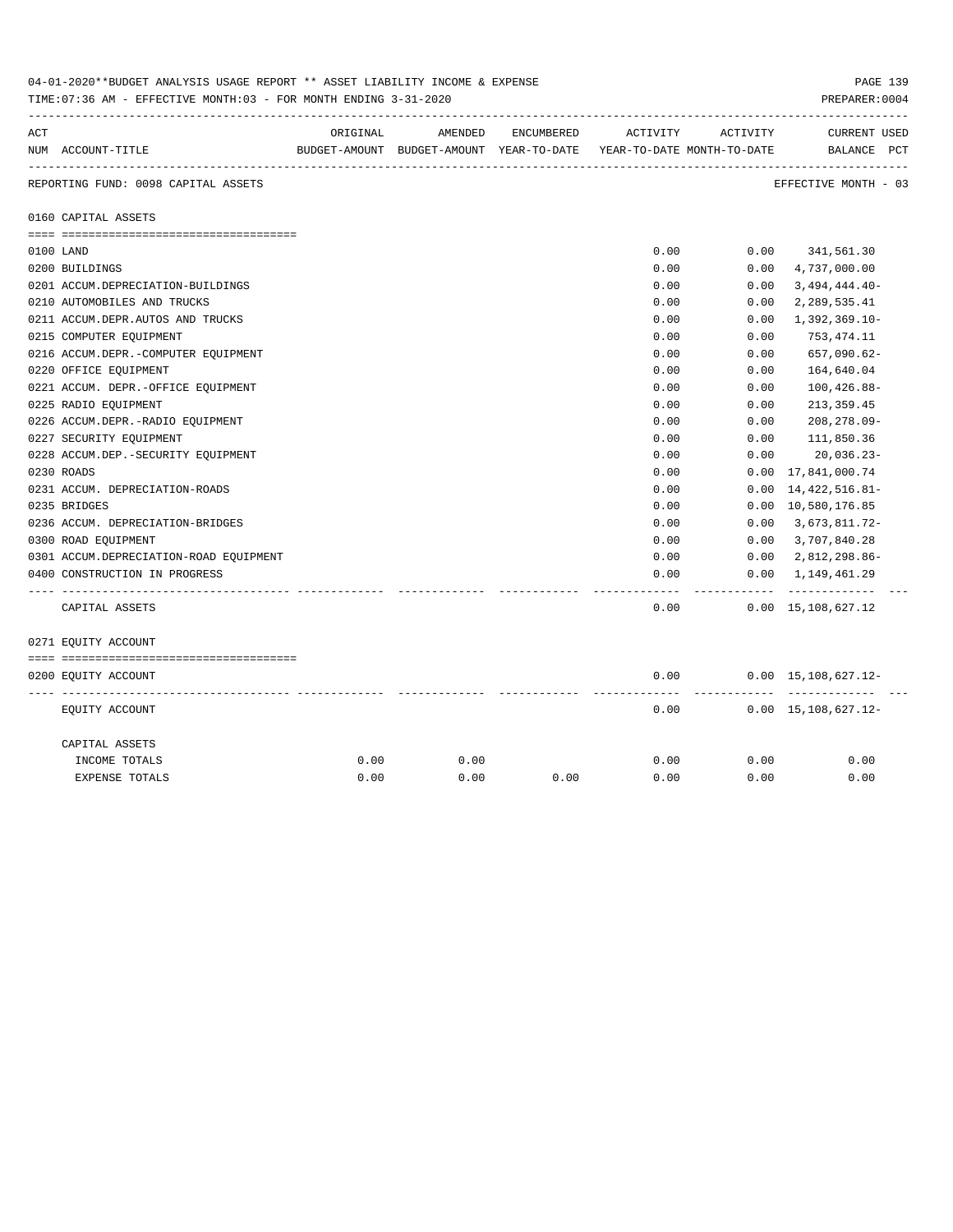|     | 04-01-2020**BUDGET ANALYSIS USAGE REPORT ** ASSET LIABILITY INCOME & EXPENSE<br>TIME: 07:36 AM - EFFECTIVE MONTH: 03 - FOR MONTH ENDING 3-31-2020 |          |         |            |                                                                     |                 | PAGE 140<br>PREPARER: 0004    |
|-----|---------------------------------------------------------------------------------------------------------------------------------------------------|----------|---------|------------|---------------------------------------------------------------------|-----------------|-------------------------------|
| ACT |                                                                                                                                                   | ORIGINAL | AMENDED | ENCUMBERED | ACTIVITY                                                            | ACTIVITY        | <b>CURRENT USED</b>           |
|     | NUM ACCOUNT-TITLE                                                                                                                                 |          |         |            | BUDGET-AMOUNT BUDGET-AMOUNT YEAR-TO-DATE YEAR-TO-DATE MONTH-TO-DATE |                 | BALANCE PCT                   |
|     | REPORTING FUND: 0099 GOVERNMENTAL DEBT                                                                                                            |          |         |            |                                                                     |                 | EFFECTIVE MONTH - 03          |
|     | 0170 DEFERRED PENSION OUTFLOW                                                                                                                     |          |         |            |                                                                     |                 |                               |
|     |                                                                                                                                                   |          |         |            |                                                                     |                 |                               |
|     | 0200 DEFERRED PENSION OUTFLOW                                                                                                                     |          |         |            | 0.00<br>-----                                                       | . <u>.</u>      | $0.00 \quad 1,424,804.00$     |
|     | DEFERRED PENSION OUTFLOW                                                                                                                          |          |         |            | 0.00                                                                |                 | $0.00 \quad 1,424,804.00$     |
|     | 0200 GOVERNMENTAL DEBT                                                                                                                            |          |         |            |                                                                     |                 |                               |
|     |                                                                                                                                                   |          |         |            |                                                                     |                 |                               |
|     | 0240 ACCRUED INTEREST                                                                                                                             |          |         |            | 0.00                                                                | 0.00            | 61,179.00                     |
|     | 0250 GENERAL OBLIGATION BOND                                                                                                                      |          |         |            | 0.00                                                                | 0.00            | 5,930,000.00                  |
|     | 0251 GOB-CURRENT PORTION                                                                                                                          |          |         |            | 0.00                                                                | 0.00            | 160,000.00                    |
|     | 0255 BOND DISCOUNT CURRENT                                                                                                                        |          |         |            | 0.00                                                                | 0.00            | 2,699.60-                     |
|     | 0256 BOND DISCOUNT                                                                                                                                |          |         |            | 0.00                                                                | 0.00            | $60,741.09 -$                 |
|     | 0257 BOND PREMIUM CURRENT                                                                                                                         |          |         |            | 0.00                                                                | 0.00            | 10,976.99                     |
|     | 0258 BOND PREMIUM                                                                                                                                 |          |         |            | 0.00                                                                | 0.00            | 246,982.37                    |
|     | 0275 NOTES PAYABLE                                                                                                                                |          |         |            | 0.00                                                                | 0.00            | 0.00                          |
|     | 0277 NOTE #16240648-SHERIFF                                                                                                                       |          |         |            | 0.00                                                                | 0.00            | 0.00                          |
|     | 0278 NOTE #16308936-SHERIFF                                                                                                                       |          |         |            | 0.00                                                                | 0.00            | 0.00                          |
|     | 0279 NOTE #16291000-R&B#3                                                                                                                         |          |         |            | 0.00                                                                | 0.00            | 0.00                          |
|     | 0280 NOTE #16295968-R&B#3                                                                                                                         |          |         |            | 0.00                                                                | 0.00            | 0.00                          |
|     | 0281 ODYSSEY #16235752-GENERAL                                                                                                                    |          |         |            | 0.00                                                                | 0.00            | 0.00                          |
|     | 0310 CAPITAL LEASE-CURRENT PORTION                                                                                                                |          |         |            | 0.00                                                                | 0.00            | 0.00                          |
|     | 0350 ACCRUED COMPENSATION                                                                                                                         |          |         |            | 0.00                                                                | 0.00            | 199,433.20                    |
|     | 0400 NET PENSION LIABILITY                                                                                                                        |          |         |            | 0.00                                                                | 0.00            | 897,879.00                    |
|     | 0450 DEFERRED PENSION IN FLOW                                                                                                                     |          |         |            | 0.00                                                                | 0.00            | 1,225,677.00                  |
|     | GOVERNMENTAL DEBT                                                                                                                                 |          |         |            | -----<br>0.00                                                       | -------<br>0.00 | -------------<br>8,668,686.87 |
|     | 0271 EOUITY                                                                                                                                       |          |         |            |                                                                     |                 |                               |
|     |                                                                                                                                                   |          |         |            |                                                                     |                 |                               |
|     | 0200 EQUITY ACCOUNT                                                                                                                               |          |         |            | 0.00                                                                | .               | $0.00$ 7, 243, 882.87-        |
|     | EQUITY                                                                                                                                            |          |         |            | 0.00                                                                |                 | $0.00$ 7, 243, 882.87-        |
|     | GOVERNMENTAL DEBT                                                                                                                                 |          |         |            |                                                                     |                 |                               |
|     | INCOME TOTALS                                                                                                                                     | 0.00     | 0.00    |            | 0.00                                                                | 0.00            | 0.00                          |
|     | <b>EXPENSE TOTALS</b>                                                                                                                             | 0.00     | 0.00    | 0.00       | 0.00                                                                | 0.00            | 0.00                          |